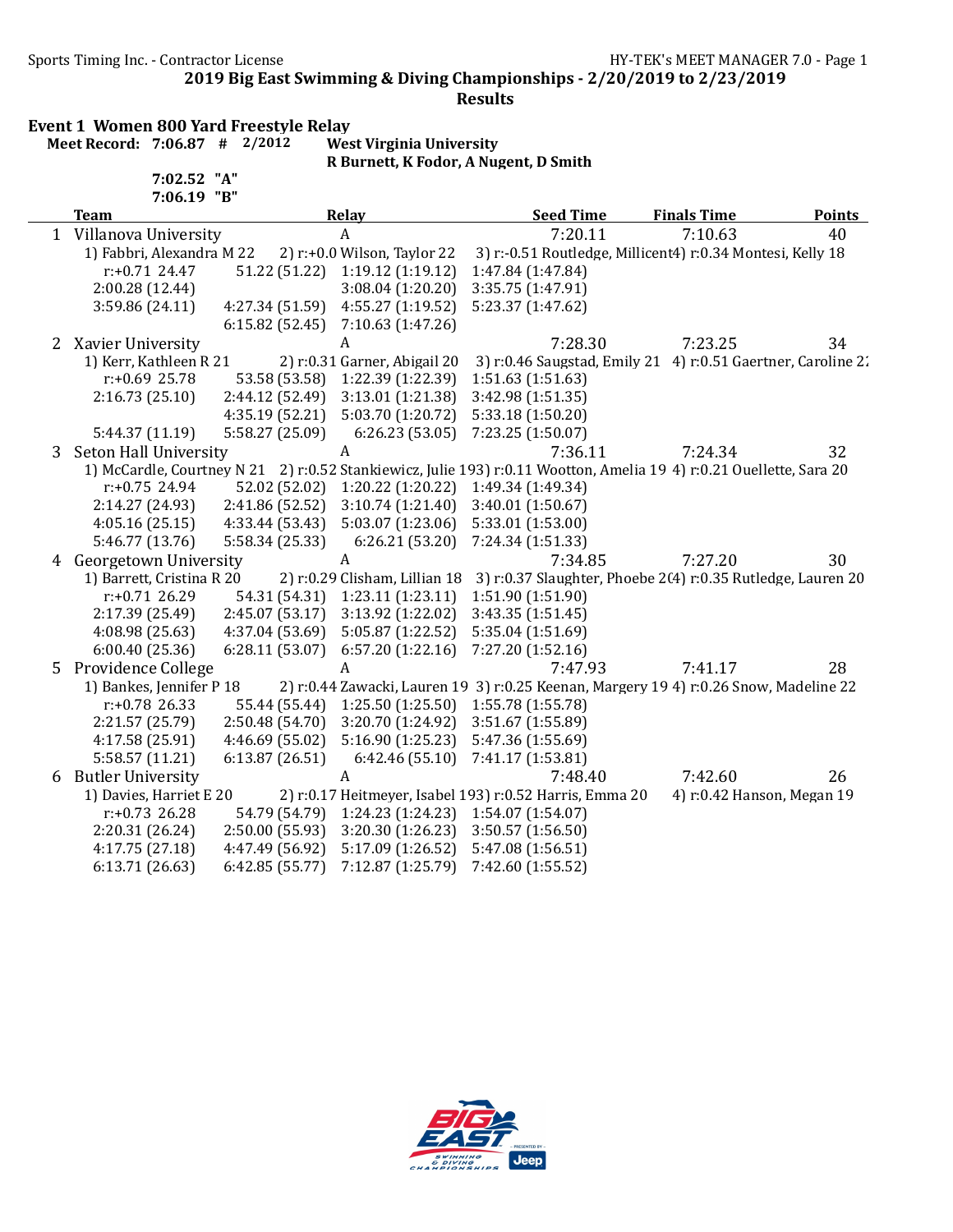Sports Timing Inc. - Contractor License Germany Sports Timing Inc. - Contractor License

2019 Big East Swimming & Diving Championships - 2/20/2019 to 2/23/2019

### Results

Event 2 Men 800 Yard Freestyle Relay

Meet Record: 6:22.33 # 2/2013 Louisville, University of A Burtch, J DeLucca, A Burtch, S Hoekstra

|   | 6:18.46                      | "A"<br>"В"      |                            |                                                                                      |                             |                               |
|---|------------------------------|-----------------|----------------------------|--------------------------------------------------------------------------------------|-----------------------------|-------------------------------|
|   | 6:22.60<br><b>Team</b>       |                 | Relay                      | <b>Seed Time</b>                                                                     | <b>Finals Time</b>          | <b>Points</b>                 |
| 1 | <b>Georgetown University</b> |                 | $\boldsymbol{A}$           | 6:45.54                                                                              | 6:32.86                     | 40                            |
|   | 1) Carbone, Andrew M 19      |                 |                            | 2) r:0.42 Wheeler, Michael 193) r:0.58 Kohlhoff, Jacob 22                            | 4) r:0.42 Sherman, Brett 19 |                               |
|   | $r: +0.65$ 23.00             | 48.21 (48.21)   | 1:12.32 (1:12.32)          | 1:37.79 (1:37.79)                                                                    |                             |                               |
|   | 1:51.79 (14.00)              | 2:24.87 (47.08) | 2:50.16(1:12.37)           | 3:15.84(1:38.05)                                                                     |                             |                               |
|   | 3:38.06 (22.22)              | 4:02.55(46.71)  | 4:27.59(1:11.75)           | 4:53.81 (1:37.97)                                                                    |                             |                               |
|   | 5:16.55 (22.74)              | 5:41.91(48.10)  | 6:07.16(1:13.35)           | 6:32.86(1:39.05)                                                                     |                             |                               |
| 2 | Xavier University            |                 | A                          | 6:50.62                                                                              | 6:35.34                     | 34                            |
|   | 1) Ritz, Jared P 19          |                 |                            | 2) r:0.15 Abboud, Brandon 213) r:0.16 Quon, Benjamin 18 4) r:0.39 Johanns, Samuel 22 |                             |                               |
|   | $r: +0.70$ 23.18             | 48.13 (48.13)   | 1:13.39(1:13.39)           | 1:39.09 (1:39.09)                                                                    |                             |                               |
|   | 2:01.31 (22.22)              | 2:26.04 (46.95) | 2:51.34(1:12.25)           | 3:17.14(1:38.05)                                                                     |                             |                               |
|   | 3:38.94 (21.80)              | 4:04.15(47.01)  | 4:30.11(1:12.97)           | 4:57.21 (1:40.07)                                                                    |                             |                               |
|   | 5:18.89 (21.68)              | 5:43.29 (46.08) | 6:08.57(1:11.36)           | 6:35.34(1:38.13)                                                                     |                             |                               |
| 3 | Villanova University         |                 | A                          | 6:50.43                                                                              | 6:37.08                     | 32                            |
|   | 1) Krecsmar, Stephen A 21    |                 | 2) r:0.32 Chernik, Noah 20 | 3) r:0.40 Davidson, John 20                                                          | 4) r:0.33 Cucchi, Justin 20 |                               |
|   | $r: +0.67$ 22.68             | 46.99 (46.99)   | 1:12.30 (1:12.30)          | 1:38.70 (1:38.70)                                                                    |                             |                               |
|   | 2:02.11 (23.41)              | 2:27.75 (49.05) | 2:53.37 (1:14.67)          | 3:18.90 (1:40.20)                                                                    |                             |                               |
|   | 3:42.06(23.16)               | 4:07.64(48.74)  | 4:33.41(1:14.51)           | 4:59.12 (1:40.22)                                                                    |                             |                               |
|   | 5:10.11 (10.99)              |                 | 6:11.98 (1:12.86)          | 6:37.08 (1:37.96)                                                                    |                             |                               |
|   | 4 Seton Hall University      |                 | A                          | 6:47.88                                                                              | 6:37.25                     | 30                            |
|   | 1) Laclair, Benjamin P 18    |                 | 2) r:0.13 Grubert, Lior 25 | 3) r:0.26 Gibson, Joseph 21                                                          |                             | 4) r:0.37 Williams, Dakota 21 |
|   | $r: +0.70$ 23.19             | 48.40 (48.40)   | 1:13.37(1:13.37)           | 1:38.67 (1:38.67)                                                                    |                             |                               |
|   | 2:01.86(23.19)               | 2:27.19 (48.52) | 2:52.66 (1:13.99)          | 3:18.68 (1:40.01)                                                                    |                             |                               |
|   | 3:41.37 (22.69)              | 4:06.52 (47.84) | 4:32.49 (1:13.81)          | 4:58.21 (1:39.53)                                                                    |                             |                               |
|   | 5:20.42 (22.21)              | 5:45.49 (47.28) | 6:11.47(1:13.26)           | 6:37.25 (1:39.04)                                                                    |                             |                               |
| 5 | <b>Providence College</b>    |                 | A                          | 6:54.19                                                                              | 6:46.69                     | 28                            |
|   | 1) Viotto, Justin A 19       |                 | 2) r:0.23 Freeman, John 19 | 3) r:0.30 Ferrell, Andrew 19 4) r:+0.0 Straker, Liam 22                              |                             |                               |
|   | $r: +0.69$ 23.50             | 49.30 (49.30)   | 1:15.78(1:15.78)           | 1:42.03 (1:42.03)                                                                    |                             |                               |
|   | 2:04.25 (22.22)              | 2:29.97 (47.94) | 2:56.73 (1:14.70)          | 3:24.51 (1:42.48)                                                                    |                             |                               |
|   |                              | 4:11.95(47.44)  | 4:38.16(1:13.65)           | 5:04.64(1:40.13)                                                                     |                             |                               |
|   | 5:27.25(22.61)               | 5:52.48 (47.84) | 6:18.91(1:14.27)           | 6:46.69(1:42.05)                                                                     |                             |                               |

### Event 3 Women 3 mtr Diving

|               | Meet Record: 337.40 # | 2/16/2011 Jennifer Chiang |                     | <b>Notre Dame</b>   |               |
|---------------|-----------------------|---------------------------|---------------------|---------------------|---------------|
|               | <b>Name</b>           | Age School                | <b>Prelim Score</b> | <b>Finals Score</b> | <b>Points</b> |
| <b>Finals</b> |                       |                           |                     |                     |               |
|               | Dunn, Bridie          | Villanova University      | 252.35              | 525.60#             | 20            |
| 2             | Peng, Naomi           | Georgetown University     | 233.60              | 507.85#             | 17            |
|               | Fujioka, Riley        | Georgetown University     | 258.20              | $505.25 \#$         | 16            |
| 4             | Jackson, Taylor       | Seton Hall University     | 240.10              | 500.25#             | 15            |
| 5.            | Miller, Elizabeth     | Georgetown University     | 234.45              | 494.25#             | 14            |
| 6             | Barnhorst, Margaret   | Georgetown University     | 252.00              | 481.75#             | 13            |
|               | Cox, Rebecca          | Georgetown University     | 223.05              | 450.95#             | 12            |
| 8             | Daine, Shannon        | Villanova University      | 223.00              | 399.85#             | 11            |

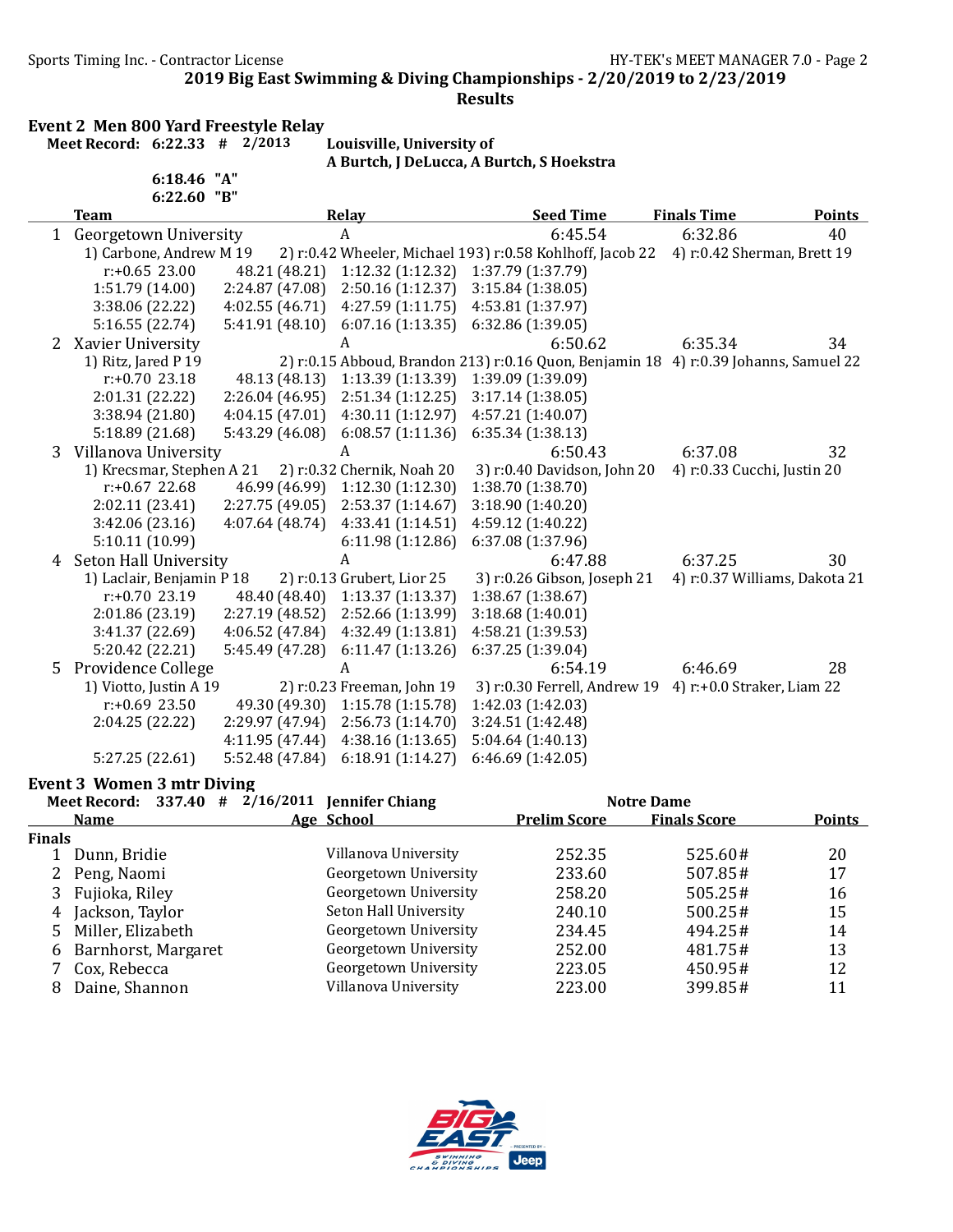Preliminaries ... (Event 3 Women 3 mtr Diving)

2019 Big East Swimming & Diving Championships - 2/20/2019 to 2/23/2019

|               | <b>Name</b>                                                                           | Age School            | <b>Prelim Score</b> | <b>Finals Score</b>               | <b>Points</b> |
|---------------|---------------------------------------------------------------------------------------|-----------------------|---------------------|-----------------------------------|---------------|
|               | <b>Preliminaries</b>                                                                  |                       |                     |                                   |               |
|               | 9 Holtz, Andrea                                                                       | Villanova University  | 219.70              |                                   | 9             |
| 10            | Pisani, Avery                                                                         | Providence College    | 184.15              |                                   | 7             |
| 11            | Diekemper, Ashley                                                                     | Seton Hall University | 169.20              |                                   | 6             |
| 12            | Miller, Riley                                                                         | Seton Hall University | 169.05              |                                   | 5             |
|               | <b>Event 3 Women 3 mtr Diving</b>                                                     |                       |                     |                                   |               |
|               | Meet Record: $337.40$ # $2/16/2011$ Jennifer Chiang                                   |                       |                     | <b>Notre Dame</b>                 |               |
|               | <b>Name</b>                                                                           | Age School            |                     | <b>Prelim Score</b>               |               |
|               | <b>Preliminaries</b>                                                                  |                       |                     |                                   |               |
| $\mathbf{1}$  | Fujioka, Riley                                                                        | Georgetown University | 298.60              | 258.20<br>q                       |               |
| 2             | Dunn, Bridie                                                                          | Villanova University  | 271.50              | 252.35<br>q                       |               |
| 3             | Barnhorst, Margaret                                                                   | Georgetown University | 289.15              | 252.00<br>q                       |               |
| 4             | Jackson, Taylor                                                                       | Seton Hall University | 301.34              | 240.10<br>$\mathbf q$             |               |
| 5             | Miller, Elizabeth                                                                     | Georgetown University | 283.90              | 234.45<br>$\mathbf q$             |               |
| 6             | Peng, Naomi                                                                           | Georgetown University | 271.70              | 233.60<br>$\mathbf q$             |               |
|               | Cox, Rebecca                                                                          | Georgetown University | 240.15              | 223.05<br>$\mathbf q$             |               |
| 8             | Daine, Shannon                                                                        | Villanova University  | 234.37              | 223.00<br>$\mathbf q$             |               |
| 9             | Holtz, Andrea                                                                         | Villanova University  | 245.25              | 219.70                            |               |
| 10            | Pisani, Avery                                                                         | Providence College    | 249.07              | 184.15                            |               |
| 11            | Diekemper, Ashley                                                                     | Seton Hall University | 235.65              | 169.20                            |               |
| 12            | Miller, Riley                                                                         | Seton Hall University | 218.85              | 169.05                            |               |
|               | <b>Event 4 Men 1 mtr Diving</b>                                                       |                       |                     |                                   |               |
|               |                                                                                       |                       |                     |                                   |               |
|               |                                                                                       |                       |                     |                                   |               |
|               | Meet Record: $378.25$ # $2/21/2008$ Alex Vlovetski<br><b>Name</b>                     | Age School            | <b>Prelim Score</b> | Pittsburgh<br><b>Finals Score</b> | <b>Points</b> |
| <b>Finals</b> |                                                                                       |                       |                     |                                   |               |
|               | 1 Perra, Michael                                                                      | Villanova University  | 288.90              | 584.20#                           | 20            |
| 2             | Ackert, Michael                                                                       | Villanova University  | 256.10              | 519.75#                           | 17            |
| 3             | Swindal, Joe                                                                          | Villanova University  | 220.70              | 454.10#                           | 16            |
| 4             | Werner, Matthew                                                                       | Georgetown University | 216.75              | 447.45#                           | 15            |
| 5             | Blom, Ryan                                                                            | Georgetown University | 234.20              | 441.35#                           | 14            |
| 6             | Lynch, Tim                                                                            | Seton Hall University | 208.00              | 435.55#                           | 13            |
| 7             | Edmonds, Griffen                                                                      | Georgetown University | 237.20              | 435.15#                           | 12            |
| 8             | Ianelli, Joseph                                                                       | Seton Hall University | 205.65              | 424.15#                           | 11            |
|               |                                                                                       |                       |                     |                                   |               |
|               | <b>Event 4 Men 1 mtr Diving</b><br>Meet Record: $378.25$ # $2/21/2008$ Alex Vlovetski |                       |                     |                                   |               |
|               | <b>Name</b>                                                                           | Age School            |                     | Pittsburgh<br><b>Prelim Score</b> |               |
|               | <b>Preliminaries</b>                                                                  |                       |                     |                                   |               |
| 1             | Perra, Michael                                                                        | Villanova University  | 310.42              | 288.90<br>q                       |               |
| 2             | Ackert, Michael                                                                       | Villanova University  | 269.85              | 256.10<br>q                       |               |
| 3             | Edmonds, Griffen                                                                      | Georgetown University | 276.65              | 237.20<br>q                       |               |
| 4             | Blom, Ryan                                                                            | Georgetown University | 267.70              | 234.20<br>q                       |               |
| 5             | Swindal, Joe                                                                          | Villanova University  | 238.12              | 220.70<br>q                       |               |
| 6             | Werner, Matthew                                                                       | Georgetown University | 239.95              | 216.75<br>$\mathsf{q}$            |               |
| 7             | Lynch, Tim                                                                            | Seton Hall University | 256.27              | 208.00<br>q                       |               |

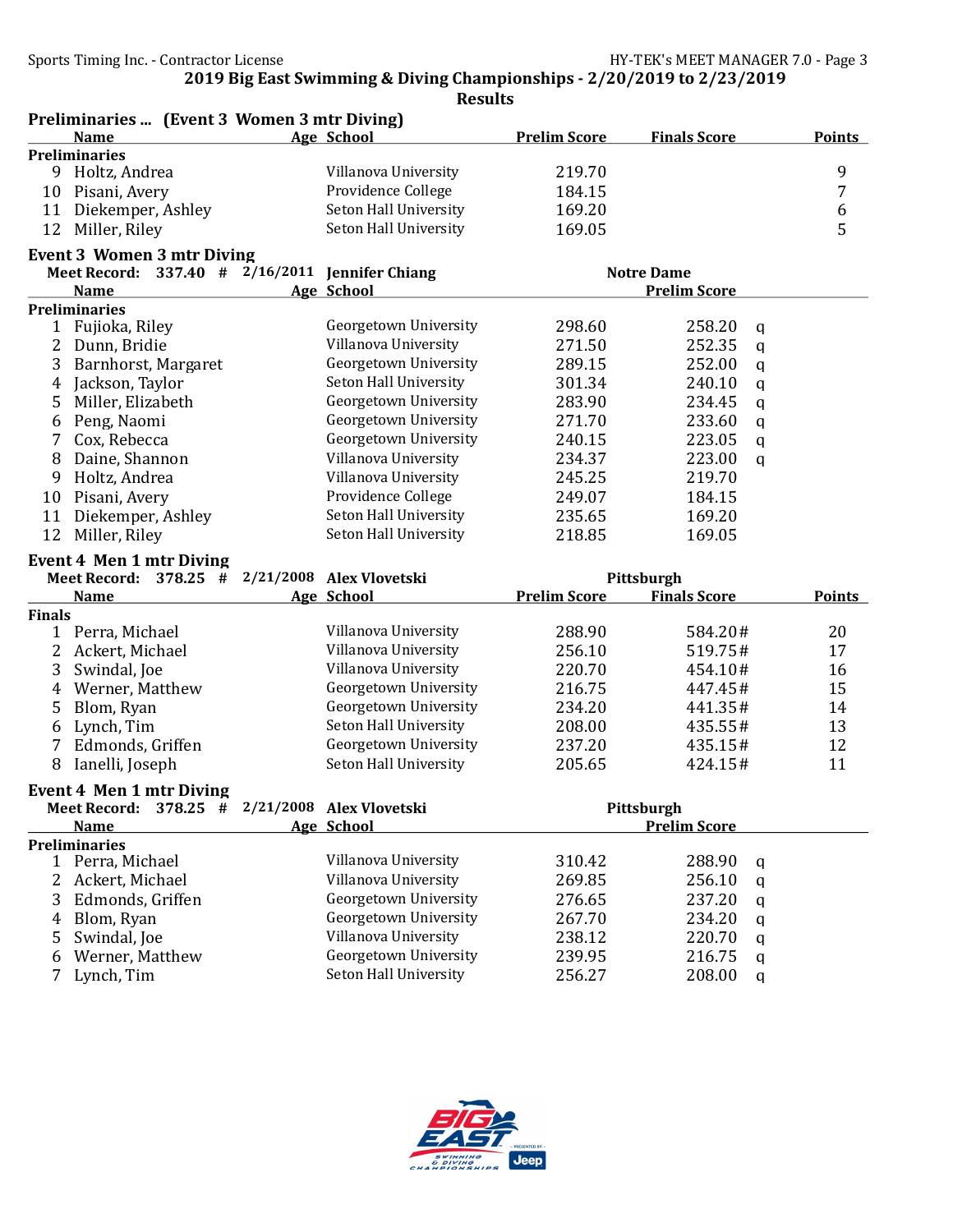Sports Timing Inc. - Contractor License Government Contractor HY-TEK's MEET MANAGER 7.0 - Page 4

2019 Big East Swimming & Diving Championships - 2/20/2019 to 2/23/2019

| Age School<br>8 Ianelli, Joseph<br>Seton Hall University<br>249.75<br>205.65<br>q<br><b>Event 5 Women 200 Yard Medley Relay</b><br>Meet Record: 1:38.43 # 2/16/2011 Louisville, University of<br>Louis<br>K Brandenburg, T Bergstrom, L Thompson, A Cole<br>1:36.75 "A"<br>1:37.39 "B"<br><b>Seed Time</b><br>Relay<br><b>Finals Time</b><br><b>Points</b><br><b>Team</b><br>1:42.60<br>1:40.26<br>A<br>40<br>1 Xavier University<br>2) r:0.39 Schaeffer, Lydia 18 3) r:0.26 Gaertner, Caroline 2.4) r:0.23 Conners, Emily 21<br>1) Fort, Ali M 21<br>r:11.84 25.27<br>53.72 (28.45)<br>1:18.02(24.30)<br>1:40.26 (22.24)<br>2 Villanova University<br>A<br>1:44.05<br>1:40.32<br>34<br>1) Goodwin, Darby E 22<br>2) r:0.45 Jaryszak, Rayann 19 3) r:0.59 Montesi, Kelly 18 (4) r:0.30 Fabbri, Alexandra 22<br>25.42<br>1:40.32 (22.46)<br>53.56 (28.14) 1:17.86 (24.30)<br>32<br>Seton Hall University<br>A<br>1:45.57<br>1:44.38<br>3<br>1) Hutton, Theresa A 20<br>2) r:+0.0 Decker, Jordan 21<br>3) r:0.15 Sargent, Elizabeth 2(4) r:0.31 Capone, Clara 21<br>37.96 (11.27)<br>55.35 (17.39)<br>1:44.38 (49.03)<br>26.69<br>A<br>1:45.83<br>30<br><b>Butler University</b><br>1:44.82<br>4<br>2) r:0.13 Spotts, Emma 19<br>3) r:0.25 Klemptner, Emily 184) r:0.34 Davies, Harriet 20<br>1) Horton, Victoria L 21<br>r:13.45 26.89<br>55.96 (29.07) 1:21.22 (25.26)<br>1:44.82 (23.60)<br>Providence College<br>$\boldsymbol{A}$<br>1:48.27<br>1:45.63<br>28<br>5.<br>2) r:0.43 Czerniecki, Abigail 23) r:0.19 Thornton, Katherine 4) r:0.34 Zawacki, Lauren 19<br>1) McGlaughlin, Juliet E 21<br>56.97 (29.66) 1:22.30 (25.33)<br>r:14.41 27.31<br>1:45.63 (23.33)<br>$\boldsymbol{A}$<br>Georgetown University<br>1:44.57<br>DQ<br>Early take-off swimmer #3<br>2) r:0.39 Rieker, Alexandra 193) r:-0.01 Morgan, Dorothy 224) r:0.32 Donohoe, Belinda 20<br>1) Chen, Enlin 18<br>54.61 (29.58)<br>1:18.99 (24.38)<br>25.03<br>DQ (22.51)<br>Event 6 Men 200 Yard Medley Relay<br>Meet Record: 1:25.85 # 2/18/2009 Louisville, University of<br>C Van Isschot, V Preda, A Madarassy, A Sweet<br>1:24.56 "A"<br>1:25.33 "B"<br><b>Seed Time</b><br><b>Finals Time</b><br><b>Team</b><br><b>Relay</b><br><b>Points</b><br>$\boldsymbol{A}$<br>1:30.86<br>1:28.88<br>1 Xavier University<br>40<br>2) r:0.08 Dyer, Matthew 22<br>3) r:0.30 Bunnell, David 22<br>1) Johanns, Samuel R 22<br>4) r:0.34 Thomas, Christian 19<br>r:14.19 22.42<br>46.62 (24.20)<br>1:28.88 (20.38)<br>1:08.50(21.88)<br>1:32.57<br>1:29.83<br>2 Seton Hall University<br>34<br><b>A</b><br>2) r:0.03 Tosoni, Josh 20<br>1) Puglessi, Ben P 18<br>3) r:0.27 Cosgrove, Liam 20 4) r:0.04 Hendrix, Samuel 21<br>23.25<br>47.95 (24.70)<br>1:09.70(21.75)<br>1:29.83 (20.13)<br>1:30.62<br>*3<br>Villanova University<br>1:32.61<br>31<br>A<br>1) Kelley, Andrew R 21<br>4) r:0.44 Krecsmar, Stephen 2<br>2) r:0.32 Prikasky, Francis 193) r:0.41 Sabal, Luke 22<br>r:+7.39 22.16<br>1:30.62 (20.20)<br>48.09 (25.93)<br>1:10.42(22.33)<br>$*3$<br>Georgetown University<br>1:30.62<br>31<br>1:33.51<br>A<br>1) Carbone, Andrew M 19<br>2) r:0.37 Wang, Arthur 22<br>3) r:0.19 Summers, Justin 21 4) r:0.27 Maslowski, Seth 21 | Preliminaries  (Event 4 Men 1 mtr Diving)<br><b>Name</b> |  |                |                 | <b>Prelim Score</b> |  |
|--------------------------------------------------------------------------------------------------------------------------------------------------------------------------------------------------------------------------------------------------------------------------------------------------------------------------------------------------------------------------------------------------------------------------------------------------------------------------------------------------------------------------------------------------------------------------------------------------------------------------------------------------------------------------------------------------------------------------------------------------------------------------------------------------------------------------------------------------------------------------------------------------------------------------------------------------------------------------------------------------------------------------------------------------------------------------------------------------------------------------------------------------------------------------------------------------------------------------------------------------------------------------------------------------------------------------------------------------------------------------------------------------------------------------------------------------------------------------------------------------------------------------------------------------------------------------------------------------------------------------------------------------------------------------------------------------------------------------------------------------------------------------------------------------------------------------------------------------------------------------------------------------------------------------------------------------------------------------------------------------------------------------------------------------------------------------------------------------------------------------------------------------------------------------------------------------------------------------------------------------------------------------------------------------------------------------------------------------------------------------------------------------------------------------------------------------------------------------------------------------------------------------------------------------------------------------------------------------------------------------------------------------------------------------------------------------------------------------------------------------------------------------------------------------------------------------------------------------------------------------------------------------------------------------------------------------------------------------------------------------------------------------------------------------------------------------------------------------------------------------------------------------------------------------------------------------------|----------------------------------------------------------|--|----------------|-----------------|---------------------|--|
|                                                                                                                                                                                                                                                                                                                                                                                                                                                                                                                                                                                                                                                                                                                                                                                                                                                                                                                                                                                                                                                                                                                                                                                                                                                                                                                                                                                                                                                                                                                                                                                                                                                                                                                                                                                                                                                                                                                                                                                                                                                                                                                                                                                                                                                                                                                                                                                                                                                                                                                                                                                                                                                                                                                                                                                                                                                                                                                                                                                                                                                                                                                                                                                                        |                                                          |  |                |                 |                     |  |
|                                                                                                                                                                                                                                                                                                                                                                                                                                                                                                                                                                                                                                                                                                                                                                                                                                                                                                                                                                                                                                                                                                                                                                                                                                                                                                                                                                                                                                                                                                                                                                                                                                                                                                                                                                                                                                                                                                                                                                                                                                                                                                                                                                                                                                                                                                                                                                                                                                                                                                                                                                                                                                                                                                                                                                                                                                                                                                                                                                                                                                                                                                                                                                                                        |                                                          |  |                |                 |                     |  |
|                                                                                                                                                                                                                                                                                                                                                                                                                                                                                                                                                                                                                                                                                                                                                                                                                                                                                                                                                                                                                                                                                                                                                                                                                                                                                                                                                                                                                                                                                                                                                                                                                                                                                                                                                                                                                                                                                                                                                                                                                                                                                                                                                                                                                                                                                                                                                                                                                                                                                                                                                                                                                                                                                                                                                                                                                                                                                                                                                                                                                                                                                                                                                                                                        |                                                          |  |                |                 |                     |  |
|                                                                                                                                                                                                                                                                                                                                                                                                                                                                                                                                                                                                                                                                                                                                                                                                                                                                                                                                                                                                                                                                                                                                                                                                                                                                                                                                                                                                                                                                                                                                                                                                                                                                                                                                                                                                                                                                                                                                                                                                                                                                                                                                                                                                                                                                                                                                                                                                                                                                                                                                                                                                                                                                                                                                                                                                                                                                                                                                                                                                                                                                                                                                                                                                        |                                                          |  |                |                 |                     |  |
|                                                                                                                                                                                                                                                                                                                                                                                                                                                                                                                                                                                                                                                                                                                                                                                                                                                                                                                                                                                                                                                                                                                                                                                                                                                                                                                                                                                                                                                                                                                                                                                                                                                                                                                                                                                                                                                                                                                                                                                                                                                                                                                                                                                                                                                                                                                                                                                                                                                                                                                                                                                                                                                                                                                                                                                                                                                                                                                                                                                                                                                                                                                                                                                                        |                                                          |  |                |                 |                     |  |
|                                                                                                                                                                                                                                                                                                                                                                                                                                                                                                                                                                                                                                                                                                                                                                                                                                                                                                                                                                                                                                                                                                                                                                                                                                                                                                                                                                                                                                                                                                                                                                                                                                                                                                                                                                                                                                                                                                                                                                                                                                                                                                                                                                                                                                                                                                                                                                                                                                                                                                                                                                                                                                                                                                                                                                                                                                                                                                                                                                                                                                                                                                                                                                                                        |                                                          |  |                |                 |                     |  |
|                                                                                                                                                                                                                                                                                                                                                                                                                                                                                                                                                                                                                                                                                                                                                                                                                                                                                                                                                                                                                                                                                                                                                                                                                                                                                                                                                                                                                                                                                                                                                                                                                                                                                                                                                                                                                                                                                                                                                                                                                                                                                                                                                                                                                                                                                                                                                                                                                                                                                                                                                                                                                                                                                                                                                                                                                                                                                                                                                                                                                                                                                                                                                                                                        |                                                          |  |                |                 |                     |  |
|                                                                                                                                                                                                                                                                                                                                                                                                                                                                                                                                                                                                                                                                                                                                                                                                                                                                                                                                                                                                                                                                                                                                                                                                                                                                                                                                                                                                                                                                                                                                                                                                                                                                                                                                                                                                                                                                                                                                                                                                                                                                                                                                                                                                                                                                                                                                                                                                                                                                                                                                                                                                                                                                                                                                                                                                                                                                                                                                                                                                                                                                                                                                                                                                        |                                                          |  |                |                 |                     |  |
|                                                                                                                                                                                                                                                                                                                                                                                                                                                                                                                                                                                                                                                                                                                                                                                                                                                                                                                                                                                                                                                                                                                                                                                                                                                                                                                                                                                                                                                                                                                                                                                                                                                                                                                                                                                                                                                                                                                                                                                                                                                                                                                                                                                                                                                                                                                                                                                                                                                                                                                                                                                                                                                                                                                                                                                                                                                                                                                                                                                                                                                                                                                                                                                                        |                                                          |  |                |                 |                     |  |
|                                                                                                                                                                                                                                                                                                                                                                                                                                                                                                                                                                                                                                                                                                                                                                                                                                                                                                                                                                                                                                                                                                                                                                                                                                                                                                                                                                                                                                                                                                                                                                                                                                                                                                                                                                                                                                                                                                                                                                                                                                                                                                                                                                                                                                                                                                                                                                                                                                                                                                                                                                                                                                                                                                                                                                                                                                                                                                                                                                                                                                                                                                                                                                                                        |                                                          |  |                |                 |                     |  |
|                                                                                                                                                                                                                                                                                                                                                                                                                                                                                                                                                                                                                                                                                                                                                                                                                                                                                                                                                                                                                                                                                                                                                                                                                                                                                                                                                                                                                                                                                                                                                                                                                                                                                                                                                                                                                                                                                                                                                                                                                                                                                                                                                                                                                                                                                                                                                                                                                                                                                                                                                                                                                                                                                                                                                                                                                                                                                                                                                                                                                                                                                                                                                                                                        |                                                          |  |                |                 |                     |  |
|                                                                                                                                                                                                                                                                                                                                                                                                                                                                                                                                                                                                                                                                                                                                                                                                                                                                                                                                                                                                                                                                                                                                                                                                                                                                                                                                                                                                                                                                                                                                                                                                                                                                                                                                                                                                                                                                                                                                                                                                                                                                                                                                                                                                                                                                                                                                                                                                                                                                                                                                                                                                                                                                                                                                                                                                                                                                                                                                                                                                                                                                                                                                                                                                        |                                                          |  |                |                 |                     |  |
|                                                                                                                                                                                                                                                                                                                                                                                                                                                                                                                                                                                                                                                                                                                                                                                                                                                                                                                                                                                                                                                                                                                                                                                                                                                                                                                                                                                                                                                                                                                                                                                                                                                                                                                                                                                                                                                                                                                                                                                                                                                                                                                                                                                                                                                                                                                                                                                                                                                                                                                                                                                                                                                                                                                                                                                                                                                                                                                                                                                                                                                                                                                                                                                                        |                                                          |  |                |                 |                     |  |
|                                                                                                                                                                                                                                                                                                                                                                                                                                                                                                                                                                                                                                                                                                                                                                                                                                                                                                                                                                                                                                                                                                                                                                                                                                                                                                                                                                                                                                                                                                                                                                                                                                                                                                                                                                                                                                                                                                                                                                                                                                                                                                                                                                                                                                                                                                                                                                                                                                                                                                                                                                                                                                                                                                                                                                                                                                                                                                                                                                                                                                                                                                                                                                                                        |                                                          |  |                |                 |                     |  |
|                                                                                                                                                                                                                                                                                                                                                                                                                                                                                                                                                                                                                                                                                                                                                                                                                                                                                                                                                                                                                                                                                                                                                                                                                                                                                                                                                                                                                                                                                                                                                                                                                                                                                                                                                                                                                                                                                                                                                                                                                                                                                                                                                                                                                                                                                                                                                                                                                                                                                                                                                                                                                                                                                                                                                                                                                                                                                                                                                                                                                                                                                                                                                                                                        |                                                          |  |                |                 |                     |  |
|                                                                                                                                                                                                                                                                                                                                                                                                                                                                                                                                                                                                                                                                                                                                                                                                                                                                                                                                                                                                                                                                                                                                                                                                                                                                                                                                                                                                                                                                                                                                                                                                                                                                                                                                                                                                                                                                                                                                                                                                                                                                                                                                                                                                                                                                                                                                                                                                                                                                                                                                                                                                                                                                                                                                                                                                                                                                                                                                                                                                                                                                                                                                                                                                        |                                                          |  |                |                 |                     |  |
|                                                                                                                                                                                                                                                                                                                                                                                                                                                                                                                                                                                                                                                                                                                                                                                                                                                                                                                                                                                                                                                                                                                                                                                                                                                                                                                                                                                                                                                                                                                                                                                                                                                                                                                                                                                                                                                                                                                                                                                                                                                                                                                                                                                                                                                                                                                                                                                                                                                                                                                                                                                                                                                                                                                                                                                                                                                                                                                                                                                                                                                                                                                                                                                                        |                                                          |  |                |                 |                     |  |
|                                                                                                                                                                                                                                                                                                                                                                                                                                                                                                                                                                                                                                                                                                                                                                                                                                                                                                                                                                                                                                                                                                                                                                                                                                                                                                                                                                                                                                                                                                                                                                                                                                                                                                                                                                                                                                                                                                                                                                                                                                                                                                                                                                                                                                                                                                                                                                                                                                                                                                                                                                                                                                                                                                                                                                                                                                                                                                                                                                                                                                                                                                                                                                                                        |                                                          |  |                |                 |                     |  |
|                                                                                                                                                                                                                                                                                                                                                                                                                                                                                                                                                                                                                                                                                                                                                                                                                                                                                                                                                                                                                                                                                                                                                                                                                                                                                                                                                                                                                                                                                                                                                                                                                                                                                                                                                                                                                                                                                                                                                                                                                                                                                                                                                                                                                                                                                                                                                                                                                                                                                                                                                                                                                                                                                                                                                                                                                                                                                                                                                                                                                                                                                                                                                                                                        |                                                          |  |                |                 |                     |  |
|                                                                                                                                                                                                                                                                                                                                                                                                                                                                                                                                                                                                                                                                                                                                                                                                                                                                                                                                                                                                                                                                                                                                                                                                                                                                                                                                                                                                                                                                                                                                                                                                                                                                                                                                                                                                                                                                                                                                                                                                                                                                                                                                                                                                                                                                                                                                                                                                                                                                                                                                                                                                                                                                                                                                                                                                                                                                                                                                                                                                                                                                                                                                                                                                        |                                                          |  |                |                 |                     |  |
|                                                                                                                                                                                                                                                                                                                                                                                                                                                                                                                                                                                                                                                                                                                                                                                                                                                                                                                                                                                                                                                                                                                                                                                                                                                                                                                                                                                                                                                                                                                                                                                                                                                                                                                                                                                                                                                                                                                                                                                                                                                                                                                                                                                                                                                                                                                                                                                                                                                                                                                                                                                                                                                                                                                                                                                                                                                                                                                                                                                                                                                                                                                                                                                                        |                                                          |  |                |                 |                     |  |
|                                                                                                                                                                                                                                                                                                                                                                                                                                                                                                                                                                                                                                                                                                                                                                                                                                                                                                                                                                                                                                                                                                                                                                                                                                                                                                                                                                                                                                                                                                                                                                                                                                                                                                                                                                                                                                                                                                                                                                                                                                                                                                                                                                                                                                                                                                                                                                                                                                                                                                                                                                                                                                                                                                                                                                                                                                                                                                                                                                                                                                                                                                                                                                                                        |                                                          |  |                |                 |                     |  |
|                                                                                                                                                                                                                                                                                                                                                                                                                                                                                                                                                                                                                                                                                                                                                                                                                                                                                                                                                                                                                                                                                                                                                                                                                                                                                                                                                                                                                                                                                                                                                                                                                                                                                                                                                                                                                                                                                                                                                                                                                                                                                                                                                                                                                                                                                                                                                                                                                                                                                                                                                                                                                                                                                                                                                                                                                                                                                                                                                                                                                                                                                                                                                                                                        |                                                          |  |                |                 |                     |  |
|                                                                                                                                                                                                                                                                                                                                                                                                                                                                                                                                                                                                                                                                                                                                                                                                                                                                                                                                                                                                                                                                                                                                                                                                                                                                                                                                                                                                                                                                                                                                                                                                                                                                                                                                                                                                                                                                                                                                                                                                                                                                                                                                                                                                                                                                                                                                                                                                                                                                                                                                                                                                                                                                                                                                                                                                                                                                                                                                                                                                                                                                                                                                                                                                        |                                                          |  |                |                 |                     |  |
|                                                                                                                                                                                                                                                                                                                                                                                                                                                                                                                                                                                                                                                                                                                                                                                                                                                                                                                                                                                                                                                                                                                                                                                                                                                                                                                                                                                                                                                                                                                                                                                                                                                                                                                                                                                                                                                                                                                                                                                                                                                                                                                                                                                                                                                                                                                                                                                                                                                                                                                                                                                                                                                                                                                                                                                                                                                                                                                                                                                                                                                                                                                                                                                                        |                                                          |  |                |                 |                     |  |
|                                                                                                                                                                                                                                                                                                                                                                                                                                                                                                                                                                                                                                                                                                                                                                                                                                                                                                                                                                                                                                                                                                                                                                                                                                                                                                                                                                                                                                                                                                                                                                                                                                                                                                                                                                                                                                                                                                                                                                                                                                                                                                                                                                                                                                                                                                                                                                                                                                                                                                                                                                                                                                                                                                                                                                                                                                                                                                                                                                                                                                                                                                                                                                                                        |                                                          |  |                |                 |                     |  |
|                                                                                                                                                                                                                                                                                                                                                                                                                                                                                                                                                                                                                                                                                                                                                                                                                                                                                                                                                                                                                                                                                                                                                                                                                                                                                                                                                                                                                                                                                                                                                                                                                                                                                                                                                                                                                                                                                                                                                                                                                                                                                                                                                                                                                                                                                                                                                                                                                                                                                                                                                                                                                                                                                                                                                                                                                                                                                                                                                                                                                                                                                                                                                                                                        |                                                          |  |                |                 |                     |  |
|                                                                                                                                                                                                                                                                                                                                                                                                                                                                                                                                                                                                                                                                                                                                                                                                                                                                                                                                                                                                                                                                                                                                                                                                                                                                                                                                                                                                                                                                                                                                                                                                                                                                                                                                                                                                                                                                                                                                                                                                                                                                                                                                                                                                                                                                                                                                                                                                                                                                                                                                                                                                                                                                                                                                                                                                                                                                                                                                                                                                                                                                                                                                                                                                        |                                                          |  |                |                 |                     |  |
|                                                                                                                                                                                                                                                                                                                                                                                                                                                                                                                                                                                                                                                                                                                                                                                                                                                                                                                                                                                                                                                                                                                                                                                                                                                                                                                                                                                                                                                                                                                                                                                                                                                                                                                                                                                                                                                                                                                                                                                                                                                                                                                                                                                                                                                                                                                                                                                                                                                                                                                                                                                                                                                                                                                                                                                                                                                                                                                                                                                                                                                                                                                                                                                                        |                                                          |  |                |                 |                     |  |
|                                                                                                                                                                                                                                                                                                                                                                                                                                                                                                                                                                                                                                                                                                                                                                                                                                                                                                                                                                                                                                                                                                                                                                                                                                                                                                                                                                                                                                                                                                                                                                                                                                                                                                                                                                                                                                                                                                                                                                                                                                                                                                                                                                                                                                                                                                                                                                                                                                                                                                                                                                                                                                                                                                                                                                                                                                                                                                                                                                                                                                                                                                                                                                                                        |                                                          |  |                |                 |                     |  |
|                                                                                                                                                                                                                                                                                                                                                                                                                                                                                                                                                                                                                                                                                                                                                                                                                                                                                                                                                                                                                                                                                                                                                                                                                                                                                                                                                                                                                                                                                                                                                                                                                                                                                                                                                                                                                                                                                                                                                                                                                                                                                                                                                                                                                                                                                                                                                                                                                                                                                                                                                                                                                                                                                                                                                                                                                                                                                                                                                                                                                                                                                                                                                                                                        |                                                          |  |                |                 |                     |  |
|                                                                                                                                                                                                                                                                                                                                                                                                                                                                                                                                                                                                                                                                                                                                                                                                                                                                                                                                                                                                                                                                                                                                                                                                                                                                                                                                                                                                                                                                                                                                                                                                                                                                                                                                                                                                                                                                                                                                                                                                                                                                                                                                                                                                                                                                                                                                                                                                                                                                                                                                                                                                                                                                                                                                                                                                                                                                                                                                                                                                                                                                                                                                                                                                        |                                                          |  |                |                 |                     |  |
|                                                                                                                                                                                                                                                                                                                                                                                                                                                                                                                                                                                                                                                                                                                                                                                                                                                                                                                                                                                                                                                                                                                                                                                                                                                                                                                                                                                                                                                                                                                                                                                                                                                                                                                                                                                                                                                                                                                                                                                                                                                                                                                                                                                                                                                                                                                                                                                                                                                                                                                                                                                                                                                                                                                                                                                                                                                                                                                                                                                                                                                                                                                                                                                                        |                                                          |  |                |                 |                     |  |
|                                                                                                                                                                                                                                                                                                                                                                                                                                                                                                                                                                                                                                                                                                                                                                                                                                                                                                                                                                                                                                                                                                                                                                                                                                                                                                                                                                                                                                                                                                                                                                                                                                                                                                                                                                                                                                                                                                                                                                                                                                                                                                                                                                                                                                                                                                                                                                                                                                                                                                                                                                                                                                                                                                                                                                                                                                                                                                                                                                                                                                                                                                                                                                                                        |                                                          |  |                |                 |                     |  |
|                                                                                                                                                                                                                                                                                                                                                                                                                                                                                                                                                                                                                                                                                                                                                                                                                                                                                                                                                                                                                                                                                                                                                                                                                                                                                                                                                                                                                                                                                                                                                                                                                                                                                                                                                                                                                                                                                                                                                                                                                                                                                                                                                                                                                                                                                                                                                                                                                                                                                                                                                                                                                                                                                                                                                                                                                                                                                                                                                                                                                                                                                                                                                                                                        |                                                          |  |                |                 |                     |  |
|                                                                                                                                                                                                                                                                                                                                                                                                                                                                                                                                                                                                                                                                                                                                                                                                                                                                                                                                                                                                                                                                                                                                                                                                                                                                                                                                                                                                                                                                                                                                                                                                                                                                                                                                                                                                                                                                                                                                                                                                                                                                                                                                                                                                                                                                                                                                                                                                                                                                                                                                                                                                                                                                                                                                                                                                                                                                                                                                                                                                                                                                                                                                                                                                        |                                                          |  |                |                 |                     |  |
|                                                                                                                                                                                                                                                                                                                                                                                                                                                                                                                                                                                                                                                                                                                                                                                                                                                                                                                                                                                                                                                                                                                                                                                                                                                                                                                                                                                                                                                                                                                                                                                                                                                                                                                                                                                                                                                                                                                                                                                                                                                                                                                                                                                                                                                                                                                                                                                                                                                                                                                                                                                                                                                                                                                                                                                                                                                                                                                                                                                                                                                                                                                                                                                                        |                                                          |  |                |                 |                     |  |
|                                                                                                                                                                                                                                                                                                                                                                                                                                                                                                                                                                                                                                                                                                                                                                                                                                                                                                                                                                                                                                                                                                                                                                                                                                                                                                                                                                                                                                                                                                                                                                                                                                                                                                                                                                                                                                                                                                                                                                                                                                                                                                                                                                                                                                                                                                                                                                                                                                                                                                                                                                                                                                                                                                                                                                                                                                                                                                                                                                                                                                                                                                                                                                                                        |                                                          |  |                |                 |                     |  |
|                                                                                                                                                                                                                                                                                                                                                                                                                                                                                                                                                                                                                                                                                                                                                                                                                                                                                                                                                                                                                                                                                                                                                                                                                                                                                                                                                                                                                                                                                                                                                                                                                                                                                                                                                                                                                                                                                                                                                                                                                                                                                                                                                                                                                                                                                                                                                                                                                                                                                                                                                                                                                                                                                                                                                                                                                                                                                                                                                                                                                                                                                                                                                                                                        |                                                          |  |                |                 |                     |  |
|                                                                                                                                                                                                                                                                                                                                                                                                                                                                                                                                                                                                                                                                                                                                                                                                                                                                                                                                                                                                                                                                                                                                                                                                                                                                                                                                                                                                                                                                                                                                                                                                                                                                                                                                                                                                                                                                                                                                                                                                                                                                                                                                                                                                                                                                                                                                                                                                                                                                                                                                                                                                                                                                                                                                                                                                                                                                                                                                                                                                                                                                                                                                                                                                        |                                                          |  |                |                 |                     |  |
|                                                                                                                                                                                                                                                                                                                                                                                                                                                                                                                                                                                                                                                                                                                                                                                                                                                                                                                                                                                                                                                                                                                                                                                                                                                                                                                                                                                                                                                                                                                                                                                                                                                                                                                                                                                                                                                                                                                                                                                                                                                                                                                                                                                                                                                                                                                                                                                                                                                                                                                                                                                                                                                                                                                                                                                                                                                                                                                                                                                                                                                                                                                                                                                                        |                                                          |  |                |                 |                     |  |
| 48.09 (25.60)                                                                                                                                                                                                                                                                                                                                                                                                                                                                                                                                                                                                                                                                                                                                                                                                                                                                                                                                                                                                                                                                                                                                                                                                                                                                                                                                                                                                                                                                                                                                                                                                                                                                                                                                                                                                                                                                                                                                                                                                                                                                                                                                                                                                                                                                                                                                                                                                                                                                                                                                                                                                                                                                                                                                                                                                                                                                                                                                                                                                                                                                                                                                                                                          | r:+9.84 22.49                                            |  | 1:10.64(22.55) | 1:30.62 (19.98) |                     |  |

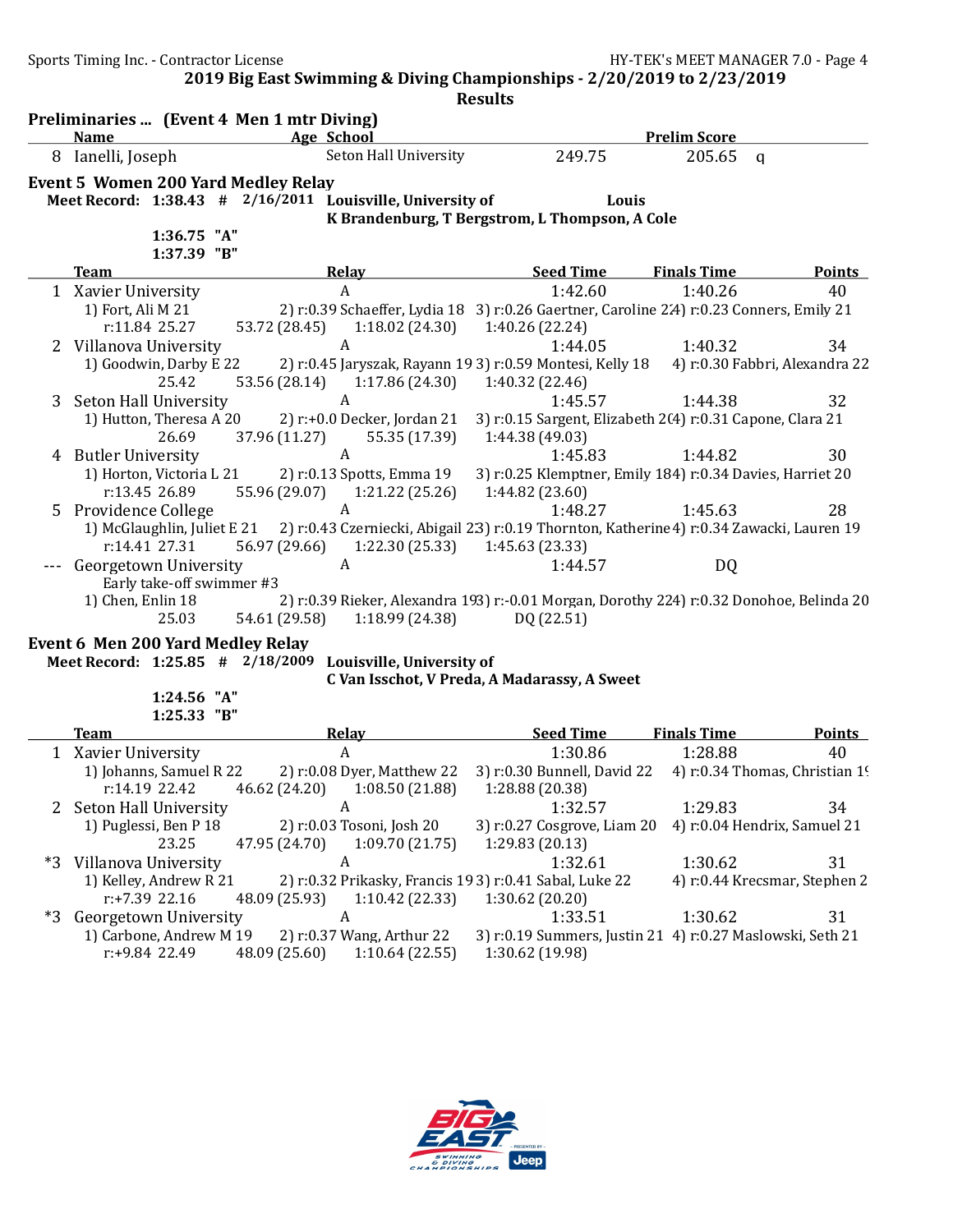Sports Timing Inc. - Contractor License Government Contractor License HY-TEK's MEET MANAGER 7.0 - Page 5

2019 Big East Swimming & Diving Championships - 2/20/2019 to 2/23/2019

|   | (Event 6 Men 200 Yard Medley Relay)<br><b>Team</b>                                      |                 | <b>Relay</b>             | <b>Seed Time</b>                                                                                                          | <b>Finals Time</b>   | <b>Points</b> |
|---|-----------------------------------------------------------------------------------------|-----------------|--------------------------|---------------------------------------------------------------------------------------------------------------------------|----------------------|---------------|
|   | --- Providence College                                                                  |                 | A                        | 1:34.96                                                                                                                   | DQ                   |               |
|   | Early take-off swimmer #4<br>1) Batista, Jonathan J 22<br>r:12.21 24.54                 | 50.09 (25.55)   | 1:12.81(22.72)           | 2) r:0.19 Trammell, Ryan 21 3) r:0.33 Ferrell, Andrew 19 4) r:-0.10 Brannigan, Patrick $\overline{\lambda}$<br>DQ (20.31) |                      |               |
|   | <b>Event 7 Women 500 Yard Freestyle</b><br>Meet Record: 4:39.63 # 2/2013<br>4:36.30 "A" |                 | <b>Rachael Burnett</b>   |                                                                                                                           | <b>West Virginia</b> |               |
|   | 4:47.20 "B"<br><b>Name</b>                                                              |                 | Age School               | <b>Prelim Time</b>                                                                                                        | <b>Finals Time</b>   | <b>Points</b> |
|   | <b>Championship Final</b>                                                               |                 |                          |                                                                                                                           |                      |               |
|   | 1 Welch, Nicole E                                                                       |                 | 18 Villanova University  | 4:50.08                                                                                                                   | 4:49.63              | 20            |
|   | $r: +0.75$ 26.51                                                                        | 54.84 (28.33)   | 1:23.58 (28.74)          | 1:52.54 (28.96)                                                                                                           |                      |               |
|   | 2:21.67 (29.13)                                                                         | 2:51.27 (29.60) | 3:20.99 (29.72)          | 3:50.76 (29.77)                                                                                                           |                      |               |
|   | 4:20.65 (29.89)                                                                         | 4:49.63 (28.98) |                          |                                                                                                                           |                      |               |
| 2 | Barrett, Cristina R                                                                     |                 | 20 Georgetown University | 4:53.34                                                                                                                   | 4:50.85              | 17            |
|   | $r: +0.67$ 27.13                                                                        | 55.75 (28.62)   | 1:24.88 (29.13)          | 1:54.34 (29.46)                                                                                                           |                      |               |
|   | 2:23.80 (29.46)                                                                         | 2:53.42 (29.62) | 3:22.93 (29.51)          | 3:52.40 (29.47)                                                                                                           |                      |               |
|   | 4:21.97 (29.57)                                                                         | 4:50.85 (28.88) |                          |                                                                                                                           |                      |               |
|   | 3 Fong, Andrea L                                                                        |                 | 19 Villanova University  | 4:58.85                                                                                                                   | 4:54.45              | 16            |
|   | $r: +0.83$ 26.86                                                                        | 55.90 (29.04)   | 1:25.25(29.35)           | 1:54.66 (29.41)                                                                                                           |                      |               |
|   | 2:24.52 (29.86)                                                                         | 2:54.56 (30.04) | 3:24.75 (30.19)          | 3:55.19 (30.44)                                                                                                           |                      |               |
|   | 4:25.18 (29.99)                                                                         | 4:54.45 (29.27) |                          |                                                                                                                           |                      |               |
|   | 4 Stankiewicz, Julie A                                                                  |                 | 19 Seton Hall University | 4:57.41                                                                                                                   | 4:54.55              | 15            |
|   | r:+0.89 26.58                                                                           | 55.47 (28.89)   | 1:24.89 (29.42)          | 1:54.75 (29.86)                                                                                                           |                      |               |
|   | 2:24.70 (29.95)                                                                         | 2:54.57 (29.87) | 3:25.02 (30.45)          | 3:55.68 (30.66)                                                                                                           |                      |               |
|   | 4:25.58 (29.90)                                                                         | 4:54.55 (28.97) |                          |                                                                                                                           |                      |               |
| 5 | Provenzo, Emily S                                                                       |                 | 19 Villanova University  | 4:57.37                                                                                                                   | 4:54.75              | 14            |
|   | $r: +0.78$ 27.56                                                                        | 57.01 (29.45)   | 1:26.45 (29.44)          | 1:56.08 (29.63)                                                                                                           |                      |               |
|   | 2:25.97 (29.89)                                                                         | 2:55.96 (29.99) | 3:26.17(30.21)           | 3:56.21 (30.04)                                                                                                           |                      |               |
|   | 4:25.90 (29.69)                                                                         | 4:54.75 (28.85) |                          |                                                                                                                           |                      |               |
| 6 | Fimbres, Noelle M                                                                       |                 | 19 Georgetown University | 5:00.62                                                                                                                   | 4:57.39              | 13            |
|   | $r: +0.76$ 28.18                                                                        | 57.97 (29.79)   | 1:28.08(30.11)           | 1:58.18(30.10)                                                                                                            |                      |               |
|   | 2:28.25 (30.07)                                                                         | 2:58.29 (30.04) | 3:28.34(30.05)           | 3:58.63 (30.29)                                                                                                           |                      |               |
|   | 4:28.65 (30.02)                                                                         | 4:57.39 (28.74) |                          |                                                                                                                           |                      |               |
|   | 7 Kerr, Kathleen R                                                                      |                 | 21 Xavier University     | 4:59.21                                                                                                                   | 4:57.73              | 12            |
|   | $r: +0.7026.90$                                                                         | 55.81 (28.91)   | 1:25.24 (29.43)          | 1:55.19 (29.95)                                                                                                           |                      |               |
|   | 2:25.41 (30.22)                                                                         | 2:55.84 (30.43) | 3:26.52 (30.68)          | 3:57.20 (30.68)                                                                                                           |                      |               |
|   | 4:28.07 (30.87)                                                                         | 4:57.73 (29.66) |                          |                                                                                                                           |                      |               |
| 8 | Clisham, Lillian G                                                                      |                 | 18 Georgetown University | 4:59.73                                                                                                                   | 5:01.55              | 11            |
|   | $r: +0.74$ 27.61                                                                        | 57.09 (29.48)   | 1:26.77 (29.68)          | 1:56.85 (30.08)                                                                                                           |                      |               |
|   | 2:27.23 (30.38)                                                                         | 2:57.93 (30.70) | 3:28.54(30.61)           | 3:59.75 (31.21)                                                                                                           |                      |               |
|   | 4:30.98 (31.23)                                                                         | 5:01.55 (30.57) |                          |                                                                                                                           |                      |               |
|   | <b>Consolation Final</b>                                                                |                 |                          |                                                                                                                           |                      |               |
| 9 | Ouellette, Sara M                                                                       |                 | 20 Seton Hall University | 5:04.35                                                                                                                   | 4:59.24              | 9             |
|   | r:+0.84 27.00                                                                           | 56.08 (29.08)   | 1:25.91 (29.83)          | 1:56.28 (30.37)                                                                                                           |                      |               |
|   | 2:26.91 (30.63)                                                                         | 2:57.62 (30.71) | 3:28.57 (30.95)          | 3:59.26 (30.69)                                                                                                           |                      |               |
|   | 4:29.80 (30.54)                                                                         | 4:59.24 (29.44) |                          |                                                                                                                           |                      |               |

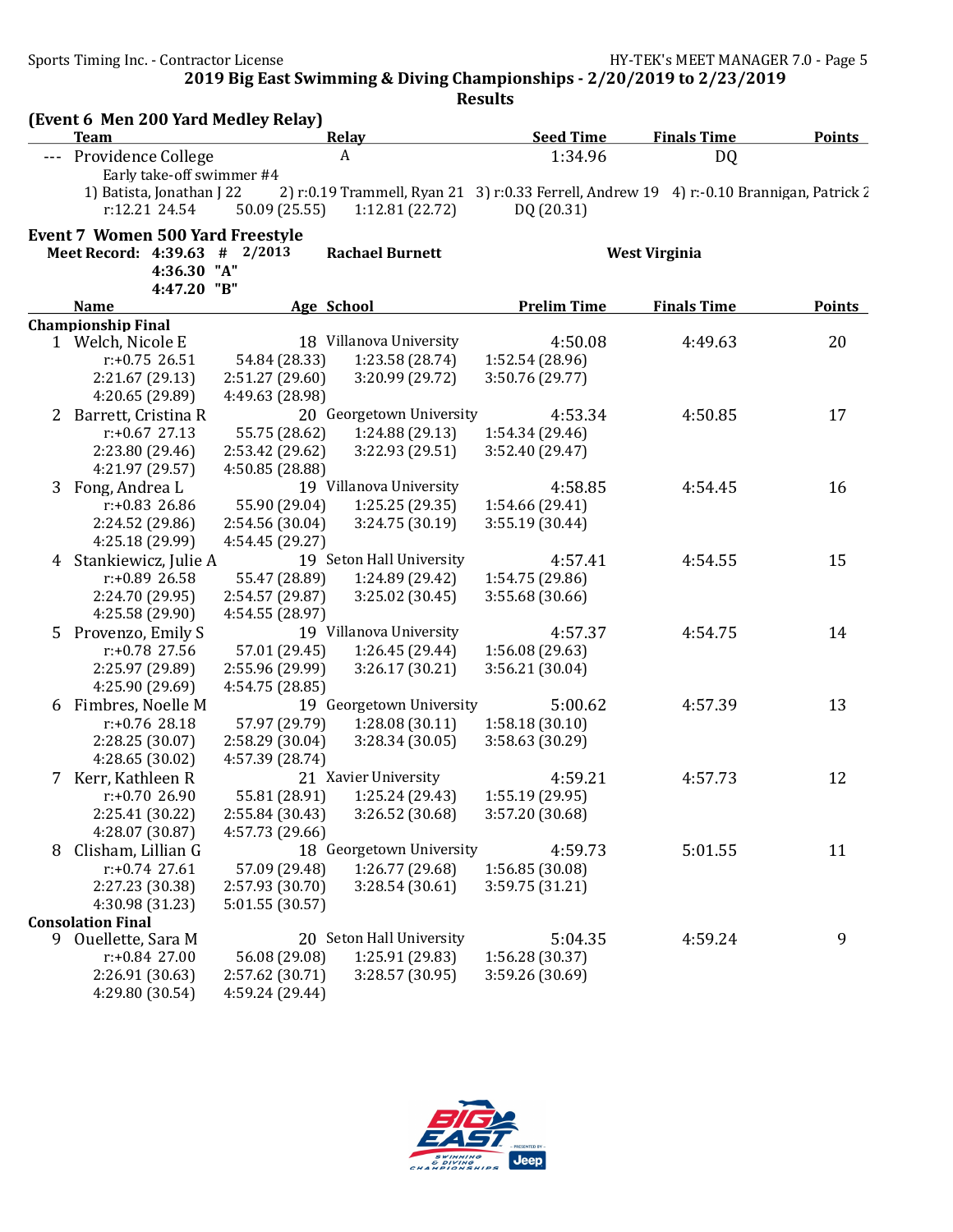| <b>Prelim Time</b><br><b>Finals Time</b><br><b>Name</b><br>Age School<br>22 Villanova University<br>5:02.54<br>4:59.87<br>Miszkiewicz, Kathleen R<br>10<br>56.24 (28.97)<br>1:25.96 (29.72)<br>1:56.46 (30.50)<br>$r: +0.79$ 27.27<br>2:27.08 (30.62)<br>2:58.12 (31.04)<br>3:29.02 (30.90)<br>3:59.99 (30.97)<br>4:29.88 (29.89)<br>4:59.87 (29.99)<br>11 Baldwin, Tilly M<br>18 Xavier University<br>5:00.67<br>4:59.98<br>$r: +0.66$ 27.13<br>56.95 (29.82)<br>1:27.05(30.10)<br>1:57.64 (30.59)<br>2:28.36 (30.72)<br>2:59.05 (30.69)<br>3:29.73 (30.68)<br>4:00.50 (30.77) | <b>Points</b><br>7<br>6 |
|---------------------------------------------------------------------------------------------------------------------------------------------------------------------------------------------------------------------------------------------------------------------------------------------------------------------------------------------------------------------------------------------------------------------------------------------------------------------------------------------------------------------------------------------------------------------------------|-------------------------|
|                                                                                                                                                                                                                                                                                                                                                                                                                                                                                                                                                                                 |                         |
|                                                                                                                                                                                                                                                                                                                                                                                                                                                                                                                                                                                 |                         |
|                                                                                                                                                                                                                                                                                                                                                                                                                                                                                                                                                                                 |                         |
|                                                                                                                                                                                                                                                                                                                                                                                                                                                                                                                                                                                 |                         |
|                                                                                                                                                                                                                                                                                                                                                                                                                                                                                                                                                                                 |                         |
|                                                                                                                                                                                                                                                                                                                                                                                                                                                                                                                                                                                 |                         |
|                                                                                                                                                                                                                                                                                                                                                                                                                                                                                                                                                                                 |                         |
|                                                                                                                                                                                                                                                                                                                                                                                                                                                                                                                                                                                 |                         |
| 4:30.98 (30.48)<br>4:59.98 (29.00)                                                                                                                                                                                                                                                                                                                                                                                                                                                                                                                                              |                         |
| 20 Villanova University<br>Grassi, Micaela S<br>5:03.43<br>5:00.26<br>12                                                                                                                                                                                                                                                                                                                                                                                                                                                                                                        | 5                       |
| $r: +0.71$ 27.56<br>57.22 (29.66)<br>1:27.24 (30.02)<br>1:57.75 (30.51)                                                                                                                                                                                                                                                                                                                                                                                                                                                                                                         |                         |
| 2:28.60 (30.85)<br>4:00.22(30.61)<br>2:59.29 (30.69)<br>3:29.61 (30.32)                                                                                                                                                                                                                                                                                                                                                                                                                                                                                                         |                         |
| 4:30.69 (30.47)<br>5:00.26 (29.57)                                                                                                                                                                                                                                                                                                                                                                                                                                                                                                                                              |                         |
| 5:00.60<br>Mauze, Eve E<br>19 Georgetown University<br>5:02.76<br>13                                                                                                                                                                                                                                                                                                                                                                                                                                                                                                            | 4                       |
| r:+0.76 26.97<br>56.81 (29.84)<br>1:27.62 (30.81)<br>1:58.62 (31.00)                                                                                                                                                                                                                                                                                                                                                                                                                                                                                                            |                         |
| 2:29.69 (31.07)<br>3:00.62 (30.93)<br>3:31.43 (30.81)<br>4:01.85 (30.42)                                                                                                                                                                                                                                                                                                                                                                                                                                                                                                        |                         |
| 4:31.87 (30.02)<br>5:00.60 (28.73)                                                                                                                                                                                                                                                                                                                                                                                                                                                                                                                                              |                         |
| 19 Xavier University<br>5:02.64<br>14 Kauffeld, Emma C<br>5:01.02                                                                                                                                                                                                                                                                                                                                                                                                                                                                                                               | 3                       |
| 57.07 (29.54)<br>$r: +0.74$ 27.53<br>1:27.57 (30.50)<br>1:58.08(30.51)                                                                                                                                                                                                                                                                                                                                                                                                                                                                                                          |                         |
| 2:28.61 (30.53)<br>2:59.14 (30.53)<br>3:30.18(31.04)<br>4:00.95(30.77)                                                                                                                                                                                                                                                                                                                                                                                                                                                                                                          |                         |
| 4:32.03 (31.08)<br>5:02.64 (30.61)<br>5:03.50                                                                                                                                                                                                                                                                                                                                                                                                                                                                                                                                   |                         |
| 18 Seton Hall University<br>5:03.02<br>15<br>Dickson, Heidi R<br>56.86 (29.61)                                                                                                                                                                                                                                                                                                                                                                                                                                                                                                  | 2                       |
| 1:27.33 (30.47)<br>$r: +0.77$ 27.25<br>1:58.13 (30.80)<br>2:29.11 (30.98)<br>3:00.21(31.10)<br>3:31.31 (31.10)<br>4:02.32 (31.01)                                                                                                                                                                                                                                                                                                                                                                                                                                               |                         |
| 4:33.25 (30.93)<br>5:03.50 (30.25)                                                                                                                                                                                                                                                                                                                                                                                                                                                                                                                                              |                         |
| 20 Georgetown University<br>5:03.91<br>16 Rutledge, Lauren H<br>5:04.65                                                                                                                                                                                                                                                                                                                                                                                                                                                                                                         | $\mathbf{1}$            |
| $r: +0.73$ 28.13<br>57.97 (29.84)<br>1:28.38 (30.41)<br>1:58.89 (30.51)                                                                                                                                                                                                                                                                                                                                                                                                                                                                                                         |                         |
| 2:29.60 (30.71)<br>3:00.31 (30.71)<br>3:31.14 (30.83)<br>4:02.04 (30.90)                                                                                                                                                                                                                                                                                                                                                                                                                                                                                                        |                         |
| 4:33.08 (31.04)<br>5:03.91 (30.83)                                                                                                                                                                                                                                                                                                                                                                                                                                                                                                                                              |                         |
| <b>Preliminaries</b>                                                                                                                                                                                                                                                                                                                                                                                                                                                                                                                                                            |                         |
| 21 Xavier University<br>Kauffeld, Maggie R<br>5:04.68<br>17                                                                                                                                                                                                                                                                                                                                                                                                                                                                                                                     |                         |
| 20 Xavier University<br>5:05.01<br>18<br>Garner, Abigail C                                                                                                                                                                                                                                                                                                                                                                                                                                                                                                                      |                         |
| 22 Providence College<br>19<br>Snow, Madeline E<br>5:07.59                                                                                                                                                                                                                                                                                                                                                                                                                                                                                                                      |                         |
| 20 Seton Hall University<br>20<br>Van Tassell, Gabrielle A<br>5:08.57                                                                                                                                                                                                                                                                                                                                                                                                                                                                                                           |                         |
| 18 Providence College<br>21<br>Bankes, Jennifer P<br>5:09.81                                                                                                                                                                                                                                                                                                                                                                                                                                                                                                                    |                         |
| 22 Georgetown University<br>22<br>Bonfield, Caroline E<br>5:09.86                                                                                                                                                                                                                                                                                                                                                                                                                                                                                                               |                         |
| 23<br>20 Seton Hall University<br>Young, Cassandra E<br>5:11.58                                                                                                                                                                                                                                                                                                                                                                                                                                                                                                                 |                         |
| 19 Butler University<br>Hanson, Megan M<br>5:13.62<br>24                                                                                                                                                                                                                                                                                                                                                                                                                                                                                                                        |                         |
| 20 Butler University<br>Shrader-Goetz, Jacqueline N<br>25<br>5:13.84                                                                                                                                                                                                                                                                                                                                                                                                                                                                                                            |                         |
| 20 Butler University<br>26<br>Harris, Emma H<br>5:14.78                                                                                                                                                                                                                                                                                                                                                                                                                                                                                                                         |                         |
| 20 Providence College<br>27<br>Bigham, Abigail E<br>5:16.16                                                                                                                                                                                                                                                                                                                                                                                                                                                                                                                     |                         |
| <b>Butler University</b><br>28<br>Klafta, Olivia K<br>19<br>5:16.44                                                                                                                                                                                                                                                                                                                                                                                                                                                                                                             |                         |
| Seton Hall University<br>29<br>Kilgallon, Amanda N<br>20<br>5:23.91                                                                                                                                                                                                                                                                                                                                                                                                                                                                                                             |                         |
| <b>Butler University</b><br>Burke, Rachel A<br>5:22.89<br>X<br>21<br>$- - -$                                                                                                                                                                                                                                                                                                                                                                                                                                                                                                    |                         |
| 21 Butler University<br>Bauer, Andrea O<br>X<br>5:48.89<br>---                                                                                                                                                                                                                                                                                                                                                                                                                                                                                                                  |                         |

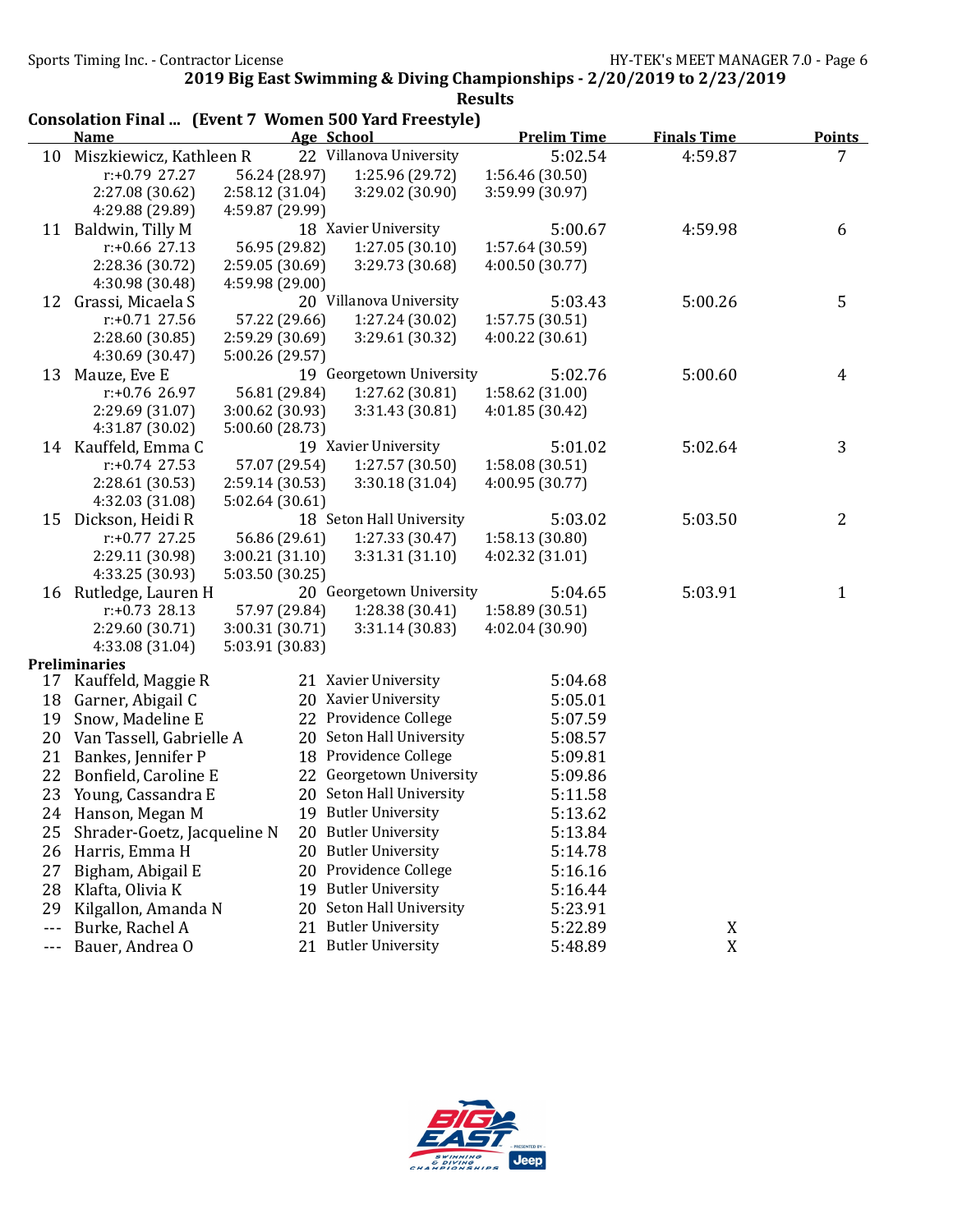|    | <b>Event 7 Women 500 Yard Freestyle</b> |                 |                          |                  |                      |              |
|----|-----------------------------------------|-----------------|--------------------------|------------------|----------------------|--------------|
|    | Meet Record: 4:39.63 # 2/2013           |                 | <b>Rachael Burnett</b>   |                  | <b>West Virginia</b> |              |
|    | 4:36.30 "A"                             |                 |                          |                  |                      |              |
|    | 4:47.20 "B"<br><b>Name</b>              |                 | <b>Age School</b>        | <b>Seed Time</b> | <b>Prelim Time</b>   |              |
|    | <b>Preliminaries</b>                    |                 |                          |                  |                      |              |
|    | 1 Welch, Nicole E                       |                 | 18 Villanova University  | 4:50.39          | 4:50.08              | q            |
|    | $r: +0.73$ 26.64                        | 55.40 (28.76)   | 1:24.53 (29.13)          | 1:53.74 (29.21)  |                      |              |
|    | 2:22.94 (29.20)                         | 2:51.98 (29.04) | 3:21.50 (29.52)          | 3:51.23 (29.73)  |                      |              |
|    | 4:21.14 (29.91)                         | 4:50.08 (28.94) |                          |                  |                      |              |
| 2  | Barrett, Cristina R                     |                 | 20 Georgetown University | 4:53.25          | 4:53.34              | q            |
|    | r:+0.70 27.09                           | 55.99 (28.90)   | 1:25.17 (29.18)          | 1:54.69 (29.52)  |                      |              |
|    | 2:24.37 (29.68)                         | 2:54.11 (29.74) | 3:24.10 (29.99)          | 3:53.97 (29.87)  |                      |              |
|    | 4:24.06 (30.09)                         | 4:53.34 (29.28) |                          |                  |                      |              |
|    | 3 Provenzo, Emily S                     |                 | 19 Villanova University  | 4:58.41          | 4:57.37              | $\mathbf{q}$ |
|    | $r: +0.76$ 27.19                        | 55.95 (28.76)   | 1:25.46 (29.51)          | 1:55.48 (30.02)  |                      |              |
|    | 2:25.47 (29.99)                         | 2:55.58(30.11)  | 3:25.95 (30.37)          | 3:56.20 (30.25)  |                      |              |
|    | 4:27.01 (30.81)                         | 4:57.37 (30.36) |                          |                  |                      |              |
|    | 4 Stankiewicz, Julie A                  |                 | 19 Seton Hall University | 5:10.72          | 4:57.41              | $\mathbf q$  |
|    | $r: +0.87$ 26.74                        | 55.63 (28.89)   | 1:25.33 (29.70)          | 1:55.52(30.19)   |                      |              |
|    | 2:25.59 (30.07)                         | 2:55.87 (30.28) | 3:26.22 (30.35)          | 3:56.80 (30.58)  |                      |              |
|    | 4:27.34 (30.54)                         | 4:57.41 (30.07) |                          |                  |                      |              |
|    | 5 Fong, Andrea L                        |                 | 19 Villanova University  | 5:05.54          | 4:58.85              | $\mathsf{q}$ |
|    | $r: +0.84$ 26.84                        | 55.99 (29.15)   | 1:25.71 (29.72)          | 1:55.73 (30.02)  |                      |              |
|    | 2:25.83(30.10)                          | 2:56.22 (30.39) | 3:27.05 (30.83)          | 3:57.83 (30.78)  |                      |              |
|    | 4:28.56 (30.73)                         | 4:58.85 (30.29) |                          |                  |                      |              |
|    | 6 Kerr, Kathleen R                      |                 | 21 Xavier University     | 4:59.97          | 4:59.21              | $\mathbf q$  |
|    | $r: +0.69$ 27.01                        | 55.77 (28.76)   | 1:25.46 (29.69)          | 1:55.52 (30.06)  |                      |              |
|    | 2:25.80 (30.28)                         | 2:56.12 (30.32) | 3:26.68 (30.56)          | 3:57.39 (30.71)  |                      |              |
|    | 4:28.42 (31.03)                         | 4:59.21 (30.79) |                          |                  |                      |              |
| 7  | Clisham, Lillian G                      |                 | 18 Georgetown University | 5:14.04          | 4:59.73              | $\mathsf{q}$ |
|    | $r: +0.75$ 27.34                        | 56.86 (29.52)   | 1:26.92 (30.06)          | 1:57.24 (30.32)  |                      |              |
|    | 2:27.64 (30.40)                         | 2:58.15(30.51)  | 3:28.41(30.26)           | 3:59.17 (30.76)  |                      |              |
|    | 4:30.13 (30.96)                         | 4:59.73 (29.60) |                          |                  |                      |              |
| 8  | Fimbres, Noelle M                       |                 | 19 Georgetown University | 4:59.78          | 5:00.62              | $\mathsf{q}$ |
|    | $r: +0.74$ 27.85                        | 57.15 (29.30)   | 1:26.88 (29.73)          | 1:57.07 (30.19)  |                      |              |
|    | 2:27.42 (30.35)                         | 2:57.78 (30.36) | 3:27.96 (30.18)          | 3:58.53 (30.57)  |                      |              |
|    | 4:29.78 (31.25)                         | 5:00.62 (30.84) |                          |                  |                      |              |
| 9  | Baldwin, Tilly M                        |                 | 18 Xavier University     | 5:00.17          | $5:00.67$ q          |              |
|    | r:+0.68 27.49                           | 56.93 (29.44)   | 1:26.77 (29.84)          | 1:57.40 (30.63)  |                      |              |
|    | 2:28.30 (30.90)                         | 2:59.25 (30.95) | 3:29.96 (30.71)          | 4:00.75 (30.79)  |                      |              |
|    | 4:31.42 (30.67)                         | 5:00.67 (29.25) |                          |                  |                      |              |
| 10 | Kauffeld, Emma C                        |                 | 19 Xavier University     | 5:00.02          | 5:01.02              | $\mathsf{q}$ |
|    | $r: +0.75$ 27.30                        | 56.87 (29.57)   | 1:26.91 (30.04)          | 1:56.88 (29.97)  |                      |              |
|    | 2:26.92 (30.04)                         | 2:57.89 (30.97) | 3:28.94(31.05)           | 3:59.74 (30.80)  |                      |              |
|    | 4:30.58 (30.84)                         | 5:01.02 (30.44) |                          |                  |                      |              |
|    | 11 Miszkiewicz, Kathleen R              |                 | 22 Villanova University  | 5:01.20          | 5:02.54              | $\mathbf{q}$ |
|    | $r: +0.79$ 27.34                        | 56.61 (29.27)   | 1:26.71(30.10)           | 1:57.26 (30.55)  |                      |              |
|    | 2:27.54 (30.28)                         | 2:58.06 (30.52) | 3:28.83 (30.77)          | 3:59.92 (31.09)  |                      |              |
|    | 4:31.16 (31.24)                         | 5:02.54 (31.38) |                          |                  |                      |              |

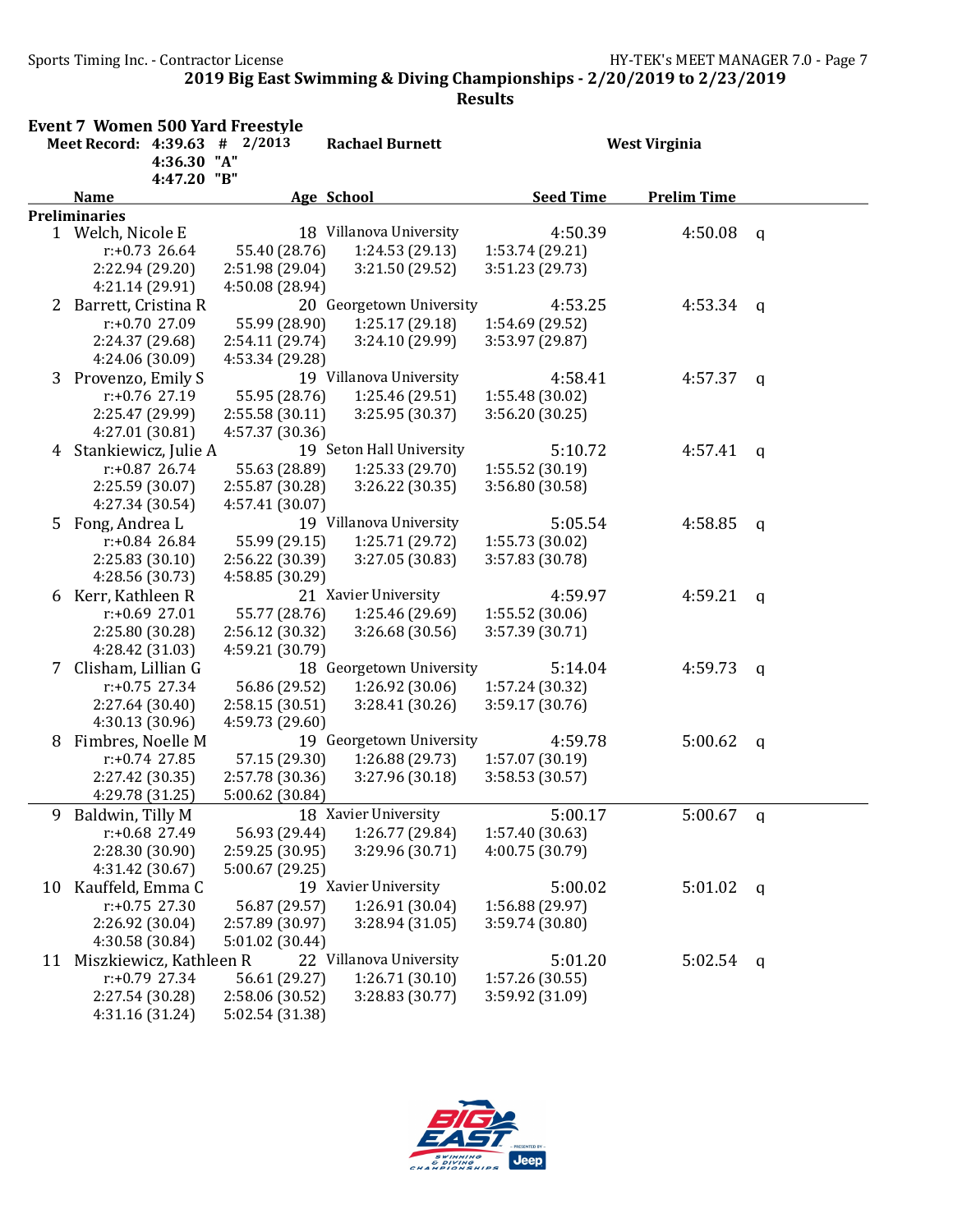|    | Preliminaries  (Event 7 Women 500 Yard Freestyle) |                 |                          |                  |                    |              |
|----|---------------------------------------------------|-----------------|--------------------------|------------------|--------------------|--------------|
|    | <b>Name</b>                                       |                 | Age School               | <b>Seed Time</b> | <b>Prelim Time</b> |              |
|    | 12 Mauze, Eve E                                   |                 | 19 Georgetown University | 5:11.81          | 5:02.76            | $\mathsf{q}$ |
|    | r:+0.78 27.38                                     | 57.39 (30.01)   | 1:28.01 (30.62)          | 1:59.03 (31.02)  |                    |              |
|    | 2:30.24 (31.21)                                   | 3:01.71 (31.47) | 3:32.71 (31.00)          | 4:03.19 (30.48)  |                    |              |
|    | 4:33.36 (30.17)                                   | 5:02.76 (29.40) |                          |                  |                    |              |
|    | 13 Dickson, Heidi R                               |                 | 18 Seton Hall University | 5:07.24          | 5:03.02            | $\mathsf{q}$ |
|    | $r: +0.77$ 27.14                                  | 56.84 (29.70)   | 1:27.07 (30.23)          | 1:57.60 (30.53)  |                    |              |
|    | 2:28.43 (30.83)                                   | 2:59.38 (30.95) | 3:30.41 (31.03)          | 4:01.38 (30.97)  |                    |              |
|    | 4:32.31 (30.93)                                   | 5:03.02 (30.71) |                          |                  |                    |              |
|    | 14 Grassi, Micaela S                              |                 | 20 Villanova University  | 5:10.86          | 5:03.43            | q            |
|    | $r: +0.72$ 27.73                                  | 57.02 (29.29)   | 1:26.91 (29.89)          | 1:57.37 (30.46)  |                    |              |
|    | 2:28.64 (31.27)                                   | 2:59.52 (30.88) | 3:30.72 (31.20)          | 4:01.73 (31.01)  |                    |              |
|    | 4:32.75 (31.02)                                   | 5:03.43 (30.68) |                          |                  |                    |              |
| 15 | Ouellette, Sara M                                 |                 | 20 Seton Hall University | 4:59.74          | 5:04.35            | q            |
|    | r:+0.83 26.99                                     | 56.23 (29.24)   | 1:26.17 (29.94)          | 1:56.70 (30.53)  |                    |              |
|    | 2:27.44 (30.74)                                   | 2:58.72 (31.28) | 3:30.33 (31.61)          | 4:01.84 (31.51)  |                    |              |
|    | 4:33.16 (31.32)                                   | 5:04.35 (31.19) |                          |                  |                    |              |
| 16 | Rutledge, Lauren H                                |                 | 20 Georgetown University | 5:05.40          | 5:04.65            | $\mathsf{q}$ |
|    | $r: +0.73$ 27.47                                  | 56.95 (29.48)   | 1:27.08 (30.13)          | 1:57.54 (30.46)  |                    |              |
|    | 2:28.33 (30.79)                                   | 2:59.15 (30.82) | 3:30.05 (30.90)          | 4:01.36 (31.31)  |                    |              |
|    | 4:33.16 (31.80)                                   | 5:04.65 (31.49) |                          |                  |                    |              |
|    | 17 Kauffeld, Maggie R                             |                 | 21 Xavier University     | 5:05.21          | 5:04.68            |              |
|    | r:+0.74 27.89                                     | 57.96 (30.07)   | 1:28.60 (30.64)          | 1:59.15(30.55)   |                    |              |
|    | 2:29.72 (30.57)                                   | 3:00.65 (30.93) | 3:31.63 (30.98)          | 4:02.63 (31.00)  |                    |              |
|    | 4:33.65 (31.02)                                   | 5:04.68 (31.03) |                          |                  |                    |              |
| 18 | Garner, Abigail C                                 |                 | 20 Xavier University     | 4:59.16          | 5:05.01            |              |
|    | $r: +0.84$ 27.36                                  | 57.03 (29.67)   | 1:27.40 (30.37)          | 1:58.16 (30.76)  |                    |              |
|    | 2:28.90 (30.74)                                   | 2:59.95 (31.05) | 3:31.21 (31.26)          | 4:02.68 (31.47)  |                    |              |
|    | 4:34.15 (31.47)                                   | 5:05.01 (30.86) |                          |                  |                    |              |
| 19 | Snow, Madeline E                                  |                 | 22 Providence College    | 5:19.63          | 5:07.59            |              |
|    | $r: +0.76$ 28.33                                  | 58.77 (30.44)   | 1:29.78 (31.01)          | 2:00.76 (30.98)  |                    |              |
|    | 2:31.79 (31.03)                                   | 3:02.89 (31.10) | 3:33.97 (31.08)          | 4:05.32 (31.35)  |                    |              |
|    | 4:36.76 (31.44)                                   | 5:07.59 (30.83) |                          |                  |                    |              |
| 20 | Van Tassell, Gabrielle A                          |                 | 20 Seton Hall University | 5:04.13          | 5:08.57            |              |
|    | $r: +0.81$ 28.12                                  | 58.32 (30.20)   | 1:29.04(30.72)           | 2:00.19(31.15)   |                    |              |
|    | 2:31.21 (31.02)                                   | 3:02.62 (31.41) | 3:34.02 (31.40)          | 4:05.67(31.65)   |                    |              |
|    | 4:37.33 (31.66)                                   | 5:08.57 (31.24) |                          |                  |                    |              |
|    | 21 Bankes, Jennifer P                             |                 | 18 Providence College    | 5:18.53          | 5:09.81            |              |
|    | r:+0.82 27.75                                     | 58.22 (30.47)   | 1:29.29 (31.07)          | 2:00.90 (31.61)  |                    |              |
|    | 2:32.65 (31.75)                                   | 3:04.15(31.50)  | 3:36.07 (31.92)          | 4:07.88 (31.81)  |                    |              |
|    | 4:39.20 (31.32)                                   | 5:09.81 (30.61) |                          |                  |                    |              |
| 22 | Bonfield, Caroline E                              |                 | 22 Georgetown University | 5:14.35          | 5:09.86            |              |
|    | r:+0.89 28.49                                     | 58.87 (30.38)   | 1:29.79 (30.92)          | 2:00.95(31.16)   |                    |              |
|    | 2:32.41 (31.46)                                   | 3:03.91 (31.50) | 3:35.67 (31.76)          | 4:07.20 (31.53)  |                    |              |
|    | 4:38.79 (31.59)                                   | 5:09.86 (31.07) |                          |                  |                    |              |
| 23 | Young, Cassandra E                                |                 | 20 Seton Hall University | 5:16.61          | 5:11.58            |              |
|    | $r: +0.84$ 27.50                                  | 57.46 (29.96)   | 1:28.59(31.13)           | 2:00.37 (31.78)  |                    |              |
|    | 2:31.94 (31.57)                                   | 3:03.63 (31.69) | 3:35.81 (32.18)          | 4:08.09 (32.28)  |                    |              |
|    | 4:40.07 (31.98)                                   | 5:11.58 (31.51) |                          |                  |                    |              |

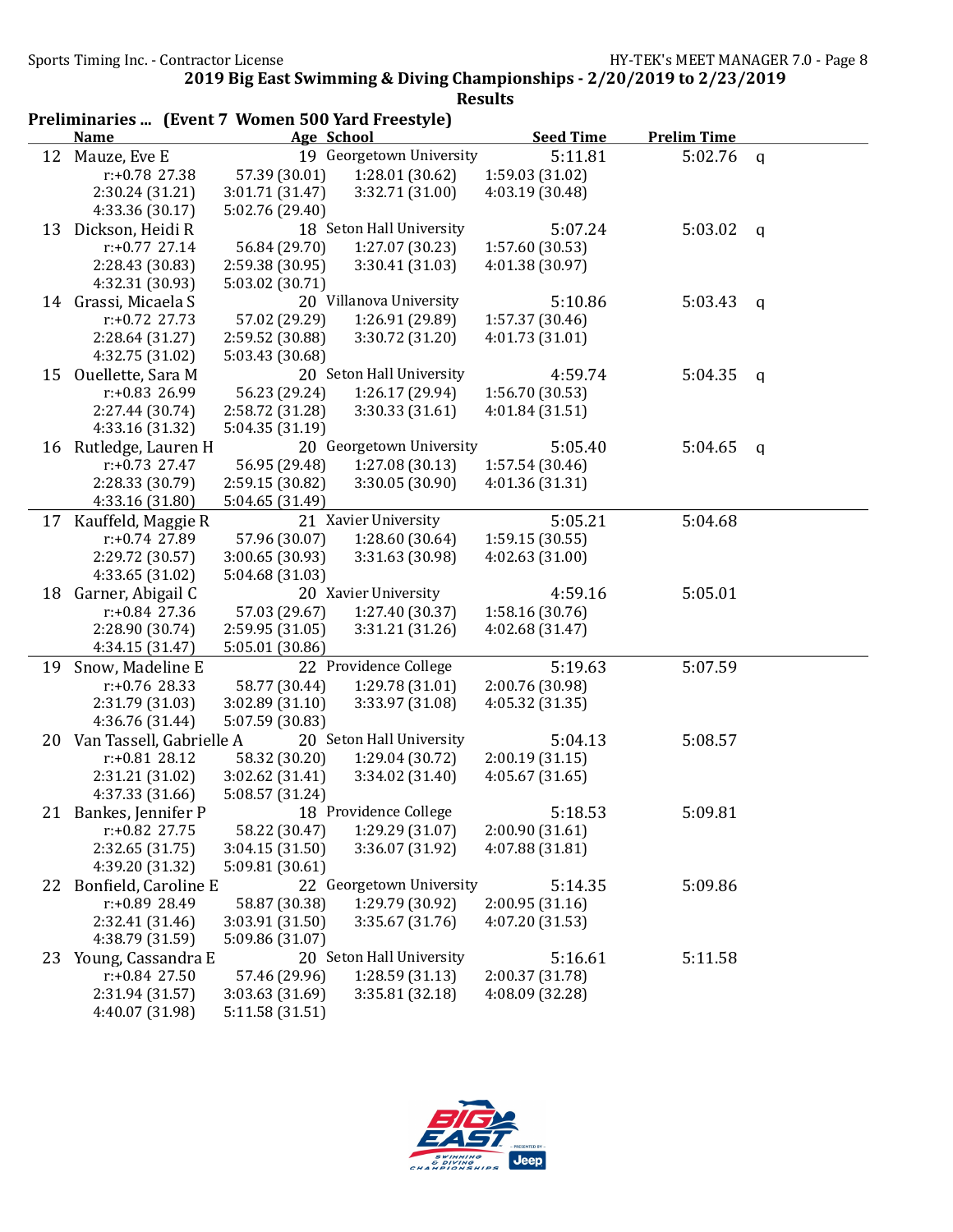|                      | Preliminaries  (Event 7 Women 500 Yard Freestyle) |                 |                          |                    |                    |               |
|----------------------|---------------------------------------------------|-----------------|--------------------------|--------------------|--------------------|---------------|
|                      | <b>Name</b>                                       |                 | Age School               | <b>Seed Time</b>   | <b>Prelim Time</b> |               |
|                      | 24 Hanson, Megan M                                |                 | 19 Butler University     | 5:17.65            | 5:13.62            |               |
|                      | $r: +0.76$ 28.21                                  | 59.17 (30.96)   | 1:30.72(31.55)           | 2:02.65 (31.93)    |                    |               |
|                      | 2:34.47 (31.82)                                   | 3:06.38(31.91)  | 3:38.17 (31.79)          | 4:10.06 (31.89)    |                    |               |
|                      | 4:42.30 (32.24)                                   | 5:13.62 (31.32) |                          |                    |                    |               |
| 25                   | Shrader-Goetz, Jacqueline N 20 Butler University  |                 |                          | 5:16.91            | 5:13.84            |               |
|                      | $r: +0.87$ 28.44                                  | 59.36 (30.92)   | 1:31.07 (31.71)          | 2:02.85 (31.78)    |                    |               |
|                      | 2:34.63 (31.78)                                   | 3:06.34(31.71)  | 3:38.44(32.10)           | 4:10.38 (31.94)    |                    |               |
|                      | 4:42.51 (32.13)                                   | 5:13.84 (31.33) |                          |                    |                    |               |
|                      | 26 Harris, Emma H                                 |                 | 20 Butler University     | 5:11.80            | 5:14.78            |               |
|                      | $r: +0.72$ 28.15                                  | 58.50 (30.35)   | 1:29.73 (31.23)          | 2:01.27 (31.54)    |                    |               |
|                      | 2:33.08 (31.81)                                   | 3:04.74 (31.66) | 3:36.87 (32.13)          | 4:09.07 (32.20)    |                    |               |
|                      | 4:41.92 (32.85)                                   | 5:14.78 (32.86) |                          |                    |                    |               |
| 27                   | Bigham, Abigail E                                 |                 | 20 Providence College    | 5:13.74            | 5:16.16            |               |
|                      | $r: +0.81$ 27.69                                  | 57.86 (30.17)   | 1:28.79 (30.93)          | 2:00.33 (31.54)    |                    |               |
|                      | 2:32.29 (31.96)                                   | 3:04.82 (32.53) | 3:37.42 (32.60)          | 4:10.49 (33.07)    |                    |               |
|                      | 4:43.64 (33.15)                                   | 5:16.16 (32.52) |                          |                    |                    |               |
|                      | 28 Klafta, Olivia K                               |                 | 19 Butler University     | 5:15.90            | 5:16.44            |               |
|                      | $r: +0.75$ 28.68                                  | 59.40 (30.72)   | 1:30.43 (31.03)          | 2:02.49 (32.06)    |                    |               |
|                      | 2:34.43 (31.94)                                   | 3:06.59(32.16)  | 3:38.82 (32.23)          | 4:11.61 (32.79)    |                    |               |
|                      | 4:44.33 (32.72)                                   | 5:16.44(32.11)  |                          |                    |                    |               |
| 29                   | Kilgallon, Amanda N                               |                 | 20 Seton Hall University | 5:18.24            | 5:23.91            |               |
|                      | $r: +0.78$ 28.35                                  | 59.39 (31.04)   | 1:31.38 (31.99)          | 2:03.68 (32.30)    |                    |               |
|                      | 2:36.42 (32.74)                                   | 3:09.59(33.17)  | 3:42.70(33.11)           | 4:16.45 (33.75)    |                    |               |
|                      | 4:50.25 (33.80)                                   | 5:23.91 (33.66) |                          |                    |                    |               |
|                      | Burke, Rachel A                                   |                 | 21 Butler University     | 5:23.59            | X5:22.89           |               |
|                      | r:+0.81 28.94                                     | 1:00.87 (31.93) | 1:33.79 (32.92)          | 2:06.66 (32.87)    |                    |               |
|                      | 2:39.66 (33.00)                                   | 3:12.30 (32.64) | 3:45.55(33.25)           | 4:18.79 (33.24)    |                    |               |
|                      | 4:51.66 (32.87)                                   | 5:22.89 (31.23) |                          |                    |                    |               |
|                      | Bauer, Andrea O                                   |                 | 21 Butler University     | 5:15.02            | X5:48.89           |               |
|                      | $r: +0.93$ 30.49                                  | 1:03.48 (32.99) | 1:38.23 (34.75)          | 2:13.30 (35.07)    |                    |               |
|                      | 2:48.97 (35.67)                                   | 3:25.00 (36.03) | 4:01.34 (36.34)          | 4:37.67 (36.33)    |                    |               |
|                      | 5:13.36 (35.69)                                   | 5:48.89 (35.53) |                          |                    |                    |               |
|                      | Titterton, Rebecca M                              |                 | 22 Xavier University     | 5:05.36            | <b>SCR</b>         |               |
| $\sim$ $\sim$ $\sim$ | Calocino, Jillian M                               |                 | 20 Seton Hall University | 5:11.78            | <b>SCR</b>         |               |
|                      |                                                   |                 |                          |                    |                    |               |
|                      | <b>Event 8 Men 500 Yard Freestyle</b>             |                 | <b>Frank Dyer</b>        |                    |                    |               |
|                      | Meet Record: 4:18.50 # 2/2012<br>4:12.22 "A"      |                 |                          |                    | <b>Notre Dame</b>  |               |
|                      | 4:23.34 "B"                                       |                 |                          |                    |                    |               |
|                      | <b>Name</b>                                       |                 | Age School               | <b>Prelim Time</b> | <b>Finals Time</b> | <b>Points</b> |
|                      | <b>Championship Final</b>                         |                 |                          |                    |                    |               |
|                      | 1 Sherman, Brett M                                |                 | 19 Georgetown University | 4:30.64            | 4:23.63            | 20            |
|                      | $r: +0.6924.01$                                   | 50.21 (26.20)   | 1:16.92(26.71)           | 1:43.78 (26.86)    |                    |               |
|                      | 2:10.50 (26.72)                                   | 2:36.97 (26.47) | 3:03.81 (26.84)          | 3:30.22 (26.41)    |                    |               |
|                      | 3:57.05 (26.83)                                   | 4:23.63 (26.58) |                          |                    |                    |               |
| 2                    | Wheeler, Michael A                                |                 | 19 Georgetown University | 4:25.52            | 4:23.75            | 17            |
|                      | $r: +0.72$ 24.02                                  | 49.90 (25.88)   | 1:16.34(26.44)           | 1:43.21 (26.87)    |                    |               |
|                      | 2:10.10 (26.89)                                   | 2:37.25 (27.15) | 3:04.30 (27.05)          | 3:31.18 (26.88)    |                    |               |
|                      | 3:57.83 (26.65)                                   | 4:23.75 (25.92) |                          |                    |                    |               |

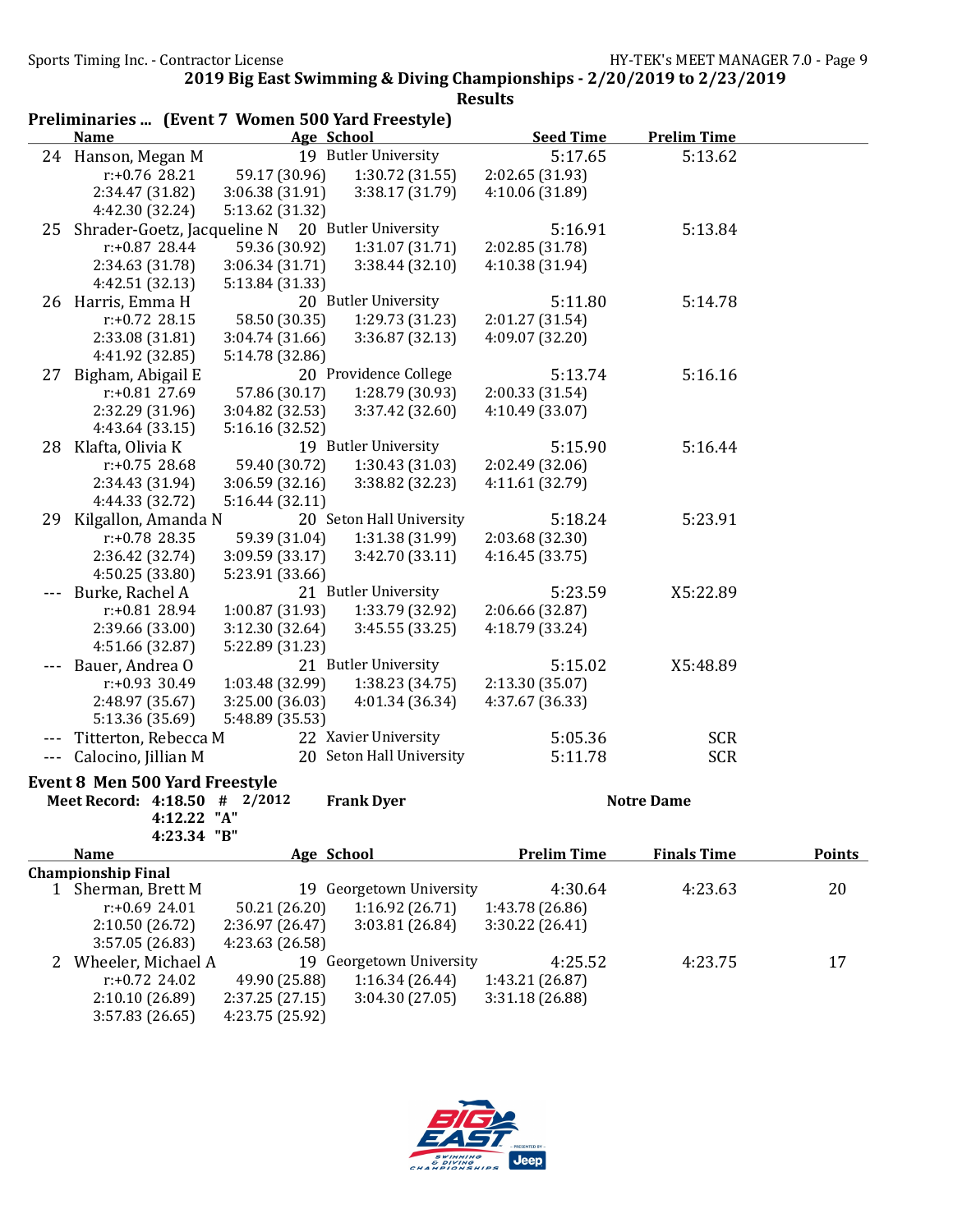|             | Championship Final  (Event 8 Men 500 Yard Freestyle) |                 |                               |                    |                    |                |
|-------------|------------------------------------------------------|-----------------|-------------------------------|--------------------|--------------------|----------------|
|             | <b>Name</b>                                          | Age School      |                               | <b>Prelim Time</b> | <b>Finals Time</b> | <b>Points</b>  |
|             | 3 Laclair, Benjamin P                                |                 | 18 Seton Hall University      | 4:30.29            | 4:28.19            | 16             |
|             | $r: +0.75$ 24.52                                     | 50.97 (26.45)   | 1:17.89 (26.92)               | 1:45.04(27.15)     |                    |                |
|             | 2:12.25 (27.21)                                      | 2:39.50 (27.25) | 3:06.69(27.19)                | 3:33.80 (27.11)    |                    |                |
|             | 4:01.10 (27.30)                                      | 4:28.19 (27.09) |                               |                    |                    |                |
|             | 4 Viotto, Justin A                                   |                 | 19 Providence College         | 4:33.00            | 4:30.72            | 15             |
|             | r:+0.68 24.79                                        | 52.20 (27.41)   | 1:19.56 (27.36)               | 1:47.48 (27.92)    |                    |                |
|             | 2:15.33(27.85)                                       | 2:43.05 (27.72) | 3:10.83(27.78)                | 3:38.31 (27.48)    |                    |                |
|             | 4:05.13 (26.82)                                      | 4:30.72 (25.59) |                               |                    |                    |                |
| $5^{\circ}$ | Chernik, Noah                                        |                 | 20 Villanova University       | 4:31.63            | 4:30.73            | 14             |
|             | $r: +0.77$ 25.27                                     | 52.09 (26.82)   | 1:19.27(27.18)                | 1:46.92 (27.65)    |                    |                |
|             | 2:14.71 (27.79)                                      | 2:42.17 (27.46) | 3:09.60(27.43)                | 3:37.19 (27.59)    |                    |                |
|             | 4:04.50 (27.31)                                      | 4:30.73 (26.23) |                               |                    |                    |                |
|             | 6 Davidson, John K                                   |                 | 20 Villanova University       | 4:31.81            | 4:31.41            | 13             |
|             | $r: +0.81$ 24.14                                     | 50.71 (26.57)   | 1:17.86(27.15)                | 1:45.30 (27.44)    |                    |                |
|             | 2:12.81 (27.51)                                      | 2:40.36 (27.55) | 3:08.05(27.69)                | 3:35.72 (27.67)    |                    |                |
|             | 4:03.68 (27.96)                                      | 4:31.41 (27.73) |                               |                    |                    |                |
|             | 7 Gibson, Joseph R                                   |                 | 21 Seton Hall University      | 4:30.87            | 4:35.21            | 12             |
|             | $r: +0.69$ 24.43                                     | 51.24 (26.81)   | 1:18.69(27.45)                | 1:46.48 (27.79)    |                    |                |
|             | 2:14.44 (27.96)                                      | 2:42.34 (27.90) | 3:10.50(28.16)                | 3:38.92 (28.42)    |                    |                |
|             | 4:07.33 (28.41)                                      | 4:35.21 (27.88) |                               |                    |                    |                |
|             | Smith, Caleb B                                       |                 | 18 Seton Hall University      | 4:31.24            | DQ                 |                |
|             | False start                                          |                 |                               |                    |                    |                |
|             | <b>Consolation Final</b>                             |                 |                               |                    |                    |                |
|             | 9 Quon, Benjamin B                                   |                 | 18 Xavier University          | 4:33.22            | 4:30.11            | 9              |
|             | $r: +0.72$ 25.31                                     | 53.08 (27.77)   | 1:21.25(28.17)                | 1:49.11 (27.86)    |                    |                |
|             | 2:17.26(28.15)                                       | 2:44.87 (27.61) | 3:11.19(26.32)                | 3:37.78 (26.59)    |                    |                |
|             | 4:04.16 (26.38)                                      | 4:30.11 (25.95) |                               |                    |                    |                |
|             | 10 Kohlhoff, Jacob D                                 |                 | 22 Georgetown University      | 4:34.36            | 4:33.31            | $\overline{7}$ |
|             | $r: +0.82$ 24.77                                     | 52.40 (27.63)   | 1:20.31 (27.91)               | 1:48.64 (28.33)    |                    |                |
|             | 2:16.75(28.11)                                       | 2:44.90 (28.15) | 3:12.92(28.02)                | 3:40.28 (27.36)    |                    |                |
|             | 4:06.75 (26.47)                                      | 4:33.31 (26.56) |                               |                    |                    |                |
|             | 11 Johnson, Terry K                                  |                 | 21 Georgetown University      | 4:34.42            | 4:35.58            | 6              |
|             | r:+0.70 25.49                                        | 53.24 (27.75)   | 1:21.05(27.81)                | 1:49.26 (28.21)    |                    |                |
|             | 2:17.62 (28.36)                                      | 2:45.61 (27.99) | 3:13.56(27.95)                | 3:41.58 (28.02)    |                    |                |
|             | 4:09.69 (28.11)                                      | 4:35.58 (25.89) |                               |                    |                    |                |
|             | 12 Mahoney, Nicholas P                               |                 | 20 Xavier University          | 4:35.96            | 4:36.23            | 5              |
|             | $r: +0.73$ 25.04                                     |                 | 52.52 (27.48) 1:20.26 (27.74) | 1:48.31 (28.05)    |                    |                |
|             | 2:16.60 (28.29)                                      | 2:44.93 (28.33) | 3:13.06(28.13)                | 3:41.15 (28.09)    |                    |                |
|             | 4:09.18 (28.03)                                      | 4:36.23 (27.05) |                               |                    |                    |                |
| 13          | Sabal, Luke T                                        |                 | 22 Villanova University       | 4:38.29            | 4:36.51            | 4              |
|             | $r: +0.72$ 25.25                                     | 52.73 (27.48)   | 1:20.86 (28.13)               | 1:48.97 (28.11)    |                    |                |
|             | 2:17.30 (28.33)                                      | 2:45.74 (28.44) | 3:13.84(28.10)                | 3:41.98 (28.14)    |                    |                |
|             | 4:09.74 (27.76)                                      | 4:36.51(26.77)  |                               |                    |                    |                |
|             | 14 Ritz, Jared P                                     |                 | 19 Xavier University          | 4:39.35            | 4:37.10            | 3              |
|             | $r: +0.73$ 25.19                                     | 52.92 (27.73)   | 1:20.90 (27.98)               | 1:49.03 (28.13)    |                    |                |
|             | 2:17.37 (28.34)                                      | 2:45.63 (28.26) | 3:13.87 (28.24)               | 3:42.24(28.37)     |                    |                |
|             | 4:10.08 (27.84)                                      | 4:37.10 (27.02) |                               |                    |                    |                |

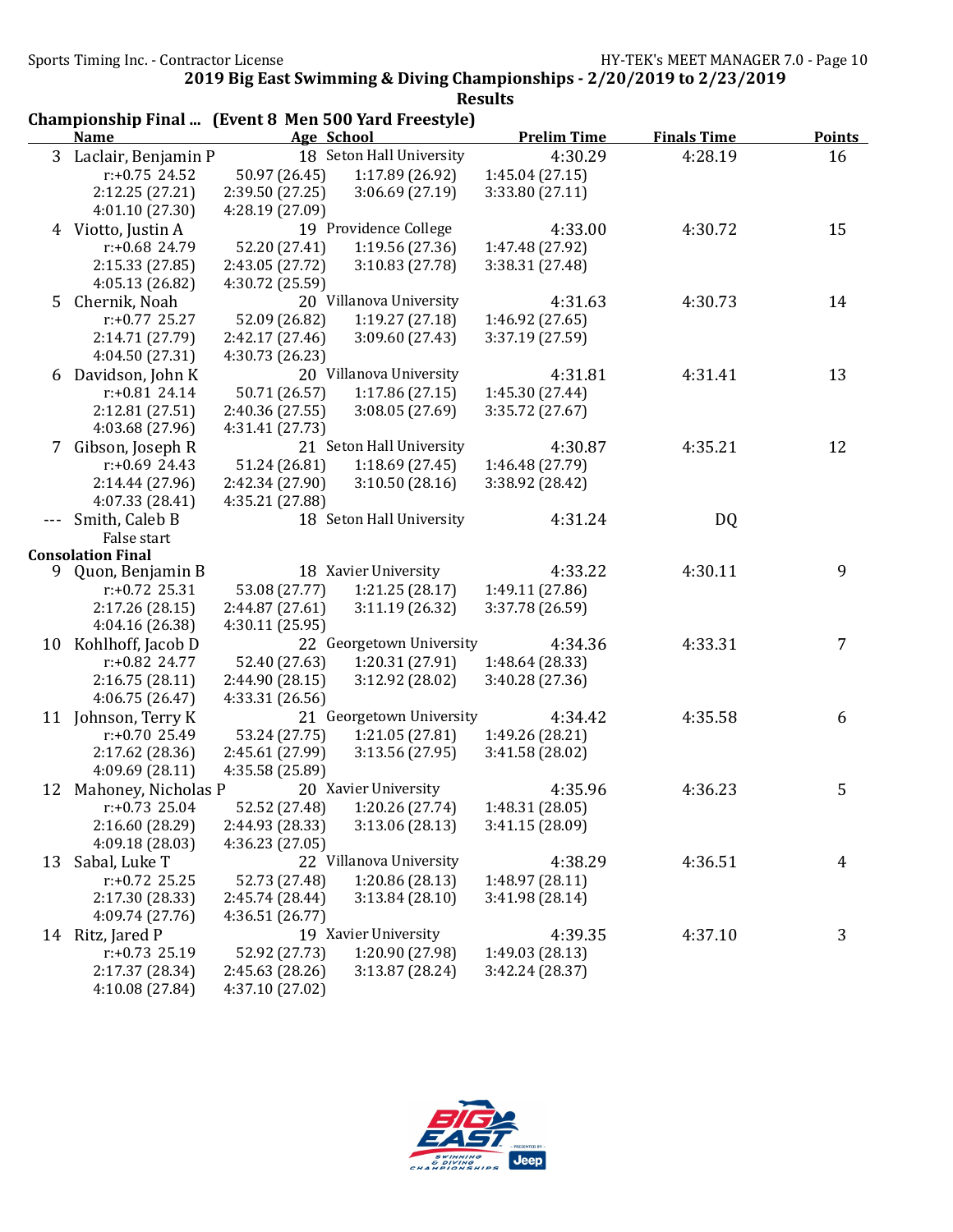Consolation Final ... (Event 8 Men 500 Yard Freestyle)

2019 Big East Swimming & Diving Championships - 2/20/2019 to 2/23/2019 Results

|                        | <b>Name</b>                                                            |                                    | Age School                       | <b>Prelim Time</b>                 | <b>Finals Time</b> | <b>Points</b>  |
|------------------------|------------------------------------------------------------------------|------------------------------------|----------------------------------|------------------------------------|--------------------|----------------|
|                        | 15 Hackett, Patrick H                                                  |                                    | 20 Xavier University             | 4:37.44                            | 4:37.50            | $\overline{2}$ |
|                        | r:+0.72 24.90                                                          | 52.42 (27.52)                      | 1:20.21 (27.79)                  | 1:48.61 (28.40)                    |                    |                |
|                        | 2:17.38 (28.77)                                                        | 2:45.96 (28.58)                    | 3:14.11(28.15)                   | 3:42.04 (27.93)                    |                    |                |
|                        | 4:10.35 (28.31)                                                        | 4:37.50 (27.15)                    |                                  |                                    |                    |                |
|                        | 16 Powers, William P                                                   |                                    | 20 Georgetown University         | 4:40.21                            | 4:42.32            | $\mathbf{1}$   |
|                        | $r: +0.74$ 24.55                                                       | 51.92 (27.37)                      | 1:20.19(28.27)                   | 1:48.73 (28.54)                    |                    |                |
|                        | 2:17.22 (28.49)                                                        | 2:45.99 (28.77)                    | 3:14.82(28.83)                   | 3:43.63 (28.81)                    |                    |                |
|                        | 4:13.05 (29.42)                                                        | 4:42.32 (29.27)                    |                                  |                                    |                    |                |
|                        | <b>Preliminaries</b>                                                   |                                    |                                  |                                    |                    |                |
|                        | 17 Braviak, Matthew P                                                  |                                    | 19 Georgetown University         | 4:40.22                            |                    |                |
| 18                     | Watko, Cothalee G                                                      |                                    | 18 Xavier University             | 4:41.00                            |                    |                |
| 19                     | McElrath, Ian T                                                        |                                    | 18 Providence College            | 4:42.16                            |                    |                |
| 20                     | Szilagyi, Matthew S                                                    |                                    | 20 Georgetown University         | 4:43.29                            |                    |                |
| 21                     | Straker, Liam D                                                        |                                    | 22 Providence College            | 4:45.21                            |                    |                |
| 22                     | Kopecki, Christian J                                                   |                                    | 19 Seton Hall University         | 4:45.61                            |                    |                |
| 23                     | Magazine, Jerod E                                                      |                                    | 21 Providence College            | 4:45.99                            |                    |                |
| 24                     | Macaulay, Patrick M                                                    |                                    | 22 Providence College            | 4:48.74                            |                    |                |
| 25                     | Garvey, Francis                                                        |                                    | 22 Villanova University          | 4:49.18                            |                    |                |
| 26                     | Ritchie, William H                                                     |                                    | 21 Villanova University          | 4:49.47                            |                    |                |
| 27                     | Hultgren, Lars E                                                       |                                    | 20 Villanova University          | 4:54.97                            |                    |                |
| 28                     | Michaels, Matthew J                                                    |                                    | 19 Providence College            | 5:00.61                            |                    |                |
| $\qquad \qquad -$      | Simone, James S                                                        |                                    | 19 Georgetown University         | 4:39.62                            | X                  |                |
| $\scriptstyle\cdots$ . | Stroh, Daniel P                                                        |                                    | 18 Xavier University             | 4:41.71                            | X                  |                |
|                        |                                                                        |                                    |                                  |                                    |                    |                |
|                        | <b>Event 8 Men 500 Yard Freestyle</b><br>Meet Record: 4:18.50 # 2/2012 |                                    | <b>Frank Dyer</b>                |                                    | <b>Notre Dame</b>  |                |
|                        | 4:12.22 "A"                                                            |                                    |                                  |                                    |                    |                |
|                        | 4:23.34 "B"                                                            |                                    |                                  |                                    |                    |                |
|                        | <b>Name</b>                                                            |                                    | Age School                       | <b>Seed Time</b>                   |                    |                |
|                        | <b>Preliminaries</b>                                                   |                                    |                                  |                                    |                    |                |
|                        |                                                                        |                                    |                                  |                                    | <b>Prelim Time</b> |                |
|                        |                                                                        |                                    |                                  |                                    |                    |                |
|                        | 1 Wheeler, Michael A                                                   |                                    | 19 Georgetown University         | 4:31.56                            | 4:25.52            | $\mathsf{q}$   |
|                        | $r: +0.74$ 24.24                                                       | 50.41 (26.17)                      | 1:17.23 (26.82)                  | 1:44.39(27.16)                     |                    |                |
|                        | 2:11.45(27.06)                                                         | 2:38.48 (27.03)<br>4:25.52 (26.43) | 3:05.30(26.82)                   | 3:32.15 (26.85)                    |                    |                |
|                        | 3:59.09 (26.94)                                                        |                                    | 18 Seton Hall University         | 4:38.86                            | 4:30.29            |                |
|                        | 2 Laclair, Benjamin P<br>$r: +0.76$ 24.66                              |                                    |                                  |                                    |                    | $\mathbf q$    |
|                        | 2:13.01 (27.44)                                                        | 51.24 (26.58)<br>2:40.55 (27.54)   | 1:18.34(27.10)<br>3:08.11(27.56) | 1:45.57 (27.23)<br>3:35.90 (27.79) |                    |                |
|                        | 4:03.15(27.25)                                                         | 4:30.29 (27.14)                    |                                  |                                    |                    |                |
| 3                      | Sherman, Brett M                                                       |                                    | 19 Georgetown University         | 4:30.51                            | 4:30.64            |                |
|                        | $r: +0.66$ 23.67                                                       | 50.09 (26.42)                      | 1:17.65(27.56)                   | 1:45.44 (27.79)                    |                    | q              |
|                        | 2:13.48 (28.04)                                                        | 2:40.33 (26.85)                    | 3:07.58 (27.25)                  | 3:35.15(27.57)                     |                    |                |
|                        | 4:03.05 (27.90)                                                        | 4:30.64 (27.59)                    |                                  |                                    |                    |                |
| 4                      | Gibson, Joseph R                                                       |                                    | 21 Seton Hall University         | 4:33.45                            | 4:30.87            | q              |
|                        | $r: +0.65$ 24.40                                                       | 51.05 (26.65)                      | 1:18.64 (27.59)                  | 1:46.02 (27.38)                    |                    |                |
|                        | 2:13.38 (27.36)                                                        | 2:40.98 (27.60)                    | 3:08.64 (27.66)                  | 3:36.24(27.60)                     |                    |                |
|                        | 4:03.86 (27.62)                                                        | 4:30.87 (27.01)                    |                                  |                                    |                    |                |

Jeep -<br>Hips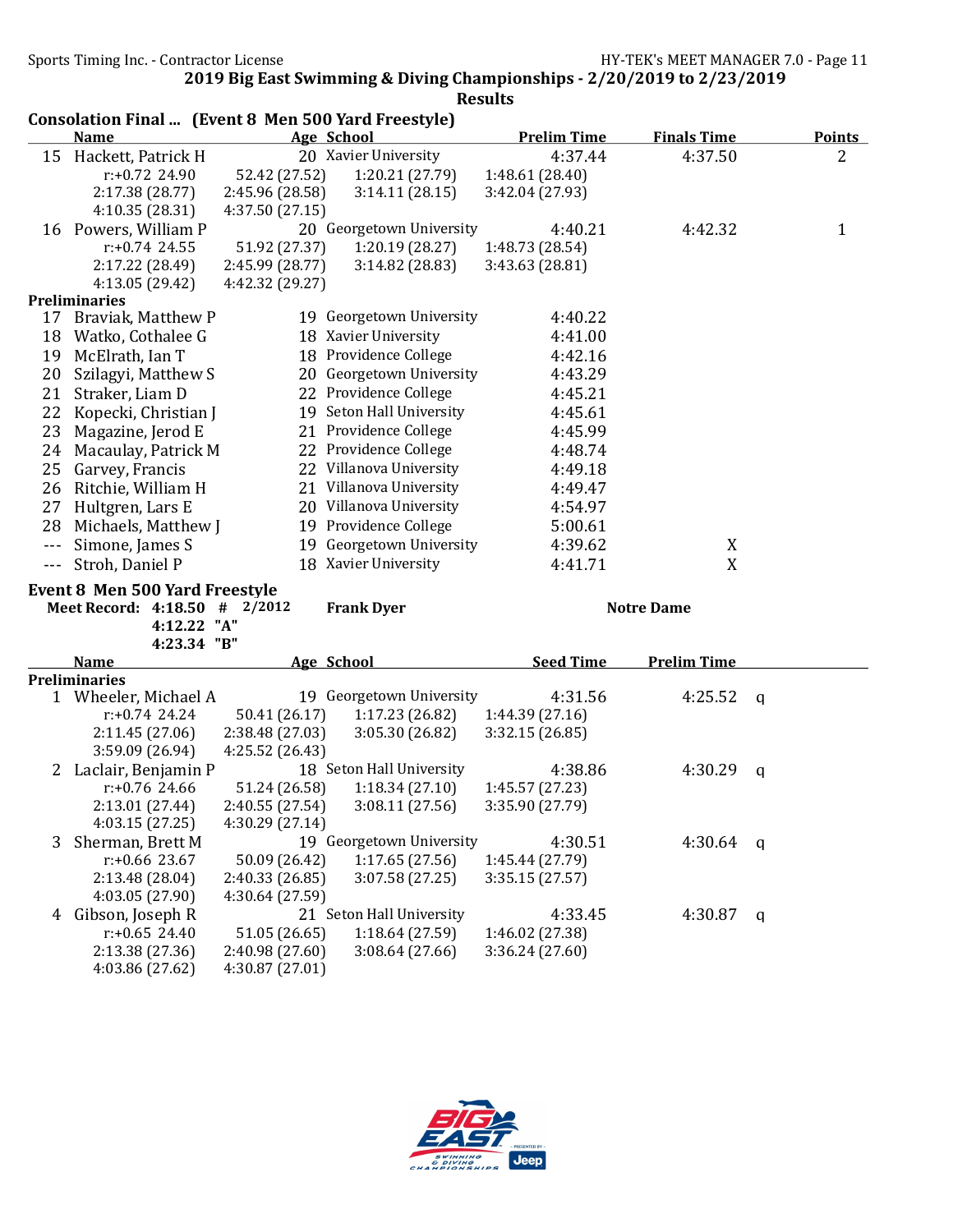| <b>Prelim Time</b><br>4:31.24 $q$ |
|-----------------------------------|
|                                   |
|                                   |
|                                   |
|                                   |
|                                   |
| 4:31.63<br>q                      |
|                                   |
|                                   |
|                                   |
| 4:31.81<br>q                      |
|                                   |
|                                   |
|                                   |
| 4:33.00<br>$\mathsf{q}$           |
|                                   |
|                                   |
|                                   |
| 4:33.22<br>q                      |
|                                   |
|                                   |
|                                   |
| 4:34.36<br>q                      |
|                                   |
|                                   |
|                                   |
| 4:34.42<br>q                      |
|                                   |
|                                   |
|                                   |
| 4:35.96<br>$\mathsf{q}$           |
|                                   |
|                                   |
|                                   |
| 4:37.44<br>q                      |
|                                   |
|                                   |
|                                   |
| 4:38.29 $q$                       |
|                                   |
|                                   |
|                                   |
| 4:39.35<br>q                      |
|                                   |
|                                   |
|                                   |
| 4:40.21<br>$\mathbf{q}$           |
|                                   |
|                                   |
|                                   |
|                                   |

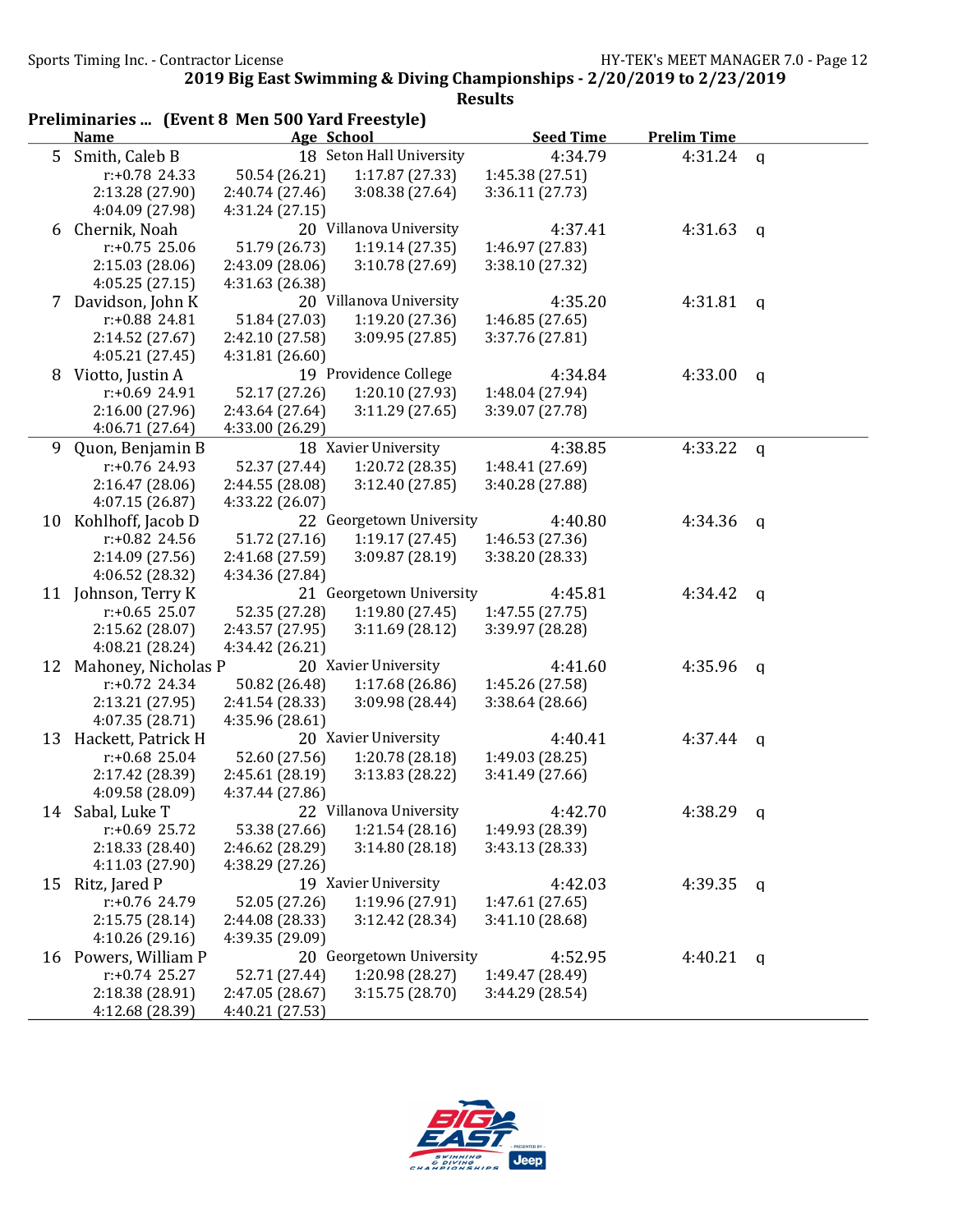|    | Preliminaries  (Event 8 Men 500 Yard Freestyle) |                 |                          |                  |                    |  |  |
|----|-------------------------------------------------|-----------------|--------------------------|------------------|--------------------|--|--|
|    | <b>Name</b>                                     |                 | <b>Age School</b>        | <b>Seed Time</b> | <b>Prelim Time</b> |  |  |
|    | 17 Braviak, Matthew P                           |                 | 19 Georgetown University | 4:51.09          | 4:40.22            |  |  |
|    | $r: +0.68$ 24.77                                | 52.41 (27.64)   | 1:20.11(27.70)           | 1:48.26 (28.15)  |                    |  |  |
|    | 2:16.91 (28.65)                                 | 2:45.53 (28.62) | 3:14.18(28.65)           | 3:43.02 (28.84)  |                    |  |  |
|    | 4:12.23 (29.21)                                 | 4:40.22 (27.99) |                          |                  |                    |  |  |
|    | 18 Watko, Cothalee G                            |                 | 18 Xavier University     | 4:45.06          | 4:41.00            |  |  |
|    | $r: +0.71$ 24.60                                | 51.13 (26.53)   | 1:18.26(27.13)           | 1:45.92 (27.66)  |                    |  |  |
|    | 2:14.05 (28.13)                                 | 2:42.44 (28.39) | 3:11.37(28.93)           | 3:40.72 (29.35)  |                    |  |  |
|    | 4:10.75 (30.03)                                 | 4:41.00 (30.25) |                          |                  |                    |  |  |
| 19 | McElrath, Ian T                                 |                 | 18 Providence College    | 4:42.38          | 4:42.16            |  |  |
|    | $r: +0.77$ 25.76                                | 53.30 (27.54)   | 1:21.47(28.17)           | 1:50.38 (28.91)  |                    |  |  |
|    | 2:19.46 (29.08)                                 | 2:48.44 (28.98) | 3:16.54(28.10)           | 3:45.28 (28.74)  |                    |  |  |
|    | 4:13.98 (28.70)                                 | 4:42.16 (28.18) |                          |                  |                    |  |  |
| 20 | Szilagyi, Matthew S                             |                 | 20 Georgetown University | 4:48.54          | 4:43.29            |  |  |
|    | $r: +0.78$ 25.50                                | 52.94 (27.44)   | 1:21.18 (28.24)          | 1:50.12 (28.94)  |                    |  |  |
|    | 2:19.00 (28.88)                                 | 2:47.93 (28.93) | 3:16.57(28.64)           | 3:45.57 (29.00)  |                    |  |  |
|    | 4:14.89 (29.32)                                 | 4:43.29 (28.40) |                          |                  |                    |  |  |
|    | 21 Straker, Liam D                              |                 | 22 Providence College    | 4:44.16          | 4:45.21            |  |  |
|    | $r: +0.75$ 25.04                                | 52.54 (27.50)   | 1:20.96 (28.42)          | 1:49.38 (28.42)  |                    |  |  |
|    | 2:18.03(28.65)                                  | 2:46.86 (28.83) | 3:16.01(29.15)           | 3:45.66 (29.65)  |                    |  |  |
|    | 4:15.47 (29.81)                                 | 4:45.21 (29.74) |                          |                  |                    |  |  |
|    | 22 Kopecki, Christian J                         |                 | 19 Seton Hall University | 4:39.54          | 4:45.61            |  |  |
|    | r:+0.79 24.72                                   | 51.57 (26.85)   | 1:19.38 (27.81)          | 1:48.00 (28.62)  |                    |  |  |
|    | 2:16.91 (28.91)                                 | 2:45.91 (29.00) | 3:15.42(29.51)           | 3:45.51 (30.09)  |                    |  |  |
|    | 4:15.73 (30.22)                                 | 4:45.61 (29.88) |                          |                  |                    |  |  |
| 23 | Magazine, Jerod E                               |                 | 21 Providence College    | 4:44.39          | 4:45.99            |  |  |
|    | $r: +0.72$ 25.07                                | 52.42 (27.35)   | 1:20.71 (28.29)          | 1:49.27 (28.56)  |                    |  |  |
|    | 2:17.98 (28.71)                                 | 2:47.34 (29.36) | 3:17.03(29.69)           | 3:46.73 (29.70)  |                    |  |  |
|    | 4:16.58 (29.85)                                 | 4:45.99 (29.41) |                          |                  |                    |  |  |
|    | 24 Macaulay, Patrick M                          |                 | 22 Providence College    | 4:52.44          | 4:48.74            |  |  |
|    | $r: +0.87$ 25.52                                | 53.75 (28.23)   | 1:22.06 (28.31)          | 1:50.43 (28.37)  |                    |  |  |
|    | 2:19.42 (28.99)                                 | 2:48.81 (29.39) | 3:18.49(29.68)           | 3:48.77 (30.28)  |                    |  |  |
|    | 4:18.96 (30.19)                                 | 4:48.74 (29.78) |                          |                  |                    |  |  |
|    |                                                 |                 | 22 Villanova University  | 4:53.23          | 4:49.18            |  |  |
| 25 | Garvey, Francis                                 |                 |                          |                  |                    |  |  |
|    | $r: +0.69$ 26.30                                | 54.92 (28.62)   | 1:23.70 (28.78)          | 1:52.68 (28.98)  |                    |  |  |
|    | 2:21.67 (28.99)<br>4:20.06(29.26)               | 2:51.34 (29.67) | 3:21.02 (29.68)          | 3:50.80 (29.78)  |                    |  |  |
|    |                                                 | 4:49.18 (29.12) |                          |                  |                    |  |  |
|    | 26 Ritchie, William H                           |                 | 21 Villanova University  | 4:52.53          | 4:49.47            |  |  |
|    | $r: +0.91$ 26.62                                | 55.76 (29.14)   | 1:25.44 (29.68)          | 1:54.63 (29.19)  |                    |  |  |
|    | 2:24.11 (29.48)                                 | 2:53.88 (29.77) | 3:23.81 (29.93)          | 3:52.52 (28.71)  |                    |  |  |
|    | 4:21.15 (28.63)                                 | 4:49.47 (28.32) |                          |                  |                    |  |  |
| 27 | Hultgren, Lars E                                |                 | 20 Villanova University  | 4:57.70          | 4:54.97            |  |  |
|    | $r: +0.77$ 26.51                                | 55.39 (28.88)   | 1:24.81 (29.42)          | 1:54.30 (29.49)  |                    |  |  |
|    | 2:23.78 (29.48)                                 | 2:53.58 (29.80) | 3:23.58 (30.00)          | 3:53.88 (30.30)  |                    |  |  |
|    | 4:24.43 (30.55)                                 | 4:54.97 (30.54) |                          |                  |                    |  |  |
| 28 | Michaels, Matthew J                             |                 | 19 Providence College    | 4:50.32          | 5:00.61            |  |  |
|    | $r: +0.68$ 25.61                                | 54.43 (28.82)   | 1:24.27 (29.84)          | 1:54.94 (30.67)  |                    |  |  |
|    | 2:25.12 (30.18)                                 | 2:56.11 (30.99) | 3:27.21 (31.10)          | 3:58.54 (31.33)  |                    |  |  |
|    | 4:30.19 (31.65)                                 | 5:00.61 (30.42) |                          |                  |                    |  |  |

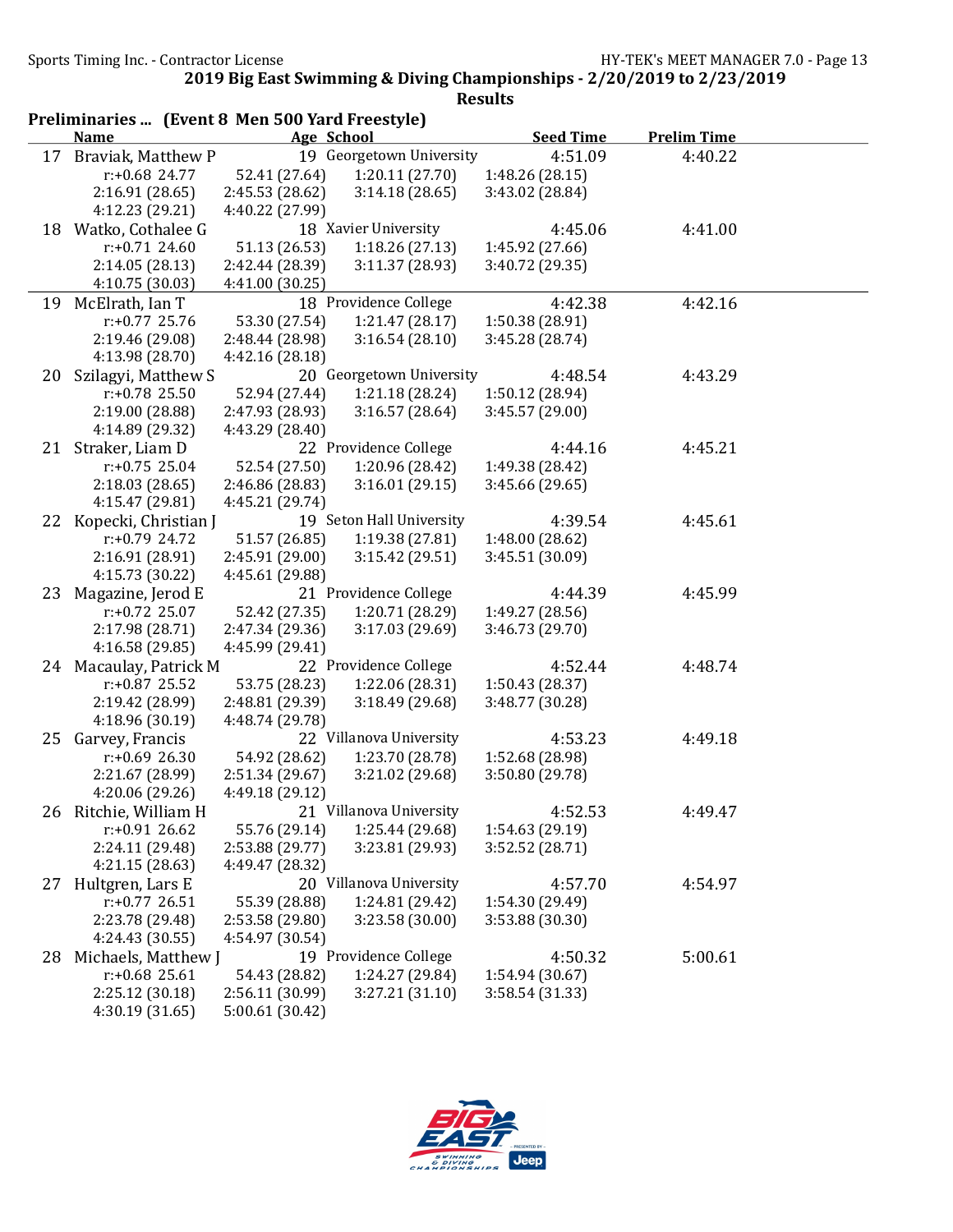#### Preliminaries ... (Event 8 Men 500 Yard Freestyle) Name Age School Seed Time Prelim Time --- Simone, James S 19 Georgetown University 4:57.03 X4:39.62 r:+0.68 24.85 52.68 (27.83) 1:21.07 (28.39) 1:49.95 (28.88) 2:18.98 (29.03) 2:47.99 (29.01) 3:16.70 (28.71) 3:45.38 (28.68) 4:13.15 (27.77) 4:39.62 (26.47) --- Stroh, Daniel P 18 Xavier University 4:55.99 X4:41.71<br>
r:+0.75 24.65 51.84 (27.19) 1:19.87 (28.03) 1:48.60 (28.73) r:+0.75 24.65 51.84 (27.19) 1:19.87 (28.03) 1:48.60 (28.73) 2:17.55 (28.95) 2:46.47 (28.92) 3:15.81 (29.34) 3:45.11 (29.30) 4:13.99 (28.88) 4:41.71 (27.72) Event 9 Women 200 Yard IM Meet Record: 1:56.37 # 2/2013 Emma Reaney Notre Dame 1:54.31 "A" 1:59.94 "B" Name Age School Prelim Time Finals Time Points Championship Final 1 Pidutti, Elise D 22 Villanova University 2:01.70 1:59.73 "B" 20 r:+0.77 26.21 56.80 (30.59) 1:31.26 (34.46) 1:59.73 (28.47) 2 Jaryszak, Rayann M 19 Villanova University 2:02.46 2:00.23 17 r:+0.73 26.37 56.09 (29.72) 1:30.98 (34.89) 2:00.23 (29.25) 3 Montesi, Kelly M 18 Villanova University 2:02.06 2:00.24 16 r:+0.76 26.12 55.65 (29.53) 1:32.59 (36.94) 2:00.24 (27.65) 4 Goodwin, Darby E 22 Villanova University 2:01.93 2:01.54 15 r:+0.79 25.98 55.40 (29.42) 1:32.64 (37.24) 2:01.54 (28.90) 5 Els, Tarryn C 21 Villanova University 2:05.20 2:03.98 14 r:+0.79 26.61 58.63 (32.02) 1:35.31 (36.68) 2:03.98 (28.67) 6 Sargent, Elizabeth H 20 Seton Hall University 2:05.33 2:04.84 13 r:+0.77 27.25 58.60 (31.35) 1:35.58 (36.98) 2:04.84 (29.26) 7 Slaughter, Phoebe B 20 Georgetown University 2:05.36 2:05.61 12 r:+0.63 28.63 59.54 (30.91) 1:36.37 (36.83) 2:05.61 (29.24) 8 Morgan, Dorothy L 22 Georgetown University 2:05.76 2:07.19 11<br>
r:+0.74 27.49 59.83 (32.34) 1:37.43 (37.60) 2:07.19 (29.76) 2:07.19 (29.76) Consolation Final 9 Rieker, Alexandra A 19 Georgetown University 2:05.77 2:04.29 <br>
r:+0.75 27.53 58.81 (31.28) 1:34.79 (35.98) 2:04.29 (29.50) r:+0.75 27.53 58.81 (31.28) 1:34.79 (35.98) 2:04.29 (29.50) 10 Saugstad, Emily M 21 Xavier University 2:06.06 2:05.26 7 r:+0.80 27.12 58.61 (31.49) 1:36.20 (37.59) 2:05.26 (29.06) 11 Kontrimas, Anastasia N 20 Villanova University 2:06.10 2:05.27 6 r:+0.79 28.00 58.23 (30.23) 1:36.93 (38.70) 2:05.27 (28.34) 12 Herman, Alison R 19 Xavier University 2:05.79 2:05.50 5<br>
r:+0.73 27.74 59.39 (31.65) 1:35.35 (35.96) 2:05.50 (30.15) r:+0.73 27.74 59.39 (31.65) 1:35.35 (35.96) 2:05.50 (30.15) 13 Wootton, Amelia E 19 Seton Hall University 2:07.23 2:05.86 4 r:+0.79 26.93 58.30 (31.37) 1:35.44 (37.14) 2:05.86 (30.42) 14 Smith, Megan E 19 Georgetown University 2:07.05 2:07.27 3 r:+0.71 27.79 1:00.88 (33.09) 1:36.70 (35.82) 2:07.27 (30.57) 15 Schaeffer, Lydia D 18 Xavier University 2:09.69 2:08.57 2 r:+0.70 28.01 1:00.85 (32.84) 1:37.56 (36.71) 2:08.57 (31.01) 16 Cox, Lauren E 18 Georgetown University 2:07.66 2:09.68 1 r:+0.71 27.56 59.00 (31.44) 1:37.86 (38.86) 2:09.68 (31.82)

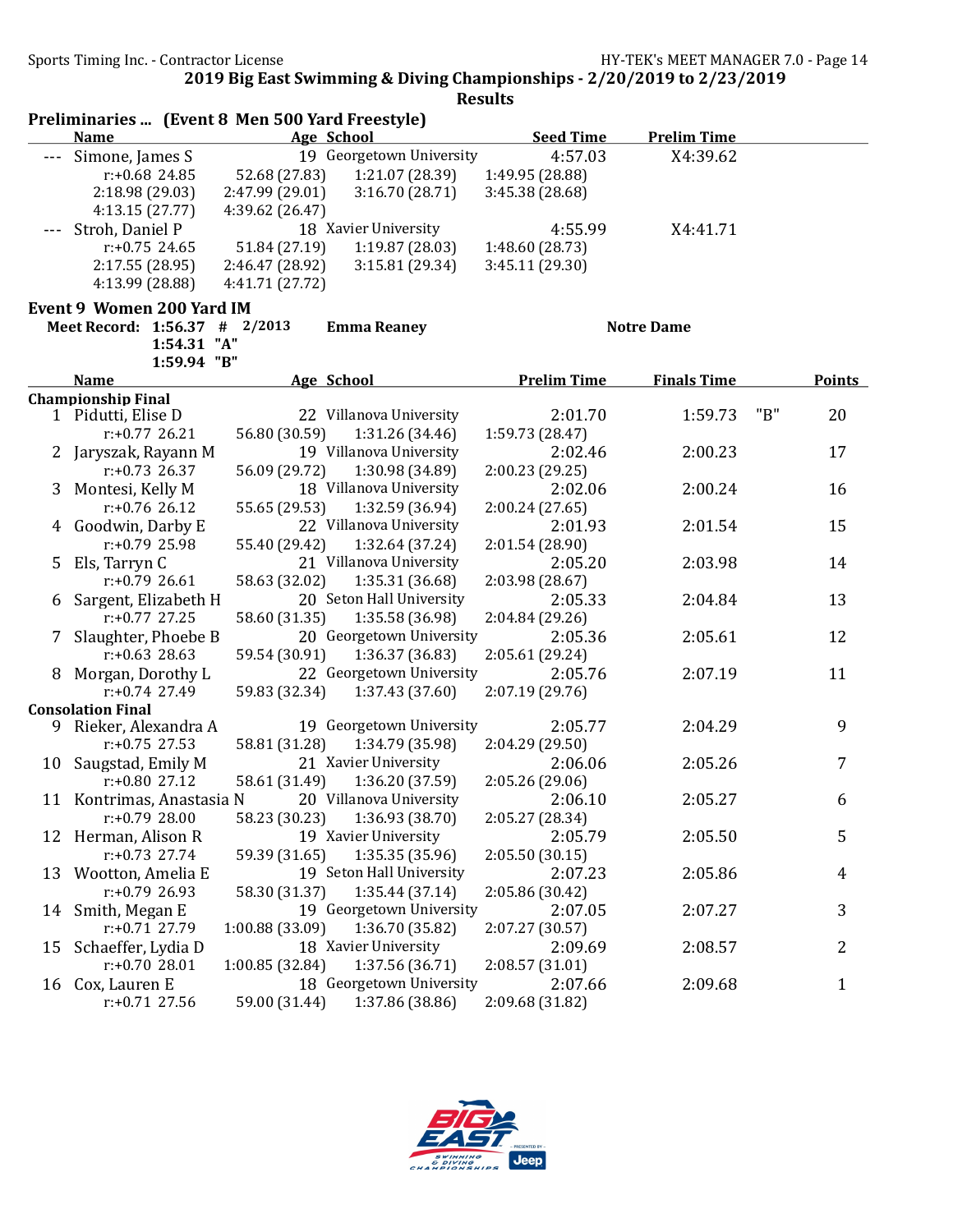## Results

|                      | Preliminaries  (Event 9 Women 200 Yard IM) |               |                               |                    |                    |               |
|----------------------|--------------------------------------------|---------------|-------------------------------|--------------------|--------------------|---------------|
|                      | <b>Name</b>                                |               | Age School                    | <b>Prelim Time</b> | <b>Finals Time</b> | <b>Points</b> |
|                      | <b>Preliminaries</b>                       |               |                               |                    |                    |               |
| 17                   | Meringolo, Gabriella A                     |               | 19 Georgetown University      | 2:10.52            |                    |               |
| 18                   | Rohweder, Natalie E                        |               | 20 Butler University          | 2:10.80            |                    |               |
| 19                   | Rigas, Antigone E                          |               | 21 Providence College         | 2:11.16            |                    |               |
| 20                   | Aquadro, Natalie G                         |               | 20 Providence College         | 2:12.22            |                    |               |
| 21                   | Faith, Alexis E                            |               | 19 Butler University          | 2:12.48            |                    |               |
| 22                   | Spotts, Emma L                             |               | 19 Butler University          | 2:12.50            |                    |               |
| 23                   | Coughlin, Mackenzie M                      |               | 22 Providence College         | 2:14.00            |                    |               |
| 24                   | Middlebrook, Carson E                      |               | 21 Butler University          | 2:14.22            |                    |               |
| 25                   | Desernia, Kathryn A                        |               | 21 Providence College         | 2:14.44            |                    |               |
|                      | 26 Presley, Kathryn E                      |               | 18 Providence College         | 2:14.90            |                    |               |
|                      | 27 Camarillo, Sofie G                      |               | 20 Butler University          | 2:19.65            |                    |               |
| $- - -$              | Valeiras, Myranda L                        |               | 20 Butler University          | 2:15.44            | X                  |               |
| $- - -$              | Rush, Megan A                              |               | 21 Butler University          | 2:17.04            | X                  |               |
| $- - -$              | Schafer, Rachel M                          |               | 21 Butler University          | 2:19.89            | X                  |               |
|                      | Haywood, Anna E                            |               | 22 Providence College         | 2:15.46            | $\mathbf X$        |               |
|                      | Sprague, Delaney G                         |               | 20 Xavier University          | 2:10.27            | $\mathbf X$        |               |
| $\sim$ $\sim$ $\sim$ | Lake, Abigail R                            |               | 22 Georgetown University      | 2:10.78            | $\mathbf X$        |               |
|                      | McCann, Kerry S                            |               | 21 Providence College         | 2:18.20            | X                  |               |
| $- - -$              | McGrail, Carolyn M                         |               | 21 Butler University          | 2:18.40            | X                  |               |
|                      | <b>Event 9 Women 200 Yard IM</b>           |               |                               |                    |                    |               |
|                      | Meet Record: 1:56.37 # 2/2013              |               | <b>Emma Reaney</b>            |                    | <b>Notre Dame</b>  |               |
|                      | 1:54.31 "A"                                |               |                               |                    |                    |               |
|                      | 1:59.94 "B"                                |               |                               |                    |                    |               |
|                      | <u>Name</u>                                |               | Age School                    | <b>Seed Time</b>   | <b>Prelim Time</b> |               |
|                      | <b>Preliminaries</b>                       |               |                               |                    |                    |               |
|                      | 1 Pidutti, Elise D                         |               | 22 Villanova University       | 2:00.74            | 2:01.70            | $\mathbf{q}$  |
|                      | $r: +0.77$ 26.49                           | 57.49 (31.00) | 1:32.17 (34.68)               | 2:01.70 (29.53)    |                    |               |
| 2                    | Goodwin, Darby E                           |               | 22 Villanova University       | 2:00.73            | 2:01.93            | q             |
|                      | $r: +0.75$ 26.07                           | 55.80 (29.73) | 1:32.90 (37.10)               | 2:01.93 (29.03)    |                    |               |
| 3                    | Montesi, Kelly M                           |               | 18 Villanova University       | 2:01.06            | 2:02.06            | q             |
|                      | $r: +0.78$ 26.23                           | 55.90 (29.67) | 1:33.57 (37.67)               | 2:02.06 (28.49)    |                    |               |
|                      | Jaryszak, Rayann M                         |               | 19 Villanova University       | 2:01.24            | 2:02.46            | q             |
|                      | $r: +0.77$ 26.45                           | 56.39 (29.94) | 1:32.30 (35.91)               | 2:02.46 (30.16)    |                    |               |
| 5                    | Els, Tarryn C                              |               | 21 Villanova University       | 2:06.98            | 2:05.20            | q             |
|                      | r:+0.79 26.71                              |               | 58.95 (32.24) 1:36.23 (37.28) | 2:05.20 (28.97)    |                    |               |
| 6                    | Sargent, Elizabeth H                       |               | 20 Seton Hall University      | 2:05.85            | 2:05.33            | q             |
|                      | $r: +0.77$ 26.97                           | 58.77 (31.80) | 1:35.84 (37.07)               | 2:05.33 (29.49)    |                    |               |
| 7                    | Slaughter, Phoebe B                        |               | 20 Georgetown University      | 2:06.43            | 2:05.36            | q             |
|                      | $r: +0.66$ 28.63                           | 59.23 (30.60) | 1:36.33(37.10)                | 2:05.36 (29.03)    |                    |               |
| 8                    | Morgan, Dorothy L                          |               | 22 Georgetown University      | 2:06.27            | 2:05.76            | q             |
|                      | $r: +0.82$ 26.69                           | 57.88 (31.19) | 1:35.38 (37.50)               | 2:05.76 (30.38)    |                    |               |

9 Rieker, Alexandra A 19 Georgetown University 2:08.19 2:05.77 q<br>r:+0.74 28.09 59.64 (31.55) 1:35.90 (36.26) 2:05.77 (29.87)

59.64 (31.55) 1:35.90 (36.26) 2:05.77 (29.87)<br>19 Xavier University 2:04.8 10 Herman, Alison R 19 Xavier University 2:04.82 2:05.79 q<br>
r:+0.74 27.46 58.36 (30.90) 1:34.70 (36.34) 2:05.79 (31.09) r:+0.74 27.46 58.36 (30.90) 1:34.70 (36.34) 2:05.79 (31.09)

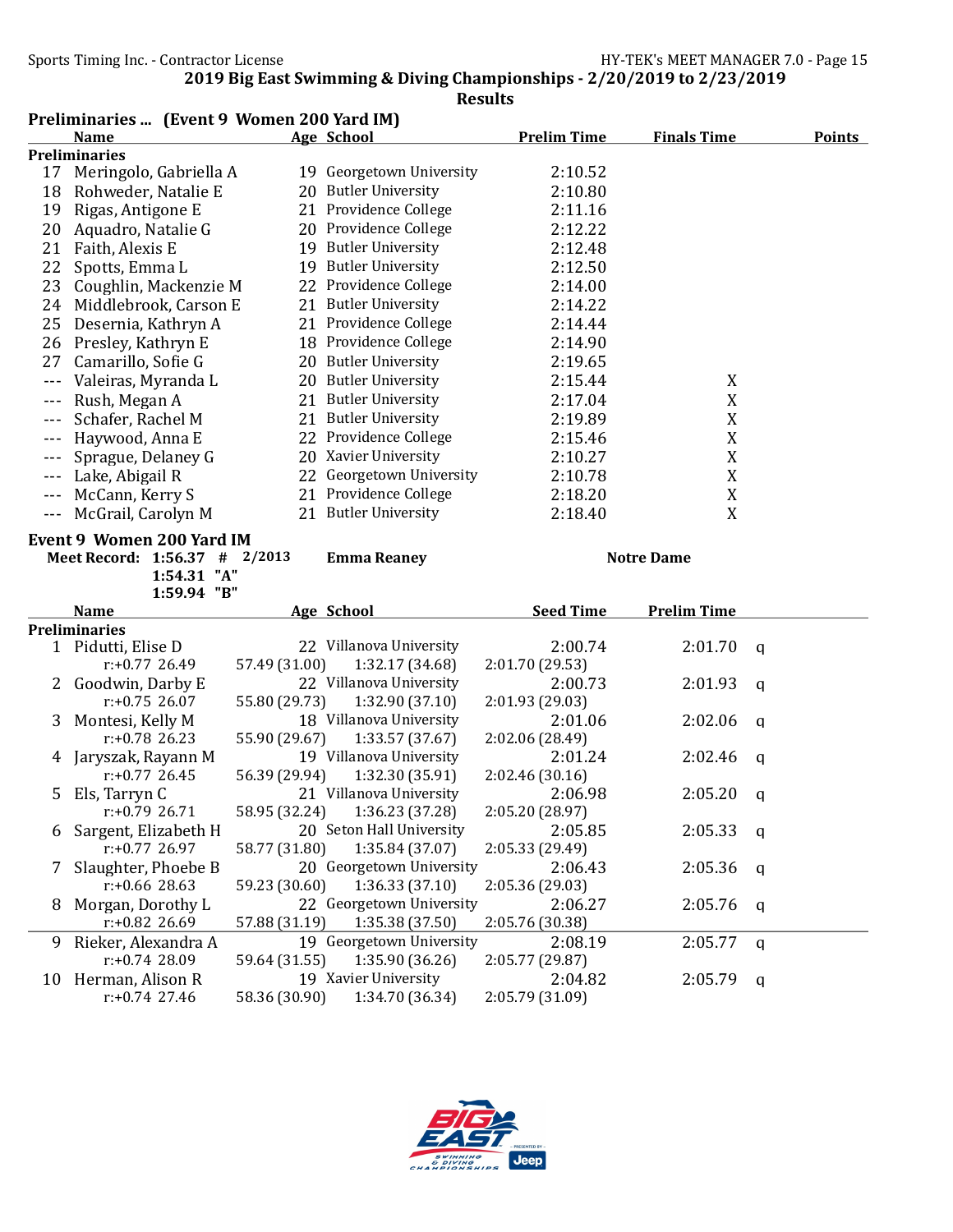| Results |
|---------|
|---------|

|       | Preliminaries  (Event 9 Women 200 Yard IM) |                 |                                   |                  |                    |              |
|-------|--------------------------------------------|-----------------|-----------------------------------|------------------|--------------------|--------------|
|       | <b>Name</b>                                |                 | Age School                        | <b>Seed Time</b> | <b>Prelim Time</b> |              |
|       | 11 Saugstad, Emily M                       |                 | 21 Xavier University              | 2:08.12          | 2:06.06            | $\mathbf{q}$ |
|       | $r: +0.83$ 27.22                           | 58.49 (31.27)   | 1:36.26(37.77)                    | 2:06.06 (29.80)  |                    |              |
| 12    | Kontrimas, Anastasia N                     |                 | 20 Villanova University           | 2:07.10          | 2:06.10            | q            |
|       | $r: +0.80$ 27.80                           | 58.08 (30.28)   | 1:37.16 (39.08)                   | 2:06.10 (28.94)  |                    |              |
|       | 13 Smith, Megan E                          |                 | 19 Georgetown University          | 2:11.71          | 2:07.05            | q            |
|       | $r: +0.71$ 27.48                           | 59.68 (32.20)   | 1:35.95 (36.27)                   | 2:07.05 (31.10)  |                    |              |
|       | 14 Wootton, Amelia E                       |                 | 19 Seton Hall University          | 2:07.78          | 2:07.23            | q            |
|       | $r: +0.79$ 27.33                           | 58.93 (31.60)   | 1:36.02 (37.09)                   | 2:07.23 (31.21)  |                    |              |
| 15    | Cox, Lauren E                              |                 | 18 Georgetown University          | 2:11.88          | 2:07.66            | q            |
|       | $r: +0.72$ 27.57                           | 59.30 (31.73)   | 1:37.42 (38.12)                   | 2:07.66 (30.24)  |                    |              |
|       | 16 Schaeffer, Lydia D                      |                 | 18 Xavier University              | 2:09.92          | 2:09.69            | q            |
|       | $r: +0.66$ 27.74                           | 1:00.66 (32.92) | 1:38.06 (37.40)                   | 2:09.69 (31.63)  |                    |              |
|       | 17 Meringolo, Gabriella A                  |                 | 19 Georgetown University          | 2:12.81          | 2:10.52            |              |
|       | $r: +0.81$ 26.87                           | 1:00.10(33.23)  | 1:39.43 (39.33)                   | 2:10.52 (31.09)  |                    |              |
|       | 18 Rohweder, Natalie E                     |                 | 20 Butler University              | 2:14.94          | 2:10.80            |              |
|       | $r: +0.79$ 28.80                           | 1:03.80(35.00)  | 1:39.71 (35.91)                   | 2:10.80 (31.09)  |                    |              |
|       | 19 Rigas, Antigone E                       |                 | 21 Providence College             | 2:18.97          | 2:11.16            |              |
|       | $r: +0.74$ 28.22                           | 1:01.17(32.95)  | 1:39.53 (38.36)                   | 2:11.16 (31.63)  |                    |              |
| 20    | Aquadro, Natalie G                         |                 | 20 Providence College             | 2:17.86          | 2:12.22            |              |
|       | $r: +0.70$ 28.83                           | 1:02.53 (33.70) | 1:40.85 (38.32)                   | 2:12.22 (31.37)  |                    |              |
|       | 21 Faith, Alexis E                         |                 | 19 Butler University              | 2:15.28          | 2:12.48            |              |
|       | $r: +0.74$ 28.31                           | 1:01.55(33.24)  | 1:41.47 (39.92)                   | 2:12.48 (31.01)  |                    |              |
|       | 22 Spotts, Emma L                          |                 | 19 Butler University              | 2:18.67          | 2:12.50            |              |
|       | $r: +0.75$ 28.93                           | 1:04.28 (35.35) | 1:40.34 (36.06)                   | 2:12.50 (32.16)  |                    |              |
| 23    | Coughlin, Mackenzie M                      |                 | 22 Providence College             | 2:13.50          | 2:14.00            |              |
|       | $r: +0.73$ 28.72                           | 1:03.70 (34.98) | 1:43.61 (39.91)                   | 2:14.00 (30.39)  |                    |              |
|       | 24 Middlebrook, Carson E                   |                 | 21 Butler University              | 2:13.98          | 2:14.22            |              |
|       | r:+0.77 29.30                              | 1:03.70 (34.40) | 1:41.70 (38.00)                   | 2:14.22 (32.52)  |                    |              |
|       | 25 Desernia, Kathryn A                     |                 | 21 Providence College             | 2:20.13          | 2:14.44            |              |
|       | $r: +0.91$ 29.44                           | 1:04.07 (34.63) | 1:41.82 (37.75)                   | 2:14.44 (32.62)  |                    |              |
|       | 26 Presley, Kathryn E                      |                 | 18 Providence College             | 2:16.03          | 2:14.90            |              |
|       | $r: +0.76$ 28.53                           | 1:03.45 (34.92) | 1:42.51 (39.06)                   | 2:14.90 (32.39)  |                    |              |
| 27    | Camarillo, Sofie G                         |                 | 20 Butler University              | 2:11.98          | 2:19.65            |              |
|       | $r: +0.87$ 28.76                           | 1:02.36(33.60)  | 1:45.77 (43.41)                   | 2:19.65 (33.88)  |                    |              |
|       | Sprague, Delaney G                         |                 | 20 Xavier University              | 2:09.95          | X2:10.27           |              |
|       | r:+0.76 28.18                              |                 | $1:01.52(33.34)$ $1:38.82(37.30)$ | 2:10.27 (31.45)  |                    |              |
|       | Lake, Abigail R                            |                 | 22 Georgetown University          | 2:14.07          | X2:10.78           |              |
|       | r:15.81 27.75                              | 1:00.44 (32.69) | 1:39.46 (39.02)                   | 2:10.78 (31.32)  |                    |              |
|       | Valeiras, Myranda L                        |                 | 20 Butler University              | 2:16.12          | X2:15.44           |              |
|       | $r: +0.77$ 28.36                           | 1:03.76 (35.40) | 1:43.67 (39.91)                   | 2:15.44 (31.77)  |                    |              |
|       | Haywood, Anna E                            |                 | 22 Providence College             | 2:24.45          | X2:15.46           |              |
|       | $r: +0.77$ 28.43                           | 1:01.79 (33.36) | 1:43.16(41.37)                    | 2:15.46 (32.30)  |                    |              |
|       | Rush, Megan A                              |                 | 21 Butler University              | 2:17.12          | X2:17.04           |              |
| $---$ | $r: +0.77$ 27.43                           | 1:00.69 (33.26) | 1:42.17 (41.48)                   | 2:17.04 (34.87)  |                    |              |
|       | McCann, Kerry S                            |                 | 21 Providence College             | 2:24.89          | X2:18.20           |              |
| $---$ | r:+0.79 29.85                              | 1:01.97(32.12)  | 1:45.81 (43.84)                   | 2:18.20 (32.39)  |                    |              |
|       | McGrail, Carolyn M                         |                 | 21 Butler University              | 2:21.79          | X2:18.40           |              |
|       | r:+0.84 29.35                              | 1:02.59 (33.24) | 1:45.96 (43.37)                   | 2:18.40 (32.44)  |                    |              |
|       |                                            |                 |                                   |                  |                    |              |

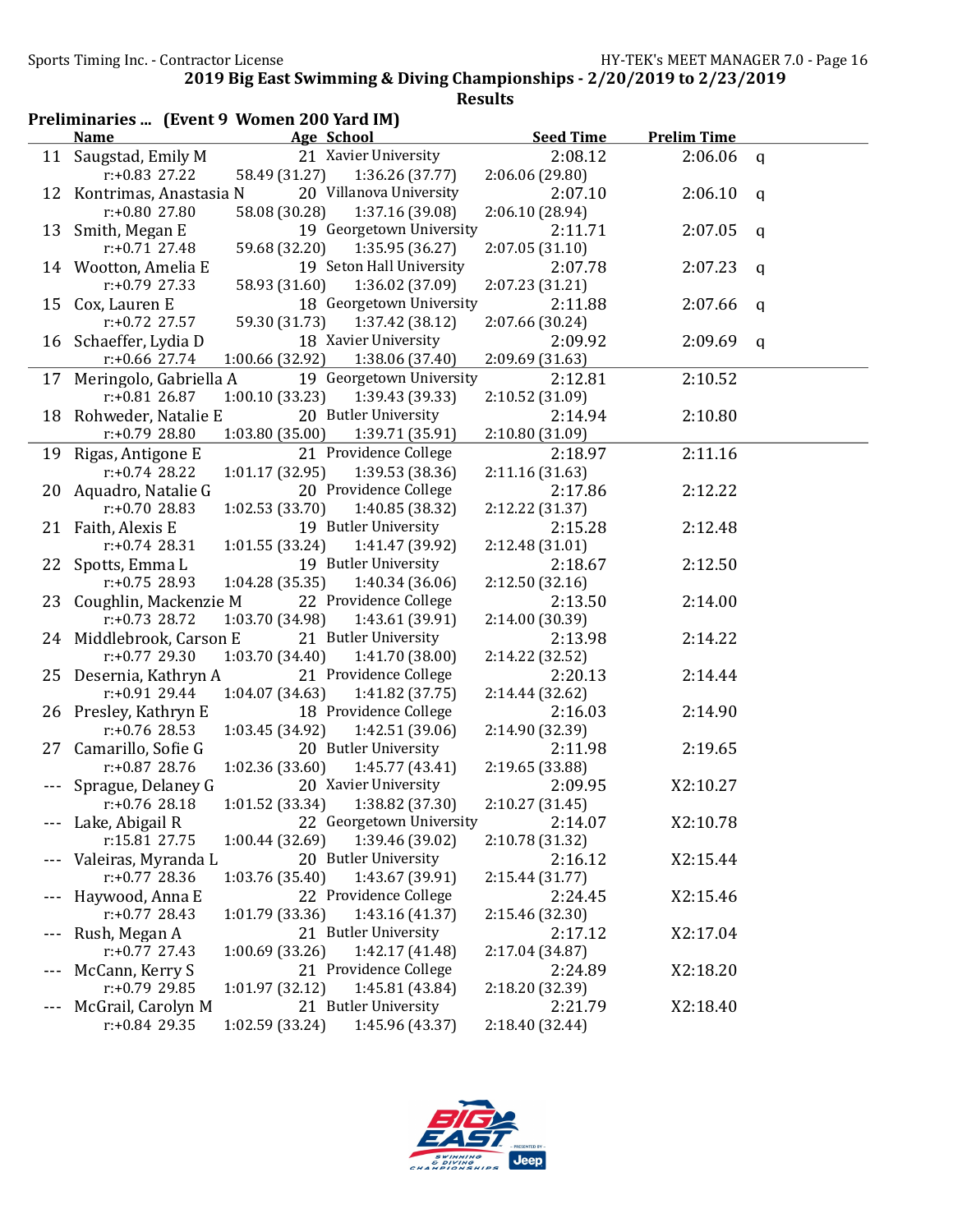|         |                               | Preliminaries  (Event 9 Women 200 Yard IM) |                    |                    |               |
|---------|-------------------------------|--------------------------------------------|--------------------|--------------------|---------------|
|         | <b>Name</b>                   | Age School                                 | <b>Seed Time</b>   | <b>Prelim Time</b> |               |
|         | Schafer, Rachel M             | 21 Butler University                       | 2:26.09            | X2:19.89           |               |
|         | $r: +0.76$ 29.62              | 1:05.61 (35.99)<br>1:48.23 (42.62)         | 2:19.89 (31.66)    |                    |               |
|         | Wielar, Gracie E              | 18 Villanova University                    | 2:08.83            | <b>SCR</b>         |               |
|         | Kolodgie, Alexa R             | 19 Seton Hall University                   | 2:08.55            | <b>SCR</b>         |               |
|         | Snow, Madeline E              | 22 Providence College                      | 2:17.36            | <b>SCR</b>         |               |
| $---$   | Hogan, Taylor E               | 19 Xavier University                       | 2:06.16            | <b>SCR</b>         |               |
| $- - -$ | Molloy, Marianne              | 20 Seton Hall University                   | 2:09.22            | <b>SCR</b>         |               |
|         | Event 10 Men 200 Yard IM      |                                            |                    |                    |               |
|         | Meet Record: 1:44.81 # 2/2012 | <b>William Bass</b>                        |                    | <b>Notre Dame</b>  |               |
|         | 1:41.34 "A"                   |                                            |                    |                    |               |
|         | 1:46.77 "B"                   |                                            |                    |                    |               |
|         | <b>Name</b>                   | Age School                                 | <b>Prelim Time</b> | <b>Finals Time</b> | <b>Points</b> |
|         | <b>Championship Final</b>     |                                            |                    |                    |               |
|         | 1 Carbone, Andrew M           | 19 Georgetown University                   | 1:46.78            | 1:47.05            | 20            |
|         | $r: +0.66$ 23.28              | 48.72 (25.44)<br>1:20.49(31.77)            | 1:47.05 (26.56)    |                    |               |
|         | 2 Cucchi, Justin M            | 20 Villanova University                    | 1:49.22            | 1:48.73            | 17            |
|         | $r: +0.77$ 23.69              | 1:22.43 (32.53)<br>49.90 (26.21)           | 1:48.73 (26.30)    |                    |               |
| 3       | Dyer, Matthew S               | 22 Xavier University                       | 1:50.22            | 1:50.45            | 16            |
|         | $r: +0.71$ 24.29              | 52.38 (28.09)<br>1:23.44 (31.06)           | 1:50.45 (27.01)    |                    |               |
|         | 4 Grubert, Lior               | 25 Seton Hall University                   | 1:51.50            | 1:50.78            | 15            |
|         | $r: +0.72$ 23.91              | 50.89 (26.98)<br>1:23.36 (32.47)           | 1:50.78 (27.42)    |                    |               |
| 5.      | Runyon, Nathan D              | 21 Xavier University                       | 1:50.87            | 1:51.00            | 14            |
|         | $r: +0.71$ 23.43              | 50.61 (27.18)<br>1:23.68 (33.07)           | 1:51.00 (27.32)    |                    |               |
| 6       | Ferrell, Andrew B             | 19 Providence College                      | 1:51.31            | 1:51.28            | 13            |
|         | $r: +0.76$ 24.00              | 1:25.27(33.13)<br>52.14 (28.14)            | 1:51.28 (26.01)    |                    |               |
| 7       | Tosoni, Josh R                | 20 Seton Hall University                   | 1:51.04            | 1:52.26            | 12            |
|         | $r: +0.70$ 24.37              | 53.99 (29.62)<br>1:25.13(31.14)            | 1:52.26 (27.13)    |                    |               |
|         | 8 Abboud, Brandon A           | 21 Xavier University                       | 1:51.95            | 1:52.30            | 11            |
|         | $r: +0.74$ 23.91              | 53.42 (29.51)<br>1:25.88 (32.46)           | 1:52.30 (26.42)    |                    |               |
|         | <b>Consolation Final</b>      |                                            |                    |                    |               |
|         | 9 Haflich, Kyle W             | 19 Seton Hall University                   | 1:53.55            | 1:52.13            | 9             |
|         | $r: +0.69$ 24.54              | 53.22 (28.68)<br>1:25.76 (32.54)           | 1:52.13 (26.37)    |                    |               |
|         | 10 Kabas, Jackson S           | 21 Villanova University                    | 1:52.08            | 1:52.49            | 7             |
|         | $r: +0.75$ 25.01              | 53.95 (28.94)<br>1:25.90 (31.95)           | 1:52.49 (26.59)    |                    |               |
|         | 11 Prikasky, Francis M        | 19 Villanova University                    | 1:52.48            | 1:52.62            | 6             |
|         | r:+0.78 24.02                 | 52.88 (28.86) 1:25.21 (32.33)              | 1:52.62 (27.41)    |                    |               |
| 12      | Baldwin, Chase B              | 21 Xavier University                       | 1:52.16            | 1:53.13            | 5             |
|         | $r: +0.74$ 24.43              | 52.37 (27.94)<br>1:26.21 (33.84)           | 1:53.13 (26.92)    |                    |               |
| $*13$   | Goldfarb, Nathaniel D         | 20 Georgetown University                   | 1:53.18            | 1:53.60            | 3.50          |
|         | $r: +0.70$ 25.97              | 53.95 (27.98)<br>1:25.72 (31.77)           | 1:53.60 (27.88)    |                    |               |
| $*13$   | Wang, Arthur Z                | 22 Georgetown University                   | 1:53.43            | 1:53.60            | 3.50          |
|         | $r: +0.70$ 25.12              | 1:26.01(30.74)<br>55.27 (30.15)            | 1:53.60 (27.59)    |                    |               |
| 15      | Lynch, John T                 | 20 Georgetown University                   | 1:53.10            | 1:53.71            | 2             |
|         | $r: +0.73$ 24.47              | 1:27.12 (33.32)<br>53.80 (29.33)           | 1:53.71 (26.59)    |                    |               |
|         | 16 Hollinshead, Henry C       | 21 Georgetown University                   | 1:53.33            | 1:55.07            | $\mathbf{1}$  |
|         | $r: +0.75$ 24.17              | 51.83 (27.66)<br>1:26.64 (34.81)           | 1:55.07 (28.43)    |                    |               |

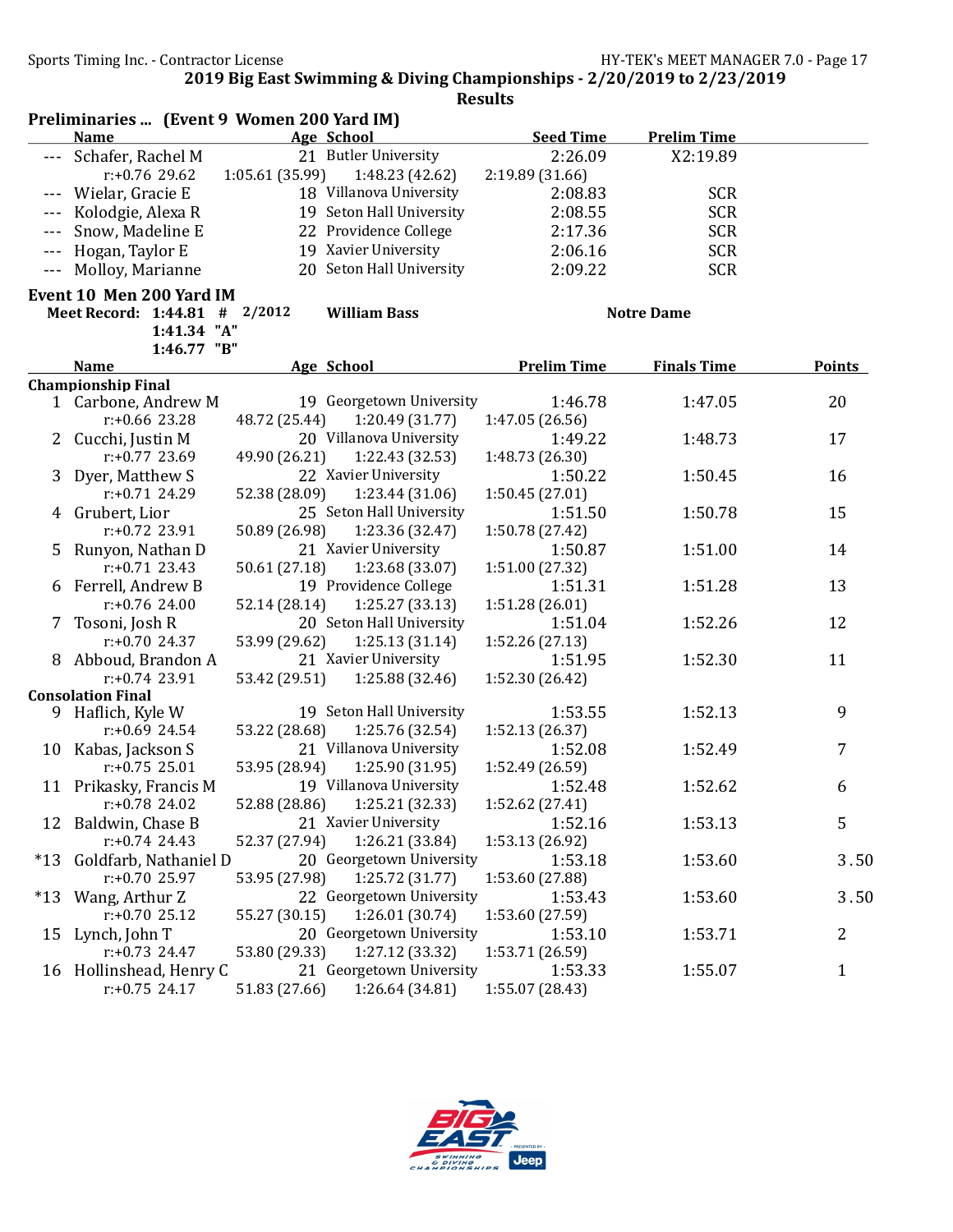|                      | Preliminaries  (Event 10 Men 200 Yard IM) |               |                          |                    |                    |               |  |  |
|----------------------|-------------------------------------------|---------------|--------------------------|--------------------|--------------------|---------------|--|--|
|                      | <b>Name</b>                               |               | Age School               | <b>Prelim Time</b> | <b>Finals Time</b> | <b>Points</b> |  |  |
|                      | <b>Preliminaries</b>                      |               |                          |                    |                    |               |  |  |
|                      | 17 Fetterman, Jordan R                    |               | 19 Villanova University  | 1:54.04            |                    |               |  |  |
| 18                   | Bar-Eli, Jonathan S                       |               | 26 Seton Hall University | 1:54.07            |                    |               |  |  |
| 19                   | Staes, Thomas                             |               | 19 Seton Hall University | 1:54.79            |                    |               |  |  |
| 20                   | Nash, Kyle C                              |               | 21 Seton Hall University | 1:55.68            |                    |               |  |  |
| 21                   | Batista, Jonathan J                       |               | 22 Providence College    | 1:56.40            |                    |               |  |  |
| 22                   | Keane, Matt V                             |               | 18 Providence College    | 2:03.55            |                    |               |  |  |
| $\sim$ $\sim$ $\sim$ | West, Joseph W                            |               | 19 Seton Hall University | 2:07.79            | X                  |               |  |  |
| $- - -$              | Hua, Eric S                               |               | 18 Georgetown University | 1:56.97            | X                  |               |  |  |
|                      | Event 10 Men 200 Yard IM                  |               |                          |                    |                    |               |  |  |
|                      | Meet Record: 1:44.81 # 2/2012             |               | <b>William Bass</b>      |                    | <b>Notre Dame</b>  |               |  |  |
|                      | 1:41.34 "A"                               |               |                          |                    |                    |               |  |  |
|                      | 1:46.77 "B"                               |               |                          |                    |                    |               |  |  |
|                      | <b>Name</b>                               |               | Age School               | <b>Seed Time</b>   | <b>Prelim Time</b> |               |  |  |
|                      | <b>Preliminaries</b>                      |               |                          |                    |                    |               |  |  |
| 1                    | Carbone, Andrew M                         |               | 19 Georgetown University | 1:49.64            | 1:46.78            | q             |  |  |
|                      | $r: +0.65$ 23.14                          | 48.85 (25.71) | 1:20.27 (31.42)          | 1:46.78 (26.51)    |                    |               |  |  |
| 2                    | Cucchi, Justin M                          |               | 20 Villanova University  | 1:50.47            | 1:49.22            | a             |  |  |
|                      | $r: +0.77$ 23.75                          | 50.36 (26.61) | 1:22.75 (32.39)          | 1:49.22 (26.47)    |                    |               |  |  |
| 3                    | Dyer, Matthew S                           |               | 22 Xavier University     | 1:53.90            | 1:50.22            | a             |  |  |
|                      | $r: +0.70$ 24.67                          | 52.79 (28.12) | 1:23.24 (30.45)          | 1:50.22 (26.98)    |                    |               |  |  |
| 4                    | Runyon, Nathan D                          |               | 21 Xavier University     | 1:54.97            | 1:50.87            | q             |  |  |
|                      | $r: +0.71$ 23.15                          | 50.14 (26.99) | 1:23.62 (33.48)          | 1:50.87 (27.25)    |                    |               |  |  |
| 5                    | Tosoni, Josh R                            |               | 20 Seton Hall University | 1:54.01            | 1:51.04            | a             |  |  |
|                      | $r: +0.72$ 24.16                          | 53.74 (29.58) | 1:24.05 (30.31)          | 1:51.04 (26.99)    |                    |               |  |  |
| 6                    | Ferrell, Andrew B                         |               | 19 Providence College    | 1:58.10            | 1:51.31            | q             |  |  |
|                      | $r: +0.68$ 23.71                          | 51.40 (27.69) | 1:24.93 (33.53)          | 1:51.31 (26.38)    |                    |               |  |  |
| T                    | Grubert, Lior                             |               | 25 Seton Hall University | 1:52.93            | 1:51.50            | q             |  |  |
|                      | $r: +0.72$ 23.95                          | 51.35 (27.40) | 1:23.73 (32.38)          | 1:51.50 (27.77)    |                    |               |  |  |
| 8                    | Abboud, Brandon A                         |               | 21 Xavier University     | 1:54.87            | 1:51.95            | q             |  |  |
|                      | $r: +0.73$ 23.42                          | 52.09 (28.67) | 1:25.62 (33.53)          | 1:51.95 (26.33)    |                    |               |  |  |
| 9                    | Kabas, Jackson S                          |               | 21 Villanova University  | 1:54.03            | 1:52.08            | q             |  |  |
|                      | r:+0.75 24.88                             | 52.83 (27.95) | 1:25.04(32.21)           | 1:52.08 (27.04)    |                    |               |  |  |
| 10                   | Baldwin, Chase B                          |               | 21 Xavier University     | 1:53.07            | 1:52.16            | q             |  |  |
|                      | $r: +0.70$ 24.40                          | 52.02 (27.62) | 1:24.91 (32.89)          | 1:52.16(27.25)     |                    |               |  |  |
|                      | 11 Prikasky, Francis M                    |               | 19 Villanova University  | 1:53.16            | 1:52.48 $q$        |               |  |  |
|                      | $r: +0.65$ 24.13                          | 52.91 (28.78) | 1:25.46 (32.55)          | 1:52.48 (27.02)    |                    |               |  |  |
|                      | 12 Lynch, John T                          |               | 20 Georgetown University | 1:54.74            | 1:53.10            | q             |  |  |
|                      | $r: +0.69$ 24.28                          | 52.94 (28.66) | 1:25.92 (32.98)          | 1:53.10 (27.18)    |                    |               |  |  |
| 13                   | Goldfarb, Nathaniel D                     |               | 20 Georgetown University | 1:57.89            | 1:53.18            | $\mathsf{q}$  |  |  |
|                      | $r: +0.70$ 25.37                          | 53.84 (28.47) | 1:25.02 (31.18)          | 1:53.18 (28.16)    |                    |               |  |  |
|                      | 14 Hollinshead, Henry C                   |               | 21 Georgetown University | 2:00.44            | 1:53.33            | q             |  |  |
|                      | $r: +0.71$ 24.07                          | 51.37 (27.30) | 1:25.48 (34.11)          | 1:53.33 (27.85)    |                    |               |  |  |
| 15                   | Wang, Arthur Z                            |               | 22 Georgetown University | 1:55.97            | 1:53.43            | q             |  |  |
|                      | $r: +0.79$ 24.77                          | 54.36 (29.59) | 1:25.54(31.18)           | 1:53.43 (27.89)    |                    |               |  |  |
|                      | 16 Haflich, Kyle W                        |               | 19 Seton Hall University | 1:53.96            | 1:53.55            | q             |  |  |
|                      | $r: +0.69$ 24.54                          | 53.20 (28.66) | 1:26.35(33.15)           | 1:53.55 (27.20)    |                    |               |  |  |

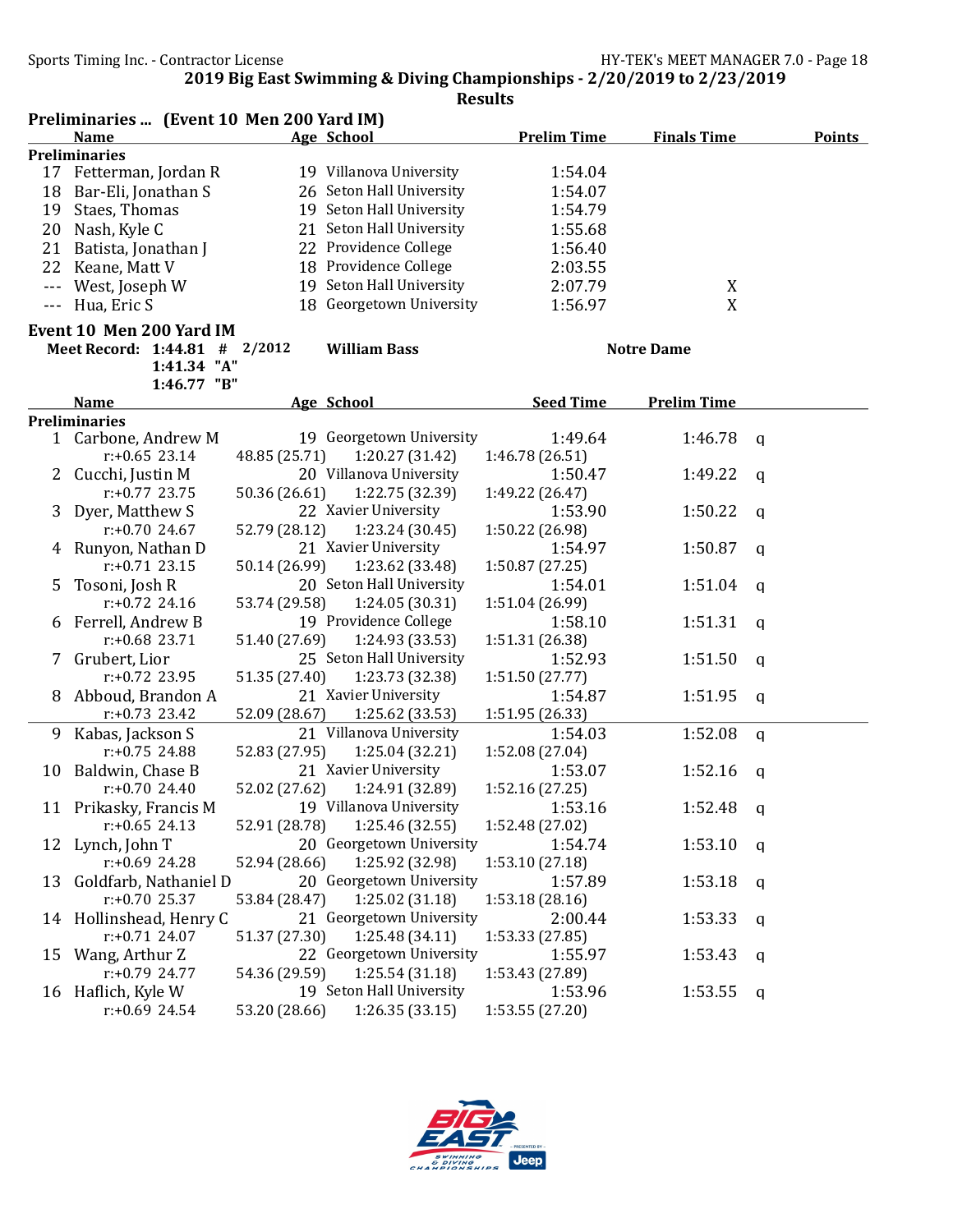|         | Preliminaries  (Event 10 Men 200 Yard IM)        |                |                                    |                    |                    |               |
|---------|--------------------------------------------------|----------------|------------------------------------|--------------------|--------------------|---------------|
|         | <b>Name</b>                                      |                | <b>Age School</b>                  |                    |                    |               |
|         | 17 Fetterman, Jordan R                           |                | 19 Villanova University            | 1:54.25            | 1:54.04            |               |
|         | $r: +0.67$ 24.11                                 | 52.51 (28.40)  | 1:26.09 (33.58)                    | 1:54.04 (27.95)    |                    |               |
|         | 18 Bar-Eli, Jonathan S                           |                | 26 Seton Hall University           | 1:54.17            | 1:54.07            |               |
|         | $r: +0.75$ 24.83                                 | 53.43 (28.60)  | 1:26.63(33.20)                     | 1:54.07 (27.44)    |                    |               |
|         | 19 Staes, Thomas                                 |                | 19 Seton Hall University           | 1:57.70            | 1:54.79            |               |
|         | $r: +0.76$ 24.33                                 | 54.52 (30.19)  | 1:27.16 (32.64)                    | 1:54.79 (27.63)    |                    |               |
| 20      | Nash, Kyle C                                     |                | 21 Seton Hall University           | 1:55.02            | 1:55.68            |               |
|         | $r: +0.71$ 23.86                                 | 53.36 (29.50)  | 1:27.07 (33.71)                    | 1:55.68 (28.61)    |                    |               |
|         | 21 Batista, Jonathan J                           |                | 22 Providence College              | 2:00.80            | 1:56.40            |               |
|         | $r: +0.72$ 25.36                                 | 54.19 (28.83)  | 1:28.39 (34.20)                    | 1:56.40 (28.01)    |                    |               |
| 22      | Keane, Matt V                                    |                | 18 Providence College              | 2:09.59            | 2:03.55            |               |
|         | $r: +0.73$ 25.88                                 | 57.82 (31.94)  | 1:33.11 (35.29)                    | 2:03.55 (30.44)    |                    |               |
|         | Hua, Eric S                                      |                | 18 Georgetown University           | 1:57.83            | X1:56.97           |               |
|         | $r: +0.78$ 25.20                                 | 54.23 (29.03)  | 1:27.74 (33.51)                    | 1:56.97 (29.23)    |                    |               |
|         | West, Joseph W                                   |                | 19 Seton Hall University           | 2:07.47            | X2:07.79           |               |
|         | $r: +0.72$ 27.78                                 | 1:00.43(32.65) | 1:35.99 (35.56)                    | 2:07.79 (31.80)    |                    |               |
|         | Szilagyi, Matthew S                              |                | 20 Georgetown University           | 1:58.34            | <b>SCR</b>         |               |
|         | Temple, Carlson D                                |                | 19 Georgetown University           | 1:57.92            | <b>SCR</b>         |               |
|         | Viotto, Justin A                                 |                | 19 Providence College              | 2:00.28            | <b>SCR</b>         |               |
| $- - -$ | Clark, Charles L                                 |                | 21 Xavier University               | 1:56.93            | <b>SCR</b>         |               |
|         | <b>Event 11 Women 50 Yard Freestyle</b>          |                |                                    |                    |                    |               |
|         |                                                  |                |                                    |                    |                    |               |
|         | <b>Meet Record:</b>                              |                | 22.28 # 2/19/2009 Whitney Campbell |                    | Louisville         |               |
|         | 21.74 "A"                                        |                |                                    |                    |                    |               |
|         | 22.76 "B"                                        |                |                                    |                    |                    |               |
|         | <b>Name</b>                                      |                | Age School                         | <b>Prelim Time</b> | <b>Finals Time</b> | <b>Points</b> |
|         | <b>Championship Final</b>                        |                |                                    |                    |                    |               |
|         | 1 Wilson, Taylor N                               |                | 22 Villanova University            | 22.99              | 22.87              | 20            |
|         | $r: +0.68$                                       |                |                                    |                    |                    |               |
| 2       | Conners, Emily A                                 |                | 21 Xavier University               | 23.16              | 23.01              | 17            |
|         | $r: +0.72$                                       |                |                                    |                    |                    |               |
| 3       | Fabbri, Alexandra M                              |                | 22 Villanova University            | 23.52              | 23.22              | 16            |
|         | $r: +0.71$                                       |                |                                    |                    |                    |               |
| 4       | Berloco, Abbey A                                 |                | 18 Villanova University            | 23.52              | 23.30              | 15            |
|         | $r: +0.79$                                       |                |                                    |                    |                    |               |
| 5       | Routledge, Millicent                             |                | 19 Villanova University            | 23.37              | 23.41              | 14            |
|         | $r: +0.69$                                       |                |                                    |                    |                    |               |
|         | Donohoe, Belinda J                               |                | 20 Georgetown University           | 23.37              | 23.43              | 13            |
|         | $r: +0.73$                                       |                |                                    |                    |                    |               |
| γ       | Vozar, Tianna A                                  |                | 22 Xavier University               | 23.58              | 23.48              | 12            |
|         | $r: +0.70$                                       |                |                                    |                    |                    |               |
| 8       | McCardle, Courtney N                             |                | 21 Seton Hall University           | 23.63              | 23.57              | 11            |
|         | $r: +0.78$                                       |                |                                    |                    |                    |               |
|         | <b>Consolation Final</b><br>9 Cheruk, Samantha M |                | 21 Villanova University            | 23.64              | 23.29              | 9             |

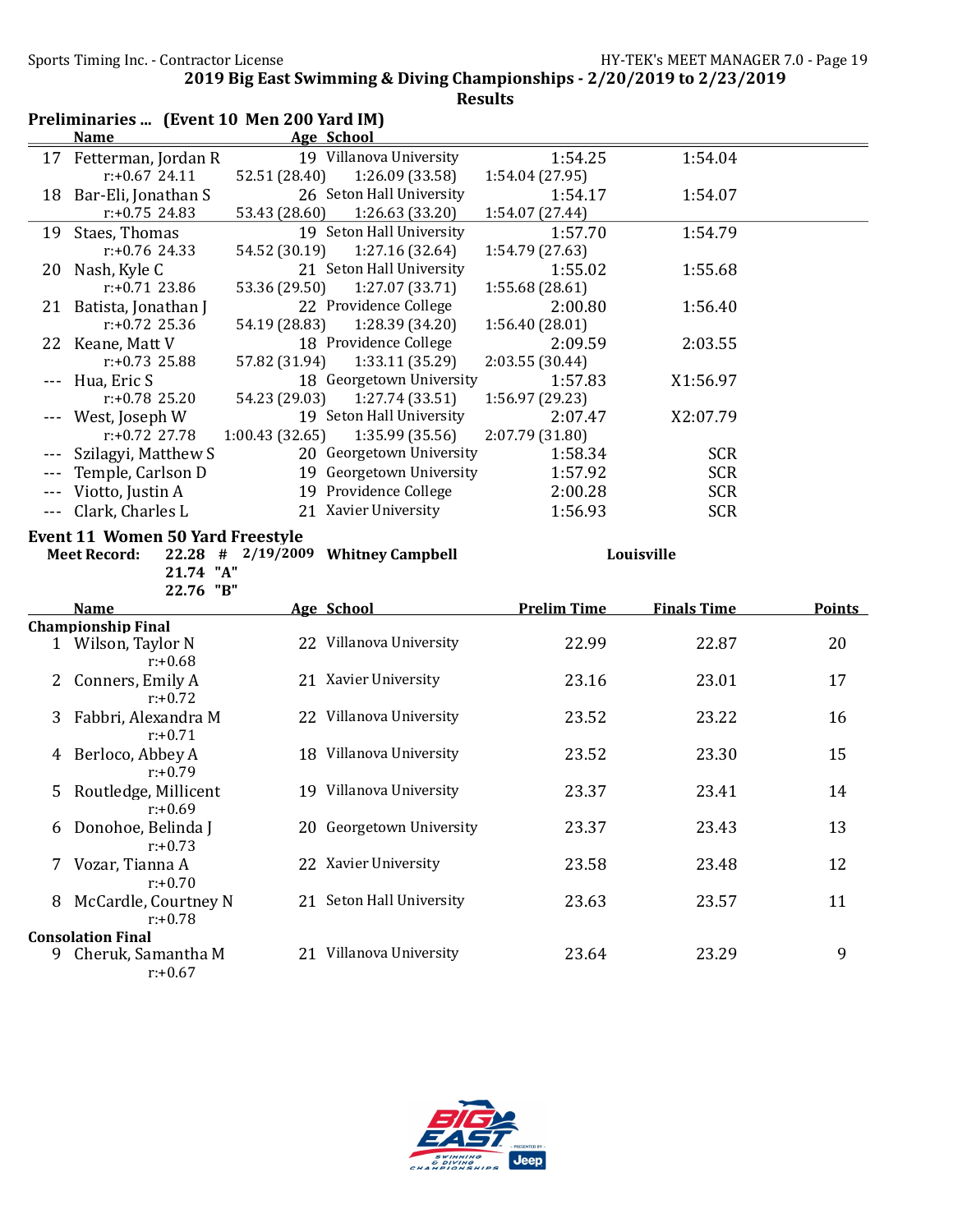|                      | $\alpha$ consultation final  The fit is a women by far a free style<br><u>Name</u> | <b>Age School</b>                  | <b>Prelim Time</b> | <b>Finals Time</b> | <b>Points</b>  |
|----------------------|------------------------------------------------------------------------------------|------------------------------------|--------------------|--------------------|----------------|
| 10                   | Dicus, Laura A                                                                     | 21 Xavier University               | 23.64              | 23.49              | 7              |
|                      | $r: +0.77$                                                                         |                                    |                    |                    |                |
| 11                   | Cummins, Maureen E                                                                 | 19 Xavier University               | 23.91              | 23.65              | 6              |
|                      | $r: +0.68$                                                                         |                                    |                    |                    |                |
| 12                   | Decker, Jordan E                                                                   | 21 Seton Hall University           | 24.19              | 23.81              | 5              |
|                      | $r: +0.78$                                                                         |                                    |                    |                    |                |
| 13                   | Zawacki, Lauren E                                                                  | 19 Providence College              | 24.07              | 23.88              | $\overline{4}$ |
|                      | $r: +0.72$                                                                         |                                    |                    |                    |                |
| 14                   | Van Gheem, Annah R                                                                 | 19 Butler University               | 23.91              | 24.05              | 3              |
|                      | $r: +0.70$                                                                         |                                    |                    |                    |                |
| 15                   | Horton, Victoria L                                                                 | 21 Butler University               | 23.94              | 24.09              | $\overline{2}$ |
|                      | $r: +0.74$                                                                         |                                    |                    |                    |                |
| 16                   | Davies, Harriet E                                                                  | 20 Butler University               | 23.95              | 24.20              | $\mathbf{1}$   |
|                      | $r: +0.73$                                                                         |                                    |                    |                    |                |
|                      | <b>Preliminaries</b>                                                               |                                    |                    |                    |                |
| 17                   | Thornton, Katherine R                                                              | 19 Providence College              | 24.21              |                    |                |
| 18                   | Chen, Enlin                                                                        | 18 Georgetown University           | 24.24              |                    |                |
| 19                   | Heitmeyer, Isabel S                                                                | 19 Butler University               | 24.33              |                    |                |
| 20                   | Fort, Ali M                                                                        | 21 Xavier University               | 24.57              |                    |                |
| $*21$                | Capone, Clara J                                                                    | 21 Seton Hall University           | 24.60              |                    |                |
| $*21$                | Endersby, Grace K                                                                  | 21 Seton Hall University           | 24.60              |                    |                |
| 23                   | Sun, Grace                                                                         | 20 Georgetown University           | 24.69              |                    |                |
| 24                   | Hutton, Theresa A                                                                  | 20 Seton Hall University           | 24.79              |                    |                |
| 25                   | Dumdey, Mattea                                                                     | 19 Butler University               | 24.91              |                    |                |
| 26                   | Keenan, Margery K                                                                  | 19 Providence College              | 24.99              |                    |                |
| 27                   | Klemptner, Emily N                                                                 | 18 Butler University               | 25.63              |                    |                |
| 28                   | Gurry, Sydney E                                                                    | 20 Butler University               | 25.90              |                    |                |
| $\sim$ $\sim$ $\sim$ | Schaefer, Katherine E                                                              | 20 Providence College              | 26.34              | X                  |                |
| $- - -$              | Donham, Emily C                                                                    | 19 Seton Hall University           | 25.43              | X                  |                |
| $- - -$              | Mahoney, Meaghan L                                                                 | 21 Butler University               | 26.47              | X                  |                |
| $- - -$              | Drew, Riece C                                                                      | 20 Xavier University               | 25.03              | X                  |                |
| $- - -$              | Boyle, Erin                                                                        | 21 Providence College              | 25.26              | X                  |                |
| $---$                | Robinson, Aitana                                                                   | 21 Seton Hall University           | 26.17              | X                  |                |
| $- - -$              | King, Katie M                                                                      | 21 Georgetown University           | 24.84              | $\mathbf X$        |                |
| $- - -$              | Geller, Rachel E                                                                   | 18 Butler University               | 24.73              | $\mathbf X$        |                |
| ---                  | Himler, Madison A                                                                  | 21 Butler University               | 24.60              | $\mathbf X$        |                |
|                      | --- White, Samantha L                                                              | 19 Xavier University               | 31.40              | X                  |                |
|                      |                                                                                    |                                    |                    |                    |                |
|                      | <b>Event 11 Women 50 Yard Freestyle</b>                                            |                                    |                    |                    |                |
|                      | <b>Meet Record:</b>                                                                | 22.28 # 2/19/2009 Whitney Campbell |                    | Louisville         |                |
|                      | 21.74 "A"<br>22.76 "B"                                                             |                                    |                    |                    |                |
|                      | <b>Name</b>                                                                        | Age School                         | <b>Seed Time</b>   | <b>Prelim Time</b> |                |
|                      | <b>Preliminaries</b>                                                               |                                    |                    |                    |                |
|                      | 1 Wilson, Taylor N                                                                 | 22 Villanova University            | 23.49              | 22.99              | q              |
|                      | $r: +0.72$                                                                         |                                    |                    |                    |                |

# Consolation Final ... (Event 11 Women 50 Yard Freestyle)

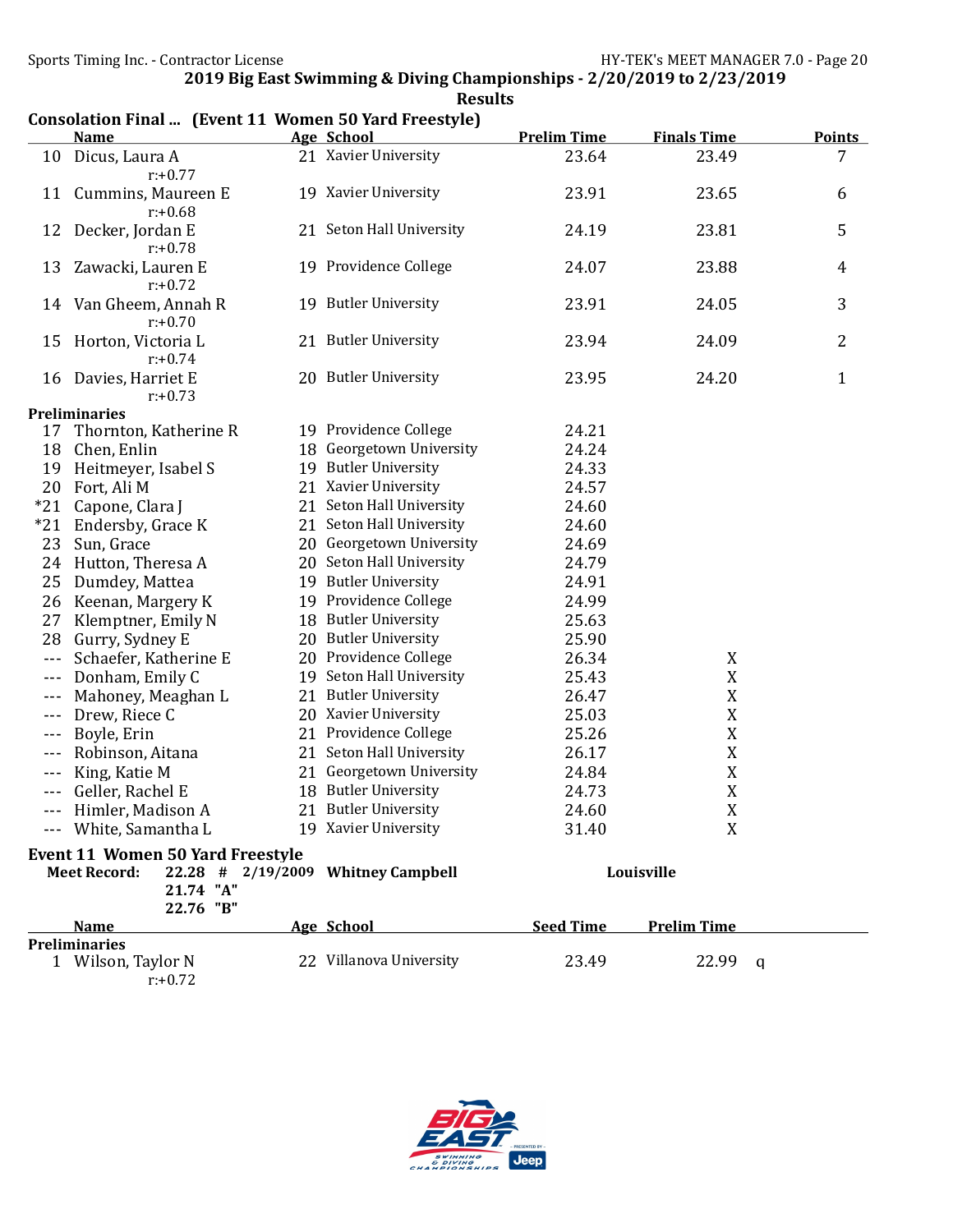|       | лісэ… темене іг монісн эр тага песэсуют<br><u>Name</u> | Age School               | <b>Seed Time</b> | <b>Prelim Time</b> |             |
|-------|--------------------------------------------------------|--------------------------|------------------|--------------------|-------------|
|       | 2 Conners, Emily A<br>$r: +0.71$                       | 21 Xavier University     | 22.95            | 23.16              | q           |
| $*3$  | Donohoe, Belinda J<br>$r: +0.73$                       | 20 Georgetown University | 23.40            | 23.37              | a           |
| *3    | Routledge, Millicent<br>$r: +0.69$                     | 19 Villanova University  | 23.55            | 23.37              | a           |
| *5    | Berloco, Abbey A<br>$r: +0.77$                         | 18 Villanova University  | 23.51            | 23.52              | q           |
| *5    | Fabbri, Alexandra M<br>$r: +0.77$                      | 22 Villanova University  | 23.45            | 23.52              | q           |
|       | Vozar, Tianna A<br>$r: +0.71$                          | 22 Xavier University     | 23.33            | 23.58              | q           |
| 8     | McCardle, Courtney N<br>$r: +0.76$                     | 21 Seton Hall University | 23.65            | 23.63              | a           |
| *9    | Dicus, Laura A<br>$r: +0.74$                           | 21 Xavier University     | 23.84            | 23.64              | $\mathbf q$ |
| *9    | Cheruk, Samantha M<br>$r: +0.67$                       | 21 Villanova University  | 23.74            | 23.64              | a           |
| $*11$ | Van Gheem, Annah R<br>$r: +0.70$                       | 19 Butler University     | 24.29            | 23.91              | q           |
| $*11$ | Cummins, Maureen E<br>$r: +0.72$                       | 19 Xavier University     | 24.31            | 23.91              | q           |
| 13    | Horton, Victoria L<br>$r: +0.79$                       | 21 Butler University     | 23.76            | 23.94              | q           |
| 14    | Davies, Harriet E<br>$r: +0.72$                        | 20 Butler University     | 24.24            | 23.95              | q           |
| 15    | Zawacki, Lauren E<br>$r: +0.76$                        | 19 Providence College    | 24.28            | 24.07              | a           |
| 16    | Decker, Jordan E<br>$r: +0.76$                         | 21 Seton Hall University | 24.06            | 24.19              | $\mathbf q$ |
| 17    | Thornton, Katherine R<br>$r: +6.23$                    | 19 Providence College    | 24.89            | 24.21              |             |
| 18    | Chen, Enlin<br>$r: +0.71$                              | 18 Georgetown University | 24.55            | 24.24              |             |
| 19    | Heitmeyer, Isabel S<br>$r: +0.76$                      | 19 Butler University     | 24.52            | 24.33              |             |
|       | 20 Fort, Ali M<br>$r: +0.97$                           | 21 Xavier University     | 24.38            | 24.57              |             |
| $*21$ | Capone, Clara J<br>$r: +0.80$                          | 21 Seton Hall University | 24.46            | 24.60              |             |
| $*21$ | Endersby, Grace K<br>$r: +0.77$                        | 21 Seton Hall University | 24.69            | 24.60              |             |
| 23    | Sun, Grace<br>$r: +0.71$                               | 20 Georgetown University | 24.85            | 24.69              |             |
|       | 24 Hutton, Theresa A<br>$r: +0.76$                     | 20 Seton Hall University | 24.48            | 24.79              |             |

## Results Preliminaries ... (Event 11 Women 50 Yard Freestyle)

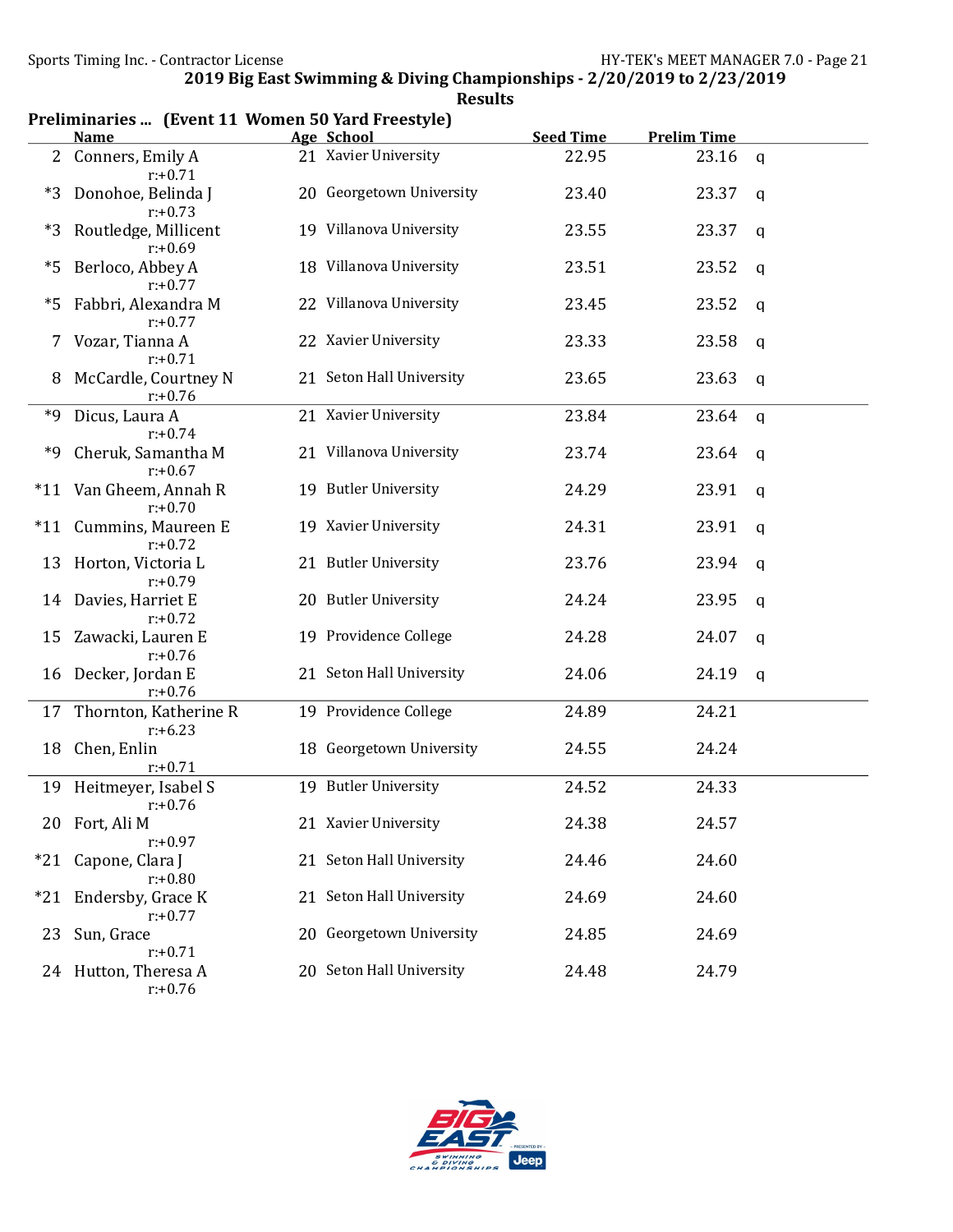|         | Prendinaries  (Event 11 women 50 rard Freestyle)<br><u>Name</u> | Age School               | <b>Seed Time</b>   | <b>Prelim Time</b> |               |
|---------|-----------------------------------------------------------------|--------------------------|--------------------|--------------------|---------------|
|         | 25 Dumdey, Mattea                                               | 19 Butler University     | 24.48              | 24.91              |               |
|         | $r: +0.77$                                                      |                          |                    |                    |               |
|         | 26 Keenan, Margery K<br>$r: +0.78$                              | 19 Providence College    | 25.05              | 24.99              |               |
| 27      | Klemptner, Emily N<br>$r: +0.79$                                | 18 Butler University     | 25.29              | 25.63              |               |
| 28      | Gurry, Sydney E<br>$r: +0.80$                                   | 20 Butler University     | 26.90              | 25.90              |               |
| $---$   | Himler, Madison A<br>$r: +0.65$                                 | 21 Butler University     | 24.80              | X24.60             |               |
| $---$   | Geller, Rachel E<br>$r: +0.84$                                  | 18 Butler University     | 25.24              | X24.73             |               |
| $---$   | King, Katie M<br>$r: +0.71$                                     | 21 Georgetown University | 26.76              | X24.84             |               |
|         | Drew, Riece C<br>$r: +0.74$                                     | 20 Xavier University     | 25.18              | X25.03             |               |
|         | Boyle, Erin<br>$r: +0.78$                                       | 21 Providence College    | 25.21              | X25.26             |               |
| ---     | Donham, Emily C<br>$r: +0.80$                                   | 19 Seton Hall University | 25.59              | X25.43             |               |
| $---$   | Robinson, Aitana<br>$r: +0.79$                                  | 21 Seton Hall University | 25.57              | X26.17             |               |
| $---$   | Schaefer, Katherine E<br>$r: +0.73$                             | 20 Providence College    | 26.44              | X26.34             |               |
|         | Mahoney, Meaghan L<br>$r: +0.82$                                | 21 Butler University     | 26.59              | X26.47             |               |
|         | White, Samantha L<br>$r: +0.80$                                 | 19 Xavier University     | 27.43              | X31.40             |               |
|         | Bankes, Jennifer P                                              | 18 Providence College    | 24.99              | <b>SCR</b>         |               |
|         | Gaertner, Caroline F                                            | 22 Xavier University     | 24.23              | <b>SCR</b>         |               |
| ---     | Cummins, Anne M                                                 | 21 Xavier University     | 24.37              | <b>SCR</b>         |               |
|         | Saugstad, Emily M                                               | 21 Xavier University     | 24.27              | <b>SCR</b>         |               |
| $- - -$ | Garner, Abigail C                                               | 20 Xavier University     | 24.05              | <b>SCR</b>         |               |
|         | <b>Event 12 Men 50 Yard Freestyle</b>                           |                          |                    |                    |               |
|         | $19.08$ # 2/18/2010<br><b>Meet Record:</b>                      | <b>Josh Schneider</b>    |                    | Cincinnati         |               |
|         | 19.00 "A"                                                       |                          |                    |                    |               |
|         | 19.96 "B"                                                       |                          |                    |                    |               |
|         | <b>Name</b>                                                     | Age School               | <b>Prelim Time</b> | <b>Finals Time</b> | <b>Points</b> |
|         | <b>Championship Final</b>                                       |                          |                    |                    |               |
|         | 1 Williams, Dakota F<br>$r: +0.72$                              | 21 Seton Hall University | 20.56              | 20.05              | 20            |
| 2       | Devlin, Sean P<br>$r: +0.65$                                    | 18 Georgetown University | 20.85              | 20.42              | 17            |
| 3       | Johanns, Samuel R<br>$r: +0.73$                                 | 22 Xavier University     | 20.74              | 20.57              | 16            |
| 4       | Krecsmar, Stephen A<br>$r: +0.69$                               | 21 Villanova University  | 20.46              | 20.59              | 15            |



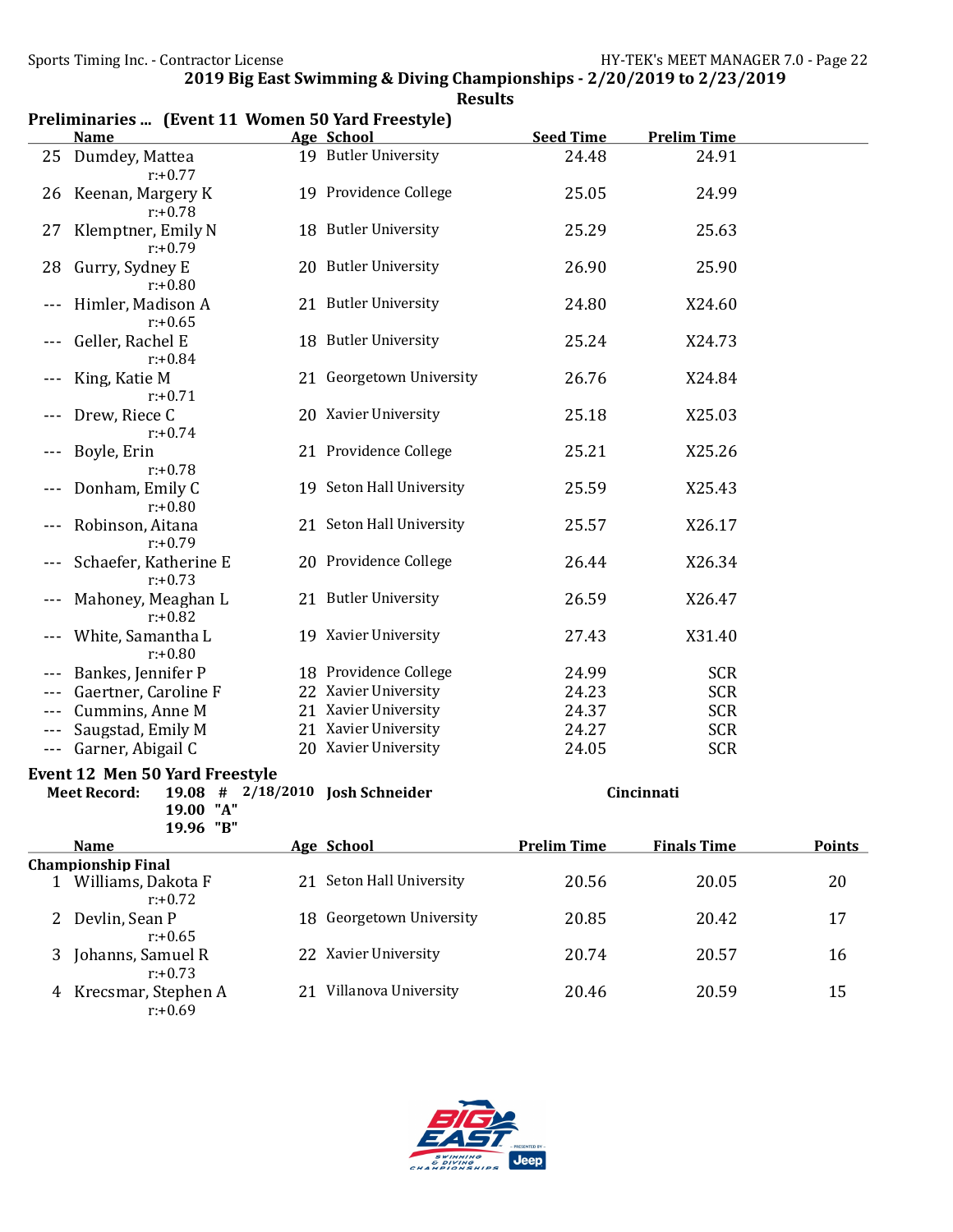|                                                                                                  | Championship Final  (Event 12 Men 50 Yard Freestyle)<br><b>Name</b> | Age School               | <b>Prelim Time</b> | <b>Finals Time</b> | <b>Points</b>  |
|--------------------------------------------------------------------------------------------------|---------------------------------------------------------------------|--------------------------|--------------------|--------------------|----------------|
| 5 <sup>1</sup>                                                                                   | Maslowski, Seth R<br>$r: +0.65$                                     | 21 Georgetown University | 20.72              | 20.75              | 14             |
| $^*6$                                                                                            | Kelley, Andrew R<br>$r: +0.69$                                      | 21 Villanova University  | 20.85              | 20.86              | 12.50          |
| *6                                                                                               | Hernandez, Enrique<br>$r: +0.68$                                    | 22 Xavier University     | 20.90              | 20.86              | 12.50          |
| 8                                                                                                | Thomas, Christian A<br>$r: +0.71$                                   | 19 Xavier University     | 20.90              | 21.07              | 11             |
|                                                                                                  | <b>Consolation Final</b>                                            |                          |                    |                    |                |
| 9                                                                                                | Sironen, Alexander J<br>$r: +0.65$                                  | 19 Xavier University     | 21.27              | 20.61              | 9              |
|                                                                                                  | 10 Calderwood, John F<br>$r: +0.68$                                 | 20 Georgetown University | 21.08              | 21.04              | $\overline{7}$ |
|                                                                                                  | 11 Hendrix, Samuel T<br>$r: +0.66$                                  | 21 Seton Hall University | 21.04              | 21.07              | 6              |
| 12                                                                                               | Tucker, Christopher W<br>$r: +0.69$                                 | 22 Seton Hall University | 21.24              | 21.28              | 5              |
|                                                                                                  | 13 Brannigan, Patrick K<br>$r: +0.72$                               | 20 Providence College    | 21.38              | 21.30              | $\overline{4}$ |
| 14                                                                                               | Geraghty, Matthew J<br>$r: +0.77$                                   | 19 Xavier University     | 21.42              | 21.31              | 3              |
| 15                                                                                               | Kantzler, Mark G<br>$r: +0.60$                                      | 19 Seton Hall University | 21.46              | 21.43              | $\overline{2}$ |
|                                                                                                  | 16 Marsh, Jesse A<br>$r: +0.69$                                     | 18 Villanova University  | 21.53              | 21.45              | $\mathbf{1}$   |
|                                                                                                  | <b>Preliminaries</b>                                                |                          |                    |                    |                |
|                                                                                                  | 17 Freeman, John T                                                  | 19 Providence College    | 21.64              |                    |                |
| 18                                                                                               | Summers, Justin M                                                   | 21 Georgetown University | 21.69              |                    |                |
| 19                                                                                               | Eigner, Jamie M                                                     | 19 Providence College    | 22.05              |                    |                |
| $- - -$                                                                                          | Reichert, Jack D                                                    | 21 Georgetown University | 21.52              | X                  |                |
| $---$                                                                                            | Emovon, Emmanuel                                                    | 20 Georgetown University | 21.70              | $\mathbf X$        |                |
| $\qquad \qquad - -$                                                                              | Coomler, Noah G                                                     | 20 Xavier University     | 21.29              | X                  |                |
| <b>Event 12 Men 50 Yard Freestyle</b><br>$19.08$ # 2/18/2010<br><b>Meet Record:</b><br>19.00 "A" |                                                                     | <b>Josh Schneider</b>    |                    | Cincinnati         |                |
|                                                                                                  | 19.96 "B"                                                           |                          |                    |                    |                |
|                                                                                                  | <b>Name</b>                                                         | Age School               | <b>Seed Time</b>   | <b>Prelim Time</b> |                |
|                                                                                                  | <b>Preliminaries</b><br>1 Krecsmar, Stephen A<br>$r: +0.67$         | 21 Villanova University  | 20.56              | 20.46              | a              |
| 2                                                                                                | Williams, Dakota F<br>$r: +0.80$                                    | 21 Seton Hall University | 20.74              | 20.56              | q              |
| 3                                                                                                | Maslowski, Seth R<br>$r: +0.65$                                     | 21 Georgetown University | 21.22              | 20.72              | q              |
| 4                                                                                                | Johanns, Samuel R<br>$r: +0.77$                                     | 22 Xavier University     | 21.14              | 20.74              | q              |

## Results Championship Final ... (Event 12 Men 50 Yord Freestyle)

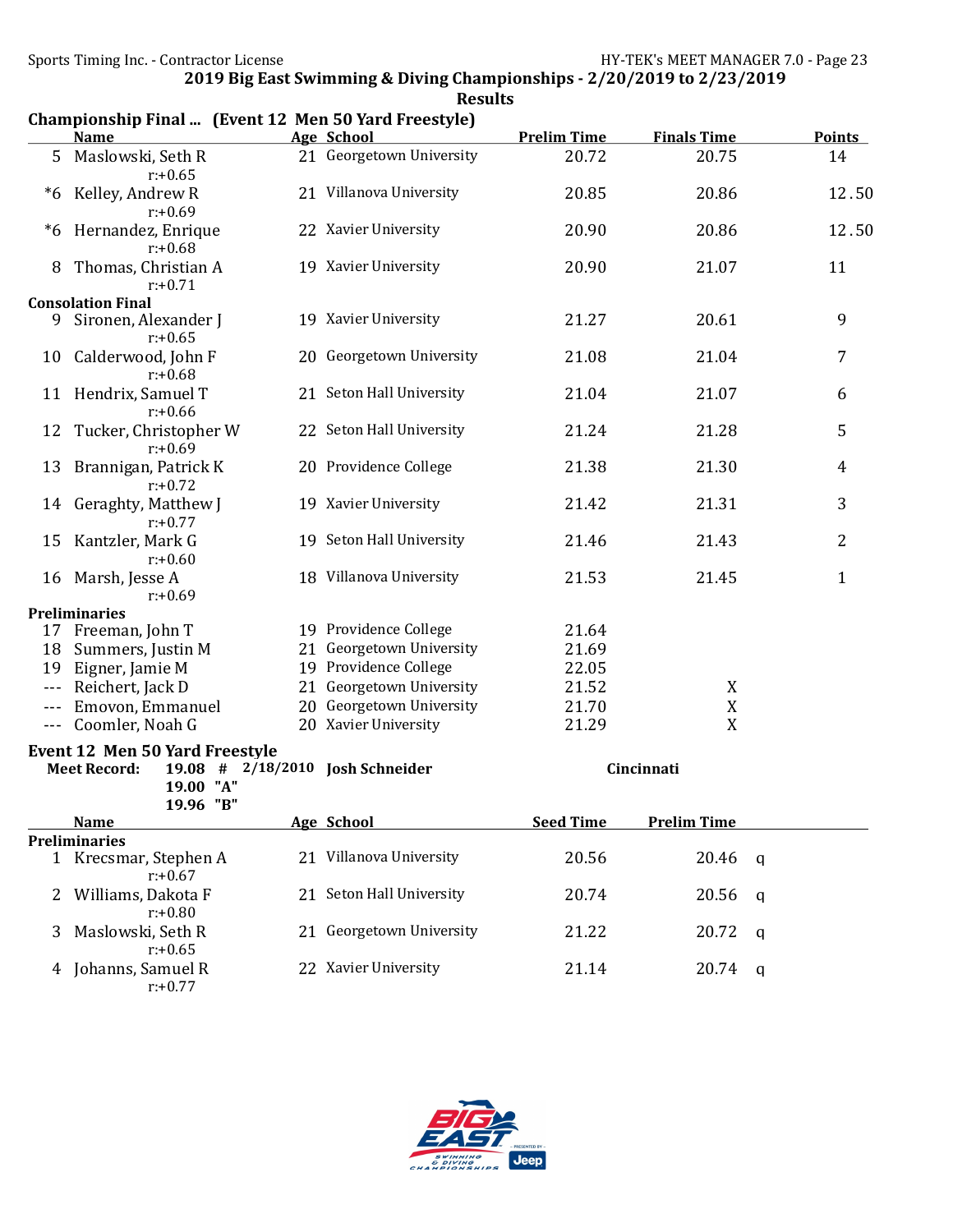|         | Preliminaries  (Event 12 Men 50 Yard Freestyle)<br><b>Name</b> | <b>Prelim Time</b> |                                               |                           |                          |              |
|---------|----------------------------------------------------------------|--------------------|-----------------------------------------------|---------------------------|--------------------------|--------------|
| $*5$    | Devlin, Sean P                                                 |                    | Age School<br>18 Georgetown University        | <b>Seed Time</b><br>21.17 | 20.85                    | $\mathbf q$  |
|         | $r: +0.72$                                                     |                    |                                               |                           |                          |              |
| *5      | Kelley, Andrew R                                               |                    | 21 Villanova University                       | 20.96                     | 20.85                    | q            |
|         | $r: +0.72$                                                     |                    |                                               |                           |                          |              |
| $*7$    | Hernandez, Enrique                                             |                    | 22 Xavier University                          | 21.14                     | 20.90                    | q            |
|         | $r: +0.68$                                                     |                    |                                               |                           |                          |              |
| $*7$    | Thomas, Christian A                                            |                    | 19 Xavier University                          | 21.36                     | 20.90                    | q            |
|         | $r: +0.76$                                                     |                    |                                               |                           |                          |              |
| 9       | Hendrix, Samuel T                                              |                    | 21 Seton Hall University                      | 21.34                     | 21.04                    | $\mathsf{q}$ |
|         | $r: +0.70$                                                     |                    | 20 Georgetown University                      |                           |                          |              |
| 10      | Calderwood, John F<br>$r: +0.77$                               |                    |                                               | 21.11                     | 21.08                    | q            |
| 11      | Tucker, Christopher W                                          |                    | 22 Seton Hall University                      | 21.82                     | 21.24                    | a            |
|         | $r: +0.73$                                                     |                    |                                               |                           |                          |              |
| 12      | Sironen, Alexander J                                           |                    | 19 Xavier University                          | 21.12                     | 21.27                    | $\mathsf{q}$ |
|         | $r: +0.69$                                                     |                    |                                               |                           |                          |              |
| 13      | Brannigan, Patrick K                                           |                    | 20 Providence College                         | 21.24                     | 21.38                    | q            |
|         | $r: +0.72$                                                     |                    |                                               |                           |                          |              |
| 14      | Geraghty, Matthew J                                            |                    | 19 Xavier University                          | 21.43                     | 21.42                    | q            |
|         | $r: +0.78$                                                     |                    |                                               |                           |                          |              |
| 15      | Kantzler, Mark G                                               |                    | 19 Seton Hall University                      | 21.82                     | 21.46                    | q            |
|         | $r: +0.68$                                                     |                    | 18 Villanova University                       |                           |                          |              |
| 16      | Marsh, Jesse A<br>$r: +8.36$                                   |                    |                                               | 21.86                     | 21.53                    | $\mathsf{q}$ |
| 17      | Freeman, John T                                                |                    | 19 Providence College                         | 21.69                     | 21.64                    |              |
|         | $r: +5.02$                                                     |                    |                                               |                           |                          |              |
| 18      | Summers, Justin M                                              |                    | 21 Georgetown University                      | 21.90                     | 21.69                    |              |
|         | $r: +0.77$                                                     |                    |                                               |                           |                          |              |
| 19      | Eigner, Jamie M                                                |                    | 19 Providence College                         | 21.97                     | 22.05                    |              |
|         | $r: +0.81$                                                     |                    |                                               |                           |                          |              |
|         | Coomler, Noah G                                                |                    | 20 Xavier University                          | 21.33                     | X21.29                   |              |
|         | $r: +0.75$                                                     |                    |                                               |                           |                          |              |
|         | Reichert, Jack D                                               |                    | 21 Georgetown University                      | 22.07                     | X21.52                   |              |
|         | $r: +0.82$                                                     |                    |                                               |                           |                          |              |
|         | Emovon, Emmanuel                                               |                    | 20 Georgetown University                      | 21.88                     | X21.70                   |              |
|         | $r: +0.69$                                                     |                    |                                               |                           |                          |              |
|         | Strain, John J                                                 |                    | 20 Villanova University                       | 21.88                     | <b>SCR</b>               |              |
| $---$   | Lenchik, Joshua E                                              |                    | 19 Providence College                         | 23.55                     | <b>SCR</b>               |              |
| $---$   | Bunnell, David T                                               |                    | 22 Xavier University<br>Georgetown University | 21.48                     | <b>SCR</b>               |              |
| $---$   | Kohlhoff, Jacob D<br>Abboud, Brandon A                         | 22                 | 21 Xavier University                          | 21.39<br>21.36            | <b>SCR</b><br><b>SCR</b> |              |
| $---$   | Fanatico, Samuel S                                             |                    | 19 Villanova University                       | 21.84                     | <b>SCR</b>               |              |
| $- - -$ |                                                                |                    |                                               |                           |                          |              |



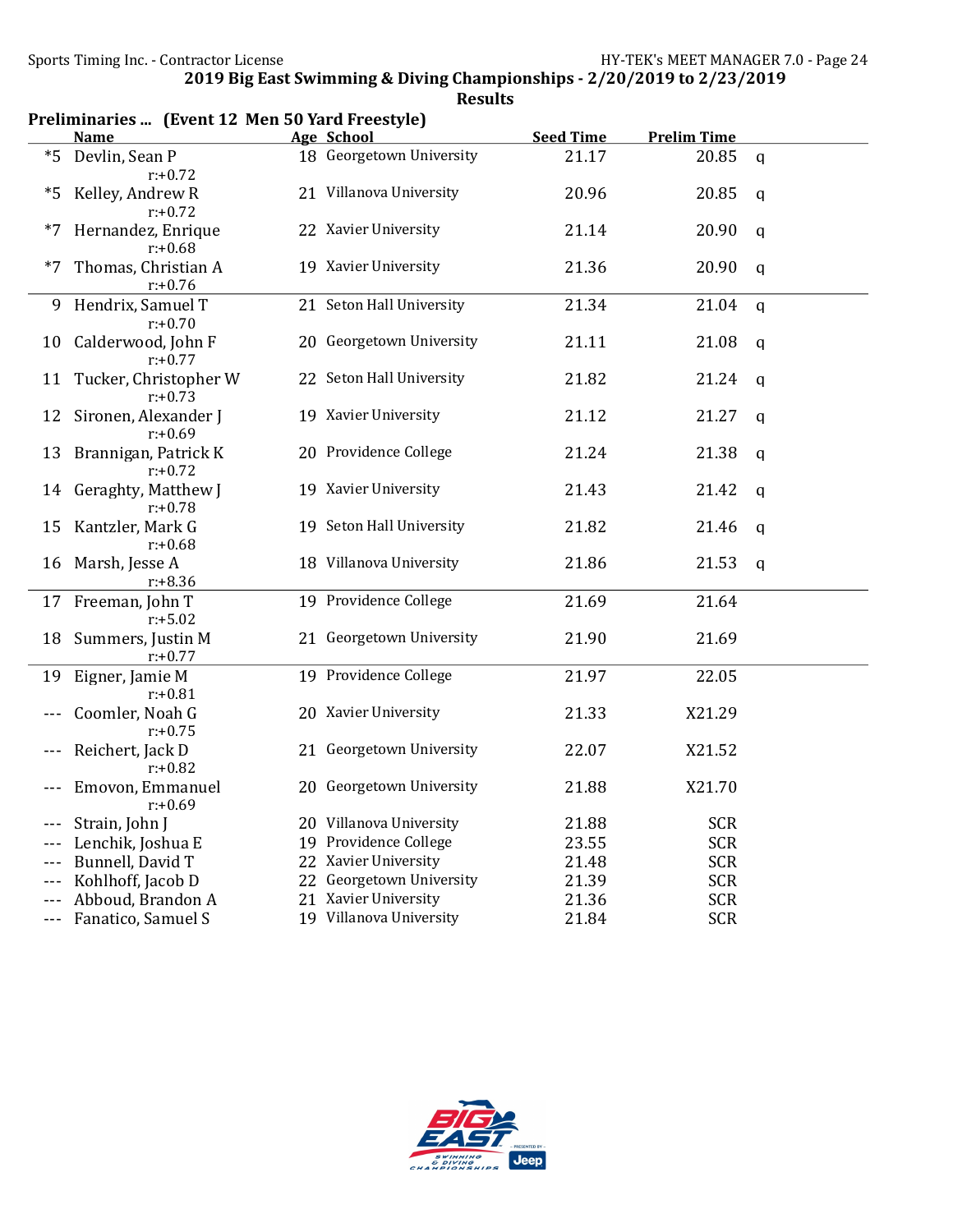Sports Timing Inc. - Contractor License Germany Sports Timing Inc. - Contractor License

2019 Big East Swimming & Diving Championships - 2/20/2019 to 2/23/2019

### Results

### Event 13 Women 200 Yard Freestyle Relay Meet Record: 1:29.46 # 2/19/2009 Louisville, University of

1:28.61 "A"

W Campbell, N Landisch, A Dishuck, L Halet

| 1:29.36 "B"                                         |                                                                                                                                                        |                                                                               |                               |               |
|-----------------------------------------------------|--------------------------------------------------------------------------------------------------------------------------------------------------------|-------------------------------------------------------------------------------|-------------------------------|---------------|
| <b>Team</b>                                         | Relay                                                                                                                                                  | <b>Seed Time</b>                                                              | <b>Finals Time</b>            | <b>Points</b> |
| 1 Villanova University                              | $\mathbf{A}$                                                                                                                                           | 1:32.26                                                                       | 1:31.19                       | 40            |
| 1) Fabbri, Alexandra M 22<br>r:13.69 23.23          | 2) r:0.23 Cheruk, Samantha 2.3) r:0.26 Routledge, Millicent 4) r:0.10 Wilson, Taylor 22<br>46.29 (23.06)<br>1:08.90(22.61)                             | 1:31.19 (22.29)                                                               |                               |               |
| 2 Xavier University                                 | $\boldsymbol{A}$                                                                                                                                       | 1:32.67                                                                       | 1:31.85                       | 34            |
| 1) Conners, Emily A 21<br>r:13.26 22.93             | 2) r:0.20 Vozar, Tianna 22<br>1:08.94 (22.99)<br>45.95 (23.02)                                                                                         | 3) r:0.11 Cummins, Maureen 14) r:0.18 Dicus, Laura 21<br>1:31.85 (22.91)      |                               |               |
| 3 Seton Hall University                             | A                                                                                                                                                      | 1:35.00                                                                       | 1:34.16                       | 32            |
| $r: +0.76$ 23.56                                    | 1) McCardle, Courtney N 21 2) r:0.07 Capone, Clara 21<br>47.35 (23.79)<br>1:11.17 (23.82)                                                              | 3) r:0.21 Stankiewicz, Julie 194) r:0.11 Decker, Jordan 21<br>1:34.16 (22.99) |                               |               |
| 4 Georgetown University                             | A                                                                                                                                                      | 1:36.51                                                                       | 1:35.00                       | 30            |
| 1) Morgan, Dorothy L 22<br>r:15.29 24.20            | 2) r:0.28 Sun, Grace 20<br>48.23 (24.03) 1:11.91 (23.68)                                                                                               | 3) r:0.29 Chen, Enlin 18<br>1:35.00 (23.09)                                   | 4) r:-0.31 Donohoe, Belinda 2 |               |
| 5 Butler University                                 | A                                                                                                                                                      | 1:36.58                                                                       | 1:35.45                       | 28            |
| 1) Davies, Harriet E 20<br>$r: +0.73$ 24.31         | 2) r:0.25 Van Gheem, Annah 13) r:0.38 Heitmeyer, Isabel 194) r:0.25 Horton, Victoria 21<br>47.81 (23.50)<br>1:11.86(24.05)                             | 1:35.45 (23.59)                                                               |                               |               |
| 6 Providence College                                | $\boldsymbol{A}$                                                                                                                                       | 1:36.73                                                                       | 1:35.92                       | 26            |
| r:14.28 24.19                                       | 1) Thornton, Katherine R 19 2) r:0.19 Bankes, Jennifer 18 3) r:0.19 Keenan, Margery 19 4) r:0.32 Zawacki, Lauren 19<br>48.24 (24.05)<br>1:12.49(24.25) | 1:35.92 (23.43)                                                               |                               |               |
| <b>Event 14 Men 200 Yard Freestyle Relay</b>        |                                                                                                                                                        |                                                                               |                               |               |
| Meet Record: 1:17.74 # 2/2012                       | Louisville, University of                                                                                                                              |                                                                               |                               |               |
|                                                     |                                                                                                                                                        | B Andrews, M Schlytter, S Hoekstra, J De Lucca                                |                               |               |
| 1:17.41 "A"                                         |                                                                                                                                                        |                                                                               |                               |               |
| 1:18.11 "B"                                         |                                                                                                                                                        |                                                                               |                               |               |
| <b>Team</b>                                         | Relay                                                                                                                                                  | <b>Seed Time</b>                                                              | <b>Finals Time</b>            | <b>Points</b> |
| 1 Xavier University                                 | A                                                                                                                                                      | 1:23.01                                                                       | 1:21.23                       | 40            |
| 1) Sironen, Alexander J 19<br>r:11.04 20.57         | 2) r:0.21 Thomas, Christian 193) r:0.12 Abboud, Brandon 214) r:0.25 Hernandez, Enrique                                                                 |                                                                               |                               |               |
|                                                     | 40.90 (20.33)<br>1:01.07(20.17)<br>$\mathbf{A}$                                                                                                        | 1:21.23(20.16)<br>1:23.74                                                     | 1:21.72                       | 34            |
| 2 Seton Hall University<br>1) Williams, Dakota F 21 | 2) r:0.15 Laclair, Benjamin 183) r:0.29 Tucker, Christopher 4) r:0.19 Hendrix, Samuel 21                                                               |                                                                               |                               |               |
| r:15.80 20.22                                       | 40.83 (20.61)<br>1:01.58(20.75)                                                                                                                        | 1:21.72 (20.14)                                                               |                               |               |
| 3 Georgetown University                             | $\boldsymbol{A}$                                                                                                                                       | 1:23.79                                                                       | 1:22.35                       | 32            |
| 1) Calderwood, John F 20                            | 2) r:0.23 Devlin, Sean 18                                                                                                                              | 3) r:0.21 Kohlhoff, Jacob 22 4) r:0.38 Maslowski, Seth 21                     |                               |               |
| r:14.39 21.34                                       | 41.49 (20.15)<br>1:01.98 (20.49)                                                                                                                       | 1:22.35 (20.37)                                                               |                               |               |
| 4 Villanova University                              | A                                                                                                                                                      | 1:23.16                                                                       | 1:22.70                       | 30            |
| 1) Krecsmar, Stephen A 21                           | 2) r:0.29 Marsh, Jesse 18                                                                                                                              | 3) r:0.34 Fetterman, Jordan 14) r:0.42 Kelley, Andrew 21                      |                               |               |
| r:15.65 20.55                                       | 41.63 (21.08)<br>1:02.44(20.81)                                                                                                                        | 1:22.70 (20.26)                                                               |                               |               |
| 5 Providence College                                | A                                                                                                                                                      | 1:26.52                                                                       | 1:25.31                       | 28            |
| 1) Brannigan, Patrick K 20<br>r:14.79 21.31         | 2) r:0.23 McElrath, Ian 18<br>43.07 (21.76)<br>1:04.22(21.15)                                                                                          | 3) r:0.26 Eigner, Jamie 19<br>1:25.31 (21.09)                                 | 4) r:0.19 Freeman, John 19    |               |

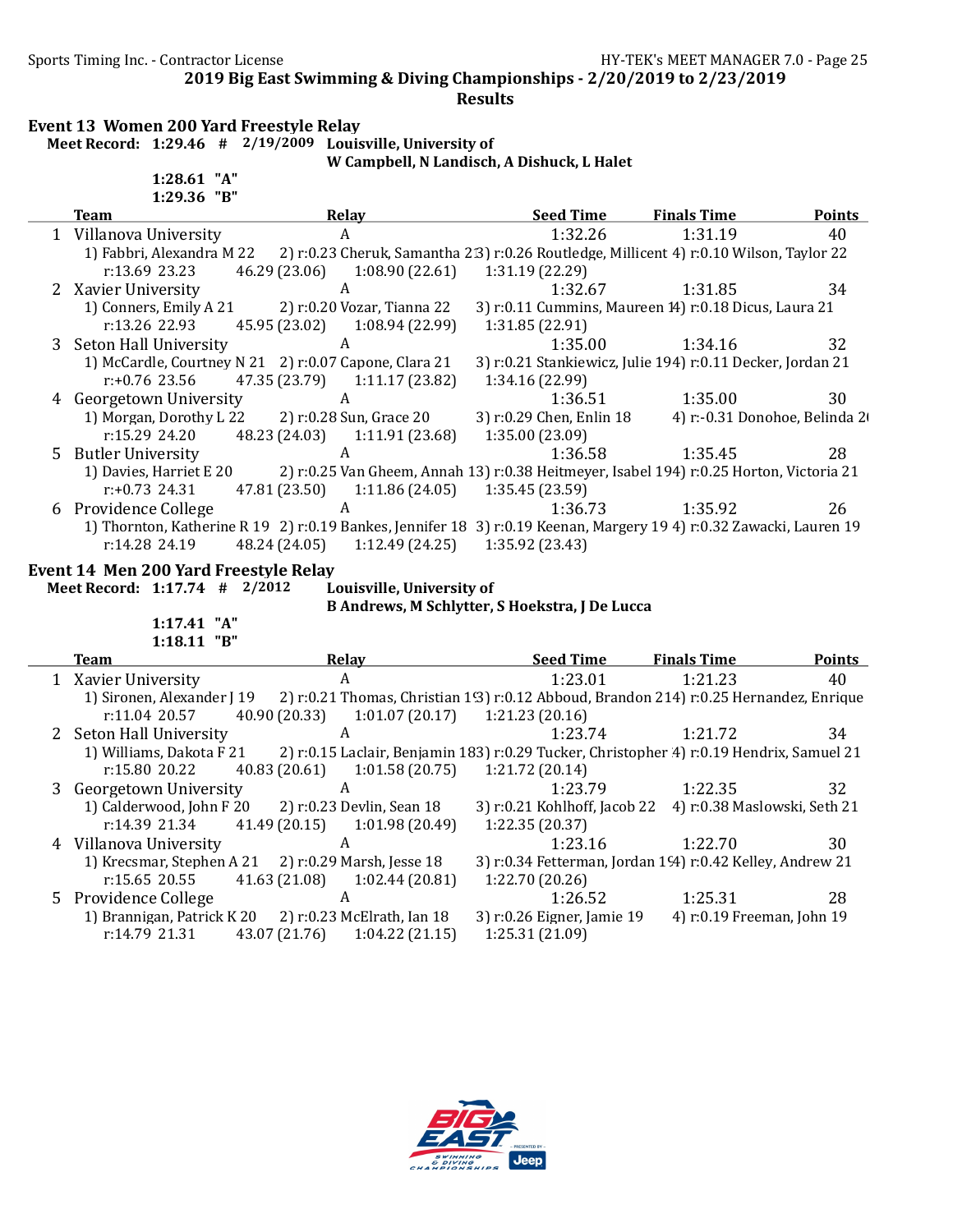Sports Timing Inc. - Contractor License Germany Sports Assembly Pressure HY-TEK's MEET MANAGER 7.0 - Page 26

2019 Big East Swimming & Diving Championships - 2/20/2019 to 2/23/2019

|    | Event 15 Women 400 Yard IM              |                 |                                        |                                    |                    |     |               |  |
|----|-----------------------------------------|-----------------|----------------------------------------|------------------------------------|--------------------|-----|---------------|--|
|    | Meet Record: 4:07.29 # 2/2013           |                 | Tanja Kylliainen                       | Louisville                         |                    |     |               |  |
|    | 4:04.16                                 | "A"             |                                        |                                    |                    |     |               |  |
|    | 4:17.30 "B"                             |                 |                                        |                                    |                    |     |               |  |
|    | <b>Name</b>                             |                 | Age School                             | <b>Prelim Time</b>                 | <b>Finals Time</b> |     | <b>Points</b> |  |
|    | <b>Championship Final</b>               |                 |                                        |                                    |                    |     |               |  |
|    | 1 Montesi, Kelly M                      |                 | 18 Villanova University                | 4:14.36                            | 4:10.25            | "B" | 20            |  |
|    | $r: +0.76$ 26.80                        | 57.14 (30.34)   | 1:27.79 (30.65)                        | 1:57.99 (30.20)                    |                    |     |               |  |
|    | 2:35.22 (37.23)                         | 3:12.88 (37.66) | 3:41.81 (28.93)                        | 4:10.25 (28.44)                    |                    |     |               |  |
|    | 2 Pidutti, Elise D                      |                 | 22 Villanova University                | 4:22.37                            | 4:15.99            | "B" | 17            |  |
|    | $r: +0.79$ 27.30                        | 57.87 (30.57)   | 1:31.02(33.15)                         | 2:03.36 (32.34)                    |                    |     |               |  |
|    | 2:39.73 (36.37)                         | 3:16.65(36.92)  | 3:47.00 (30.35)                        | 4:15.99 (28.99)                    |                    |     |               |  |
| 3  | Sargent, Elizabeth H                    |                 | 20 Seton Hall University               | 4:27.55                            | 4:24.54            |     | 16            |  |
|    | r:+0.78 27.98                           | 59.83 (31.85)   | 1:33.55 (33.72)                        | 2:06.53 (32.98)                    |                    |     |               |  |
|    | 2:44.67 (38.14)                         | 3:24.01 (39.34) | 3:54.57 (30.56)                        | 4:24.54 (29.97)                    |                    |     |               |  |
|    | 4 Provenzo, Emily S<br>$r: +0.68$ 28.32 |                 | 19 Villanova University                | 4:26.08                            | 4:25.35            |     | 15            |  |
|    | 2:46.83 (38.49)                         | 1:00.35(32.03)  | 1:34.62 (34.27)                        | 2:08.34 (33.72)<br>4:25.35(29.14)  |                    |     |               |  |
|    | 5 Hogan, Taylor E                       | 3:26.03 (39.20) | 3:56.21(30.18)<br>19 Xavier University | 4:25.86                            | 4:25.75            |     | 14            |  |
|    | $r: +0.70$ 27.08                        | 57.85 (30.77)   | 1:32.02 (34.17)                        |                                    |                    |     |               |  |
|    | 2:44.92 (39.52)                         | 3:24.11 (39.19) | 3:55.56(31.45)                         | 2:05.40 (33.38)<br>4:25.75 (30.19) |                    |     |               |  |
|    | 6 Herman, Alison R                      |                 | 19 Xavier University                   | 4:29.27                            | 4:27.57            |     | 13            |  |
|    | $r: +0.76$ 28.62                        | 1:01.33(32.71)  | 1:35.05 (33.72)                        | 2:08.92 (33.87)                    |                    |     |               |  |
|    | 2:46.89 (37.97)                         | 3:25.42 (38.53) | 3:56.94 (31.52)                        | 4:27.57 (30.63)                    |                    |     |               |  |
|    | 7 Henasey, Lauren C                     |                 | 20 Georgetown University               | 4:29.55                            | 4:28.57            |     | 12            |  |
|    | $r: +0.76$ 28.01                        | 59.54 (31.53)   | 1:34.65(35.11)                         | 2:08.30 (33.65)                    |                    |     |               |  |
|    | 2:46.44 (38.14)                         | 3:26.23 (39.79) | 3:58.07 (31.84)                        | 4:28.57 (30.50)                    |                    |     |               |  |
| 8  | Kauffeld, Emma C                        |                 | 19 Xavier University                   | 4:30.31                            | 4:30.47            |     | 11            |  |
|    | $r: +0.75$ 28.24                        | 1:00.14(31.90)  | 1:35.08 (34.94)                        | 2:10.16 (35.08)                    |                    |     |               |  |
|    | 2:50.20(40.04)                          | 3:30.74 (40.54) | 4:00.60(29.86)                         | 4:30.47 (29.87)                    |                    |     |               |  |
|    | <b>Consolation Final</b>                |                 |                                        |                                    |                    |     |               |  |
| 9. | Slaughter, Phoebe B                     |                 | 20 Georgetown University               | 4:30.97                            | 4:29.91            |     | 9             |  |
|    | $r: +0.66$ 29.05                        | 1:02.17(33.12)  | 1:35.20 (33.03)                        | 2:08.04 (32.84)                    |                    |     |               |  |
|    | 2:46.88 (38.84)                         | 3:27.35 (40.47) | 3:58.23 (30.88)                        | 4:29.91 (31.68)                    |                    |     |               |  |
| 10 | Kauffeld, Maggie R                      |                 | 21 Xavier University                   | 4:32.95                            | 4:30.58            |     | 7             |  |
|    | $r: +0.76$ 28.65                        | 1:00.61(31.96)  | 1:36.75(36.14)                         | 2:11.77 (35.02)                    |                    |     |               |  |
|    | 2:50.89 (39.12)                         | 3:30.48 (39.59) | 4:00.89 (30.41)                        | 4:30.58 (29.69)                    |                    |     |               |  |
|    | 11 Baldwin, Tilly M                     |                 | 18 Xavier University                   | 4:33.68                            | 4:30.74            |     | 6             |  |
|    | r:+0.70 29.25                           | 1:02.27 (33.02) | 1:36.99 (34.72)                        | 2:10.85 (33.86)                    |                    |     |               |  |
|    | 2:49.67 (38.82)                         | 3:29.34 (39.67) | 4:00.89 (31.55)                        | 4:30.74 (29.85)                    |                    |     |               |  |
| 12 | Kontrimas, Anastasia N                  |                 | 20 Villanova University                | 4:30.87                            | 4:31.00            |     | 5             |  |
|    | $r: +0.81$ 28.95                        | 1:01.82 (32.87) | 1:34.89 (33.07)                        | 2:08.51 (33.62)                    |                    |     |               |  |
|    | 2:49.55 (41.04)                         | 3:30.33 (40.78) | 4:00.82 (30.49)                        | 4:31.00 (30.18)                    |                    |     |               |  |
| 13 | Snow, Madeline E                        |                 | 22 Providence College                  | 4:34.06                            | 4:31.43            |     | 4             |  |
|    | r:+0.72 28.92                           | 1:01.12 (32.20) | 1:35.62 (34.50)                        | 2:09.13 (33.51)                    |                    |     |               |  |
|    | 2:49.00 (39.87)                         | 3:29.56 (40.56) | 4:01.03(31.47)                         | 4:31.43 (30.40)                    |                    |     |               |  |
|    | 14 Kolodgie, Alexa R                    |                 | 19 Seton Hall University               | 4:37.70                            | 4:32.16            |     | 3             |  |
|    | $r: +0.76$ 28.77                        | 1:01.98(33.21)  | 1:37.45 (35.47)                        | 2:12.77 (35.32)                    |                    |     |               |  |
|    | 2:50.90 (38.13)                         | 3:29.26 (38.36) | 4:01.10 (31.84)                        | 4:32.16(31.06)                     |                    |     |               |  |

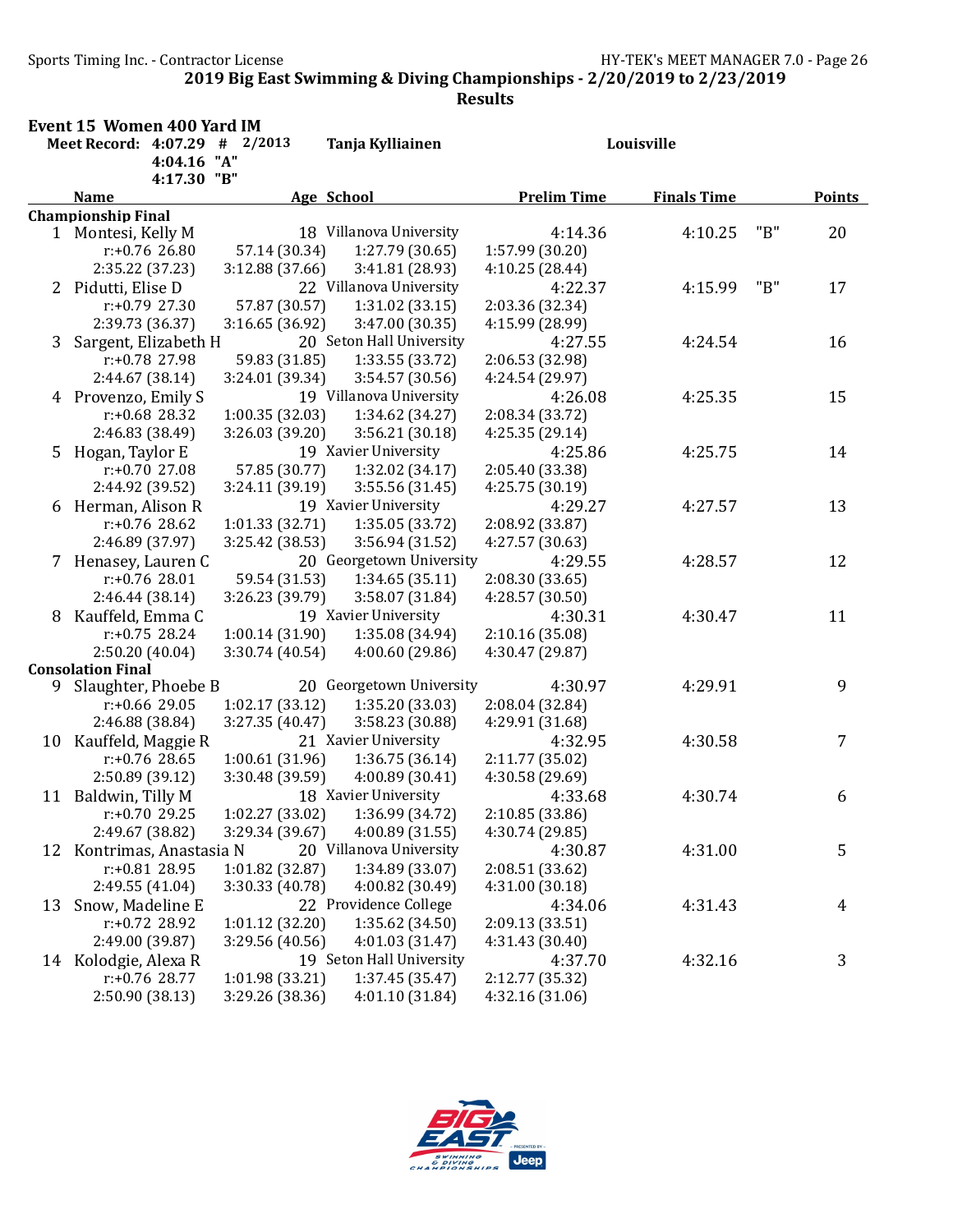|         | Consolation Final  (Event 15 Women 400 Yard IM)<br><b>Name</b> |                 | <b>Age School</b>                          | <b>Prelim Time</b>         | <b>Finals Time</b> |             | <b>Points</b> |
|---------|----------------------------------------------------------------|-----------------|--------------------------------------------|----------------------------|--------------------|-------------|---------------|
|         | 15 Molloy, Marianne                                            |                 | 20 Seton Hall University                   | 4:35.65                    | 4:33.32            |             | 2             |
|         | $r: +0.81$ 28.94                                               | 1:01.92 (32.98) | 1:35.81 (33.89)                            | 2:09.73 (33.92)            |                    |             |               |
|         | 2:49.16 (39.43)                                                | 3:29.83 (40.67) | 4:01.90 (32.07)                            | 4:33.32 (31.42)            |                    |             |               |
|         | 16 Allen, Olivia C                                             |                 | 19 Butler University                       | 4:36.73                    | 4:33.88            |             | 1             |
|         | $r: +0.71$ 29.26                                               | 1:01.89 (32.63) | 1:38.46 (36.57)                            | 2:14.29 (35.83)            |                    |             |               |
|         | 2:52.68 (38.39)                                                | 3:30.85(38.17)  | 4:02.95 (32.10)                            | 4:33.88 (30.93)            |                    |             |               |
|         | <b>Preliminaries</b>                                           |                 |                                            |                            |                    |             |               |
| 17      | Aquadro, Natalie G                                             |                 | 20 Providence College                      | 4:42.05                    |                    |             |               |
| 18      | Rigas, Antigone E                                              |                 | 21 Providence College                      | 4:42.42                    |                    |             |               |
| 19      | Faith, Alexis E                                                |                 | 19 Butler University                       | 4:45.87                    |                    |             |               |
| 20      | Bigham, Abigail E                                              |                 | 20 Providence College                      | 4:47.23                    |                    |             |               |
| $- - -$ | Harris, Kelly E                                                |                 | 19 Xavier University                       | 4:41.54                    | X                  |             |               |
| ---     | Sprague, Delaney G                                             |                 | 20 Xavier University                       | 4:38.53                    | X                  |             |               |
|         | Event 15 Women 400 Yard IM                                     |                 |                                            |                            |                    |             |               |
|         | Meet Record: 4:07.29 # 2/2013                                  |                 | Tanja Kylliainen                           |                            | Louisville         |             |               |
|         | 4:04.16 "A"                                                    |                 |                                            |                            |                    |             |               |
|         | 4:17.30 "B"                                                    |                 |                                            |                            |                    |             |               |
|         | <b>Name</b>                                                    |                 | Age School                                 | <b>Seed Time</b>           | <b>Prelim Time</b> |             |               |
|         | <b>Preliminaries</b>                                           |                 |                                            |                            |                    |             |               |
|         | 1 Montesi, Kelly M                                             |                 | 18 Villanova University                    | 4:10.22                    | 4:14.36            | q''B''      |               |
|         | $r: +0.77$ 26.70                                               | 57.53 (30.83)   | 1:28.75 (31.22)                            | 2:00.14 (31.39)            |                    |             |               |
|         | 2:37.81 (37.67)                                                | 3:15.86 (38.05) | 3:45.65 (29.79)                            | 4:14.36 (28.71)            |                    |             |               |
|         | 2 Pidutti, Elise D                                             |                 | 22 Villanova University                    | 4:19.25                    | 4:22.37            | q           |               |
|         | $r: +0.78$ 27.24                                               | 58.02 (30.78)   | 1:31.95 (33.93)                            | 2:04.98 (33.03)            |                    |             |               |
|         | 2:42.14(37.16)                                                 | 3:19.70(37.56)  | 3:51.47 (31.77)                            | 4:22.37 (30.90)            |                    |             |               |
| 3       | Hogan, Taylor E                                                |                 | 19 Xavier University                       | 4:26.72                    | 4:25.86            | q           |               |
|         | $r: +0.71$ 26.60                                               | 57.23 (30.63)   | 1:30.82 (33.59)                            | 2:03.62 (32.80)            |                    |             |               |
|         | 2:43.78 (40.16)                                                | 3:22.77 (38.99) | 3:54.67 (31.90)                            | 4:25.86 (31.19)            |                    |             |               |
|         | 4 Provenzo, Emily S                                            |                 | 19 Villanova University                    | 4:25.71                    | 4:26.08            | q           |               |
|         | $r: +0.79$ 28.23                                               | 1:00.39(32.16)  | 1:34.58 (34.19)                            | 2:08.50 (33.92)            |                    |             |               |
|         | 2:46.94 (38.44)                                                | 3:26.07 (39.13) | 3:56.57 (30.50)                            | 4:26.08 (29.51)            |                    |             |               |
| 5       | Sargent, Elizabeth H                                           |                 | 20 Seton Hall University                   | 4:27.43                    | 4:27.55            | q           |               |
|         | r:+0.80 28.28                                                  | 1:00.57 (32.29) | 1:34.22 (33.65)                            | 2:07.73 (33.51)            |                    |             |               |
|         | 2:46.19 (38.46)                                                | 3:25.55 (39.36) | 3:56.87 (31.32)                            | 4:27.55 (30.68)            |                    |             |               |
|         | 6 Herman, Alison R                                             |                 | 19 Xavier University                       | 4:26.50                    | 4:29.27            | q           |               |
|         | r:+0.76 28.57                                                  | 1:01.56 (32.99) | 1:35.39 (33.83)                            | 2:09.41 (34.02)            |                    |             |               |
|         | 2:46.84 (37.43)                                                | 3:25.44 (38.60) | 3:57.63 (32.19)                            | 4:29.27 (31.64)            |                    |             |               |
|         | 7 Henasey, Lauren C                                            |                 | 20 Georgetown University                   | 4:35.54                    | 4:29.55            | $\mathbf q$ |               |
|         | $r: +0.74$ 27.38                                               | 58.41 (31.03)   | 1:33.02 (34.61)                            | 2:06.63(33.61)             |                    |             |               |
|         | 2:45.59 (38.96)                                                | 3:26.01 (40.42) | 3:58.27 (32.26)                            | 4:29.55 (31.28)            |                    |             |               |
| 8       | Kauffeld, Emma C                                               |                 | 19 Xavier University                       | 4:28.77                    | 4:30.31            | q           |               |
|         | r:+0.76 27.99                                                  | 59.86 (31.87)   | 1:35.27 (35.41)                            | 2:10.13 (34.86)            |                    |             |               |
|         | 2:50.02 (39.89)                                                | 3:30.27 (40.25) | 4:00.50 (30.23)                            | 4:30.31 (29.81)            |                    |             |               |
|         |                                                                |                 |                                            |                            |                    |             |               |
|         |                                                                |                 |                                            |                            |                    |             |               |
| 9       | Kontrimas, Anastasia N<br>$r: +0.82$ 28.81                     | 1:01.39 (32.58) | 20 Villanova University<br>1:35.40 (34.01) | 4:28.93<br>2:09.04 (33.64) | 4:30.87            | $\mathbf q$ |               |

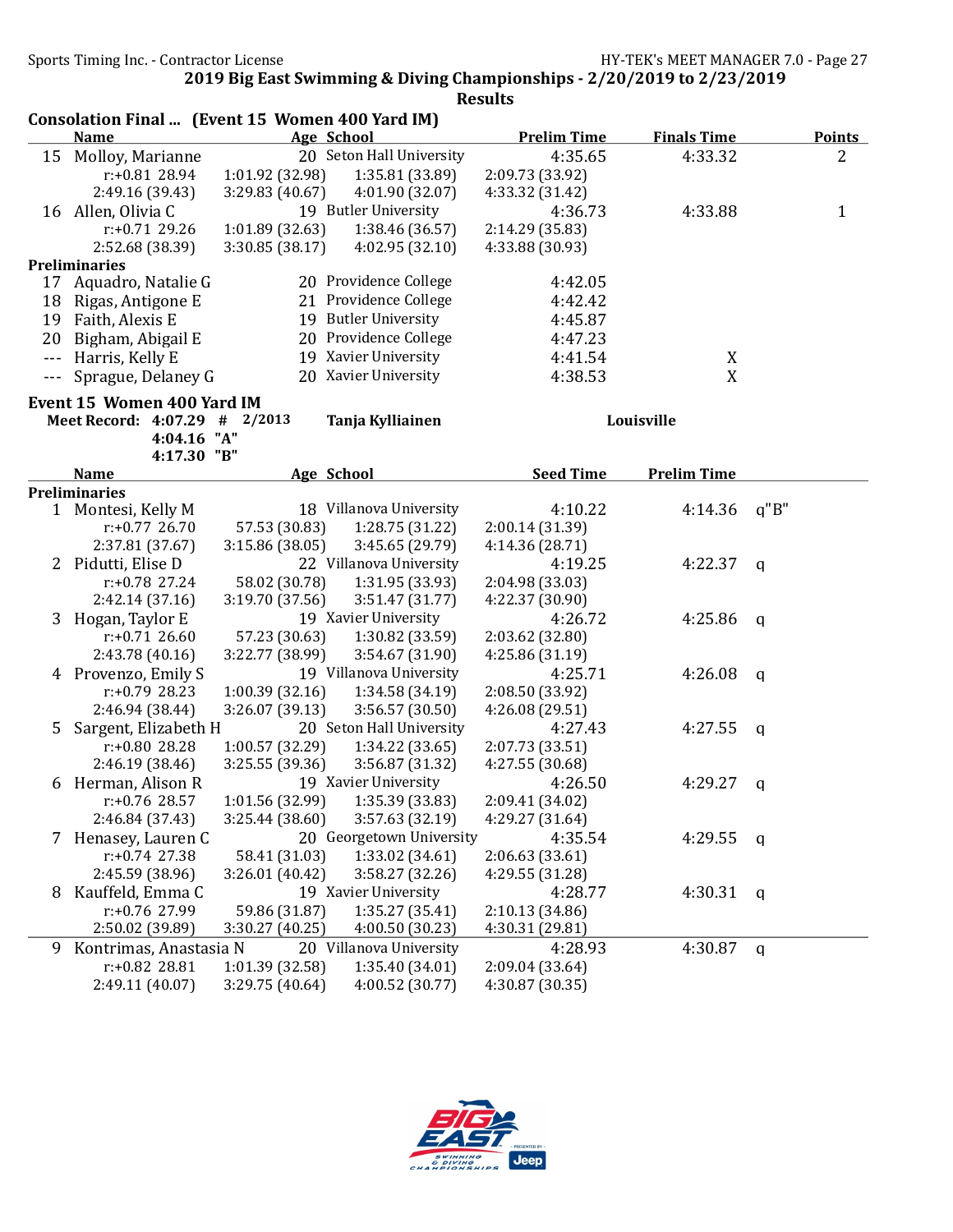|     | Preliminaries  (Event 15 Women 400 Yard IM) |                      |                          |                  |                    |              |  |  |
|-----|---------------------------------------------|----------------------|--------------------------|------------------|--------------------|--------------|--|--|
|     | <b>Name</b>                                 | Age School           |                          | <b>Seed Time</b> | <b>Prelim Time</b> |              |  |  |
| 10  | Slaughter, Phoebe B                         |                      | 20 Georgetown University | 4:28.93          | 4:30.97            | $\mathbf q$  |  |  |
|     | $r: +0.65$ 29.46                            | 1:03.12 (33.66)      | 1:35.68 (32.56)          | 2:08.46 (32.78)  |                    |              |  |  |
|     | 2:47.96 (39.50)                             | 3:29.17 (41.21)      | 4:00.37 (31.20)          | 4:30.97 (30.60)  |                    |              |  |  |
|     | 11 Kauffeld, Maggie R                       | 21 Xavier University |                          | 4:32.82          | 4:32.95            | $\mathbf{q}$ |  |  |
|     | r:+0.80 28.96                               | 1:00.71(31.75)       | 1:36.77 (36.06)          | 2:11.56 (34.79)  |                    |              |  |  |
|     | 2:51.81(40.25)                              | 3:31.78 (39.97)      | 4:02.61 (30.83)          | 4:32.95 (30.34)  |                    |              |  |  |
| 12  | Baldwin, Tilly M                            | 18 Xavier University |                          | 4:30.96          | 4:33.68            | $\mathbf q$  |  |  |
|     | r:+0.72 29.48                               | 1:03.02 (33.54)      | 1:38.34 (35.32)          | 2:13.14 (34.80)  |                    |              |  |  |
|     | 2:52.42 (39.28)                             | 3:32.07 (39.65)      | 4:03.39 (31.32)          | 4:33.68 (30.29)  |                    |              |  |  |
| 13  | Snow, Madeline E                            |                      | 22 Providence College    | 4:36.85          | 4:34.06            | $\mathbf{q}$ |  |  |
|     | $r: +0.77$ 29.02                            | 1:00.91 (31.89)      | 1:35.20 (34.29)          | 2:09.25 (34.05)  |                    |              |  |  |
|     | 2:49.49 (40.24)                             | 3:30.98 (41.49)      | 4:03.08 (32.10)          | 4:34.06 (30.98)  |                    |              |  |  |
|     | 14 Molloy, Marianne                         |                      | 20 Seton Hall University | 4:34.77          | 4:35.65            | q            |  |  |
|     | $r: +0.7128.91$                             | 1:01.05(32.14)       | 1:35.07 (34.02)          | 2:08.25 (33.18)  |                    |              |  |  |
|     | 2:48.93 (40.68)                             | 3:30.48(41.55)       | 4:03.64(33.16)           | 4:35.65(32.01)   |                    |              |  |  |
|     | 15 Allen, Olivia C                          | 19 Butler University |                          | 4:36.75          | 4:36.73            | $\mathsf{q}$ |  |  |
|     | r:+0.71 29.46                               | 1:02.13 (32.67)      | 1:38.44 (36.31)          | 2:14.34 (35.90)  |                    |              |  |  |
|     | 2:53.05 (38.71)                             | 3:32.00 (38.95)      | 4:04.90 (32.90)          | 4:36.73 (31.83)  |                    |              |  |  |
|     | 16 Kolodgie, Alexa R                        |                      | 19 Seton Hall University | 4:34.75          | 4:37.70            | $\mathbf q$  |  |  |
|     | r:+0.75 29.12                               | 1:02.94 (33.82)      | 1:38.74 (35.80)          | 2:14.56 (35.82)  |                    |              |  |  |
|     | 2:53.14 (38.58)                             | 3:32.69 (39.55)      | 4:05.87 (33.18)          | 4:37.70 (31.83)  |                    |              |  |  |
| 17  | Aquadro, Natalie G                          |                      | 20 Providence College    | 4:42.07          | 4:42.05            |              |  |  |
|     | r:+0.70 29.39                               | 1:03.00 (33.61)      | 1:39.19 (36.19)          | 2:14.95 (35.76)  |                    |              |  |  |
|     | 2:55.04(40.09)                              | 3:35.61 (40.57)      | 4:09.36 (33.75)          | 4:42.05 (32.69)  |                    |              |  |  |
|     | 18 Rigas, Antigone E                        |                      | 21 Providence College    | 4:48.38          | 4:42.42            |              |  |  |
|     | $r: +0.74$ 29.15                            | 1:01.95 (32.80)      | 1:37.72 (35.77)          | 2:13.15(35.43)   |                    |              |  |  |
|     | 2:54.28(41.13)                              | 3:35.51 (41.23)      | 4:08.93 (33.42)          | 4:42.42 (33.49)  |                    |              |  |  |
| 19  | Faith, Alexis E                             | 19 Butler University |                          | 4:51.55          | 4:45.87            |              |  |  |
|     | r:+0.81 29.46                               | 1:02.58 (33.12)      | 1:39.05 (36.47)          | 2:15.33 (36.28)  |                    |              |  |  |
|     | 2:57.04(41.71)                              | 3:39.74 (42.70)      | 4:13.48 (33.74)          | 4:45.87 (32.39)  |                    |              |  |  |
| 20  | Bigham, Abigail E                           |                      | 20 Providence College    | 4:52.25          | 4:47.23            |              |  |  |
|     | $r: +0.8029.40$                             | 1:03.34 (33.94)      | 1:39.73 (36.39)          | 2:15.55 (35.82)  |                    |              |  |  |
|     | 2:58.35 (42.80)                             | 3:42.04 (43.69)      | 4:14.90 (32.86)          | 4:47.23 (32.33)  |                    |              |  |  |
|     | Sprague, Delaney G                          | 20 Xavier University |                          | 4:35.98          | X4:38.53           |              |  |  |
|     | r:+0.76 29.20                               | 1:02.52 (33.32)      | 1:37.93 (35.41)          | 2:13.60 (35.67)  |                    |              |  |  |
|     | 2:52.30 (38.70)                             | 3:31.59 (39.29)      | 4:05.68 (34.09)          | 4:38.53 (32.85)  |                    |              |  |  |
|     | Harris, Kelly E                             | 19 Xavier University |                          | 4:40.70          | X4:41.54           |              |  |  |
|     | $r: +0.69$ 29.12                            | 1:03.75 (34.63)      | 1:40.50 (36.75)          | 2:16.72 (36.22)  |                    |              |  |  |
|     | 2:54.92 (38.20)                             | 3:35.21 (40.29)      | 4:08.78 (33.57)          | 4:41.54 (32.76)  |                    |              |  |  |
| --- | Dickson, Heidi R                            |                      | 18 Seton Hall University | 4:34.58          | <b>SCR</b>         |              |  |  |

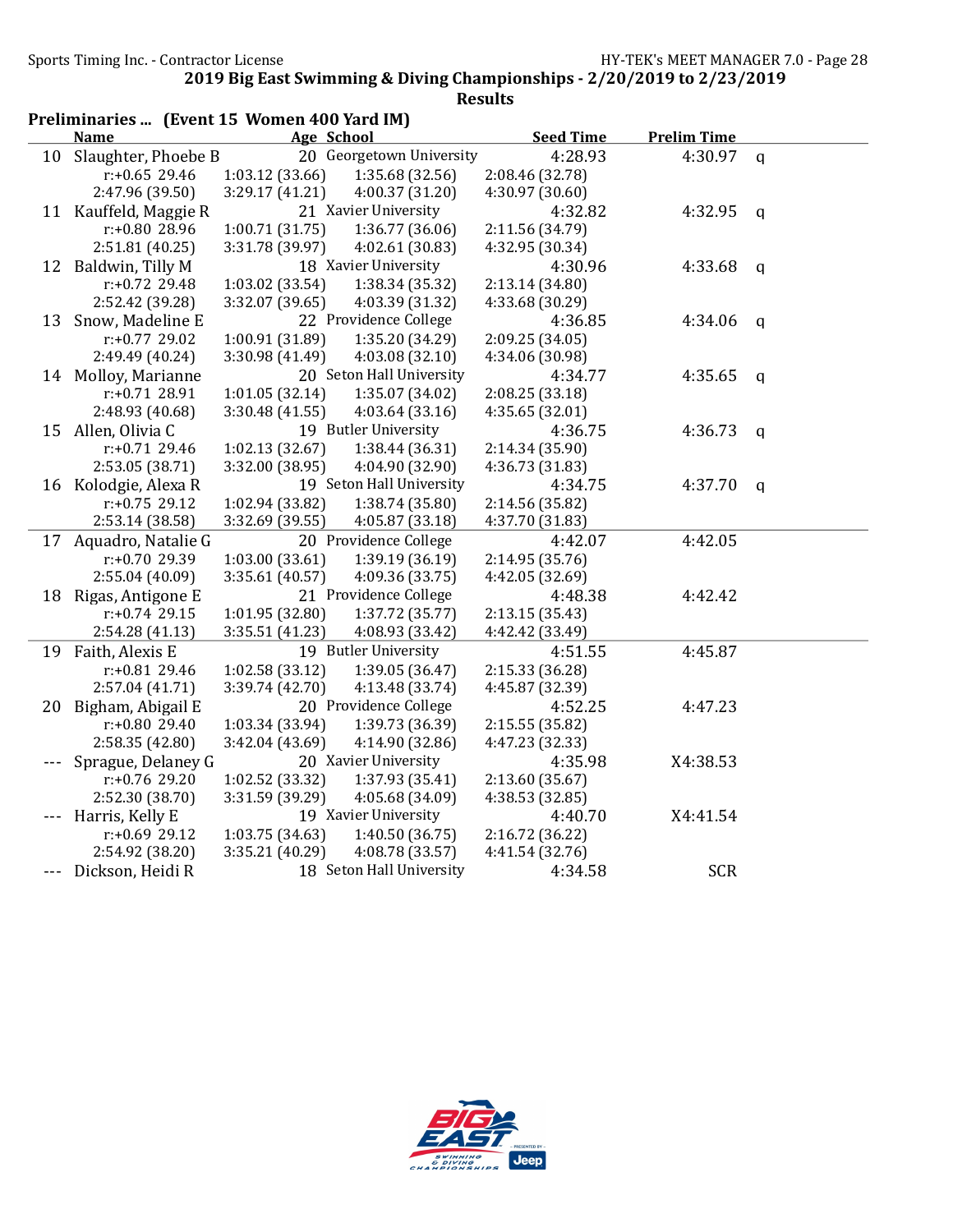Event 16 Men 400 Yard IM

Sports Timing Inc. - Contractor License Germany Sports Timing Inc. - Contractor License

2019 Big East Swimming & Diving Championships - 2/20/2019 to 2/23/2019

| Meet Record: $3:45.45$ # $2/20/2009$ Michael Walker |                           |                 |                          |                    | <b>West Virginia</b> |        |
|-----------------------------------------------------|---------------------------|-----------------|--------------------------|--------------------|----------------------|--------|
|                                                     | 3:39.37 "A"               |                 |                          |                    |                      |        |
|                                                     | 3:51.46 "B"               |                 |                          |                    |                      |        |
|                                                     | <b>Name</b>               |                 | Age School               | <b>Prelim Time</b> | <b>Finals Time</b>   | Points |
|                                                     | <b>Championship Final</b> |                 |                          |                    |                      |        |
|                                                     | 1 Cucchi, Justin M        |                 | 20 Villanova University  | 3:54.54            | 3:52.98              | 20     |
|                                                     | $r: +0.80$ 24.16          | 52.45 (28.29)   | 1:21.30 (28.85)          | 1:49.91 (28.61)    |                      |        |
|                                                     | 2:23.86 (33.95)           | 2:58.38 (34.52) | 3:25.82 (27.44)          | 3:52.98(27.16)     |                      |        |
| 2                                                   | Sherman, Brett M          |                 | 19 Georgetown University | 3:56.51            | 3:54.06              | 17     |
|                                                     | $r: +0.66$ 24.40          | 52.66 (28.26)   | 1:22.60 (29.94)          | 1:51.66 (29.06)    |                      |        |
|                                                     | 2:25.31 (33.65)           | 3:00.29 (34.98) | 3:27.48 (27.19)          | 3:54.06 (26.58)    |                      |        |
|                                                     | 3 Grubert, Lior           |                 | 25 Seton Hall University | 3:58.29            | 3:57.64              | 16     |
|                                                     | $r: +0.76$ 24.91          | 53.29 (28.38)   | 1:23.06 (29.77)          | 1:52.36 (29.30)    |                      |        |
|                                                     | 2:25.97 (33.61)           | 3:00.48 (34.51) | 3:29.24 (28.76)          | 3:57.64(28.40)     |                      |        |
|                                                     | 4 Viotto, Justin A        |                 | 19 Providence College    | 4:01.19            | 3:58.09              | 15     |
|                                                     | $r: +0.7025.41$           | 54.30 (28.89)   | 1:24.84 (30.54)          | 1:54.37 (29.53)    |                      |        |
|                                                     | 2:29.57 (35.20)           | 3:04.88 (35.31) | 3:32.43 (27.55)          | 3:58.09 (25.66)    |                      |        |
| 5                                                   | Temple, Carlson D         |                 | 19 Georgetown University | 3:57.90            | 3:58.61              | 14     |
|                                                     | $r: +0.68$ 25.58          | 54.80 (29.22)   | 1:26.58 (31.78)          | 1:58.67 (32.09)    |                      |        |
|                                                     | 2:30.87 (32.20)           | 3:03.24 (32.37) | 3:32.16 (28.92)          | 3:58.61(26.45)     |                      |        |
|                                                     | 6 Weese, Cameron N        |                 | 20 Xavier University     | 3:59.19            | 3:59.61              | 13     |
|                                                     | $r: +0.69$ 25.15          | 54.71 (29.56)   | 1:26.39 (31.68)          | 1:58.36 (31.97)    |                      |        |
|                                                     | 2:30.30 (31.94)           | 3:03.44 (33.14) | 3:32.01 (28.57)          | 3:59.61 (27.60)    |                      |        |
| 7                                                   | Smith, Caleb B            |                 | 18 Seton Hall University | 4:01.47            | 4:01.44              | 12     |
|                                                     | $r: +0.81$ 26.17          | 55.45 (29.28)   | 1:26.60(31.15)           | 1:57.55 (30.95)    |                      |        |
|                                                     | 2:32.81 (35.26)           | 3:07.91 (35.10) | 3:34.90 (26.99)          | 4:01.44 (26.54)    |                      |        |
| 8                                                   | Michalovic, Ivan A        |                 | 21 Seton Hall University | 4:00.07            | 4:02.03              | 11     |
|                                                     | $r: +0.73$ 24.96          | 53.27 (28.31)   | 1:24.45 (31.18)          | 1:55.31 (30.86)    |                      |        |
|                                                     | 2:29.20 (33.89)           | 3:04.15 (34.95) | 3:33.22 (29.07)          | 4:02.03(28.81)     |                      |        |
|                                                     | <b>Consolation Final</b>  |                 |                          |                    |                      |        |
|                                                     | 9 Prikasky, Francis M     |                 | 19 Villanova University  | 4:01.60            | 3:59.52              | 9      |
|                                                     | $r: +0.66$ 24.95          | 54.22 (29.27)   | 1:26.09 (31.87)          | 1:56.76 (30.67)    |                      |        |
|                                                     | 2:30.44 (33.68)           | 3:03.99 (33.55) | 3:32.66 (28.67)          | 3:59.52 (26.86)    |                      |        |
| 10                                                  | Kabas, Jackson S          |                 | 21 Villanova University  | 4:07.77            | 3:59.82              | 7      |
|                                                     | $r: +0.82$ 26.15          | 55.61 (29.46)   | 1:26.50 (30.89)          | 1:57.43 (30.93)    |                      |        |
|                                                     | 2:30.58 (33.15)           | 3:04.80 (34.22) | 3:32.49 (27.69)          | 3:59.82 (27.33)    |                      |        |
| 11                                                  | Bar-Eli, Jonathan S       |                 | 26 Seton Hall University | 4:03.91            | 4:01.11              | 6      |
|                                                     | $r: +0.73$ 25.21          | 54.15 (28.94)   | 1:24.88 (30.73)          | 1:55.78 (30.90)    |                      |        |
|                                                     | 2:29.47 (33.69)           | 3:04.48(35.01)  | 3:34.10 (29.62)          | 4:01.11 (27.01)    |                      |        |
| 12                                                  | Haflich, Kyle W           |                 | 19 Seton Hall University | 4:03.59            | 4:01.73              | 5      |
|                                                     | $r: +0.69$ 25.62          | 54.91 (29.29)   | 1:26.96 (32.05)          | 1:58.73 (31.77)    |                      |        |
|                                                     | 2:32.70 (33.97)           | 3:07.02 (34.32) | 3:34.86 (27.84)          | 4:01.73 (26.87)    |                      |        |
| 13                                                  | Baldwin, Chase B          |                 | 21 Xavier University     | 4:01.92            | 4:05.52              | 4      |
|                                                     | $r: +0.72$ 25.74          | 55.89 (30.15)   | 1:27.32 (31.43)          | 1:58.16 (30.84)    |                      |        |
|                                                     | 2:33.34 (35.18)           | 3:08.88 (35.54) | 3:37.66 (28.78)          | 4:05.52 (27.86)    |                      |        |
| 14                                                  | Klippel, Alexander M      |                 | 20 Villanova University  | 4:09.36            | 4:06.51              | 3      |
|                                                     | $r: +0.76$ 25.79          | 54.87 (29.08)   | 1:27.66 (32.79)          | 1:59.92 (32.26)    |                      |        |
|                                                     | 2:34.22 (34.30)           | 3:09.16 (34.94) | 3:37.94 (28.78)          | 4:06.51 (28.57)    |                      |        |

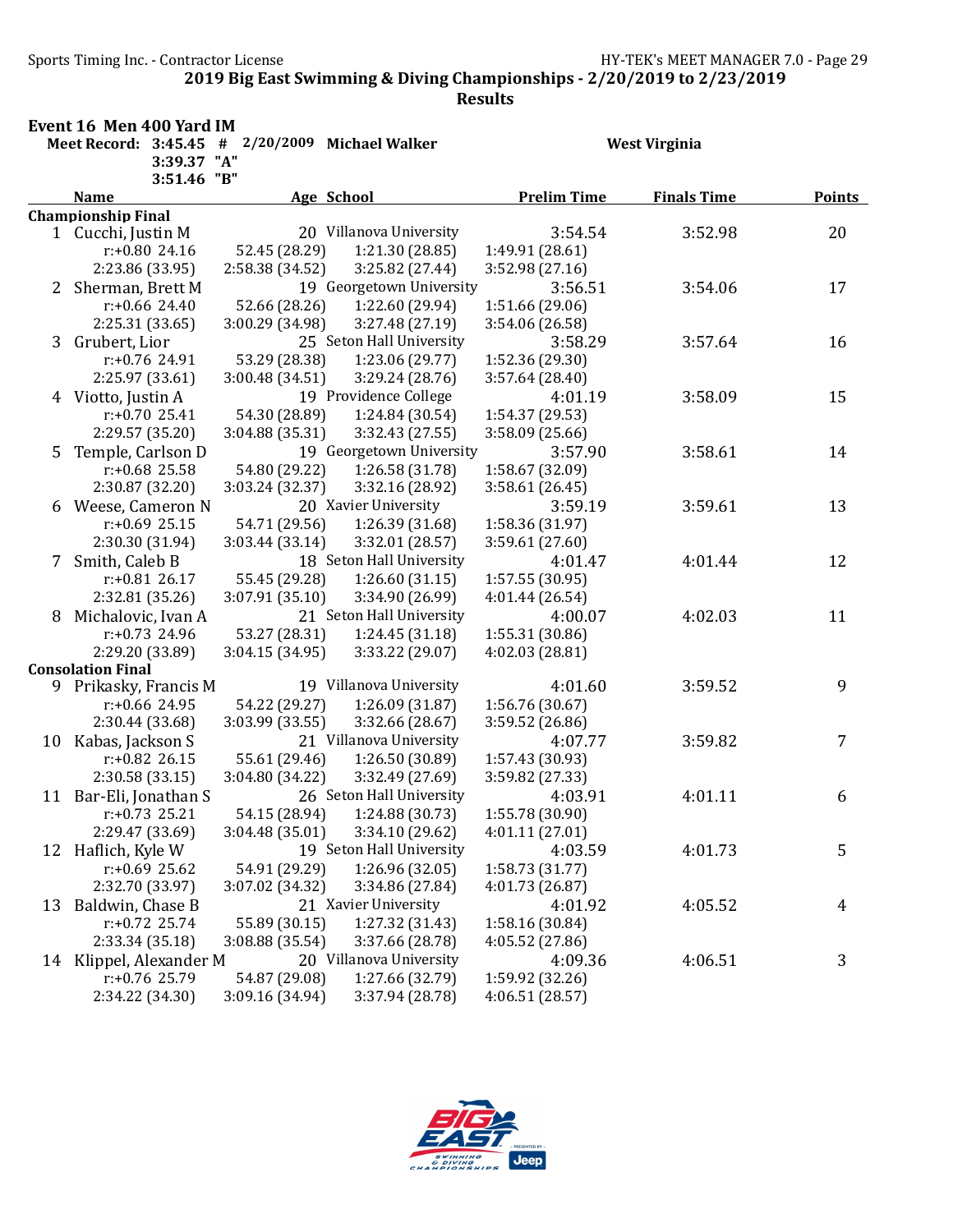|    | Consolation Final  (Event 16 Men 400 Yard IM) |                 |                          |                    |                      |              |               |
|----|-----------------------------------------------|-----------------|--------------------------|--------------------|----------------------|--------------|---------------|
|    | <b>Name</b>                                   |                 | Age School               | <b>Prelim Time</b> | <b>Finals Time</b>   |              | <b>Points</b> |
|    | 15 Watko, Cothalee G                          |                 | 18 Xavier University     | 4:07.53            | 4:08.64              |              | 2             |
|    | $r: +0.71$ 25.40                              | 54.72 (29.32)   | 1:26.84 (32.12)          | 1:58.99 (32.15)    |                      |              |               |
|    | 2:34.88 (35.89)                               | 3:11.76 (36.88) | 3:40.85 (29.09)          | 4:08.64 (27.79)    |                      |              |               |
|    | 16 Kopecki, Christian J                       |                 | 19 Seton Hall University | 4:09.66            | 4:10.13              |              | $\mathbf{1}$  |
|    | $r: +0.78$ 26.26                              | 56.03 (29.77)   | 1:29.13(33.10)           | 2:01.57 (32.44)    |                      |              |               |
|    | 2:36.79 (35.22)                               | 3:13.51 (36.72) | 3:42.22 (28.71)          | 4:10.13 (27.91)    |                      |              |               |
|    | <b>Preliminaries</b>                          |                 |                          |                    |                      |              |               |
|    | Jackson, Bradley P                            |                 | 20 Xavier University     | 4:09.33            | X                    |              |               |
|    | Lynch, John T                                 |                 | 20 Georgetown University |                    |                      |              |               |
|    | Event 16 Men 400 Yard IM                      |                 |                          |                    |                      |              |               |
|    | Meet Record: 3:45.45 #                        |                 | 2/20/2009 Michael Walker |                    | <b>West Virginia</b> |              |               |
|    | 3:39.37 "A"                                   |                 |                          |                    |                      |              |               |
|    | 3:51.46 "B"                                   |                 |                          |                    |                      |              |               |
|    | <b>Name</b>                                   |                 | Age School               | <b>Seed Time</b>   | <b>Prelim Time</b>   |              |               |
|    | <b>Preliminaries</b>                          |                 |                          |                    |                      |              |               |
|    | 1 Cucchi, Justin M                            |                 | 20 Villanova University  | 3:57.56            | 3:54.54              | <b>q</b>     |               |
|    | $r: +0.80$ 24.55                              | 52.96 (28.41)   | 1:21.76 (28.80)          | 1:50.57 (28.81)    |                      |              |               |
|    | 2:24.88 (34.31)                               | 2:59.34(34.46)  | 3:27.04 (27.70)          | 3:54.54 (27.50)    |                      |              |               |
| 2  | Sherman, Brett M                              |                 | 19 Georgetown University | 3:57.48            | 3:56.51              | $\mathsf{q}$ |               |
|    | $r: +0.69$ 24.05                              | 52.70 (28.65)   | 1:22.48 (29.78)          | 1:51.74 (29.26)    |                      |              |               |
|    | 2:25.61 (33.87)                               | 2:59.93 (34.32) | 3:28.70 (28.77)          | 3:56.51 (27.81)    |                      |              |               |
| 3  | Temple, Carlson D                             |                 | 19 Georgetown University | 4:05.21            | 3:57.90              | $\mathsf{q}$ |               |
|    | $r: +0.67$ 25.03                              | 54.26 (29.23)   | 1:25.00 (30.74)          | 1:56.74 (31.74)    |                      |              |               |
|    | 2:28.56 (31.82)                               | 3:00.83 (32.27) | 3:30.22 (29.39)          | 3:57.90 (27.68)    |                      |              |               |
|    | 4 Grubert, Lior                               |                 | 25 Seton Hall University | 3:59.74            | 3:58.29              | q            |               |
|    | $r: +0.75$ 25.14                              | 53.70 (28.56)   | 1:23.55 (29.85)          | 1:53.04 (29.49)    |                      |              |               |
|    | 2:27.15 (34.11)                               | 3:01.85 (34.70) | 3:30.41 (28.56)          | 3:58.29 (27.88)    |                      |              |               |
|    | 5 Weese, Cameron N                            |                 | 20 Xavier University     | 4:10.41            | 3:59.19              | q            |               |
|    | $r: +0.71$ 24.96                              | 53.30 (28.34)   | 1:25.15(31.85)           | 1:57.43 (32.28)    |                      |              |               |
|    | 2:28.90 (31.47)                               | 3:01.58 (32.68) | 3:31.22 (29.64)          | 3:59.19 (27.97)    |                      |              |               |
|    | 6 Michalovic, Ivan A                          |                 | 21 Seton Hall University | 4:05.57            | 4:00.07              | q            |               |
|    | r:+0.71 24.96                                 | 53.06 (28.10)   | 1:23.72 (30.66)          | 1:53.53 (29.81)    |                      |              |               |
|    | 2:27.50 (33.97)                               | 3:02.34 (34.84) | 3:31.43 (29.09)          | 4:00.07(28.64)     |                      |              |               |
|    | 7 Viotto, Justin A                            |                 | 19 Providence College    | 4:00.70            | 4:01.19              | q            |               |
|    | $r: +0.70$ 25.31                              | 54.57 (29.26)   | 1:25.28 (30.71)          | 1:55.12 (29.84)    |                      |              |               |
|    | 2:30.85 (35.73)                               | 3:07.06 (36.21) | 3:34.92 (27.86)          | 4:01.19 (26.27)    |                      |              |               |
| 8  | Smith, Caleb B                                |                 | 18 Seton Hall University | 4:06.36            | 4:01.47              | q            |               |
|    | $r: +0.79$ 26.08                              | 55.41 (29.33)   | 1:26.50 (31.09)          | 1:57.43 (30.93)    |                      |              |               |
|    | 2:32.77 (35.34)                               | 3:08.21(35.44)  | 3:35.18 (26.97)          | 4:01.47 (26.29)    |                      |              |               |
| 9  | Prikasky, Francis M                           |                 | 19 Villanova University  | 4:04.95            | 4:01.60              | $\mathsf{q}$ |               |
|    | $r: +0.68$ 25.14                              | 54.20 (29.06)   | 1:25.75(31.55)           | 1:57.09 (31.34)    |                      |              |               |
|    | 2:31.61 (34.52)                               | 3:06.18 (34.57) | 3:34.69 (28.51)          | 4:01.60 (26.91)    |                      |              |               |
| 10 | Baldwin, Chase B                              |                 | 21 Xavier University     | 4:07.49            | 4:01.92              | $\mathbf q$  |               |
|    | $r: +0.72$ 25.63                              | 55.61 (29.98)   | 1:26.21(30.60)           | 1:56.50 (30.29)    |                      |              |               |
|    | 2:31.63 (35.13)                               | 3:07.15 (35.52) | 3:34.91 (27.76)          | 4:01.92 (27.01)    |                      |              |               |

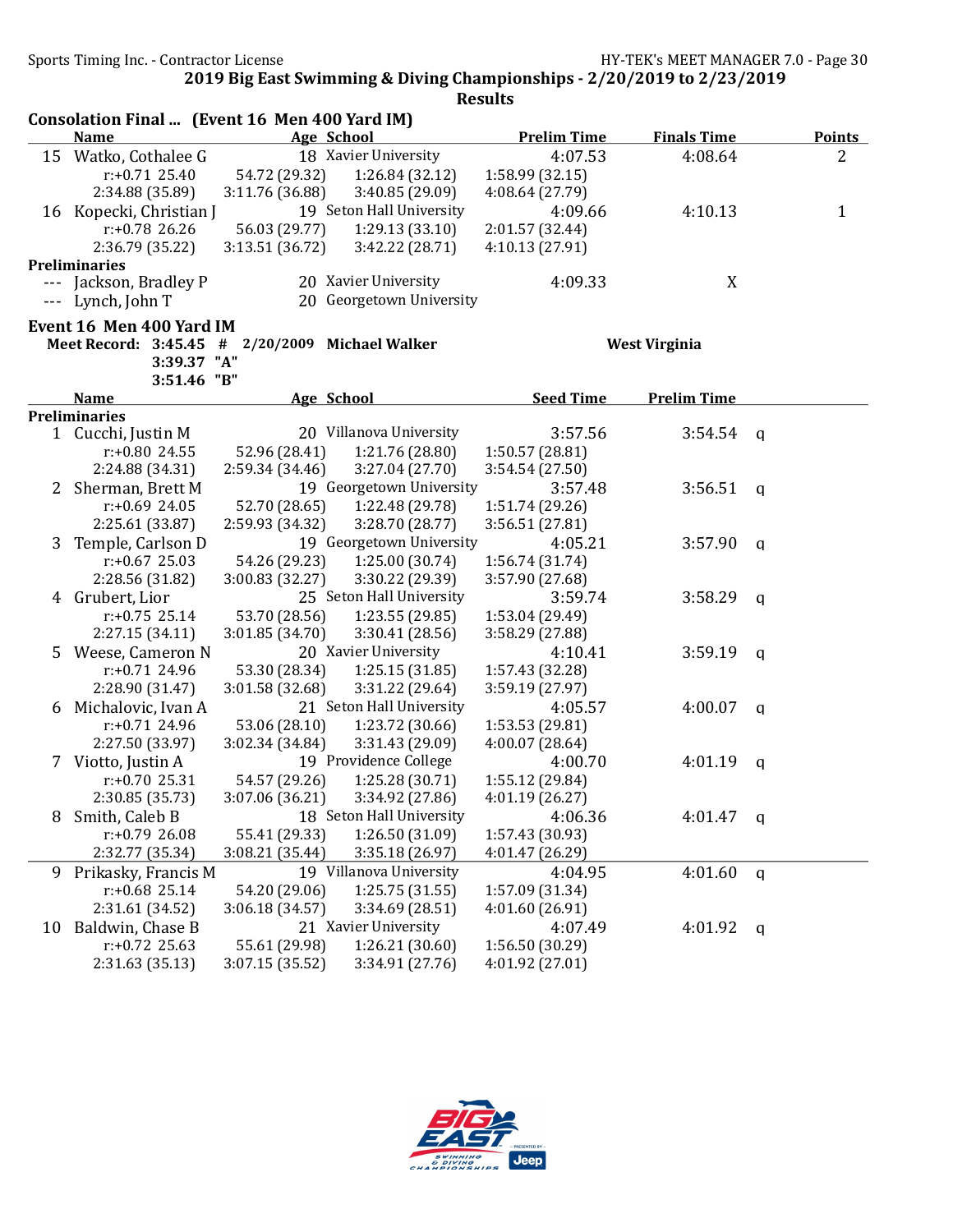|         | Preliminaries  (Event 16 Men 400 Yard IM)                       |                  |                          |                    |                    |              |               |
|---------|-----------------------------------------------------------------|------------------|--------------------------|--------------------|--------------------|--------------|---------------|
|         | <b>Name</b>                                                     | Age School       |                          | <b>Seed Time</b>   | <b>Prelim Time</b> |              |               |
|         | 11 Haflich, Kyle W                                              |                  | 19 Seton Hall University | 4:06.91            | 4:03.59            | $\mathbf{q}$ |               |
|         | $r: +0.70$ 25.37                                                | 54.85 (29.48)    | 1:26.09 (31.24)          | 1:57.57 (31.48)    |                    |              |               |
|         | 2:32.11 (34.54)                                                 | 3:07.30 (35.19)  | 3:36.09 (28.79)          | 4:03.59 (27.50)    |                    |              |               |
| 12      | Bar-Eli, Jonathan S                                             |                  | 26 Seton Hall University | 4:08.96            | 4:03.91            | q            |               |
|         | $r: +0.75$ 25.19                                                | 54.37 (29.18)    | 1:25.48(31.11)           | 1:56.39 (30.91)    |                    |              |               |
|         | 2:31.09 (34.70)                                                 | 3:05.70 (34.61)  | 3:35.18(29.48)           | 4:03.91 (28.73)    |                    |              |               |
|         | 13 Watko, Cothalee G                                            |                  | 18 Xavier University     | 4:14.08            | 4:07.53            | $\mathsf{q}$ |               |
|         | $r: +0.83$ 25.20                                                | 53.50 (28.30)    | 1:24.73 (31.23)          | 1:55.80 (31.07)    |                    |              |               |
|         | 2:31.68 (35.88)                                                 | 3:08.86(37.18)   | 3:38.27 (29.41)          | 4:07.53 (29.26)    |                    |              |               |
|         | 14 Kabas, Jackson S                                             |                  | 21 Villanova University  | 4:03.03            | 4:07.77            | $\mathsf{q}$ |               |
|         | $r: +0.77$ 25.77                                                | 55.14 (29.37)    | 1:26.21(31.07)           | 1:57.59 (31.38)    |                    |              |               |
|         | 2:31.93 (34.34)                                                 | 3:07.83 (35.90)  | 3:38.00 (30.17)          | 4:07.77 (29.77)    |                    |              |               |
|         | 15 Klippel, Alexander M                                         |                  | 20 Villanova University  | 4:10.69            | 4:09.36            | q            |               |
|         | $r: +0.75$ 26.04                                                | 55.75 (29.71)    | 1:28.10(32.35)           | 2:00.03 (31.93)    |                    |              |               |
|         | 2:35.01 (34.98)                                                 | 3:10.84 (35.83)  | 3:40.38 (29.54)          | 4:09.36 (28.98)    |                    |              |               |
|         | 16 Kopecki, Christian J                                         |                  | 19 Seton Hall University | 4:11.85            | 4:09.66            | q            |               |
|         | $r: +0.81$ 25.87                                                | 55.01 (29.14)    | 1:27.68 (32.67)          | 1:59.95 (32.27)    |                    |              |               |
|         | 2:35.48 (35.53)                                                 | 3:12.01 (36.53)  | 3:41.52 (29.51)          | 4:09.66 (28.14)    |                    |              |               |
|         | Jackson, Bradley P                                              |                  | 20 Xavier University     | 4:11.60            | X4:09.33           |              |               |
|         | $r: +0.73$ 25.34                                                | 54.18 (28.84)    | 1:25.76 (31.58)          | 1:57.24 (31.48)    |                    |              |               |
|         | 2:33.03 (35.79)                                                 | 3:09.78 (36.75)  | 3:39.92 (30.14)          | 4:09.33 (29.41)    |                    |              |               |
| $- - -$ | Lynch, John T                                                   |                  | 20 Georgetown University | 4:05.13            | <b>DFS</b>         |              |               |
|         | Declared false start - Misc                                     |                  |                          |                    |                    |              |               |
|         | Nash, Kyle C                                                    |                  | 21 Seton Hall University | 4:21.11            | <b>SCR</b>         |              |               |
|         | --- Gibson, Joseph R                                            |                  | 21 Seton Hall University | 4:03.94            | <b>SCR</b>         |              |               |
|         |                                                                 |                  |                          |                    |                    |              |               |
|         | <b>Event 17 Women 100 Yard Butterfly</b><br><b>Meet Record:</b> | $51.55$ # 2/2013 | <b>Kelsi Worrell</b>     |                    | Louisville         |              |               |
|         | 51.03 "A"                                                       |                  |                          |                    |                    |              |               |
|         | 53.76 "B"                                                       |                  |                          |                    |                    |              |               |
|         | <b>Name</b>                                                     | Age School       |                          | <b>Prelim Time</b> | <b>Finals Time</b> |              | <b>Points</b> |
|         | <b>Championship Final</b>                                       |                  |                          |                    |                    |              |               |
|         | 1 Grassi, Micaela S                                             |                  | 20 Villanova University  | 55.54              | 54.49              |              | 20            |
|         | $r: +0.70$ 25.43                                                | 54.49 (29.06)    |                          |                    |                    |              |               |
|         | 2 Gaertner, Caroline F                                          |                  | 22 Xavier University     | 55.07              | 54.51              |              | 17            |
|         | $r: +0.76$ 25.14                                                | 54.51 (29.37)    |                          |                    |                    |              |               |
|         | 3 Hogan, Taylor E                                               |                  | 19 Xavier University     | 55.87              | 55.31              |              | 16            |
|         | $r: +0.67$ 25.95                                                | 55.31 (29.36)    |                          |                    |                    |              |               |
|         | *4 Morgan, Dorothy L                                            |                  | 22 Georgetown University | 55.97              | 55.50              |              | 14.50         |
|         | $r: +0.73$ 26.06                                                | 55.50 (29.44)    |                          |                    |                    |              |               |
|         | *4 Els, Tarryn C                                                |                  | 21 Villanova University  | 55.53              | 55.50              |              | 14.50         |
|         | $r: +0.8026.21$                                                 | 55.50 (29.29)    |                          |                    |                    |              |               |
| 6       | Henasey, Lauren C                                               |                  | 20 Georgetown University | 56.45              | 55.66              |              | 13            |
|         | $r: +0.74$ 26.04                                                | 55.66 (29.62)    |                          |                    |                    |              |               |
|         | Cummins, Anne M                                                 |                  | 21 Xavier University     | 56.64              | 55.79              |              | 12            |
|         | r:+0.72 26.39                                                   | 55.79 (29.40)    |                          |                    |                    |              |               |
| 8       | Meringolo, Gabriella A                                          |                  | 19 Georgetown University | 56.54              | 56.31              |              | 11            |
|         | $r: +0.78$ 26.32                                                | 56.31 (29.99)    |                          |                    |                    |              |               |

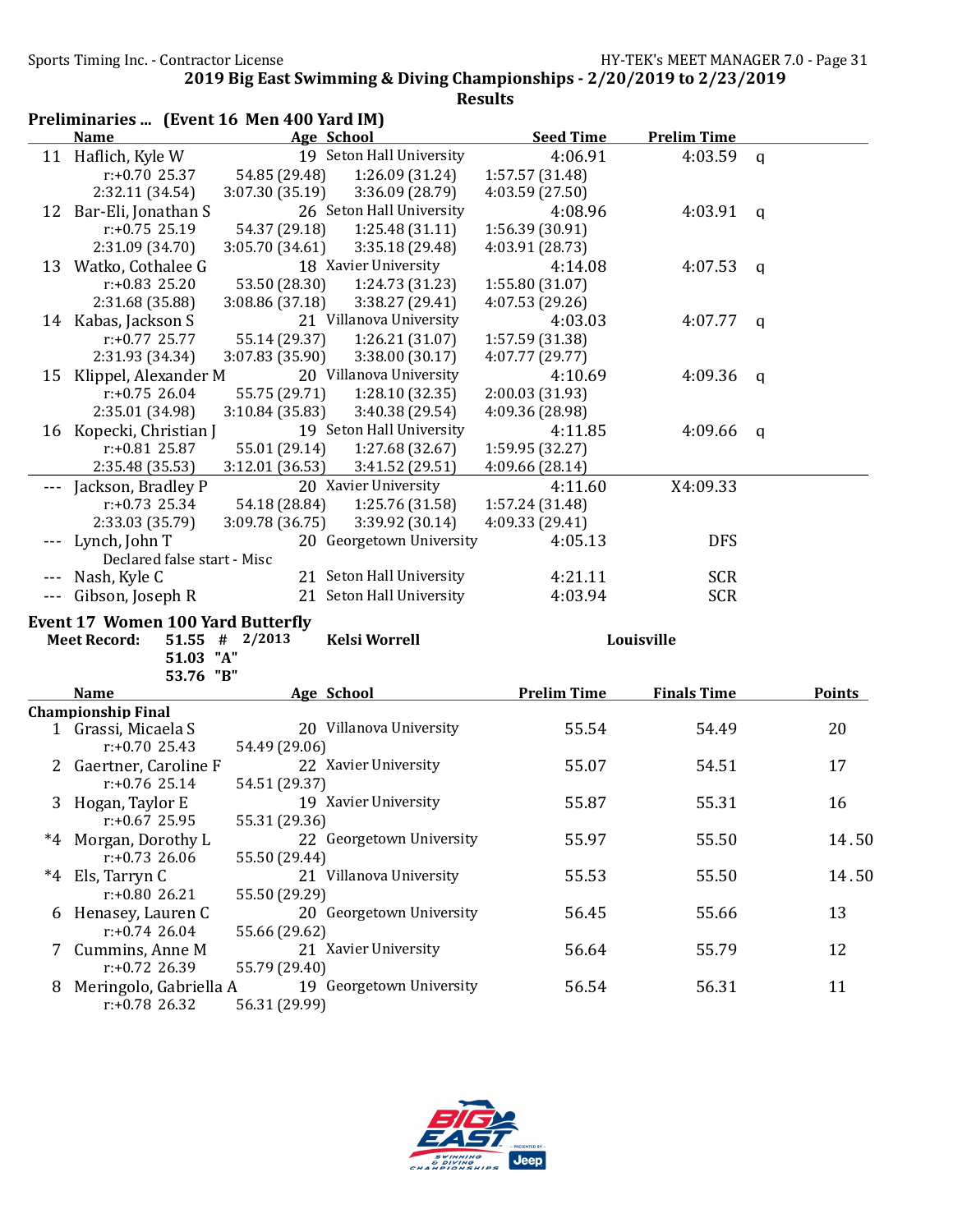|                      |                                              |               | Consolation Final  (Event 17 Women 100 Yard Butterfly) |                    |                    |                |
|----------------------|----------------------------------------------|---------------|--------------------------------------------------------|--------------------|--------------------|----------------|
|                      | <b>Name</b><br><b>Consolation Final</b>      |               | Age School                                             | <b>Prelim Time</b> | <b>Finals Time</b> | <b>Points</b>  |
|                      | 9 Van Gheem, Annah R<br>$r: +0.71$ 26.50     | 56.81 (30.31) | 19 Butler University                                   | 57.99              | 56.81              | 9              |
|                      | 10 Locker, Anne E<br>$r: +0.70$ 26.24        | 57.29 (31.05) | 22 Xavier University                                   | 57.45              | 57.29              | 7              |
|                      | 11 Cox, Lauren E<br>$r: +0.68$ 27.08         | 57.49 (30.41) | 18 Georgetown University                               | 57.62              | 57.49              | 6              |
| 12                   | Calocino, Jillian M<br>r:+0.82 27.00         | 57.83 (30.83) | 20 Seton Hall University                               | 57.29              | 57.83              | 5              |
| 13                   | McGlaughlin, Juliet E<br>r:+0.77 27.35       | 57.85 (30.50) | 21 Providence College                                  | 58.34              | 57.85              | 4              |
|                      | 14 Thornton, Katherine R<br>$r: +0.79$ 26.75 | 58.01 (31.26) | 19 Providence College                                  | 57.20              | 58.01              | 3              |
|                      | 15 Dicus, Laura A<br>r:+0.77 26.98           | 58.11 (31.13) | 21 Xavier University                                   | 57.95              | 58.11              | $\overline{2}$ |
|                      | 16 Ross, Genevieve E<br>r:+0.82 27.35        | 58.51 (31.16) | 18 Seton Hall University                               | 58.41              | 58.51              | $\mathbf{1}$   |
|                      | <b>Preliminaries</b>                         |               |                                                        |                    |                    |                |
|                      | 17 Harris, Emma H                            |               | 20 Butler University                                   | 58.66              |                    |                |
| 18                   | Davies, Harriet E                            |               | 20 Butler University                                   | 58.78              |                    |                |
|                      | 19 Brillantes, Angela B                      |               | 19 Providence College                                  | 58.90              |                    |                |
| 20                   | Coughlin, Mackenzie M                        |               | 22 Providence College                                  | 59.10              |                    |                |
|                      | 21 Mastrandrea, Claire E                     |               | 18 Butler University                                   | 59.36              |                    |                |
| 22                   | Delago, Paige M                              |               | 21 Providence College                                  | 1:00.07            |                    |                |
| 23                   | Klemptner, Emily N                           |               | 18 Butler University                                   | 1:00.22            |                    |                |
|                      | 24 Heitmeyer, Isabel S                       |               | 19 Butler University                                   | 1:00.31            |                    |                |
| 25                   | Ditolla, Rachel L                            |               | 19 Providence College                                  | 1:00.40            |                    |                |
| 26                   | Vozar, Tianna A                              |               | 22 Xavier University                                   | 1:00.75            |                    |                |
| $\sim$ $\sim$ $\sim$ | Schafer, Rachel M                            |               | 21 Butler University                                   | 1:01.12            | X                  |                |
| $- - -$              | Rush, Megan A                                |               | 21 Butler University                                   | 59.57              | X                  |                |
|                      | Valeiras, Myranda L                          |               | 20 Butler University                                   | 59.83              | X                  |                |
|                      | Donham, Emily C                              |               | 19 Seton Hall University                               | 59.73              | X                  |                |
| $- - -$              | Schluchterer, Madison C                      |               | 21 Butler University                                   | 1:02.40            | X                  |                |
| $- - -$              | Buckley, Emma                                |               | 21 Providence College                                  | 1:00.94            | $\mathbf X$        |                |
| $- - -$              | Gaertner, Lorelei L                          |               | 20 Xavier University                                   | 57.87              | $\mathbf X$        |                |
| $\sim$ $\sim$ $\sim$ | Lake, Abigail R                              |               | 22 Georgetown University                               | 58.31              | X                  |                |
|                      | Wilkes, Jenna M                              |               | 21 Xavier University                                   | 58.92              | X                  |                |
|                      | Himler, Madison A                            |               | 21 Butler University                                   | 1:00.02            | X                  |                |
|                      | --- Wielar, Gracie E                         |               | 18 Villanova University                                | D <sub>0</sub>     |                    |                |

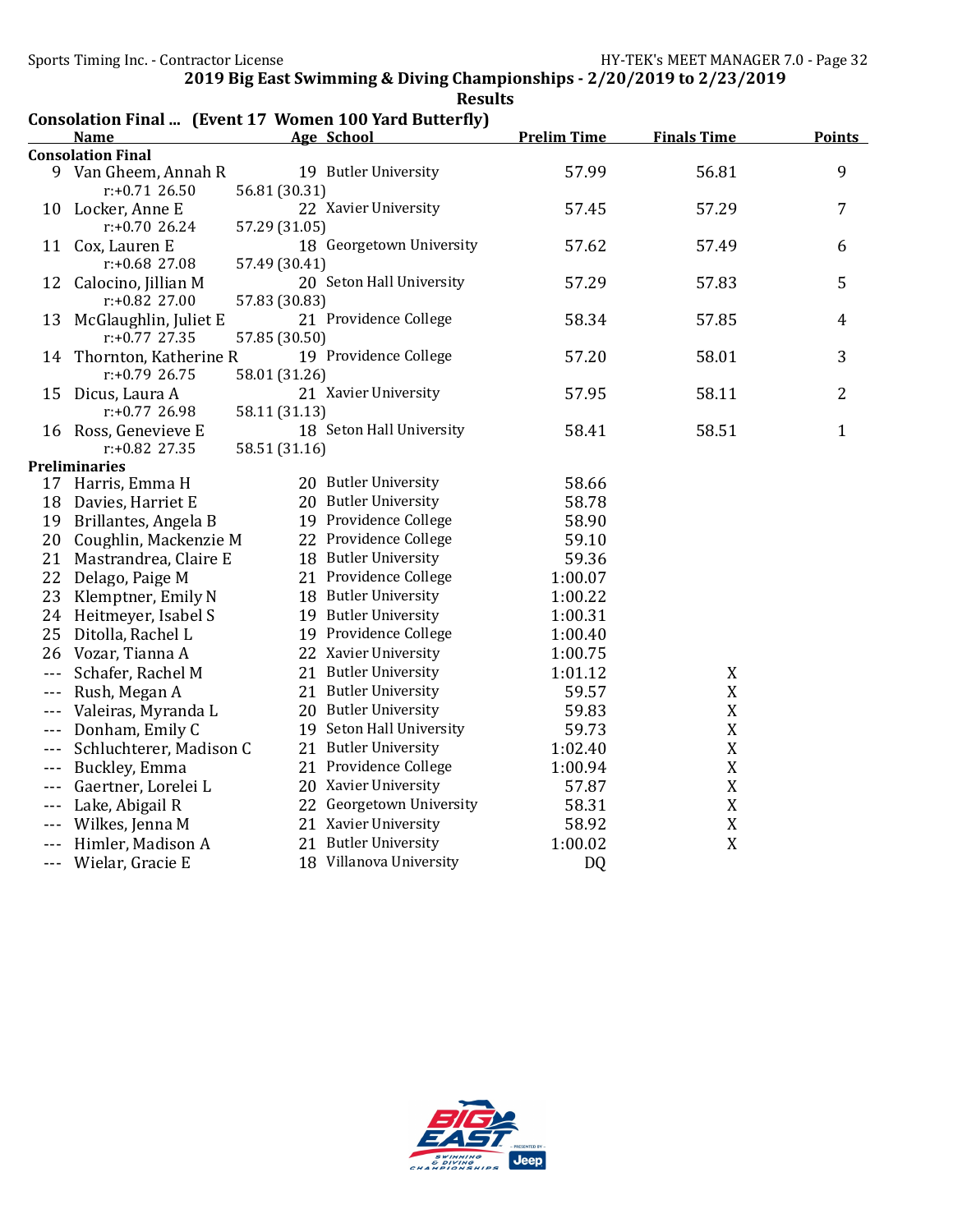|                                         | <b>Event 17 Women 100 Yard Butterfly</b> |           |               |                          |                  |                    |             |  |  |
|-----------------------------------------|------------------------------------------|-----------|---------------|--------------------------|------------------|--------------------|-------------|--|--|
| $51.55$ # 2/2013<br><b>Meet Record:</b> |                                          |           |               | <b>Kelsi Worrell</b>     |                  | Louisville         | q<br>q<br>q |  |  |
|                                         |                                          | 51.03 "A" |               |                          |                  |                    |             |  |  |
|                                         |                                          | 53.76 "B" |               |                          |                  |                    |             |  |  |
|                                         | <b>Name</b>                              |           |               | Age School               | <b>Seed Time</b> | <b>Prelim Time</b> |             |  |  |
|                                         | <b>Preliminaries</b>                     |           |               |                          |                  |                    |             |  |  |
|                                         | 1 Gaertner, Caroline F                   |           |               | 22 Xavier University     | 55.62            | 55.07              |             |  |  |
|                                         | $r: +0.81$ 25.47                         |           | 55.07 (29.60) |                          |                  |                    |             |  |  |
| 2                                       | Els, Tarryn C                            |           |               | 21 Villanova University  | 56.35            | 55.53              |             |  |  |
|                                         | $r: +0.7926.10$                          |           | 55.53 (29.43) |                          |                  |                    |             |  |  |
| 3                                       | Grassi, Micaela S                        |           |               | 20 Villanova University  | 55.16            | 55.54              |             |  |  |
|                                         | $r: +0.71$ 25.83                         |           | 55.54 (29.71) |                          |                  |                    |             |  |  |
|                                         | 4 Hogan, Taylor E                        |           |               | 19 Xavier University     | 55.50            | 55.87              | q           |  |  |
|                                         | $r: +0.66$ 25.95                         |           | 55.87 (29.92) |                          |                  |                    |             |  |  |
| 5                                       | Morgan, Dorothy L                        |           |               | 22 Georgetown University | 55.53            | 55.97              | q           |  |  |
|                                         | $r: +0.73$ 26.50                         |           | 55.97 (29.47) |                          |                  |                    |             |  |  |
| 6                                       | Henasey, Lauren C                        |           |               | 20 Georgetown University | 55.92            | 56.45              | q           |  |  |
|                                         | $r: +0.73$ 26.63                         |           | 56.45 (29.82) |                          |                  |                    |             |  |  |
|                                         | Meringolo, Gabriella A                   |           |               | 19 Georgetown University | 57.48            | 56.54              | q           |  |  |
|                                         | $r: +0.81$ 26.54                         |           | 56.54 (30.00) |                          |                  |                    |             |  |  |
| 8                                       | Cummins, Anne M                          |           |               | 21 Xavier University     | 56.94            | 56.64              | q           |  |  |
|                                         | $r: +0.7026.26$                          |           | 56.64 (30.38) |                          |                  |                    |             |  |  |
|                                         | 9 Thornton, Katherine R                  |           |               | 19 Providence College    | 58.47            | 57.20              | $\mathbf q$ |  |  |
|                                         | $r: +0.79$ 26.56                         |           | 57.20 (30.64) |                          |                  |                    |             |  |  |
|                                         | 10 Calocino, Jillian M                   |           |               | 20 Seton Hall University | 59.41            | 57.29              | q           |  |  |
|                                         | $r: +0.85$ 26.87                         |           | 57.29 (30.42) |                          |                  |                    |             |  |  |
|                                         | 11 Locker, Anne E                        |           |               | 22 Xavier University     | 58.15            | 57.45              | q           |  |  |
|                                         | $r: +0.69$ 26.53                         |           | 57.45 (30.92) |                          |                  |                    |             |  |  |
|                                         |                                          |           |               | 18 Georgetown University | 59.05            | 57.62              |             |  |  |
|                                         | 12 Cox, Lauren E<br>$r: +0.71$ 26.67     |           |               |                          |                  |                    | q           |  |  |
|                                         |                                          |           | 57.62 (30.95) |                          |                  |                    |             |  |  |
|                                         | 13 Dicus, Laura A                        |           |               | 21 Xavier University     | 58.69            | 57.95              | q           |  |  |
|                                         | $r: +0.8026.91$                          |           | 57.95 (31.04) |                          |                  |                    |             |  |  |
|                                         | 14 Van Gheem, Annah R                    |           |               | 19 Butler University     | 58.83            | 57.99              | $\mathbf q$ |  |  |
|                                         | $r: +0.74$ 26.95                         |           | 57.99 (31.04) |                          |                  |                    |             |  |  |
|                                         | 15 McGlaughlin, Juliet E                 |           |               | 21 Providence College    | 1:03.27          | 58.34              | q           |  |  |
|                                         | $r: +0.78$ 26.84                         |           | 58.34 (31.50) |                          |                  |                    |             |  |  |
| 16                                      | Ross, Genevieve E                        |           |               | 18 Seton Hall University | 58.77            | 58.41              | q           |  |  |
|                                         | $r: +0.83$ 27.06                         |           | 58.41 (31.35) |                          |                  |                    |             |  |  |
|                                         | 17 Harris, Emma H                        |           |               | 20 Butler University     | 58.01            | 58.66              |             |  |  |
|                                         | $r: +0.69$ 27.26                         |           | 58.66 (31.40) |                          |                  |                    |             |  |  |
| 18                                      | Davies, Harriet E                        |           |               | 20 Butler University     | 59.30            | 58.78              |             |  |  |
|                                         | $r: +0.76$ 27.75                         |           | 58.78 (31.03) |                          |                  |                    |             |  |  |
|                                         | 19 Brillantes, Angela B                  |           |               | 19 Providence College    | 1:00.72          | 58.90              |             |  |  |
|                                         | $r: +0.75$ 27.78                         |           | 58.90 (31.12) |                          |                  |                    |             |  |  |
| 20                                      | Coughlin, Mackenzie M                    |           |               | 22 Providence College    | 59.57            | 59.10              |             |  |  |
|                                         | $r: +0.71$ 27.74                         |           | 59.10 (31.36) |                          |                  |                    |             |  |  |
|                                         | 21 Mastrandrea, Claire E                 |           |               | 18 Butler University     | 59.42            | 59.36              |             |  |  |
|                                         | $r: +0.74$ 27.61                         |           | 59.36 (31.75) |                          |                  |                    |             |  |  |
|                                         |                                          |           |               |                          |                  |                    |             |  |  |

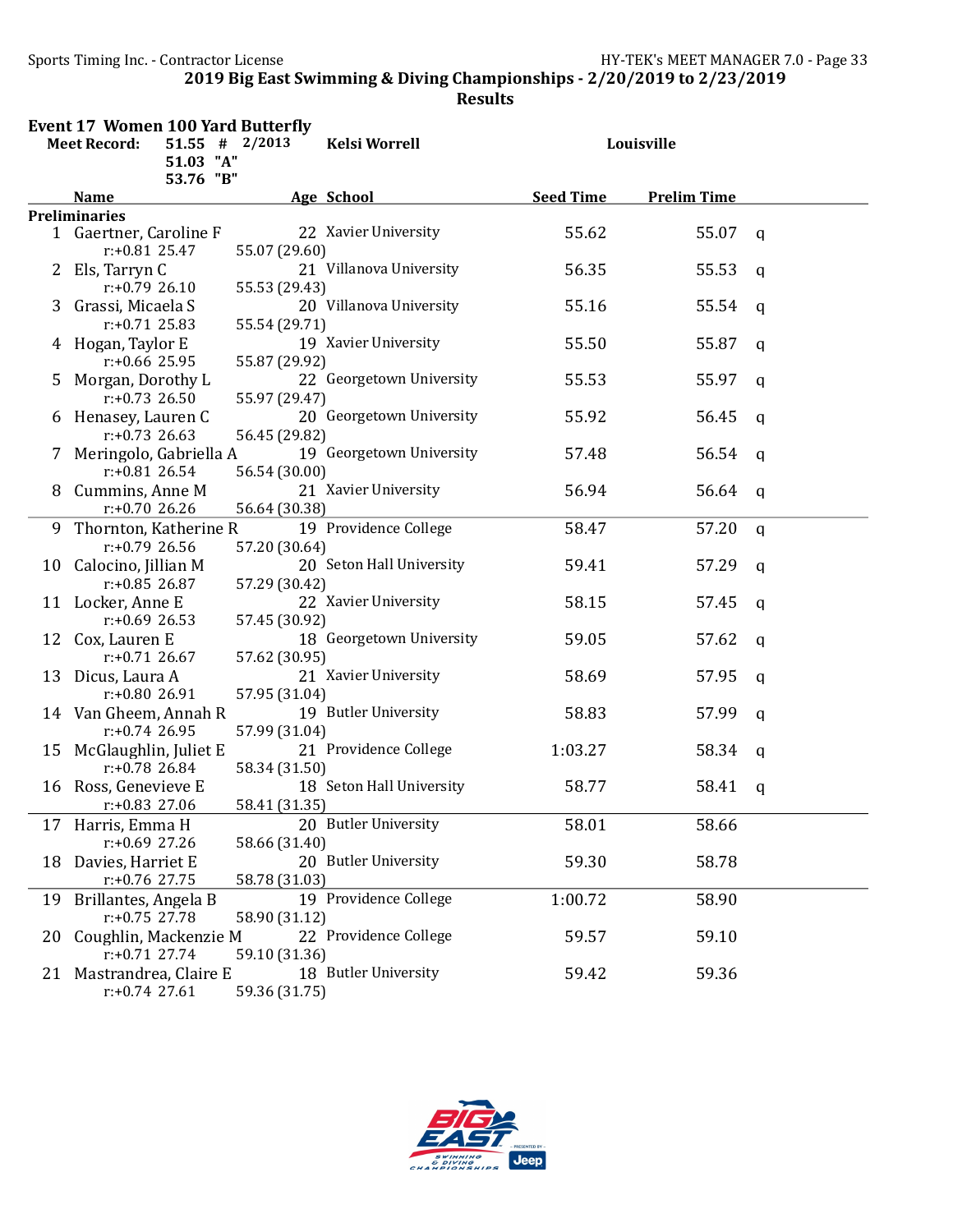| <b>Seed Time</b><br>Age School<br><b>Prelim Time</b><br><b>Name</b><br>21 Providence College<br>Delago, Paige M<br>1:00.87<br>1:00.07<br>22<br>$r: +0.72$ 27.41<br>1:00.07(32.66)<br>18 Butler University<br>1:00.51<br>Klemptner, Emily N<br>1:00.22<br>23<br>r:+0.82 27.68<br>1:00.22 (32.54)<br>19 Butler University<br>1:00.74<br>1:00.31<br>24 Heitmeyer, Isabel S<br>r:+0.75 27.89<br>1:00.31 (32.42)<br>25 Ditolla, Rachel L<br>19 Providence College<br>59.47<br>1:00.40<br>r:+0.80 28.30<br>1:00.40(32.10)<br>26 Vozar, Tianna A<br>22 Xavier University<br>1:00.52<br>1:00.75<br>$r: +0.74$ 27.45<br>1:00.75 (33.30)<br>20 Xavier University<br>Gaertner, Lorelei L<br>58.47<br>X57.87<br>$r: +0.80$ 26.32<br>57.87 (31.55)<br>22 Georgetown University<br>Lake, Abigail R<br>1:00.34<br>X58.31<br>$r: +0.84$ 26.63<br>58.31 (31.68)<br>21 Xavier University<br>Wilkes, Jenna M<br>58.80<br>X58.92<br>r:+0.80 27.78<br>58.92 (31.14)<br>21 Butler University<br>59.00<br>Rush, Megan A<br>X59.57<br>$r: +0.76$ 27.41<br>59.57 (32.16)<br>19 Seton Hall University<br>Donham, Emily C<br>59.87<br>X59.73<br>$r: +0.83$ 28.12<br>59.73 (31.61)<br>20 Butler University<br>1:00.74<br>Valeiras, Myranda L<br>X59.83<br>$r: +0.73$ 27.75<br>59.83 (32.08)<br>21 Butler University<br>1:00.69<br>X1:00.02<br>Himler, Madison A<br>$r: +0.62$ 27.50<br>1:00.02 (32.52)<br>Buckley, Emma<br>21 Providence College<br>1:01.09<br>X1:00.94<br>$r: +0.88$ 28.13<br>1:00.94 (32.81)<br>Schafer, Rachel M<br>21 Butler University<br>1:00.92<br>X1:01.12<br>1:01.12 (32.36)<br>$r: +0.77$ 28.76<br>Schluchterer, Madison C<br>21 Butler University<br>1:00.71<br>X1:02.40<br>r:+0.90 29.15<br>1:02.40 (33.25)<br>18 Villanova University<br>Wielar, Gracie E<br>57.79<br>DQ<br>False start<br>DQ (31.06)<br>$r: +0.68$ 26.73<br>22 Providence College<br><b>SCR</b><br>Snow, Madeline E<br>59.33<br>21 Providence College<br>1:00.57<br><b>SCR</b><br>Rigas, Antigone E<br>Event 18 Men 100 Yard Butterfly<br>Cincinnati<br><b>Meet Record:</b><br>46.44 # 2/19/2010 Josh Schneider<br>45.24 "A"<br>47.43 "B"<br><b>Prelim Time</b><br><b>Name</b><br>Age School<br><b>Finals Time</b><br><b>Points</b><br><b>Championship Final</b><br>20 Seton Hall University<br>49.01<br>48.41<br>20<br>1 Cosgrove, Liam R<br>$r: +0.71$ 22.42<br>48.41 (25.99)<br>2 Krecsmar, Stephen A<br>21 Villanova University<br>48.63<br>48.79<br>17<br>$r: +0.68$ 23.27<br>48.79 (25.52)<br>Bunnell, David T<br>22 Xavier University<br>49.46<br>49.02<br>16<br>3 |                  | Preliminaries  (Event 17 Women 100 Yard Butterfly) |  |  |
|---------------------------------------------------------------------------------------------------------------------------------------------------------------------------------------------------------------------------------------------------------------------------------------------------------------------------------------------------------------------------------------------------------------------------------------------------------------------------------------------------------------------------------------------------------------------------------------------------------------------------------------------------------------------------------------------------------------------------------------------------------------------------------------------------------------------------------------------------------------------------------------------------------------------------------------------------------------------------------------------------------------------------------------------------------------------------------------------------------------------------------------------------------------------------------------------------------------------------------------------------------------------------------------------------------------------------------------------------------------------------------------------------------------------------------------------------------------------------------------------------------------------------------------------------------------------------------------------------------------------------------------------------------------------------------------------------------------------------------------------------------------------------------------------------------------------------------------------------------------------------------------------------------------------------------------------------------------------------------------------------------------------------------------------------------------------------------------------------------------------------------------------------------------------------------------------------------------------------------------------------------------------------------------------------------------------------------------------------------------------------------------------------------------------------------------------------------------------------------------------------------------------------------------------|------------------|----------------------------------------------------|--|--|
|                                                                                                                                                                                                                                                                                                                                                                                                                                                                                                                                                                                                                                                                                                                                                                                                                                                                                                                                                                                                                                                                                                                                                                                                                                                                                                                                                                                                                                                                                                                                                                                                                                                                                                                                                                                                                                                                                                                                                                                                                                                                                                                                                                                                                                                                                                                                                                                                                                                                                                                                             |                  |                                                    |  |  |
|                                                                                                                                                                                                                                                                                                                                                                                                                                                                                                                                                                                                                                                                                                                                                                                                                                                                                                                                                                                                                                                                                                                                                                                                                                                                                                                                                                                                                                                                                                                                                                                                                                                                                                                                                                                                                                                                                                                                                                                                                                                                                                                                                                                                                                                                                                                                                                                                                                                                                                                                             |                  |                                                    |  |  |
|                                                                                                                                                                                                                                                                                                                                                                                                                                                                                                                                                                                                                                                                                                                                                                                                                                                                                                                                                                                                                                                                                                                                                                                                                                                                                                                                                                                                                                                                                                                                                                                                                                                                                                                                                                                                                                                                                                                                                                                                                                                                                                                                                                                                                                                                                                                                                                                                                                                                                                                                             |                  |                                                    |  |  |
|                                                                                                                                                                                                                                                                                                                                                                                                                                                                                                                                                                                                                                                                                                                                                                                                                                                                                                                                                                                                                                                                                                                                                                                                                                                                                                                                                                                                                                                                                                                                                                                                                                                                                                                                                                                                                                                                                                                                                                                                                                                                                                                                                                                                                                                                                                                                                                                                                                                                                                                                             |                  |                                                    |  |  |
|                                                                                                                                                                                                                                                                                                                                                                                                                                                                                                                                                                                                                                                                                                                                                                                                                                                                                                                                                                                                                                                                                                                                                                                                                                                                                                                                                                                                                                                                                                                                                                                                                                                                                                                                                                                                                                                                                                                                                                                                                                                                                                                                                                                                                                                                                                                                                                                                                                                                                                                                             |                  |                                                    |  |  |
|                                                                                                                                                                                                                                                                                                                                                                                                                                                                                                                                                                                                                                                                                                                                                                                                                                                                                                                                                                                                                                                                                                                                                                                                                                                                                                                                                                                                                                                                                                                                                                                                                                                                                                                                                                                                                                                                                                                                                                                                                                                                                                                                                                                                                                                                                                                                                                                                                                                                                                                                             |                  |                                                    |  |  |
|                                                                                                                                                                                                                                                                                                                                                                                                                                                                                                                                                                                                                                                                                                                                                                                                                                                                                                                                                                                                                                                                                                                                                                                                                                                                                                                                                                                                                                                                                                                                                                                                                                                                                                                                                                                                                                                                                                                                                                                                                                                                                                                                                                                                                                                                                                                                                                                                                                                                                                                                             |                  |                                                    |  |  |
|                                                                                                                                                                                                                                                                                                                                                                                                                                                                                                                                                                                                                                                                                                                                                                                                                                                                                                                                                                                                                                                                                                                                                                                                                                                                                                                                                                                                                                                                                                                                                                                                                                                                                                                                                                                                                                                                                                                                                                                                                                                                                                                                                                                                                                                                                                                                                                                                                                                                                                                                             |                  |                                                    |  |  |
|                                                                                                                                                                                                                                                                                                                                                                                                                                                                                                                                                                                                                                                                                                                                                                                                                                                                                                                                                                                                                                                                                                                                                                                                                                                                                                                                                                                                                                                                                                                                                                                                                                                                                                                                                                                                                                                                                                                                                                                                                                                                                                                                                                                                                                                                                                                                                                                                                                                                                                                                             |                  |                                                    |  |  |
|                                                                                                                                                                                                                                                                                                                                                                                                                                                                                                                                                                                                                                                                                                                                                                                                                                                                                                                                                                                                                                                                                                                                                                                                                                                                                                                                                                                                                                                                                                                                                                                                                                                                                                                                                                                                                                                                                                                                                                                                                                                                                                                                                                                                                                                                                                                                                                                                                                                                                                                                             |                  |                                                    |  |  |
|                                                                                                                                                                                                                                                                                                                                                                                                                                                                                                                                                                                                                                                                                                                                                                                                                                                                                                                                                                                                                                                                                                                                                                                                                                                                                                                                                                                                                                                                                                                                                                                                                                                                                                                                                                                                                                                                                                                                                                                                                                                                                                                                                                                                                                                                                                                                                                                                                                                                                                                                             |                  |                                                    |  |  |
|                                                                                                                                                                                                                                                                                                                                                                                                                                                                                                                                                                                                                                                                                                                                                                                                                                                                                                                                                                                                                                                                                                                                                                                                                                                                                                                                                                                                                                                                                                                                                                                                                                                                                                                                                                                                                                                                                                                                                                                                                                                                                                                                                                                                                                                                                                                                                                                                                                                                                                                                             |                  |                                                    |  |  |
|                                                                                                                                                                                                                                                                                                                                                                                                                                                                                                                                                                                                                                                                                                                                                                                                                                                                                                                                                                                                                                                                                                                                                                                                                                                                                                                                                                                                                                                                                                                                                                                                                                                                                                                                                                                                                                                                                                                                                                                                                                                                                                                                                                                                                                                                                                                                                                                                                                                                                                                                             |                  |                                                    |  |  |
|                                                                                                                                                                                                                                                                                                                                                                                                                                                                                                                                                                                                                                                                                                                                                                                                                                                                                                                                                                                                                                                                                                                                                                                                                                                                                                                                                                                                                                                                                                                                                                                                                                                                                                                                                                                                                                                                                                                                                                                                                                                                                                                                                                                                                                                                                                                                                                                                                                                                                                                                             |                  |                                                    |  |  |
|                                                                                                                                                                                                                                                                                                                                                                                                                                                                                                                                                                                                                                                                                                                                                                                                                                                                                                                                                                                                                                                                                                                                                                                                                                                                                                                                                                                                                                                                                                                                                                                                                                                                                                                                                                                                                                                                                                                                                                                                                                                                                                                                                                                                                                                                                                                                                                                                                                                                                                                                             |                  |                                                    |  |  |
|                                                                                                                                                                                                                                                                                                                                                                                                                                                                                                                                                                                                                                                                                                                                                                                                                                                                                                                                                                                                                                                                                                                                                                                                                                                                                                                                                                                                                                                                                                                                                                                                                                                                                                                                                                                                                                                                                                                                                                                                                                                                                                                                                                                                                                                                                                                                                                                                                                                                                                                                             |                  |                                                    |  |  |
|                                                                                                                                                                                                                                                                                                                                                                                                                                                                                                                                                                                                                                                                                                                                                                                                                                                                                                                                                                                                                                                                                                                                                                                                                                                                                                                                                                                                                                                                                                                                                                                                                                                                                                                                                                                                                                                                                                                                                                                                                                                                                                                                                                                                                                                                                                                                                                                                                                                                                                                                             |                  |                                                    |  |  |
|                                                                                                                                                                                                                                                                                                                                                                                                                                                                                                                                                                                                                                                                                                                                                                                                                                                                                                                                                                                                                                                                                                                                                                                                                                                                                                                                                                                                                                                                                                                                                                                                                                                                                                                                                                                                                                                                                                                                                                                                                                                                                                                                                                                                                                                                                                                                                                                                                                                                                                                                             |                  |                                                    |  |  |
|                                                                                                                                                                                                                                                                                                                                                                                                                                                                                                                                                                                                                                                                                                                                                                                                                                                                                                                                                                                                                                                                                                                                                                                                                                                                                                                                                                                                                                                                                                                                                                                                                                                                                                                                                                                                                                                                                                                                                                                                                                                                                                                                                                                                                                                                                                                                                                                                                                                                                                                                             |                  |                                                    |  |  |
|                                                                                                                                                                                                                                                                                                                                                                                                                                                                                                                                                                                                                                                                                                                                                                                                                                                                                                                                                                                                                                                                                                                                                                                                                                                                                                                                                                                                                                                                                                                                                                                                                                                                                                                                                                                                                                                                                                                                                                                                                                                                                                                                                                                                                                                                                                                                                                                                                                                                                                                                             |                  |                                                    |  |  |
|                                                                                                                                                                                                                                                                                                                                                                                                                                                                                                                                                                                                                                                                                                                                                                                                                                                                                                                                                                                                                                                                                                                                                                                                                                                                                                                                                                                                                                                                                                                                                                                                                                                                                                                                                                                                                                                                                                                                                                                                                                                                                                                                                                                                                                                                                                                                                                                                                                                                                                                                             |                  |                                                    |  |  |
|                                                                                                                                                                                                                                                                                                                                                                                                                                                                                                                                                                                                                                                                                                                                                                                                                                                                                                                                                                                                                                                                                                                                                                                                                                                                                                                                                                                                                                                                                                                                                                                                                                                                                                                                                                                                                                                                                                                                                                                                                                                                                                                                                                                                                                                                                                                                                                                                                                                                                                                                             |                  |                                                    |  |  |
|                                                                                                                                                                                                                                                                                                                                                                                                                                                                                                                                                                                                                                                                                                                                                                                                                                                                                                                                                                                                                                                                                                                                                                                                                                                                                                                                                                                                                                                                                                                                                                                                                                                                                                                                                                                                                                                                                                                                                                                                                                                                                                                                                                                                                                                                                                                                                                                                                                                                                                                                             |                  |                                                    |  |  |
|                                                                                                                                                                                                                                                                                                                                                                                                                                                                                                                                                                                                                                                                                                                                                                                                                                                                                                                                                                                                                                                                                                                                                                                                                                                                                                                                                                                                                                                                                                                                                                                                                                                                                                                                                                                                                                                                                                                                                                                                                                                                                                                                                                                                                                                                                                                                                                                                                                                                                                                                             |                  |                                                    |  |  |
|                                                                                                                                                                                                                                                                                                                                                                                                                                                                                                                                                                                                                                                                                                                                                                                                                                                                                                                                                                                                                                                                                                                                                                                                                                                                                                                                                                                                                                                                                                                                                                                                                                                                                                                                                                                                                                                                                                                                                                                                                                                                                                                                                                                                                                                                                                                                                                                                                                                                                                                                             |                  |                                                    |  |  |
|                                                                                                                                                                                                                                                                                                                                                                                                                                                                                                                                                                                                                                                                                                                                                                                                                                                                                                                                                                                                                                                                                                                                                                                                                                                                                                                                                                                                                                                                                                                                                                                                                                                                                                                                                                                                                                                                                                                                                                                                                                                                                                                                                                                                                                                                                                                                                                                                                                                                                                                                             |                  |                                                    |  |  |
|                                                                                                                                                                                                                                                                                                                                                                                                                                                                                                                                                                                                                                                                                                                                                                                                                                                                                                                                                                                                                                                                                                                                                                                                                                                                                                                                                                                                                                                                                                                                                                                                                                                                                                                                                                                                                                                                                                                                                                                                                                                                                                                                                                                                                                                                                                                                                                                                                                                                                                                                             |                  |                                                    |  |  |
|                                                                                                                                                                                                                                                                                                                                                                                                                                                                                                                                                                                                                                                                                                                                                                                                                                                                                                                                                                                                                                                                                                                                                                                                                                                                                                                                                                                                                                                                                                                                                                                                                                                                                                                                                                                                                                                                                                                                                                                                                                                                                                                                                                                                                                                                                                                                                                                                                                                                                                                                             |                  |                                                    |  |  |
|                                                                                                                                                                                                                                                                                                                                                                                                                                                                                                                                                                                                                                                                                                                                                                                                                                                                                                                                                                                                                                                                                                                                                                                                                                                                                                                                                                                                                                                                                                                                                                                                                                                                                                                                                                                                                                                                                                                                                                                                                                                                                                                                                                                                                                                                                                                                                                                                                                                                                                                                             |                  |                                                    |  |  |
|                                                                                                                                                                                                                                                                                                                                                                                                                                                                                                                                                                                                                                                                                                                                                                                                                                                                                                                                                                                                                                                                                                                                                                                                                                                                                                                                                                                                                                                                                                                                                                                                                                                                                                                                                                                                                                                                                                                                                                                                                                                                                                                                                                                                                                                                                                                                                                                                                                                                                                                                             |                  |                                                    |  |  |
|                                                                                                                                                                                                                                                                                                                                                                                                                                                                                                                                                                                                                                                                                                                                                                                                                                                                                                                                                                                                                                                                                                                                                                                                                                                                                                                                                                                                                                                                                                                                                                                                                                                                                                                                                                                                                                                                                                                                                                                                                                                                                                                                                                                                                                                                                                                                                                                                                                                                                                                                             |                  |                                                    |  |  |
|                                                                                                                                                                                                                                                                                                                                                                                                                                                                                                                                                                                                                                                                                                                                                                                                                                                                                                                                                                                                                                                                                                                                                                                                                                                                                                                                                                                                                                                                                                                                                                                                                                                                                                                                                                                                                                                                                                                                                                                                                                                                                                                                                                                                                                                                                                                                                                                                                                                                                                                                             |                  |                                                    |  |  |
|                                                                                                                                                                                                                                                                                                                                                                                                                                                                                                                                                                                                                                                                                                                                                                                                                                                                                                                                                                                                                                                                                                                                                                                                                                                                                                                                                                                                                                                                                                                                                                                                                                                                                                                                                                                                                                                                                                                                                                                                                                                                                                                                                                                                                                                                                                                                                                                                                                                                                                                                             |                  |                                                    |  |  |
|                                                                                                                                                                                                                                                                                                                                                                                                                                                                                                                                                                                                                                                                                                                                                                                                                                                                                                                                                                                                                                                                                                                                                                                                                                                                                                                                                                                                                                                                                                                                                                                                                                                                                                                                                                                                                                                                                                                                                                                                                                                                                                                                                                                                                                                                                                                                                                                                                                                                                                                                             |                  |                                                    |  |  |
|                                                                                                                                                                                                                                                                                                                                                                                                                                                                                                                                                                                                                                                                                                                                                                                                                                                                                                                                                                                                                                                                                                                                                                                                                                                                                                                                                                                                                                                                                                                                                                                                                                                                                                                                                                                                                                                                                                                                                                                                                                                                                                                                                                                                                                                                                                                                                                                                                                                                                                                                             |                  |                                                    |  |  |
|                                                                                                                                                                                                                                                                                                                                                                                                                                                                                                                                                                                                                                                                                                                                                                                                                                                                                                                                                                                                                                                                                                                                                                                                                                                                                                                                                                                                                                                                                                                                                                                                                                                                                                                                                                                                                                                                                                                                                                                                                                                                                                                                                                                                                                                                                                                                                                                                                                                                                                                                             |                  |                                                    |  |  |
|                                                                                                                                                                                                                                                                                                                                                                                                                                                                                                                                                                                                                                                                                                                                                                                                                                                                                                                                                                                                                                                                                                                                                                                                                                                                                                                                                                                                                                                                                                                                                                                                                                                                                                                                                                                                                                                                                                                                                                                                                                                                                                                                                                                                                                                                                                                                                                                                                                                                                                                                             |                  |                                                    |  |  |
|                                                                                                                                                                                                                                                                                                                                                                                                                                                                                                                                                                                                                                                                                                                                                                                                                                                                                                                                                                                                                                                                                                                                                                                                                                                                                                                                                                                                                                                                                                                                                                                                                                                                                                                                                                                                                                                                                                                                                                                                                                                                                                                                                                                                                                                                                                                                                                                                                                                                                                                                             |                  |                                                    |  |  |
|                                                                                                                                                                                                                                                                                                                                                                                                                                                                                                                                                                                                                                                                                                                                                                                                                                                                                                                                                                                                                                                                                                                                                                                                                                                                                                                                                                                                                                                                                                                                                                                                                                                                                                                                                                                                                                                                                                                                                                                                                                                                                                                                                                                                                                                                                                                                                                                                                                                                                                                                             |                  |                                                    |  |  |
|                                                                                                                                                                                                                                                                                                                                                                                                                                                                                                                                                                                                                                                                                                                                                                                                                                                                                                                                                                                                                                                                                                                                                                                                                                                                                                                                                                                                                                                                                                                                                                                                                                                                                                                                                                                                                                                                                                                                                                                                                                                                                                                                                                                                                                                                                                                                                                                                                                                                                                                                             |                  |                                                    |  |  |
|                                                                                                                                                                                                                                                                                                                                                                                                                                                                                                                                                                                                                                                                                                                                                                                                                                                                                                                                                                                                                                                                                                                                                                                                                                                                                                                                                                                                                                                                                                                                                                                                                                                                                                                                                                                                                                                                                                                                                                                                                                                                                                                                                                                                                                                                                                                                                                                                                                                                                                                                             |                  |                                                    |  |  |
|                                                                                                                                                                                                                                                                                                                                                                                                                                                                                                                                                                                                                                                                                                                                                                                                                                                                                                                                                                                                                                                                                                                                                                                                                                                                                                                                                                                                                                                                                                                                                                                                                                                                                                                                                                                                                                                                                                                                                                                                                                                                                                                                                                                                                                                                                                                                                                                                                                                                                                                                             |                  |                                                    |  |  |
|                                                                                                                                                                                                                                                                                                                                                                                                                                                                                                                                                                                                                                                                                                                                                                                                                                                                                                                                                                                                                                                                                                                                                                                                                                                                                                                                                                                                                                                                                                                                                                                                                                                                                                                                                                                                                                                                                                                                                                                                                                                                                                                                                                                                                                                                                                                                                                                                                                                                                                                                             |                  |                                                    |  |  |
|                                                                                                                                                                                                                                                                                                                                                                                                                                                                                                                                                                                                                                                                                                                                                                                                                                                                                                                                                                                                                                                                                                                                                                                                                                                                                                                                                                                                                                                                                                                                                                                                                                                                                                                                                                                                                                                                                                                                                                                                                                                                                                                                                                                                                                                                                                                                                                                                                                                                                                                                             |                  |                                                    |  |  |
|                                                                                                                                                                                                                                                                                                                                                                                                                                                                                                                                                                                                                                                                                                                                                                                                                                                                                                                                                                                                                                                                                                                                                                                                                                                                                                                                                                                                                                                                                                                                                                                                                                                                                                                                                                                                                                                                                                                                                                                                                                                                                                                                                                                                                                                                                                                                                                                                                                                                                                                                             |                  |                                                    |  |  |
|                                                                                                                                                                                                                                                                                                                                                                                                                                                                                                                                                                                                                                                                                                                                                                                                                                                                                                                                                                                                                                                                                                                                                                                                                                                                                                                                                                                                                                                                                                                                                                                                                                                                                                                                                                                                                                                                                                                                                                                                                                                                                                                                                                                                                                                                                                                                                                                                                                                                                                                                             |                  |                                                    |  |  |
|                                                                                                                                                                                                                                                                                                                                                                                                                                                                                                                                                                                                                                                                                                                                                                                                                                                                                                                                                                                                                                                                                                                                                                                                                                                                                                                                                                                                                                                                                                                                                                                                                                                                                                                                                                                                                                                                                                                                                                                                                                                                                                                                                                                                                                                                                                                                                                                                                                                                                                                                             | $r: +0.70$ 22.66 | 49.02 (26.36)                                      |  |  |

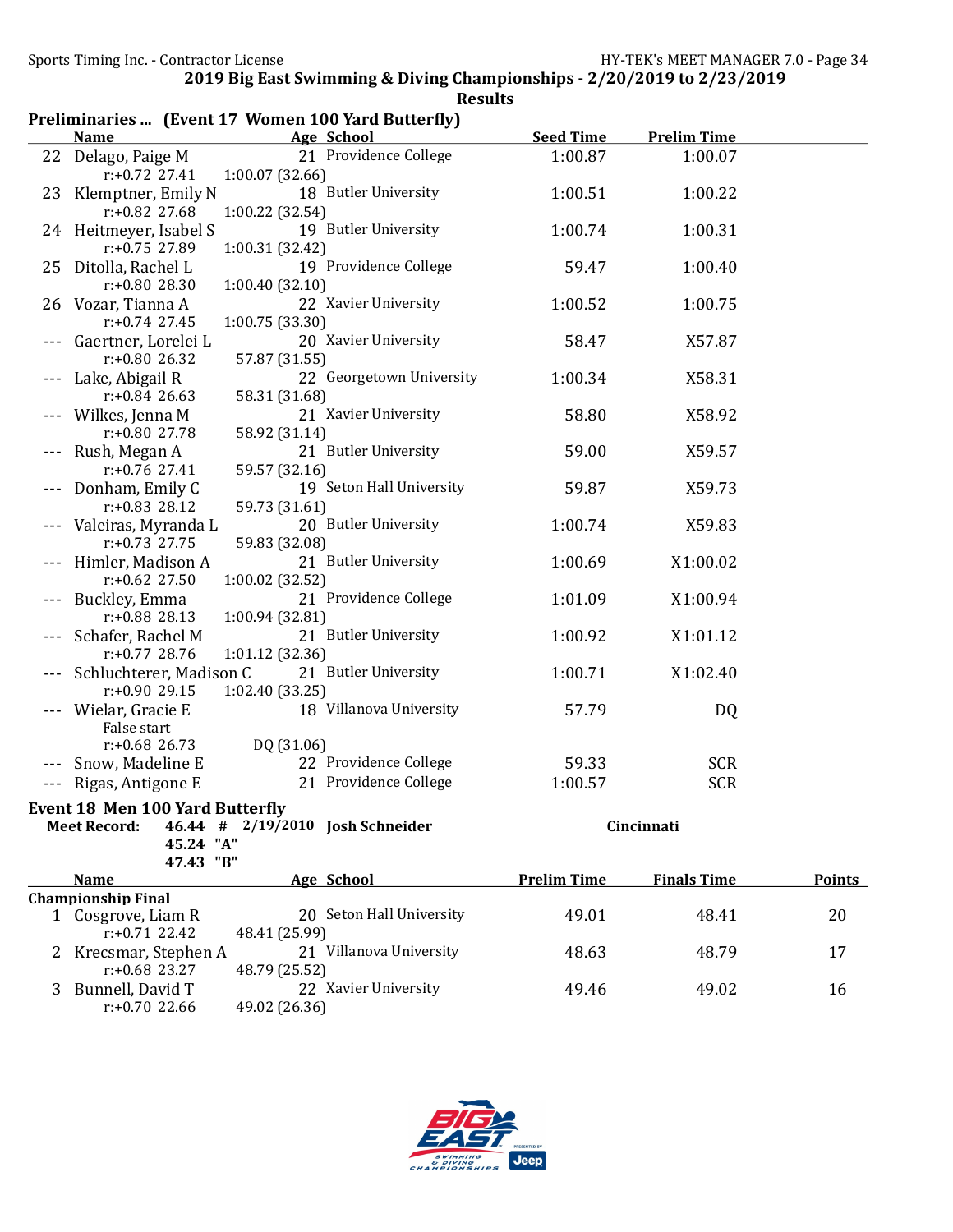|                                        |                                                       |                                  | <b>Results</b>                                 |                    |                    |                |  |  |
|----------------------------------------|-------------------------------------------------------|----------------------------------|------------------------------------------------|--------------------|--------------------|----------------|--|--|
|                                        | Championship Final  (Event 18 Men 100 Yard Butterfly) |                                  |                                                |                    |                    |                |  |  |
|                                        | <b>Name</b>                                           |                                  | <b>Age School</b>                              | <b>Prelim Time</b> | <b>Finals Time</b> | <b>Points</b>  |  |  |
|                                        | 4 Abboud, Brandon A<br>$r: +0.74$ 23.15               | 49.06 (25.91)                    | 21 Xavier University                           | 48.86              | 49.06              | 15             |  |  |
|                                        | 5 Clark, Charles L                                    |                                  | 21 Xavier University                           | 48.93              | 49.07              | 14             |  |  |
|                                        | $r: +0.74$ 23.04                                      | 49.07 (26.03)                    |                                                |                    |                    |                |  |  |
| 6                                      | Sabal, Luke T                                         |                                  | 22 Villanova University                        | 49.49              | 49.58              | 13             |  |  |
|                                        | $r: +0.64$ 23.07                                      | 49.58 (26.51)                    |                                                |                    |                    |                |  |  |
| 7.                                     | Nash, Kyle C                                          |                                  | 21 Seton Hall University                       | 49.75              | 49.76              | 12             |  |  |
|                                        | $r: +0.73$ 23.17                                      | 49.76 (26.59)                    |                                                |                    |                    |                |  |  |
| 8                                      | Marsh, Jesse A                                        |                                  | 18 Villanova University                        | 49.88              | 50.16              | 11             |  |  |
|                                        | $r: +0.69$ 23.74                                      | 50.16 (26.42)                    |                                                |                    |                    |                |  |  |
|                                        | <b>Consolation Final</b>                              |                                  |                                                |                    |                    |                |  |  |
|                                        | 9 Summers, Justin M                                   |                                  | 21 Georgetown University                       | 50.01              | 49.71              | 9              |  |  |
|                                        | r:+0.76 22.91                                         | 49.71 (26.80)                    |                                                |                    |                    |                |  |  |
|                                        | 10 Hendrix, Samuel T                                  |                                  | 21 Seton Hall University                       | 50.48              | 49.78              | 7              |  |  |
|                                        | r:+0.69 22.99                                         | 49.78 (26.79)                    | 18 Seton Hall University                       |                    |                    |                |  |  |
|                                        | 11 Puglessi, Ben P<br>$r: +0.65$ 23.47                | 49.91 (26.44)                    |                                                | 50.11              | 49.91              | 6              |  |  |
|                                        | 12 Fetterman, Jordan R                                |                                  | 19 Villanova University                        | 50.06              | 50.22              | 5              |  |  |
|                                        | $r: +0.65$ 23.48                                      | 50.22 (26.74)                    |                                                |                    |                    |                |  |  |
|                                        | 13 Maslowski, Seth R                                  |                                  | 21 Georgetown University                       | 50.12              | 50.28              | $\overline{4}$ |  |  |
|                                        | $r: +0.66$ 22.87                                      | 50.28 (27.41)                    |                                                |                    |                    |                |  |  |
|                                        | 14 Lundal, Roark D                                    |                                  | 19 Xavier University                           | 50.57              | 50.30              | 3              |  |  |
|                                        | $r: +0.75$ 23.55                                      | 50.30 (26.75)                    |                                                |                    |                    |                |  |  |
|                                        | 15 Ferrell, Andrew B                                  |                                  | 19 Providence College                          | 50.25              | 50.56              | 2              |  |  |
|                                        | $r: +0.68$ 23.58                                      | 50.56 (26.98)                    |                                                |                    |                    |                |  |  |
|                                        | 16 Michaels, Matthew J                                |                                  | 19 Providence College                          | 52.19              | 51.62              | $\mathbf 1$    |  |  |
|                                        | $r: +0.70$ 24.21                                      | 51.62 (27.41)                    |                                                |                    |                    |                |  |  |
|                                        | <b>Preliminaries</b>                                  |                                  |                                                |                    |                    |                |  |  |
|                                        | 16 Trammell, Ryan E                                   |                                  | 21 Providence College                          | 51.19              |                    |                |  |  |
|                                        | 17 McLaughlin, Mark W                                 |                                  | 19 Providence College                          | 51.87              |                    |                |  |  |
| 19                                     | Garvey, Francis                                       |                                  | 22 Villanova University                        | 52.88              |                    |                |  |  |
| 20                                     | Hawkins, Michael J                                    |                                  | 18 Providence College<br>19 Providence College | 53.23              |                    |                |  |  |
| 21                                     | Eigner, Jamie M                                       |                                  | 19 Providence College                          | 54.30              |                    |                |  |  |
| 22                                     | Lenchik, Joshua E                                     |                                  | 20 Georgetown University                       | 54.81              |                    |                |  |  |
| ---                                    | Emovon, Emmanuel                                      |                                  |                                                | 50.73              | X                  |                |  |  |
| <b>Event 18 Men 100 Yard Butterfly</b> |                                                       |                                  |                                                |                    |                    |                |  |  |
|                                        | <b>Meet Record:</b>                                   | 46.44 # 2/19/2010 Josh Schneider |                                                | Cincinnati         |                    |                |  |  |
|                                        | 45.24 "A"<br>47.43 "B"                                |                                  |                                                |                    |                    |                |  |  |
|                                        | <b>Name</b>                                           |                                  | Age School                                     | <b>Seed Time</b>   | <b>Prelim Time</b> |                |  |  |
|                                        | <b>Preliminaries</b>                                  |                                  |                                                |                    |                    |                |  |  |
|                                        | 1 Krecsmar, Stephen A                                 |                                  | 21 Villanova University                        | 49.75              | 48.63              | q              |  |  |
|                                        | r:+0.68 22.96                                         | 48.63 (25.67)                    |                                                |                    |                    |                |  |  |
|                                        | 2 Abboud, Brandon A                                   |                                  | 21 Xavier University                           | 50.35              | 48.86              | q              |  |  |
|                                        | $r: +0.75$ 22.99                                      | 48.86 (25.87)                    |                                                |                    |                    |                |  |  |
| 3                                      | Clark, Charles L<br>$r: +0.73$ 23.03                  |                                  | 21 Xavier University                           | 50.26              | 48.93              | q              |  |  |
|                                        |                                                       | 48.93 (25.90)                    |                                                |                    |                    |                |  |  |

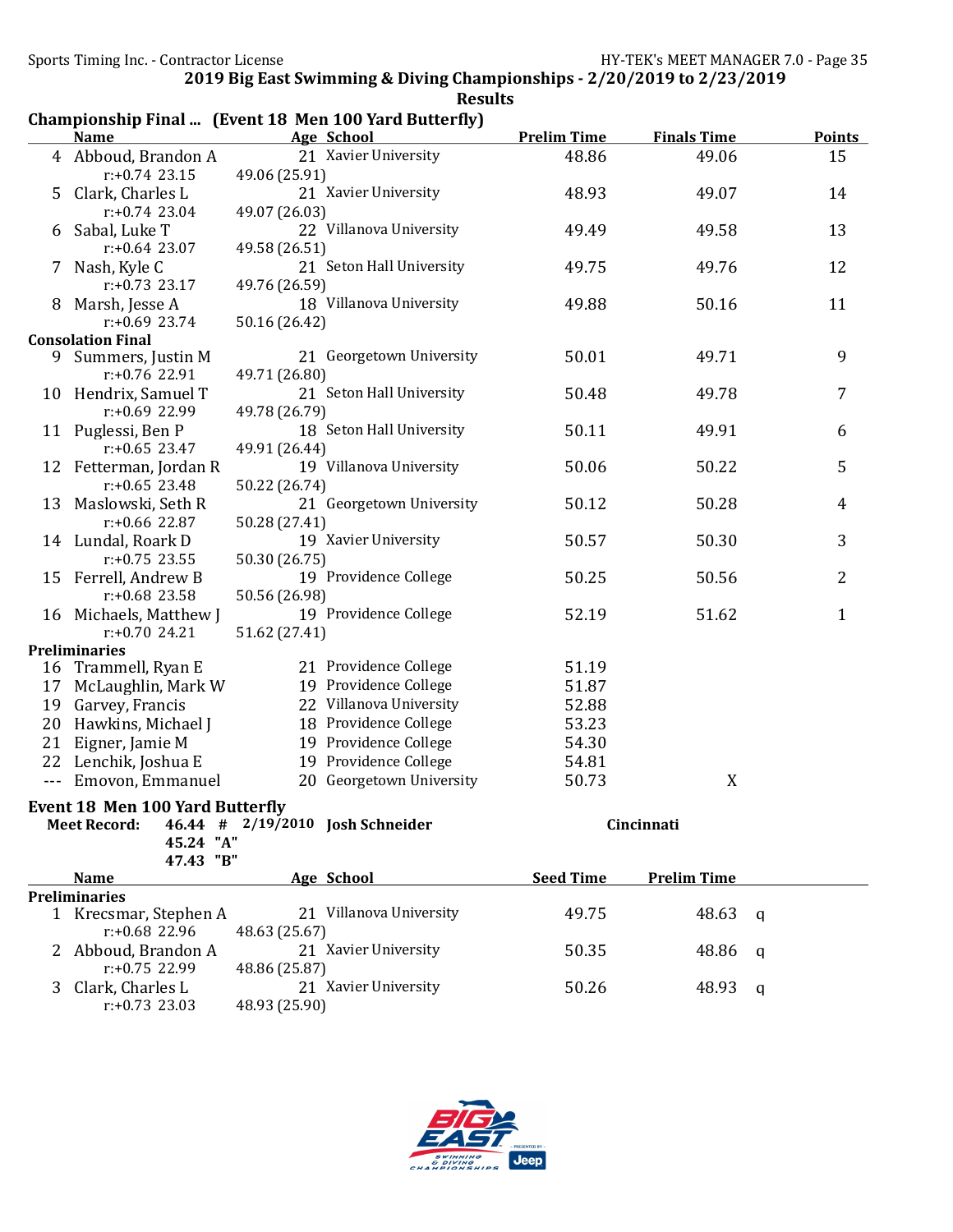| Preliminaries  (Event 18 Men 100 Yard Butterfly) |                      |                          |                  |                    |              |  |  |  |
|--------------------------------------------------|----------------------|--------------------------|------------------|--------------------|--------------|--|--|--|
|                                                  | <b>Name</b>          | Age School               | <b>Seed Time</b> | <b>Prelim Time</b> |              |  |  |  |
| 4                                                | Cosgrove, Liam R     | 20 Seton Hall University | 50.03            | 49.01              | $\mathbf{q}$ |  |  |  |
|                                                  | r:+0.82 22.72        | 49.01 (26.29)            |                  |                    |              |  |  |  |
| 5                                                | Bunnell, David T     | 22 Xavier University     | 49.68            | 49.46              | $\mathbf{q}$ |  |  |  |
|                                                  | r:+0.72 22.79        | 49.46 (26.67)            |                  |                    |              |  |  |  |
| b                                                | Sabal, Luke T        | 22 Villanova University  | 50.55            | 49.49              | $\mathbf q$  |  |  |  |
|                                                  | $r: +0.63$ 23.37     | 49.49 (26.12)            |                  |                    |              |  |  |  |
| 7                                                | Nash, Kyle C         | 21 Seton Hall University | 50.37            | 49.75              | $\mathbf q$  |  |  |  |
|                                                  | $r: +0.73$ 23.33     | 49.75 (26.42)            |                  |                    |              |  |  |  |
| 8                                                | Marsh, Jesse A       | 18 Villanova University  | 50.04            | 49.88              | q            |  |  |  |
|                                                  | $r: +0.68$ 23.65     | 49.88 (26.23)            |                  |                    |              |  |  |  |
| 9                                                | Summers, Justin M    | 21 Georgetown University | 50.07            | 50.01              | $\mathsf{q}$ |  |  |  |
|                                                  | $r: +0.76$ 23.31     | 50.01 (26.70)            |                  |                    |              |  |  |  |
| 10                                               | Fetterman, Jordan R  | 19 Villanova University  | 50.07            | 50.06              | q            |  |  |  |
|                                                  | $r: +0.66$ 23.32     | 50.06 (26.74)            |                  |                    |              |  |  |  |
|                                                  | 11 Puglessi, Ben P   | 18 Seton Hall University | 50.48            | 50.11              | q            |  |  |  |
|                                                  | $r: +0.64$ 23.38     | 50.11 (26.73)            |                  |                    |              |  |  |  |
| 12                                               | Maslowski, Seth R    | 21 Georgetown University | 52.02            | 50.12              | q            |  |  |  |
|                                                  | $r: +0.70$ 23.00     | 50.12 (27.12)            |                  |                    |              |  |  |  |
| 13                                               | Ferrell, Andrew B    | 19 Providence College    | 50.69            | 50.25              | q            |  |  |  |
|                                                  | $r: +0.70$ 23.76     | 50.25 (26.49)            |                  |                    |              |  |  |  |
|                                                  | 14 Hendrix, Samuel T | 21 Seton Hall University | 51.00            | 50.48              | q            |  |  |  |
|                                                  | $r: +0.68$ 23.23     | 50.48 (27.25)            |                  |                    |              |  |  |  |
| 15                                               | Lundal, Roark D      | 19 Xavier University     | 51.45            | 50.57              | q            |  |  |  |
|                                                  | $r: +0.75$ 23.28     | 50.57 (27.29)            |                  |                    |              |  |  |  |
| 16                                               | Trammell, Ryan E     | 21 Providence College    | 55.17            | 51.19              | q            |  |  |  |
|                                                  | $r: +0.72$ 24.17     | 51.19 (27.02)            |                  |                    |              |  |  |  |
| 17                                               | McLaughlin, Mark W   | 19 Providence College    | 54.37            | 51.87              |              |  |  |  |
|                                                  | $r: +0.68$ 24.14     | 51.87 (27.73)            |                  |                    |              |  |  |  |
| 18                                               | Michaels, Matthew J  | 19 Providence College    | 53.10            | 52.19              |              |  |  |  |
|                                                  | $r: +0.69$ 24.39     | 52.19 (27.80)            |                  |                    |              |  |  |  |
| 19                                               | Garvey, Francis      | 22 Villanova University  | 53.71            | 52.88              |              |  |  |  |
|                                                  | $r: +0.67$ 24.34     | 52.88 (28.54)            |                  |                    |              |  |  |  |
| 20                                               | Hawkins, Michael J   | 18 Providence College    | 55.15            | 53.23              |              |  |  |  |
|                                                  | $r: +0.68$ 24.73     | 53.23 (28.50)            |                  |                    |              |  |  |  |
|                                                  | 21 Eigner, Jamie M   | 19 Providence College    | 56.05            | 54.30              |              |  |  |  |
|                                                  | $r: +0.73$ 24.83     | 54.30 (29.47)            |                  |                    |              |  |  |  |
|                                                  | 22 Lenchik, Joshua E | 19 Providence College    | 54.44            | 54.81              |              |  |  |  |
|                                                  | $r: +0.69$ 25.78     | 54.81 (29.03)            |                  |                    |              |  |  |  |
|                                                  | Emovon, Emmanuel     | 20 Georgetown University | 51.66            | X50.73             |              |  |  |  |
|                                                  | $r: +0.67$ 22.70     | 50.73 (28.03)            |                  |                    |              |  |  |  |
|                                                  | Runyon, Nathan D     | 21 Xavier University     | 50.97            | <b>SCR</b>         |              |  |  |  |
|                                                  | Johnson, Terry K     | 21 Georgetown University | 52.89            | <b>SCR</b>         |              |  |  |  |
|                                                  | Sironen, Alexander J | 19 Xavier University     | 50.36            | <b>SCR</b>         |              |  |  |  |
| ---                                              | Devlin, Sean P       | 18 Georgetown University | 52.99            | <b>SCR</b>         |              |  |  |  |
| $---$                                            | Hollinshead, Henry C | 21 Georgetown University | 52.08            | <b>SCR</b>         |              |  |  |  |
| ---                                              | Fanatico, Samuel S   | 19 Villanova University  | 52.54            | <b>SCR</b>         |              |  |  |  |
|                                                  |                      |                          |                  |                    |              |  |  |  |

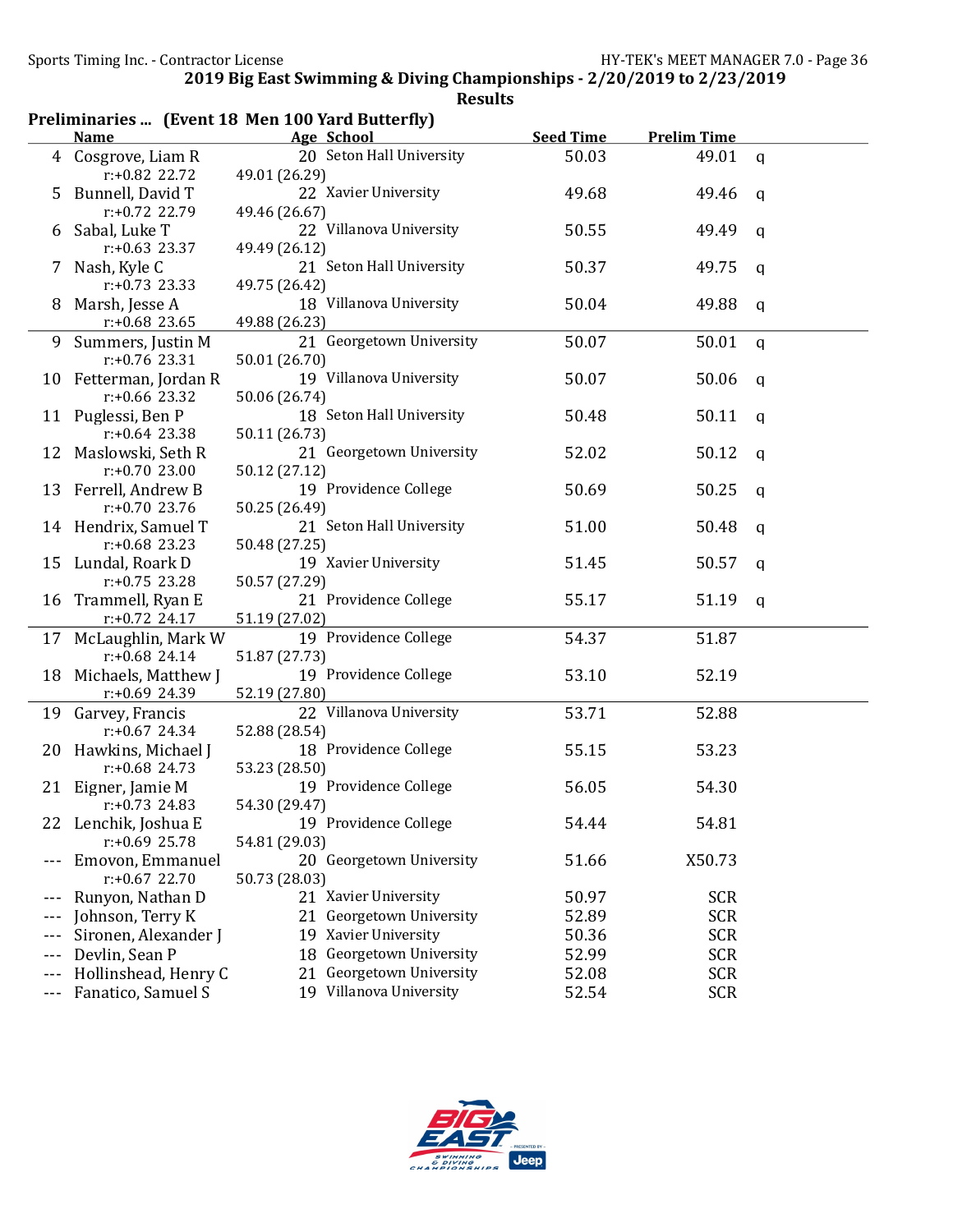Sports Timing Inc. - Contractor License Government Contractor HY-TEK's MEET MANAGER 7.0 - Page 37

2019 Big East Swimming & Diving Championships - 2/20/2019 to 2/23/2019

|    | <b>Event 19 Women 200 Yard Freestyle</b><br>Meet Record: $1:44.89$ # $2/22/2008$ Christa Riggins |               |                          | <b>ND</b>          |                    |               |
|----|--------------------------------------------------------------------------------------------------|---------------|--------------------------|--------------------|--------------------|---------------|
|    | 1:43.17 "A"                                                                                      |               |                          |                    |                    |               |
|    | 1:47.12 "B"<br><b>Name</b>                                                                       |               | Age School               | <b>Prelim Time</b> |                    |               |
|    | <b>Championship Final</b>                                                                        |               |                          |                    | <b>Finals Time</b> | <b>Points</b> |
|    | 1 Fabbri, Alexandra M                                                                            |               | 22 Villanova University  | 1:50.07            | 1:47.92            | 20            |
|    | $r: +0.72$ 25.39                                                                                 | 53.05 (27.66) | 1:21.06(28.01)           | 1:47.92 (26.86)    |                    |               |
|    | 2 Routledge, Millicent                                                                           |               | 19 Villanova University  | 1:49.18            | 1:47.97            | 17            |
|    | $r: +0.71$ 25.36                                                                                 | 53.08 (27.72) | 1:20.77 (27.69)          | 1:47.97 (27.20)    |                    |               |
|    | 3 Wilson, Taylor N                                                                               |               | 22 Villanova University  | 1:49.22            | 1:48.28            | 16            |
|    | $r: +0.72$ 25.54                                                                                 | 53.18 (27.64) | 1:20.61(27.43)           | 1:48.28 (27.67)    |                    |               |
|    | 4 Welch, Nicole E                                                                                |               | 18 Villanova University  | 1:50.35            | 1:50.54            | 15            |
|    | $r: +0.73$ 25.64                                                                                 | 53.51 (27.87) | 1:21.81(28.30)           | 1:50.54 (28.73)    |                    |               |
| 5. | Conners, Emily A                                                                                 |               | 21 Xavier University     | 1:50.82            | 1:50.68            | 14            |
|    | $r: +0.72$ 25.32                                                                                 | 52.89 (27.57) | 1:21.44(28.55)           | 1:50.68 (29.24)    |                    |               |
| 6  | Saugstad, Emily M                                                                                |               | 21 Xavier University     | 1:50.60            | 1:50.69            | 13            |
|    | r:+0.79 25.63                                                                                    | 53.28 (27.65) | 1:21.79 (28.51)          | 1:50.69 (28.90)    |                    |               |
|    | 7 McCardle, Courtney N                                                                           |               | 21 Seton Hall University | 1:50.14            | 1:51.35            | 12            |
|    | $r: +0.62$ 25.28                                                                                 | 52.97 (27.69) | 1:21.66 (28.69)          | 1:51.35 (29.69)    |                    |               |
|    | 8 Fong, Andrea L                                                                                 |               | 19 Villanova University  | 1:51.47            | 1:51.46            | 11            |
|    | r:+0.91 26.09                                                                                    | 54.11 (28.02) | 1:22.83 (28.72)          | 1:51.46 (28.63)    |                    |               |
|    | <b>Consolation Final</b>                                                                         |               |                          |                    |                    |               |
| 9. | Berloco, Abbey A                                                                                 |               | 18 Villanova University  | 1:51.83            | 1:50.68            | 9             |
|    | $r: +0.83$ 25.80                                                                                 | 53.96 (28.16) | 1:22.53 (28.57)          | 1:50.68(28.15)     |                    |               |
|    | 10 Kerr, Kathleen R                                                                              |               | 21 Xavier University     | 1:52.73            | 1:51.40            | 7             |
|    | $r: +0.67$ 25.78                                                                                 | 53.55 (27.77) | 1:22.40 (28.85)          | 1:51.40(29.00)     |                    |               |
|    | 11 Donohoe, Belinda J                                                                            |               | 20 Georgetown University | 1:51.95            | 1:51.41            | 6             |
|    | $r: +0.74$ 25.74                                                                                 | 54.19 (28.45) | 1:22.67 (28.48)          | 1:51.41 (28.74)    |                    |               |
|    | 12 Garner, Abigail C                                                                             |               | 20 Xavier University     | 1:53.56            | 1:51.68            | 5             |
|    | $r: +0.85$ 26.23                                                                                 | 54.19 (27.96) | 1:22.79 (28.60)          | 1:51.68 (28.89)    |                    |               |
|    | 13 Clisham, Lillian G                                                                            |               | 18 Georgetown University | 1:52.61            | 1:53.01            | 4             |
|    | $r: +0.74$ 26.76                                                                                 | 55.20 (28.44) | 1:23.97 (28.77)          | 1:53.01 (29.04)    |                    |               |
|    | 14 Rutledge, Lauren H                                                                            |               | 20 Georgetown University | 1:53.45            | 1:53.43            | 3             |
|    | $r: +0.76$ 26.63                                                                                 | 55.10 (28.47) | 1:24.11 (29.01)          | 1:53.43 (29.32)    |                    |               |
|    | 15 Ouellette, Sara M                                                                             |               | 20 Seton Hall University | 1:53.84            | 1:54.25            | 2             |
|    | $r: +0.83$ 26.62                                                                                 | 55.15 (28.53) | 1:24.57 (29.42)          | 1:54.25 (29.68)    |                    |               |
|    | 16 Fimbres, Noelle M                                                                             |               | 19 Georgetown University | 1:54.02            | 1:54.62            | $\mathbf{1}$  |
|    | $r: +0.74$ 27.28                                                                                 | 56.06 (28.78) | 1:25.18 (29.12)          | 1:54.62 (29.44)    |                    |               |
|    | <b>Preliminaries</b>                                                                             |               |                          |                    |                    |               |
| 17 | Bankes, Jennifer P                                                                               |               | 18 Providence College    | 1:55.49            |                    |               |
| 18 | Zawacki, Lauren E                                                                                |               | 19 Providence College    | 1:55.79            |                    |               |
| 19 | Sun, Grace                                                                                       | 20            | Georgetown University    | 1:56.26            |                    |               |
| 20 | Capone, Clara J                                                                                  | 21            | Seton Hall University    | 1:57.97            |                    |               |
| 21 | Van Tassell, Gabrielle A                                                                         | 20            | Seton Hall University    | 1:58.24            |                    |               |
| 22 | Keenan, Margery K                                                                                | 19            | Providence College       | 1:58.27            |                    |               |
|    |                                                                                                  |               | Georgetown University    |                    |                    |               |
| 23 | Bonfield, Caroline E                                                                             | 22            |                          | 1:58.46            |                    |               |
| 24 | Klafta, Olivia K                                                                                 | 19            | <b>Butler University</b> | 2:00.83            |                    |               |
| 25 | Kilgallon, Amanda N                                                                              |               | 20 Seton Hall University | 2:00.96            |                    |               |

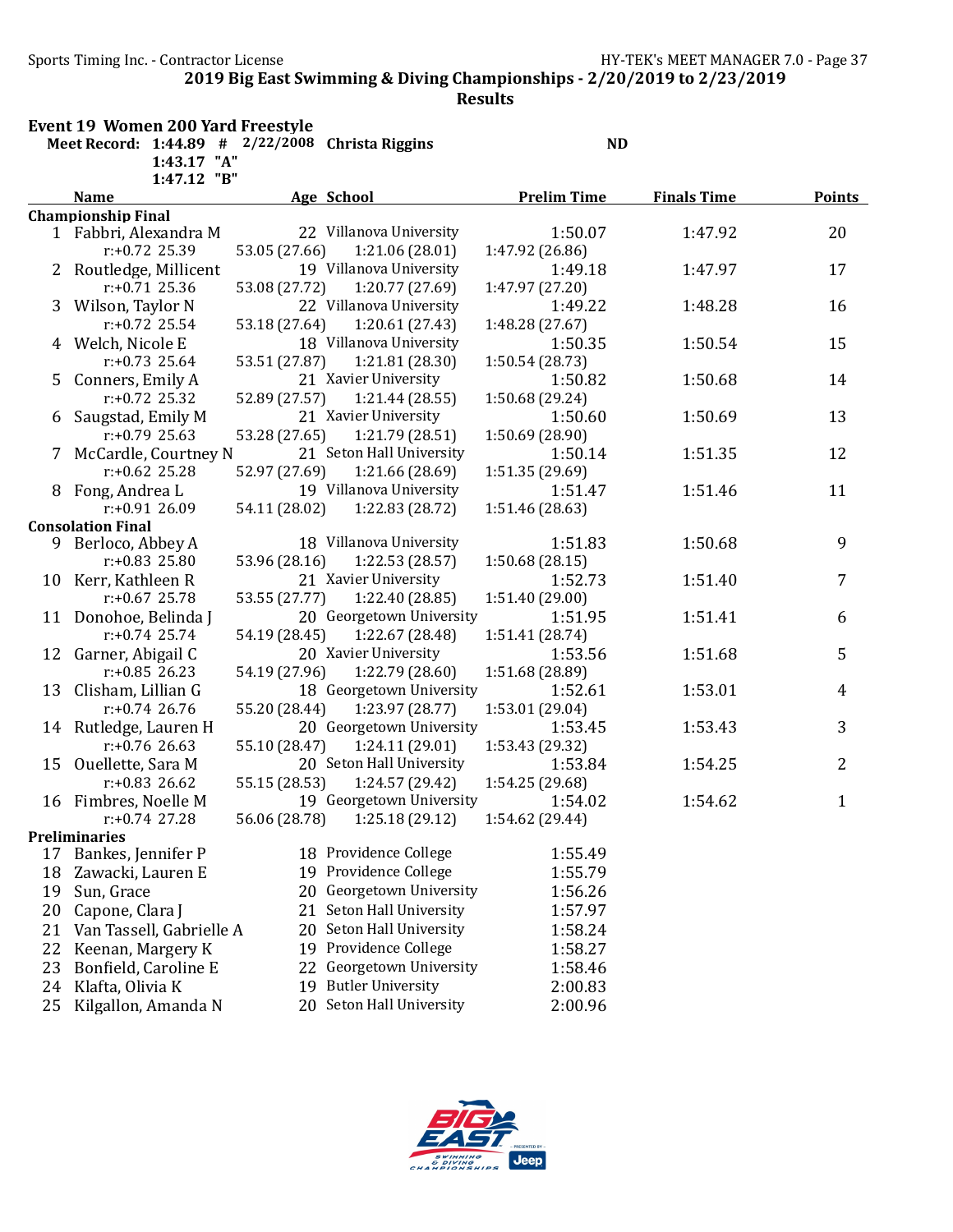|       | Preliminaries  (Event 19 Women 200 Yard Freestyle) |               |                                         |                            |                    |             |               |
|-------|----------------------------------------------------|---------------|-----------------------------------------|----------------------------|--------------------|-------------|---------------|
|       | <b>Name</b>                                        |               | Age School                              | <b>Prelim Time</b>         | <b>Finals Time</b> |             | <b>Points</b> |
|       | Wilkes, Jenna M                                    |               | 21 Xavier University                    | 2:00.48                    | X                  |             |               |
|       | Boyle, Erin                                        |               | 21 Providence College                   | 1:58.12                    | X                  |             |               |
|       | Backus, Ashley L                                   |               | 20 Butler University                    | 2:06.35                    | X                  |             |               |
| $---$ | Bauer, Andrea O                                    |               | 21 Butler University                    | 2:07.91                    | X                  |             |               |
|       | <b>Event 19 Women 200 Yard Freestyle</b>           |               |                                         |                            |                    |             |               |
|       | Meet Record: 1:44.89 # 2/22/2008 Christa Riggins   |               |                                         | <b>ND</b>                  |                    |             |               |
|       | 1:43.17 "A"                                        |               |                                         |                            |                    |             |               |
|       | 1:47.12 "B"                                        |               |                                         |                            |                    |             |               |
|       | <b>Name</b>                                        |               | Age School                              | <b>Seed Time</b>           | <b>Prelim Time</b> |             |               |
|       | <b>Preliminaries</b>                               |               |                                         |                            |                    |             |               |
|       | 1 Routledge, Millicent                             |               | 19 Villanova University                 | 1:49.43                    | 1:49.18            | q           |               |
|       | $r: +0.71$ 25.10                                   | 52.95 (27.85) | 1:20.96(28.01)                          | 1:49.18 (28.22)            |                    |             |               |
|       | 2 Wilson, Taylor N                                 |               | 22 Villanova University                 | 1:52.31                    | 1:49.22            | a           |               |
|       | $r: +0.72$ 25.86                                   | 53.21 (27.35) | 1:21.07 (27.86)                         | 1:49.22 (28.15)            |                    |             |               |
|       | 3 Fabbri, Alexandra M                              |               | 22 Villanova University                 | 1:48.51                    | 1:50.07            | a           |               |
|       | $r: +0.72$ 25.72                                   | 53.51 (27.79) | 1:21.80 (28.29)                         | 1:50.07 (28.27)            |                    |             |               |
|       | 4 McCardle, Courtney N                             |               | 21 Seton Hall University                | 1:51.55                    | 1:50.14            | a           |               |
|       | $r: +0.79$ 25.13                                   | 52.90 (27.77) | 1:21.25(28.35)                          | 1:50.14 (28.89)            |                    |             |               |
| 5     | Welch, Nicole E                                    |               | 18 Villanova University                 | 1:51.07                    | 1:50.35            | q           |               |
|       | $r: +0.76$ 25.90                                   | 53.71 (27.81) | 1:22.00 (28.29)                         | 1:50.35(28.35)             |                    |             |               |
| 6     | Saugstad, Emily M                                  |               | 21 Xavier University                    | 1:52.28                    | 1:50.60            | q           |               |
|       | r:+0.79 25.92                                      | 53.71 (27.79) | 1:22.07 (28.36)                         | 1:50.60 (28.53)            |                    |             |               |
| 7.    | Conners, Emily A                                   |               | 21 Xavier University                    | 1:50.67                    | 1:50.82            | a           |               |
|       | $r: +0.74$ 25.66                                   | 53.32 (27.66) | 1:21.70 (28.38)                         | 1:50.82 (29.12)            |                    |             |               |
| 8     | Fong, Andrea L                                     |               | 19 Villanova University                 | 1:54.89                    | 1:51.47            | a           |               |
|       | $r: +0.85$ 26.33                                   | 54.51 (28.18) | 1:23.15(28.64)                          | 1:51.47 (28.32)            |                    |             |               |
| 9     | Berloco, Abbey A                                   |               | 18 Villanova University                 | 1:52.03                    | 1:51.83            | $\mathbf q$ |               |
|       | $r: +0.87$ 25.92                                   | 54.26 (28.34) | 1:22.85 (28.59)                         | 1:51.83 (28.98)            |                    |             |               |
|       | 10 Donohoe, Belinda J                              |               | 20 Georgetown University                | 1:52.77                    | 1:51.95            | a           |               |
|       | $r: +0.75$ 25.70                                   | 53.00 (27.30) | 1:22.13(29.13)                          | 1:51.95 (29.82)<br>1:55.51 |                    |             |               |
|       | 11 Clisham, Lillian G<br>$r: +0.95$ 26.70          |               | 18 Georgetown University                |                            | 1:52.61            | q           |               |
|       |                                                    | 54.92 (28.22) | 1:23.70 (28.78)<br>21 Xavier University | 1:52.61 (28.91)            | 1:52.73            |             |               |
|       | 12 Kerr, Kathleen R<br>$r: +0.73$ 26.28            | 54.54 (28.26) | 1:23.67(29.13)                          | 1:52.80<br>1:52.73 (29.06) |                    | q           |               |
|       | 13 Rutledge, Lauren H                              |               | 20 Georgetown University                | 1:53.72                    | 1:53.45            |             |               |
|       | $r$ :+0.71 26.76                                   | 55.25 (28.49) | 1:24.21 (28.96)                         | 1:53.45 (29.24)            |                    | q           |               |
|       | 14 Garner, Abigail C                               |               | 20 Xavier University                    | 1:52.63                    | 1:53.56            | q           |               |
|       | r:+0.90 26.16                                      | 53.89 (27.73) | 1:23.06 (29.17)                         | 1:53.56 (30.50)            |                    |             |               |
|       | 15 Ouellette, Sara M                               |               | 20 Seton Hall University                | 1:52.73                    | 1:53.84            | q           |               |
|       | $r: +0.86$ 26.56                                   | 55.35 (28.79) | 1:24.86 (29.51)                         | 1:53.84 (28.98)            |                    |             |               |
|       | 16 Fimbres, Noelle M                               |               | 19 Georgetown University                | 1:56.38                    | 1:54.02            | q           |               |
|       | $r: +0.81$ 27.47                                   | 56.17 (28.70) | 1:25.16 (28.99)                         | 1:54.02 (28.86)            |                    |             |               |
| 17    | Bankes, Jennifer P                                 |               | 18 Providence College                   | 1:57.81                    | 1:55.49            |             |               |
|       | r:+0.77 26.39                                      | 55.46 (29.07) | 1:25.59(30.13)                          | 1:55.49 (29.90)            |                    |             |               |
|       | 18 Zawacki, Lauren E                               |               | 19 Providence College                   | 1:58.51                    | 1:55.79            |             |               |
|       | $r: +0.89$ 26.42                                   | 55.37 (28.95) | 1:25.36 (29.99)                         | 1:55.79 (30.43)            |                    |             |               |

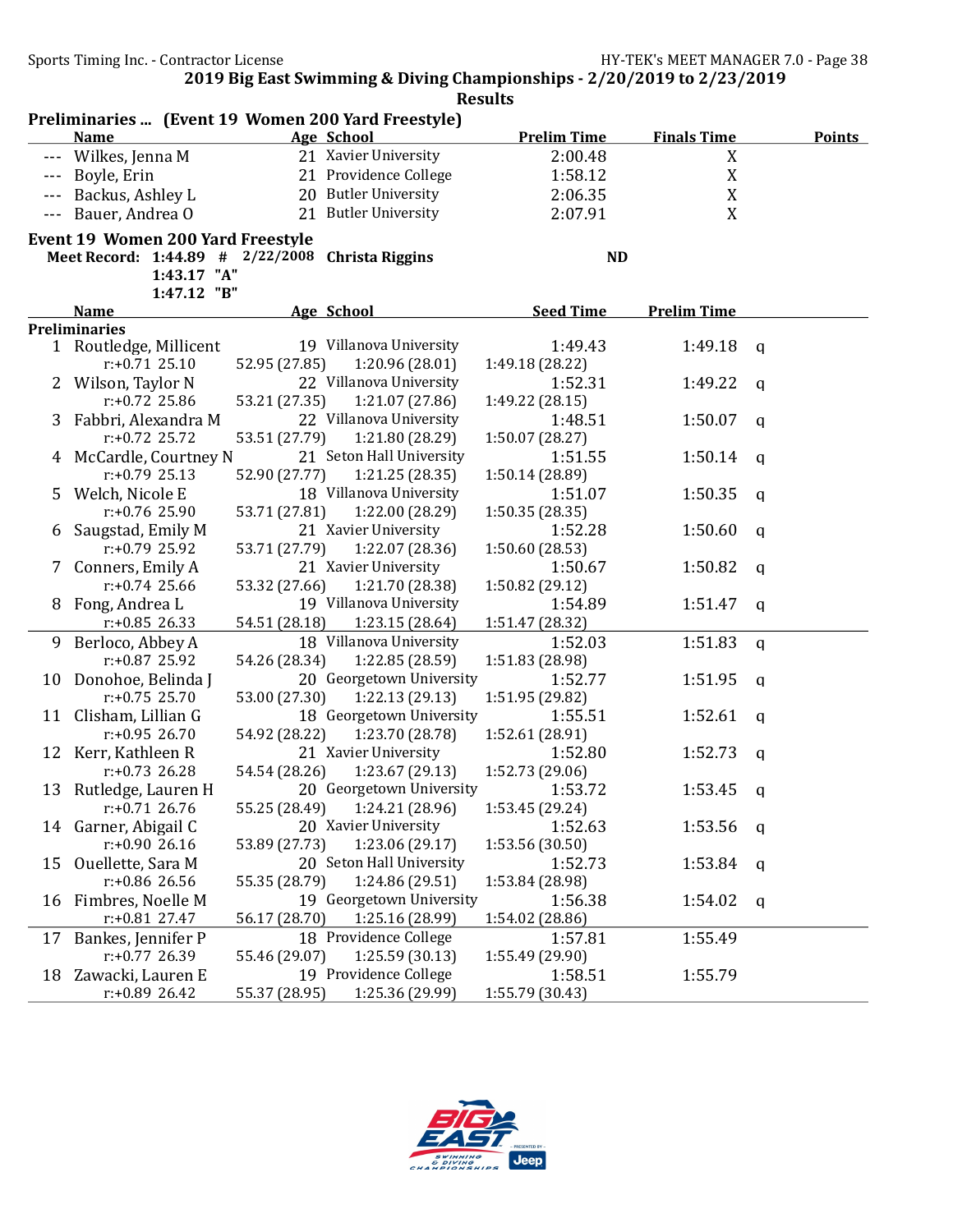## Preliminaries ... (Event 19 Women 200 Yard Freestyle)

|         | <b>Name</b>                     |                 | Age School                                    | <b>Seed Time</b>   | <b>Prelim Time</b> |               |
|---------|---------------------------------|-----------------|-----------------------------------------------|--------------------|--------------------|---------------|
|         | 19 Sun, Grace                   |                 | 20 Georgetown University                      | 1:56.48            | 1:56.26            |               |
|         | r:+0.72 26.32                   | 55.53 (29.21)   | 1:25.48 (29.95)                               | 1:56.26 (30.78)    |                    |               |
|         | 20 Capone, Clara J              |                 | 21 Seton Hall University                      | 1:59.04            | 1:57.97            |               |
|         | $r: +0.80$ 27.13                | 56.65 (29.52)   | 1:27.09 (30.44)                               | 1:57.97 (30.88)    |                    |               |
|         | 21 Van Tassell, Gabrielle A     |                 | 20 Seton Hall University                      | 1:56.71            | 1:58.24            |               |
|         | r:+0.93 27.67                   | 57.17 (29.50)   | 1:27.72 (30.55)                               | 1:58.24 (30.52)    |                    |               |
|         | 22 Keenan, Margery K            |                 | 19 Providence College                         | 1:59.34            | 1:58.27            |               |
|         | $r: +0.77$ 26.66                | 55.80 (29.14)   | 1:26.15(30.35)                                | 1:58.27 (32.12)    |                    |               |
|         | 23 Bonfield, Caroline E         |                 | 22 Georgetown University                      | 2:00.60            | 1:58.46            |               |
|         | r:11.54 27.99                   | 58.03 (30.04)   | 1:28.31 (30.28)                               | 1:58.46 (30.15)    |                    |               |
|         | 24 Klafta, Olivia K             |                 | 19 Butler University                          | 2:02.25            | 2:00.83            |               |
|         | $r: +0.73$ 27.77                | 58.37 (30.60)   | 1:29.41 (31.04)                               | 2:00.83(31.42)     |                    |               |
| 25      | Kilgallon, Amanda N             |                 | 20 Seton Hall University                      | 2:02.98            | 2:00.96            |               |
|         | $r: +0.25$ 27.58                | 58.13 (30.55)   | 1:29.67 (31.54)                               | 2:00.96 (31.29)    |                    |               |
|         | Boyle, Erin                     |                 | 21 Providence College                         | 2:00.09            | X1:58.12           |               |
|         | r:+0.82 26.88                   | 56.27 (29.39)   | 1:26.78 (30.51)                               | 1:58.12 (31.34)    |                    |               |
|         | Wilkes, Jenna M                 |                 | 21 Xavier University                          | 1:57.39            | X2:00.48           |               |
|         | 28.07                           | 57.54 (29.47)   | 1:28.73 (31.19)                               | 2:00.48 (31.75)    |                    |               |
|         | Backus, Ashley L                |                 | 20 Butler University                          | 2:06.44            | X2:06.35           |               |
|         | r:+0.86 28.62                   | 1:00.21 (31.59) | 1:33.13 (32.92)                               | 2:06.35 (33.22)    |                    |               |
|         | Bauer, Andrea O                 |                 | 21 Butler University                          | 1:59.85            | X2:07.91           |               |
|         | r:+1.27 29.08                   | 1:00.77(31.69)  | 1:34.08 (33.31)                               | 2:07.91 (33.83)    |                    |               |
|         | Dickson, Heidi R                |                 | 18 Seton Hall University                      | 1:56.76            | <b>SCR</b>         |               |
|         | Bigham, Abigail E               |                 | 20 Providence College                         | 2:03.72            | <b>SCR</b>         |               |
|         | Wootton, Amelia E               |                 | 19 Seton Hall University                      | 1:56.79            | <b>SCR</b>         |               |
|         | Cheruk, Samantha M              |                 | 21 Villanova University                       | 1:54.20            | <b>SCR</b>         |               |
| $- - -$ |                                 |                 | 20 Butler University                          |                    |                    |               |
| $- - -$ | Davies, Harriet E               |                 |                                               | 1:56.47            | <b>SCR</b>         |               |
| $- - -$ | Barrett, Cristina R             |                 | 20 Georgetown University                      | 1:52.85            | <b>SCR</b>         |               |
| $- - -$ | Miszkiewicz, Kathleen R         |                 | 22 Villanova University                       | 1:52.85            | <b>SCR</b>         |               |
|         | Event 20 Men 200 Yard Freestyle |                 |                                               |                    |                    |               |
|         | Meet Record: 1:33.11 # 2/2913   |                 | Joao De Lucca                                 |                    | Lousville          |               |
|         | 1:32.13 "A"                     |                 |                                               |                    |                    |               |
|         | 1:36.32 "B"                     |                 |                                               |                    |                    |               |
|         | <b>Name</b>                     |                 | Age School                                    | <b>Prelim Time</b> | <b>Finals Time</b> | <b>Points</b> |
|         | <b>Championship Final</b>       |                 |                                               |                    |                    |               |
|         | 1 Kohlhoff, Jacob D             |                 | 22 Georgetown University                      | 1:39.44            | 1:38.45            | 20            |
|         | $r: +0.80$ 23.64                |                 | 48.73 (25.09) 1:13.27 (24.54) 1:38.45 (25.18) |                    |                    |               |
| 2       | Laclair, Benjamin P             |                 | 18 Seton Hall University                      | 1:39.35            | 1:38.88            | 17            |
|         | $r: +0.72$ 23.25                | 48.11 (24.86)   | 1:13.46 (25.35)                               | 1:38.88 (25.42)    |                    |               |
| 3       | Wheeler, Michael A              |                 | 19 Georgetown University                      | 1:39.22            | 1:39.09            | 16            |
|         | $r: +0.71$ 23.43                | 48.40 (24.97)   | 1:13.85(25.45)                                | 1:39.09 (25.24)    |                    |               |
| 4       | Quon, Benjamin B                |                 | 18 Xavier University                          | 1:39.96            | 1:39.55            | 15            |
|         | r:+0.71 23.89                   | 49.56 (25.67)   | 1:14.48 (24.92)                               | 1:39.55(25.07)     |                    |               |
| 5       | Ritz, Jared P                   |                 | 19 Xavier University                          | 1:39.49            | 1:39.83            | 14            |
|         | $r: +0.71$ 23.58                | 48.69 (25.11)   | 1:14.30(25.61)                                | 1:39.83 (25.53)    |                    |               |
| 6       | Gibson, Joseph R                |                 | 21 Seton Hall University                      | 1:40.12            | 1:40.53            | 13            |
|         | $r: +0.67$ 23.71                | 49.33 (25.62)   | 1:15.05(25.72)                                | 1:40.53 (25.48)    |                    |               |

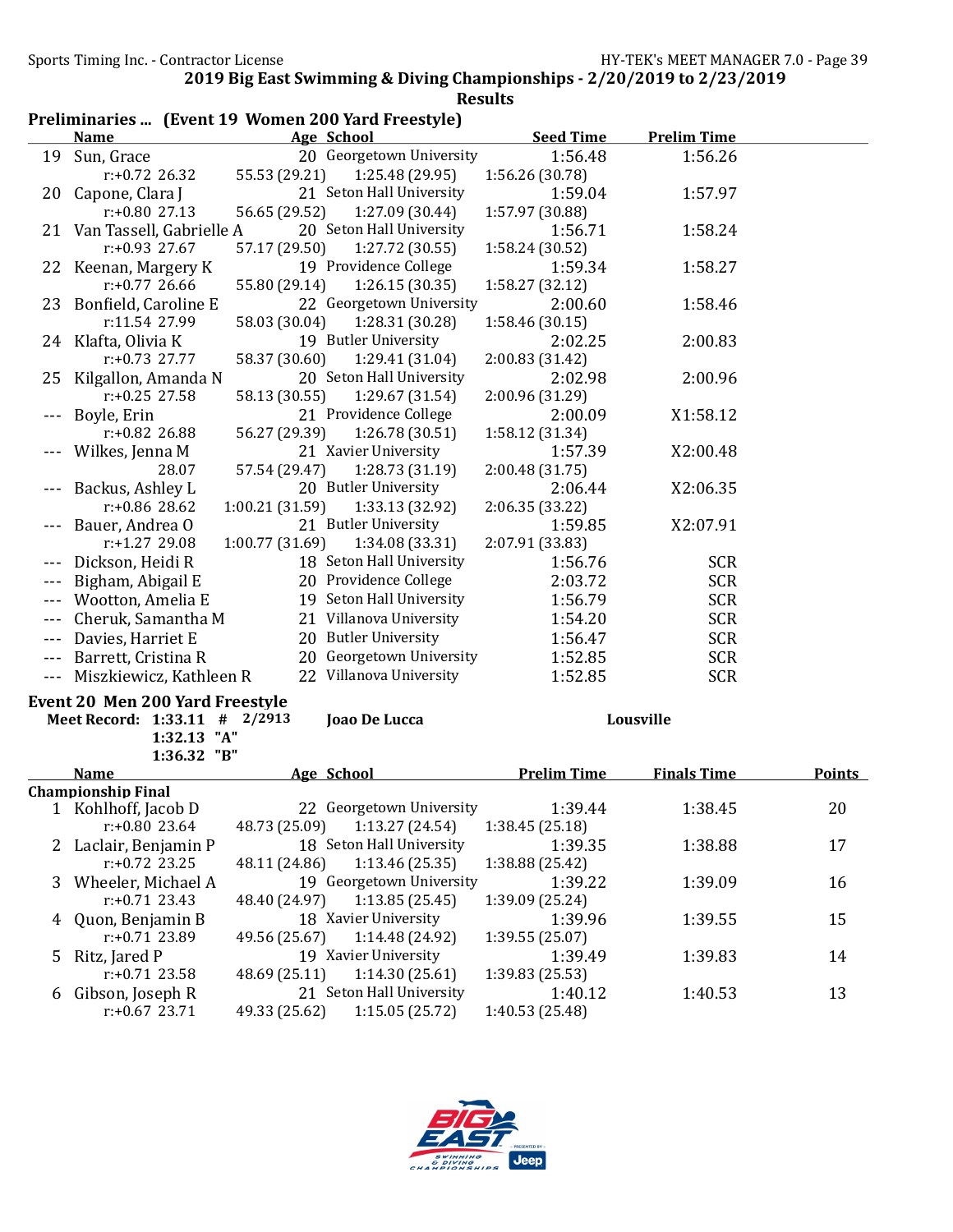|                      | Championship Final  (Event 20 Men 200 Yard Freestyle) |               |                          |                            |                    |   |               |
|----------------------|-------------------------------------------------------|---------------|--------------------------|----------------------------|--------------------|---|---------------|
|                      | <b>Name</b>                                           |               | Age School               | <b>Prelim Time</b>         | <b>Finals Time</b> |   | <b>Points</b> |
|                      | 7 Hernandez, Enrique                                  |               | 22 Xavier University     | 1:41.05                    | 1:40.76            |   | 12            |
|                      | $r: +0.67$ 23.61                                      | 48.95 (25.34) | 1:14.10(25.15)           | 1:40.76 (26.66)            |                    |   |               |
|                      | 8 Chernik, Noah                                       |               | 20 Villanova University  | 1:41.38                    | 1:41.31            |   | 11            |
|                      | $r: +0.73$ 23.93                                      | 49.75 (25.82) | 1:15.73 (25.98)          | 1:41.31 (25.58)            |                    |   |               |
|                      | <b>Consolation Final</b>                              |               |                          |                            |                    |   |               |
| 9.                   | Johnson, Terry K                                      |               | 21 Georgetown University | 1:41.97                    | 1:41.58            |   | 9             |
|                      | $r: +0.70$ 24.17                                      | 50.08 (25.91) | 1:15.72(25.64)           | 1:41.58 (25.86)            |                    |   |               |
|                      | 10 Devlin, Sean P                                     |               | 18 Georgetown University | 1:42.63                    | 1:41.85            |   | 7             |
|                      | $r: +0.67$ 24.20                                      | 49.94 (25.74) | 1:15.46 (25.52)          | 1:41.85 (26.39)            |                    |   |               |
|                      | 11 Freeman, John T                                    |               | 19 Providence College    | 1:43.94                    | 1:42.48            |   | 6             |
|                      | $r: +0.81$ 23.61                                      | 49.29 (25.68) | 1:15.21 (25.92)          | 1:42.48 (27.27)            |                    |   |               |
|                      | 12 McElrath, Ian T                                    |               | 18 Providence College    | 1:43.70                    | 1:42.75            |   | 5             |
|                      | $r: +0.67$ 24.20                                      | 50.43 (26.23) | 1:16.55(26.12)           | 1:42.75 (26.20)            |                    |   |               |
|                      | 13 Geraghty, Matthew J                                |               | 19 Xavier University     | 1:42.23                    | 1:42.97            |   | 4             |
|                      | $r: +0.80$ 24.38                                      | 50.34 (25.96) | 1:16.51(26.17)           | 1:42.97 (26.46)            |                    |   |               |
|                      | 14 Straker, Liam D                                    |               | 22 Providence College    | 1:43.58                    | 1:43.01            |   | 3             |
|                      | $r: +0.71$ 24.01                                      | 50.25 (26.24) | 1:16.57(26.32)           | 1:43.01 (26.44)            |                    |   |               |
|                      | 15 Williams, Dakota F                                 |               | 21 Seton Hall University | 1:43.81                    | 1:43.63            |   | 2             |
|                      | $r: +0.74$ 23.66                                      | 50.26 (26.60) | 1:17.71(27.45)           | 1:43.63 (25.92)            |                    |   |               |
|                      | 16 Brannigan, Patrick K                               |               | 20 Providence College    | 1:43.67                    | 1:44.46            |   | $\mathbf{1}$  |
|                      | $r: +0.75$ 23.82                                      | 50.26 (26.44) | 1:17.25 (26.99)          | 1:44.46 (27.21)            |                    |   |               |
|                      | <b>Preliminaries</b>                                  |               |                          |                            |                    |   |               |
|                      | 17 Billig, Richard E                                  |               | 21 Providence College    | 1:44.47                    |                    |   |               |
|                      | 18 Kantzler, Mark G                                   |               | 19 Seton Hall University | 1:44.52                    |                    |   |               |
|                      | 19 Magazine, Jerod E                                  |               | 21 Providence College    | 1:47.35                    |                    |   |               |
|                      | 20 Macaulay, Patrick M                                |               | 22 Providence College    | 1:47.80                    |                    |   |               |
|                      | 21 Lenchik, Joshua E                                  |               | 19 Providence College    | 1:51.21                    |                    |   |               |
|                      | --- Stroh, Daniel P                                   |               | 18 Xavier University     | 1:42.82                    | X                  |   |               |
| $\sim$ $\sim$        | Simone, James S                                       |               | 19 Georgetown University | 1:42.35                    | X                  |   |               |
|                      | --- Hua, Eric S                                       |               | 18 Georgetown University | 1:43.96                    | $\mathbf X$        |   |               |
| $\sim$ $\sim$ $\sim$ | Steinberg, Elliot N                                   |               | 18 Xavier University     | 1:43.78                    | X                  |   |               |
|                      |                                                       |               |                          |                            |                    |   |               |
|                      | <b>Event 20 Men 200 Yard Freestyle</b>                |               |                          |                            |                    |   |               |
|                      | Meet Record: 1:33.11 # 2/2913                         |               | Joao De Lucca            |                            | Lousville          |   |               |
|                      | 1:32.13 "A"                                           |               |                          |                            |                    |   |               |
|                      | 1:36.32 "B"                                           |               |                          |                            |                    |   |               |
|                      | <b>Name</b><br><b>Preliminaries</b>                   |               | Age School               | <b>Seed Time</b>           | <b>Prelim Time</b> |   |               |
|                      | 1 Wheeler, Michael A                                  |               | 19 Georgetown University | 1:42.51                    | 1:39.22            | q |               |
|                      | $r: +0.72$ 23.52                                      | 48.34 (24.82) | 1:13.63(25.29)           | 1:39.22 (25.59)            |                    |   |               |
|                      | Laclair, Benjamin P                                   |               | 18 Seton Hall University | 1:41.59                    | 1:39.35            |   |               |
| $\mathbf{Z}$         | $r: +0.73$ 23.47                                      | 48.57 (25.10) | 1:13.93 (25.36)          | 1:39.35 (25.42)            |                    | q |               |
|                      | Kohlhoff, Jacob D                                     |               | 22 Georgetown University | 1:41.84                    | 1:39.44            |   |               |
| 3                    | r:+0.86 23.74                                         | 49.33 (25.59) | 1:14.29 (24.96)          | 1:39.44(25.15)             |                    | q |               |
|                      | Ritz, Jared P                                         |               | 19 Xavier University     | 1:42.09                    |                    |   |               |
| 4                    |                                                       |               | 1:14.56(25.25)           |                            | 1:39.49            | q |               |
|                      | $r: +0.79$ 23.56                                      | 49.31 (25.75) | 18 Xavier University     | 1:39.49 (24.93)<br>1:41.38 |                    |   |               |
| 5                    | Quon, Benjamin B<br>r:+0.68 23.91                     | 49.64 (25.73) | 1:14.28(24.64)           | 1:39.96 (25.68)            | 1:39.96            | q |               |
|                      |                                                       |               |                          |                            |                    |   |               |

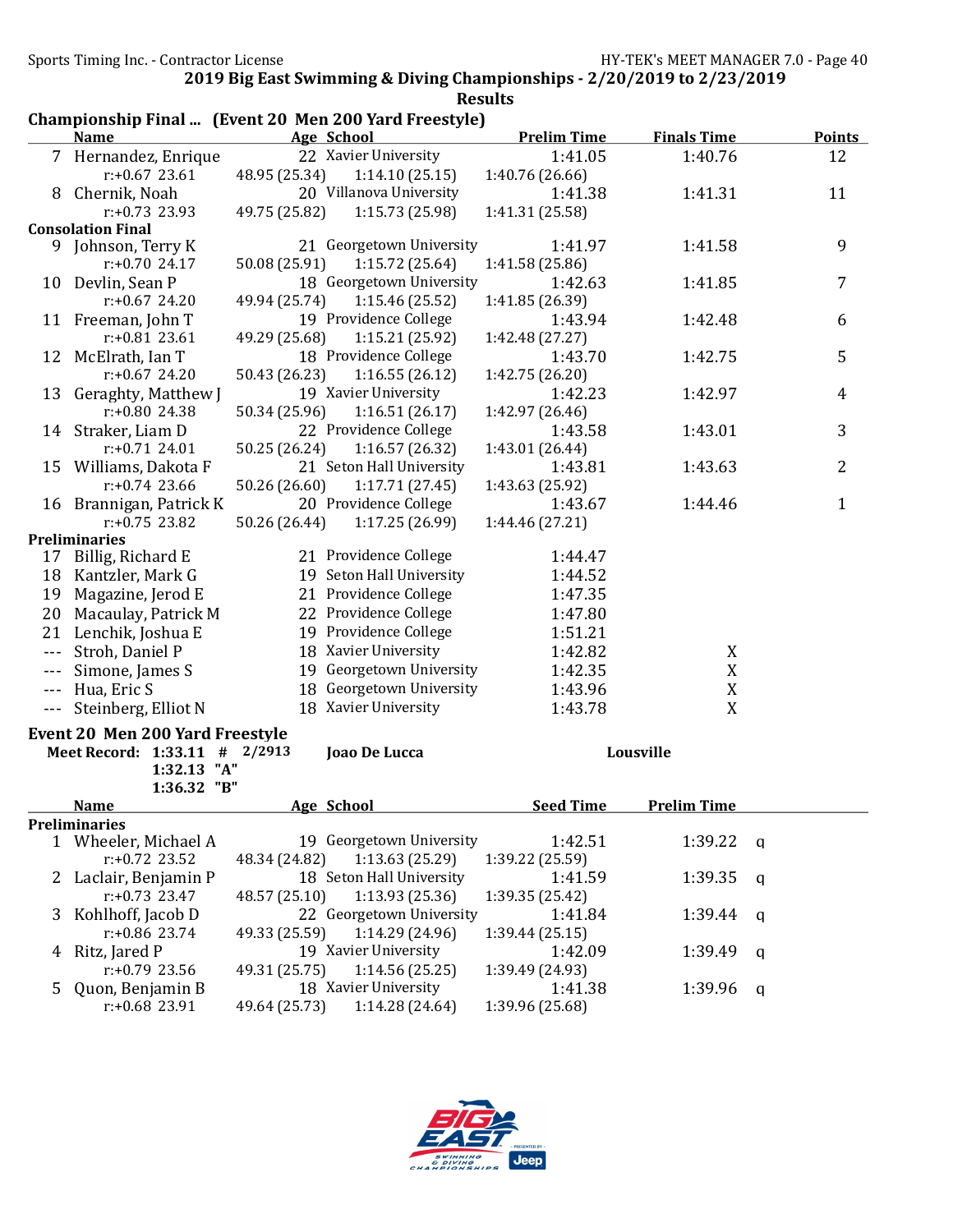|              |                                     | Preliminaries  (Event 20 Men 200 Yard Freestyle) |                            |                    |              |
|--------------|-------------------------------------|--------------------------------------------------|----------------------------|--------------------|--------------|
|              | <b>Name</b>                         | Age School                                       | <b>Seed Time</b>           | <b>Prelim Time</b> |              |
|              | 6 Gibson, Joseph R                  | 21 Seton Hall University                         | 1:42.19                    | 1:40.12 $q$        |              |
|              | $r: +0.67$ 23.63                    | 48.82 (25.19)<br>1:14.47(25.65)                  | 1:40.12 (25.65)            |                    |              |
|              | 7 Hernandez, Enrique                | 22 Xavier University                             | 1:43.16                    | 1:41.05            | $\mathbf{q}$ |
|              | $r: +0.68$ 23.58                    | 48.68 (25.10)<br>1:14.41(25.73)                  | 1:41.05 (26.64)            |                    |              |
|              | 8 Chernik, Noah                     | 20 Villanova University                          | 1:43.00                    | 1:41.38 $q$        |              |
|              | $r: +0.71$ 24.28                    | 50.03 (25.75)<br>1:15.88 (25.85)                 | 1:41.38 (25.50)            |                    |              |
| 9.           | Johnson, Terry K                    | 21 Georgetown University                         | 1:45.25                    | 1:41.97            | $\mathbf q$  |
|              | $r: +0.72$ 23.77                    | 49.42 (25.65)<br>1:15.18(25.76)                  | 1:41.97 (26.79)            |                    |              |
|              | 10 Geraghty, Matthew J              | 19 Xavier University                             | 1:43.99                    | 1:42.23            | q            |
|              | $r: +0.79$ 24.30                    | 49.68 (25.38)<br>1:15.27(25.59)                  | 1:42.23 (26.96)            |                    |              |
|              | 11 Devlin, Sean P                   | 18 Georgetown University                         | 1:45.74                    | 1:42.63            | q            |
|              | $r: +0.65$ 22.61                    | 47.84 (25.23)<br>1:14.59(26.75)                  | 1:42.63 (28.04)            |                    |              |
|              | 12 Straker, Liam D                  | 22 Providence College                            | 1:44.74                    | 1:43.58            | q            |
|              | $r: +0.73$ 24.22                    | 50.01 (25.79)<br>1:16.29(26.28)                  | 1:43.58 (27.29)            |                    |              |
|              | 13 Brannigan, Patrick K             | 20 Providence College                            | 1:53.01                    | 1:43.67            | $\mathbf q$  |
|              | $r: +0.74$ 23.73                    | 49.74 (26.01)<br>1:16.50(26.76)                  | 1:43.67(27.17)             |                    |              |
|              | 14 McElrath, Ian T                  | 18 Providence College                            | 1:46.86                    | 1:43.70            | q            |
|              | $r: +0.71$ 24.15                    | 50.28 (26.13)<br>1:16.74(26.46)                  | 1:43.70 (26.96)            |                    |              |
|              | 15 Williams, Dakota F               | 21 Seton Hall University                         | 1:41.20                    | 1:43.81            | q            |
|              | $r: +0.71$ 23.60                    | 1:16.92(27.16)<br>49.76 (26.16)                  | 1:43.81 (26.89)            |                    |              |
|              | 16 Freeman, John T                  | 19 Providence College                            | 1:45.47                    | 1:43.94 $q$        |              |
|              | $r: +0.75$ 24.26                    | 50.61 (26.35)<br>1:17.26 (26.65)                 | 1:43.94 (26.68)            |                    |              |
|              | 17 Billig, Richard E                | 21 Providence College                            | 1:47.56                    | 1:44.47            |              |
|              | $r: +0.75$ 24.84                    | 51.30 (26.46)<br>1:17.97(26.67)                  | 1:44.47 (26.50)            |                    |              |
|              | 18 Kantzler, Mark G                 | 19 Seton Hall University                         | 1:47.62                    | 1:44.52            |              |
|              | $r: +0.64$ 23.06                    | 48.90 (25.84)<br>1:16.18(27.28)                  | 1:44.52 (28.34)            |                    |              |
|              | 19 Magazine, Jerod E                | 21 Providence College                            | 1:48.36                    | 1:47.35            |              |
|              | $r: +0.69$ 24.52                    | 51.36 (26.84)<br>1:19.22 (27.86)                 | 1:47.35 (28.13)            |                    |              |
|              | 20 Macaulay, Patrick M              | 22 Providence College                            | 1:47.49                    | 1:47.80            |              |
|              | $r: +0.84$ 24.45                    | 51.43 (26.98)<br>1:19.47 (28.04)                 | 1:47.80 (28.33)            |                    |              |
|              | 21 Lenchik, Joshua E                | 19 Providence College<br>53.29 (27.64)           | 1:48.55<br>1:51.21 (28.93) | 1:51.21            |              |
|              | $r: +0.70$ 25.65                    | 1:22.28 (28.99)<br>19 Georgetown University      | 1:48.29                    |                    |              |
|              | Simone, James S<br>$r: +0.76$ 24.07 | 1:16.77(26.42)<br>50.35 (26.28)                  |                            | X1:42.35           |              |
|              | Stroh, Daniel P                     | 18 Xavier University                             | 1:42.35 (25.58)<br>1:45.99 | X1:42.82           |              |
|              | $r: +0.72$ 23.82                    | 49.48 (25.66)<br>1:15.74(26.26)                  | 1:42.82 (27.08)            |                    |              |
|              | Steinberg, Elliot N                 | 18 Xavier University                             | 1:45.71                    | X1:43.78           |              |
|              | $r: +0.66$ 24.64                    | 1:17.20(26.14)<br>51.06 (26.42)                  | 1:43.78 (26.58)            |                    |              |
|              | Hua, Eric S                         | 18 Georgetown University                         | 1:46.45                    | X1:43.96           |              |
|              | r:12.59 24.13                       | 50.08 (25.95)<br>1:16.73(26.65)                  | 1:43.96 (27.23)            |                    |              |
| ---          | Smith, Caleb B                      | 18 Seton Hall University                         | 1:44.50                    | <b>SCR</b>         |              |
|              | Davidson, John K                    | 20 Villanova University                          | 1:44.26                    | <b>SCR</b>         |              |
| ---<br>$---$ | Sherman, Brett M                    | Georgetown University<br>19                      | 1:41.63                    | <b>SCR</b>         |              |
|              | Calderwood, John F                  | Georgetown University<br>20                      | 1:45.73                    | <b>SCR</b>         |              |
| ---          | Powers, William P                   | Georgetown University<br>20                      | 1:48.99                    | <b>SCR</b>         |              |
| ---          | Viotto, Justin A                    | Providence College<br>19                         | 1:43.50                    | <b>SCR</b>         |              |
| ---          |                                     | 19 Georgetown University                         |                            |                    |              |
| $- - -$      | Braviak, Matthew P                  |                                                  | 1:46.21                    | <b>SCR</b>         |              |

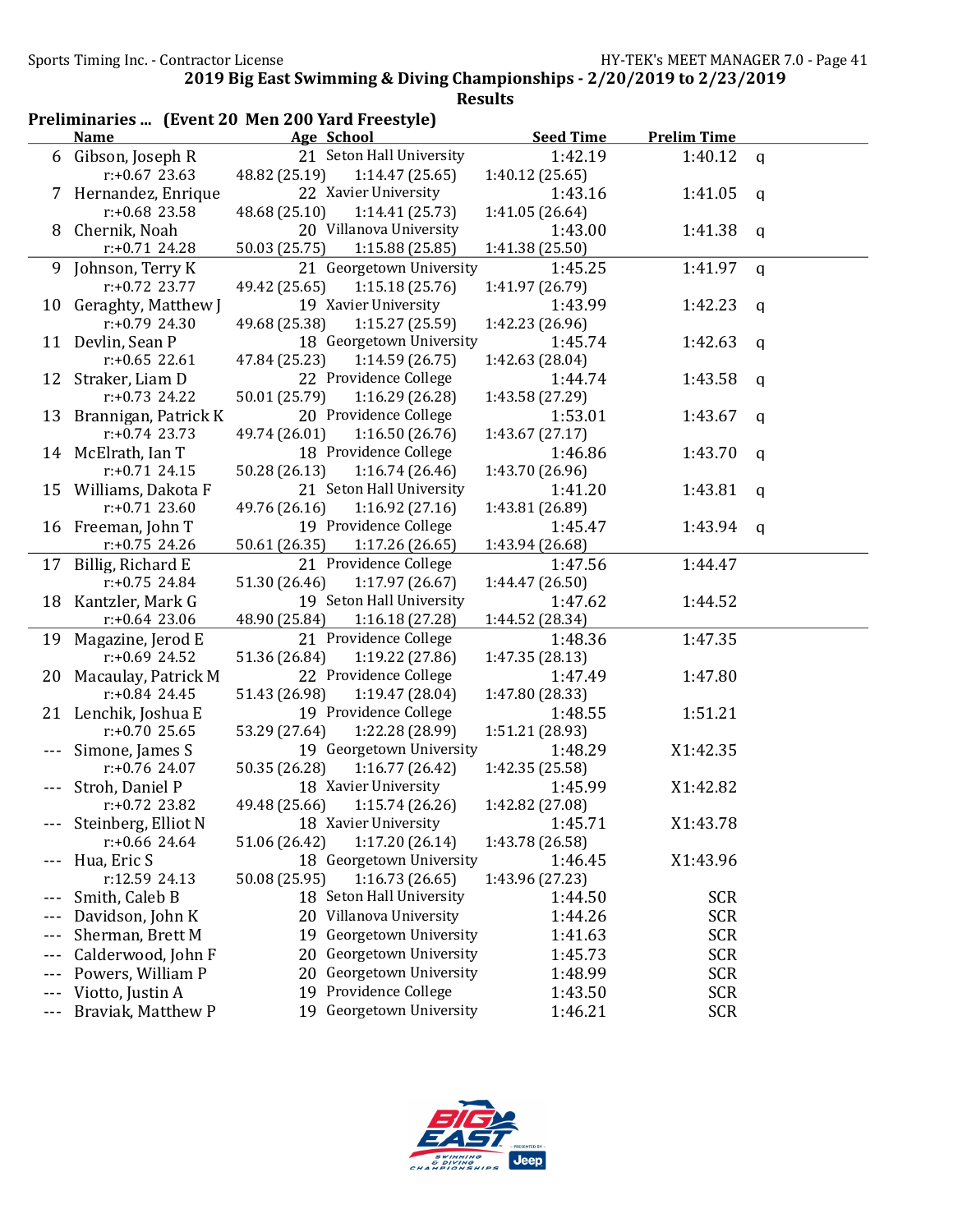|         |                                                              | <b>Results</b>                     |                    |                    |               |
|---------|--------------------------------------------------------------|------------------------------------|--------------------|--------------------|---------------|
|         | Preliminaries  (Event 20 Men 200 Yard Freestyle)             |                                    |                    |                    |               |
|         | <b>Name</b>                                                  | Age School                         | <b>Seed Time</b>   | <b>Prelim Time</b> |               |
|         | --- Fanatico, Samuel S                                       | 19 Villanova University            | 1:46.19            | <b>SCR</b>         |               |
|         | --- Ferrell, Andrew B                                        | 19 Providence College              | 1:43.04            | <b>SCR</b>         |               |
| $- - -$ | Hultgren, Lars E                                             | 20 Villanova University            | 1:46.66            | <b>SCR</b>         |               |
| $- - -$ | Krecsmar, Stephen A                                          | 21 Villanova University            | 1:40.50            | <b>SCR</b>         |               |
|         | <b>Event 21 Women 100 Yard Breaststroke</b>                  |                                    |                    |                    |               |
|         | <b>Meet Record:</b>                                          | 59.64 # 2/19/2010 Samantha Maxwell |                    | <b>Notre Dame</b>  |               |
|         | 58.79 "A"                                                    |                                    |                    |                    |               |
|         | 1:01.84 "B"                                                  |                                    |                    |                    |               |
|         | <b>Name</b>                                                  | Age School                         | <b>Prelim Time</b> | <b>Finals Time</b> | <b>Points</b> |
|         | <b>Championship Final</b><br>1 Jaryszak, Rayann M            | 19 Villanova University            | 1:03.79            | 1:02.75            | 20            |
|         | 1:02.75 (33.76)<br>$r: +0.72$ 28.99                          |                                    |                    |                    |               |
|         | 2 Spotts, Emma L                                             | 19 Butler University               | 1:04.38            | 1:03.99            | 17            |
|         | $r: +0.78$ 30.36<br>1:03.99 (33.63)                          |                                    |                    |                    |               |
| 3       | Decker, Jordan E                                             | 21 Seton Hall University           | 1:04.87            | 1:04.42            | 16            |
|         | r:+0.78 29.98<br>1:04.42 (34.44)                             |                                    |                    |                    |               |
|         | 4 Schaeffer, Lydia D                                         | 18 Xavier University               | 1:04.85            | 1:04.46            | 15            |
|         | $r: +0.64$ 30.30<br>1:04.46 (34.16)                          |                                    |                    |                    |               |
| 5       | Cheruk, Samantha M                                           | 21 Villanova University            | 1:05.61            | 1:04.88            | 14            |
|         | $r: +0.69$ 30.83<br>1:04.88(34.05)                           |                                    |                    |                    |               |
| 6       | Smith, Megan E                                               | 19 Georgetown University           | 1:04.67            | 1:04.89            | 13            |
|         | $r: +0.70$ 30.62<br>1:04.89 (34.27)                          |                                    |                    |                    |               |
| 7       | Titterton, Rebecca M                                         | 22 Xavier University               | 1:05.54            | 1:05.30            | 12            |
|         | 1:05.30 (34.27)<br>$r: +0.74$ 31.03                          |                                    |                    |                    |               |
| 8       | Czerniecki, Abigail E                                        | 22 Providence College              | 1:05.53            | 1:05.90            | 11            |
|         | $r: +0.71$ 30.68<br>1:05.90 (35.22)                          |                                    |                    |                    |               |
|         | <b>Consolation Final</b>                                     | 19 Georgetown University           | 1:05.96            |                    | 9             |
|         | 9 Rieker, Alexandra A<br>$r: +0.74$ 30.65<br>1:05.39 (34.74) |                                    |                    | 1:05.39            |               |
|         | 10 Rohweder, Natalie E                                       | 20 Butler University               | 1:06.12            | 1:05.52            | 7             |
|         | $r: +0.78$ 30.69<br>1:05.52 (34.83)                          |                                    |                    |                    |               |
|         | 11 Kolodgie, Alexa R                                         | 19 Seton Hall University           | 1:06.37            | 1:05.90            | 6             |
|         | $r: +0.75$ 31.24<br>1:05.90(34.66)                           |                                    |                    |                    |               |
|         | 12 Gaccione, Amanda G                                        | 21 Providence College              | 1:06.06            | 1:06.59            | 5             |
|         | 1:06.59 (35.69)<br>r:+0.67 30.90                             |                                    |                    |                    |               |
| 13      | Endersby, Grace K                                            | 21 Seton Hall University           | 1:06.42            | 1:06.75            | 4             |
|         | $r: +0.74$ 31.07<br>1:06.75(35.68)                           |                                    |                    |                    |               |
|         | 14 Presley, Kathryn E                                        | 18 Providence College              | 1:07.51            | 1:06.76            | 3             |
|         | $r: +0.79$ 31.12<br>1:06.76(35.64)                           |                                    |                    |                    |               |
| 15      | Middlebrook, Carson E                                        | 21 Butler University               | 1:07.78            | 1:07.87            | 2             |
|         | $r: +0.73$ 32.36<br>1:07.87 (35.51)                          |                                    |                    |                    |               |
|         | 16 Young, Cassandra E                                        | 20 Seton Hall University           | 1:07.77            | 1:08.71            | 1             |
|         | r:+0.83 31.88<br>1:08.71 (36.83)                             |                                    |                    |                    |               |
|         | <b>Preliminaries</b>                                         |                                    |                    |                    |               |
|         | 17 Desernia, Kathryn A                                       | 21 Providence College              | 1:07.79            |                    |               |
| 18      | Wootton, Amelia E                                            | 19 Seton Hall University           | 1:08.09            |                    |               |
| 19      | Gurry, Sydney E                                              | 20 Butler University               | 1:10.25            |                    |               |

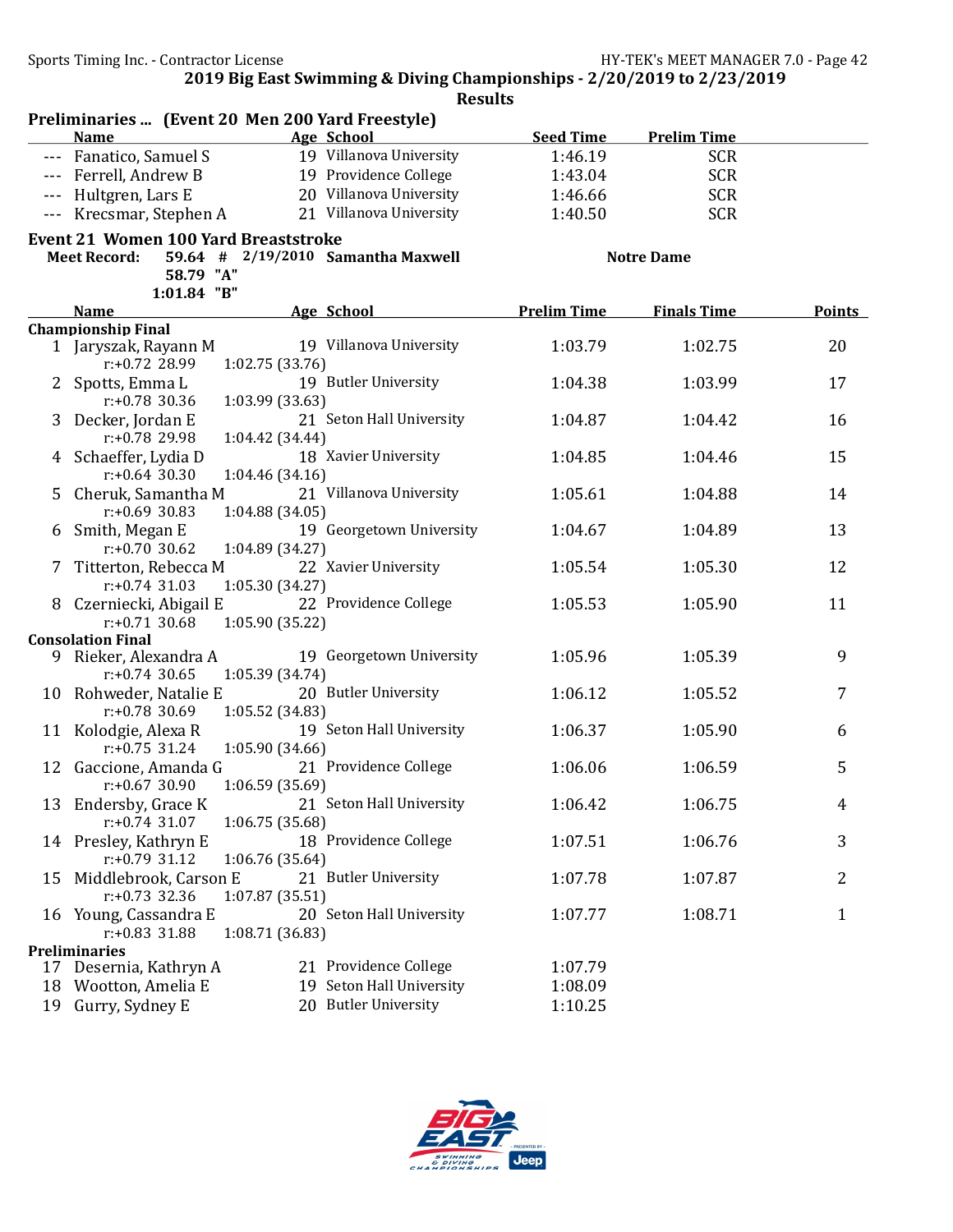|         |                                             |                 | Preliminaries  (Event 21 Women 100 Yard Breaststroke) |                    |                    |   |               |
|---------|---------------------------------------------|-----------------|-------------------------------------------------------|--------------------|--------------------|---|---------------|
|         | <b>Name</b>                                 |                 | <b>Age School</b>                                     | <b>Prelim Time</b> | <b>Finals Time</b> |   | <b>Points</b> |
| 20      | Klemptner, Emily N                          |                 | 18 Butler University                                  | 1:11.15            |                    |   |               |
| 21      | Dumdey, Mattea                              |                 | 19 Butler University                                  | 1:11.73            |                    |   |               |
| $- - -$ | Sprague, Delaney G                          |                 | 20 Xavier University                                  |                    | X                  |   |               |
| $---$   | White, Samantha L                           |                 | 19 Xavier University                                  | 1:07.85            | $\mathbf X$        |   |               |
| $---$   | Harris, Kelly E                             |                 | 19 Xavier University                                  | 1:07.10            | $\mathbf X$        |   |               |
| $---$   | Valeiras, Myranda L                         |                 | 20 Butler University                                  | 1:10.33            | $\mathbf X$        |   |               |
| $---$   | Mahoney, Meaghan L                          |                 | 21 Butler University                                  | 1:09.41            | $\mathbf X$        |   |               |
| $ -$    | King, Katie M                               |                 | 21 Georgetown University                              | 1:06.26            | X                  |   |               |
|         | <b>Event 21 Women 100 Yard Breaststroke</b> |                 |                                                       |                    |                    |   |               |
|         | <b>Meet Record:</b>                         |                 | 59.64 # 2/19/2010 Samantha Maxwell                    |                    | <b>Notre Dame</b>  |   |               |
|         | 58.79 "A"                                   |                 |                                                       |                    |                    |   |               |
|         | 1:01.84 "B"                                 |                 |                                                       |                    |                    |   |               |
|         | <b>Name</b>                                 |                 | Age School                                            | <b>Seed Time</b>   | <b>Prelim Time</b> |   |               |
|         | <b>Preliminaries</b>                        |                 |                                                       |                    |                    |   |               |
|         | 1 Jaryszak, Rayann M                        |                 | 19 Villanova University                               | 1:02.98            | 1:03.79            | q |               |
|         | $r: +0.72$ 29.56                            | 1:03.79 (34.23) |                                                       |                    |                    |   |               |
| 2       | Spotts, Emma L                              |                 | 19 Butler University                                  | 1:03.85            | 1:04.38            | a |               |
|         | $r: +0.72$ 30.15                            | 1:04.38 (34.23) |                                                       |                    |                    |   |               |
| 3       | Smith, Megan E                              |                 | 19 Georgetown University                              | 1:06.84            | 1:04.67            | a |               |
|         | $r: +0.68$ 30.47                            | 1:04.67 (34.20) |                                                       |                    |                    |   |               |
|         | 4 Schaeffer, Lydia D                        |                 | 18 Xavier University                                  | 1:04.46            | 1:04.85            | q |               |
|         | $r: +5.05$ 30.08                            | 1:04.85 (34.77) |                                                       |                    |                    |   |               |
| 5       | Decker, Jordan E                            |                 | 21 Seton Hall University                              | 1:06.25            | 1:04.87            | a |               |
|         | $r: +0.78$ 29.86                            | 1:04.87 (35.01) |                                                       |                    |                    |   |               |
| 6       | Czerniecki, Abigail E                       |                 | 22 Providence College                                 | 1:06.36            | 1:05.53            | a |               |
|         | $r: +0.73$ 30.33                            | 1:05.53 (35.20) |                                                       |                    |                    |   |               |
| 7       | Titterton, Rebecca M                        |                 | 22 Xavier University                                  | 1:07.01            | 1:05.54            | a |               |
|         | $r: +0.77$ 31.09                            | 1:05.54 (34.45) |                                                       |                    |                    |   |               |
| 8       | Cheruk, Samantha M                          |                 | 21 Villanova University                               | 1:05.93            | 1:05.61            | a |               |
|         | $r: +0.69$ 30.79                            | 1:05.61(34.82)  |                                                       |                    |                    |   |               |
| 9       | Rieker, Alexandra A                         |                 | 19 Georgetown University                              | 1:06.52            | 1:05.96            | q |               |
|         | r:10.37 31.14                               | 1:05.96 (34.82) |                                                       |                    |                    |   |               |
|         | 10 Gaccione, Amanda G                       |                 | 21 Providence College                                 | 1:09.94            | 1:06.06            | q |               |
|         | $r: +0.77$ 31.04                            | 1:06.06 (35.02) |                                                       |                    |                    |   |               |
|         | 11 Rohweder, Natalie E                      |                 | 20 Butler University                                  | 1:06.97            | 1:06.12            | q |               |
|         | $r$ :+0.78 31.13                            | 1:06.12 (34.99) |                                                       |                    |                    |   |               |
|         | 12 Kolodgie, Alexa R                        |                 | 19 Seton Hall University                              | 1:05.70            | 1:06.37            | a |               |
|         | $r: +0.76$ 31.40                            | 1:06.37 (34.97) |                                                       |                    |                    |   |               |
|         | 13 Endersby, Grace K                        |                 | 21 Seton Hall University                              | 1:07.10            | 1:06.42            | a |               |
|         | $r: +0.72$ 31.30                            | 1:06.42(35.12)  |                                                       |                    |                    |   |               |
|         | 14 Presley, Kathryn E                       |                 | 18 Providence College                                 | 1:08.22            | 1:07.51            | a |               |
|         | $r: +0.78$ 31.48                            | 1:07.51(36.03)  |                                                       |                    |                    |   |               |
|         | 15 Young, Cassandra E                       |                 | 20 Seton Hall University                              | 1:10.50            | 1:07.77            | q |               |
|         | $r: +0.82$ 31.85                            | 1:07.77 (35.92) |                                                       |                    |                    |   |               |
|         | 16 Middlebrook, Carson E                    |                 | 21 Butler University                                  | 1:08.09            | 1:07.78            | q |               |
|         | $r: +0.75$ 31.53                            | 1:07.78(36.25)  |                                                       |                    |                    |   |               |

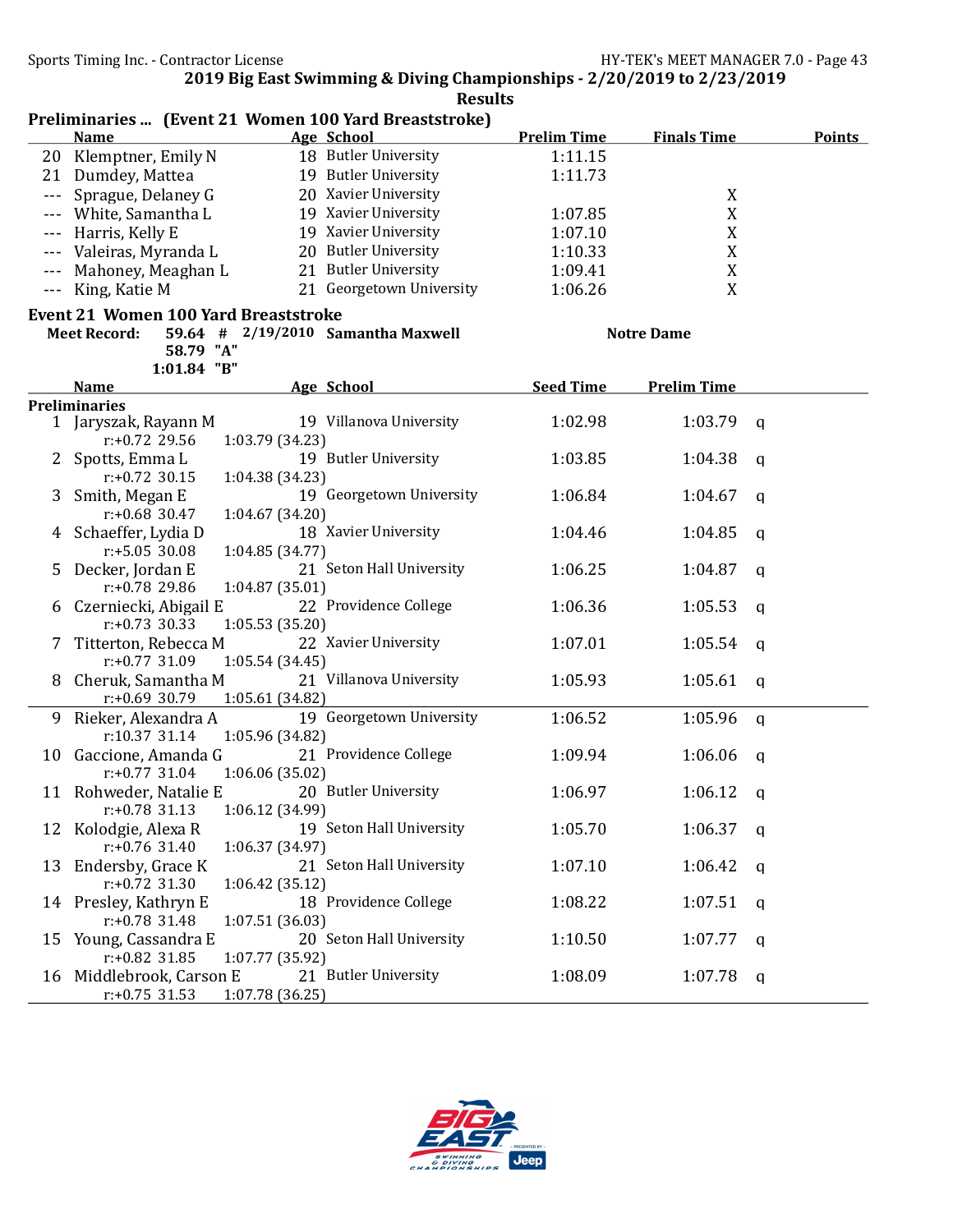|   |                                                |                                                               | Preliminaries  (Event 21 Women 100 Yard Breaststroke) |                    |                    |               |
|---|------------------------------------------------|---------------------------------------------------------------|-------------------------------------------------------|--------------------|--------------------|---------------|
|   | <b>Name</b>                                    |                                                               | <b>Age School</b>                                     | <b>Seed Time</b>   | <b>Prelim Time</b> |               |
|   | 17 Desernia, Kathryn A<br>r:+0.92 32.28        | 1:07.79 (35.51)                                               | 21 Providence College                                 | 1:10.49            | 1:07.79            |               |
|   | 18 Wootton, Amelia E<br>$r: +0.78$ 32.06       | 1:08.09(36.03)                                                | 19 Seton Hall University                              | 1:09.22            | 1:08.09            |               |
|   | 19 Gurry, Sydney E<br>r:+0.88 32.93            | 1:10.25 (37.32)                                               | 20 Butler University                                  | 1:09.08            | 1:10.25            |               |
|   | 20 Klemptner, Emily N<br>$r: +0.83$ 33.69      | 1:11.15 (37.46)                                               | 18 Butler University                                  | 1:09.88            | 1:11.15            |               |
|   | 21 Dumdey, Mattea<br>$r: +0.77$ 33.60          | 1:11.73 (38.13)                                               | 19 Butler University                                  | 1:11.33            | 1:11.73            |               |
|   | --- King, Katie M<br>$r: +0.68$ 30.78          | 1:06.26 (35.48)                                               | 21 Georgetown University                              | 1:10.20            | X1:06.26           |               |
|   | --- Harris, Kelly E<br>$r: +0.70$ 31.07        | 1:07.10 (36.03)                                               | 19 Xavier University                                  | 1:08.59            | X1:07.10           |               |
|   | --- White, Samantha L<br>$r: +0.78$ 32.04      | 1:07.85 (35.81)                                               | 19 Xavier University                                  | 1:07.11            | X1:07.85           |               |
|   | Mahoney, Meaghan L<br>$r: +0.77$ 33.07         | 1:09.41 (36.34)                                               | 21 Butler University                                  | 1:10.49            | X1:09.41           |               |
|   | Valeiras, Myranda L<br>$r: +0.77$ 33.53        | 1:10.33 (36.80)                                               | 20 Butler University                                  | 1:09.95            | X1:10.33           |               |
|   | Aquadro, Natalie G                             |                                                               | 20 Providence College                                 | 1:10.06            | <b>SCR</b>         |               |
|   | Sprague, Delaney G                             |                                                               | 20 Xavier University                                  | 1:08.05            | <b>SCR</b>         |               |
|   |                                                |                                                               |                                                       |                    |                    |               |
|   | <b>Meet Record:</b><br>51.73 "A"<br>54.27 "B"  | <b>Event 22 Men 100 Yard Breaststroke</b><br>$52.95$ # 2/2013 | Pedro Oliveira                                        |                    | Louisville         |               |
|   | <b>Name</b>                                    |                                                               | Age School                                            | <b>Prelim Time</b> | <b>Finals Time</b> | <b>Points</b> |
|   | <b>Championship Final</b><br>1 Dyer, Matthew S |                                                               | 22 Xavier University                                  | 55.65              | 54.29              | 20            |
| 2 | $r: +0.68$ 25.11<br>Tosoni, Josh R             | 54.29 (29.18)                                                 | 20 Seton Hall University                              | 54.81              | 54.95              | 17            |
| 3 | $r: +0.69$ 25.54<br>Goldfarb, Nathaniel D      | 54.95 (29.41)                                                 | 20 Georgetown University                              | 55.21              | 55.06              | 16            |
|   | $r: +0.63$ 26.06<br>4 Trammell, Ryan E         | 55.06 (29.00)                                                 | 21 Providence College                                 | 55.91              | 55.84              | 15            |
| 5 | $r: +0.69$ 26.20<br>Szilagyi, Matthew S        | 55.84 (29.64)                                                 | 20 Georgetown University                              | 56.39              | 56.57              | 14            |
| 6 | $r: +0.7026.71$<br>Wang, Arthur Z              | 56.57 (29.86)                                                 | 22 Georgetown University                              | 56.54              | 56.58              | 13            |
|   | $r: +0.7026.90$<br>Temple, Carlson D           | 56.58 (29.68)                                                 | 19 Georgetown University                              | 56.08              | 56.90              | 12            |
|   | r:+0.67 27.09<br>8 Weese, Cameron N            | 56.90 (29.81)                                                 | 20 Xavier University                                  | 56.51              | 56.94              | 11            |
|   | $r: +0.68$ 26.87<br><b>Consolation Final</b>   | 56.94 (30.07)                                                 |                                                       |                    |                    |               |

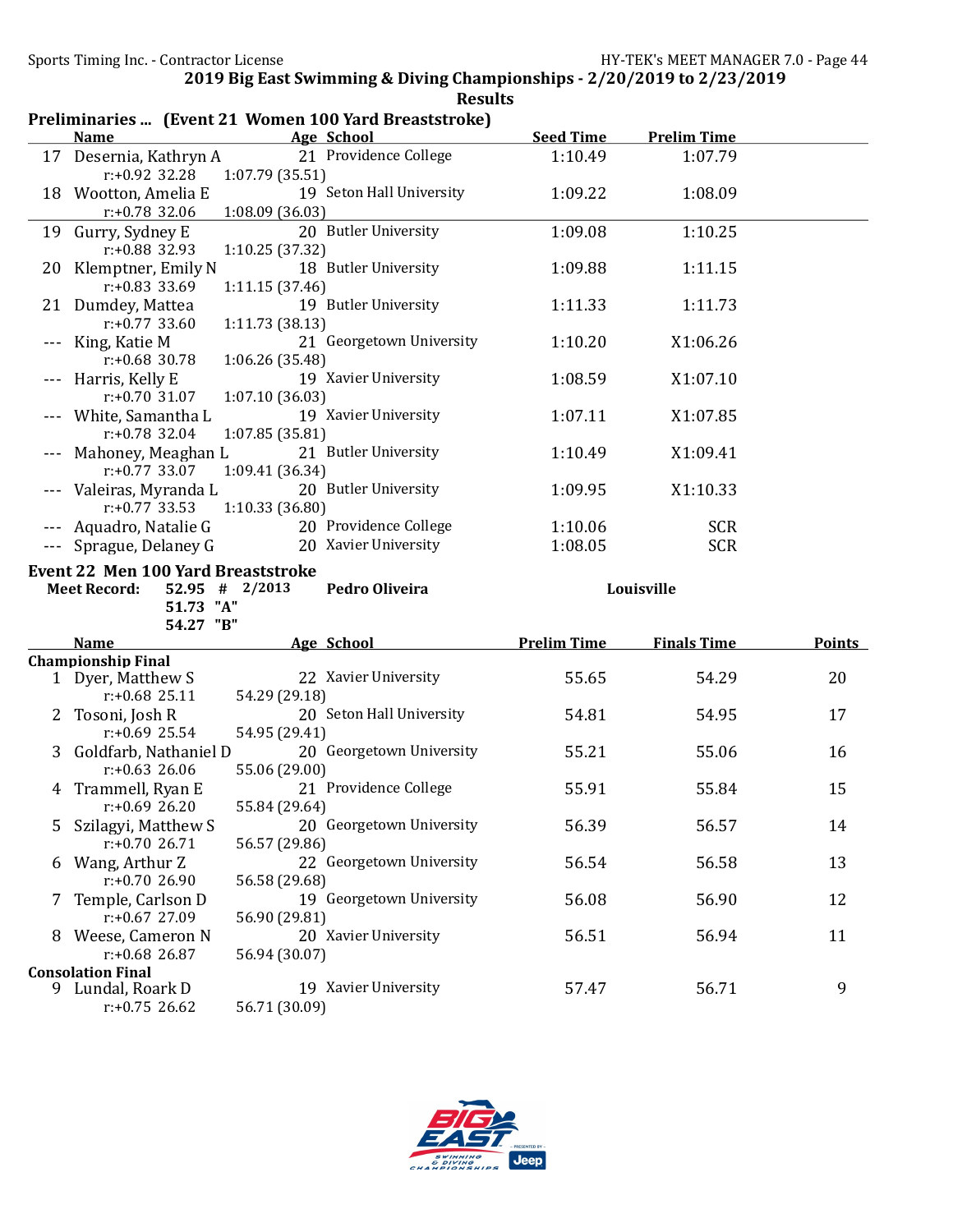|    |                                           | Consolation Final  (Event 22 Men 100 Yard Breaststroke) |                    |                    |                |
|----|-------------------------------------------|---------------------------------------------------------|--------------------|--------------------|----------------|
|    | <b>Name</b>                               | Age School                                              | <b>Prelim Time</b> | <b>Finals Time</b> | <b>Points</b>  |
| 10 | Staes, Thomas                             | 19 Seton Hall University                                | 56.75              | 57.06              | 7              |
|    | $r: +0.75$ 26.75                          | 57.06 (30.31)                                           |                    |                    |                |
|    | 11 Keane, Matt V                          | 18 Providence College                                   | 59.68              | 59.70              | 6              |
|    | $r: +0.73$ 27.52                          | 59.70 (32.18)                                           |                    |                    |                |
|    | 12 Hultgren, Lars E                       | 20 Villanova University                                 | 1:01.17            | 1:01.33            | 5              |
|    | $r: +0.73$ 28.36                          | 1:01.33 (32.97)                                         |                    |                    |                |
|    | 13 Lydon, Kevin B                         | 19 Providence College                                   | 1:01.81            | 1:01.72            | $\overline{4}$ |
|    | $r: +0.7029.44$                           | 1:01.72 (32.28)                                         |                    |                    |                |
|    | Steinberg, Elliot N                       | 18 Xavier University                                    | 1:02.22            | X1:00.62           |                |
|    | $r: +0.68$ 28.67                          | 1:00.62(31.95)                                          |                    |                    |                |
|    | Coomler, Noah G                           | 20 Xavier University                                    | 1:02.22            | X1:01.12           |                |
|    | $r: +0.72$ 28.44                          | 1:01.12 (32.68)                                         |                    |                    |                |
|    | --- West, Joseph W                        | 19 Seton Hall University                                | 1:01.75            | X1:01.14           |                |
|    | $r: +0.69$ 28.16                          | 1:01.14 (32.98)                                         |                    |                    |                |
|    | <b>Preliminaries</b>                      |                                                         |                    |                    |                |
|    | --- Loos, Brian M                         | 19 Xavier University                                    | 58.51              | X                  |                |
|    | <b>Event 22 Men 100 Yard Breaststroke</b> |                                                         |                    |                    |                |
|    | <b>Meet Record:</b>                       | Pedro Oliveira<br>52.95 # 2/2013                        |                    | Louisville         |                |
|    | 51.73 "A"                                 |                                                         |                    |                    |                |
|    | 54.27 "B"                                 |                                                         |                    |                    |                |
|    | <b>Name</b>                               | <b>Age School</b>                                       | <b>Seed Time</b>   | <b>Prelim Time</b> |                |
|    | <b>Preliminaries</b>                      |                                                         |                    |                    |                |
|    | 1 Tosoni, Josh R                          | 20 Seton Hall University                                | 55.58              | 54.81              | a              |
|    | $r: +0.70$ 25.62                          | 54.81 (29.19)                                           |                    |                    |                |
|    | Goldfarb, Nathaniel D                     | 20 Georgetown University                                | 57.20              | 55.21              | a              |
|    | $r: +0.7026.18$                           | 55.21 (29.03)                                           |                    |                    |                |
|    | Dyer, Matthew S                           | 22 Xavier University                                    | 56.39              | 55.65              | q              |
|    | r:+0.70 26.32                             | 55.65 (29.33)                                           |                    |                    |                |
| 4  | Trammell, Ryan E                          | 21 Providence College                                   | 57.85              | 55.91              | a              |
|    | $r: +0.67$ 26.19                          | 55.91 (29.72)                                           |                    |                    |                |
| 5. | Temple, Carlson D                         | 19 Georgetown University                                | 57.84              | 56.08              | a              |
|    | $r: +0.65$ 26.56                          | 56.08 (29.52)                                           |                    |                    |                |
| 6  | Szilagyi, Matthew S                       | 20 Georgetown University                                | 57.84              | 56.39              | a              |
|    | $r: +0.68$ 26.19                          | 56.39 (30.20)                                           |                    |                    |                |
|    | Weese, Cameron N                          | 20 Xavier University                                    | 59.11              | 56.51              | q              |
|    | $r: +0.69$ 26.71                          | 56.51 (29.80)                                           |                    |                    |                |
| 8  | Wang, Arthur Z                            | 22 Georgetown University                                | 58.24              | 56.54              | q              |
|    | $r: +0.71$ 26.55                          | 56.54 (29.99)                                           |                    |                    |                |
| 9  | Staes, Thomas                             | 19 Seton Hall University                                | 58.26              | 56.75              | q              |
|    | $r: +0.78$ 26.66                          | 56.75 (30.09)                                           |                    |                    |                |
| 10 | Lundal, Roark D                           | 19 Xavier University                                    | 58.80              | 57.47              | q              |
|    | r:+0.76 26.79                             | 57.47 (30.68)                                           |                    |                    |                |
|    | 11 Keane, Matt V                          | 18 Providence College                                   | 1:00.56            | 59.68              | q              |
|    | $r: +0.73$ 27.56                          | 59.68 (32.12)                                           |                    |                    |                |
|    | 12 Hultgren, Lars E                       | 20 Villanova University                                 | 1:00.75            | 1:01.17            | q              |
|    | r:10.96 28.06                             | 1:01.17(33.11)                                          |                    |                    |                |
|    |                                           |                                                         |                    |                    |                |

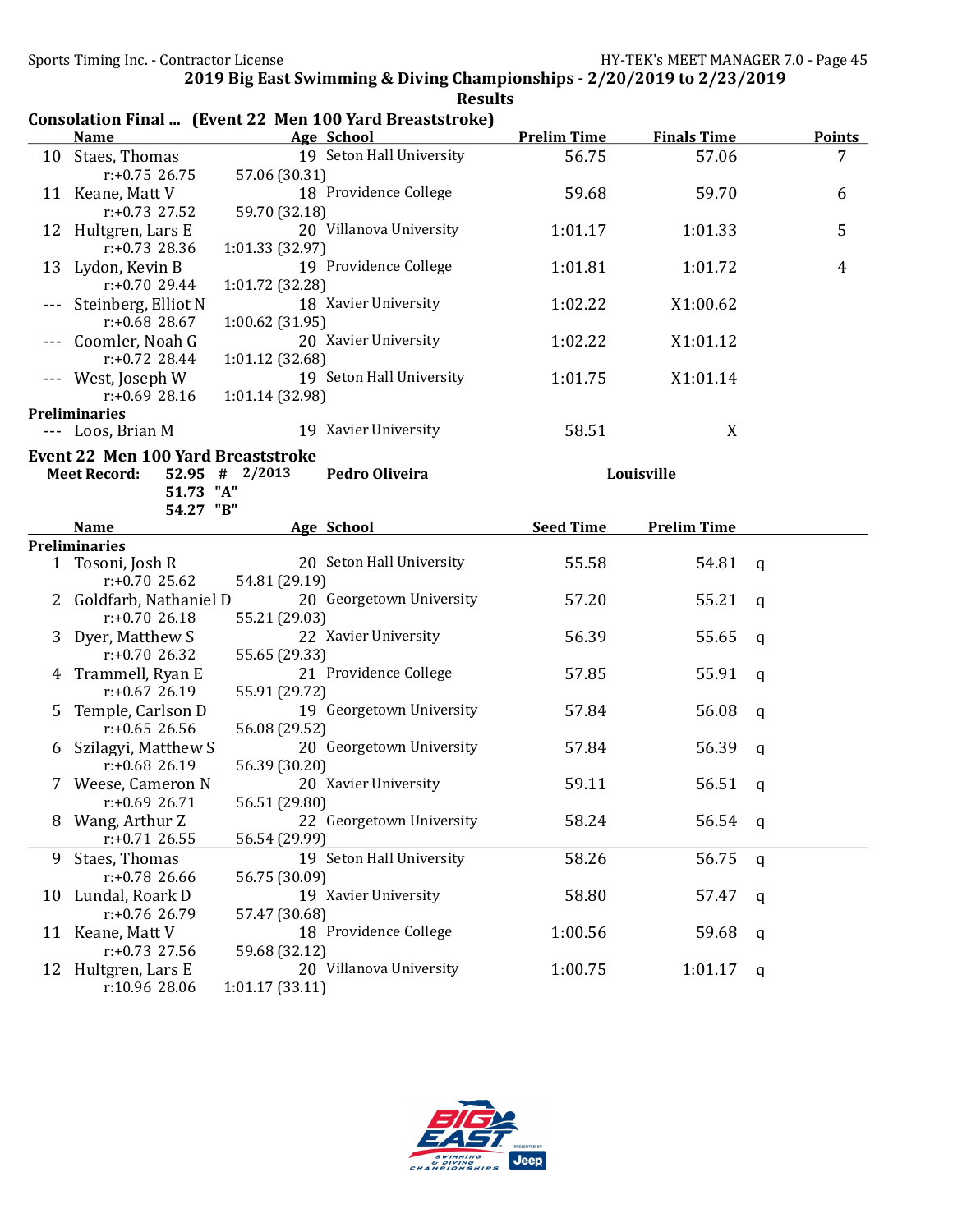|              |                                           | Preliminaries  (Event 22 Men 100 Yard Breaststroke) |                    |                    |               |
|--------------|-------------------------------------------|-----------------------------------------------------|--------------------|--------------------|---------------|
|              | <b>Name</b>                               | Age School                                          | <b>Seed Time</b>   | <b>Prelim Time</b> |               |
| 13           | Lydon, Kevin B                            | 19 Providence College                               | 1:02.65            | 1:01.81            | q             |
|              | $r: +0.77$ 28.98                          | 1:01.81 (32.83)                                     |                    |                    |               |
|              | Loos, Brian M                             | 19 Xavier University                                | 1:02.23            | X58.51             |               |
|              | $r: +0.75$ 26.84                          | 58.51 (31.67)                                       |                    |                    |               |
|              | West, Joseph W                            | 19 Seton Hall University                            | 1:01.46            | X1:01.75           |               |
|              | r:+0.68 28.53                             | 1:01.75 (33.22)                                     |                    |                    |               |
|              | Coomler, Noah G                           | 20 Xavier University                                | 1:02.60            | X1:02.22           |               |
|              | $r: +0.72$ 28.31                          | 1:02.22 (33.91)                                     |                    |                    |               |
|              | Steinberg, Elliot N                       | 18 Xavier University                                | 1:01.70            | X1:02.22           |               |
|              | $r: +0.68$ 28.77                          | 1:02.22 (33.45)                                     |                    |                    |               |
|              | Macaulay, Patrick M                       | 22 Providence College                               | 1:03.18            | <b>SCR</b>         |               |
|              | Strain, John J                            | 20 Villanova University                             | 57.61              | <b>SCR</b>         |               |
|              |                                           |                                                     |                    |                    |               |
|              | <b>Event 23 Women 100 Yard Backstroke</b> |                                                     |                    |                    |               |
|              | <b>Meet Record:</b>                       | 52.96 # 2/2017<br><b>Darby Goodwin</b>              |                    | Villanova          |               |
|              | 50.99 "A"                                 |                                                     |                    |                    |               |
|              | 53.94 "B"                                 |                                                     |                    |                    |               |
|              | <b>Name</b>                               | Age School                                          | <b>Prelim Time</b> | <b>Finals Time</b> | <b>Points</b> |
|              | <b>Championship Final</b>                 |                                                     |                    |                    |               |
| $\mathbf{1}$ | Goodwin, Darby E                          | 22 Villanova University                             | 54.98              | 54.61              | 20            |
|              | 26.16                                     | 54.61 (28.45)                                       |                    |                    |               |
|              | Chen, Enlin                               | 18 Georgetown University                            | 56.02              | 55.05              | 17            |
|              | 26.52                                     | 55.05 (28.53)                                       |                    |                    |               |
|              | Gaertner, Caroline F                      | 22 Xavier University                                | 55.66              | 55.30              | 16            |
|              | 26.87                                     | 55.30 (28.43)                                       |                    |                    |               |
|              | Fort, Ali M                               | 21 Xavier University                                | 55.37              | 55.64              | 15            |
|              | 26.63                                     | 55.64 (29.01)                                       |                    |                    |               |
| 5            | Stankiewicz, Julie A                      | 19 Seton Hall University                            | 55.99              | 56.14              | 14            |
|              | 26.83                                     | 56.14 (29.31)                                       |                    |                    |               |
| b            | Mauze, Eve E                              | 19 Georgetown University                            | 56.67              | 56.45              | 13            |
|              | 27.37                                     | 56.45 (29.08)                                       |                    |                    |               |
| 7            | Dicus, Laura A                            | 21 Xavier University                                | 56.60              | 56.64              | 12            |
|              | 27.66                                     | 56.64 (28.98)                                       |                    |                    |               |
|              | Wielar, Gracie E                          | 18 Villanova University                             | 56.61              | 56.79              | 11            |
|              | 27.36                                     | 56.79 (29.43)                                       |                    |                    |               |
|              | <b>Consolation Final</b>                  |                                                     |                    |                    |               |
|              | 9 Miszkiewicz, Kathleen R                 | 22 Villanova University                             | 58.12              | 56.58              | 9             |
|              | 27.38                                     | 56.58 (29.20)                                       |                    |                    |               |
| 10           | Cummins, Maureen E                        | 19 Xavier University                                | 57.47              | 57.29              | 7             |
|              | 28.26                                     | 57.29 (29.03)                                       |                    |                    |               |
| 11           | McGlaughlin, Juliet E                     | 21 Providence College                               | 57.36              | 57.30              | 6             |
|              | 27.73                                     | 57.30 (29.57)                                       |                    |                    |               |
| 12           | Locker, Anne E                            | 22 Xavier University                                | 57.35              | 57.31              | 5             |
|              | 27.49                                     | 57.31 (29.82)                                       |                    |                    |               |
| 13           | Cummins, Anne M                           | 21 Xavier University                                | 57.98              | 57.99              | 4             |
|              | 27.97                                     | 57.99 (30.02)                                       |                    |                    |               |
|              | 14 Horton, Victoria L                     | 21 Butler University                                | 57.94              | 58.06              | 3             |
|              | 27.79                                     | 58.06 (30.27)                                       |                    |                    |               |

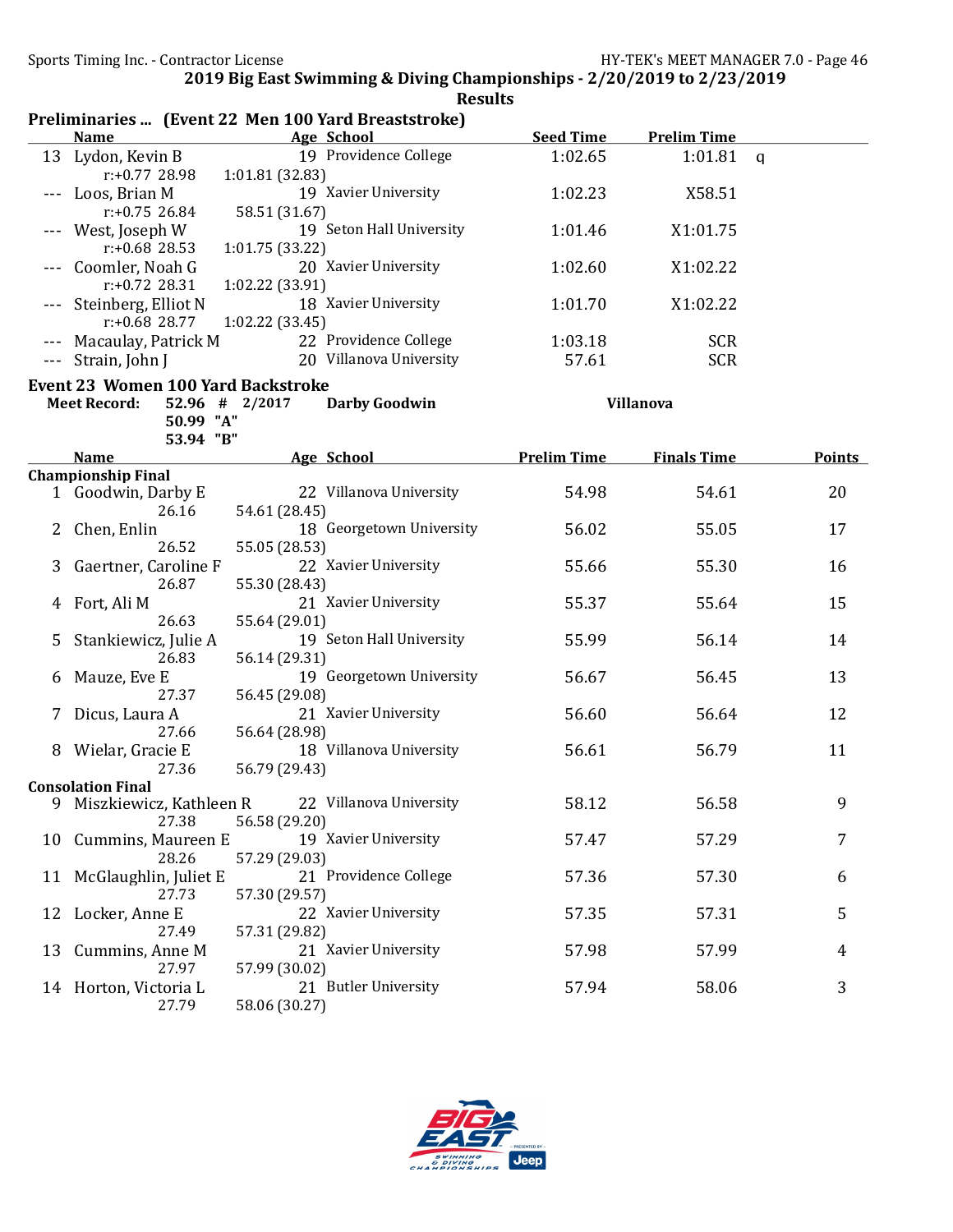|         | <b>Name</b>                               |               | Consolation Final  (Event 23 Women 100 Yard Backstroke)<br>Age School | <b>Prelim Time</b> | <b>Finals Time</b> | <b>Points</b> |
|---------|-------------------------------------------|---------------|-----------------------------------------------------------------------|--------------------|--------------------|---------------|
|         | 15 Hanson, Megan M                        |               | 19 Butler University                                                  | 58.64              | 59.06              | 2             |
|         | 28.40                                     | 59.06 (30.66) |                                                                       |                    |                    |               |
|         | 16 Brillantes, Angela B                   |               | 19 Providence College                                                 | 1:00.06            | 59.37              | 1             |
|         | 28.91                                     | 59.37 (30.46) |                                                                       |                    |                    |               |
|         | <b>Preliminaries</b>                      |               |                                                                       |                    |                    |               |
| 9       | Hutton, Theresa A                         |               | 20 Seton Hall University                                              | 57.30              |                    |               |
|         | 18 Delago, Paige M                        |               | 21 Providence College                                                 | 1:00.36            |                    |               |
|         | 19 Mastrandrea, Claire E                  |               | 18 Butler University                                                  | 1:00.45            |                    |               |
|         | 20 Camarillo, Sofie G                     |               | 20 Butler University                                                  | 1:01.32            |                    |               |
| 21      | Ross, Genevieve E                         |               | 18 Seton Hall University                                              | 1:01.86            |                    |               |
| 22      | Ditolla, Rachel L                         |               | 19 Providence College                                                 | 1:03.14            |                    |               |
|         |                                           |               | 21 Butler University                                                  |                    |                    |               |
| $- - -$ | McGrail, Carolyn M                        |               |                                                                       | 1:01.53            | X                  |               |
| $---$   | Schafer, Rachel M                         |               | 21 Butler University                                                  | 1:03.13            | X                  |               |
| $---$   | Burke, Rachel A                           |               | 21 Butler University                                                  | 1:02.78            | X                  |               |
| $- - -$ | Lake, Abigail R                           |               | 22 Georgetown University                                              |                    | $\mathbf X$        |               |
| $- - -$ | Geller, Rachel E                          |               | 18 Butler University                                                  | 59.50              | X                  |               |
| $- - -$ | McCann, Kerry S                           |               | 21 Providence College                                                 | 1:02.72            | X                  |               |
| $---$   | Haywood, Anna E                           |               | 22 Providence College                                                 | 1:00.08            | X                  |               |
|         | Ryan, Emily E                             |               | 18 Villanova University                                               | 56.23              | $\mathbf X$        |               |
|         | Schaefer, Katherine E                     |               | 20 Providence College                                                 | 1:00.46            | X                  |               |
| $- - -$ | Gaertner, Lorelei L                       |               | 20 Xavier University                                                  | 59.30              | X                  |               |
|         | Backus, Ashley L                          |               | 20 Butler University                                                  |                    |                    |               |
| $- - -$ |                                           |               |                                                                       |                    |                    |               |
|         |                                           |               |                                                                       | 1:03.52            | X                  |               |
| $- - -$ | Drew, Riece C                             |               | 20 Xavier University                                                  | 59.02              | X                  |               |
| $- - -$ | Robinson, Aitana                          |               | 21 Seton Hall University                                              |                    | X                  |               |
|         | <b>Event 23 Women 100 Yard Backstroke</b> |               |                                                                       |                    |                    |               |
|         | <b>Meet Record:</b><br>52.96 # 2/2017     |               | <b>Darby Goodwin</b>                                                  |                    | <b>Villanova</b>   |               |
|         | 50.99 "A"                                 |               |                                                                       |                    |                    |               |
|         | 53.94 "B"                                 |               |                                                                       |                    |                    |               |
|         | <b>Name</b>                               |               | Age School                                                            | <b>Seed Time</b>   | <b>Prelim Time</b> |               |
|         | <b>Preliminaries</b>                      |               |                                                                       |                    |                    |               |
|         | 1 Goodwin, Darby E                        |               | 22 Villanova University                                               | 54.86              | 54.98              | a             |
|         | 26.11                                     | 54.98 (28.87) |                                                                       |                    |                    |               |
| 2       | Fort, Ali M                               |               | 21 Xavier University                                                  | 54.30              | 55.37              | a             |
|         | 26.51                                     | 55.37 (28.86) |                                                                       |                    |                    |               |
| 3       | Gaertner, Caroline F                      |               | 22 Xavier University                                                  | 55.57              | 55.66              | q             |
|         | $r$ :+1.02 26.96                          | 55.66 (28.70) |                                                                       |                    |                    |               |
|         | Stankiewicz, Julie A                      |               | 19 Seton Hall University                                              | 57.06              | 55.99              | q             |
|         | 27.02                                     | 55.99 (28.97) |                                                                       |                    |                    |               |
| 5       | Chen, Enlin                               |               | 18 Georgetown University                                              | 56.37              | 56.02              | q             |
|         | 27.35                                     | 56.02 (28.67) |                                                                       |                    |                    |               |
| 6       |                                           |               | 21 Xavier University                                                  |                    |                    | q             |
|         | Dicus, Laura A<br>28.00                   |               |                                                                       | 57.52              | 56.60              |               |
|         |                                           | 56.60 (28.60) |                                                                       |                    |                    |               |
|         | Wielar, Gracie E                          |               | 18 Villanova University                                               | 57.04              | 56.61              | q             |
| 8       | 27.46<br>Mauze, Eve E                     | 56.61 (29.15) | 19 Georgetown University                                              | 57.69              | 56.67              | q             |



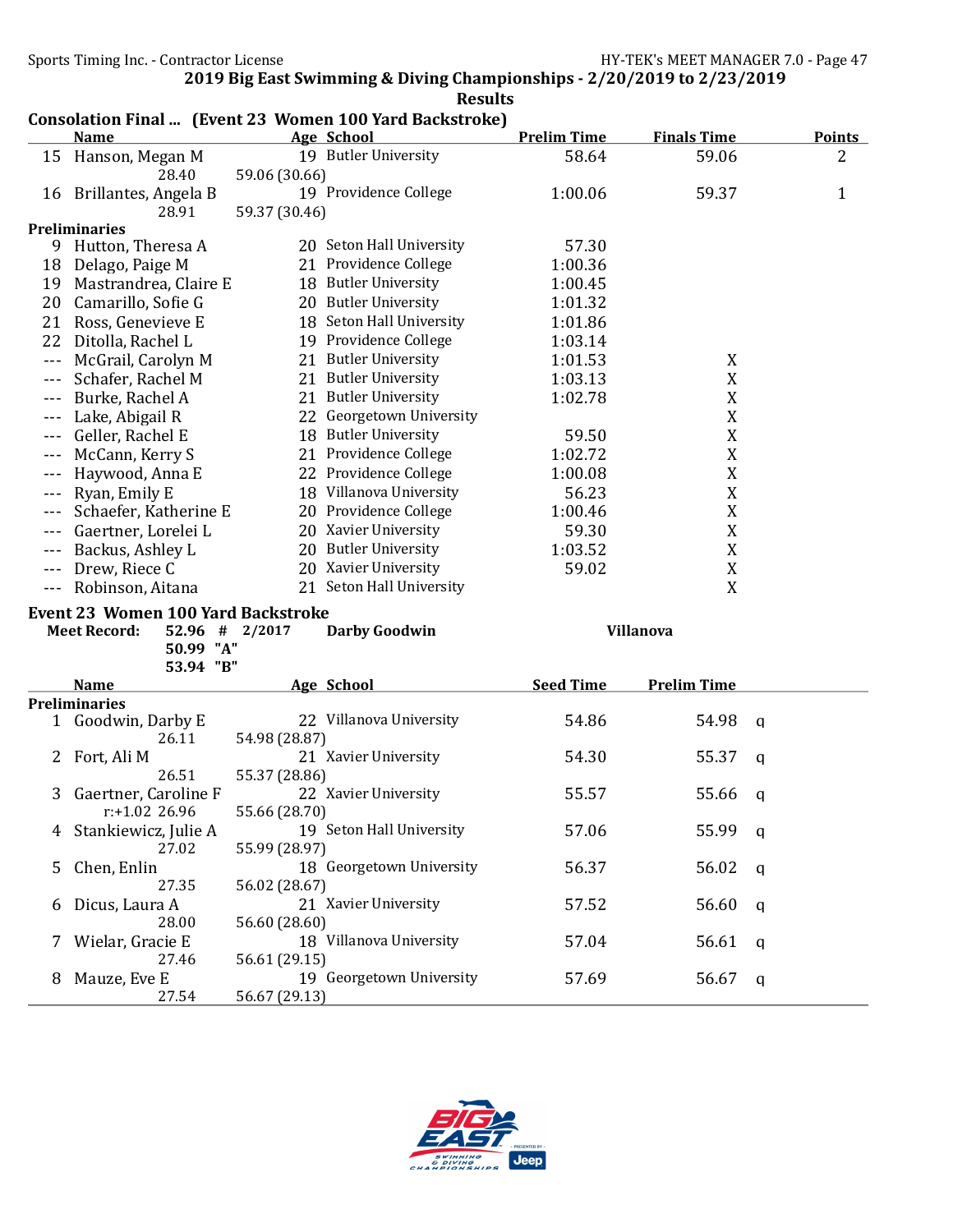|    | Preliminaries  (Event 23 Women 100 Yard Backstroke) |                                                            |                  |                    |              |  |  |
|----|-----------------------------------------------------|------------------------------------------------------------|------------------|--------------------|--------------|--|--|
|    | <b>Name</b>                                         | Age School                                                 | <b>Seed Time</b> | <b>Prelim Time</b> |              |  |  |
|    | 9 Hutton, Theresa A<br>27.57                        | 20 Seton Hall University<br>57.30 (29.73)                  | 56.58            | 57.30 q            |              |  |  |
| 10 | Locker, Anne E<br>27.74                             | 22 Xavier University<br>57.35 (29.61)                      | 58.42            | 57.35              | q            |  |  |
|    | 11 McGlaughlin, Juliet E                            | 21 Providence College                                      | 1:01.45          | 57.36              | q            |  |  |
| 12 | 27.59<br>Cummins, Maureen E                         | 57.36 (29.77)<br>19 Xavier University                      | 58.99            | 57.47              | $\mathsf{q}$ |  |  |
| 13 | 28.21<br>Horton, Victoria L                         | 57.47 (29.26)<br>21 Butler University                      | 58.17            | 57.94              | q            |  |  |
|    | 27.80<br>14 Cummins, Anne M<br>27.82                | 57.94 (30.14)<br>21 Xavier University                      | 58.83            | 57.98              | q            |  |  |
| 15 | Miszkiewicz, Kathleen R<br>27.39                    | 57.98 (30.16)<br>22 Villanova University<br>58.12 (30.73)  | 56.71            | 58.12              | q            |  |  |
|    | 16 Hanson, Megan M<br>$r: +0.95$ 28.63              | 19 Butler University<br>58.64 (30.01)                      | 59.20            | 58.64              | q            |  |  |
|    | 17 Brillantes, Angela B<br>29.29                    | 19 Providence College<br>1:00.06(30.77)                    | 1:01.62          | 1:00.06            |              |  |  |
|    | 18 Delago, Paige M<br>29.22                         | 21 Providence College<br>1:00.36(31.14)                    | 1:00.42          | 1:00.36            |              |  |  |
|    | 19 Mastrandrea, Claire E                            | 18 Butler University                                       | 1:00.74          | 1:00.45            |              |  |  |
|    | 29.17<br>20 Camarillo, Sofie G                      | 1:00.45 (31.28)<br>20 Butler University                    | 1:02.71          | 1:01.32            |              |  |  |
|    | r:+1.00 29.28<br>21 Ross, Genevieve E               | 1:01.32 (32.04)<br>18 Seton Hall University                | 1:00.37          | 1:01.86            |              |  |  |
|    | 29.71<br>22 Ditolla, Rachel L                       | 1:01.86(32.15)<br>19 Providence College                    | 1:02.25          | 1:03.14            |              |  |  |
|    | 30.69<br>Ryan, Emily E                              | 1:03.14(32.45)<br>18 Villanova University                  | 59.05            | X56.23             |              |  |  |
|    | 27.30<br>Drew, Riece C                              | 56.23 (28.93)<br>20 Xavier University                      | 58.40            | X59.02             |              |  |  |
|    | 28.45<br>Gaertner, Lorelei L                        | 59.02 (30.57)<br>20 Xavier University                      | 59.89            | X59.30             |              |  |  |
|    | r:+0.98 28.28<br>Geller, Rachel E                   | 59.30 (31.02)<br>18 Butler University                      | 1:00.90          | X59.50             |              |  |  |
|    | r:+1.02 28.48<br>Haywood, Anna E<br>r:+1.01 28.84   | 59.50 (31.02)<br>22 Providence College                     | 1:01.99          | X1:00.08           |              |  |  |
|    | Schaefer, Katherine E                               | 1:00.08 (31.24)<br>20 Providence College                   | 1:01.05          | X1:00.46           |              |  |  |
|    | 29.91<br>McGrail, Carolyn M                         | 1:00.46 (30.55)<br>21 Butler University                    | 1:03.06          | X1:01.53           |              |  |  |
|    | 30.21<br>McCann, Kerry S<br>r:+9.79 30.61           | 1:01.53 (31.32)<br>21 Providence College                   | 1:01.84          | X1:02.72           |              |  |  |
|    | Burke, Rachel A                                     | 1:02.72 (32.11)<br>21 Butler University                    | 1:01.71          | X1:02.78           |              |  |  |
|    | 30.39<br>Schafer, Rachel M<br>30.86                 | 1:02.78 (32.39)<br>21 Butler University<br>1:03.13 (32.27) | 1:02.75          | X1:03.13           |              |  |  |

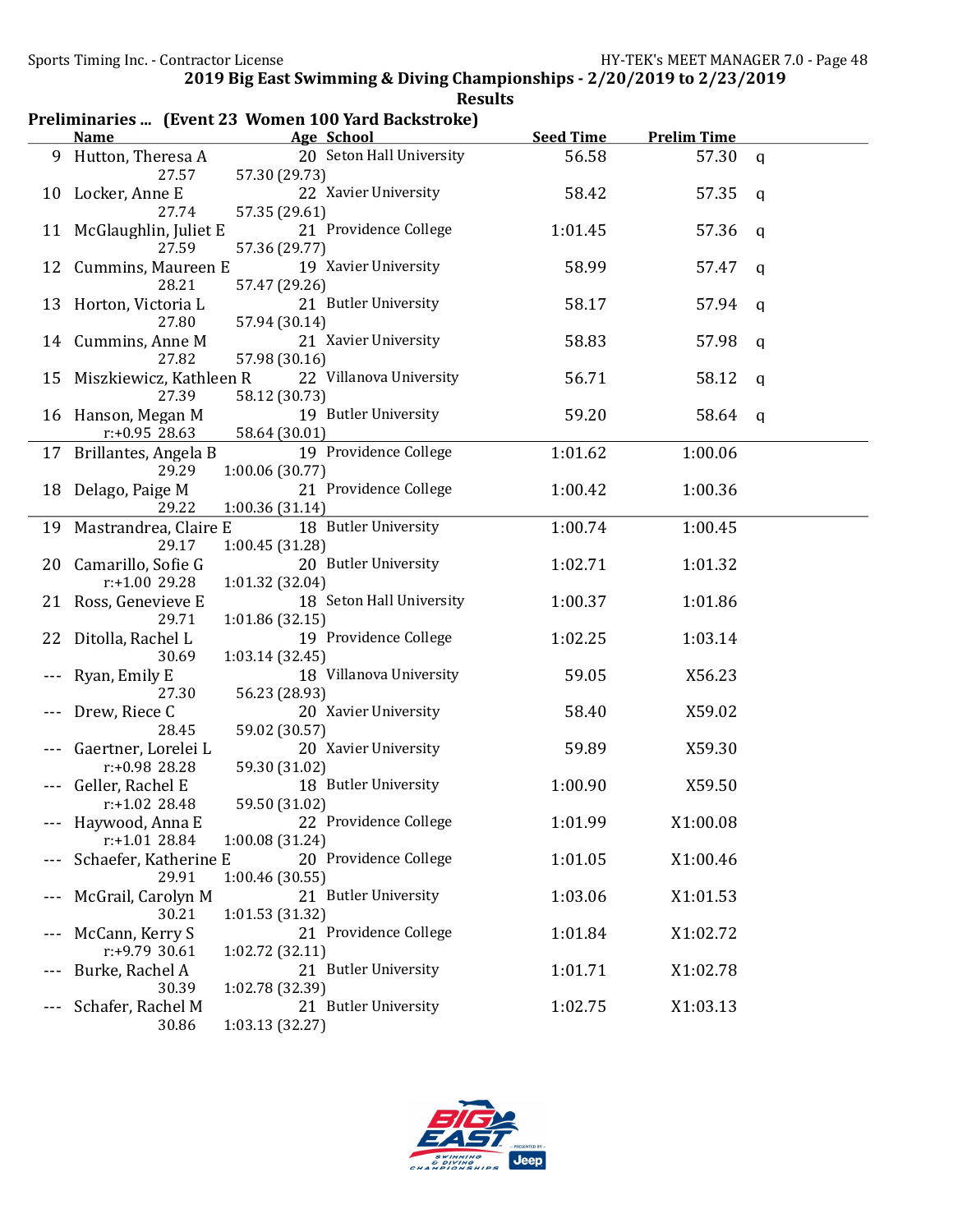|    | Preliminaries  (Event 23 Women 100 Yard Backstroke) |                                         |                          |                    |                    |        |
|----|-----------------------------------------------------|-----------------------------------------|--------------------------|--------------------|--------------------|--------|
|    | <b>Name</b>                                         | Age School                              |                          | <b>Seed Time</b>   | <b>Prelim Time</b> |        |
|    | Backus, Ashley L<br>30.97                           | 20 Butler University<br>1:03.52 (32.55) |                          | 1:01.96            | X1:03.52           |        |
|    | Robinson, Aitana                                    |                                         | 21 Seton Hall University | 58.46              | <b>XDFS</b>        |        |
|    | Declared false start                                |                                         |                          |                    |                    |        |
|    | Sun, Grace                                          |                                         | 20 Georgetown University | 1:02.17            | <b>SCR</b>         |        |
|    | Lake, Abigail R                                     |                                         | 22 Georgetown University | 1:01.56            | <b>SCR</b>         |        |
|    | Kontrimas, Anastasia N                              |                                         | 20 Villanova University  | 56.76              | <b>SCR</b>         |        |
|    | Rieker, Alexandra A                                 |                                         | 19 Georgetown University | 59.24              | <b>SCR</b>         |        |
|    | <b>Event 24 Men 100 Yard Backstroke</b>             |                                         |                          |                    |                    |        |
|    | $46.61$ # 2/2013<br><b>Meet Record:</b>             |                                         | <b>Brandon Andrews</b>   |                    | Louisville         |        |
|    | 45.12 "A"                                           |                                         |                          |                    |                    |        |
|    | 47.77 "B"                                           |                                         |                          |                    |                    |        |
|    | <b>Name</b>                                         | Age School                              |                          | <b>Prelim Time</b> | <b>Finals Time</b> | Points |
|    | <b>Championship Final</b>                           |                                         |                          |                    |                    |        |
|    | 1 Carbone, Andrew M<br>23.13                        | 48.27 (25.14)                           | 19 Georgetown University | 48.22              | 48.27              | 20     |
|    | Johanns, Samuel R                                   | 22 Xavier University                    |                          | 48.59              | 48.34              | 17     |
|    | 23.02                                               | 48.34 (25.32)                           |                          |                    |                    |        |
| 3  | Runyon, Nathan D                                    | 21 Xavier University                    |                          | 48.27              | 48.46              | 16     |
|    | 23.22                                               | 48.46 (25.24)                           |                          |                    |                    |        |
|    | Kelley, Andrew R                                    |                                         | 21 Villanova University  | 48.64              | 48.66              | 15     |
|    | 23.31                                               | 48.66 (25.35)                           |                          |                    |                    |        |
|    | Sironen, Alexander J                                | 19 Xavier University                    |                          | 49.06              | 48.69              | 14     |
|    | 23.43                                               | 48.69 (25.26)                           |                          |                    |                    |        |
| 6  | Clark, Charles L                                    | 21 Xavier University                    |                          | 49.85              | 49.64              | 13     |
|    | 24.04                                               | 49.64 (25.60)                           |                          |                    |                    |        |
| 7  | Thomas, Christian A                                 | 19 Xavier University                    |                          | 49.96              | 49.71              | 12     |
|    | 23.89                                               | 49.71 (25.82)                           |                          |                    |                    |        |
| 8  | Tucker, Christopher W                               |                                         | 22 Seton Hall University | 49.53              | 50.06              | 11     |
|    | 24.12                                               | 50.06 (25.94)                           |                          |                    |                    |        |
|    | <b>Consolation Final</b>                            |                                         |                          |                    |                    |        |
|    | 9 Cosgrove, Liam R                                  |                                         | 20 Seton Hall University | 50.06              | 49.65              | 9      |
|    | 24.13                                               | 49.65 (25.52)                           |                          |                    |                    |        |
|    | 10 Calderwood, John F                               |                                         | 20 Georgetown University | 50.59              | 50.00              | 7      |
|    | 24.01                                               | 50.00 (25.99)                           |                          |                    |                    |        |
|    | 11 Bunnell, David T                                 | 22 Xavier University                    |                          | 50.61              | 50.11              | 6      |
|    | 24.25                                               | 50.11 (25.86)                           |                          |                    |                    |        |
| 12 | Puglessi, Ben P                                     |                                         | 18 Seton Hall University | 50.80              | 50.80              | 5      |
|    | 24.65                                               | 50.80 (26.15)                           |                          |                    |                    |        |
| 13 | Hollinshead, Henry C                                |                                         | 21 Georgetown University | 51.04              | 51.54              | 4      |
|    | 24.91                                               | 51.54 (26.63)                           |                          |                    |                    |        |
|    | 14 McLaughlin, Mark W                               | 19 Providence College                   |                          | 52.15              | 52.20              | 3      |
|    | 24.97                                               | 52.20 (27.23)                           |                          |                    |                    |        |
| 15 | Billig, Richard E                                   | 21 Providence College                   |                          | 52.44              | 52.43              | 2      |
|    | 25.56                                               | 52.43 (26.87)                           |                          |                    |                    |        |
| 16 | Ritchie, William H                                  |                                         | 21 Villanova University  | 52.93              | 52.60              | 1      |
|    | 25.43                                               | 52.60 (27.17)                           |                          |                    |                    |        |

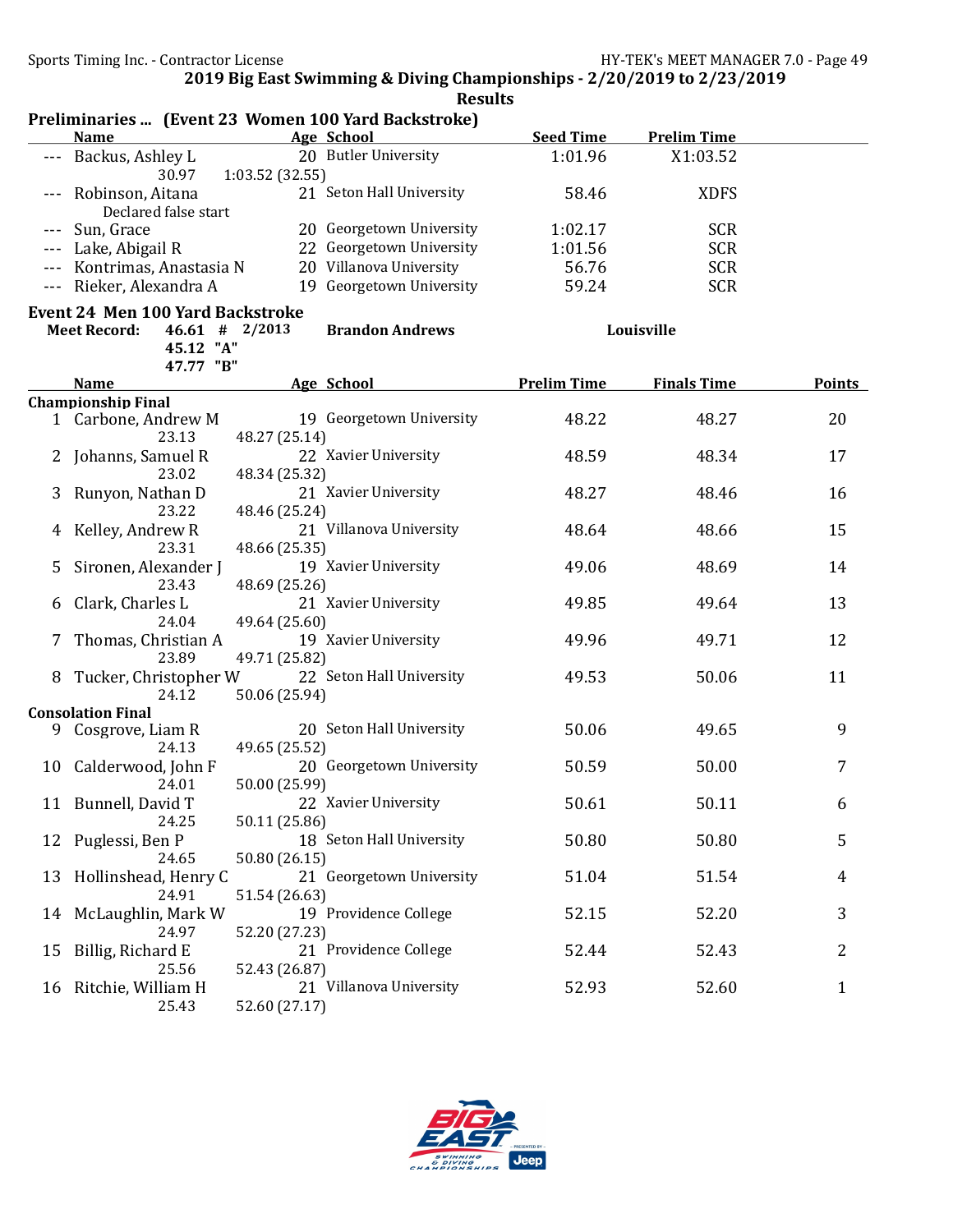|    |                                                   |               | <b>Results</b>           |                    |                    |   |               |
|----|---------------------------------------------------|---------------|--------------------------|--------------------|--------------------|---|---------------|
|    | Preliminaries  (Event 24 Men 100 Yard Backstroke) |               |                          |                    |                    |   |               |
|    | <b>Name</b>                                       |               | Age School               | <b>Prelim Time</b> | <b>Finals Time</b> |   | <b>Points</b> |
|    | <b>Preliminaries</b>                              |               |                          |                    |                    |   |               |
|    | 17 Batista, Jonathan J                            |               | 22 Providence College    | 53.90              |                    |   |               |
|    | 18 Hawkins, Michael J                             |               | 18 Providence College    | 55.08              |                    |   |               |
|    | Kauth, Tyler L                                    |               | 20 Seton Hall University |                    | X                  |   |               |
|    | <b>Event 24 Men 100 Yard Backstroke</b>           |               |                          |                    |                    |   |               |
|    | $46.61$ # 2/2013<br><b>Meet Record:</b>           |               | <b>Brandon Andrews</b>   |                    | Louisville         |   |               |
|    | 45.12 "A"                                         |               |                          |                    |                    |   |               |
|    | 47.77 "B"                                         |               |                          |                    |                    |   |               |
|    | Name                                              | Age School    |                          | <b>Seed Time</b>   | <b>Prelim Time</b> |   |               |
|    | <b>Preliminaries</b>                              |               |                          |                    |                    |   |               |
|    | 1 Carbone, Andrew M                               |               | 19 Georgetown University | 47.70              | 48.22              | a |               |
|    | 23.14                                             | 48.22 (25.08) |                          |                    |                    |   |               |
|    | Runyon, Nathan D                                  |               | 21 Xavier University     | 50.86              | 48.27              | a |               |
|    | 23.30                                             | 48.27 (24.97) |                          |                    |                    |   |               |
|    | Johanns, Samuel R                                 |               | 22 Xavier University     | 49.75              | 48.59              | a |               |
|    | 23.05                                             | 48.59 (25.54) |                          |                    |                    |   |               |
|    | Kelley, Andrew R                                  |               | 21 Villanova University  | 49.32              | 48.64              | a |               |
|    | 23.31                                             | 48.64 (25.33) |                          |                    |                    |   |               |
|    | Sironen, Alexander J                              |               | 19 Xavier University     | 50.22              | 49.06              | a |               |
|    | 23.54                                             | 49.06 (25.52) |                          |                    |                    |   |               |
| b  | Tucker, Christopher W                             |               | 22 Seton Hall University | 51.47              | 49.53              | a |               |
|    | $r: +1.01$ 24.10                                  | 49.53 (25.43) |                          |                    |                    |   |               |
| 7  | Clark, Charles L                                  |               | 21 Xavier University     | 51.35              | 49.85              | a |               |
|    | 24.09                                             | 49.85 (25.76) |                          |                    |                    |   |               |
|    | Thomas, Christian A                               |               | 19 Xavier University     | 52.89              | 49.96              | a |               |
|    | 24.03                                             | 49.96 (25.93) |                          |                    |                    |   |               |
| 9  | Cosgrove, Liam R                                  |               | 20 Seton Hall University | 51.49              | 50.06              |   |               |
|    | 24.19                                             | 50.06 (25.87) |                          |                    |                    | q |               |
|    |                                                   |               | 20 Georgetown University | 52.23              |                    |   |               |
| 10 | Calderwood, John F<br>24.30                       | 50.59 (26.29) |                          |                    | 50.59              | a |               |
|    |                                                   |               | 22 Xavier University     |                    |                    |   |               |
| 11 | Bunnell, David T                                  |               |                          | 51.28              | 50.61              | a |               |
|    | 24.56                                             | 50.61 (26.05) | 18 Seton Hall University |                    |                    |   |               |
|    | 12 Puglessi, Ben P                                |               |                          | 51.86              | 50.80              | a |               |
|    | 24.55                                             | 50.80 (26.25) |                          |                    |                    |   |               |
|    | 13 Hollinshead, Henry C                           |               | 21 Georgetown University | 52.32              | 51.04 q            |   |               |
|    | 24.54                                             | 51.04 (26.50) |                          |                    |                    |   |               |
| 14 | McLaughlin, Mark W                                |               | 19 Providence College    | 52.16              | 52.15              | q |               |
|    | 25.31                                             | 52.15 (26.84) |                          |                    |                    |   |               |
| 15 | Billig, Richard E                                 |               | 21 Providence College    | 52.67              | 52.44              | q |               |
|    | 25.83                                             | 52.44 (26.61) |                          |                    |                    |   |               |
| 16 | Ritchie, William H                                |               | 21 Villanova University  | 53.74              | 52.93              | q |               |
|    | 25.43                                             | 52.93 (27.50) |                          |                    |                    |   |               |
| 17 | Batista, Jonathan J                               |               | 22 Providence College    | 54.56              | 53.90              |   |               |
|    | 25.37                                             | 53.90 (28.53) |                          |                    |                    |   |               |
| 18 | Hawkins, Michael J                                |               | 18 Providence College    | 56.78              | 55.08              |   |               |
|    | 26.58                                             | 55.08 (28.50) |                          |                    |                    |   |               |

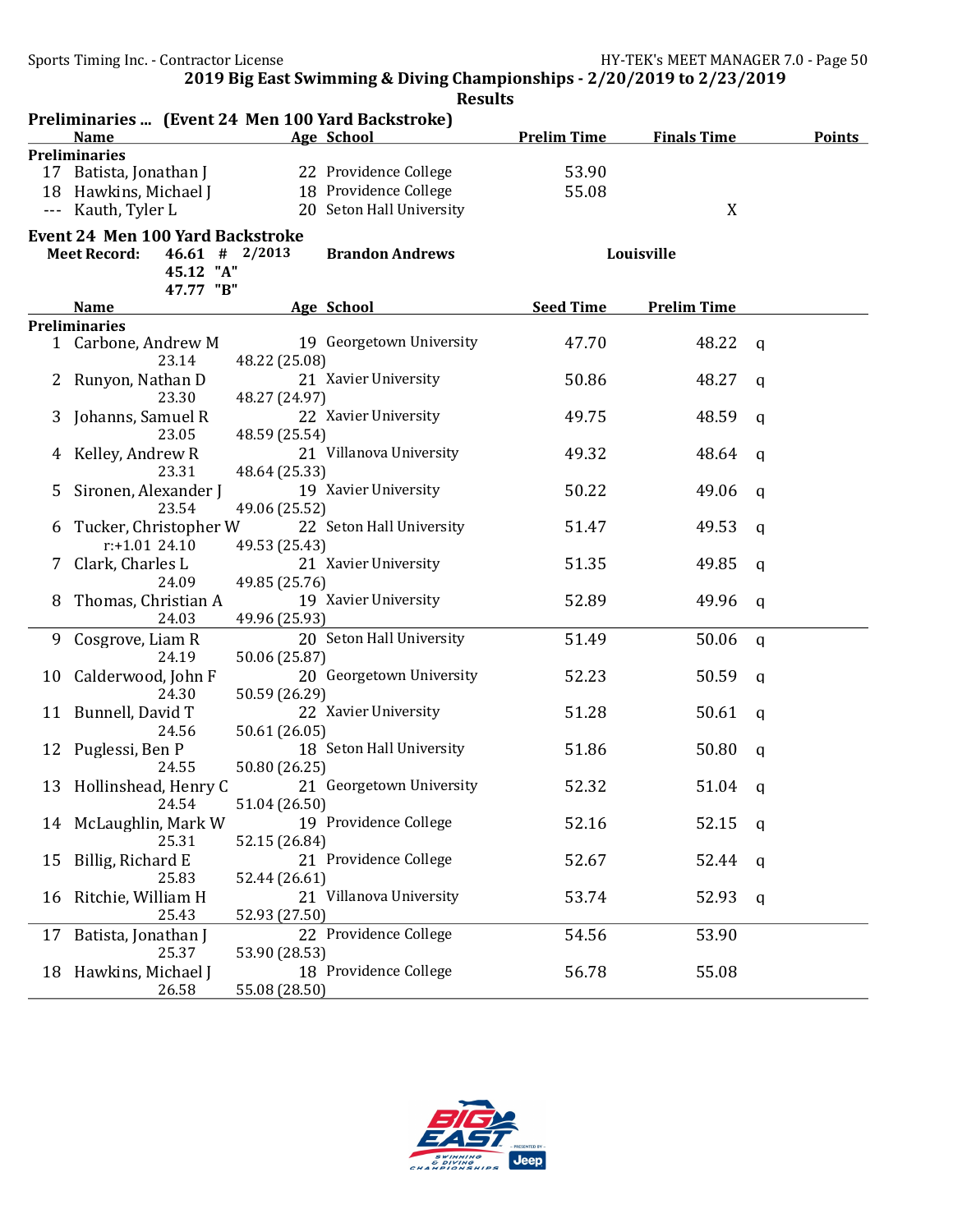Preliminaries ... (Event 24 Men 100 Yard Backstroke)

|                     | <b>Name</b>                                 | Age School                         | <b>Seed Time</b>    | <b>Prelim Time</b>  |                |
|---------------------|---------------------------------------------|------------------------------------|---------------------|---------------------|----------------|
| $\frac{1}{2}$       | McElrath, Ian T                             | 18 Providence College              | 54.04               | <b>SCR</b>          |                |
| $\qquad \qquad - -$ | Cucchi, Justin M                            | 20 Villanova University            | 49.44               | <b>SCR</b>          |                |
|                     | Mahoney, Nicholas P                         | 20 Xavier University               | 51.62               | <b>SCR</b>          |                |
| $- - -$             | Kauth, Tyler L                              | 20 Seton Hall University           | 53.03               | <b>SCR</b>          |                |
| $- - -$             | Braviak, Matthew P                          | 19 Georgetown University           | 54.77               | <b>SCR</b>          |                |
|                     | <b>Event 25 Women 1 mtr Diving</b>          |                                    |                     |                     |                |
|                     | Meet Record: 329.95 # 2/16/2011 Hannah Gadd |                                    |                     | Louisville          |                |
|                     | <b>Name</b>                                 | Age School                         | <b>Prelim Score</b> | <b>Finals Score</b> | Points         |
| <b>Finals</b>       |                                             |                                    |                     |                     |                |
|                     | 1 Dunn, Bridie                              | Villanova University               | 257.50              | 532.00#             | 20             |
| 2                   | Miller, Elizabeth                           | Georgetown University              | 252.70              | 522.45#             | 17             |
| 3                   | Barnhorst, Margaret                         | Georgetown University              | 269.65              | 513.55#             | 16             |
| $\overline{4}$      | Fujioka, Riley                              | Georgetown University              | 251.70              | 508.25#             | 15             |
| 5                   | Jackson, Taylor                             | Seton Hall University              | 246.50              | 486.45#             | 14             |
| 6                   | Peng, Naomi                                 | Georgetown University              | 232.20              | 481.55#             | 13             |
| 7                   | Holtz, Andrea                               | Villanova University               | 201.45              | 414.45#             | 12             |
| 8                   | Diekemper, Ashley                           | Seton Hall University              | 194.85              | 403.10#             | 11             |
|                     | <b>Preliminaries</b>                        |                                    |                     |                     |                |
| 9                   | Pisani, Avery                               | Providence College                 | 189.80              |                     | 9              |
| 10                  | Miller, Riley                               | Seton Hall University              | 183.55              |                     | $\overline{7}$ |
| 11                  | Cox, Rebecca                                | Georgetown University              | 181.75              |                     | 6              |
| 12                  | Rehak, Sarah                                | Providence College                 | 169.80              |                     | 5              |
|                     | <b>Event 25 Women 1 mtr Diving</b>          |                                    |                     |                     |                |
|                     | Meet Record: 329.95 # 2/16/2011 Hannah Gadd |                                    |                     | Louisville          |                |
|                     | <b>Name</b>                                 | Age School                         |                     | <b>Prelim Score</b> |                |
|                     | <b>Preliminaries</b>                        |                                    |                     |                     |                |
|                     | 1 Barnhorst, Margaret                       | Georgetown University              | 285.00              | 269.65<br>q         |                |
|                     | 2 Dunn, Bridie                              | Villanova University               | 277.80              | 257.50<br>q         |                |
| 3                   | Miller, Elizabeth                           | Georgetown University              | 284.05              | 252.70<br>q         |                |
| 4                   | Fujioka, Riley                              | Georgetown University              | 287.10              | 251.70<br>q         |                |
| 5                   | Jackson, Taylor                             | Seton Hall University              | 300.30              | 246.50<br>q         |                |
| 6                   | Peng, Naomi                                 | Georgetown University              | 257.15              | 232.20<br>q         |                |
| 7                   | Holtz, Andrea                               | Villanova University               | 247.94              | 201.45<br>q         |                |
| 8                   | Diekemper, Ashley                           | Seton Hall University              | 252.90              | 194.85<br>q         |                |
| 9                   | Pisani, Avery                               | Providence College                 | 219.45              | 189.80              |                |
| 10                  | Miller, Riley                               | Seton Hall University              | 239.62              | 183.55              |                |
|                     | 11 Cox, Rebecca                             | Georgetown University              | 230.15              | 181.75              |                |
| 12                  | Rehak, Sarah                                | Providence College                 | 226.50              | 169.80              |                |
| $- - -$             | Daine, Shannon                              | Villanova University               | 225.52              | <b>SCR</b>          |                |
|                     | Event 26 Men 3 mtr Diving                   |                                    |                     |                     |                |
|                     | <b>Meet Record:</b>                         | 387.15 # 2/20/2009 Alex Volovetski |                     | Pittsburgh          |                |
|                     | <b>Name</b>                                 | Age School                         | <b>Prelim Score</b> | <b>Finals Score</b> | <b>Points</b>  |
| <b>Finals</b>       |                                             |                                    |                     |                     |                |
|                     | 1 Perra, Michael                            | Villanova University               | 305.40              | 617.70#             | 20             |

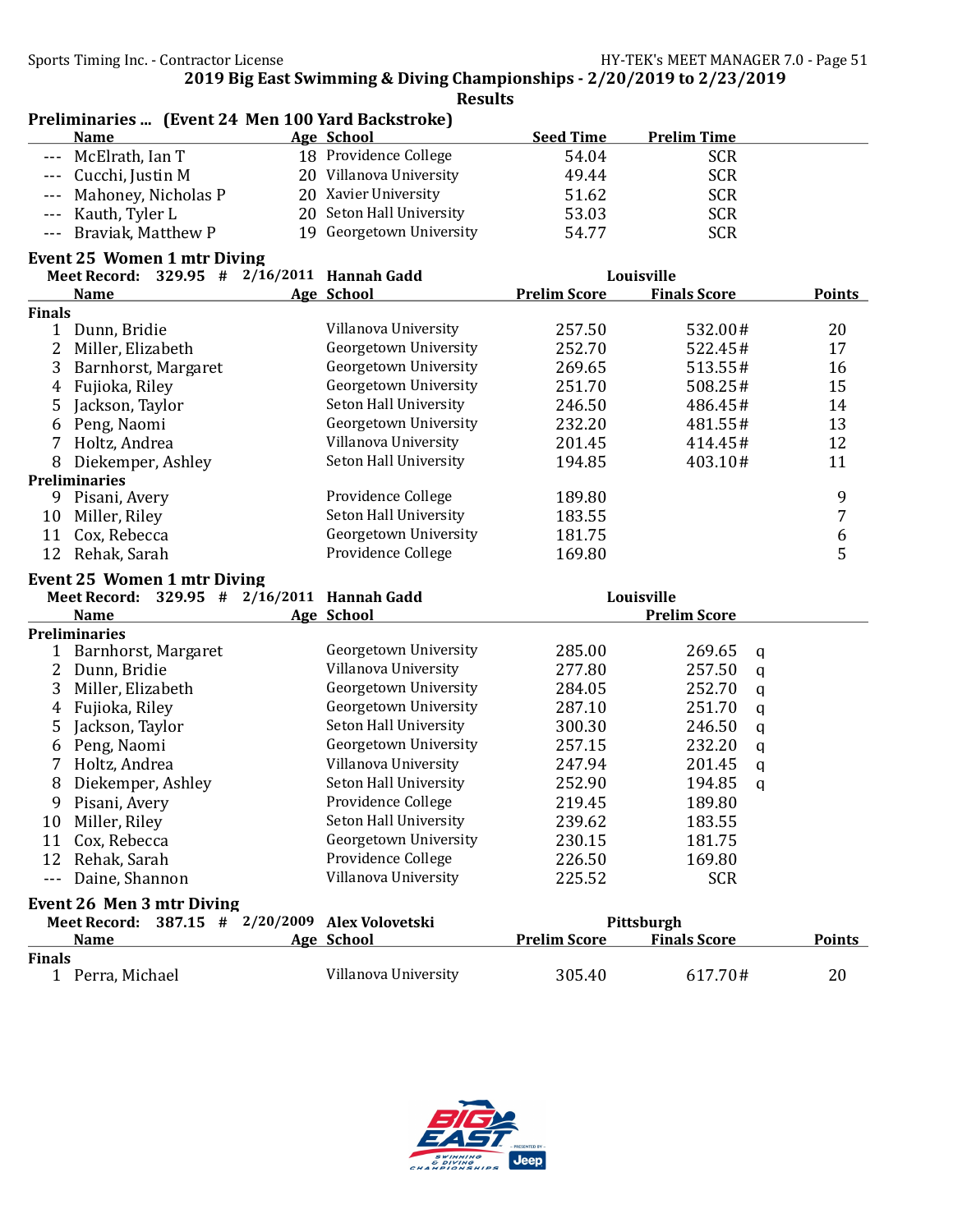Finals ... (Event 26 Men 3 mtr Diving)

2019 Big East Swimming & Diving Championships - 2/20/2019 to 2/23/2019

|              | <b>Name</b>                                     |                                    | Age School                              | <b>Prelim Score</b>                                                                      | <b>Finals Score</b>         | <b>Points</b> |  |
|--------------|-------------------------------------------------|------------------------------------|-----------------------------------------|------------------------------------------------------------------------------------------|-----------------------------|---------------|--|
|              | 2 Ackert, Michael                               |                                    | Villanova University                    | 269.15                                                                                   | 564.90#                     | 17            |  |
| 3            | Edmonds, Griffen                                |                                    | Georgetown University                   | 243.10                                                                                   | 504.20#                     | 16            |  |
| 4            | Swindal, Joe                                    |                                    | Villanova University                    | 240.40                                                                                   | 499.20#                     | 15            |  |
| 5            | Blom, Ryan                                      |                                    | Georgetown University                   | 238.55                                                                                   | 473.40#                     | 14            |  |
| 6            | Werner, Matthew                                 |                                    | Georgetown University                   | 216.60                                                                                   | 443.95#                     | 13            |  |
| 7            | Lynch, Tim                                      |                                    | Seton Hall University                   | 224.80                                                                                   | 419.05#                     | 12            |  |
| 8            | Ianelli, Joseph                                 |                                    | Seton Hall University                   | 189.15                                                                                   | 396.50#                     | 11            |  |
|              | Event 26 Men 3 mtr Diving                       |                                    |                                         |                                                                                          |                             |               |  |
|              | Meet Record: 387.15 # 2/20/2009 Alex Volovetski |                                    |                                         | Pittsburgh                                                                               |                             |               |  |
|              | <b>Name</b>                                     |                                    | Age School                              |                                                                                          | <b>Prelim Score</b>         |               |  |
|              | <b>Preliminaries</b>                            |                                    |                                         |                                                                                          |                             |               |  |
|              | 1 Perra, Michael                                |                                    | Villanova University                    | 321.10                                                                                   | 305.40<br>q                 |               |  |
| $\mathbf{2}$ | Ackert, Michael                                 |                                    | Villanova University                    | 270.22                                                                                   | 269.15<br>$\mathsf{q}$      |               |  |
| 3            | Edmonds, Griffen                                |                                    | Georgetown University                   | 256.60                                                                                   | 243.10<br>$\mathbf q$       |               |  |
| 4            | Swindal, Joe                                    |                                    | Villanova University                    | 256.28                                                                                   | 240.40<br>$\mathsf{q}$      |               |  |
| 5            | Blom, Ryan                                      |                                    | Georgetown University                   | 262.00                                                                                   | 238.55<br>$\mathbf q$       |               |  |
| 6            | Lynch, Tim                                      |                                    | Seton Hall University                   | 265.12                                                                                   | 224.80<br>$\mathbf q$       |               |  |
| 7            | Werner, Matthew                                 |                                    | Georgetown University                   | 247.40                                                                                   | 216.60<br>$\mathbf q$       |               |  |
| 8            | Ianelli, Joseph                                 |                                    | Seton Hall University                   | 242.20                                                                                   | 189.15<br>$\mathbf q$       |               |  |
|              | Event 27 Women 400 Yard Medley Relay            |                                    |                                         |                                                                                          |                             |               |  |
|              | Meet Record: 3:35.89 # 2/2011                   |                                    | <b>Notre Dame, University of</b>        |                                                                                          |                             |               |  |
|              |                                                 |                                    | K. Holden, S. Maxwell, K. Casey, K.Ryan |                                                                                          |                             |               |  |
|              | 3:32.20 "A"                                     |                                    |                                         |                                                                                          |                             |               |  |
|              | 3:34.35 "B"                                     |                                    |                                         |                                                                                          |                             |               |  |
|              | <b>Team</b>                                     |                                    | <b>Relay</b>                            | <b>Seed Time</b>                                                                         | <b>Finals Time</b>          | <b>Points</b> |  |
|              | 1 Villanova University                          |                                    | $\boldsymbol{A}$                        | 3:40.90                                                                                  | 3:40.92                     | 40            |  |
|              | 1) Goodwin, Darby E 22                          |                                    |                                         | 2) r:0.43 Jaryszak, Rayann 19 3) r:0.25 Montesi, Kelly 18                                | 4) r:0.27 Wilson, Taylor 22 |               |  |
|              | $r: +1.04$ 26.60                                | 54.94 (54.94)                      |                                         |                                                                                          |                             |               |  |
|              |                                                 |                                    | 1:23.79 (28.85)                         |                                                                                          |                             |               |  |
|              | 1:57.67()                                       | 2:22.41()                          | 2:51.22 (28.81)                         | 3:40.92 (1:18.51)                                                                        |                             |               |  |
|              | 2 Xavier University                             |                                    | A                                       | 3:44.23                                                                                  | 3:45.34                     | 34            |  |
|              | 1) Fort, Ali M 21                               |                                    |                                         | 2) r:0.35 Schaeffer, Lydia 18 3) r:0.22 Gaertner, Caroline 2.4) r:0.14 Conners, Emily 21 |                             |               |  |
|              | 26.86                                           | 55.67 (55.67)                      | 1:09.18(13.51)                          | 1:25.46 (29.79)                                                                          |                             |               |  |
|              | 2:00.58 (35.12)                                 | 2:25.59 (1:00.13)                  | 2:55.40 (29.81)                         | 3:45.34 (1:19.75)                                                                        |                             |               |  |
| 3            | Georgetown University                           |                                    | A                                       | 3:49.74                                                                                  | 3:48.17                     | 32            |  |
|              | 1) Chen, Enlin 18                               |                                    | 2) r:0.41 Smith, Megan 19               | 3) r:0.13 Morgan, Dorothy 22 4) r:0.35 Donohoe, Belinda 20                               |                             |               |  |
|              | 27.18                                           | 55.42 (55.42)                      | 1:25.98 (30.56)                         |                                                                                          |                             |               |  |
|              | 2:00.83()                                       | 2:26.53()                          | 2:56.96 (30.43)                         | 3:48.17 (1:21.64)                                                                        |                             |               |  |
|              | 4 Seton Hall University                         |                                    | A                                       | 3:51.53                                                                                  | 3:49.98                     | 30            |  |
|              | 1) Stankiewicz, Julie A 19                      |                                    | 2) r:0.22 Decker, Jordan 21             | 3) r:0.53 Calocino, Jillian 20 4) r:0.33 McCardle, Courtney:                             |                             |               |  |
|              | 27.83                                           | 56.71 (56.71)                      | 1:08.52(11.81)                          | 1:26.05 (29.34)                                                                          |                             |               |  |
|              | 2:00.89 (34.84)                                 | 2:27.74 (1:01.69)                  | 2:58.92 (31.18)                         | 3:49.98 (1:22.24)                                                                        |                             |               |  |
| 5            | <b>Butler University</b>                        |                                    | A                                       | 3:52.80                                                                                  | 3:51.91                     | 28            |  |
|              | 1) Hanson, Megan M 19                           |                                    | 2) r:0.20 Spotts, Emma 19               | 3) r:0.27 Van Gheem, Annah 14) r:0.34 Horton, Victoria 21                                |                             |               |  |
|              | 28.83<br>2:03.33 (34.71)                        | 58.91 (58.91)<br>2:29.19 (1:00.57) | 1:11.60(12.69)<br>3:00.41 (31.22)       | 1:28.62 (29.71)<br>3:51.91 (1:22.72)                                                     |                             |               |  |

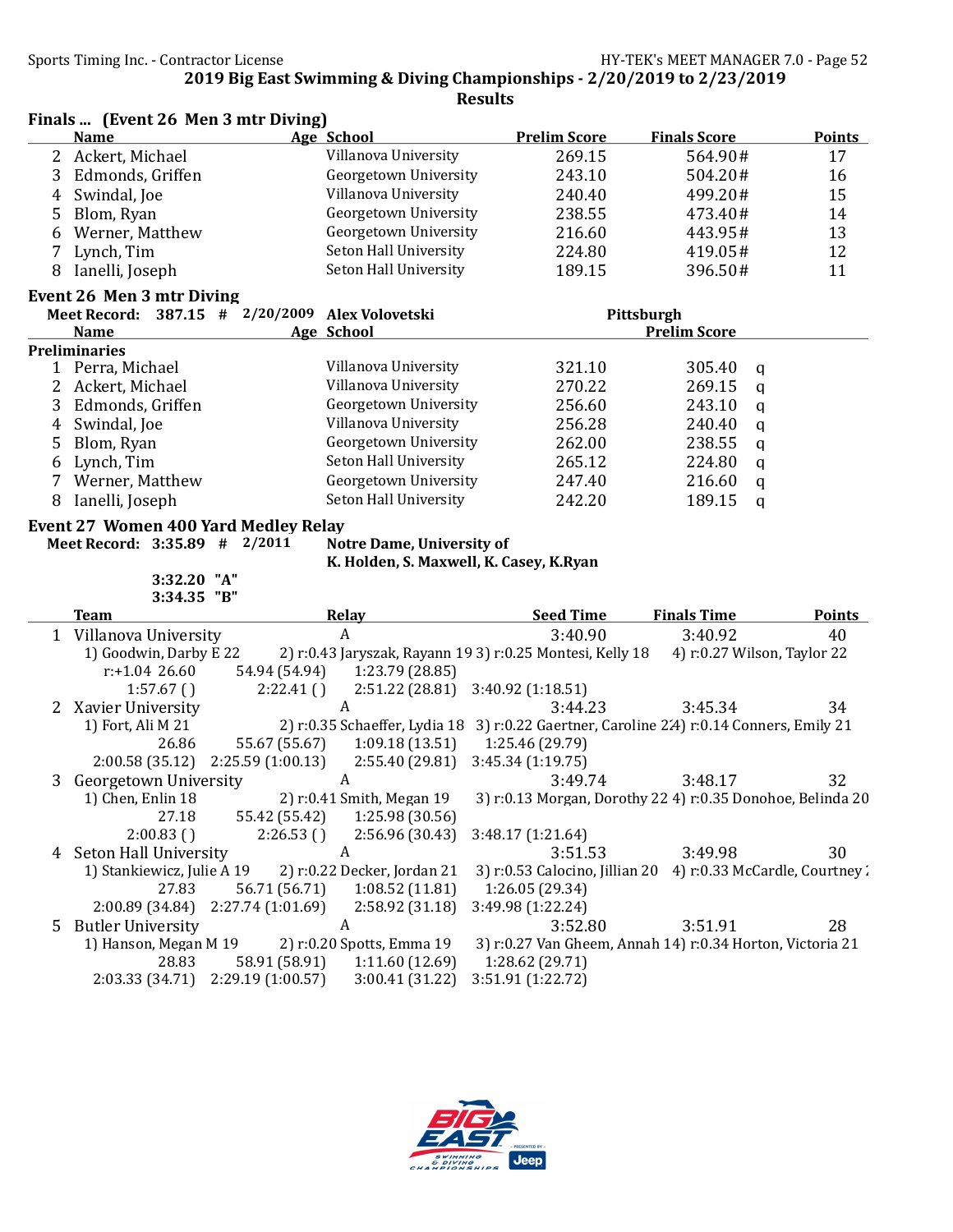Sports Timing Inc. - Contractor License Gas Andrew HY-TEK's MEET MANAGER 7.0 - Page 53

2019 Big East Swimming & Diving Championships - 2/20/2019 to 2/23/2019

|   | (Event 27 Women 400 Yard Medley Relay)<br><b>Team</b> |                   | Relay                      | <b>Seed Time</b>                                       | <b>Finals Time</b>                                                                          | <b>Points</b> |
|---|-------------------------------------------------------|-------------------|----------------------------|--------------------------------------------------------|---------------------------------------------------------------------------------------------|---------------|
|   | 6 Providence College                                  |                   | A                          | 3:58.16                                                | 3:53.18                                                                                     | 26            |
|   | 1) McGlaughlin, Juliet E 21                           |                   |                            |                                                        | 2) r:0.29 Czerniecki, Abigail 2.3) r:0.08 Thornton, Katherine 4) r:0.18 Bankes, Jennifer 18 |               |
|   | 28.08                                                 | 57.78 (57.78)     | 1:08.00(10.22)             | 1:28.81 (31.03)                                        |                                                                                             |               |
|   |                                                       | 2:30.27 (1:01.46) |                            | 3:00.86 (30.59) 3:53.18 (1:22.91)                      |                                                                                             |               |
|   |                                                       |                   |                            |                                                        |                                                                                             |               |
|   | <b>Event 28 Men 400 Yard Medley Relay</b>             |                   |                            |                                                        |                                                                                             |               |
|   | Meet Record: 3:08.84 # 2/2012                         |                   | Louisville, University of  |                                                        |                                                                                             |               |
|   | 3:06.78 "A"                                           |                   |                            | B Andrews, M Schlytter, S Hoekstra, J De Lucca         |                                                                                             |               |
|   | 3:08.33 "B"                                           |                   |                            |                                                        |                                                                                             |               |
|   | <b>Team</b>                                           |                   | <u>Relay</u>               | <b>Seed Time</b>                                       | <b>Finals Time</b>                                                                          | <b>Points</b> |
|   | 1 Xavier University                                   |                   | A                          | 3:21.71                                                | 3:14.84                                                                                     | 40            |
|   | 1) Runyon, Nathan D 21                                |                   | 2) r:0.16 Dyer, Matthew 22 |                                                        | 3) r:0.31 Abboud, Brandon 214) r:0.24 Johanns, Samuel 22                                    |               |
|   | 23.65                                                 | 48.79 (48.79)     | 1:13.57 (24.78)            | 1:42.53 (53.74)                                        |                                                                                             |               |
|   | 2:04.54(22.01)                                        | 2:30.91(48.38)    | 2:51.58(20.67)             | 3:14.84 (43.93)                                        |                                                                                             |               |
|   | 2 Georgetown University                               |                   | A                          | 3:21.51                                                | 3:17.14                                                                                     | 34            |
|   | 1) Carbone, Andrew M 19                               |                   |                            |                                                        | 2) r:0.43 Goldfarb, Nathaniel (3) r:0.37 Summers, Justin 21 4) r:0.17 Kohlhoff, Jacob 22    |               |
|   | 23.24                                                 | 47.87 (47.87)     | 1:13.79 (25.92)            | 1:43.04 (55.17)                                        |                                                                                             |               |
|   | 2:05.75 (22.71)                                       | 2:32.45 (49.41)   | 2:53.58(21.13)             | 3:17.14(44.69)                                         |                                                                                             |               |
| 3 | Seton Hall University                                 |                   | A                          | 3:22.21                                                | 3:18.51                                                                                     | 32            |
|   | 1) Tucker, Christopher W 22 2) r:0.32 Tosoni, Josh 20 |                   |                            |                                                        | 3) r:0.32 Cosgrove, Liam 20 4) r:0.34 Williams, Dakota 21                                   |               |
|   | $r: +0.98$ 24.64                                      | 50.47 (50.47)     | 1:16.29(25.82)             | 1:45.68 (55.21)                                        |                                                                                             |               |
|   | 2:08.03(22.35)                                        | 2:33.87(48.19)    | 2:55.16 (21.29)            | 3:18.51(44.64)                                         |                                                                                             |               |
|   | 4 Villanova University                                |                   | A                          | 3:22.61                                                | 3:19.30                                                                                     | 30            |
|   | 1) Kelley, Andrew R 21                                |                   |                            | 2) r:0.29 Prikasky, Francis 193) r:0.34 Sabal, Luke 22 | 4) r:0.31 Cucchi, Justin 20                                                                 |               |
|   | 23.75                                                 | 48.92 (48.92)     | 1:15.07(26.15)             | 1:45.27 (56.35)                                        |                                                                                             |               |
|   | 2:07.89 (22.62)                                       | 2:34.35 (49.08)   | 2:55.87 (21.52)            | 3:19.30 (44.95)                                        |                                                                                             |               |
| 5 | Providence College                                    |                   | A                          | 3:27.20                                                | 3:26.04                                                                                     | 28            |
|   | 1) McLaughlin, Mark W 19                              |                   |                            |                                                        | 2) r:0.32 Trammell, Ryan 21 3) r:0.45 Ferrell, Andrew 19 4) r:0.20 Brannigan, Patrick 2     |               |
|   | 25.34                                                 |                   | 1:18.20()                  | 1:48.70()                                              |                                                                                             |               |
|   | 2:12.35(23.65)                                        | 2:39.53(50.83)    | 3:01.42(21.89)             | 3:26.04(46.51)                                         |                                                                                             |               |
|   | Event 29 Women 1650 Yard Freestyle                    |                   |                            |                                                        |                                                                                             |               |
|   | Meet Record: 16:13.94 # 2/2012                        |                   | <b>Rachael Burnett</b>     |                                                        | <b>Wes Virginia</b>                                                                         |               |
|   | 15:53.50 "A"                                          |                   |                            |                                                        |                                                                                             |               |
|   | 16:30.59 "B"                                          |                   |                            |                                                        |                                                                                             |               |
|   | <u>Name</u>                                           | Age School        |                            | <b>Seed Time</b>                                       | <b>Finals Time</b>                                                                          | <b>Points</b> |
|   | 1 Welch, Nicole E                                     |                   | 18 Villanova University    | 16:49.67                                               | 16:35.21                                                                                    | 20            |
|   | $r: +0.75$ 27.47                                      | 56.82 (29.35)     | 1:26.51 (29.69)            | 1:56.33 (29.82)                                        |                                                                                             |               |
|   | 2:26.29 (29.96)                                       | 2:56.40 (30.11)   | 3:26.44 (30.04)            | 3:56.55(30.11)                                         |                                                                                             |               |
|   | 4:26.80 (30.25)                                       | 4:56.96(30.16)    | 5:27.35 (30.39)            | 5:57.74 (30.39)                                        |                                                                                             |               |
|   | 6:27.87 (30.13)                                       | 6:58.18 (30.31)   | 7:28.46 (30.28)            | 7:58.74 (30.28)                                        |                                                                                             |               |
|   | 8:29.26 (30.52)                                       | 8:59.75 (30.49)   | 9:30.27 (30.52)            | 10:00.84 (30.57)                                       |                                                                                             |               |
|   | 10:31.27 (30.43)                                      | 11:01.63 (30.36)  | 11:31.78 (30.15)           | 12:02.00 (30.22)                                       |                                                                                             |               |
|   | 12:32.43 (30.43)                                      | 13:02.65 (30.22)  | 13:33.04 (30.39)           | 14:03.53 (30.49)                                       |                                                                                             |               |
|   | 14:34.36 (30.83)                                      | 15:04.94 (30.58)  | 15:35.56 (30.62)           | 16:06.18 (30.62)                                       | 16:35.21 (29.03)                                                                            |               |

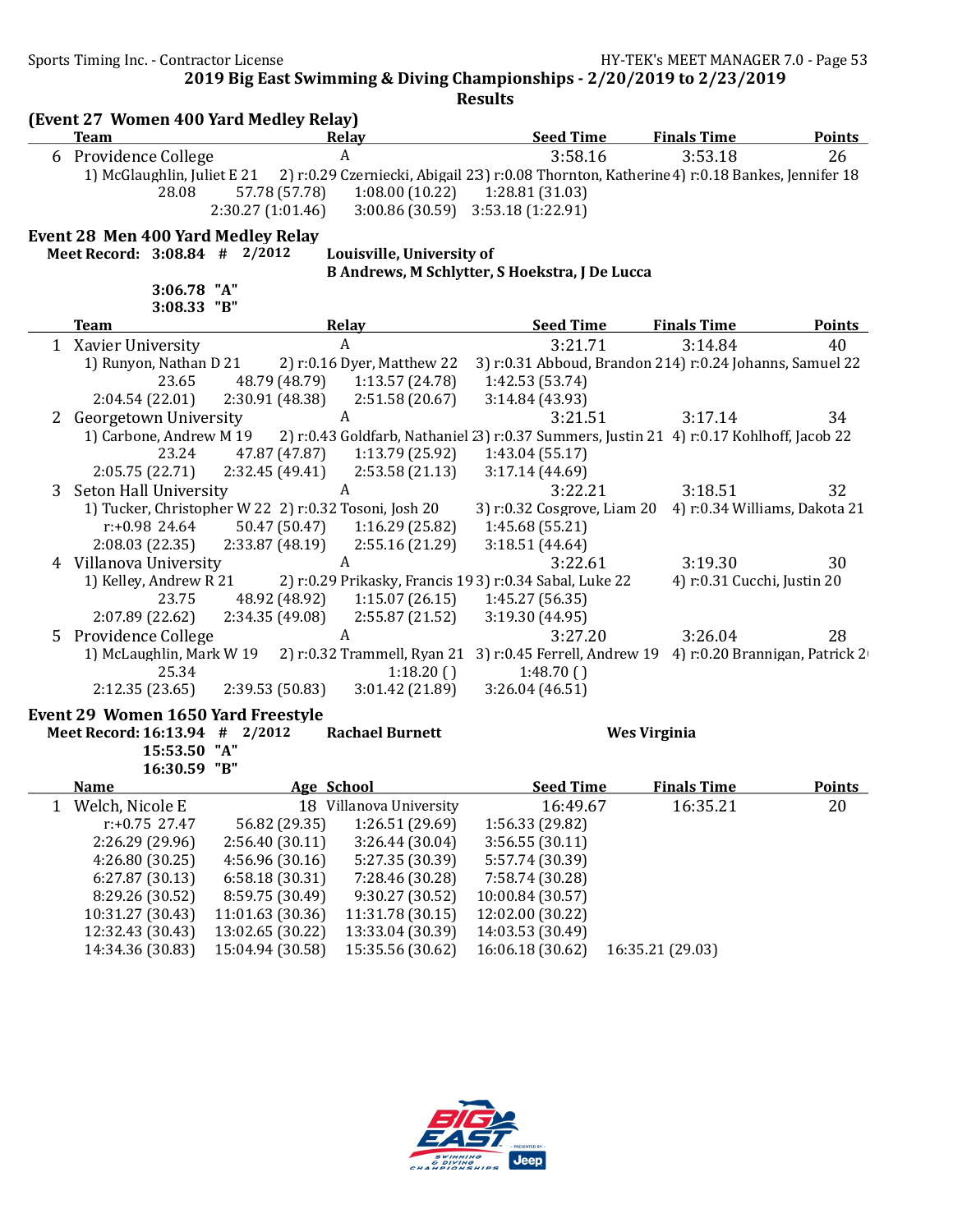|   | (Event 29 Women 1650 Yard Freestyle)<br><b>Name</b> |                  | Age School               | <b>Seed Time</b> | <b>Finals Time</b> | <b>Points</b> |
|---|-----------------------------------------------------|------------------|--------------------------|------------------|--------------------|---------------|
|   | 2 Barrett, Cristina R                               |                  | 20 Georgetown University | 16:54.32         | 16:42.33           | 17            |
|   | r:+0.70 27.96                                       | 57.93 (29.97)    | 1:28.29 (30.36)          | 1:58.92 (30.63)  |                    |               |
|   | 2:29.49 (30.57)                                     | 3:00.27 (30.78)  | 3:30.93 (30.66)          | 4:01.62 (30.69)  |                    |               |
|   | 4:32.25 (30.63)                                     | 5:03.09 (30.84)  | 5:33.61 (30.52)          | 6:04.30(30.69)   |                    |               |
|   | 6:34.83 (30.53)                                     | 7:05.22 (30.39)  | 7:35.63 (30.41)          | 8:06.23 (30.60)  |                    |               |
|   | 8:36.72 (30.49)                                     | 9:07.14(30.42)   | 9:37.56 (30.42)          | 10:07.86 (30.30) |                    |               |
|   | 10:37.99 (30.13)                                    | 11:08.38 (30.39) | 11:38.68 (30.30)         | 12:08.91 (30.23) |                    |               |
|   | 12:39.20 (30.29)                                    | 13:09.71 (30.51) | 13:40.25 (30.54)         | 14:10.84 (30.59) |                    |               |
|   | 14:41.31 (30.47)                                    | 15:11.71 (30.40) | 15:42.19 (30.48)         | 16:12.55 (30.36) | 16:42.33 (29.78)   |               |
| 3 | Provenzo, Emily S                                   |                  | 19 Villanova University  | 16:52.92         | 16:57.43           | 16            |
|   | r:+0.82 28.21                                       | 58.56 (30.35)    | 1:29.17(30.61)           | 2:00.00 (30.83)  |                    |               |
|   | 2:30.71 (30.71)                                     | 3:01.73 (31.02)  | 3:32.80 (31.07)          | 4:03.74 (30.94)  |                    |               |
|   | 4:34.62 (30.88)                                     | 5:05.64 (31.02)  | 5:36.68 (31.04)          | 6:07.68(31.00)   |                    |               |
|   | 6:38.79 (31.11)                                     | 7:09.77 (30.98)  | 7:40.81 (31.04)          | 8:11.84 (31.03)  |                    |               |
|   | 8:42.85 (31.01)                                     | 9:13.83 (30.98)  | 9:44.83 (31.00)          | 10:16.12 (31.29) |                    |               |
|   | 10:47.06 (30.94)                                    | 11:18.10 (31.04) | 11:49.11 (31.01)         | 12:19.90 (30.79) |                    |               |
|   | 12:50.62 (30.72)                                    | 13:21.58 (30.96) | 13:52.40 (30.82)         | 14:23.37 (30.97) |                    |               |
|   | 14:54.22 (30.85)                                    | 15:25.64 (31.42) | 15:56.85 (31.21)         | 16:27.68 (30.83) | 16:57.43 (29.75)   |               |
| 4 | Baldwin, Tilly M                                    |                  | 18 Xavier University     | 17:10.10         | 17:01.28           | 15            |
|   | r:+0.69 28.40                                       | 58.82 (30.42)    | 1:29.70 (30.88)          | 2:00.97 (31.27)  |                    |               |
|   | 2:32.10 (31.13)                                     | 3:03.42 (31.32)  | 3:34.82 (31.40)          | 4:06.16 (31.34)  |                    |               |
|   | 4:37.35 (31.19)                                     | 5:08.67 (31.32)  | 5:39.80 (31.13)          | 6:11.01(31.21)   |                    |               |
|   | 6:42.20 (31.19)                                     | 7:13.52 (31.32)  | 7:44.70 (31.18)          | 8:15.80 (31.10)  |                    |               |
|   | 8:46.75 (30.95)                                     | 9:17.80(31.05)   | 9:48.78 (30.98)          | 10:20.06 (31.28) |                    |               |
|   | 10:50.73 (30.67)                                    | 11:21.66 (30.93) | 11:52.69 (31.03)         | 12:23.83 (31.14) |                    |               |
|   | 12:54.86 (31.03)                                    | 13:25.66 (30.80) | 13:56.46 (30.80)         | 14:27.47 (31.01) |                    |               |
|   | 14:58.49 (31.02)                                    | 15:29.78 (31.29) | 16:00.68 (30.90)         | 16:31.27 (30.59) | 17:01.28 (30.01)   |               |
| 5 | Fimbres, Noelle M                                   |                  | 19 Georgetown University | 17:14.02         | 17:03.71           | 14            |
|   | $r: +0.77$ 29.04                                    | 59.50 (30.46)    | 1:30.40 (30.90)          | 2:01.74 (31.34)  |                    |               |
|   | 2:32.91 (31.17)                                     | 3:04.18 (31.27)  | 3:35.47 (31.29)          | 4:06.61(31.14)   |                    |               |
|   | 4:37.79 (31.18)                                     | 5:08.96 (31.17)  | 5:40.09 (31.13)          | 6:11.31 (31.22)  |                    |               |
|   | 6:42.40 (31.09)                                     | 7:13.77 (31.37)  | 7:45.02 (31.25)          | 8:15.98 (30.96)  |                    |               |
|   | 8:47.01 (31.03)                                     | 9:18.11(31.10)   | 9:49.02 (30.91)          | 10:19.87 (30.85) |                    |               |
|   | 10:51.05 (31.18)                                    | 11:21.98 (30.93) | 11:53.08 (31.10)         | 12:24.07 (30.99) |                    |               |
|   | 12:55.14 (31.07)                                    | 13:26.11 (30.97) | 13:57.08 (30.97)         | 14:28.07 (30.99) |                    |               |
|   | 14:58.92 (30.85)                                    | 15:30.32 (31.40) | 16:01.68 (31.36)         | 16:33.23 (31.55) | 17:03.71 (30.48)   |               |
|   | 6 Fong, Andrea L                                    |                  | 19 Villanova University  | 17:20.11         | 17:04.40           | 13            |
|   | $r: +0.84$ 27.71                                    | 57.86 (30.15)    | 1:28.37 (30.51)          | 1:58.97 (30.60)  |                    |               |
|   | 2:29.70 (30.73)                                     | 3:00.37 (30.67)  | 3:31.23 (30.86)          | 4:02.08 (30.85)  |                    |               |
|   | 4:32.95 (30.87)                                     | 5:03.94 (30.99)  | 5:35.24 (31.30)          | 6:06.34(31.10)   |                    |               |
|   | 6:37.60 (31.26)                                     | 7:08.64 (31.04)  | 7:39.77 (31.13)          | 8:11.25 (31.48)  |                    |               |
|   | 8:42.36 (31.11)                                     | 9:13.45(31.09)   | 9:44.73 (31.28)          | 10:15.94 (31.21) |                    |               |
|   | 10:46.96 (31.02)                                    | 11:18.38 (31.42) | 11:49.81 (31.43)         | 12:21.11 (31.30) |                    |               |
|   | 12:52.62 (31.51)                                    | 13:24.32 (31.70) | 13:55.83 (31.51)         | 14:27.53 (31.70) |                    |               |
|   | 14:58.98 (31.45)                                    | 15:30.46 (31.48) | 16:02.06 (31.60)         | 16:33.55 (31.49) | 17:04.40 (30.85)   |               |

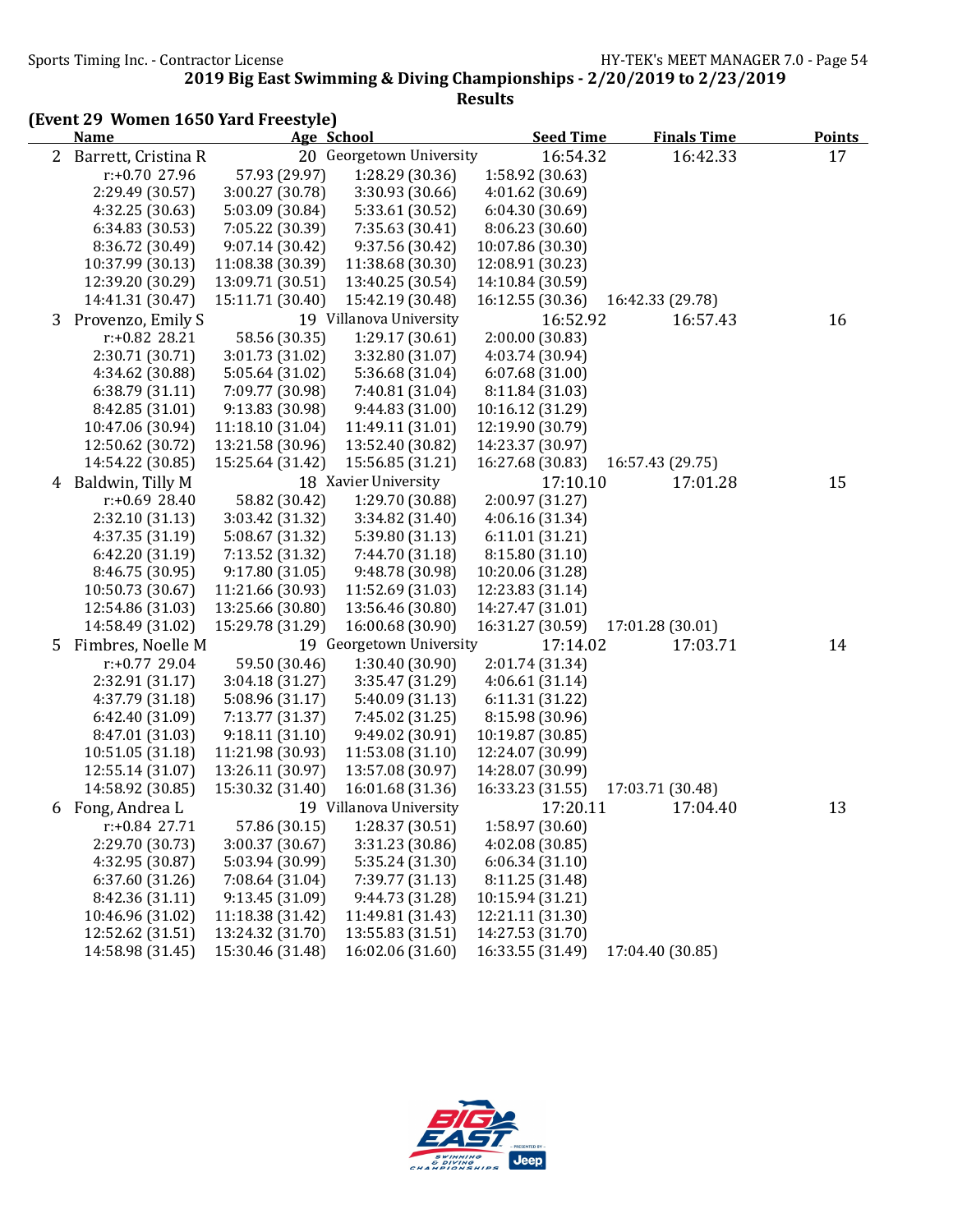Sports Timing Inc. - Contractor License Government Contractor License HY-TEK's MEET MANAGER 7.0 - Page 55

|    | (Event 29 Women 1650 Yard Freestyle) |                  |                          |                  |                    |                |
|----|--------------------------------------|------------------|--------------------------|------------------|--------------------|----------------|
|    | <b>Name</b>                          |                  | Age School               | <b>Seed Time</b> | <b>Finals Time</b> | <b>Points</b>  |
|    | 7 Kauffeld, Emma C                   |                  | 19 Xavier University     | 17:29.06         | 17:12.11           | 12             |
|    | r:+0.78 28.48                        | 59.48 (31.00)    | 1:30.57 (31.09)          | 2:01.73(31.16)   |                    |                |
|    | 2:33.07 (31.34)                      | 3:04.34(31.27)   | 3:35.39 (31.05)          | 4:06.56(31.17)   |                    |                |
|    | 4:37.79 (31.23)                      | 5:09.32 (31.53)  | 5:40.26 (30.94)          | 6:11.42(31.16)   |                    |                |
|    | 6:42.94 (31.52)                      | 7:14.14 (31.20)  | 7:45.36 (31.22)          | 8:17.04 (31.68)  |                    |                |
|    | 8:48.66 (31.62)                      | 9:19.86 (31.20)  | 9:51.43(31.57)           | 10:23.05 (31.62) |                    |                |
|    | 10:54.27 (31.22)                     | 11:25.60 (31.33) | 11:56.81 (31.21)         | 12:28.58 (31.77) |                    |                |
|    | 12:59.95 (31.37)                     | 13:31.69 (31.74) | 14:03.47 (31.78)         | 14:35.45 (31.98) |                    |                |
|    | 15:06.92 (31.47)                     | 15:38.56 (31.64) | 16:10.26 (31.70)         | 16:41.77 (31.51) | 17:12.11 (30.34)   |                |
| 8  | Calocino, Jillian M                  |                  | 20 Seton Hall University | 17:11.67         | 17:16.08           | 11             |
|    | r:+0.81 28.30                        | 58.85 (30.55)    | 1:30.23 (31.38)          | 2:01.86 (31.63)  |                    |                |
|    | 2:33.77 (31.91)                      | 3:05.57 (31.80)  | 3:37.34 (31.77)          | 4:09.09 (31.75)  |                    |                |
|    | 4:40.57 (31.48)                      | 5:12.17 (31.60)  | 5:43.75 (31.58)          | 6:15.10 (31.35)  |                    |                |
|    | 6:46.55(31.45)                       | 7:17.93 (31.38)  | 7:49.45 (31.52)          | 8:20.72 (31.27)  |                    |                |
|    | 8:51.75 (31.03)                      | 9:23.04 (31.29)  | 9:54.53 (31.49)          | 10:25.92 (31.39) |                    |                |
|    | 10:57.46 (31.54)                     | 11:28.85 (31.39) | 12:00.23 (31.38)         | 12:31.82 (31.59) |                    |                |
|    | 13:03.43 (31.61)                     | 13:34.88 (31.45) | 14:06.51 (31.63)         | 14:38.07 (31.56) |                    |                |
|    | 15:09.60 (31.53)                     | 15:41.22 (31.62) | 16:12.77 (31.55)         | 16:44.90 (32.13) | 17:16.08 (31.18)   |                |
| 9  | Van Tassell, Gabrielle A             |                  | 20 Seton Hall University | 17:33.94         | 17:22.49           | 9              |
|    | r:+0.82 29.31                        | 1:00.40 (31.09)  | 1:31.85 (31.45)          | 2:03.16 (31.31)  |                    |                |
|    | 2:34.34 (31.18)                      | 3:05.39 (31.05)  | 3:36.63 (31.24)          | 4:08.04 (31.41)  |                    |                |
|    | 4:39.09 (31.05)                      | 5:10.39 (31.30)  | 5:41.81 (31.42)          | 6:13.29 (31.48)  |                    |                |
|    | 6:44.93 (31.64)                      | 7:16.47 (31.54)  | 7:48.21 (31.74)          | 8:20.03 (31.82)  |                    |                |
|    | 8:51.94 (31.91)                      | 9:23.81 (31.87)  | 9:55.93 (32.12)          | 10:27.75 (31.82) |                    |                |
|    | 10:59.57 (31.82)                     | 11:31.43 (31.86) | 12:03.42 (31.99)         | 12:35.36 (31.94) |                    |                |
|    | 13:07.33 (31.97)                     | 13:39.53 (32.20) | 14:11.55 (32.02)         | 14:43.55 (32.00) |                    |                |
|    | 15:15.54 (31.99)                     | 15:47.76 (32.22) | 16:19.42 (31.66)         | 16:51.35 (31.93) | 17:22.49 (31.14)   |                |
| 10 | Kerr, Kathleen R                     |                  | 21 Xavier University     | 17:30.58         | 17:23.95           | $\overline{7}$ |
|    | $r: +0.7028.16$                      | 58.92 (30.76)    | 1:30.46 (31.54)          | 2:02.12 (31.66)  |                    |                |
|    | 2:33.97 (31.85)                      | 3:05.47 (31.50)  | 3:36.98 (31.51)          | 4:08.82 (31.84)  |                    |                |
|    | 4:40.70 (31.88)                      | 5:12.32 (31.62)  | 5:43.74 (31.42)          | 6:15.23 (31.49)  |                    |                |
|    | 6:46.96 (31.73)                      | 7:18.61(31.65)   | 7:50.47 (31.86)          | 8:22.35 (31.88)  |                    |                |
|    | 8:54.01 (31.66)                      | 9:25.84 (31.83)  | 9:57.76 (31.92)          | 10:29.84 (32.08) |                    |                |
|    | 11:01.77 (31.93)                     | 11:33.72 (31.95) | 12:05.61 (31.89)         | 12:37.69 (32.08) |                    |                |
|    | 13:09.57 (31.88)                     | 13:41.53 (31.96) | 14:13.35 (31.82)         | 14:45.20 (31.85) |                    |                |
|    | 15:17.03 (31.83)                     | 15:48.98 (31.95) | 16:20.95 (31.97)         | 16:52.85 (31.90) | 17:23.95 (31.10)   |                |
| 11 | Bonfield, Caroline E                 |                  | 22 Georgetown University | 17:52.26         | 17:27.59           | 6              |
|    | r:+0.83 29.09                        | 1:00.35(31.26)   | 1:31.94 (31.59)          | 2:04.04(32.10)   |                    |                |
|    | 2:35.83 (31.79)                      | 3:07.71 (31.88)  | 3:39.55 (31.84)          | 4:11.38 (31.83)  |                    |                |
|    | 4:43.04 (31.66)                      | 5:14.99 (31.95)  | 5:46.73 (31.74)          | 6:18.36(31.63)   |                    |                |
|    | 6:50.11(31.75)                       | 7:22.05 (31.94)  | 7:53.83 (31.78)          | 8:25.69 (31.86)  |                    |                |
|    | 8:57.57 (31.88)                      | 9:29.42 (31.85)  | 10:01.30 (31.88)         | 10:33.33 (32.03) |                    |                |
|    | 11:05.32 (31.99)                     | 11:37.16 (31.84) | 12:09.03 (31.87)         | 12:40.96 (31.93) |                    |                |
|    | 13:12.87 (31.91)                     | 13:44.76 (31.89) | 14:16.43 (31.67)         | 14:48.34 (31.91) |                    |                |
|    | 15:20.27 (31.93)                     | 15:52.26 (31.99) | 16:24.43 (32.17)         | 16:56.24 (31.81) | 17:27.59 (31.35)   |                |

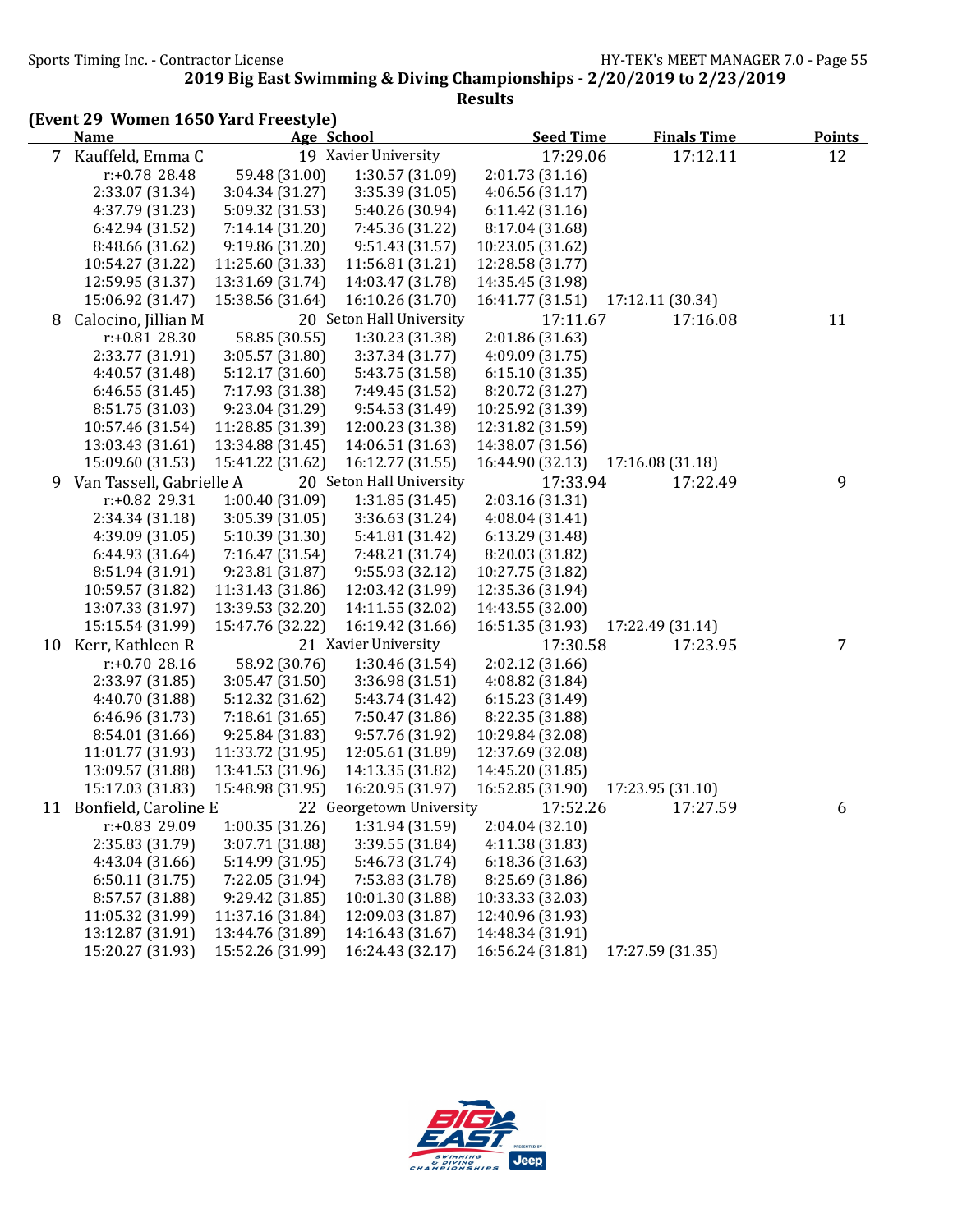|    | (Event 29 Women 1650 Yard Freestyle)<br><b>Name</b> |                                     |                                     |                                      |                    |               |
|----|-----------------------------------------------------|-------------------------------------|-------------------------------------|--------------------------------------|--------------------|---------------|
|    |                                                     |                                     | Age School                          | <b>Seed Time</b>                     | <b>Finals Time</b> | <b>Points</b> |
| 12 | Stankiewicz, Julie A                                |                                     | 19 Seton Hall University            | 17:40.44                             | 17:36.18           | 5             |
|    | $r: +0.87$ 27.38                                    | 57.55 (30.17)                       | 1:28.32 (30.77)                     | 1:59.36 (31.04)                      |                    |               |
|    | 2:30.63 (31.27)                                     | 3:01.91 (31.28)                     | 3:33.24 (31.33)                     | 4:04.63 (31.39)                      |                    |               |
|    | 4:36.32 (31.69)                                     | 5:08.54 (32.22)                     | 5:40.54 (32.00)                     | 6:12.83(32.29)                       |                    |               |
|    | 6:45.35(32.52)                                      | 7:17.81 (32.46)                     | 7:50.57 (32.76)                     | 8:22.64 (32.07)                      |                    |               |
|    | 8:54.41 (31.77)<br>11:01.78 (31.89)                 | 9:25.93 (31.52)<br>11:33.53 (31.75) | 9:57.79 (31.86)<br>12:05.31 (31.78) | 10:29.89 (32.10)<br>12:37.82 (32.51) |                    |               |
|    | 13:11.16 (33.34)                                    | 13:44.53 (33.37)                    | 14:17.78 (33.25)                    | 14:51.36 (33.58)                     |                    |               |
|    | 15:24.63 (33.27)                                    | 15:57.85 (33.22)                    | 16:31.00 (33.15)                    | 17:04.13 (33.13)                     | 17:36.18 (32.05)   |               |
|    | Dickson, Heidi R                                    |                                     | 18 Seton Hall University            | 17:27.50                             | 17:38.12           |               |
| 13 | $r: +0.77$ 28.59                                    | 59.58 (30.99)                       | 1:30.86 (31.28)                     | 2:02.36 (31.50)                      |                    | 4             |
|    | 2:33.98 (31.62)                                     | 3:05.55(31.57)                      | 3:37.53 (31.98)                     | 4:09.32 (31.79)                      |                    |               |
|    | 4:41.04 (31.72)                                     | 5:12.91 (31.87)                     | 5:44.85 (31.94)                     | 6:16.71(31.86)                       |                    |               |
|    | 6:48.85 (32.14)                                     | 7:21.21 (32.36)                     | 7:53.37 (32.16)                     | 8:25.73 (32.36)                      |                    |               |
|    | 8:57.92 (32.19)                                     | 9:30.09 (32.17)                     | 10:02.42 (32.33)                    | 10:34.29 (31.87)                     |                    |               |
|    | 11:06.84 (32.55)                                    | 11:39.51 (32.67)                    | 12:12.15 (32.64)                    | 12:44.75 (32.60)                     |                    |               |
|    | 13:17.58 (32.83)                                    | 13:50.32 (32.74)                    | 14:23.10 (32.78)                    | 14:55.66 (32.56)                     |                    |               |
|    | 15:28.46 (32.80)                                    | 16:01.18 (32.72)                    | 16:33.81 (32.63)                    | 17:06.60 (32.79)                     | 17:38.12 (31.52)   |               |
|    | 14 Titterton, Rebecca M                             |                                     | 22 Xavier University                | 17:49.81                             | 17:40.09           | 3             |
|    | $r: +0.74$ 28.58                                    | 1:00.21(31.63)                      | 1:31.61 (31.40)                     | 2:03.24 (31.63)                      |                    |               |
|    | 2:35.24 (32.00)                                     | 3:06.98 (31.74)                     | 3:38.89 (31.91)                     | 4:10.63 (31.74)                      |                    |               |
|    | 4:42.53 (31.90)                                     | 5:14.75 (32.22)                     | 5:46.68 (31.93)                     | 6:18.47 (31.79)                      |                    |               |
|    | 6:50.16(31.69)                                      | 7:21.91 (31.75)                     | 7:53.71 (31.80)                     | 8:25.83 (32.12)                      |                    |               |
|    | 8:57.97 (32.14)                                     | 9:30.06 (32.09)                     | 10:02.24 (32.18)                    | 10:34.50 (32.26)                     |                    |               |
|    | 11:06.96 (32.46)                                    | 11:39.57 (32.61)                    | 12:12.41 (32.84)                    | 12:45.32 (32.91)                     |                    |               |
|    | 13:18.29 (32.97)                                    | 13:51.39 (33.10)                    | 14:24.42 (33.03)                    | 14:57.42 (33.00)                     |                    |               |
|    | 15:30.50 (33.08)                                    | 16:03.46 (32.96)                    | 16:36.11 (32.65)                    | 17:08.62 (32.51)                     | 17:40.09 (31.47)   |               |
| 15 | Allen, Olivia C                                     |                                     | 19 Butler University                | 17:44.62                             | 17:41.56           | 2             |
|    | $r: +0.75$ 29.73                                    | 1:01.58 (31.85)                     | 1:33.95 (32.37)                     | 2:06.61 (32.66)                      |                    |               |
|    | 2:39.33 (32.72)                                     | 3:11.82 (32.49)                     | 3:44.40 (32.58)                     | 4:16.99 (32.59)                      |                    |               |
|    | 4:49.47 (32.48)                                     | 5:21.71 (32.24)                     | 5:54.00 (32.29)                     | 6:26.16(32.16)                       |                    |               |
|    | 6:58.15(31.99)                                      | 7:30.04 (31.89)                     | 8:02.07 (32.03)                     | 8:34.05 (31.98)                      |                    |               |
|    | 9:06.05(32.00)                                      | 9:38.31 (32.26)                     | 10:10.34 (32.03)                    | 10:42.02 (31.68)                     |                    |               |
|    | 11:14.85 (32.83)                                    | 11:47.09 (32.24)                    | 12:19.50 (32.41)                    | 12:51.84 (32.34)                     |                    |               |
|    | 13:24.08 (32.24)                                    | 13:56.28 (32.20)                    | 14:28.73 (32.45)                    | 15:01.08 (32.35)                     |                    |               |
|    | 15:33.31 (32.23)                                    | 16:05.54 (32.23)                    | 16:38.07 (32.53)                    | 17:10.21 (32.14)                     | 17:41.56 (31.35)   |               |
|    | 16 Young, Cassandra E                               |                                     | 20 Seton Hall University            | 18:10.61                             | 17:53.00           | $\mathbf{1}$  |
|    | r:+0.83 28.93                                       | 1:00.73 (31.80)                     | 1:33.41 (32.68)                     | 2:05.80 (32.39)                      |                    |               |
|    | 2:38.57 (32.77)                                     | 3:11.30 (32.73)                     | 3:43.77 (32.47)                     | 4:16.42 (32.65)                      |                    |               |
|    | 4:48.57 (32.15)                                     | 5:20.75 (32.18)                     | 5:52.98 (32.23)                     | 6:25.44(32.46)                       |                    |               |
|    | 6:57.86 (32.42)                                     | 7:30.63 (32.77)                     | 8:02.89 (32.26)                     | 8:35.36 (32.47)                      |                    |               |
|    | 9:08.12(32.76)                                      | 9:41.06 (32.94)                     | 10:13.85 (32.79)                    | 10:46.73 (32.88)                     |                    |               |
|    | 11:19.38 (32.65)                                    | 11:52.51 (33.13)                    | 12:25.16 (32.65)                    | 12:58.42 (33.26)                     |                    |               |
|    | 13:31.21 (32.79)                                    | 14:04.60 (33.39)                    | 14:37.32 (32.72)                    | 15:09.72 (32.40)                     |                    |               |
|    | 15:42.54 (32.82)                                    | 16:15.26 (32.72)                    | 16:48.08 (32.82)                    | 17:21.04 (32.96)                     | 17:53.00 (31.96)   |               |

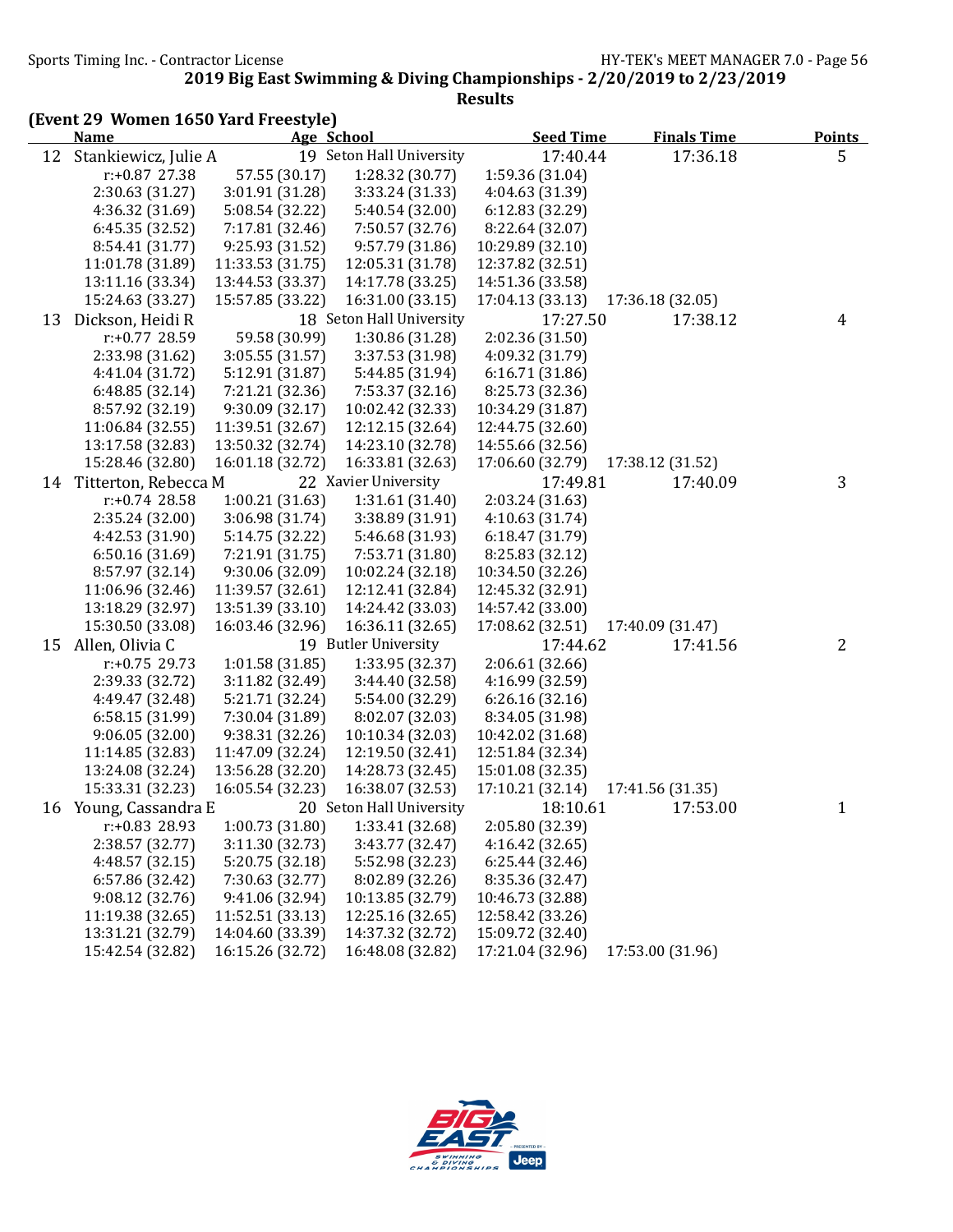Sports Timing Inc. - Contractor License Government Contractor License HY-TEK's MEET MANAGER 7.0 - Page 57

|    | (Event 29 Women 1650 Yard Freestyle) |                  |                          |                  |                    |               |
|----|--------------------------------------|------------------|--------------------------|------------------|--------------------|---------------|
|    | <b>Name</b>                          |                  | Age School               | <b>Seed Time</b> | <b>Finals Time</b> | <b>Points</b> |
| 17 | Klafta, Olivia K                     |                  | 19 Butler University     | 18:02.48         | 18:00.19           |               |
|    | $r: +0.76$ 29.22                     | 1:00.66 (31.44)  | 1:32.63 (31.97)          | 2:04.67 (32.04)  |                    |               |
|    | 2:37.06 (32.39)                      | 3:09.77 (32.71)  | 3:42.47 (32.70)          | 4:15.34 (32.87)  |                    |               |
|    | 4:48.38 (33.04)                      | 5:21.63 (33.25)  | 5:54.46 (32.83)          | 6:27.44 (32.98)  |                    |               |
|    | 7:00.21 (32.77)                      | 7:33.08 (32.87)  | 8:06.05 (32.97)          | 8:39.04 (32.99)  |                    |               |
|    | 9:11.99(32.95)                       | 9:44.89 (32.90)  | 10:17.95 (33.06)         | 10:50.94 (32.99) |                    |               |
|    | 11:24.23 (33.29)                     | 11:56.63 (32.40) | 12:30.26 (33.63)         | 13:03.23 (32.97) |                    |               |
|    | 13:36.48 (33.25)                     | 14:09.65 (33.17) | 14:42.72 (33.07)         | 15:15.63 (32.91) |                    |               |
|    | 15:48.94 (33.31)                     | 16:22.08 (33.14) | 16:55.39 (33.31)         | 17:28.22 (32.83) | 18:00.19 (31.97)   |               |
| 18 | Bigham, Abigail E                    |                  | 20 Providence College    | 18:16.29         | 18:06.06           |               |
|    | r:+0.78 28.86                        | 1:00.76 (31.90)  | 1:33.45 (32.69)          | 2:06.03 (32.58)  |                    |               |
|    | 2:38.61 (32.58)                      | 3:11.45 (32.84)  | 3:44.15 (32.70)          | 4:16.92 (32.77)  |                    |               |
|    | 4:49.71 (32.79)                      | 5:22.54 (32.83)  | 5:55.33 (32.79)          | 6:28.31 (32.98)  |                    |               |
|    | 7:01.26 (32.95)                      | 7:34.01 (32.75)  | 8:06.98 (32.97)          | 8:40.02 (33.04)  |                    |               |
|    | 9:12.91 (32.89)                      | 9:45.84 (32.93)  | 10:18.89 (33.05)         | 10:52.06 (33.17) |                    |               |
|    | 11:25.17 (33.11)                     | 11:58.32 (33.15) | 12:31.53 (33.21)         | 13:04.74 (33.21) |                    |               |
|    | 13:38.07 (33.33)                     | 14:11.58 (33.51) | 14:45.07 (33.49)         | 15:18.48 (33.41) |                    |               |
|    | 15:52.39 (33.91)                     | 16:25.82 (33.43) | 16:59.79 (33.97)         | 17:33.55 (33.76) | 18:06.06 (32.51)   |               |
| 19 | Kilgallon, Amanda N                  |                  | 20 Seton Hall University | 18:15.80         | 18:27.38           |               |
|    | r:+0.78 29.28                        | 1:01.19 (31.91)  | 1:33.63 (32.44)          | 2:06.25 (32.62)  |                    |               |
|    | 2:38.87 (32.62)                      | 3:11.61 (32.74)  | 3:44.46 (32.85)          | 4:17.27 (32.81)  |                    |               |
|    | 4:50.36 (33.09)                      | 5:23.63 (33.27)  | 5:56.82 (33.19)          | 6:30.14 (33.32)  |                    |               |
|    | 7:03.65 (33.51)                      | 7:37.11 (33.46)  | 8:10.80 (33.69)          | 8:44.59 (33.79)  |                    |               |
|    | 9:18.55(33.96)                       | 9:52.72 (34.17)  | 10:26.68 (33.96)         | 11:00.64 (33.96) |                    |               |
|    | 11:34.60 (33.96)                     | 12:08.58 (33.98) | 12:43.24 (34.66)         | 13:17.52 (34.28) |                    |               |
|    | 13:52.07 (34.55)                     | 14:26.36 (34.29) | 15:01.19 (34.83)         | 15:36.21 (35.02) |                    |               |
|    | 16:10.68 (34.47)                     | 16:45.10 (34.42) | 17:19.37 (34.27)         | 17:53.26 (33.89) | 18:27.38 (34.12)   |               |
|    | Schluchterer, Madison C              |                  | 21 Butler University     | 18:45.00         | X19:07.04          |               |
|    | $r: +0.91$ 30.77                     | 1:04.33(33.56)   | 1:38.78 (34.45)          | 2:13.27 (34.49)  |                    |               |
|    | 2:47.99 (34.72)                      | 3:22.94 (34.95)  | 3:57.94 (35.00)          | 4:32.99 (35.05)  |                    |               |
|    | 5:08.39 (35.40)                      | 5:43.13 (34.74)  | 6:18.34(35.21)           | 6:53.14(34.80)   |                    |               |
|    | 7:27.53 (34.39)                      | 8:02.47 (34.94)  | 8:37.32 (34.85)          | 9:12.04 (34.72)  |                    |               |
|    | 9:46.23 (34.19)                      | 10:21.05 (34.82) | 10:55.96 (34.91)         | 11:30.81 (34.85) |                    |               |
|    | 12:05.92 (35.11)                     | 12:41.13 (35.21) | 13:16.56 (35.43)         | 13:51.66 (35.10) |                    |               |
|    | 14:26.72 (35.06)                     | 15:01.51 (34.79) | 15:36.83 (35.32)         | 16:12.05 (35.22) |                    |               |
|    | 16:47.19 (35.14)                     | 17:22.29 (35.10) | 17:57.66 (35.37)         | 18:32.90 (35.24) | 19:07.04 (34.14)   |               |

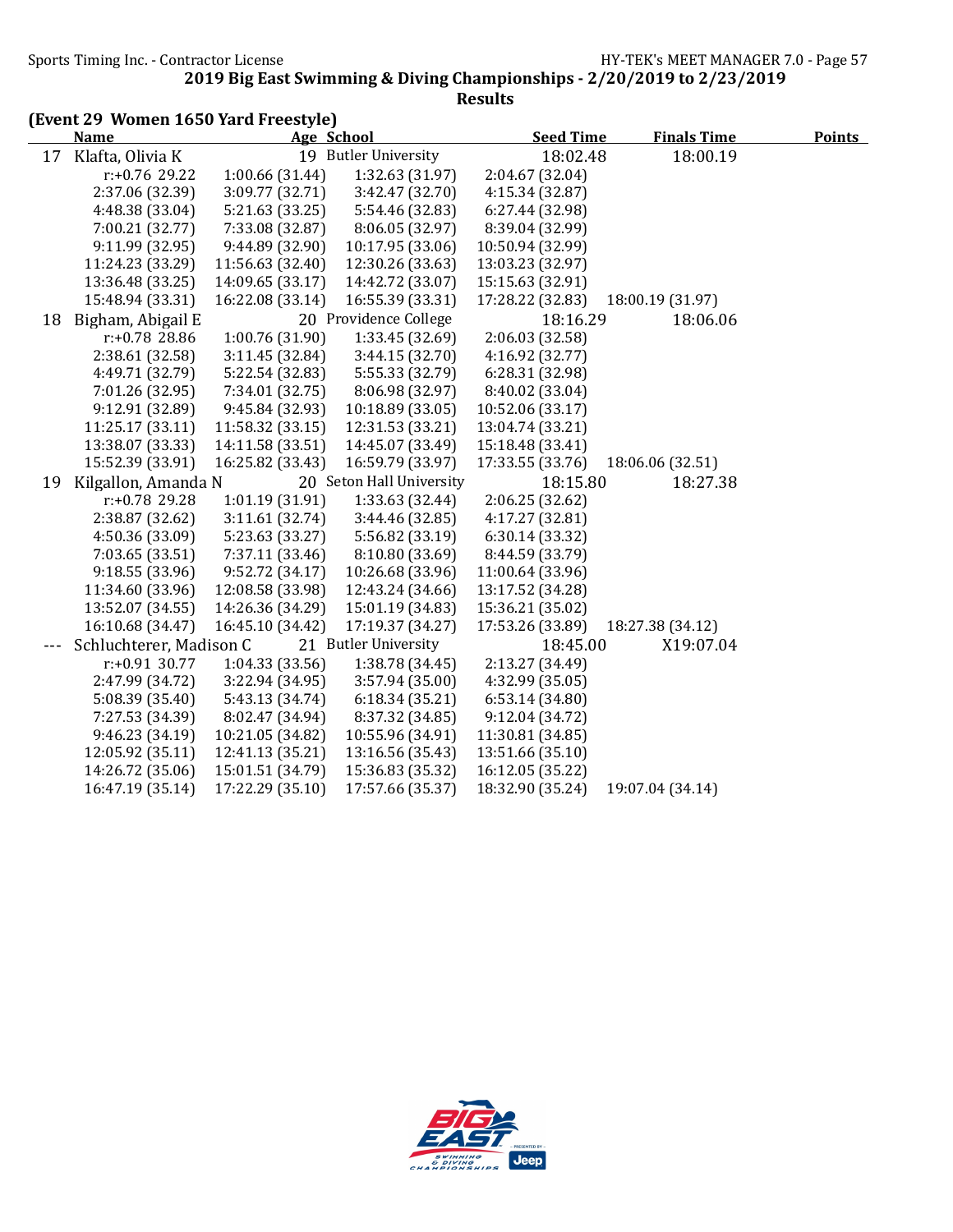|   | <b>Event 30 Men 1650 Yard Freestyle</b><br>Meet Record: 15:05.45 # 2/2013<br>14:39.56 "A" |                                      | <b>Bryan Draganosky</b>              |                                      | Louisville         |     |               |
|---|-------------------------------------------------------------------------------------------|--------------------------------------|--------------------------------------|--------------------------------------|--------------------|-----|---------------|
|   | 15:26.19 "B"<br><b>Name</b>                                                               |                                      | Age School                           | <b>Seed Time</b>                     | <b>Finals Time</b> |     | <b>Points</b> |
|   | 1 Wheeler, Michael A                                                                      |                                      | 19 Georgetown University             | 15:42.83                             | 15:19.18           | "B" | 20            |
|   | $r: +0.72$ 25.11                                                                          | 52.17 (27.06)                        | 1:19.60 (27.43)                      | 1:47.19 (27.59)                      |                    |     |               |
|   | 2:15.13 (27.94)                                                                           | 2:42.85 (27.72)                      | 3:10.88(28.03)                       | 3:38.46 (27.58)                      |                    |     |               |
|   | 4:06.04(27.58)                                                                            | 4:33.58 (27.54)                      | 5:01.17 (27.59)                      | 5:28.81 (27.64)                      |                    |     |               |
|   | 5:56.77 (27.96)                                                                           | 6:24.62 (27.85)                      | 6:52.56 (27.94)                      | 7:20.49 (27.93)                      |                    |     |               |
|   | 7:48.27 (27.78)                                                                           | 8:16.37(28.10)                       | 8:44.19 (27.82)                      | 9:12.47 (28.28)                      |                    |     |               |
|   | 9:40.42 (27.95)                                                                           | 10:08.83 (28.41)                     | 10:37.18 (28.35)                     | 11:05.42 (28.24)                     |                    |     |               |
|   | 11:33.73 (28.31)                                                                          | 12:02.20 (28.47)                     | 12:30.62 (28.42)                     | 12:59.12 (28.50)                     |                    |     |               |
|   | 13:27.78 (28.66)                                                                          | 13:55.82 (28.04)                     | 14:24.07 (28.25)                     | 14:51.98 (27.91)                     | 15:19.18 (27.20)   |     |               |
|   | 2 Davidson, John K                                                                        |                                      | 20 Villanova University              | 16:00.08                             | 15:43.21           |     | 17            |
|   | $r: +0.85$ 26.08                                                                          | 53.95 (27.87)                        | 1:22.21 (28.26)                      | 1:50.49 (28.28)                      |                    |     |               |
|   | 2:18.97 (28.48)                                                                           | 2:47.66 (28.69)                      | 3:16.33(28.67)                       | 3:44.86 (28.53)                      |                    |     |               |
|   | 4:13.44 (28.58)                                                                           | 4:41.92 (28.48)                      | 5:10.35 (28.43)                      | 5:39.03 (28.68)                      |                    |     |               |
|   | 6:07.77(28.74)                                                                            | 6:36.62 (28.85)                      | 7:05.42 (28.80)                      | 7:34.34 (28.92)                      |                    |     |               |
|   | 8:03.10 (28.76)                                                                           | 8:31.82 (28.72)                      | 9:00.74 (28.92)                      | 9:29.57 (28.83)                      |                    |     |               |
|   | 9:58.60 (29.03)                                                                           | 10:27.32 (28.72)                     | 10:56.32 (29.00)                     | 11:25.21 (28.89)                     |                    |     |               |
|   | 11:53.96 (28.75)                                                                          | 12:22.62 (28.66)                     | 12:51.59 (28.97)                     | 13:20.42 (28.83)                     |                    |     |               |
|   | 13:49.33 (28.91)                                                                          | 14:17.94 (28.61)                     | 14:46.50 (28.56)                     | 15:15.22 (28.72)                     | 15:43.21 (27.99)   |     |               |
| 3 | Chernik, Noah                                                                             |                                      | 20 Villanova University              | 16:02.08                             | 15:47.44           |     | 16            |
|   | $r: +0.79$ 26.87                                                                          | 56.19 (29.32)                        | 1:25.64(29.45)                       | 1:55.02 (29.38)                      |                    |     |               |
|   | 2:24.65 (29.63)                                                                           | 2:54.14 (29.49)                      | 3:23.40 (29.26)                      | 3:52.59 (29.19)                      |                    |     |               |
|   |                                                                                           | 4:50.60 (29.02)                      | 5:19.51 (28.91)                      |                                      |                    |     |               |
|   | 4:21.58 (28.99)<br>6:17.07(28.65)                                                         |                                      |                                      | 5:48.42 (28.91)<br>7:43.50 (28.88)   |                    |     |               |
|   | 8:12.56 (29.06)                                                                           | 6:45.77 (28.70)<br>8:41.54 (28.98)   | 7:14.62 (28.85)<br>9:10.45 (28.91)   | 9:39.29 (28.84)                      |                    |     |               |
|   | 10:07.81 (28.52)                                                                          | 10:36.38 (28.57)                     | 11:04.91 (28.53)                     | 11:33.51 (28.60)                     |                    |     |               |
|   | 12:02.11 (28.60)                                                                          | 12:30.60 (28.49)                     | 12:59.10 (28.50)                     | 13:27.56 (28.46)                     |                    |     |               |
|   | 13:55.99 (28.43)                                                                          | 14:24.70 (28.71)                     | 14:52.91 (28.21)                     | 15:20.70 (27.79)                     | 15:47.44 (26.74)   |     |               |
|   |                                                                                           |                                      | 20 Xavier University                 |                                      |                    |     |               |
|   | 4 Mahoney, Nicholas P                                                                     |                                      |                                      | 16:04.98                             | 15:51.30           |     | 15            |
|   | $r: +0.73$ 25.13                                                                          | 52.45 (27.32)                        | 1:20.39 (27.94)                      | 1:48.50 (28.11)                      |                    |     |               |
|   | 2:16.84 (28.34)                                                                           | 2:45.32 (28.48)                      | 3:14.15(28.83)                       | 3:43.24 (29.09)                      |                    |     |               |
|   | 4:12.45 (29.21)                                                                           | 4:41.37 (28.92)                      | 5:10.32 (28.95)                      | 5:39.04 (28.72)                      |                    |     |               |
|   | 6:08.15(29.11)                                                                            | 6:37.22 (29.07)                      | 7:06.41 (29.19)                      | 7:35.56 (29.15)                      |                    |     |               |
|   | 8:04.69 (29.13)                                                                           | 8:33.97 (29.28)                      | 9:03.19 (29.22)                      | 9:32.11 (28.92)                      |                    |     |               |
|   | 10:01.37 (29.26)                                                                          | 10:30.58 (29.21)<br>12:27.83 (29.23) | 11:00.01 (29.43)<br>12:56.97 (29.14) | 11:29.28 (29.27)                     |                    |     |               |
|   | 11:58.60 (29.32)                                                                          |                                      | 14:53.72 (29.33)                     | 13:26.02 (29.05)<br>15:22.62 (28.90) | 15:51.30 (28.68)   |     |               |
|   | 13:55.22 (29.20)                                                                          | 14:24.39 (29.17)                     |                                      |                                      |                    |     |               |
| 5 | Smith, Caleb B                                                                            |                                      | 18 Seton Hall University             | 16:01.92                             | 15:54.11           |     | 14            |
|   | $r: +0.77$ 25.96                                                                          | 53.84 (27.88)                        | 1:22.80 (28.96)                      | 1:51.40 (28.60)                      |                    |     |               |
|   | 2:20.40 (29.00)                                                                           | 2:49.38 (28.98)                      | 3:18.32 (28.94)                      | 3:47.40 (29.08)                      |                    |     |               |
|   | 4:16.46 (29.06)                                                                           | 4:45.42 (28.96)                      | 5:14.44 (29.02)                      | 5:43.27 (28.83)                      |                    |     |               |
|   | 6:12.20 (28.93)                                                                           | 6:41.46 (29.26)                      | 7:10.55 (29.09)                      | 7:39.59 (29.04)                      |                    |     |               |
|   | 8:08.84 (29.25)                                                                           | 8:38.00 (29.16)                      | 9:07.31 (29.31)                      | 9:36.45 (29.14)                      |                    |     |               |
|   | 10:05.72 (29.27)<br>12:02.22 (29.04)                                                      | 10:34.96 (29.24)                     | 11:03.92 (28.96)                     | 11:33.18 (29.26)                     |                    |     |               |
|   | 13:58.87 (29.19)                                                                          | 12:31.38 (29.16)<br>14:27.99 (29.12) | 13:00.32 (28.94)<br>14:57.13 (29.14) | 13:29.68 (29.36)<br>15:25.92 (28.79) | 15:54.11 (28.19)   |     |               |
|   |                                                                                           |                                      |                                      |                                      |                    |     |               |

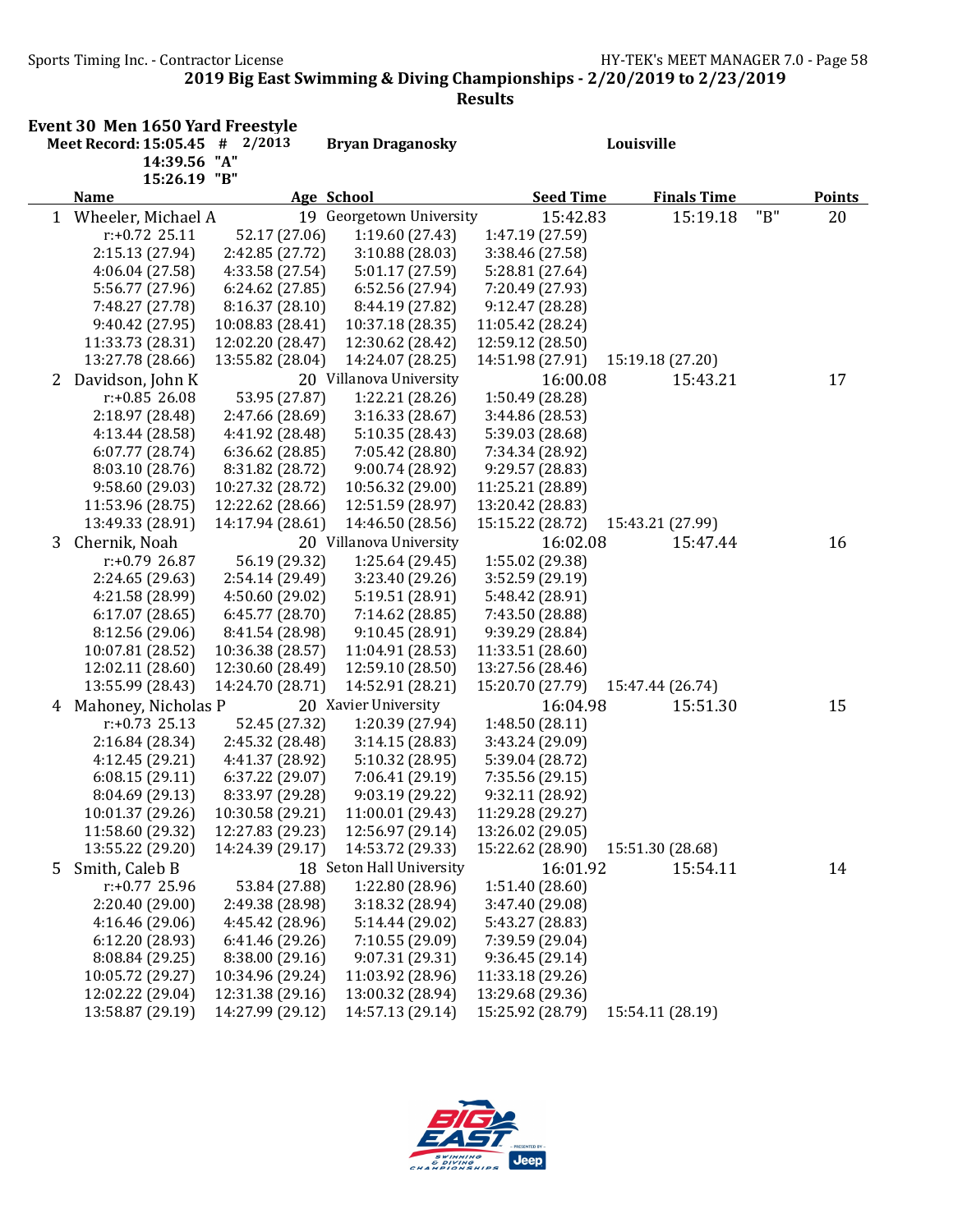Sports Timing Inc. - Contractor License Government Contractor License HY-TEK's MEET MANAGER 7.0 - Page 59

2019 Big East Swimming & Diving Championships - 2/20/2019 to 2/23/2019

|   | (Event 30 Men 1650 Yard Freestyle) |                  |                          |                  |                    |               |
|---|------------------------------------|------------------|--------------------------|------------------|--------------------|---------------|
|   | <b>Name</b>                        |                  | Age School               | <b>Seed Time</b> | <b>Finals Time</b> | <b>Points</b> |
| 6 | Hackett, Patrick H                 |                  | 20 Xavier University     | 16:34.12         | 16:07.63           | 13            |
|   | $r: +0.71$ 26.07                   | 54.31 (28.24)    | 1:22.90 (28.59)          | 1:51.25 (28.35)  |                    |               |
|   | 2:19.83 (28.58)                    | 2:49.12 (29.29)  | 3:17.87 (28.75)          | 3:47.04 (29.17)  |                    |               |
|   | 4:16.04(29.00)                     | 4:44.98 (28.94)  | 5:14.01 (29.03)          | 5:43.10 (29.09)  |                    |               |
|   | 6:12.25(29.15)                     | 6:41.45 (29.20)  | 7:10.70 (29.25)          | 7:40.16 (29.46)  |                    |               |
|   | 8:09.73 (29.57)                    | 8:39.32 (29.59)  | 9:08.91 (29.59)          | 9:38.53 (29.62)  |                    |               |
|   | 10:08.25 (29.72)                   | 10:38.18 (29.93) | 11:07.85 (29.67)         | 11:37.77 (29.92) |                    |               |
|   | 12:07.86 (30.09)                   | 12:37.94 (30.08) | 13:08.13 (30.19)         | 13:38.32 (30.19) |                    |               |
|   | 14:08.63 (30.31)                   | 14:38.80 (30.17) | 15:09.08 (30.28)         | 15:38.97 (29.89) | 16:07.63 (28.66)   |               |
|   | 7 Powers, William P                |                  | 20 Georgetown University | 16:49.21         | 16:10.15           | 12            |
|   | $r: +0.71$ 25.82                   | 54.10 (28.28)    | 1:23.26 (29.16)          | 1:52.23 (28.97)  |                    |               |
|   | 2:21.09 (28.86)                    | 2:50.12 (29.03)  | 3:19.47(29.35)           | 3:48.52 (29.05)  |                    |               |
|   | 4:17.87 (29.35)                    | 4:47.32 (29.45)  | 5:16.77 (29.45)          | 5:46.21 (29.44)  |                    |               |
|   | 6:16.00(29.79)                     | 6:45.90(29.90)   | 7:15.67 (29.77)          | 7:45.41 (29.74)  |                    |               |
|   | 8:15.44 (30.03)                    | 8:45.18 (29.74)  | 9:14.87(29.69)           | 9:44.76 (29.89)  |                    |               |
|   | 10:14.63 (29.87)                   | 10:44.08 (29.45) | 11:13.95 (29.87)         | 11:43.43 (29.48) |                    |               |
|   | 12:13.34 (29.91)                   | 12:43.17 (29.83) | 13:13.14 (29.97)         | 13:43.14 (30.00) |                    |               |
|   | 14:12.91 (29.77)                   | 14:42.87 (29.96) | 15:12.04 (29.17)         | 15:41.53 (29.49) | 16:10.15 (28.62)   |               |
| 8 | Michalovic, Ivan A                 |                  | 21 Seton Hall University | 16:26.15         | 16:13.33           | 11            |
|   | $r: +0.75$ 26.46                   | 55.57 (29.11)    | 1:24.77 (29.20)          | 1:54.17 (29.40)  |                    |               |
|   | 2:23.83 (29.66)                    | 2:53.46 (29.63)  | 3:23.10 (29.64)          | 3:52.57 (29.47)  |                    |               |
|   | 4:22.14 (29.57)                    | 4:51.66 (29.52)  | 5:21.11(29.45)           | 5:50.65 (29.54)  |                    |               |
|   | 6:20.28(29.63)                     | 6:49.78 (29.50)  | 7:19.30 (29.52)          | 7:48.76 (29.46)  |                    |               |
|   | 8:18.41 (29.65)                    | 8:48.04 (29.63)  | 9:17.66 (29.62)          | 9:47.27 (29.61)  |                    |               |
|   | 10:16.83 (29.56)                   | 10:46.56 (29.73) | 11:16.26 (29.70)         | 11:46.05 (29.79) |                    |               |
|   | 12:15.92 (29.87)                   | 12:45.80 (29.88) | 13:15.69 (29.89)         | 13:45.39 (29.70) |                    |               |
|   | 14:15.14 (29.75)                   | 14:44.92 (29.78) | 15:14.72 (29.80)         | 15:44.61 (29.89) | 16:13.33 (28.72)   |               |
| 9 | Gibson, Joseph R                   |                  | 21 Seton Hall University | 16:14.00         | 16:17.26           | 9             |
|   | $r: +0.74$ 25.64                   | 53.67 (28.03)    | 1:22.54 (28.87)          | 1:51.22 (28.68)  |                    |               |
|   | 2:20.48 (29.26)                    | 2:49.36 (28.88)  | 3:18.52(29.16)           | 3:47.95 (29.43)  |                    |               |
|   | 4:17.35 (29.40)                    | 4:46.85 (29.50)  | 5:16.19 (29.34)          | 5:45.85 (29.66)  |                    |               |
|   | 6:15.21(29.36)                     | 6:44.79 (29.58)  | 7:15.00 (30.21)          | 7:45.06 (30.06)  |                    |               |
|   | 8:15.12 (30.06)                    | 8:45.01 (29.89)  | 9:14.92 (29.91)          | 9:44.86 (29.94)  |                    |               |
|   | 10:14.85 (29.99)                   | 10:44.94 (30.09) | 11:15.03 (30.09)         | 11:45.52 (30.49) |                    |               |
|   | 12:16.08 (30.56)                   | 12:46.20 (30.12) | 13:16.60 (30.40)         | 13:46.92 (30.32) |                    |               |
|   | 14:17.49 (30.57)                   | 14:47.93 (30.44) | 15:18.05 (30.12)         | 15:48.47 (30.42) | 16:17.26 (28.79)   |               |
|   | 10 Watko, Cothalee G               |                  | 18 Xavier University     | 16:38.23         | 16:19.21           | 7             |
|   | $r: +0.7026.22$                    | 54.54 (28.32)    | 1:23.39 (28.85)          | 1:52.29 (28.90)  |                    |               |
|   | 2:21.43 (29.14)                    | 2:50.39 (28.96)  | 3:19.17 (28.78)          | 3:48.41 (29.24)  |                    |               |
|   | 4:17.61 (29.20)                    | 4:46.87 (29.26)  | 5:16.31 (29.44)          | 5:45.85 (29.54)  |                    |               |
|   | 6:15.50(29.65)                     | 6:45.18 (29.68)  | 7:15.10 (29.92)          | 7:44.89 (29.79)  |                    |               |
|   | 8:14.62 (29.73)                    | 8:44.82 (30.20)  | 9:15.10 (30.28)          | 9:46.08 (30.98)  |                    |               |
|   | 10:15.78 (29.70)                   | 10:46.23 (30.45) | 11:17.29 (31.06)         | 11:47.49 (30.20) |                    |               |
|   | 12:18.07 (30.58)                   | 12:48.98 (30.91) | 13:19.61 (30.63)         | 13:50.35 (30.74) |                    |               |
|   | 14:20.51 (30.16)                   | 14:51.00 (30.49) | 15:21.47 (30.47)         | 15:51.31 (29.84) | 16:19.21 (27.90)   |               |

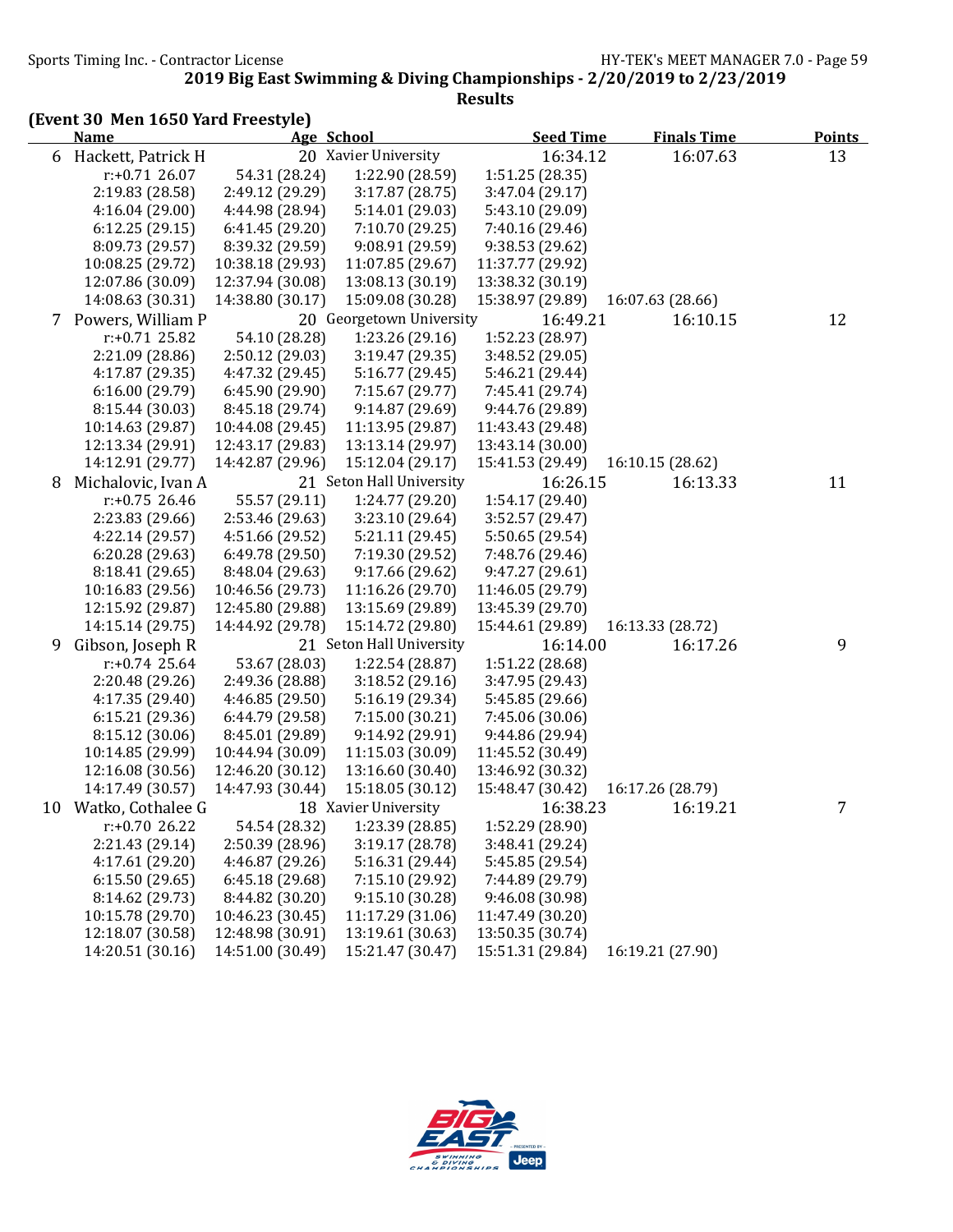Sports Timing Inc. - Contractor License Government Contractor License HY-TEK's MEET MANAGER 7.0 - Page 60

2019 Big East Swimming & Diving Championships - 2/20/2019 to 2/23/2019

| <b>Name</b><br>Age School<br><b>Seed Time</b><br><b>Finals Time</b><br><b>Points</b><br>Braviak, Matthew P<br>19 Georgetown University<br>16:49.61<br>11<br>16:19.23<br>6<br>54.35 (28.43)<br>1:23.34 (28.99)<br>1:52.71 (29.37)<br>$r$ :+0.66 25.92<br>2:21.53 (28.82)<br>3:19.74 (29.09)<br>3:49.10 (29.36)<br>2:50.65 (29.12)<br>4:18.19 (29.09)<br>5:16.69 (29.36)<br>5:46.47 (29.78)<br>4:47.33 (29.14)<br>6:16.01(29.54)<br>6:45.86 (29.85)<br>7:15.72 (29.86)<br>7:45.78 (30.06)<br>9:15.76 (30.36)<br>9:45.66 (29.90)<br>8:15.74 (29.96)<br>8:45.40 (29.66)<br>10:46.25 (30.21)<br>11:16.45 (30.20)<br>11:47.09 (30.64)<br>10:16.04 (30.38)<br>12:17.92 (30.83)<br>12:48.58 (30.66)<br>13:19.38 (30.80)<br>13:50.14 (30.76)<br>14:21.06 (30.92)<br>14:51.81 (30.75)<br>15:22.75 (30.94)<br>15:52.04 (29.29)<br>16:19.23 (27.19)<br>19 Seton Hall University<br>Kopecki, Christian J<br>16:27.21<br>16:25.59<br>5<br>12<br>$r: +0.77$ 25.96<br>54.43 (28.47)<br>1:23.84 (29.41)<br>1:53.52 (29.68)<br>2:23.26 (29.74)<br>2:52.81 (29.55)<br>3:22.59 (29.78)<br>3:52.36 (29.77)<br>4:22.20 (29.84)<br>4:51.97 (29.77)<br>5:21.92 (29.95)<br>5:51.89 (29.97)<br>6:21.86(29.97)<br>6:52.03(30.17)<br>7:21.99 (29.96)<br>7:52.18 (30.19)<br>9:23.14 (30.65)<br>9:53.25(30.11)<br>8:22.29 (30.11)<br>8:52.49 (30.20)<br>10:23.74 (30.49)<br>10:54.01 (30.27)<br>11:24.55 (30.54)<br>11:54.91 (30.36)<br>12:25.38 (30.47)<br>12:55.62 (30.24)<br>13:26.00 (30.38)<br>13:56.40 (30.40)<br>14:26.47 (30.07)<br>14:56.71 (30.24)<br>15:26.56 (29.85)<br>15:56.87 (30.31)<br>16:25.59 (28.72)<br>21 Providence College<br>Magazine, Jerod E<br>16:22.59<br>16:38.14<br>13<br>$\overline{4}$<br>1:24.28 (29.36)<br>$r: +0.71$ 26.05<br>54.92 (28.87)<br>1:54.14 (29.86)<br>2:24.08 (29.94)<br>2:54.13 (30.05)<br>3:24.09 (29.96)<br>3:54.17 (30.08)<br>5:24.30 (30.10)<br>5:54.33 (30.03)<br>4:24.18 (30.01)<br>4:54.20 (30.02)<br>6:54.95 (30.37)<br>7:55.57 (30.37)<br>6:24.58(30.25)<br>7:25.20 (30.25)<br>8:25.94 (30.37)<br>8:56.31 (30.37)<br>9:26.71 (30.40)<br>9:57.19 (30.48)<br>10:27.97 (30.78)<br>10:58.99 (31.02)<br>11:29.76 (30.77)<br>12:00.56 (30.80)<br>12:31.45 (30.89)<br>13:02.51 (31.06)<br>13:33.57 (31.06)<br>14:04.89 (31.32)<br>14:35.90 (31.01)<br>15:06.76 (30.86)<br>15:37.47 (30.71)<br>16:08.20 (30.73)<br>16:38.14 (29.94)<br>14 Klippel, Alexander M<br>20 Villanova University<br>16:39.83<br>3<br>16:39.44<br>55.54 (29.15)<br>1:25.30(29.76)<br>1:55.29 (29.99)<br>$r: +0.77$ 26.39<br>2:25.25 (29.96)<br>2:55.59 (30.34)<br>3:25.97 (30.38)<br>3:56.40 (30.43)<br>4:26.68 (30.28)<br>4:57.01 (30.33)<br>5:27.53 (30.52)<br>5:58.03 (30.50)<br>6:28.52(30.49)<br>6:59.13(30.61)<br>7:29.73 (30.60)<br>8:00.44 (30.71)<br>8:30.91 (30.47)<br>9:01.45(30.54)<br>9:31.90 (30.45)<br>10:02.58 (30.68)<br>10:33.12 (30.54)<br>11:03.80 (30.68)<br>11:34.45 (30.65)<br>12:05.01 (30.56)<br>12:35.70 (30.69)<br>13:06.30 (30.60)<br>13:37.02 (30.72)<br>14:07.80 (30.78)<br>15:08.89 (30.60)<br>16:09.89 (30.36)<br>14:38.29 (30.49)<br>15:39.53 (30.64)<br>16:39.44 (29.55)<br>20 Villanova University<br>17:04.62<br>15 Hultgren, Lars E<br>17:10.55<br>2<br>1:24.92 (29.65)<br>$r: +0.74$ 26.52<br>55.27 (28.75)<br>1:55.09(30.17)<br>2:25.24(30.15)<br>2:55.53 (30.29)<br>3:26.28 (30.75)<br>3:57.19 (30.91)<br>5:30.56 (31.45)<br>6:01.86(31.30)<br>4:27.84 (30.65)<br>4:59.11 (31.27)<br>7:36.10 (31.34)<br>8:07.93 (31.83)<br>6:33.22 (31.36)<br>7:04.76 (31.54)<br>8:39.88 (31.95)<br>9:11.96 (32.08)<br>9:44.12(32.16)<br>10:16.21 (32.09)<br>12:23.82 (31.95)<br>10:48.02 (31.81)<br>11:19.93 (31.91)<br>11:51.87 (31.94)<br>12:56.06 (32.24)<br>13:28.44 (32.38)<br>14:00.37 (31.93)<br>14:32.13 (31.76) | (Event 30 Men 1650 Yard Freestyle) |  |  |  |
|----------------------------------------------------------------------------------------------------------------------------------------------------------------------------------------------------------------------------------------------------------------------------------------------------------------------------------------------------------------------------------------------------------------------------------------------------------------------------------------------------------------------------------------------------------------------------------------------------------------------------------------------------------------------------------------------------------------------------------------------------------------------------------------------------------------------------------------------------------------------------------------------------------------------------------------------------------------------------------------------------------------------------------------------------------------------------------------------------------------------------------------------------------------------------------------------------------------------------------------------------------------------------------------------------------------------------------------------------------------------------------------------------------------------------------------------------------------------------------------------------------------------------------------------------------------------------------------------------------------------------------------------------------------------------------------------------------------------------------------------------------------------------------------------------------------------------------------------------------------------------------------------------------------------------------------------------------------------------------------------------------------------------------------------------------------------------------------------------------------------------------------------------------------------------------------------------------------------------------------------------------------------------------------------------------------------------------------------------------------------------------------------------------------------------------------------------------------------------------------------------------------------------------------------------------------------------------------------------------------------------------------------------------------------------------------------------------------------------------------------------------------------------------------------------------------------------------------------------------------------------------------------------------------------------------------------------------------------------------------------------------------------------------------------------------------------------------------------------------------------------------------------------------------------------------------------------------------------------------------------------------------------------------------------------------------------------------------------------------------------------------------------------------------------------------------------------------------------------------------------------------------------------------------------------------------------------------------------------------------------------------------------------------------------------------------------------------------------------------------------|------------------------------------|--|--|--|
|                                                                                                                                                                                                                                                                                                                                                                                                                                                                                                                                                                                                                                                                                                                                                                                                                                                                                                                                                                                                                                                                                                                                                                                                                                                                                                                                                                                                                                                                                                                                                                                                                                                                                                                                                                                                                                                                                                                                                                                                                                                                                                                                                                                                                                                                                                                                                                                                                                                                                                                                                                                                                                                                                                                                                                                                                                                                                                                                                                                                                                                                                                                                                                                                                                                                                                                                                                                                                                                                                                                                                                                                                                                                                                                                              |                                    |  |  |  |
|                                                                                                                                                                                                                                                                                                                                                                                                                                                                                                                                                                                                                                                                                                                                                                                                                                                                                                                                                                                                                                                                                                                                                                                                                                                                                                                                                                                                                                                                                                                                                                                                                                                                                                                                                                                                                                                                                                                                                                                                                                                                                                                                                                                                                                                                                                                                                                                                                                                                                                                                                                                                                                                                                                                                                                                                                                                                                                                                                                                                                                                                                                                                                                                                                                                                                                                                                                                                                                                                                                                                                                                                                                                                                                                                              |                                    |  |  |  |
|                                                                                                                                                                                                                                                                                                                                                                                                                                                                                                                                                                                                                                                                                                                                                                                                                                                                                                                                                                                                                                                                                                                                                                                                                                                                                                                                                                                                                                                                                                                                                                                                                                                                                                                                                                                                                                                                                                                                                                                                                                                                                                                                                                                                                                                                                                                                                                                                                                                                                                                                                                                                                                                                                                                                                                                                                                                                                                                                                                                                                                                                                                                                                                                                                                                                                                                                                                                                                                                                                                                                                                                                                                                                                                                                              |                                    |  |  |  |
|                                                                                                                                                                                                                                                                                                                                                                                                                                                                                                                                                                                                                                                                                                                                                                                                                                                                                                                                                                                                                                                                                                                                                                                                                                                                                                                                                                                                                                                                                                                                                                                                                                                                                                                                                                                                                                                                                                                                                                                                                                                                                                                                                                                                                                                                                                                                                                                                                                                                                                                                                                                                                                                                                                                                                                                                                                                                                                                                                                                                                                                                                                                                                                                                                                                                                                                                                                                                                                                                                                                                                                                                                                                                                                                                              |                                    |  |  |  |
|                                                                                                                                                                                                                                                                                                                                                                                                                                                                                                                                                                                                                                                                                                                                                                                                                                                                                                                                                                                                                                                                                                                                                                                                                                                                                                                                                                                                                                                                                                                                                                                                                                                                                                                                                                                                                                                                                                                                                                                                                                                                                                                                                                                                                                                                                                                                                                                                                                                                                                                                                                                                                                                                                                                                                                                                                                                                                                                                                                                                                                                                                                                                                                                                                                                                                                                                                                                                                                                                                                                                                                                                                                                                                                                                              |                                    |  |  |  |
|                                                                                                                                                                                                                                                                                                                                                                                                                                                                                                                                                                                                                                                                                                                                                                                                                                                                                                                                                                                                                                                                                                                                                                                                                                                                                                                                                                                                                                                                                                                                                                                                                                                                                                                                                                                                                                                                                                                                                                                                                                                                                                                                                                                                                                                                                                                                                                                                                                                                                                                                                                                                                                                                                                                                                                                                                                                                                                                                                                                                                                                                                                                                                                                                                                                                                                                                                                                                                                                                                                                                                                                                                                                                                                                                              |                                    |  |  |  |
|                                                                                                                                                                                                                                                                                                                                                                                                                                                                                                                                                                                                                                                                                                                                                                                                                                                                                                                                                                                                                                                                                                                                                                                                                                                                                                                                                                                                                                                                                                                                                                                                                                                                                                                                                                                                                                                                                                                                                                                                                                                                                                                                                                                                                                                                                                                                                                                                                                                                                                                                                                                                                                                                                                                                                                                                                                                                                                                                                                                                                                                                                                                                                                                                                                                                                                                                                                                                                                                                                                                                                                                                                                                                                                                                              |                                    |  |  |  |
|                                                                                                                                                                                                                                                                                                                                                                                                                                                                                                                                                                                                                                                                                                                                                                                                                                                                                                                                                                                                                                                                                                                                                                                                                                                                                                                                                                                                                                                                                                                                                                                                                                                                                                                                                                                                                                                                                                                                                                                                                                                                                                                                                                                                                                                                                                                                                                                                                                                                                                                                                                                                                                                                                                                                                                                                                                                                                                                                                                                                                                                                                                                                                                                                                                                                                                                                                                                                                                                                                                                                                                                                                                                                                                                                              |                                    |  |  |  |
|                                                                                                                                                                                                                                                                                                                                                                                                                                                                                                                                                                                                                                                                                                                                                                                                                                                                                                                                                                                                                                                                                                                                                                                                                                                                                                                                                                                                                                                                                                                                                                                                                                                                                                                                                                                                                                                                                                                                                                                                                                                                                                                                                                                                                                                                                                                                                                                                                                                                                                                                                                                                                                                                                                                                                                                                                                                                                                                                                                                                                                                                                                                                                                                                                                                                                                                                                                                                                                                                                                                                                                                                                                                                                                                                              |                                    |  |  |  |
|                                                                                                                                                                                                                                                                                                                                                                                                                                                                                                                                                                                                                                                                                                                                                                                                                                                                                                                                                                                                                                                                                                                                                                                                                                                                                                                                                                                                                                                                                                                                                                                                                                                                                                                                                                                                                                                                                                                                                                                                                                                                                                                                                                                                                                                                                                                                                                                                                                                                                                                                                                                                                                                                                                                                                                                                                                                                                                                                                                                                                                                                                                                                                                                                                                                                                                                                                                                                                                                                                                                                                                                                                                                                                                                                              |                                    |  |  |  |
|                                                                                                                                                                                                                                                                                                                                                                                                                                                                                                                                                                                                                                                                                                                                                                                                                                                                                                                                                                                                                                                                                                                                                                                                                                                                                                                                                                                                                                                                                                                                                                                                                                                                                                                                                                                                                                                                                                                                                                                                                                                                                                                                                                                                                                                                                                                                                                                                                                                                                                                                                                                                                                                                                                                                                                                                                                                                                                                                                                                                                                                                                                                                                                                                                                                                                                                                                                                                                                                                                                                                                                                                                                                                                                                                              |                                    |  |  |  |
|                                                                                                                                                                                                                                                                                                                                                                                                                                                                                                                                                                                                                                                                                                                                                                                                                                                                                                                                                                                                                                                                                                                                                                                                                                                                                                                                                                                                                                                                                                                                                                                                                                                                                                                                                                                                                                                                                                                                                                                                                                                                                                                                                                                                                                                                                                                                                                                                                                                                                                                                                                                                                                                                                                                                                                                                                                                                                                                                                                                                                                                                                                                                                                                                                                                                                                                                                                                                                                                                                                                                                                                                                                                                                                                                              |                                    |  |  |  |
|                                                                                                                                                                                                                                                                                                                                                                                                                                                                                                                                                                                                                                                                                                                                                                                                                                                                                                                                                                                                                                                                                                                                                                                                                                                                                                                                                                                                                                                                                                                                                                                                                                                                                                                                                                                                                                                                                                                                                                                                                                                                                                                                                                                                                                                                                                                                                                                                                                                                                                                                                                                                                                                                                                                                                                                                                                                                                                                                                                                                                                                                                                                                                                                                                                                                                                                                                                                                                                                                                                                                                                                                                                                                                                                                              |                                    |  |  |  |
|                                                                                                                                                                                                                                                                                                                                                                                                                                                                                                                                                                                                                                                                                                                                                                                                                                                                                                                                                                                                                                                                                                                                                                                                                                                                                                                                                                                                                                                                                                                                                                                                                                                                                                                                                                                                                                                                                                                                                                                                                                                                                                                                                                                                                                                                                                                                                                                                                                                                                                                                                                                                                                                                                                                                                                                                                                                                                                                                                                                                                                                                                                                                                                                                                                                                                                                                                                                                                                                                                                                                                                                                                                                                                                                                              |                                    |  |  |  |
|                                                                                                                                                                                                                                                                                                                                                                                                                                                                                                                                                                                                                                                                                                                                                                                                                                                                                                                                                                                                                                                                                                                                                                                                                                                                                                                                                                                                                                                                                                                                                                                                                                                                                                                                                                                                                                                                                                                                                                                                                                                                                                                                                                                                                                                                                                                                                                                                                                                                                                                                                                                                                                                                                                                                                                                                                                                                                                                                                                                                                                                                                                                                                                                                                                                                                                                                                                                                                                                                                                                                                                                                                                                                                                                                              |                                    |  |  |  |
|                                                                                                                                                                                                                                                                                                                                                                                                                                                                                                                                                                                                                                                                                                                                                                                                                                                                                                                                                                                                                                                                                                                                                                                                                                                                                                                                                                                                                                                                                                                                                                                                                                                                                                                                                                                                                                                                                                                                                                                                                                                                                                                                                                                                                                                                                                                                                                                                                                                                                                                                                                                                                                                                                                                                                                                                                                                                                                                                                                                                                                                                                                                                                                                                                                                                                                                                                                                                                                                                                                                                                                                                                                                                                                                                              |                                    |  |  |  |
|                                                                                                                                                                                                                                                                                                                                                                                                                                                                                                                                                                                                                                                                                                                                                                                                                                                                                                                                                                                                                                                                                                                                                                                                                                                                                                                                                                                                                                                                                                                                                                                                                                                                                                                                                                                                                                                                                                                                                                                                                                                                                                                                                                                                                                                                                                                                                                                                                                                                                                                                                                                                                                                                                                                                                                                                                                                                                                                                                                                                                                                                                                                                                                                                                                                                                                                                                                                                                                                                                                                                                                                                                                                                                                                                              |                                    |  |  |  |
|                                                                                                                                                                                                                                                                                                                                                                                                                                                                                                                                                                                                                                                                                                                                                                                                                                                                                                                                                                                                                                                                                                                                                                                                                                                                                                                                                                                                                                                                                                                                                                                                                                                                                                                                                                                                                                                                                                                                                                                                                                                                                                                                                                                                                                                                                                                                                                                                                                                                                                                                                                                                                                                                                                                                                                                                                                                                                                                                                                                                                                                                                                                                                                                                                                                                                                                                                                                                                                                                                                                                                                                                                                                                                                                                              |                                    |  |  |  |
|                                                                                                                                                                                                                                                                                                                                                                                                                                                                                                                                                                                                                                                                                                                                                                                                                                                                                                                                                                                                                                                                                                                                                                                                                                                                                                                                                                                                                                                                                                                                                                                                                                                                                                                                                                                                                                                                                                                                                                                                                                                                                                                                                                                                                                                                                                                                                                                                                                                                                                                                                                                                                                                                                                                                                                                                                                                                                                                                                                                                                                                                                                                                                                                                                                                                                                                                                                                                                                                                                                                                                                                                                                                                                                                                              |                                    |  |  |  |
|                                                                                                                                                                                                                                                                                                                                                                                                                                                                                                                                                                                                                                                                                                                                                                                                                                                                                                                                                                                                                                                                                                                                                                                                                                                                                                                                                                                                                                                                                                                                                                                                                                                                                                                                                                                                                                                                                                                                                                                                                                                                                                                                                                                                                                                                                                                                                                                                                                                                                                                                                                                                                                                                                                                                                                                                                                                                                                                                                                                                                                                                                                                                                                                                                                                                                                                                                                                                                                                                                                                                                                                                                                                                                                                                              |                                    |  |  |  |
|                                                                                                                                                                                                                                                                                                                                                                                                                                                                                                                                                                                                                                                                                                                                                                                                                                                                                                                                                                                                                                                                                                                                                                                                                                                                                                                                                                                                                                                                                                                                                                                                                                                                                                                                                                                                                                                                                                                                                                                                                                                                                                                                                                                                                                                                                                                                                                                                                                                                                                                                                                                                                                                                                                                                                                                                                                                                                                                                                                                                                                                                                                                                                                                                                                                                                                                                                                                                                                                                                                                                                                                                                                                                                                                                              |                                    |  |  |  |
|                                                                                                                                                                                                                                                                                                                                                                                                                                                                                                                                                                                                                                                                                                                                                                                                                                                                                                                                                                                                                                                                                                                                                                                                                                                                                                                                                                                                                                                                                                                                                                                                                                                                                                                                                                                                                                                                                                                                                                                                                                                                                                                                                                                                                                                                                                                                                                                                                                                                                                                                                                                                                                                                                                                                                                                                                                                                                                                                                                                                                                                                                                                                                                                                                                                                                                                                                                                                                                                                                                                                                                                                                                                                                                                                              |                                    |  |  |  |
|                                                                                                                                                                                                                                                                                                                                                                                                                                                                                                                                                                                                                                                                                                                                                                                                                                                                                                                                                                                                                                                                                                                                                                                                                                                                                                                                                                                                                                                                                                                                                                                                                                                                                                                                                                                                                                                                                                                                                                                                                                                                                                                                                                                                                                                                                                                                                                                                                                                                                                                                                                                                                                                                                                                                                                                                                                                                                                                                                                                                                                                                                                                                                                                                                                                                                                                                                                                                                                                                                                                                                                                                                                                                                                                                              |                                    |  |  |  |
|                                                                                                                                                                                                                                                                                                                                                                                                                                                                                                                                                                                                                                                                                                                                                                                                                                                                                                                                                                                                                                                                                                                                                                                                                                                                                                                                                                                                                                                                                                                                                                                                                                                                                                                                                                                                                                                                                                                                                                                                                                                                                                                                                                                                                                                                                                                                                                                                                                                                                                                                                                                                                                                                                                                                                                                                                                                                                                                                                                                                                                                                                                                                                                                                                                                                                                                                                                                                                                                                                                                                                                                                                                                                                                                                              |                                    |  |  |  |
|                                                                                                                                                                                                                                                                                                                                                                                                                                                                                                                                                                                                                                                                                                                                                                                                                                                                                                                                                                                                                                                                                                                                                                                                                                                                                                                                                                                                                                                                                                                                                                                                                                                                                                                                                                                                                                                                                                                                                                                                                                                                                                                                                                                                                                                                                                                                                                                                                                                                                                                                                                                                                                                                                                                                                                                                                                                                                                                                                                                                                                                                                                                                                                                                                                                                                                                                                                                                                                                                                                                                                                                                                                                                                                                                              |                                    |  |  |  |
|                                                                                                                                                                                                                                                                                                                                                                                                                                                                                                                                                                                                                                                                                                                                                                                                                                                                                                                                                                                                                                                                                                                                                                                                                                                                                                                                                                                                                                                                                                                                                                                                                                                                                                                                                                                                                                                                                                                                                                                                                                                                                                                                                                                                                                                                                                                                                                                                                                                                                                                                                                                                                                                                                                                                                                                                                                                                                                                                                                                                                                                                                                                                                                                                                                                                                                                                                                                                                                                                                                                                                                                                                                                                                                                                              |                                    |  |  |  |
|                                                                                                                                                                                                                                                                                                                                                                                                                                                                                                                                                                                                                                                                                                                                                                                                                                                                                                                                                                                                                                                                                                                                                                                                                                                                                                                                                                                                                                                                                                                                                                                                                                                                                                                                                                                                                                                                                                                                                                                                                                                                                                                                                                                                                                                                                                                                                                                                                                                                                                                                                                                                                                                                                                                                                                                                                                                                                                                                                                                                                                                                                                                                                                                                                                                                                                                                                                                                                                                                                                                                                                                                                                                                                                                                              |                                    |  |  |  |
|                                                                                                                                                                                                                                                                                                                                                                                                                                                                                                                                                                                                                                                                                                                                                                                                                                                                                                                                                                                                                                                                                                                                                                                                                                                                                                                                                                                                                                                                                                                                                                                                                                                                                                                                                                                                                                                                                                                                                                                                                                                                                                                                                                                                                                                                                                                                                                                                                                                                                                                                                                                                                                                                                                                                                                                                                                                                                                                                                                                                                                                                                                                                                                                                                                                                                                                                                                                                                                                                                                                                                                                                                                                                                                                                              |                                    |  |  |  |
|                                                                                                                                                                                                                                                                                                                                                                                                                                                                                                                                                                                                                                                                                                                                                                                                                                                                                                                                                                                                                                                                                                                                                                                                                                                                                                                                                                                                                                                                                                                                                                                                                                                                                                                                                                                                                                                                                                                                                                                                                                                                                                                                                                                                                                                                                                                                                                                                                                                                                                                                                                                                                                                                                                                                                                                                                                                                                                                                                                                                                                                                                                                                                                                                                                                                                                                                                                                                                                                                                                                                                                                                                                                                                                                                              |                                    |  |  |  |
|                                                                                                                                                                                                                                                                                                                                                                                                                                                                                                                                                                                                                                                                                                                                                                                                                                                                                                                                                                                                                                                                                                                                                                                                                                                                                                                                                                                                                                                                                                                                                                                                                                                                                                                                                                                                                                                                                                                                                                                                                                                                                                                                                                                                                                                                                                                                                                                                                                                                                                                                                                                                                                                                                                                                                                                                                                                                                                                                                                                                                                                                                                                                                                                                                                                                                                                                                                                                                                                                                                                                                                                                                                                                                                                                              |                                    |  |  |  |
|                                                                                                                                                                                                                                                                                                                                                                                                                                                                                                                                                                                                                                                                                                                                                                                                                                                                                                                                                                                                                                                                                                                                                                                                                                                                                                                                                                                                                                                                                                                                                                                                                                                                                                                                                                                                                                                                                                                                                                                                                                                                                                                                                                                                                                                                                                                                                                                                                                                                                                                                                                                                                                                                                                                                                                                                                                                                                                                                                                                                                                                                                                                                                                                                                                                                                                                                                                                                                                                                                                                                                                                                                                                                                                                                              |                                    |  |  |  |
|                                                                                                                                                                                                                                                                                                                                                                                                                                                                                                                                                                                                                                                                                                                                                                                                                                                                                                                                                                                                                                                                                                                                                                                                                                                                                                                                                                                                                                                                                                                                                                                                                                                                                                                                                                                                                                                                                                                                                                                                                                                                                                                                                                                                                                                                                                                                                                                                                                                                                                                                                                                                                                                                                                                                                                                                                                                                                                                                                                                                                                                                                                                                                                                                                                                                                                                                                                                                                                                                                                                                                                                                                                                                                                                                              |                                    |  |  |  |
|                                                                                                                                                                                                                                                                                                                                                                                                                                                                                                                                                                                                                                                                                                                                                                                                                                                                                                                                                                                                                                                                                                                                                                                                                                                                                                                                                                                                                                                                                                                                                                                                                                                                                                                                                                                                                                                                                                                                                                                                                                                                                                                                                                                                                                                                                                                                                                                                                                                                                                                                                                                                                                                                                                                                                                                                                                                                                                                                                                                                                                                                                                                                                                                                                                                                                                                                                                                                                                                                                                                                                                                                                                                                                                                                              |                                    |  |  |  |
|                                                                                                                                                                                                                                                                                                                                                                                                                                                                                                                                                                                                                                                                                                                                                                                                                                                                                                                                                                                                                                                                                                                                                                                                                                                                                                                                                                                                                                                                                                                                                                                                                                                                                                                                                                                                                                                                                                                                                                                                                                                                                                                                                                                                                                                                                                                                                                                                                                                                                                                                                                                                                                                                                                                                                                                                                                                                                                                                                                                                                                                                                                                                                                                                                                                                                                                                                                                                                                                                                                                                                                                                                                                                                                                                              |                                    |  |  |  |
|                                                                                                                                                                                                                                                                                                                                                                                                                                                                                                                                                                                                                                                                                                                                                                                                                                                                                                                                                                                                                                                                                                                                                                                                                                                                                                                                                                                                                                                                                                                                                                                                                                                                                                                                                                                                                                                                                                                                                                                                                                                                                                                                                                                                                                                                                                                                                                                                                                                                                                                                                                                                                                                                                                                                                                                                                                                                                                                                                                                                                                                                                                                                                                                                                                                                                                                                                                                                                                                                                                                                                                                                                                                                                                                                              |                                    |  |  |  |
|                                                                                                                                                                                                                                                                                                                                                                                                                                                                                                                                                                                                                                                                                                                                                                                                                                                                                                                                                                                                                                                                                                                                                                                                                                                                                                                                                                                                                                                                                                                                                                                                                                                                                                                                                                                                                                                                                                                                                                                                                                                                                                                                                                                                                                                                                                                                                                                                                                                                                                                                                                                                                                                                                                                                                                                                                                                                                                                                                                                                                                                                                                                                                                                                                                                                                                                                                                                                                                                                                                                                                                                                                                                                                                                                              |                                    |  |  |  |
|                                                                                                                                                                                                                                                                                                                                                                                                                                                                                                                                                                                                                                                                                                                                                                                                                                                                                                                                                                                                                                                                                                                                                                                                                                                                                                                                                                                                                                                                                                                                                                                                                                                                                                                                                                                                                                                                                                                                                                                                                                                                                                                                                                                                                                                                                                                                                                                                                                                                                                                                                                                                                                                                                                                                                                                                                                                                                                                                                                                                                                                                                                                                                                                                                                                                                                                                                                                                                                                                                                                                                                                                                                                                                                                                              |                                    |  |  |  |
|                                                                                                                                                                                                                                                                                                                                                                                                                                                                                                                                                                                                                                                                                                                                                                                                                                                                                                                                                                                                                                                                                                                                                                                                                                                                                                                                                                                                                                                                                                                                                                                                                                                                                                                                                                                                                                                                                                                                                                                                                                                                                                                                                                                                                                                                                                                                                                                                                                                                                                                                                                                                                                                                                                                                                                                                                                                                                                                                                                                                                                                                                                                                                                                                                                                                                                                                                                                                                                                                                                                                                                                                                                                                                                                                              |                                    |  |  |  |
|                                                                                                                                                                                                                                                                                                                                                                                                                                                                                                                                                                                                                                                                                                                                                                                                                                                                                                                                                                                                                                                                                                                                                                                                                                                                                                                                                                                                                                                                                                                                                                                                                                                                                                                                                                                                                                                                                                                                                                                                                                                                                                                                                                                                                                                                                                                                                                                                                                                                                                                                                                                                                                                                                                                                                                                                                                                                                                                                                                                                                                                                                                                                                                                                                                                                                                                                                                                                                                                                                                                                                                                                                                                                                                                                              |                                    |  |  |  |
|                                                                                                                                                                                                                                                                                                                                                                                                                                                                                                                                                                                                                                                                                                                                                                                                                                                                                                                                                                                                                                                                                                                                                                                                                                                                                                                                                                                                                                                                                                                                                                                                                                                                                                                                                                                                                                                                                                                                                                                                                                                                                                                                                                                                                                                                                                                                                                                                                                                                                                                                                                                                                                                                                                                                                                                                                                                                                                                                                                                                                                                                                                                                                                                                                                                                                                                                                                                                                                                                                                                                                                                                                                                                                                                                              |                                    |  |  |  |
|                                                                                                                                                                                                                                                                                                                                                                                                                                                                                                                                                                                                                                                                                                                                                                                                                                                                                                                                                                                                                                                                                                                                                                                                                                                                                                                                                                                                                                                                                                                                                                                                                                                                                                                                                                                                                                                                                                                                                                                                                                                                                                                                                                                                                                                                                                                                                                                                                                                                                                                                                                                                                                                                                                                                                                                                                                                                                                                                                                                                                                                                                                                                                                                                                                                                                                                                                                                                                                                                                                                                                                                                                                                                                                                                              |                                    |  |  |  |
|                                                                                                                                                                                                                                                                                                                                                                                                                                                                                                                                                                                                                                                                                                                                                                                                                                                                                                                                                                                                                                                                                                                                                                                                                                                                                                                                                                                                                                                                                                                                                                                                                                                                                                                                                                                                                                                                                                                                                                                                                                                                                                                                                                                                                                                                                                                                                                                                                                                                                                                                                                                                                                                                                                                                                                                                                                                                                                                                                                                                                                                                                                                                                                                                                                                                                                                                                                                                                                                                                                                                                                                                                                                                                                                                              |                                    |  |  |  |
|                                                                                                                                                                                                                                                                                                                                                                                                                                                                                                                                                                                                                                                                                                                                                                                                                                                                                                                                                                                                                                                                                                                                                                                                                                                                                                                                                                                                                                                                                                                                                                                                                                                                                                                                                                                                                                                                                                                                                                                                                                                                                                                                                                                                                                                                                                                                                                                                                                                                                                                                                                                                                                                                                                                                                                                                                                                                                                                                                                                                                                                                                                                                                                                                                                                                                                                                                                                                                                                                                                                                                                                                                                                                                                                                              |                                    |  |  |  |
|                                                                                                                                                                                                                                                                                                                                                                                                                                                                                                                                                                                                                                                                                                                                                                                                                                                                                                                                                                                                                                                                                                                                                                                                                                                                                                                                                                                                                                                                                                                                                                                                                                                                                                                                                                                                                                                                                                                                                                                                                                                                                                                                                                                                                                                                                                                                                                                                                                                                                                                                                                                                                                                                                                                                                                                                                                                                                                                                                                                                                                                                                                                                                                                                                                                                                                                                                                                                                                                                                                                                                                                                                                                                                                                                              |                                    |  |  |  |
|                                                                                                                                                                                                                                                                                                                                                                                                                                                                                                                                                                                                                                                                                                                                                                                                                                                                                                                                                                                                                                                                                                                                                                                                                                                                                                                                                                                                                                                                                                                                                                                                                                                                                                                                                                                                                                                                                                                                                                                                                                                                                                                                                                                                                                                                                                                                                                                                                                                                                                                                                                                                                                                                                                                                                                                                                                                                                                                                                                                                                                                                                                                                                                                                                                                                                                                                                                                                                                                                                                                                                                                                                                                                                                                                              |                                    |  |  |  |
| 15:04.22 (32.09)<br>15:36.31 (32.09)<br>16:07.91 (31.60)<br>16:39.65 (31.74)<br>17:10.55 (30.90)                                                                                                                                                                                                                                                                                                                                                                                                                                                                                                                                                                                                                                                                                                                                                                                                                                                                                                                                                                                                                                                                                                                                                                                                                                                                                                                                                                                                                                                                                                                                                                                                                                                                                                                                                                                                                                                                                                                                                                                                                                                                                                                                                                                                                                                                                                                                                                                                                                                                                                                                                                                                                                                                                                                                                                                                                                                                                                                                                                                                                                                                                                                                                                                                                                                                                                                                                                                                                                                                                                                                                                                                                                             |                                    |  |  |  |

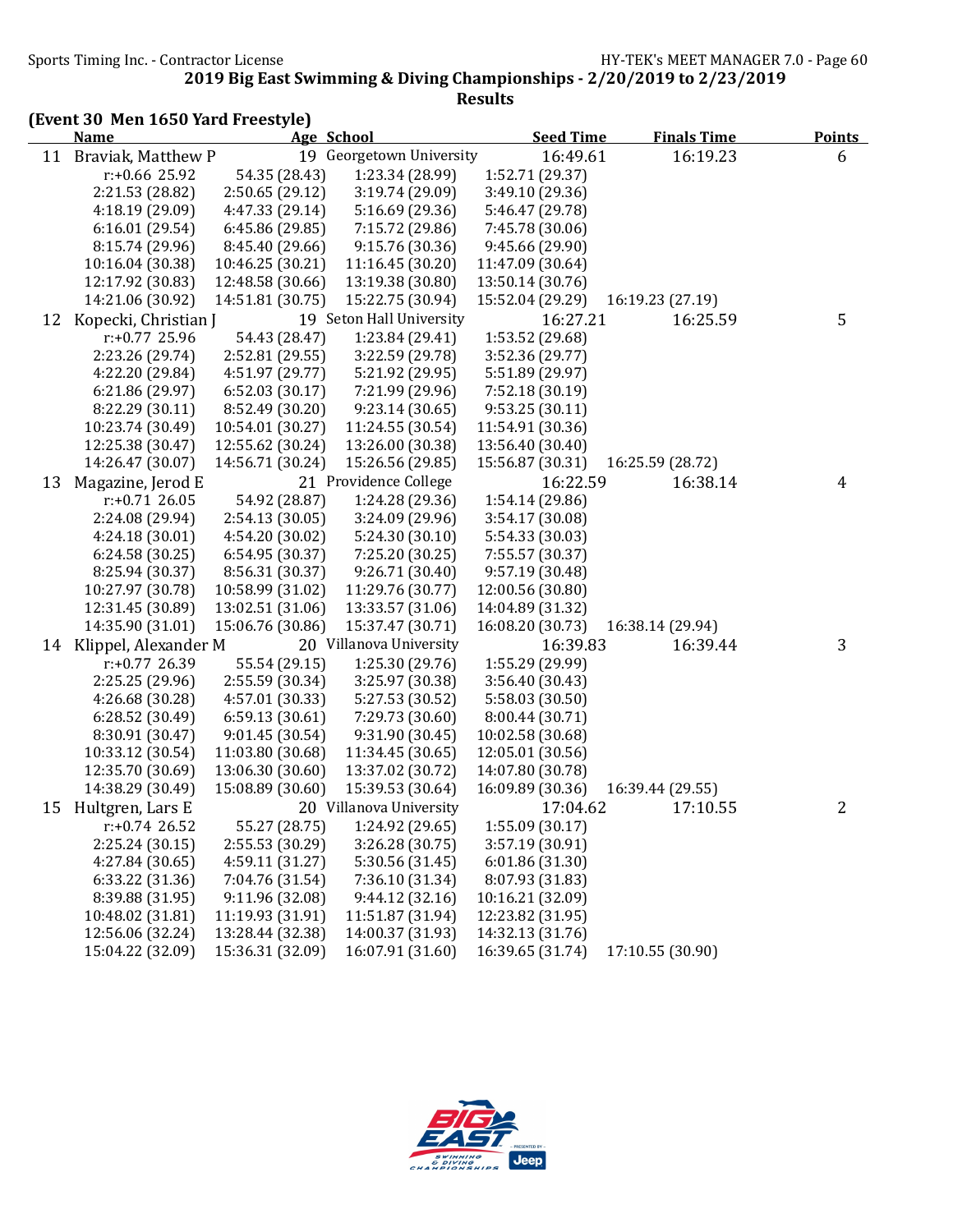|         | (Event 30 Men 1650 Yard Freestyle)        |                  |                          |                    |                    |               |
|---------|-------------------------------------------|------------------|--------------------------|--------------------|--------------------|---------------|
|         | <b>Name</b>                               |                  | <b>Age School</b>        | <b>Seed Time</b>   | <b>Finals Time</b> | <b>Points</b> |
| $- - -$ | Simone, James S                           |                  | 19 Georgetown University | 17:12.92           | X16:20.43          |               |
|         | r:+0.73 25.91                             | 54.56 (28.65)    | 1:24.19 (29.63)          | 1:53.72 (29.53)    |                    |               |
|         | 2:23.21 (29.49)                           | 2:52.92 (29.71)  | 3:22.52 (29.60)          | 3:52.25 (29.73)    |                    |               |
|         | 4:22.14 (29.89)                           | 4:51.77 (29.63)  | 5:21.24 (29.47)          | 5:51.09 (29.85)    |                    |               |
|         | 6:20.75(29.66)                            | 6:50.24(29.49)   | 7:19.76 (29.52)          | 7:49.59 (29.83)    |                    |               |
|         | 8:19.12 (29.53)                           | 8:48.86 (29.74)  | 9:18.82 (29.96)          | 9:48.92 (30.10)    |                    |               |
|         | 10:18.96 (30.04)                          | 10:48.92 (29.96) | 11:19.19 (30.27)         | 11:49.33 (30.14)   |                    |               |
|         | 12:19.92 (30.59)                          | 12:50.73 (30.81) | 13:21.47 (30.74)         | 13:51.99 (30.52)   |                    |               |
|         | 14:22.16 (30.17)                          | 14:52.05 (29.89) | 15:22.20 (30.15)         | 15:52.29 (30.09)   | 16:20.43 (28.14)   |               |
|         | Jackson, Bradley P                        |                  | 20 Xavier University     | 16:50.37           | X16:57.62          |               |
|         | $r: +0.77$ 26.36                          | 54.98 (28.62)    | 1:24.36 (29.38)          | 1:54.17 (29.81)    |                    |               |
|         | 2:23.82 (29.65)                           | 2:53.73 (29.91)  | 3:23.97 (30.24)          | 3:54.31 (30.34)    |                    |               |
|         | 4:24.80 (30.49)                           | 4:55.90 (31.10)  | 5:26.70 (30.80)          | 5:58.02 (31.32)    |                    |               |
|         | 6:29.31 (31.29)                           | 7:00.78 (31.47)  | 7:32.17 (31.39)          | 8:03.53 (31.36)    |                    |               |
|         | 8:34.84 (31.31)                           | 9:06.44(31.60)   | 9:37.84 (31.40)          | 10:09.81 (31.97)   |                    |               |
|         | 10:41.54 (31.73)                          | 11:13.28 (31.74) | 11:44.97 (31.69)         | 12:17.14 (32.17)   |                    |               |
|         | 12:48.85 (31.71)                          | 13:20.35 (31.50) | 13:51.84 (31.49)         | 14:23.07 (31.23)   |                    |               |
|         | 14:54.49 (31.42)                          | 15:25.94 (31.45) | 15:57.11 (31.17)         | 16:28.23 (31.12)   | 16:57.62 (29.39)   |               |
|         | Grubert, Lior                             |                  | 25 Seton Hall University | 16:44.37           | <b>SCR</b>         |               |
|         | Garvey, Francis                           |                  | 22 Villanova University  | 17:26.71           | <b>SCR</b>         |               |
|         | Reichert, Jack D                          |                  | 21 Georgetown University | 19:12.68           | <b>SCR</b>         |               |
| $- - -$ | Straker, Liam D                           |                  | 22 Providence College    | 16:36.21           | <b>SCR</b>         |               |
|         | <b>Event 31 Women 200 Yard Backstroke</b> |                  |                          |                    |                    |               |
|         | Meet Record: 1:53.86 # 2/2013             |                  | <b>Kelly Ryan</b>        |                    | <b>Notre Dame</b>  |               |
|         | 1:50.50 "A"                               |                  |                          |                    |                    |               |
|         | 1:57.11 "B"                               |                  |                          |                    |                    |               |
|         | <b>Name</b>                               |                  | Age School               | <b>Prelim Time</b> | <b>Finals Time</b> | <b>Points</b> |
|         | <b>Championship Final</b>                 |                  |                          |                    |                    |               |
| 1       | Goodwin, Darby E                          |                  | 22 Villanova University  | 2:00.33            | 1:59.09            | 20            |
|         | 27.85                                     | 57.66 (29.81)    | 1:28.07 (30.41)          | 1:59.09 (31.02)    |                    |               |
|         | 2 Gaertner, Caroline F                    |                  | 22 Xavier University     | 2:01.32            | 2:00.15            | 17            |
|         | 28.51                                     | 58.64 (30.13)    | 1:29.39 (30.75)          | 2:00.15(30.76)     |                    |               |
| 3       | Mauze, Eve E                              |                  | 19 Georgetown University | 2:00.48            | 2:00.18            | 16            |
|         |                                           |                  |                          |                    |                    |               |
|         | 27.88                                     | 58.18 (30.30)    | 1:29.38 (31.20)          | 2:00.18 (30.80)    |                    |               |
|         | 4 Wielar, Gracie E                        |                  | 18 Villanova University  | 2:02.34            | 2:00.99            | 15            |
|         | 28.23                                     | 58.54 (30.31)    | 1:29.56 (31.02)          | 2:00.99 (31.43)    |                    |               |
| 5       | Ouellette, Sara M                         |                  | 20 Seton Hall University | 2:01.19            | 2:01.41            | 14            |
|         | 28.46                                     | 59.17 (30.71)    | 1:30.47 (31.30)          | 2:01.41 (30.94)    |                    |               |
|         |                                           |                  | 22 Villanova University  | 2:02.05            |                    |               |
| 6       | Miszkiewicz, Kathleen R                   |                  |                          |                    | 2:01.63            | 13            |
|         | 28.54                                     | 58.86 (30.32)    | 1:29.61(30.75)           | 2:01.63 (32.02)    |                    |               |
| 7       | Sargent, Elizabeth H                      |                  | 20 Seton Hall University | 2:02.49            | 2:02.03            | 12            |
|         | 28.67                                     | 59.41 (30.74)    | 1:30.80 (31.39)          | 2:02.03 (31.23)    |                    |               |
| 8       | Molloy, Marianne                          |                  | 20 Seton Hall University | 2:03.18            | 2:05.22            | 11            |
|         | 29.24                                     | 1:00.19(30.95)   | 1:32.56 (32.37)          | 2:05.22 (32.66)    |                    |               |
|         | <b>Consolation Final</b><br>9 Fort, Ali M |                  | 21 Xavier University     | 2:03.64            | 2:00.62            | 9             |

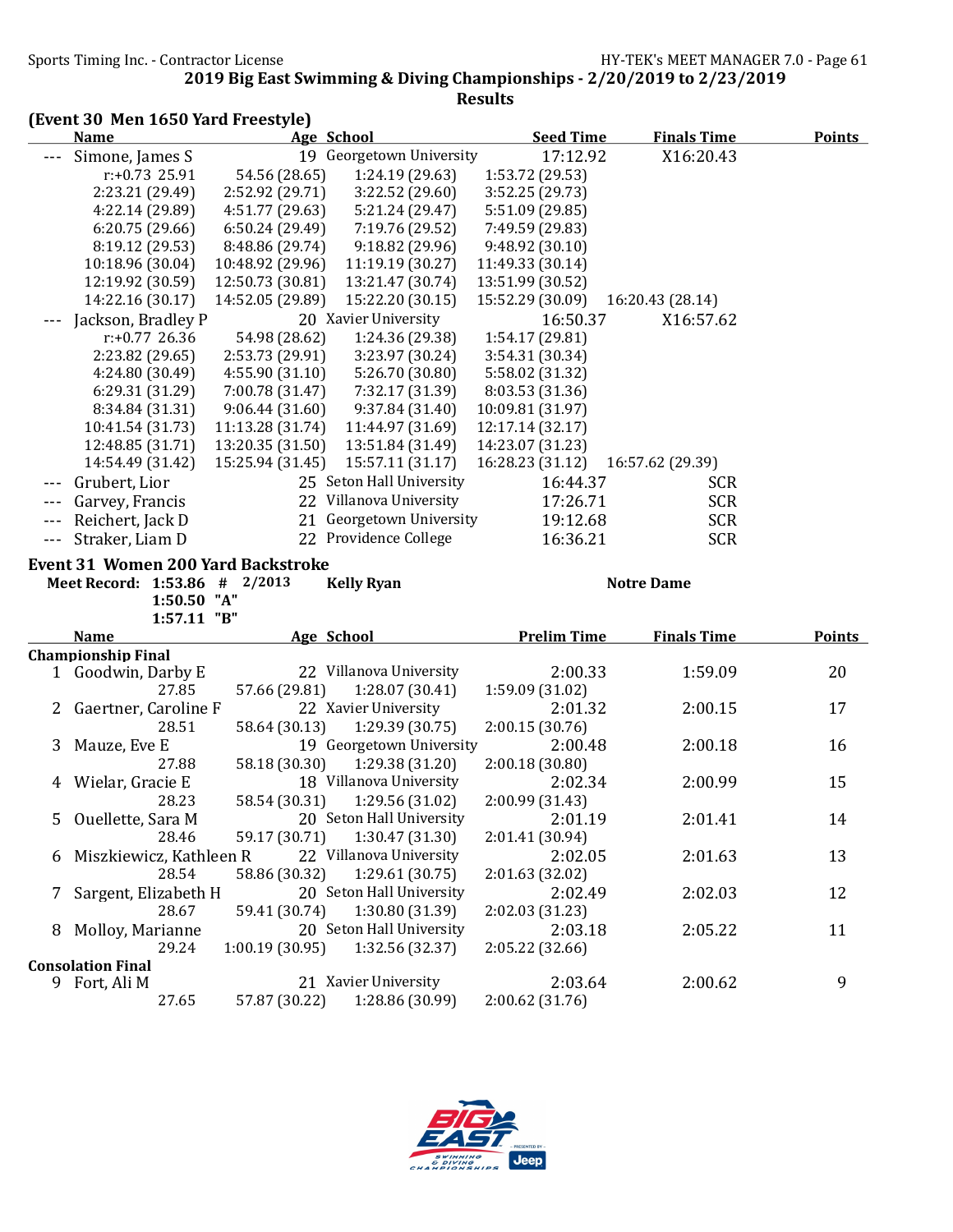|       |                                                                               |                 |                          | <b>Results</b>     |                    |               |
|-------|-------------------------------------------------------------------------------|-----------------|--------------------------|--------------------|--------------------|---------------|
|       | <b>Consolation Final  (Event 31 Women 200 Yard Backstroke)</b><br><b>Name</b> |                 | Age School               | <b>Prelim Time</b> | <b>Finals Time</b> | <b>Points</b> |
| 10    | Chen, Enlin                                                                   |                 | 18 Georgetown University | 2:03.77            | 2:03.52            | 7             |
|       | 29.59                                                                         | 1:00.84 (31.25) | 1:32.31 (31.47)          | 2:03.52 (31.21)    |                    |               |
|       | 11 Slaughter, Phoebe B                                                        |                 | 20 Georgetown University | 2:03.53            | 2:03.62            | 6             |
|       | 29.14                                                                         | 59.67 (30.53)   | 1:31.09 (31.42)          | 2:03.62 (32.53)    |                    |               |
| 12    | Locker, Anne E                                                                |                 | 22 Xavier University     | 2:05.94            | 2:04.38            | 5             |
|       | 28.44                                                                         | 59.32 (30.88)   | 1:31.69 (32.37)          | 2:04.38 (32.69)    |                    |               |
| 13    | Kontrimas, Anastasia N                                                        |                 | 20 Villanova University  | 2:04.25            | 2:05.07            | 4             |
|       | 28.80                                                                         | 1:00.10(31.30)  | 1:32.49 (32.39)          | 2:05.07 (32.58)    |                    |               |
| 14    | McGlaughlin, Juliet E                                                         |                 | 21 Providence College    | 2:04.49            | 2:05.64            | 3             |
|       | 29.45                                                                         | 1:00.66(31.21)  | 1:32.74 (32.08)          | 2:05.64 (32.90)    |                    |               |
| 15    | Hanson, Megan M                                                               |                 | 19 Butler University     | 2:09.17            | 2:08.10            | 2             |
|       | 29.94                                                                         | 1:02.12 (32.18) | 1:35.06 (32.94)          | 2:08.10 (33.04)    |                    |               |
|       |                                                                               |                 | 21 Providence College    | 2:09.63            | 2:10.07            | 1             |
|       | 16 Delago, Paige M<br>30.11                                                   | 1:02.41 (32.30) | 1:36.12 (33.71)          | 2:10.07 (33.95)    |                    |               |
|       | <b>Preliminaries</b>                                                          |                 |                          |                    |                    |               |
|       | 17 Brillantes, Angela B                                                       |                 | 19 Providence College    | 2:09.87            |                    |               |
| 18    | Shrader-Goetz, Jacqueline N                                                   |                 | 20 Butler University     | 2:09.98            |                    |               |
| 19    | Camarillo, Sofie G                                                            |                 | 20 Butler University     | 2:13.08            |                    |               |
| $---$ | Backus, Ashley L                                                              |                 | 20 Butler University     | 2:15.99            | X                  |               |
|       |                                                                               |                 | 18 Butler University     |                    |                    |               |
|       | Geller, Rachel E                                                              |                 |                          | 2:11.18            | X                  |               |
|       | McGrail, Carolyn M                                                            |                 | 21 Butler University     | 2:13.63            | $\mathbf X$        |               |
|       | Burke, Rachel A                                                               |                 | 21 Butler University     | 2:16.40            | $\mathbf X$        |               |
|       | Schaefer, Katherine E                                                         |                 | 20 Providence College    | 2:13.51            | $\mathbf X$        |               |
|       | Ryan, Emily E                                                                 |                 | 18 Villanova University  | 2:01.07            | $\mathbf X$        |               |
|       | Haywood, Anna E                                                               |                 | 22 Providence College    | 2:12.00            | $\mathbf X$        |               |
|       | McCann, Kerry S                                                               |                 | 21 Providence College    | 2:12.60            | $\mathbf X$        |               |
|       | Robinson, Aitana                                                              |                 | 21 Seton Hall University |                    | $\mathbf X$        |               |
|       | Drew, Riece C                                                                 |                 | 20 Xavier University     | 2:06.96            | $\mathbf X$        |               |
|       | Lake, Abigail R                                                               |                 | 22 Georgetown University | 2:07.82            | X                  |               |
|       | <b>Event 31 Women 200 Yard Backstroke</b>                                     |                 |                          |                    |                    |               |
|       | Meet Record: 1:53.86 # 2/2013                                                 |                 | <b>Kelly Ryan</b>        |                    | <b>Notre Dame</b>  |               |
|       | 1:50.50 "A"                                                                   |                 |                          |                    |                    |               |
|       | 1:57.11 "B"                                                                   |                 |                          |                    |                    |               |
|       | <b>Name</b>                                                                   |                 | <b>Age School</b>        | <b>Seed Time</b>   | <b>Prelim Time</b> |               |
|       | Preliminaries                                                                 |                 |                          |                    |                    |               |
|       | 1 Goodwin, Darby E                                                            |                 | 22 Villanova University  | 1:58.65            | 2:00.33            | q             |
|       | 27.74                                                                         | 57.40 (29.66)   | 1:28.45(31.05)           | 2:00.33 (31.88)    |                    |               |
| 2     | Mauze, Eve E                                                                  |                 | 19 Georgetown University | 2:01.32            | 2:00.48            | $\mathfrak q$ |
|       | 28.14                                                                         | 58.21 (30.07)   | 1:29.25 (31.04)          | 2:00.48 (31.23)    |                    |               |
| 3     | Ouellette, Sara M                                                             |                 | 20 Seton Hall University | 2:01.00            | 2:01.19            | $\mathsf{q}$  |
|       | 28.52                                                                         | 58.88 (30.36)   | 1:30.08 (31.20)          | 2:01.19(31.11)     |                    |               |
| 4     | Gaertner, Caroline F                                                          |                 | 22 Xavier University     | 2:03.80            | 2:01.32            | $\mathbf q$   |
|       | 28.52                                                                         | 58.69 (30.17)   | 1:29.67 (30.98)          | 2:01.32 (31.65)    |                    |               |
| 5     | Miszkiewicz, Kathleen R                                                       |                 | 22 Villanova University  | 2:02.85            | 2:02.05            |               |
|       | 28.44                                                                         | 58.86 (30.42)   | 1:30.49 (31.63)          | 2:02.05 (31.56)    |                    | $\mathbf q$   |
| 6     | Wielar, Gracie E                                                              |                 | 18 Villanova University  | 2:02.39            | 2:02.34            |               |
|       | 27.94                                                                         | 58.35 (30.41)   | 1:29.90 (31.55)          | 2:02.34 (32.44)    |                    | q             |
|       |                                                                               |                 |                          |                    |                    |               |

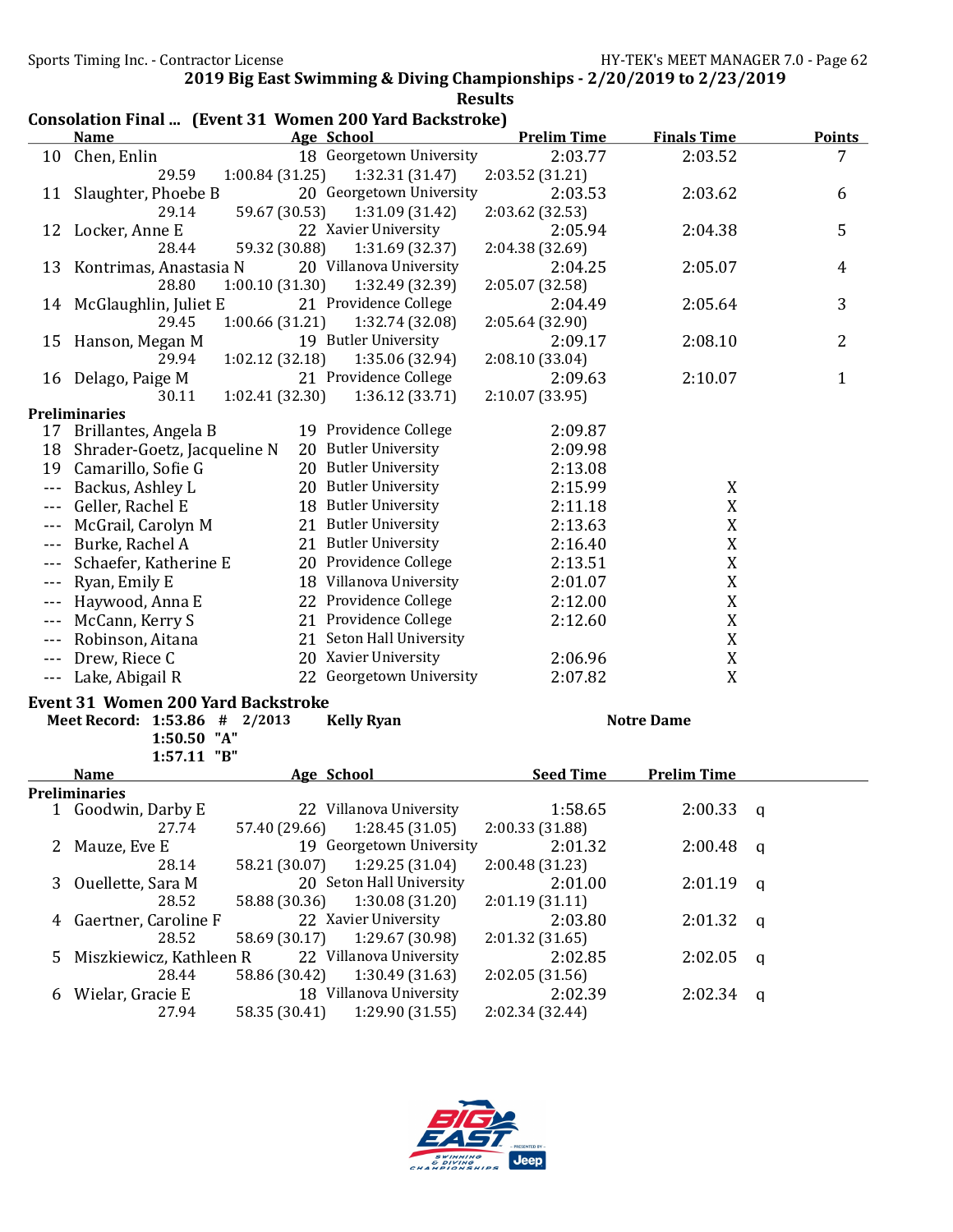| Preliminaries  (Event 31 Women 200 Yard Backstroke) |                             |                 |                          |                  |                    |             |
|-----------------------------------------------------|-----------------------------|-----------------|--------------------------|------------------|--------------------|-------------|
|                                                     | <u>Name</u>                 |                 | Age School               | <b>Seed Time</b> | <b>Prelim Time</b> |             |
|                                                     | 7 Sargent, Elizabeth H      |                 | 20 Seton Hall University | 2:05.10          | 2:02.49            | q           |
|                                                     | 28.85                       | 59.42 (30.57)   | 1:30.76 (31.34)          | 2:02.49 (31.73)  |                    |             |
| 8                                                   | Molloy, Marianne            |                 | 20 Seton Hall University | 2:04.22          | 2:03.18            | q           |
|                                                     | 28.61                       | 59.49 (30.88)   | 1:31.05 (31.56)          | 2:03.18 (32.13)  |                    |             |
| 9                                                   | Slaughter, Phoebe B         |                 | 20 Georgetown University | 2:02.85          | 2:03.53            | $\mathbf q$ |
|                                                     | 29.35                       | 1:00.13(30.78)  | 1:31.85 (31.72)          | 2:03.53 (31.68)  |                    |             |
| 10                                                  | Fort, Ali M                 |                 | 21 Xavier University     | 2:03.63          | 2:03.64            | q           |
|                                                     | 28.37                       | 59.46 (31.09)   | 1:31.83 (32.37)          | 2:03.64 (31.81)  |                    |             |
| 11                                                  | Chen, Enlin                 |                 | 18 Georgetown University | 2:06.44          | 2:03.77            | q           |
|                                                     | 29.41                       | 1:00.54(31.13)  | 1:32.21(31.67)           | 2:03.77 (31.56)  |                    |             |
| 12                                                  | Kontrimas, Anastasia N      |                 | 20 Villanova University  | 2:02.80          | 2:04.25            | q           |
|                                                     | 28.73                       | 59.62 (30.89)   | 1:31.63(32.01)           | 2:04.25 (32.62)  |                    |             |
| 13                                                  | McGlaughlin, Juliet E       |                 | 21 Providence College    | 2:11.72          | 2:04.49            | q           |
|                                                     | 29.19                       | 1:00.22(31.03)  | 1:32.06 (31.84)          | 2:04.49 (32.43)  |                    |             |
|                                                     | 14 Locker, Anne E           |                 | 22 Xavier University     | 2:07.52          | 2:05.94            | q           |
|                                                     | 28.86                       | 1:00.24(31.38)  | 1:33.17 (32.93)          | 2:05.94 (32.77)  |                    |             |
| 15                                                  | Hanson, Megan M             |                 | 19 Butler University     | 2:08.83          | 2:09.17            | q           |
|                                                     | 30.04                       | 1:02.35(32.31)  | 1:35.67 (33.32)          | 2:09.17 (33.50)  |                    |             |
| 16                                                  | Delago, Paige M             |                 | 21 Providence College    | 2:10.52          | 2:09.63            | q           |
|                                                     | 30.04                       | 1:01.89(31.85)  | 1:35.28 (33.39)          | 2:09.63 (34.35)  |                    |             |
|                                                     | 17 Brillantes, Angela B     |                 | 19 Providence College    | 2:17.07          | 2:09.87            |             |
|                                                     | 30.27                       | 1:02.46 (32.19) | 1:36.14(33.68)           | 2:09.87 (33.73)  |                    |             |
| 18                                                  | Shrader-Goetz, Jacqueline N |                 | 20 Butler University     | 2:10.09          | 2:09.98            |             |
|                                                     | 30.00                       | 1:02.50(32.50)  | 1:36.09 (33.59)          | 2:09.98 (33.89)  |                    |             |
| 19                                                  | Camarillo, Sofie G          |                 | 20 Butler University     | 2:14.72          | 2:13.08            |             |
|                                                     | 29.86                       | 1:02.68 (32.82) | 1:37.61 (34.93)          | 2:13.08 (35.47)  |                    |             |
|                                                     | Ryan, Emily E               |                 | 18 Villanova University  | 2:07.46          | X2:01.07           |             |
|                                                     | 29.12                       | 59.57 (30.45)   | 1:30.60(31.03)           | 2:01.07 (30.47)  |                    |             |
|                                                     | Drew, Riece C               |                 | 20 Xavier University     | 2:06.62          | X2:06.96           |             |
|                                                     | 29.16                       | 1:00.40(31.24)  | 1:33.44 (33.04)          | 2:06.96 (33.52)  |                    |             |
|                                                     | Lake, Abigail R             |                 | 22 Georgetown University | 2:15.31          | X2:07.82           |             |
|                                                     | 29.27                       | 1:00.56(31.29)  | 1:33.86 (33.30)          | 2:07.82 (33.96)  |                    |             |
|                                                     | Geller, Rachel E            |                 | 18 Butler University     | 2:14.49          | X2:11.18           |             |
|                                                     | 30.34                       | 1:03.15(32.81)  | 1:37.12 (33.97)          | 2:11.18 (34.06)  |                    |             |
|                                                     | Haywood, Anna E             |                 | 22 Providence College    | 2:13.81          | X2:12.00           |             |
|                                                     | 30.56                       | 1:03.88 (33.32) | 1:37.99 (34.11)          | 2:12.00 (34.01)  |                    |             |
|                                                     | McCann, Kerry S             |                 | 21 Providence College    | 2:14.21          | X2:12.60           |             |
|                                                     | 30.83                       | 1:03.92 (33.09) | 1:38.40 (34.48)          | 2:12.60 (34.20)  |                    |             |
| $---$                                               | Schaefer, Katherine E       |                 | 20 Providence College    | 2:14.02          | X2:13.51           |             |
|                                                     | 30.79                       | 1:04.60 (33.81) | 1:38.93 (34.33)          | 2:13.51 (34.58)  |                    |             |
| $- - -$                                             | McGrail, Carolyn M          |                 | 21 Butler University     | 2:13.53          | X2:13.63           |             |
|                                                     | 31.12                       | 1:03.98 (32.86) | 1:38.00 (34.02)          | 2:13.63 (35.63)  |                    |             |
| $- - -$                                             | Backus, Ashley L            |                 | 20 Butler University     | 2:14.14          | X2:15.99           |             |
|                                                     | 31.12                       | 1:04.48 (33.36) | 1:40.26 (35.78)          | 2:15.99 (35.73)  |                    |             |
| $---$                                               | Burke, Rachel A             |                 | 21 Butler University     | 2:12.42          | X2:16.40           |             |
|                                                     | 31.30                       | 1:05.65(34.35)  | 1:41.54 (35.89)          | 2:16.40 (34.86)  |                    |             |
| $\cdots$                                            | Van Tassell, Gabrielle A    |                 | 20 Seton Hall University | 2:13.15          | <b>SCR</b>         |             |

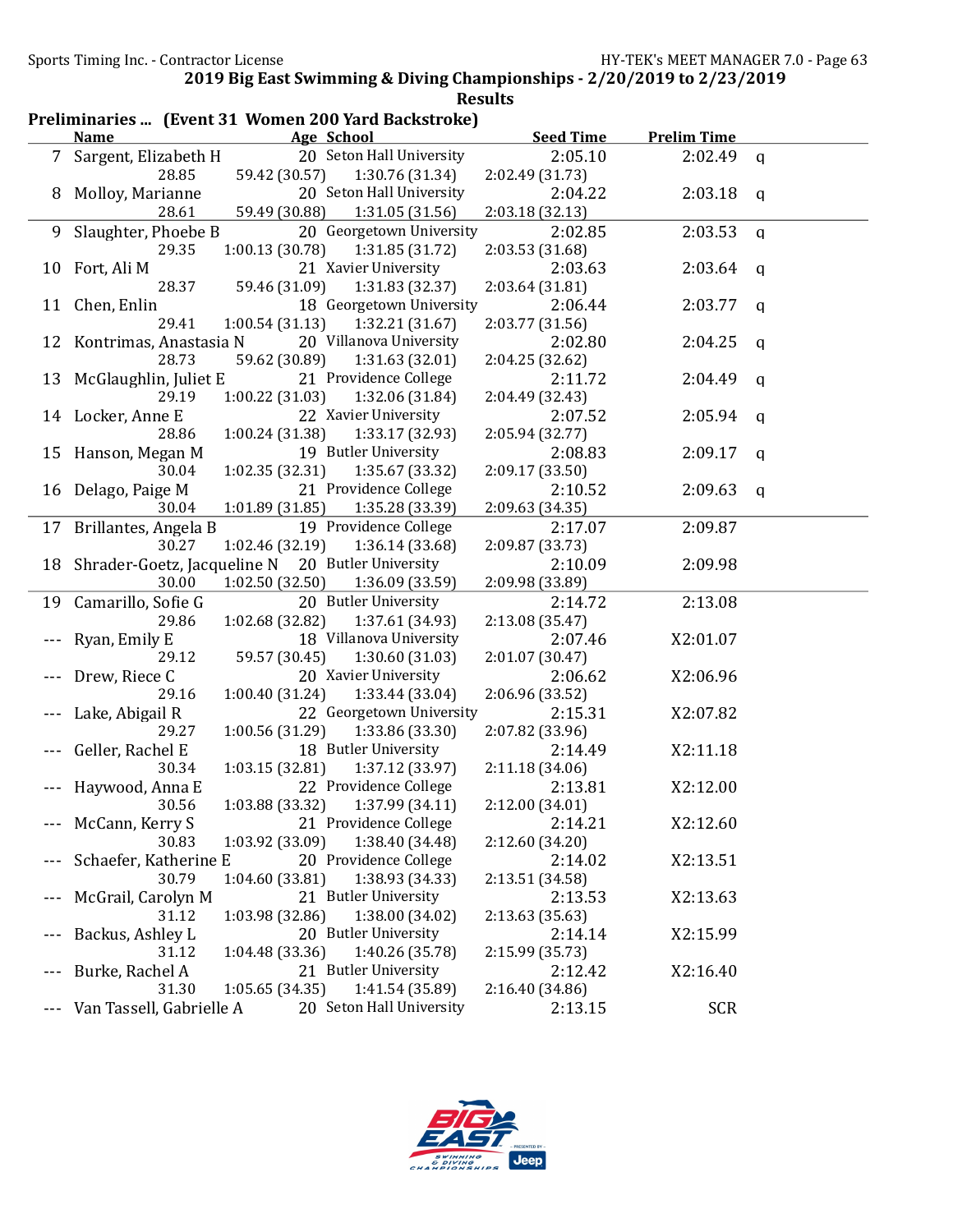|                                                                                                                                                                                                                                                                                                                                                                                              | Preliminaries  (Event 31 Women 200 Yard Backstroke) |               |                                            |                            |                    |     |               |
|----------------------------------------------------------------------------------------------------------------------------------------------------------------------------------------------------------------------------------------------------------------------------------------------------------------------------------------------------------------------------------------------|-----------------------------------------------------|---------------|--------------------------------------------|----------------------------|--------------------|-----|---------------|
|                                                                                                                                                                                                                                                                                                                                                                                              | <b>Name</b>                                         |               | Age School                                 | <b>Seed Time</b>           | <b>Prelim Time</b> |     |               |
| $\frac{1}{2} \frac{1}{2} \frac{1}{2} \frac{1}{2} \frac{1}{2} \frac{1}{2} \frac{1}{2} \frac{1}{2} \frac{1}{2} \frac{1}{2} \frac{1}{2} \frac{1}{2} \frac{1}{2} \frac{1}{2} \frac{1}{2} \frac{1}{2} \frac{1}{2} \frac{1}{2} \frac{1}{2} \frac{1}{2} \frac{1}{2} \frac{1}{2} \frac{1}{2} \frac{1}{2} \frac{1}{2} \frac{1}{2} \frac{1}{2} \frac{1}{2} \frac{1}{2} \frac{1}{2} \frac{1}{2} \frac{$ | Robinson, Aitana                                    |               | 21 Seton Hall University                   | 2:09.77                    | <b>SCR</b>         |     |               |
|                                                                                                                                                                                                                                                                                                                                                                                              | Wootton, Amelia E                                   |               | 19 Seton Hall University                   | 2:11.37                    | <b>SCR</b>         |     |               |
| $- - -$                                                                                                                                                                                                                                                                                                                                                                                      | Hogan, Taylor E                                     |               | 19 Xavier University                       | 2:02.21                    | <b>SCR</b>         |     |               |
| $- - -$                                                                                                                                                                                                                                                                                                                                                                                      | Montesi, Kelly M                                    |               | 18 Villanova University                    | 2:01.24                    | <b>SCR</b>         |     |               |
| $- - -$                                                                                                                                                                                                                                                                                                                                                                                      | Hutton, Theresa A                                   |               | 20 Seton Hall University                   | 2:03.14                    | <b>SCR</b>         |     |               |
|                                                                                                                                                                                                                                                                                                                                                                                              | <b>Event 32 Men 200 Yard Backstroke</b>             |               |                                            |                            |                    |     |               |
|                                                                                                                                                                                                                                                                                                                                                                                              | Meet Record: 1:42.73 # 2/2012                       |               | <b>Brandon Andrews</b>                     |                            | Louisville         |     |               |
|                                                                                                                                                                                                                                                                                                                                                                                              | 1:39.38 "A"                                         |               |                                            |                            |                    |     |               |
|                                                                                                                                                                                                                                                                                                                                                                                              | 1:45.04 "B"                                         |               |                                            |                            |                    |     |               |
|                                                                                                                                                                                                                                                                                                                                                                                              | <b>Name</b>                                         |               | Age School                                 | <b>Prelim Time</b>         | <b>Finals Time</b> |     | <b>Points</b> |
|                                                                                                                                                                                                                                                                                                                                                                                              | <b>Championship Final</b>                           |               |                                            |                            |                    |     |               |
|                                                                                                                                                                                                                                                                                                                                                                                              | 1 Carbone, Andrew M                                 |               | 19 Georgetown University                   | 1:44.42                    | 1:43.77            | "B" | 20            |
|                                                                                                                                                                                                                                                                                                                                                                                              | 24.44                                               | 50.93 (26.49) | 1:17.39(26.46)                             | 1:43.77 (26.38)            |                    |     |               |
|                                                                                                                                                                                                                                                                                                                                                                                              | 2 Cucchi, Justin M                                  |               | 20 Villanova University                    | 1:44.52                    | 1:44.91            | "B" | 17            |
|                                                                                                                                                                                                                                                                                                                                                                                              | 24.81                                               | 51.19 (26.38) | 1:18.46(27.27)                             | 1:44.91 (26.45)            |                    |     |               |
| 3                                                                                                                                                                                                                                                                                                                                                                                            | Runyon, Nathan D                                    |               | 21 Xavier University                       | 1:46.48                    | 1:45.93            |     | 16            |
|                                                                                                                                                                                                                                                                                                                                                                                              | 24.60                                               | 51.01 (26.41) | 1:18.14(27.13)                             | 1:45.93 (27.79)            |                    |     |               |
|                                                                                                                                                                                                                                                                                                                                                                                              | Sironen, Alexander J                                |               | 19 Xavier University                       | 1:47.71                    | 1:46.65            |     | 15            |
|                                                                                                                                                                                                                                                                                                                                                                                              | 24.45                                               | 51.07 (26.62) | 1:18.64(27.57)                             | 1:46.65 (28.01)            |                    |     |               |
| 5                                                                                                                                                                                                                                                                                                                                                                                            | Kelley, Andrew R                                    |               | 21 Villanova University                    | 1:48.82                    | 1:47.98            |     | 14            |
|                                                                                                                                                                                                                                                                                                                                                                                              | 24.88                                               | 52.35 (27.47) | 1:20.72 (28.37)                            | 1:47.98 (27.26)            |                    |     |               |
| 6                                                                                                                                                                                                                                                                                                                                                                                            | Quon, Benjamin B                                    |               | 18 Xavier University                       | 1:49.76                    | 1:49.98            |     | 13            |
|                                                                                                                                                                                                                                                                                                                                                                                              | 25.87                                               | 53.53 (27.66) | 1:21.59(28.06)                             | 1:49.98 (28.39)            |                    |     |               |
| 7.                                                                                                                                                                                                                                                                                                                                                                                           | Baldwin, Chase B                                    |               | 21 Xavier University                       | 1:49.37                    | 1:51.05            |     | 12            |
|                                                                                                                                                                                                                                                                                                                                                                                              | 25.63                                               | 53.63 (28.00) | 1:22.46 (28.83)                            | 1:51.05 (28.59)            |                    |     |               |
| 8                                                                                                                                                                                                                                                                                                                                                                                            | Mahoney, Nicholas P                                 |               | 20 Xavier University                       | 1:47.39                    | 1:55.78            |     | 11            |
|                                                                                                                                                                                                                                                                                                                                                                                              | 26.00                                               | 54.87 (28.87) | 1:25.57(30.70)                             | 1:55.78 (30.21)            |                    |     |               |
|                                                                                                                                                                                                                                                                                                                                                                                              | <b>Consolation Final</b>                            |               |                                            |                            |                    |     |               |
|                                                                                                                                                                                                                                                                                                                                                                                              | 9 Hollinshead, Henry C                              |               | 21 Georgetown University                   | 1:49.88                    | 1:50.73            |     | 9             |
|                                                                                                                                                                                                                                                                                                                                                                                              | 26.08                                               | 53.67 (27.59) | 1:21.75 (28.08)                            | 1:50.73 (28.98)            |                    |     |               |
|                                                                                                                                                                                                                                                                                                                                                                                              | 10 Braviak, Matthew P                               |               | 19 Georgetown University                   | 1:49.86                    | 1:50.94            |     | 7             |
|                                                                                                                                                                                                                                                                                                                                                                                              | 26.32                                               | 54.27 (27.95) | 1:22.59 (28.32)                            | 1:50.94 (28.35)            |                    |     |               |
|                                                                                                                                                                                                                                                                                                                                                                                              | 11 Tucker, Christopher W                            |               | 22 Seton Hall University                   | 1:51.43                    | 1:51.06            |     | 6             |
|                                                                                                                                                                                                                                                                                                                                                                                              | 25.07                                               | 52.23 (27.16) | 1:21.22 (28.99)                            | 1:51.06 (29.84)            |                    |     |               |
|                                                                                                                                                                                                                                                                                                                                                                                              | 12 McElrath, Ian T                                  |               | 18 Providence College                      | 1:53.39                    | 1:52.58            |     | 5             |
|                                                                                                                                                                                                                                                                                                                                                                                              | 26.55                                               |               | 54.86 (28.31) 1:23.50 (28.64)              | 1:52.58 (29.08)            |                    |     |               |
| 13                                                                                                                                                                                                                                                                                                                                                                                           | Ritchie, William H<br>26.39                         | 54.72 (28.33) | 21 Villanova University<br>1:23.95 (29.23) | 1:53.98<br>1:53.86 (29.91) | 1:53.86            |     | 4             |
|                                                                                                                                                                                                                                                                                                                                                                                              | Batista, Jonathan J                                 |               | 22 Providence College                      | 1:53.98                    | 1:54.39            |     |               |
| 14                                                                                                                                                                                                                                                                                                                                                                                           | 27.38                                               | 57.20 (29.82) | 1:25.78 (28.58)                            | 1:54.39 (28.61)            |                    |     | 3             |
|                                                                                                                                                                                                                                                                                                                                                                                              |                                                     |               | 19 Providence College                      |                            | 1:54.50            |     | 2             |
| 15                                                                                                                                                                                                                                                                                                                                                                                           | McLaughlin, Mark W<br>27.03                         | 56.36 (29.33) | 1:25.29 (28.93)                            | 1:53.65<br>1:54.50 (29.21) |                    |     |               |
|                                                                                                                                                                                                                                                                                                                                                                                              |                                                     |               | 21 Providence College                      |                            | 1:54.56            |     |               |
| 16                                                                                                                                                                                                                                                                                                                                                                                           | Billig, Richard E<br>27.19                          | 55.87 (28.68) | 1:25.26 (29.39)                            | 1:53.79<br>1:54.56 (29.30) |                    |     | $\mathbf{1}$  |
|                                                                                                                                                                                                                                                                                                                                                                                              | <b>Preliminaries</b>                                |               |                                            |                            |                    |     |               |
|                                                                                                                                                                                                                                                                                                                                                                                              | 17 Powers, William P                                |               | 20 Georgetown University                   | 2:03.69                    |                    |     |               |
| $\scriptstyle\cdots$ .                                                                                                                                                                                                                                                                                                                                                                       | Simone, James S                                     |               | 19 Georgetown University                   |                            | X                  |     |               |

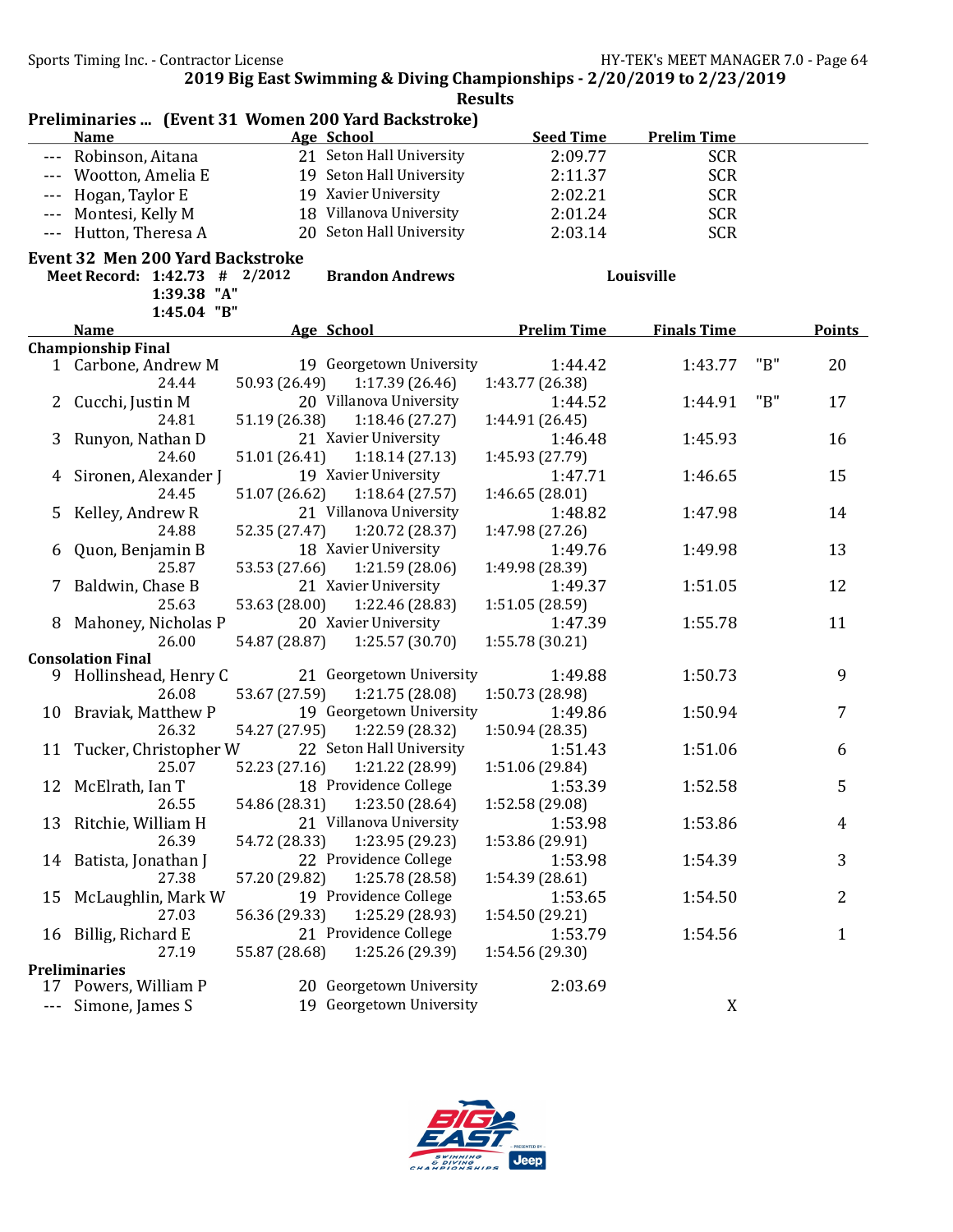|         |                                                                  |               |                                             | <b>Results</b>             |                    |               |
|---------|------------------------------------------------------------------|---------------|---------------------------------------------|----------------------------|--------------------|---------------|
|         | Preliminaries  (Event 32 Men 200 Yard Backstroke)<br><b>Name</b> |               | Age School                                  | <b>Prelim Time</b>         | <b>Finals Time</b> | <b>Points</b> |
| $- - -$ | Kauth, Tyler L                                                   |               | 20 Seton Hall University                    |                            | X                  |               |
|         |                                                                  |               |                                             |                            |                    |               |
|         | <b>Event 32 Men 200 Yard Backstroke</b>                          |               |                                             |                            |                    |               |
|         | Meet Record: 1:42.73 # 2/2012<br>1:39.38 "A"                     |               | <b>Brandon Andrews</b>                      |                            | Louisville         |               |
|         | 1:45.04 "B"                                                      |               |                                             |                            |                    |               |
|         | <b>Name</b>                                                      |               | Age School                                  | <b>Seed Time</b>           | <b>Prelim Time</b> |               |
|         | <b>Preliminaries</b>                                             |               |                                             |                            |                    |               |
|         | 1 Carbone, Andrew M                                              |               | 19 Georgetown University                    | 1:45.51                    | 1:44.42            | q''B''        |
|         | 24.53                                                            | 50.98 (26.45) | 1:17.45(26.47)                              | 1:44.42 (26.97)            |                    |               |
| 2       | Cucchi, Justin M                                                 |               | 20 Villanova University                     | 1:45.25                    | 1:44.52            | q''B''        |
|         | 24.85                                                            | 51.20 (26.35) | 1:17.89(26.69)                              | 1:44.52 (26.63)            |                    |               |
| 3       | Runyon, Nathan D                                                 |               | 21 Xavier University                        | 1:51.70                    | 1:46.48            | a             |
|         | 24.55                                                            | 51.22 (26.67) | 1:18.69(27.47)                              | 1:46.48 (27.79)            |                    |               |
|         | Mahoney, Nicholas P                                              |               | 20 Xavier University                        | 1:51.92                    | 1:47.39            | q             |
|         | 25.31                                                            | 51.97 (26.66) | 1:19.76 (27.79)                             | 1:47.39 (27.63)            |                    |               |
| 5       | Sironen, Alexander J                                             |               | 19 Xavier University                        | 1:50.38                    | 1:47.71            | a             |
|         | 24.96                                                            | 52.05 (27.09) | 1:19.78 (27.73)                             | 1:47.71 (27.93)            |                    |               |
| b       | Kelley, Andrew R                                                 |               | 21 Villanova University                     | 1:48.93                    | 1:48.82            | a             |
|         | 25.32                                                            | 53.21 (27.89) | 1:21.39 (28.18)                             | 1:48.82 (27.43)            |                    |               |
|         | Baldwin, Chase B                                                 |               | 21 Xavier University                        | 1:50.38                    | 1:49.37            | a             |
|         | 25.53                                                            | 53.37 (27.84) | 1:21.73 (28.36)                             | 1:49.37 (27.64)            |                    |               |
| 8       | Quon, Benjamin B                                                 |               | 18 Xavier University                        | 1:52.72                    | 1:49.76            | q             |
|         | 26.16                                                            | 54.41 (28.25) | 1:22.21 (27.80)                             | 1:49.76 (27.55)            |                    |               |
| 9       | Braviak, Matthew P                                               |               | 19 Georgetown University                    | 1:52.92                    | 1:49.86            | q             |
|         | 26.14                                                            | 53.76 (27.62) | 1:21.78 (28.02)                             | 1:49.86 (28.08)            |                    |               |
| 10      | Hollinshead, Henry C                                             |               | 21 Georgetown University                    | 1:53.00                    | 1:49.88            | a             |
|         | 25.75                                                            | 53.03 (27.28) | 1:21.57 (28.54)                             | 1:49.88 (28.31)            |                    |               |
| 11      | Tucker, Christopher W<br>25.25                                   |               | 22 Seton Hall University<br>1:21.49 (29.28) | 1:55.01                    | 1:51.43            | a             |
| 12      | McElrath, Ian T                                                  | 52.21 (26.96) | 18 Providence College                       | 1:51.43 (29.94)<br>1:55.13 | 1:53.39            |               |
|         | 26.89                                                            | 55.29 (28.40) | 1:24.14 (28.85)                             | 1:53.39 (29.25)            |                    | a             |
| 13      | McLaughlin, Mark W                                               |               | 19 Providence College                       | 1:53.88                    | 1:53.65            | q             |
|         | 26.05                                                            | 54.44 (28.39) | 1:23.78 (29.34)                             | 1:53.65 (29.87)            |                    |               |
|         | 14 Billig, Richard E                                             |               | 21 Providence College                       | 1:55.06                    | 1:53.79            | q             |
|         | 27.17                                                            |               | 56.45 (29.28) 1:25.70 (29.25)               | 1:53.79 (28.09)            |                    |               |
| $*15$   | Batista, Jonathan J                                              |               | 22 Providence College                       | 1:59.43                    | 1:53.98            | q             |
|         | 27.44                                                            | 55.69 (28.25) | 1:24.04 (28.35)                             | 1:53.98 (29.94)            |                    |               |
| $*15$   | Ritchie, William H                                               |               | 21 Villanova University                     | 1:55.31                    | 1:53.98            | q             |
|         | 27.00                                                            | 55.52 (28.52) | 1:24.42 (28.90)                             | 1:53.98 (29.56)            |                    |               |
| 17      | Powers, William P                                                |               | 20 Georgetown University                    | 2:10.19                    | 2:03.69            |               |
|         | 28.06                                                            | 59.21 (31.15) | 1:31.11 (31.90)                             | 2:03.69 (32.58)            |                    |               |
|         | Haflich, Kyle W                                                  |               | 19 Seton Hall University                    | 1:57.16                    | <b>SCR</b>         |               |
| $---$   | Grubert, Lior                                                    |               | 25 Seton Hall University                    | 1:54.87                    | <b>SCR</b>         |               |
| $---$   | Goldfarb, Nathaniel D                                            |               | 20 Georgetown University                    | 2:00.71                    | <b>SCR</b>         |               |
| $---$   | Sherman, Brett M                                                 |               | 19 Georgetown University                    | 1:53.21                    | <b>SCR</b>         |               |
| ---     | Kauth, Tyler L                                                   |               | 20 Seton Hall University                    | 2:07.90                    | <b>SCR</b>         |               |

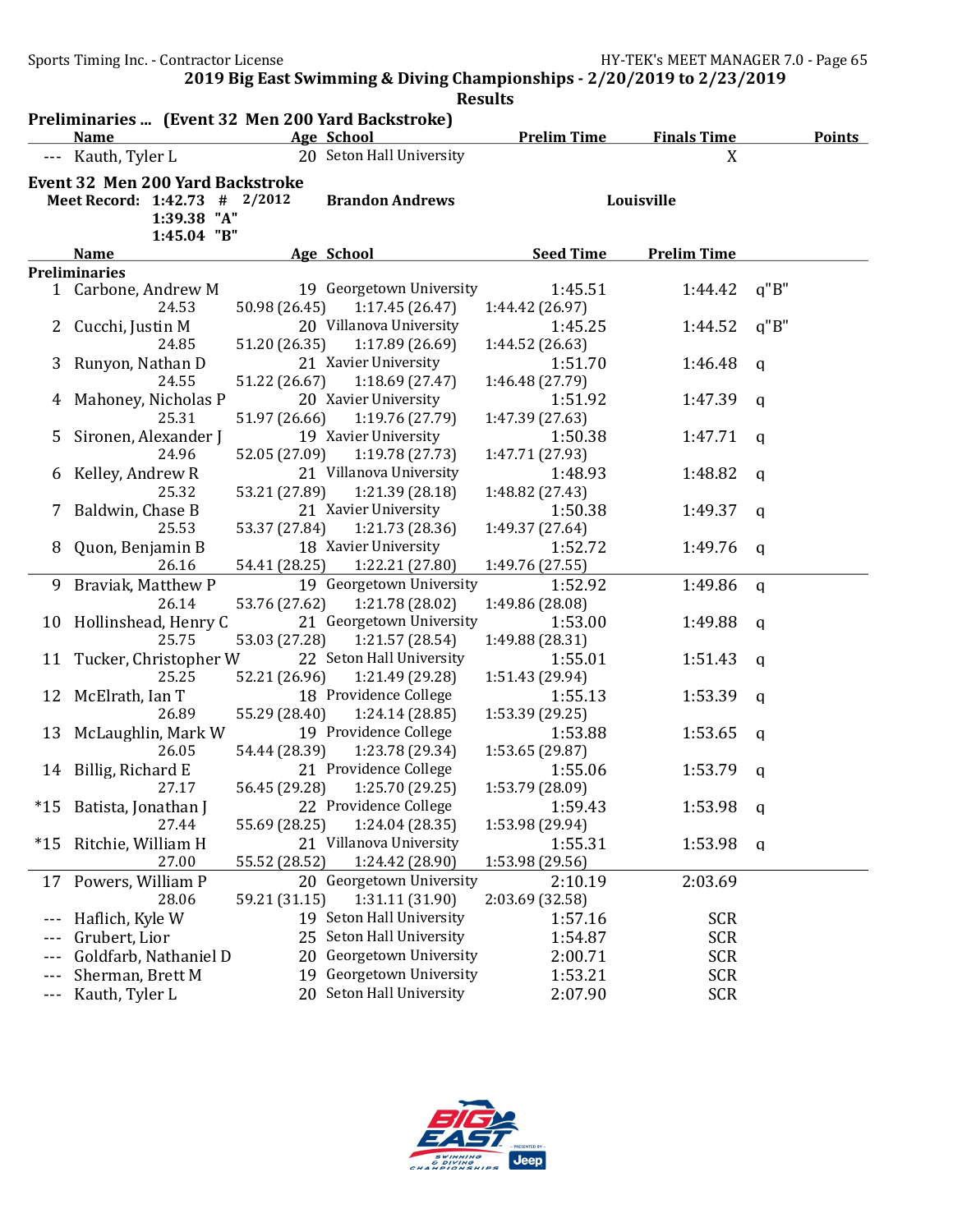|    |                                                                                    |                                | <b>Results</b>                  |                    |                    |               |
|----|------------------------------------------------------------------------------------|--------------------------------|---------------------------------|--------------------|--------------------|---------------|
|    | Preliminaries  (Event 32 Men 200 Yard Backstroke)<br><b>Name</b>                   |                                | Age School                      | <b>Seed Time</b>   | <b>Prelim Time</b> |               |
|    | --- Simone, James S                                                                |                                | 19 Georgetown University        | 2:08.40            | <b>SCR</b>         |               |
|    | Event 33 Women 100 Yard Freestyle<br><b>Meet Record:</b><br>47.35 "A"<br>49.51 "B" |                                | 48.33 # 2/23/2008 Kayla Andrews | <b>WVU</b>         |                    |               |
|    | <b>Name</b>                                                                        |                                | Age School                      | <b>Prelim Time</b> | <b>Finals Time</b> | <b>Points</b> |
|    | <b>Championship Final</b>                                                          |                                |                                 |                    |                    |               |
|    | 1 Fabbri, Alexandra M<br>$r: +0.72$ 24.26                                          | 49.86 (25.60)                  | 22 Villanova University         | 50.26              | 49.86              | 20            |
|    | 2 Wilson, Taylor N<br>$r: +0.69$ 23.70                                             | 50.00 (26.30)                  | 22 Villanova University         | 49.90              | 50.00              | 17            |
| 3  | Conners, Emily A<br>$r: +0.69$ 23.93                                               | 50.01 (26.08)                  | 21 Xavier University            | 50.67              | 50.01              | 16            |
|    | 4 Routledge, Millicent<br>$r: +0.68$ 24.13                                         | 50.25 (26.12)                  | 19 Villanova University         | 50.68              | 50.25              | 15            |
| 5  | Cheruk, Samantha M<br>$r: +0.71$ 24.37                                             | 50.77 (26.40)                  | 21 Villanova University         | 50.84              | 50.77              | 14            |
|    | 6 Berloco, Abbey A<br>$r: +0.80$ 24.39                                             | 50.89 (26.50)                  | 18 Villanova University         | 50.76              | 50.89              | 13            |
|    | 7 Donohoe, Belinda J                                                               |                                | 20 Georgetown University        | 51.08              | 50.91              | 12            |
|    | $r: +0.69$ 24.42<br>Saugstad, Emily M                                              | 50.91 (26.49)                  | 21 Xavier University            | 51.13              | 50.97              | 11            |
|    | $r: +0.78$ 24.58<br><b>Consolation Final</b>                                       | 50.97 (26.39)                  |                                 |                    |                    |               |
|    | 9 McCardle, Courtney N<br>$r: +0.73$ 24.31                                         |                                | 21 Seton Hall University        | 51.39              | 51.30              | 9             |
|    | 10 Vozar, Tianna A                                                                 | 51.30 (26.99)                  | 22 Xavier University            | 51.75              | 51.67              | 7             |
|    | $r: +0.76$ 24.41<br>11 Morgan, Dorothy L                                           | 51.67 (27.26)                  | 22 Georgetown University        | 52.69              | 51.78              | 6             |
|    | r:+0.72 24.89<br>12 Horton, Victoria L                                             | 51.78 (26.89)                  | 21 Butler University            | 52.44              | 51.94              | 5             |
|    | r:+0.76 24.94<br>13 Garner, Abigail C                                              | 51.94 (27.00)                  | 20 Xavier University            | 52.32              | 52.02              | 4             |
|    | $r: +0.8024.61$<br>14 Cummins, Maureen E 19 Xavier University<br>$r: +0.71$ 25.05  | 52.02 (27.41)<br>52.06 (27.01) |                                 | 52.15              | 52.06              | 3             |
| 15 | Zawacki, Lauren E<br>$r: +0.74$ 24.89                                              | 52.19 (27.30)                  | 19 Providence College           | 52.46              | 52.19              | 2             |
|    | 16 Davies, Harriet E<br>$r: +0.74$ 25.61                                           | 52.32 (26.71)                  | 20 Butler University            | 52.40              | 52.32              | 1             |
|    | <b>Preliminaries</b>                                                               |                                |                                 |                    |                    |               |
|    | 17 Bankes, Jennifer P                                                              |                                | 18 Providence College           | 52.76              |                    |               |
| 18 | Rutledge, Lauren H                                                                 |                                | 20 Georgetown University        | 52.84              |                    |               |
| 19 | Heitmeyer, Isabel S                                                                |                                | 19 Butler University            | 52.94              |                    |               |
| 20 | Thornton, Katherine R                                                              |                                | 19 Providence College           | 53.15              |                    |               |
| 21 | Sun, Grace                                                                         | 20                             | Georgetown University           | 53.17              |                    |               |
| 22 | Clisham, Lillian G                                                                 |                                | 18 Georgetown University        | 53.18              |                    |               |

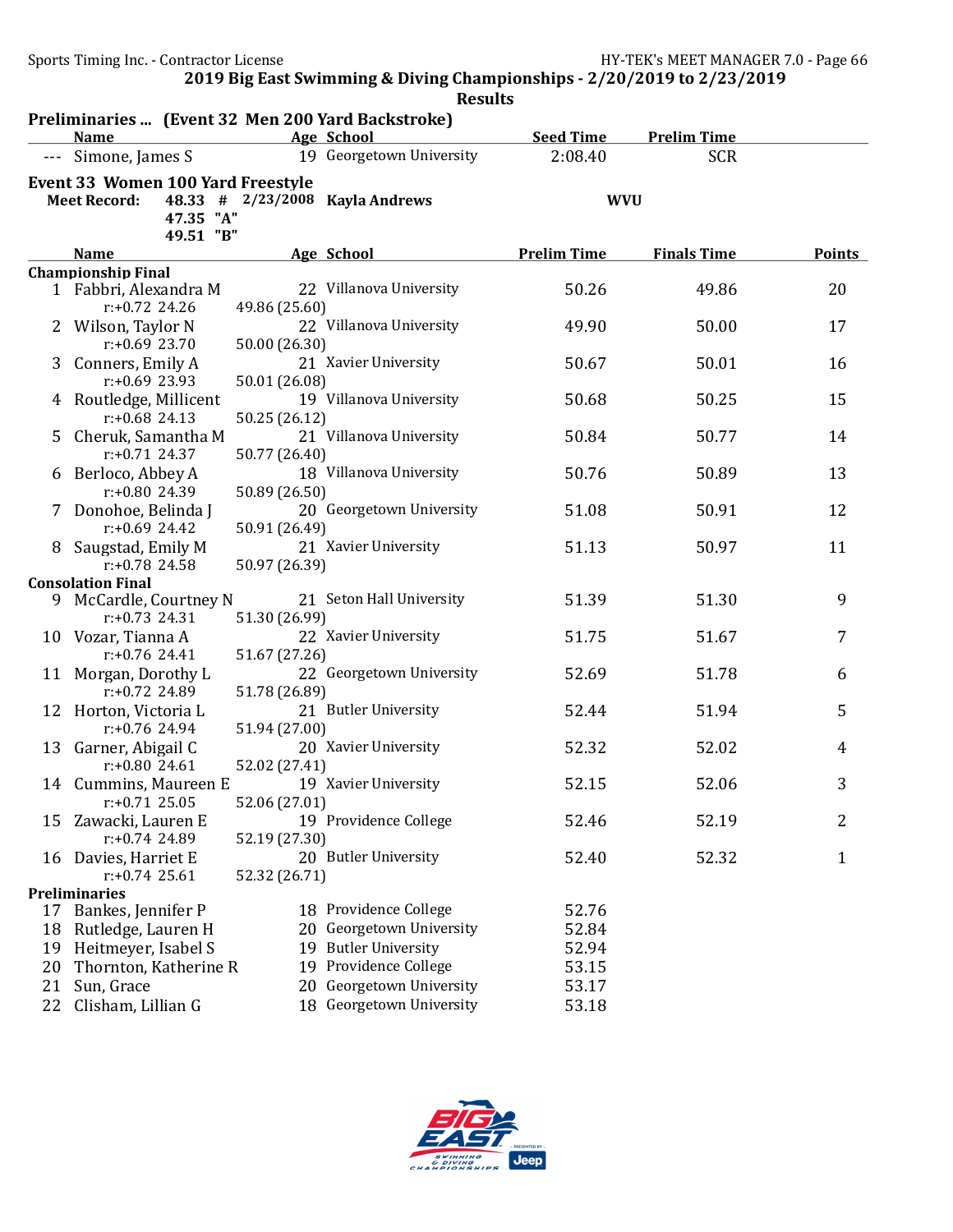|                      | Preliminaries  (Event 33 Women 100 Yard Freestyle) |               |                                 |                    |                    |             |               |
|----------------------|----------------------------------------------------|---------------|---------------------------------|--------------------|--------------------|-------------|---------------|
|                      | <b>Name</b>                                        |               | Age School                      | <b>Prelim Time</b> | <b>Finals Time</b> |             | <b>Points</b> |
| 23                   | Decker, Jordan E                                   |               | 21 Seton Hall University        | 53.30              |                    |             |               |
|                      | 24 Capone, Clara J                                 |               | 21 Seton Hall University        | 53.80              |                    |             |               |
| 25                   | Dumdey, Mattea                                     |               | 19 Butler University            | 53.89              |                    |             |               |
| 26                   | Keenan, Margery K                                  |               | 19 Providence College           | 54.37              |                    |             |               |
| $\sim$ $\sim$ $\sim$ | Himler, Madison A                                  |               | 21 Butler University            | 54.33              | X                  |             |               |
|                      | Robinson, Aitana                                   |               | 21 Seton Hall University        | 58.10              | X                  |             |               |
| $---$                | Ryan, Emily E                                      |               | 18 Villanova University         | 53.55              | X                  |             |               |
| $ -$                 | Boyle, Erin                                        |               | 21 Providence College           | 54.55              | X                  |             |               |
| $- - -$              | Bauer, Andrea O                                    |               | 21 Butler University            | 58.72              | X                  |             |               |
|                      | --- Wilkes, Jenna M                                |               | 21 Xavier University            | 53.85              | X                  |             |               |
|                      | Event 33 Women 100 Yard Freestyle                  |               |                                 |                    |                    |             |               |
|                      | <b>Meet Record:</b>                                |               | 48.33 # 2/23/2008 Kayla Andrews |                    | <b>WVU</b>         |             |               |
|                      | 47.35 "A"                                          |               |                                 |                    |                    |             |               |
|                      | 49.51 "B"                                          |               |                                 |                    |                    |             |               |
|                      | <b>Name</b>                                        |               | Age School                      | <b>Seed Time</b>   | <b>Prelim Time</b> |             |               |
|                      | <b>Preliminaries</b>                               |               |                                 |                    |                    |             |               |
|                      | 1 Wilson, Taylor N<br>$r: +0.72$ 24.13             |               | 22 Villanova University         | 50.10              | 49.90              | q           |               |
|                      |                                                    | 49.90 (25.77) | 22 Villanova University         |                    |                    |             |               |
|                      | Fabbri, Alexandra M<br>$r: +0.72$ 24.30            | 50.26 (25.96) |                                 | 50.68              | 50.26              | q           |               |
|                      |                                                    |               | 21 Xavier University            | 49.97              | 50.67              |             |               |
| 3                    | Conners, Emily A<br>$r: +0.71$ 23.81               | 50.67 (26.86) |                                 |                    |                    | a           |               |
|                      | 4 Routledge, Millicent                             |               | 19 Villanova University         | 50.25              | 50.68              |             |               |
|                      | $r: +0.70$ 24.59                                   | 50.68 (26.09) |                                 |                    |                    | q           |               |
| 5.                   | Berloco, Abbey A                                   |               | 18 Villanova University         | 51.30              | 50.76              | q           |               |
|                      | $r: +0.80$ 24.29                                   | 50.76 (26.47) |                                 |                    |                    |             |               |
| 6                    | Cheruk, Samantha M                                 |               | 21 Villanova University         | 51.04              | 50.84              | q           |               |
|                      | $r: +0.68$ 24.28                                   | 50.84 (26.56) |                                 |                    |                    |             |               |
| 7                    | Donohoe, Belinda J                                 |               | 20 Georgetown University        | 51.32              | 51.08              | q           |               |
|                      | $r: +7.67$ 24.46                                   | 51.08 (26.62) |                                 |                    |                    |             |               |
| 8                    | Saugstad, Emily M                                  |               | 21 Xavier University            | 52.19              | 51.13              | q           |               |
|                      | $r: +0.76$ 24.41                                   | 51.13 (26.72) |                                 |                    |                    |             |               |
| 9                    | McCardle, Courtney N                               |               | 21 Seton Hall University        | 51.69              | 51.39              | $\mathbf q$ |               |
|                      | $r: +0.72$ 24.43                                   | 51.39 (26.96) |                                 |                    |                    |             |               |
|                      | 10 Vozar, Tianna A                                 |               | 22 Xavier University            | 51.25              | 51.75              | q           |               |
|                      | $r: +0.76$ 24.49                                   | 51.75 (27.26) |                                 |                    |                    |             |               |
|                      | 11 Cummins, Maureen E                              |               | 19 Xavier University            | 53.23              | 52.15              | q           |               |
|                      | $r: +0.70$ 24.95                                   | 52.15 (27.20) |                                 |                    |                    |             |               |
|                      | 12 Garner, Abigail C                               |               | 20 Xavier University            | 52.26              | 52.32              | q           |               |
|                      | r:+0.80 24.92                                      | 52.32 (27.40) |                                 |                    |                    |             |               |
|                      | 13 Davies, Harriet E                               |               | 20 Butler University            | 52.84              | 52.40              | q           |               |
|                      | $r: +0.73$ 25.13                                   | 52.40 (27.27) |                                 |                    |                    |             |               |
|                      | 14 Horton, Victoria L                              |               | 21 Butler University            | 52.20              | 52.44              | q           |               |
|                      | $r: +0.73$ 24.86                                   | 52.44 (27.58) |                                 |                    |                    |             |               |
|                      | 15 Zawacki, Lauren E                               |               | 19 Providence College           | 52.91              | 52.46              | q           |               |
|                      | $r: +0.75$ 25.09                                   | 52.46 (27.37) |                                 |                    |                    |             |               |

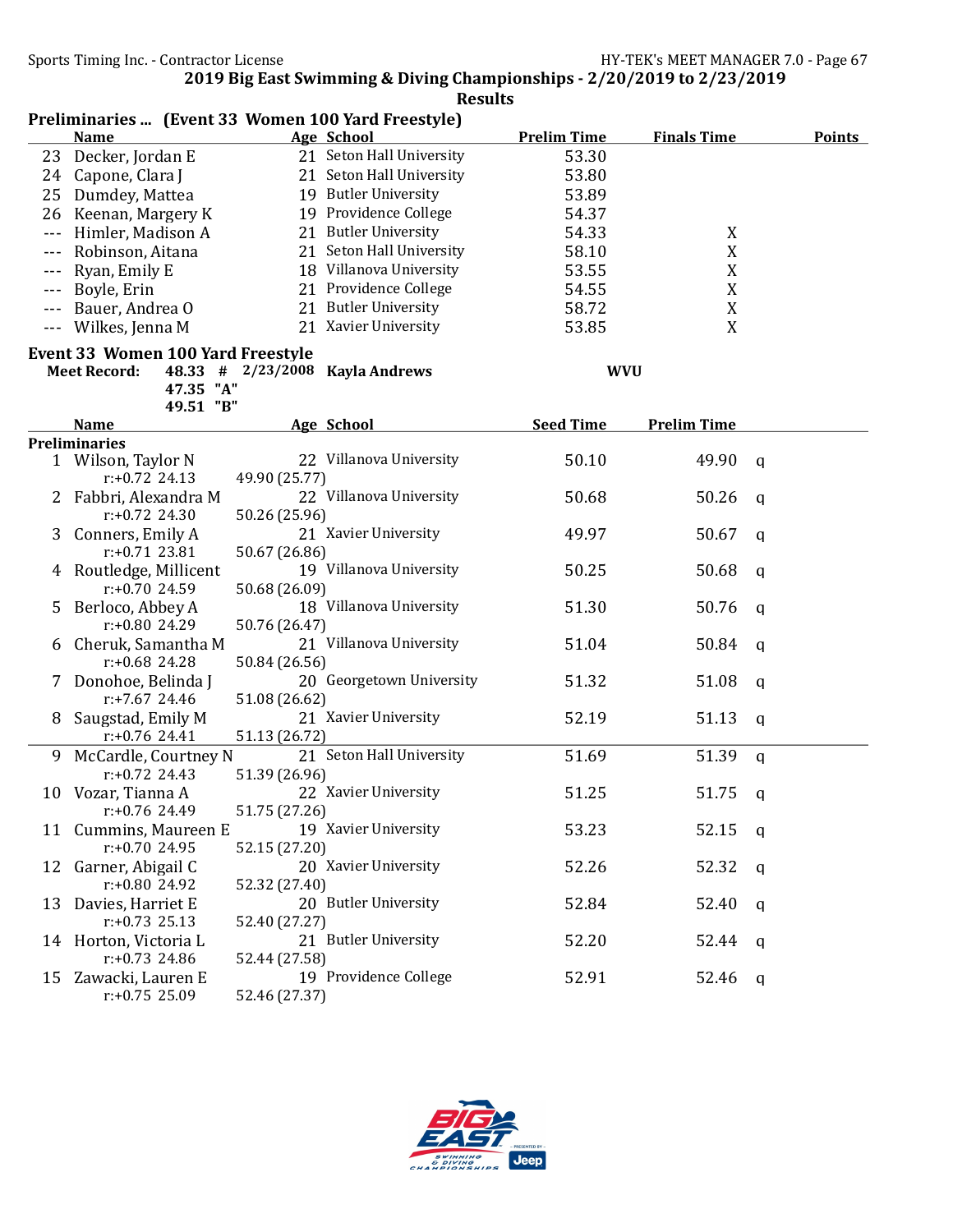|    |                                                    |                  | <b>Results</b>                         |                           |                             |               |
|----|----------------------------------------------------|------------------|----------------------------------------|---------------------------|-----------------------------|---------------|
|    | Preliminaries  (Event 33 Women 100 Yard Freestyle) |                  |                                        |                           |                             |               |
|    | <b>Name</b><br>16 Morgan, Dorothy L                |                  | Age School<br>22 Georgetown University | <b>Seed Time</b><br>51.99 | <b>Prelim Time</b><br>52.69 |               |
|    | $r: +0.71$ 25.27                                   | 52.69 (27.42)    |                                        |                           |                             | $\mathsf{q}$  |
|    | 17 Bankes, Jennifer P                              |                  | 18 Providence College                  | 54.35                     | 52.76                       |               |
|    | $r: +0.74$ 25.21                                   | 52.76 (27.55)    |                                        |                           |                             |               |
| 18 | Rutledge, Lauren H                                 |                  | 20 Georgetown University               | 54.08                     | 52.84                       |               |
|    | r:+0.71 25.89                                      | 52.84 (26.95)    |                                        |                           |                             |               |
|    | 19 Heitmeyer, Isabel S                             |                  | 19 Butler University                   | 53.20                     | 52.94                       |               |
|    | $r: +0.78$ 25.49                                   | 52.94 (27.45)    |                                        |                           |                             |               |
| 20 | Thornton, Katherine R                              |                  | 19 Providence College                  | 54.91                     | 53.15                       |               |
|    | $r: +0.79$ 25.63                                   | 53.15 (27.52)    |                                        |                           |                             |               |
|    | 21 Sun, Grace<br>$r: +0.71$ 25.57                  | 53.17 (27.60)    | 20 Georgetown University               | 53.76                     | 53.17                       |               |
|    | 22 Clisham, Lillian G                              |                  | 18 Georgetown University               | 55.33                     | 53.18                       |               |
|    | $r: +0.75$ 26.06                                   | 53.18 (27.12)    |                                        |                           |                             |               |
|    | 23 Decker, Jordan E                                |                  | 21 Seton Hall University               | 52.60                     | 53.30                       |               |
|    | $r: +0.83$ 25.56                                   | 53.30 (27.74)    |                                        |                           |                             |               |
|    | 24 Capone, Clara J                                 |                  | 21 Seton Hall University               | 54.79                     | 53.80                       |               |
|    | $r: +0.78$ 25.68                                   | 53.80 (28.12)    |                                        |                           |                             |               |
|    | 25 Dumdey, Mattea                                  |                  | 19 Butler University                   | 54.79                     | 53.89                       |               |
|    | $r: +0.74$ 25.76                                   | 53.89 (28.13)    | 19 Providence College                  | 53.64                     |                             |               |
| 26 | Keenan, Margery K<br>$r: +0.77$ 25.85              | 54.37 (28.52)    |                                        |                           | 54.37                       |               |
|    | Ryan, Emily E                                      |                  | 18 Villanova University                | 54.81                     | X53.55                      |               |
|    | $r: +0.76$ 26.10                                   | 53.55 (27.45)    |                                        |                           |                             |               |
|    | Wilkes, Jenna M                                    |                  | 21 Xavier University                   | 54.02                     | X53.85                      |               |
|    | 26.29                                              | 53.85 (27.56)    |                                        |                           |                             |               |
|    | Himler, Madison A                                  |                  | 21 Butler University                   | 55.12                     | X54.33                      |               |
|    | $r: +0.64$ 25.73                                   | 54.33 (28.60)    |                                        |                           |                             |               |
|    | Boyle, Erin<br>$r: +0.78$ 26.05                    |                  | 21 Providence College                  | 54.98                     | X54.55                      |               |
|    | Robinson, Aitana                                   | 54.55 (28.50)    | 21 Seton Hall University               | 58.34                     | X58.10                      |               |
|    | $r: +0.80$ 27.53                                   | 58.10 (30.57)    |                                        |                           |                             |               |
|    | Bauer, Andrea O                                    |                  | 21 Butler University                   | 55.90                     | X58.72                      |               |
|    | r:+0.88 28.31                                      | 58.72 (30.41)    |                                        |                           |                             |               |
|    | Stankiewicz, Julie A                               |                  | 19 Seton Hall University               | 53.88                     | <b>SCR</b>                  |               |
|    | --- Hutton, Theresa A                              |                  | 20 Seton Hall University               | 52.73                     | <b>SCR</b>                  |               |
|    | <b>Event 34 Men 100 Yard Freestyle</b>             |                  |                                        |                           |                             |               |
|    | <b>Meet Record:</b>                                | $42.43$ # 2/2013 | Joao De Lucca                          |                           | Louisville                  |               |
|    | 41.88 "A"                                          |                  |                                        |                           |                             |               |
|    | 43.80 "B"<br><b>Name</b>                           |                  | Age School                             | <b>Prelim Time</b>        | <b>Finals Time</b>          | <b>Points</b> |
|    | <b>Championship Final</b>                          |                  |                                        |                           |                             |               |
|    | 1 Williams, Dakota F                               |                  | 21 Seton Hall University               | 45.26                     | 44.24                       | 20            |
|    | $r: +0.7020.99$                                    | 44.24 (23.25)    |                                        |                           |                             |               |
|    | 2 Johanns, Samuel R                                |                  | 22 Xavier University                   | 44.64                     | 44.81                       | 17            |
|    | $r: +0.73$ 21.37                                   | 44.81 (23.44)    |                                        |                           |                             |               |

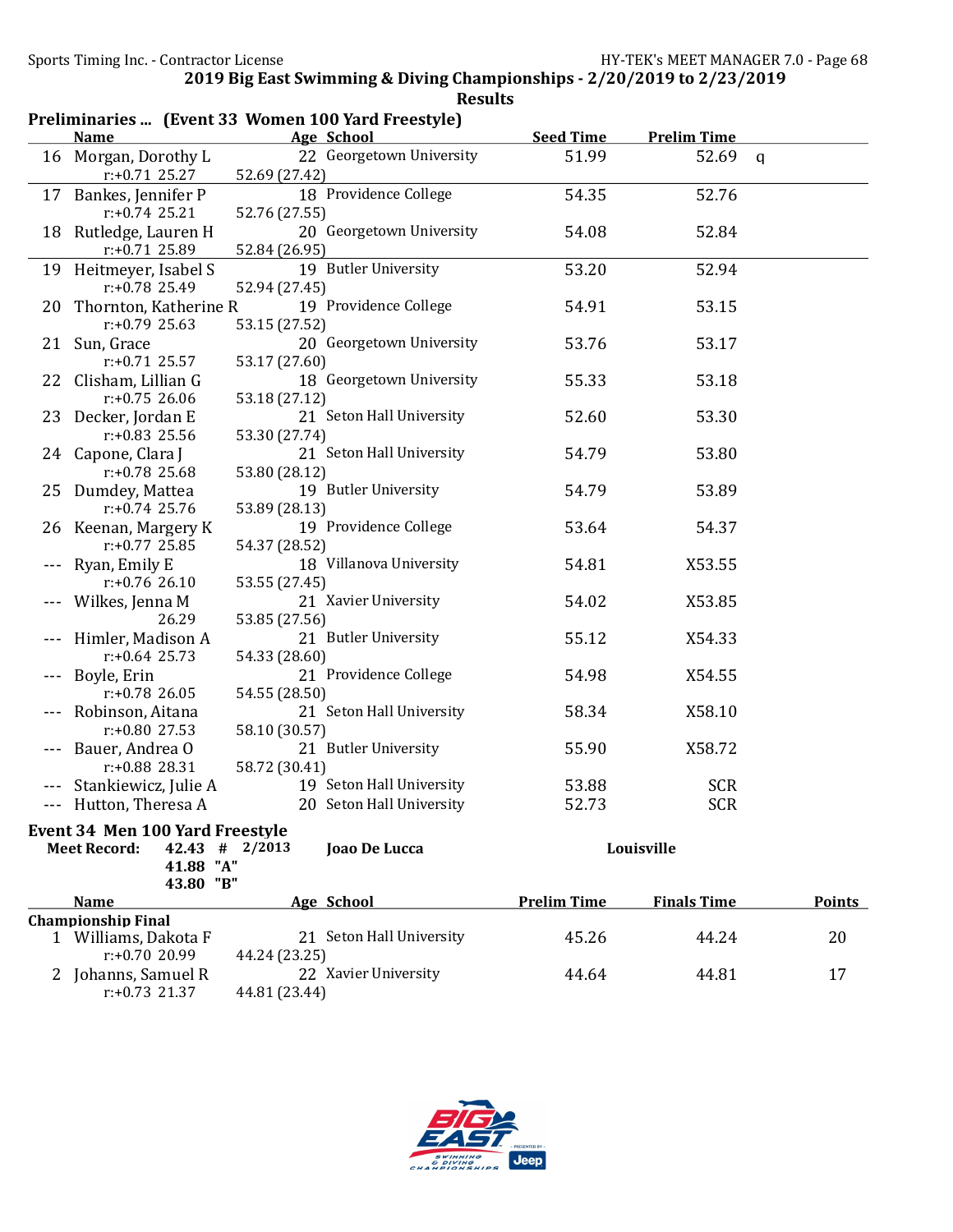|                        |                                             |               | Championship Final  (Event 34 Men 100 Yard Freestyle) |                    |                    |                |
|------------------------|---------------------------------------------|---------------|-------------------------------------------------------|--------------------|--------------------|----------------|
|                        | <b>Name</b>                                 |               | <b>Age School</b>                                     | <b>Prelim Time</b> | <b>Finals Time</b> | <b>Points</b>  |
|                        | 3 Bunnell, David T                          |               | 22 Xavier University                                  | 45.10              | 45.26              | 16             |
|                        | $r: +0.71$ 21.72                            | 45.26 (23.54) |                                                       |                    |                    |                |
|                        | 4 Kohlhoff, Jacob D                         |               | 22 Georgetown University                              | 45.32              | 45.46              | 15             |
|                        | $r: +0.81$ 22.05                            | 45.46 (23.41) |                                                       |                    |                    |                |
| 5                      | Thomas, Christian A                         |               | 19 Xavier University                                  | 45.82              | 45.49              | 14             |
|                        | $r: +0.71$ 21.61                            | 45.49 (23.88) |                                                       |                    |                    |                |
|                        | 6 Krecsmar, Stephen A                       |               | 21 Villanova University                               | 45.70              | 45.75              | 13             |
|                        | $r: +0.71$ 22.33                            | 45.75 (23.42) |                                                       |                    |                    |                |
|                        | 7 Devlin, Sean P                            |               | 18 Georgetown University                              | 45.56              | 45.80              | 12             |
|                        | $r: +0.64$ 21.58                            | 45.80 (24.22) |                                                       |                    |                    |                |
|                        | 8 Hernandez, Enrique                        |               | 22 Xavier University                                  | 45.87              | 45.94              | 11             |
|                        | $r: +0.68$ 22.17                            | 45.94 (23.77) |                                                       |                    |                    |                |
|                        | <b>Consolation Final</b>                    |               |                                                       |                    |                    |                |
| 9                      | Calderwood, John F                          |               | 20 Georgetown University                              | 45.92              | 45.84              | 9              |
|                        | $r: +0.69$ 21.63                            | 45.84 (24.21) |                                                       |                    |                    |                |
|                        | 10 Laclair, Benjamin P                      |               | 18 Seton Hall University                              | 45.93              | 46.06              | 7              |
|                        | $r: +0.69$ 22.06                            | 46.06 (24.00) |                                                       |                    |                    |                |
|                        | 11 Hendrix, Samuel T                        |               | 21 Seton Hall University                              | 46.28              | 46.14              | 6              |
|                        | $r: +0.72$ 21.83                            | 46.14 (24.31) |                                                       |                    |                    |                |
|                        | 12 Ritz, Jared P                            |               | 19 Xavier University                                  | 46.30              | 46.19              | 5              |
|                        | $r: +0.72$ 21.98                            | 46.19 (24.21) |                                                       |                    |                    |                |
|                        | 13 Geraghty, Matthew J                      |               | 19 Xavier University                                  | 46.85              | 46.39              | $\overline{4}$ |
|                        | $r: +0.75$ 21.85                            | 46.39 (24.54) |                                                       |                    |                    |                |
|                        | 14 Maslowski, Seth R                        |               | 21 Georgetown University                              | 46.76              | 46.76              | 3              |
|                        | $r: +0.68$ 22.02                            | 46.76 (24.74) | 20 Providence College                                 |                    |                    | $\overline{2}$ |
|                        | 15 Brannigan, Patrick K<br>$r: +0.74$ 22.63 | 47.15 (24.52) |                                                       | 46.74              | 47.15              |                |
|                        |                                             |               | 19 Seton Hall University                              | 47.08              | 47.38              | $\mathbf{1}$   |
|                        | 16 Kantzler, Mark G<br>$r: +0.65$ 22.45     | 47.38 (24.93) |                                                       |                    |                    |                |
|                        | <b>Preliminaries</b>                        |               |                                                       |                    |                    |                |
|                        | 17 Freeman, John T                          |               | 19 Providence College                                 | 47.62              |                    |                |
|                        | 18 Straker, Liam D                          |               | 22 Providence College                                 | 48.03              |                    |                |
|                        | 19 Eigner, Jamie M                          |               | 19 Providence College                                 | 49.13              |                    |                |
| $\sim$ $\sim$          | Stroh, Daniel P                             |               | 18 Xavier University                                  | 47.67              | X                  |                |
| $\scriptstyle\cdots$ . | Steinberg, Elliot N                         |               | 18 Xavier University                                  |                    | $\mathbf X$        |                |
|                        | --- Hua, Eric S                             |               | 18 Georgetown University                              | 48.56              | X                  |                |
|                        | Emovon, Emmanuel                            |               | 20 Georgetown University                              | 48.07              | X                  |                |
|                        | Coomler, Noah G                             |               | 20 Xavier University                                  | 46.12              | X                  |                |
|                        | Reichert, Jack D                            |               | 21 Georgetown University                              | 47.58              | X                  |                |
|                        |                                             |               |                                                       |                    |                    |                |
|                        | <b>Event 34 Men 100 Yard Freestyle</b>      |               |                                                       |                    |                    |                |
|                        | $42.43$ # 2/2013<br><b>Meet Record:</b>     |               | Joao De Lucca                                         |                    | Louisville         |                |
|                        | 41.88 "A"                                   |               |                                                       |                    |                    |                |
|                        | 43.80 "B"                                   |               |                                                       |                    | <b>Prelim Time</b> |                |
|                        | Name<br><b>Preliminaries</b>                |               | Age School                                            | <b>Seed Time</b>   |                    |                |
|                        | 1 Johanns, Samuel R                         |               | 22 Xavier University                                  | 45.42              | 44.64              | q              |
|                        |                                             |               |                                                       |                    |                    |                |

r:+0.74 21.31 44.64 (23.33)

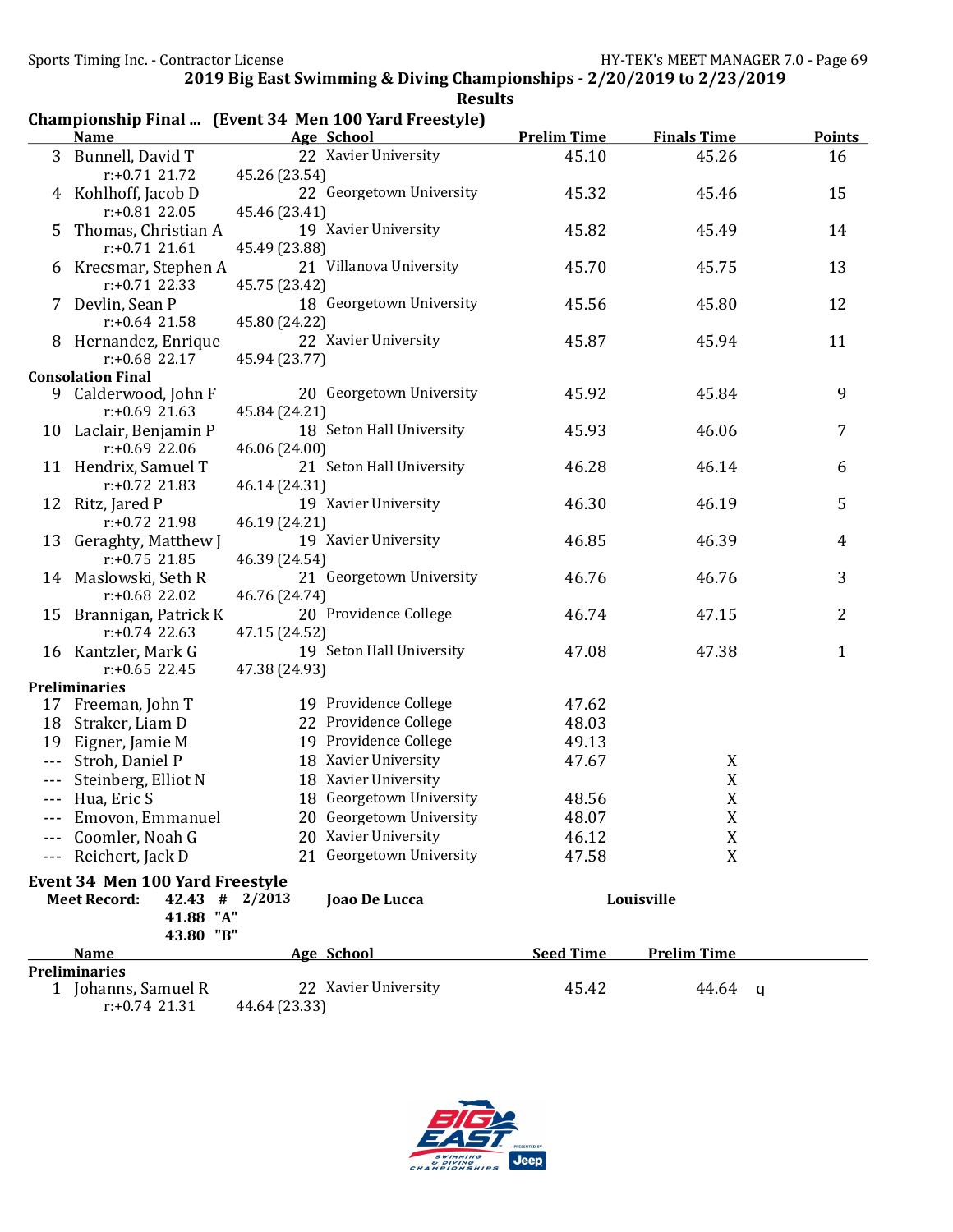|                |                      | Preliminaries  (Event 34 Men 100 Yard Freestyle) |                  |                    |              |
|----------------|----------------------|--------------------------------------------------|------------------|--------------------|--------------|
|                | <b>Name</b>          | Age School                                       | <b>Seed Time</b> | <b>Prelim Time</b> |              |
| 2 <sup>1</sup> | Bunnell, David T     | 22 Xavier University                             | 46.39            | 45.10              | $\mathbf q$  |
|                | $r: +0.74$ 21.85     | 45.10 (23.25)                                    |                  |                    |              |
| 3              | Williams, Dakota F   | 21 Seton Hall University                         | 44.75            | 45.26              | a            |
|                | $r: +0.72$ 21.81     | 45.26 (23.45)                                    |                  |                    |              |
| 4              | Kohlhoff, Jacob D    | 22 Georgetown University                         | 46.54            | 45.32              | a            |
|                | r:+0.81 21.79        | 45.32 (23.53)                                    |                  |                    |              |
| 5              | Devlin, Sean P       | 18 Georgetown University                         | 47.05            | 45.56              | q            |
|                | $r: +0.65$ 21.50     | 45.56 (24.06)                                    |                  |                    |              |
| 6              | Krecsmar, Stephen A  | 21 Villanova University                          | 45.64            | 45.70              | q            |
|                | r:+7.43 21.82        | 45.70 (23.88)                                    |                  |                    |              |
| 7              | Thomas, Christian A  | 19 Xavier University                             | 48.39            | 45.82              | q            |
|                | $r: +0.72$ 21.81     | 45.82 (24.01)                                    |                  |                    |              |
| 8              | Hernandez, Enrique   | 22 Xavier University                             | 46.19            | 45.87              | q            |
|                | r:+0.70 21.89        | 45.87 (23.98)                                    |                  |                    |              |
| 9              | Calderwood, John F   | 20 Georgetown University                         | 46.62            | 45.92              | q            |
|                | $r: +0.69$ 21.61     | 45.92 (24.31)                                    |                  |                    |              |
| 10             | Laclair, Benjamin P  | 18 Seton Hall University                         | 47.20            | 45.93              | a            |
|                | $r: +0.70$ 22.12     | 45.93 (23.81)                                    |                  |                    |              |
|                | 11 Hendrix, Samuel T | 21 Seton Hall University                         | 46.75            | 46.28              | q            |
|                | $r: +0.69$ 21.83     | 46.28 (24.45)                                    |                  |                    |              |
|                | 12 Ritz, Jared P     | 19 Xavier University                             | 47.23            | 46.30              | a            |
|                | r:+0.72 21.92        | 46.30 (24.38)                                    |                  |                    |              |
| 13             | Brannigan, Patrick K | 20 Providence College                            | 46.72            | 46.74              | a            |
|                | $r: +0.73$ 22.31     | 46.74 (24.43)                                    |                  |                    |              |
|                | 14 Maslowski, Seth R | 21 Georgetown University                         | 48.31            | 46.76              | a            |
|                | r:+0.68 21.84        | 46.76 (24.92)                                    |                  |                    |              |
| 15             | Geraghty, Matthew J  | 19 Xavier University                             | 47.10            | 46.85              | $\mathbf{q}$ |
|                | $r: +0.75$ 22.18     | 46.85 (24.67)                                    |                  |                    |              |
|                | 16 Kantzler, Mark G  | 19 Seton Hall University                         | 47.99            | 47.08              | $\mathsf{q}$ |
|                | $r: +0.64$ 22.16     | 47.08 (24.92)                                    |                  |                    |              |
|                | 17 Freeman, John T   | 19 Providence College                            | 47.76            | 47.62              |              |
|                | r:+0.78 22.79        | 47.62 (24.83)                                    |                  |                    |              |
| 18             | Straker, Liam D      | 22 Providence College                            | 48.36            | 48.03              |              |
|                | r:+0.72 22.81        | 48.03 (25.22)                                    |                  |                    |              |
|                | 19 Eigner, Jamie M   | 19 Providence College                            | 49.11            | 49.13              |              |
|                | r:+8.10 23.14        | 49.13 (25.99)                                    |                  |                    |              |
|                | Coomler, Noah G      | 20 Xavier University                             | 47.56            | X46.12             |              |
|                | $r: +0.69$ 21.76     | 46.12 (24.36)                                    |                  |                    |              |
|                | Reichert, Jack D     | 21 Georgetown University                         | 48.87            | X47.58             |              |
|                | r:+0.78 22.38        | 47.58 (25.20)                                    |                  |                    |              |
|                | Stroh, Daniel P      | 18 Xavier University                             | 48.88            | X47.67             |              |
|                | r:+0.70 22.79        | 47.67 (24.88)                                    |                  |                    |              |
|                | Emovon, Emmanuel     | 20 Georgetown University                         | 48.79            | X48.07             |              |
|                | r:+0.66 22.89        | 48.07 (25.18)                                    |                  |                    |              |
| $---$          | Hua, Eric S          | 18 Georgetown University                         | 48.46            | X48.56             |              |
|                | $r: +0.67$ 23.21     | 48.56 (25.35)                                    |                  |                    |              |
| ---            | Steinberg, Elliot N  | 18 Xavier University                             | 48.44            | <b>SCR</b>         |              |

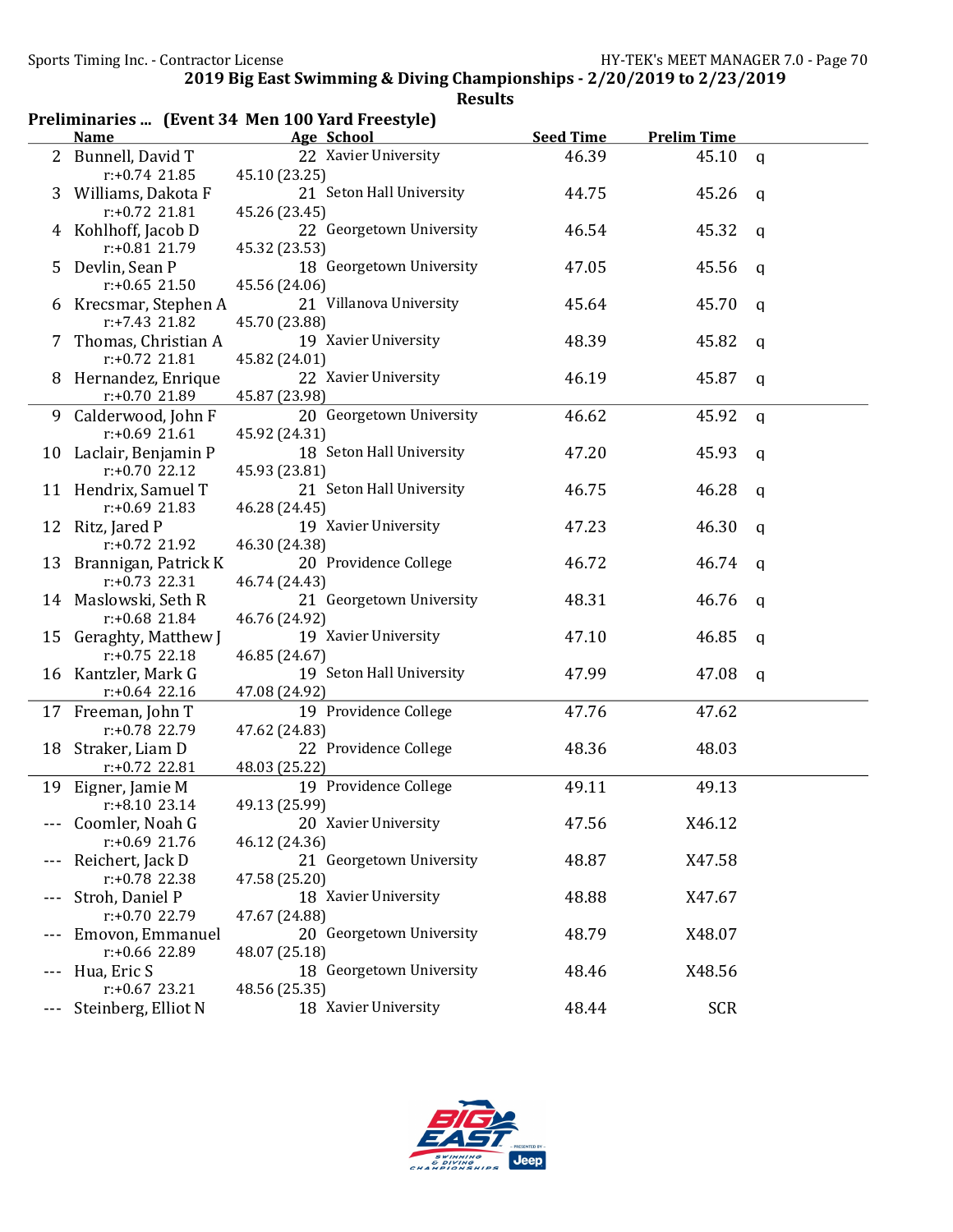|         | Preliminaries  (Event 34 Men 100 Yard Freestyle) |                 |                          |                    |                    |               |
|---------|--------------------------------------------------|-----------------|--------------------------|--------------------|--------------------|---------------|
|         | <b>Name</b>                                      |                 | Age School               | <b>Seed Time</b>   | <b>Prelim Time</b> |               |
|         | Abboud, Brandon A                                |                 | 21 Xavier University     | 46.43              | <b>SCR</b>         |               |
| $---$   | Fanatico, Samuel S                               |                 | 19 Villanova University  | 48.74              | <b>SCR</b>         |               |
| $- - -$ | Macaulay, Patrick M                              |                 | 22 Providence College    | 52.01              | <b>SCR</b>         |               |
| $- - -$ | McElrath, Ian T                                  |                 | 18 Providence College    | 49.22              | <b>SCR</b>         |               |
|         | <b>Event 35 Women 200 Yard Breaststroke</b>      |                 |                          |                    |                    |               |
|         | Meet Record: 2:07.69 # 2/2012                    |                 | Giselle Kohoyda          |                    | Louisville         |               |
|         | 2:06.94 "A"                                      |                 |                          |                    |                    |               |
|         | 2:13.97 "B"                                      |                 |                          |                    |                    |               |
|         | <b>Name</b>                                      |                 | Age School               | <b>Prelim Time</b> | <b>Finals Time</b> | <b>Points</b> |
|         | <b>Championship Final</b>                        |                 |                          |                    |                    |               |
|         | 1 Jaryszak, Rayann M                             |                 | 19 Villanova University  | 2:21.17            | 2:18.41            | 20            |
|         | $r: +0.74$ 30.54                                 | 1:05.03(34.49)  | 1:40.88 (35.85)          | 2:18.41 (37.53)    |                    |               |
|         | 2 Rieker, Alexandra A                            |                 | 19 Georgetown University | 2:20.64            | 2:19.57            | 17            |
|         | $r: +0.77$ 31.08                                 | 1:06.52 (35.44) | 1:42.88 (36.36)          | 2:19.57 (36.69)    |                    |               |
| 3       | Kolodgie, Alexa R                                |                 | 19 Seton Hall University | 2:20.63            | 2:19.66            | 16            |
|         | $r: +0.75$ 31.00                                 | 1:05.47 (34.47) | 1:41.91 (36.44)          | 2:19.66 (37.75)    |                    |               |
| 4       | Titterton, Rebecca M                             |                 | 22 Xavier University     | 2:22.94            | 2:20.74            | 15            |
|         | $r: +0.72$ 31.70                                 | 1:07.53(35.83)  | 1:43.85 (36.32)          | 2:20.74 (36.89)    |                    |               |
| 5.      | Smith, Megan E                                   |                 | 19 Georgetown University | 2:22.15            | 2:21.71            | 14            |
|         | r:+0.72 31.99                                    | 1:07.72 (35.73) | 1:44.39 (36.67)          | 2:21.71 (37.32)    |                    |               |
|         | 6 Herman, Alison R                               |                 | 19 Xavier University     | 2:22.02            | 2:24.30            | 13            |
|         | $r: +0.73$ 32.20                                 | 1:08.16 (35.96) | 1:45.72 (37.56)          | 2:24.30 (38.58)    |                    |               |
| 7.      | Spotts, Emma L                                   |                 | 19 Butler University     | 2:22.37            | 2:25.30            | 12            |
|         | $r: +0.79$ 32.95                                 | 1:09.59 (36.64) | 1:47.30 (37.71)          | 2:25.30 (38.00)    |                    |               |
|         | Gaccione, Amanda G                               |                 | 21 Providence College    | 2:22.78            | DQ                 |               |
|         | Downward butterfly kick                          |                 |                          |                    |                    |               |
|         | $r: +0.68$ 31.97                                 | 1:07.48(35.51)  | 1:44.35 (36.87)          | DQ (37.93)         |                    |               |
|         | <b>Consolation Final</b>                         |                 |                          |                    |                    |               |
|         | 9 Schaeffer, Lydia D                             |                 | 18 Xavier University     | 2:23.97            | 2:22.10            | 9             |
|         | $r: +0.66$ 31.40                                 | 1:06.89 (35.49) | 1:43.48 (36.59)          | 2:22.10 (38.62)    |                    |               |
|         | 10 Rohweder, Natalie E                           |                 | 20 Butler University     | 2:25.21            | 2:23.17            | 7             |
|         | $r: +0.78$ 31.85                                 | 1:07.80 (35.95) | 1:45.15 (37.35)          | 2:23.17 (38.02)    |                    |               |
|         | 11 Czerniecki, Abigail E                         |                 | 22 Providence College    | 2:25.10            | 2:26.25            | 6             |
|         | $r: +0.72$ 32.56                                 | 1:09.21 (36.65) | 1:47.29 (38.08)          | 2:26.25 (38.96)    |                    |               |
|         | 12 Allen, Olivia C                               |                 | 19 Butler University     | 2:23.17            | 2:27.47            | 5             |
|         | $r: +0.72$ 33.66                                 | 1:10.57 (36.91) | 1:48.56 (37.99)          | 2:27.47 (38.91)    |                    |               |
| 13      | Wootton, Amelia E                                |                 | 19 Seton Hall University | 2:30.11            | 2:27.78            | 4             |
|         | $r: +0.83$ 33.05                                 | 1:10.52 (37.47) | 1:49.00 (38.48)          | 2:27.78 (38.78)    |                    |               |
| 14      | Endersby, Grace K                                |                 | 21 Seton Hall University | 2:26.22            | 2:27.96            | 3             |
|         | $r: +0.73$ 32.43                                 | 1:08.15 (35.72) | 1:46.77 (38.62)          | 2:27.96 (41.19)    |                    |               |
| 15      | Aquadro, Natalie G                               |                 | 20 Providence College    | 2:28.58            | 2:28.92            | 2             |
|         | $r: +0.72$ 33.42                                 | 1:11.13 (37.71) | 1:49.84 (38.71)          | 2:28.92 (39.08)    |                    |               |
|         | 16 Desernia, Kathryn A                           |                 | 21 Providence College    | 2:27.71            | 2:29.19            | 1             |
|         | r:+0.95 33.41                                    | 1:10.95 (37.54) | 1:49.81 (38.86)          | 2:29.19 (39.38)    |                    |               |
|         | <b>Preliminaries</b>                             |                 |                          |                    |                    |               |
|         | 17 Middlebrook, Carson E                         |                 | 21 Butler University     | 2:30.58            |                    |               |
|         | 18 Presley, Kathryn E                            |                 | 18 Providence College    | 2:31.05            |                    |               |

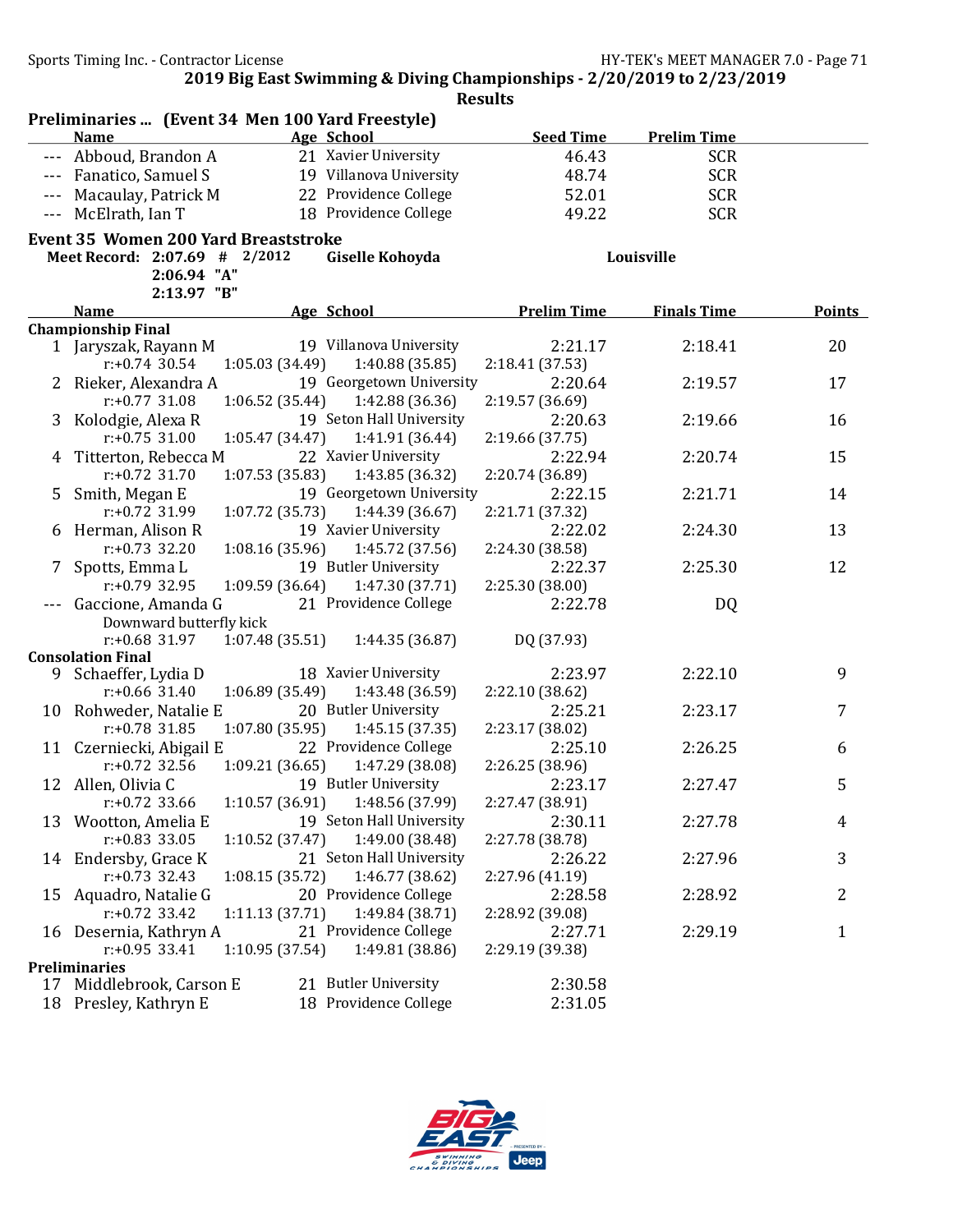|                                                                                     | <b>Name</b>                |                 | Age School                        | <b>Prelim Time</b> | <b>Finals Time</b> | <b>Points</b> |  |  |  |
|-------------------------------------------------------------------------------------|----------------------------|-----------------|-----------------------------------|--------------------|--------------------|---------------|--|--|--|
| 19                                                                                  | Gurry, Sydney E            |                 | 20 Butler University              | 2:35.51            |                    |               |  |  |  |
| $- - -$                                                                             | Rush, Megan A              |                 | 21 Butler University              | 2:35.45            | X                  |               |  |  |  |
|                                                                                     | King, Katie M              |                 | 21 Georgetown University          | 2:22.74            | $\mathbf X$        |               |  |  |  |
|                                                                                     | White, Samantha L          |                 | 19 Xavier University              | 2:29.13            | $\mathbf X$        |               |  |  |  |
| $---$                                                                               | Sprague, Delaney G         |                 | 20 Xavier University              | 2:25.17            | $\mathbf X$        |               |  |  |  |
| $---$                                                                               | Mahoney, Meaghan L         |                 | 21 Butler University              | 2:35.37            | $\mathbf X$        |               |  |  |  |
| $- - -$                                                                             | Harris, Kelly E            |                 | 19 Xavier University              | 2:23.40            | $\boldsymbol{X}$   |               |  |  |  |
|                                                                                     |                            |                 |                                   |                    |                    |               |  |  |  |
| Event 35 Women 200 Yard Breaststroke<br>Meet Record: 2:07.69 # 2/2012<br>Louisville |                            |                 |                                   |                    |                    |               |  |  |  |
|                                                                                     |                            |                 | Giselle Kohoyda                   |                    |                    |               |  |  |  |
|                                                                                     | 2:06.94 "A"<br>2:13.97 "B" |                 |                                   |                    |                    |               |  |  |  |
|                                                                                     | <b>Name</b>                |                 | <b>Age School</b>                 | <b>Seed Time</b>   | <b>Prelim Time</b> |               |  |  |  |
|                                                                                     | <b>Preliminaries</b>       |                 |                                   |                    |                    |               |  |  |  |
|                                                                                     | 1 Kolodgie, Alexa R        |                 | 19 Seton Hall University          | 2:19.89            | 2:20.63            | a             |  |  |  |
|                                                                                     | $r: +0.76$ 31.34           | 1:06.64(35.30)  | 1:43.41 (36.77)                   | 2:20.63 (37.22)    |                    |               |  |  |  |
| 2                                                                                   | Rieker, Alexandra A        |                 | 19 Georgetown University          | 2:21.55            | 2:20.64            | q             |  |  |  |
|                                                                                     | $r: +0.78$ 31.47           | 1:07.16(35.69)  | 1:43.99 (36.83)                   | 2:20.64 (36.65)    |                    |               |  |  |  |
| 3                                                                                   | Jaryszak, Rayann M         |                 | 19 Villanova University           | 2:22.03            | 2:21.17            | q             |  |  |  |
|                                                                                     | $r: +0.74$ 31.41           | 1:06.65(35.24)  | 1:43.36 (36.71)                   | 2:21.17 (37.81)    |                    |               |  |  |  |
|                                                                                     | 4 Herman, Alison R         |                 | 19 Xavier University              | 2:23.53            | 2:22.02            | a             |  |  |  |
|                                                                                     | $r: +0.77$ 32.20           | 1:08.23 (36.03) | 1:45.63 (37.40)                   | 2:22.02 (36.39)    |                    |               |  |  |  |
| 5                                                                                   | Smith, Megan E             |                 | 19 Georgetown University          | 2:24.39            | 2:22.15            | $\mathbf{q}$  |  |  |  |
|                                                                                     | $r: +0.70$ 31.99           | 1:07.72 (35.73) | 1:43.92 (36.20)                   | 2:22.15 (38.23)    |                    |               |  |  |  |
| 6                                                                                   | Spotts, Emma L             |                 | 19 Butler University              | 2:20.10            | 2:22.37            | a             |  |  |  |
|                                                                                     | r:+0.76 32.93              | 1:09.07 (36.14) | 1:45.54 (36.47)                   | 2:22.37 (36.83)    |                    |               |  |  |  |
|                                                                                     | Gaccione, Amanda G         |                 | 21 Providence College             | 2:29.59            | 2:22.78            | q             |  |  |  |
|                                                                                     | $r: +0.72$ 31.90           | 1:08.10(36.20)  | 1:44.58 (36.48)                   | 2:22.78 (38.20)    |                    |               |  |  |  |
| 8                                                                                   | Titterton, Rebecca M       |                 | 22 Xavier University              | 2:25.57            | 2:22.94            | q             |  |  |  |
|                                                                                     | $r: +0.72$ 32.18           | 1:08.27 (36.09) | 1:45.74 (37.47)                   | 2:22.94 (37.20)    |                    |               |  |  |  |
| 9                                                                                   | Allen, Olivia C            |                 | 19 Butler University              | 2:25.47            | 2:23.17            | $\mathsf{q}$  |  |  |  |
|                                                                                     | $r: +0.71$ 33.16           | 1:09.25 (36.09) | 1:45.87 (36.62)                   | 2:23.17 (37.30)    |                    |               |  |  |  |
|                                                                                     | 10 Schaeffer, Lydia D      |                 | 18 Xavier University              | 2:22.39            | 2:23.97            | q             |  |  |  |
|                                                                                     | $r: +0.67$ 32.72           | 1:09.20 (36.48) | 1:45.69 (36.49)                   | 2:23.97 (38.28)    |                    |               |  |  |  |
|                                                                                     | 11 Czerniecki, Abigail E   |                 | 22 Providence College             | 2:30.24            | 2:25.10            | a             |  |  |  |
|                                                                                     | $r: +0.83$ 31.94           | 1:08.56 (36.62) | 1:46.09 (37.53)                   | 2:25.10 (39.01)    |                    |               |  |  |  |
|                                                                                     | 12 Rohweder, Natalie E     |                 | 20 Butler University              | 2:25.58            | 2:25.21            | q             |  |  |  |
|                                                                                     | r:+0.77 32.02              |                 | $1:08.70(36.68)$ $1:46.71(38.01)$ | 2:25.21 (38.50)    |                    |               |  |  |  |
| 13                                                                                  | Endersby, Grace K          |                 | 21 Seton Hall University          | 2:25.27            | 2:26.22            | q             |  |  |  |
|                                                                                     | $r: +0.77$ 33.19           | 1:09.74(36.55)  | 1:47.39 (37.65)                   | 2:26.22 (38.83)    |                    |               |  |  |  |
|                                                                                     | 14 Desernia, Kathryn A     |                 | 21 Providence College             | 2:28.37            | 2:27.71            | q             |  |  |  |
|                                                                                     | r:+0.90 33.38              | 1:10.52 (37.14) | 1:49.00 (38.48)                   | 2:27.71 (38.71)    |                    |               |  |  |  |
| 15                                                                                  | Aquadro, Natalie G         |                 | 20 Providence College             | 2:31.70            | 2:28.58            | $\mathsf{q}$  |  |  |  |
|                                                                                     | $r: +0.69$ 33.19           | 1:11.12 (37.93) | 1:49.77 (38.65)                   | 2:28.58 (38.81)    |                    |               |  |  |  |
|                                                                                     | 16 Wootton, Amelia E       |                 | 19 Seton Hall University          | 2:32.26            | 2:30.11            | q             |  |  |  |
|                                                                                     | r:+0.80 32.75              | 1:10.16(37.41)  | 1:49.25 (39.09)                   | 2:30.11 (40.86)    |                    |               |  |  |  |



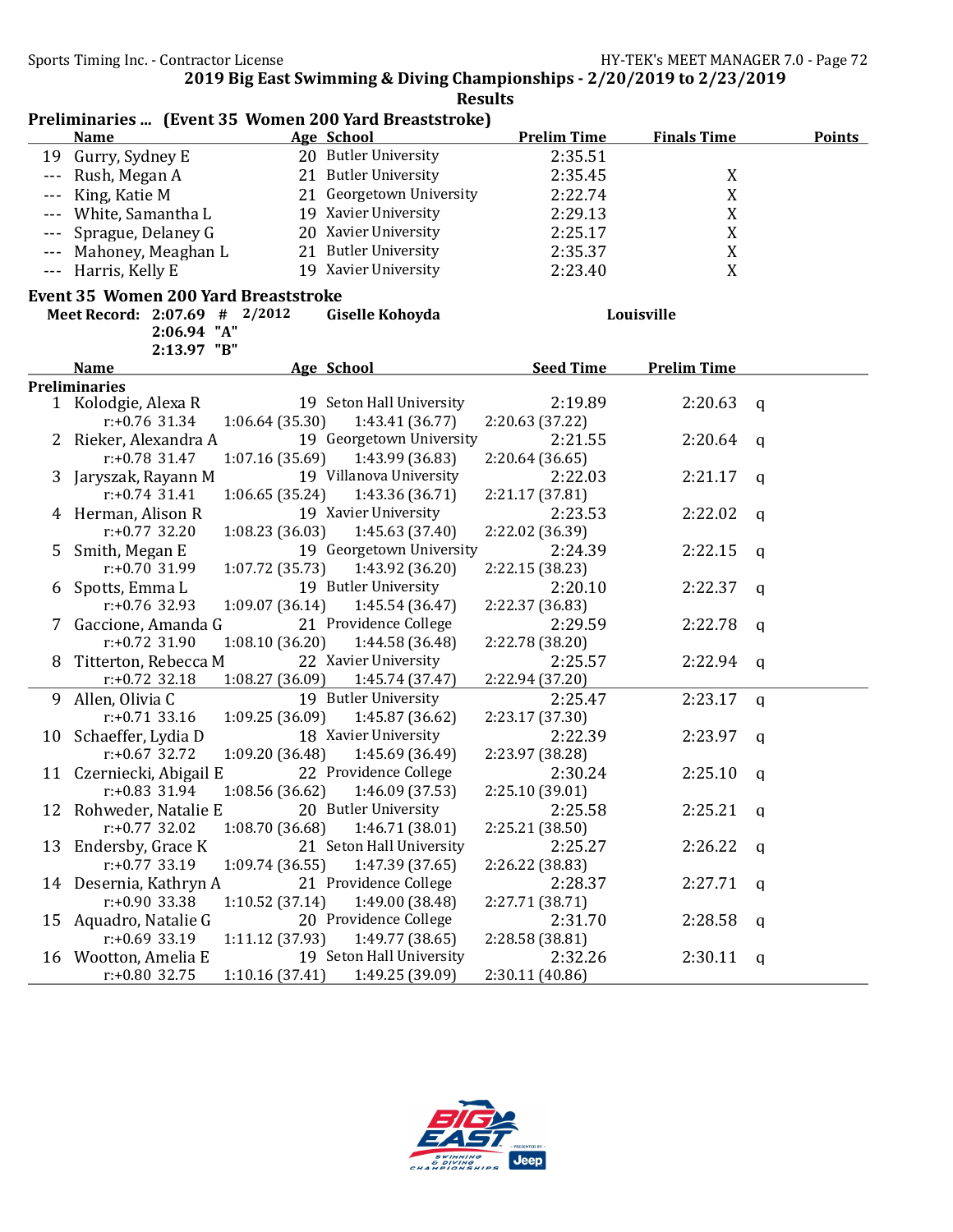|    | Preliminaries  (Event 35 Women 200 Yard Breaststroke) |                 |                                               |                            |                    |               |
|----|-------------------------------------------------------|-----------------|-----------------------------------------------|----------------------------|--------------------|---------------|
|    | <b>Name</b>                                           |                 | Age School                                    | <b>Seed Time</b>           | <b>Prelim Time</b> |               |
|    | 17 Middlebrook, Carson E                              |                 | 21 Butler University                          | 2:30.90                    | 2:30.58            |               |
|    | $r: +0.74$ 32.61                                      | 1:10.96(38.35)  | 1:50.52 (39.56)                               | 2:30.58(40.06)             |                    |               |
|    | 18 Presley, Kathryn E                                 |                 | 18 Providence College                         | 2:33.21                    | 2:31.05            |               |
|    | $r: +0.77$ 33.20                                      | 1:10.93(37.73)  | 1:50.67 (39.74)                               | 2:31.05 (40.38)            |                    |               |
| 19 | Gurry, Sydney E                                       |                 | 20 Butler University                          | 2:30.27                    | 2:35.51            |               |
|    | $r: +0.80$ 34.25                                      | 1:13.52 (39.27) | 1:54.44 (40.92)                               | 2:35.51 (41.07)            |                    |               |
|    | King, Katie M                                         |                 | 21 Georgetown University                      | 2:33.51                    | X2:22.74           |               |
|    | $r: +0.68$ 31.01                                      | 1:06.54(35.53)  | 1:44.26 (37.72)                               | 2:22.74 (38.48)            |                    |               |
|    | Harris, Kelly E                                       |                 | 19 Xavier University                          | 2:24.68                    | X2:23.40           |               |
|    | $r: +0.68$ 32.50                                      | 1:08.97 (36.47) | 1:46.07(37.10)                                | 2:23.40 (37.33)            |                    |               |
|    | Sprague, Delaney G                                    |                 | 20 Xavier University                          | 2:25.48                    | X2:25.17           |               |
|    | $r: +0.58$ 32.74                                      | 1:08.63 (35.89) | 1:46.38 (37.75)                               | 2:25.17 (38.79)            |                    |               |
|    | White, Samantha L                                     |                 | 19 Xavier University                          | 2:26.13                    | X2:29.13           |               |
|    | $r: +0.79$ 33.28                                      | 1:11.36 (38.08) | 1:50.34 (38.98)                               | 2:29.13 (38.79)            |                    |               |
|    | Mahoney, Meaghan L                                    |                 | 21 Butler University                          | 2:32.50                    | X2:35.37           |               |
|    | $r: +0.82$ 34.49                                      | 1:13.67 (39.18) | 1:54.43 (40.76)                               | 2:35.37 (40.94)            |                    |               |
|    | Rush, Megan A                                         |                 | 21 Butler University                          | 2:33.09                    | X2:35.45           |               |
|    | $r: +0.75$ 34.19                                      | 1:12.89 (38.70) | 1:53.31 (40.42)                               | 2:35.45 (42.14)            |                    |               |
|    | Cheruk, Samantha M                                    |                 | 21 Villanova University                       | 2:28.59                    | <b>SCR</b>         |               |
|    | Baldwin, Tilly M                                      |                 | 18 Xavier University                          | 2:25.82                    | <b>SCR</b>         |               |
|    | 1:52.94 "A"                                           |                 |                                               |                            |                    |               |
|    | 1:58.43 "B"                                           |                 |                                               |                            |                    |               |
|    | <b>Name</b>                                           | Age School      |                                               | <b>Prelim Time</b>         | <b>Finals Time</b> | <b>Points</b> |
|    | <b>Championship Final</b>                             |                 | 20 Seton Hall University                      | 2:00.37                    | 1:58.72            | 20            |
|    | 1 Tosoni, Josh R<br>$r: +0.69$ 26.62                  | 56.44 (29.82)   | 1:27.27 (30.83)                               | 1:58.72 (31.45)            |                    |               |
|    |                                                       |                 | 22 Xavier University                          | 2:00.17                    | 2:00.11            | 17            |
|    | Dyer, Matthew S<br>$r: +0.72$ 26.43                   | 56.31 (29.88)   | 1:27.37 (31.06)                               | 2:00.11 (32.74)            |                    |               |
|    |                                                       |                 | 20 Xavier University                          | 2:01.78                    | 2:00.84            | 16            |
|    | Weese, Cameron N<br>$r: +0.68$ 27.63                  | 58.24 (30.61)   | 1:29.19 (30.95)                               | 2:00.84(31.65)             |                    |               |
|    | 4 Temple, Carlson D                                   |                 | 19 Georgetown University                      | 2:01.59                    | 2:01.92            | 15            |
|    | $r: +0.65$ 27.82                                      | 58.56 (30.74)   | 1:30.01(31.45)                                | 2:01.92 (31.91)            |                    |               |
|    | 5 Goldfarb, Nathaniel D                               |                 | 20 Georgetown University                      | 2:02.26                    | 2:02.34            | 14            |
|    | r:+0.70 27.29                                         |                 | 57.86 (30.57) 1:29.91 (32.05) 2:02.34 (32.43) |                            |                    |               |
| 6  | Staes, Thomas                                         |                 | 19 Seton Hall University                      | 2:03.56                    | 2:02.64            | 13            |
|    | r:+0.76 26.91                                         | 57.25 (30.34)   | 1:29.22 (31.97)                               | 2:02.64 (33.42)            |                    |               |
| 7  | Trammell, Ryan E                                      |                 | 21 Providence College                         | 2:03.55                    | 2:03.17            | 12            |
|    | $r: +0.71$ 27.21                                      | 58.59 (31.38)   | 1:30.18 (31.59)                               | 2:03.17 (32.99)            |                    |               |
| 8  | Szilagyi, Matthew S                                   |                 | 20 Georgetown University                      | 2:02.75                    | 2:03.55            | 11            |
|    | $r: +0.71$ 27.73                                      | 58.46 (30.73)   | 1:30.09 (31.63)                               | 2:03.55 (33.46)            |                    |               |
|    | <b>Consolation Final</b>                              |                 |                                               |                            |                    |               |
|    | 9 Wang, Arthur Z                                      |                 | 22 Georgetown University                      | 2:04.05                    | 2:03.33            | 9             |
|    | $r: +0.69$ 27.83                                      | 58.69 (30.86)   | 1:30.76 (32.07)                               | 2:03.33 (32.57)            |                    |               |
|    | 10 Bar-Eli, Jonathan S<br>$r: +0.71$ 27.46            | 58.45 (30.99)   | 26 Seton Hall University<br>1:30.27 (31.82)   | 2:03.71<br>2:03.36 (33.09) | 2:03.36            | 7             |

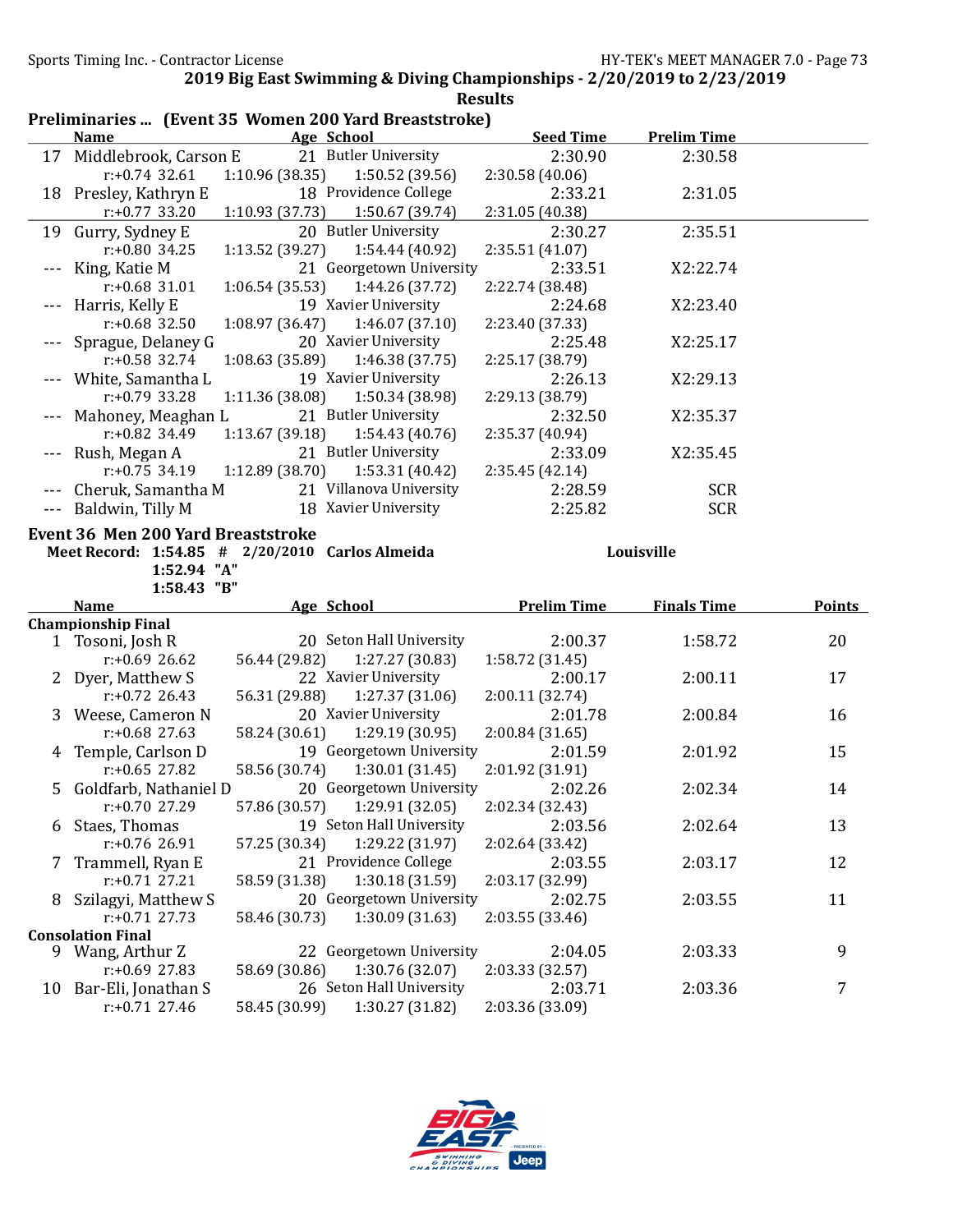|                      |                                                                        |                 |                          | <b>Results</b>             |                    |             |                |
|----------------------|------------------------------------------------------------------------|-----------------|--------------------------|----------------------------|--------------------|-------------|----------------|
|                      | Consolation Final  (Event 36 Men 200 Yard Breaststroke)<br><b>Name</b> |                 | Age School               | <b>Prelim Time</b>         | <b>Finals Time</b> |             | <b>Points</b>  |
|                      | 11 Prikasky, Francis M                                                 |                 | 19 Villanova University  | 2:05.20                    | 2:04.72            |             | 6              |
|                      | $r: +0.63$ 28.49                                                       | 1:00.27 (31.78) | 1:32.57 (32.30)          | 2:04.72 (32.15)            |                    |             |                |
|                      |                                                                        |                 | 19 Seton Hall University | 2:04.74                    | 2:05.08            |             | 5              |
|                      | 12 Haflich, Kyle W                                                     |                 |                          |                            |                    |             |                |
|                      | $r: +0.69$ 28.22                                                       | 1:00.03 (31.81) | 1:32.60 (32.57)          | 2:05.08 (32.48)            |                    |             |                |
|                      | 13 Kabas, Jackson S                                                    |                 | 21 Villanova University  | 2:06.79                    | 2:07.18            |             | 4              |
|                      | $r: +0.75$ 28.68                                                       | 1:00.78 (32.10) | 1:33.88 (33.10)          | 2:07.18 (33.30)            |                    |             |                |
|                      | 14 Keane, Matt V                                                       |                 | 18 Providence College    | 2:13.45                    | 2:11.59            |             | 3              |
|                      | $r: +0.74$ 28.38                                                       | 1:01.47 (33.09) | 1:36.08(34.61)           | 2:11.59 (35.51)            |                    |             |                |
|                      | 15 Klippel, Alexander M                                                |                 | 20 Villanova University  | 2:11.69                    | 2:12.31            |             | $\overline{2}$ |
|                      | $r: +0.73$ 29.59                                                       | 1:03.15(33.56)  | 1:37.42 (34.27)          | 2:12.31 (34.89)            |                    |             |                |
|                      | Lundal, Roark D                                                        |                 | 19 Xavier University     | 2:07.65                    | DQ                 |             |                |
|                      | Downward butterfly kick                                                |                 |                          |                            |                    |             |                |
|                      | $r: +0.78$ 28.16                                                       | 1:00.15(31.99)  | 1:33.01 (32.86)          | DQ (32.83)                 |                    |             |                |
|                      | <b>Preliminaries</b>                                                   |                 |                          |                            |                    |             |                |
|                      | 17 Macaulay, Patrick M                                                 |                 | 22 Providence College    | 2:14.09                    |                    |             |                |
| 18                   | Lydon, Kevin B                                                         |                 | 19 Providence College    | 2:14.75                    |                    |             |                |
| $\scriptstyle\cdots$ | West, Joseph W                                                         |                 | 19 Seton Hall University | 2:18.03                    | X                  |             |                |
|                      | --- Steinberg, Elliot N                                                |                 | 18 Xavier University     | 2:14.09                    | X                  |             |                |
|                      | 1:52.94 "A"<br>1:58.43 "B"                                             |                 |                          |                            |                    |             |                |
|                      | <b>Name</b>                                                            | Age School      |                          | <b>Seed Time</b>           | <b>Prelim Time</b> |             |                |
|                      | <b>Preliminaries</b>                                                   |                 |                          |                            |                    |             |                |
|                      | 1 Dyer, Matthew S                                                      |                 | 22 Xavier University     | 2:04.25                    | 2:00.17            | q           |                |
|                      | $r: +0.69$ 27.03                                                       | 57.68 (30.65)   | 1:29.07 (31.39)          | 2:00.17(31.10)             |                    |             |                |
| $\mathbf{Z}$         | Tosoni, Josh R                                                         |                 | 20 Seton Hall University | 2:02.39                    | 2:00.37            | q           |                |
|                      | $r: +0.71$ 27.19                                                       | 57.16 (29.97)   | 1:28.37 (31.21)          | 2:00.37 (32.00)            |                    |             |                |
| 3                    | Temple, Carlson D                                                      |                 | 19 Georgetown University | 2:03.50                    | 2:01.59            | q           |                |
|                      | $r: +0.67$ 28.00                                                       | 59.17 (31.17)   | 1:30.18(31.01)           | 2:01.59 (31.41)            |                    |             |                |
| 4                    | Weese, Cameron N                                                       |                 | 20 Xavier University     | 2:08.46                    | 2:01.78            | q           |                |
|                      | r:+0.69 27.42                                                          | 58.05 (30.63)   | 1:29.25 (31.20)          | 2:01.78 (32.53)            |                    |             |                |
| 5.                   | Goldfarb, Nathaniel D                                                  |                 | 20 Georgetown University | 2:07.11                    | 2:02.26            | a           |                |
|                      | $r: +0.69$ 27.76                                                       | 58.84 (31.08)   | 1:30.46 (31.62)          | 2:02.26 (31.80)            |                    |             |                |
|                      | 6 Szilagyi, Matthew S                                                  |                 | 20 Georgetown University | 2:06.72                    | $2:02.75$ q        |             |                |
|                      | r:+0.70 27.91                                                          | 59.02 (31.11)   | 1:30.33(31.31)           | 2:02.75 (32.42)            |                    |             |                |
| 7                    | Trammell, Ryan E                                                       |                 | 21 Providence College    | 2:07.09                    | 2:03.55            | q           |                |
|                      | $r: +0.70$ 27.17                                                       | 58.24 (31.07)   | 1:30.28 (32.04)          | 2:03.55 (33.27)            |                    |             |                |
| 8                    |                                                                        |                 |                          |                            |                    |             |                |
|                      | Staes, Thomas                                                          |                 | 19 Seton Hall University | 2:06.25                    | 2:03.56            | q           |                |
|                      | $r: +0.77$ 27.31                                                       | 58.50 (31.19)   | 1:30.51 (32.01)          | 2:03.56 (33.05)            |                    |             |                |
| 9                    | Bar-Eli, Jonathan S                                                    |                 | 26 Seton Hall University | 2:07.26                    | 2:03.71            | $\mathbf q$ |                |
|                      | r:+0.73 27.89                                                          | 59.01 (31.12)   | 1:31.18(32.17)           | 2:03.71 (32.53)            |                    |             |                |
| 10                   | Wang, Arthur Z                                                         |                 | 22 Georgetown University | 2:05.99                    | 2:04.05            | $\mathbf q$ |                |
|                      | $r: +0.68$ 27.90                                                       | 58.90 (31.00)   | 1:31.16(32.26)           |                            |                    |             |                |
|                      | 11 Haflich, Kyle W                                                     |                 | 19 Seton Hall University | 2:04.05 (32.89)<br>2:09.15 | 2:04.74            | q           |                |

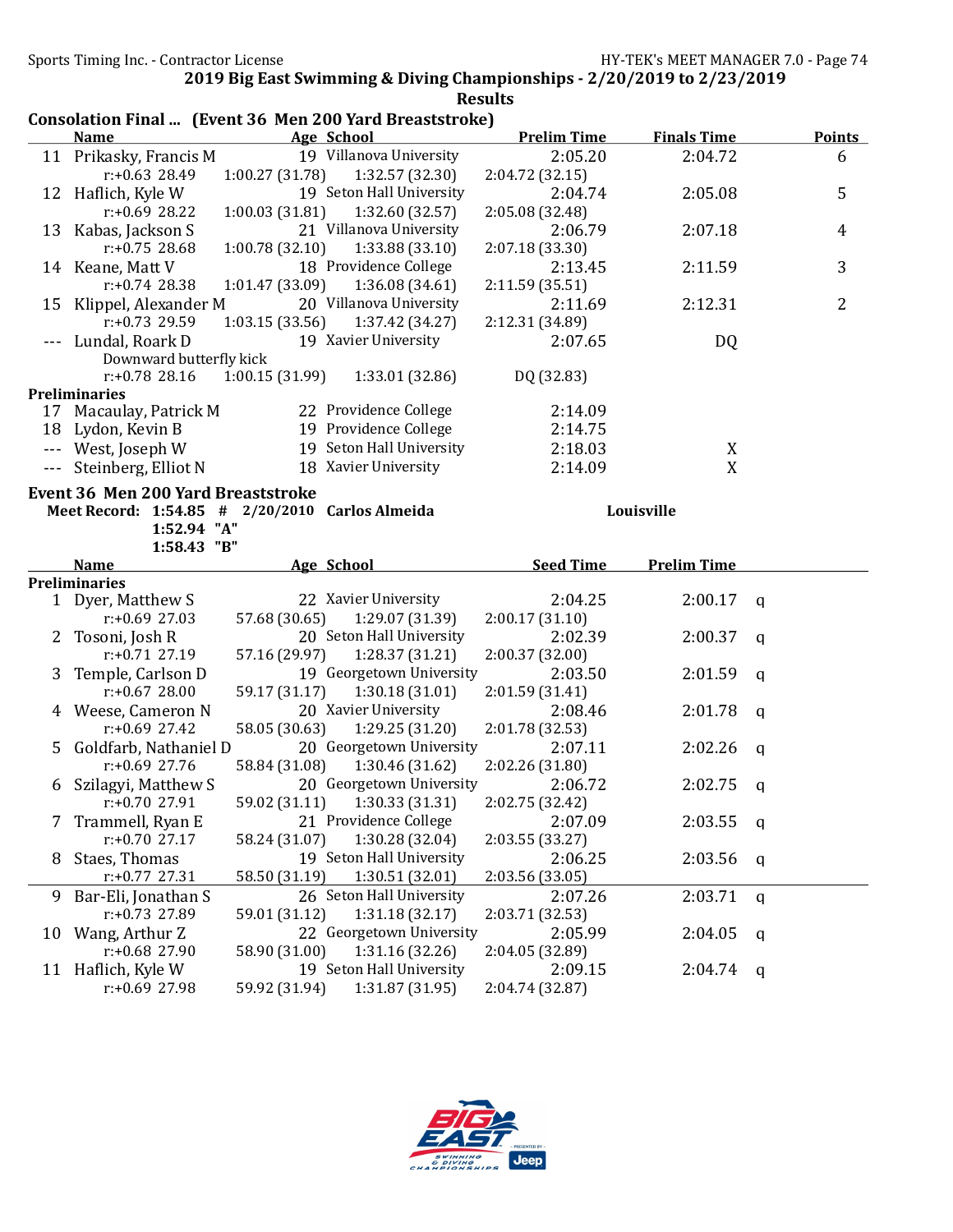|    |                                                     |                 |                                             | <b>Results</b>     |                      |     |               |
|----|-----------------------------------------------------|-----------------|---------------------------------------------|--------------------|----------------------|-----|---------------|
|    | Preliminaries  (Event 36 Men 200 Yard Breaststroke) |                 |                                             |                    |                      |     |               |
|    | <b>Name</b>                                         |                 | Age School                                  | <b>Seed Time</b>   | <b>Prelim Time</b>   |     |               |
|    | 12 Prikasky, Francis M                              |                 | 19 Villanova University                     | 2:06.40            | 2:05.20              | q   |               |
|    | $r: +0.64$ 28.33                                    | 1:00.71 (32.38) | 1:33.25 (32.54)                             | 2:05.20 (31.95)    |                      |     |               |
|    | 13 Kabas, Jackson S                                 |                 | 21 Villanova University                     | 2:05.40            | 2:06.79              | a   |               |
|    | $r: +0.75$ 28.39                                    | 1:00.31 (31.92) | 1:32.91 (32.60)                             | 2:06.79 (33.88)    |                      |     |               |
|    | 14 Lundal, Roark D                                  |                 | 19 Xavier University                        | 2:10.45            | 2:07.65              | a   |               |
|    | $r: +0.76$ 27.35                                    | 58.74 (31.39)   | 1:32.33 (33.59)                             | 2:07.65 (35.32)    |                      |     |               |
|    | 15 Klippel, Alexander M                             |                 | 20 Villanova University                     | 2:12.72            | 2:11.69              | q   |               |
|    | $r: +0.74$ 29.17                                    | 1:02.30 (33.13) | 1:36.36 (34.06)                             | 2:11.69 (35.33)    |                      |     |               |
|    | 16 Keane, Matt V                                    |                 | 18 Providence College                       | 2:11.09            | 2:13.45              | q   |               |
|    | $r: +0.73$ 28.50                                    | 1:01.66 (33.16) | 1:36.94 (35.28)                             | 2:13.45 (36.51)    |                      |     |               |
| 17 | Macaulay, Patrick M                                 |                 | 22 Providence College                       | 2:24.64            | 2:14.09              |     |               |
|    | $r: +0.85$ 29.21                                    | 1:02.72 (33.51) | 1:38.63 (35.91)                             | 2:14.09 (35.46)    |                      |     |               |
|    | 18 Lydon, Kevin B                                   |                 | 19 Providence College                       | 2:20.78            | 2:14.75              |     |               |
|    | $r: +0.69$ 30.11                                    | 1:03.84 (33.73) | 1:38.05 (34.21)                             | 2:14.75 (36.70)    |                      |     |               |
|    | Steinberg, Elliot N                                 |                 | 18 Xavier University                        | 2:14.31            | X2:14.09             |     |               |
|    | $r: +0.68$ 29.35                                    | 1:02.71 (33.36) | 1:37.87 (35.16)                             | 2:14.09 (36.22)    |                      |     |               |
|    | West, Joseph W                                      |                 | 19 Seton Hall University                    | 2:14.68            | X2:18.03             |     |               |
|    | $r: +0.72$ 29.96                                    | 1:04.41(34.45)  | 1:40.85 (36.44)                             | 2:18.03 (37.18)    |                      |     |               |
|    | Strain, John J                                      |                 | 20 Villanova University                     | 2:07.51            | <b>SCR</b>           |     |               |
|    |                                                     |                 |                                             |                    |                      |     |               |
|    | <b>Event 37 Women 200 Yard Butterfly</b>            |                 |                                             |                    |                      |     |               |
|    | Meet Record: 1:54.53 #                              | 2/2012          | <b>Amanda Nugent</b>                        |                    | <b>West Virginia</b> |     |               |
|    |                                                     |                 |                                             |                    |                      |     |               |
|    | 1:53.48 "A"                                         |                 |                                             |                    |                      |     |               |
|    | 1:59.23 "B"                                         |                 |                                             |                    |                      |     |               |
|    | <b>Name</b>                                         |                 | Age School                                  | <b>Prelim Time</b> | <b>Finals Time</b>   |     | <b>Points</b> |
|    | <b>Championship Final</b>                           |                 |                                             |                    |                      |     |               |
|    | 1 Montesi, Kelly M                                  |                 | 18 Villanova University                     | 2:01.09            | 1:58.60              | "B" | 20            |
|    | $r: +0.79$ 26.59                                    | 56.76 (30.17)   | 1:27.55(30.79)                              | 1:58.60 (31.05)    |                      |     |               |
|    | 2 Pidutti, Elise D                                  |                 | 22 Villanova University                     | 2:00.95            | 2:00.38              |     | 17            |
|    | $r: +0.78$ 26.62                                    | 56.90 (30.28)   | 1:28.13 (31.23)                             | 2:00.38 (32.25)    |                      |     |               |
| 3  | Hogan, Taylor E                                     |                 | 19 Xavier University                        | 2:02.04            | 2:01.79              |     | 16            |
|    | $r: +0.70$ 27.16                                    | 57.79 (30.63)   | 1:29.46 (31.67)                             | 2:01.79 (32.33)    |                      |     |               |
|    | 4 Grassi, Micaela S                                 |                 | 20 Villanova University                     | 2:02.61            | 2:01.93              |     | 15            |
|    | $r: +0.73$ 27.34                                    | 57.91 (30.57)   | 1:29.17 (31.26)                             | 2:01.93 (32.76)    |                      |     |               |
|    | 5 Barrett, Cristina R                               |                 | 20 Georgetown University                    | 2:02.28            | 2:02.55              |     | 14            |
|    | $r$ :+0.72 28.31                                    | 59.36 (31.05)   | 1:31.02 (31.66)                             | 2:02.55 (31.53)    |                      |     |               |
| 6  | Henasey, Lauren C                                   |                 | 20 Georgetown University                    | 2:03.74            | 2:02.88              |     | 13            |
|    | $r: +0.75$ 27.35                                    | 58.44 (31.09)   | 1:30.40 (31.96)                             | 2:02.88 (32.48)    |                      |     |               |
| 7  | Els, Tarryn C                                       |                 | 21 Villanova University                     | 2:03.41            | 2:03.40              |     | 12            |
|    | r:+0.82 27.68                                       | 58.62 (30.94)   | 1:30.80 (32.18)                             | 2:03.40 (32.60)    |                      |     |               |
| 8  | Cummins, Anne M                                     |                 | 21 Xavier University                        | 2:05.67            | 2:05.09              |     | 11            |
|    | $r: +0.74$ 28.32                                    | 59.59 (31.27)   | 1:31.74(32.15)                              | 2:05.09 (33.35)    |                      |     |               |
|    | <b>Consolation Final</b>                            |                 |                                             |                    |                      |     |               |
|    | 9 Van Gheem, Annah R                                |                 | 19 Butler University                        | 2:08.01            | 2:05.53              |     | 9             |
|    | $r: +0.74$ 27.66                                    | 59.13 (31.47)   | 1:31.42 (32.29)                             | 2:05.53 (34.11)    |                      |     |               |
| 10 | Meringolo, Gabriella A                              |                 | 19 Georgetown University<br>1:31.52 (32.35) | 2:06.49            | 2:05.61              |     | 7             |

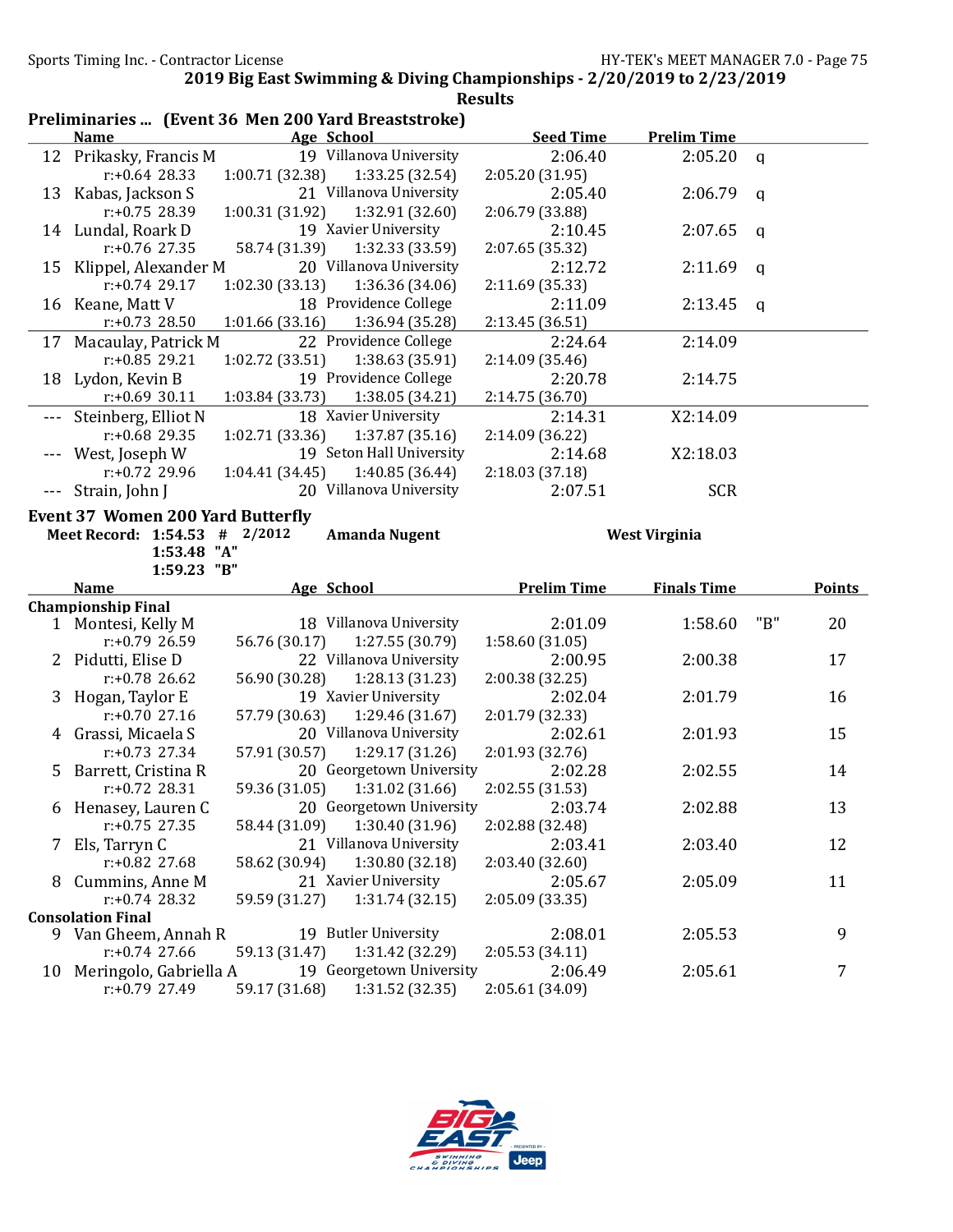|              |                                          |                 |                                                                             | <b>Results</b>     |                      |                |
|--------------|------------------------------------------|-----------------|-----------------------------------------------------------------------------|--------------------|----------------------|----------------|
|              | <b>Name</b>                              |                 | Consolation Final  (Event 37 Women 200 Yard Butterfly)<br><b>Age School</b> | <b>Prelim Time</b> | <b>Finals Time</b>   | <b>Points</b>  |
|              | 11 Kauffeld, Maggie R                    |                 | 21 Xavier University                                                        | 2:06.12            | 2:05.77              | 6              |
|              | $r: +0.76$ 28.33                         | 59.77 (31.44)   | 1:32.04 (32.27)                                                             | 2:05.77 (33.73)    |                      |                |
| 12           | Cox, Lauren E                            |                 | 18 Georgetown University                                                    | 2:06.68            | 2:06.46              | 5              |
|              | $r: +0.71$ 28.51                         | 1:00.76(32.25)  | 1:33.36 (32.60)                                                             | 2:06.46(33.10)     |                      |                |
| 13           | Snow, Madeline E                         |                 | 22 Providence College                                                       | 2:07.33            | 2:06.59              | 4              |
|              | $r: +0.72$ 28.53                         | 1:00.35(31.82)  | 1:32.73 (32.38)                                                             | 2:06.59 (33.86)    |                      |                |
| 14           | Coughlin, Mackenzie M                    |                 | 22 Providence College                                                       | 2:08.07            | 2:09.73              | 3              |
|              | $r: +0.74$ 29.14                         | 1:01.78 (32.64) | 1:35.59 (33.81)                                                             | 2:09.73 (34.14)    |                      |                |
| 15           | Dickson, Heidi R                         |                 | 18 Seton Hall University                                                    | 2:07.13            | 2:10.35              | $\overline{2}$ |
|              | r:+0.76 27.76                            | 59.97 (32.21)   | 1:34.40 (34.43)                                                             | 2:10.35 (35.95)    |                      |                |
|              | 16 Calocino, Jillian M                   |                 | 20 Seton Hall University                                                    | 2:07.56            | 2:12.19              | $\mathbf{1}$   |
|              | $r: +0.87$ 28.79                         | 1:01.49(32.70)  | 1:36.43 (34.94)                                                             | 2:12.19 (35.76)    |                      |                |
|              | <b>Preliminaries</b>                     |                 |                                                                             |                    |                      |                |
|              | 17 Harris, Emma H                        |                 | 20 Butler University                                                        | 2:08.31            |                      |                |
| 18           | Rigas, Antigone E                        |                 | 21 Providence College                                                       | 2:08.73            |                      |                |
| 19           | Faith, Alexis E                          |                 | 19 Butler University                                                        | 2:11.72            |                      |                |
| 20           | Ross, Genevieve E                        |                 | 18 Seton Hall University                                                    | 2:13.10            |                      |                |
| 21           | Molloy, Marianne                         |                 | 20 Seton Hall University                                                    |                    |                      |                |
|              |                                          |                 | 20 Butler University                                                        | 2:13.65            |                      |                |
| 22           | Shrader-Goetz, Jacqueline N              |                 |                                                                             | 2:14.23            |                      |                |
| 23           | Ditolla, Rachel L                        |                 | 19 Providence College                                                       | 2:14.65            |                      |                |
| 24           | Mastrandrea, Claire E                    |                 | 18 Butler University                                                        | 2:16.90            |                      |                |
| $- - -$      | Donham, Emily C                          |                 | 19 Seton Hall University                                                    | 2:15.84            | X                    |                |
| $---$        | Buckley, Emma                            |                 | 21 Providence College                                                       | 2:19.30            | $\mathbf X$          |                |
| $- - -$      | Gaertner, Lorelei L                      |                 | 20 Xavier University                                                        | 2:09.33            | $\mathbf X$          |                |
| $- - -$      | Wilkes, Jenna M                          |                 | 21 Xavier University                                                        |                    | $\mathbf X$          |                |
|              | Schluchterer, Madison C                  |                 | 21 Butler University                                                        | 2:20.46            | $\mathbf X$          |                |
| $- - -$      | Rush, Megan A                            |                 | 21 Butler University                                                        |                    | $\mathbf X$          |                |
|              | <b>Event 37 Women 200 Yard Butterfly</b> |                 |                                                                             |                    |                      |                |
|              | Meet Record: 1:54.53 #                   | 2/2012          | <b>Amanda Nugent</b>                                                        |                    | <b>West Virginia</b> |                |
|              | 1:53.48 "A"                              |                 |                                                                             |                    |                      |                |
|              | 1:59.23 "B"                              |                 |                                                                             |                    |                      |                |
|              | <b>Name</b>                              |                 | <b>Age School</b>                                                           | <b>Seed Time</b>   | <b>Prelim Time</b>   |                |
|              | <b>Preliminaries</b>                     |                 |                                                                             |                    |                      |                |
|              | 1 Pidutti, Elise D                       |                 | 22 Villanova University                                                     | 2:01.25            | 2:00.95              | q              |
|              | r:+0.76 27.02                            | 57.55 (30.53)   | 1:28.99 (31.44)                                                             | 2:00.95 (31.96)    |                      |                |
| $\mathbf{Z}$ | Montesi, Kelly M                         |                 | 18 Villanova University                                                     | 2:03.86            | 2:01.09              | q              |
|              | $r: +0.82$ 27.57                         | 58.44 (30.87)   | 1:29.84 (31.40)                                                             | 2:01.09 (31.25)    |                      |                |
| 3            | Hogan, Taylor E                          |                 | 19 Xavier University                                                        | 2:00.88            | 2:02.04              | q              |
|              | $r: +0.70$ 27.23                         | 57.66 (30.43)   | 1:29.52 (31.86)                                                             | 2:02.04 (32.52)    |                      |                |
|              | 4 Barrett, Cristina R                    |                 | 20 Georgetown University                                                    | 2:03.76            | 2:02.28              | q              |
|              | r:+0.72 27.97                            | 58.90 (30.93)   | 1:30.41 (31.51)                                                             | 2:02.28 (31.87)    |                      |                |
| 5            | Grassi, Micaela S                        |                 | 20 Villanova University                                                     | 2:03.59            | 2:02.61              | $\mathsf{q}$   |
|              | $r: +0.74$ 27.83                         | 58.66 (30.83)   | 1:30.19(31.53)                                                              | 2:02.61 (32.42)    |                      |                |
| 6            | Els, Tarryn C                            |                 | 21 Villanova University                                                     | 2:03.34            | 2:03.41              | q              |
|              | r:+0.83 27.72                            | 58.92 (31.20)   | 1:30.67(31.75)                                                              | 2:03.41 (32.74)    |                      |                |
|              | 7 Henasey, Lauren C                      |                 | 20 Georgetown University                                                    | 2:03.75            | 2:03.74              | q              |
|              | r:+0.76 27.50                            | 58.72 (31.22)   | 1:30.57(31.85)                                                              | 2:03.74 (33.17)    |                      |                |

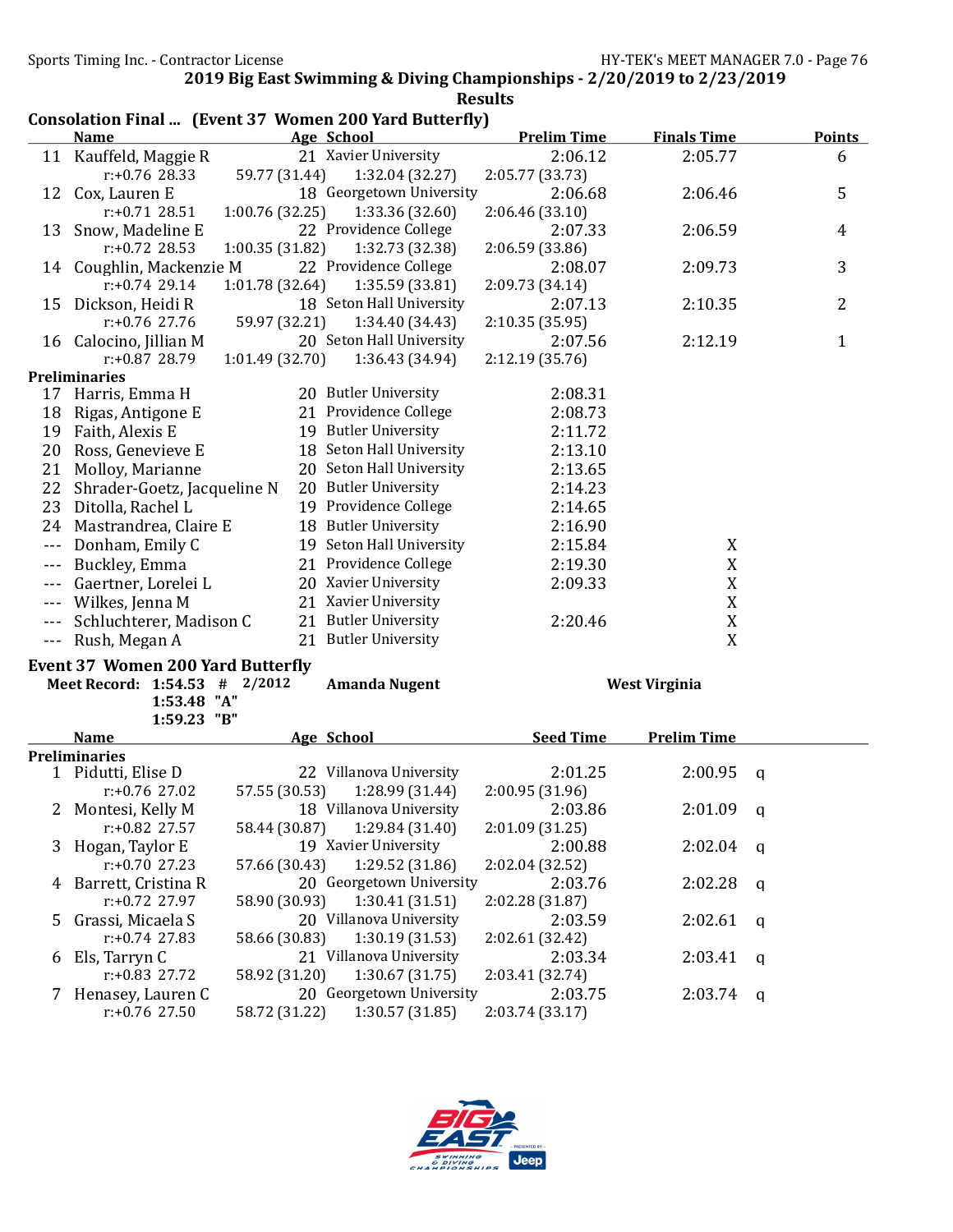| <b>Age School</b><br><b>Seed Time</b><br><b>Prelim Time</b><br><b>Name</b><br>21 Xavier University<br>2:05.56<br>2:05.67<br>Cummins, Anne M<br>8<br>$\mathbf q$<br>1:00.30 (31.80)<br>$r: +0.72$ 28.50<br>1:31.98 (31.68)<br>2:05.67 (33.69)<br>21 Xavier University<br>Kauffeld, Maggie R<br>2:06.58<br>2:06.12<br>9<br>$\mathbf q$<br>1:00.19 (31.54)<br>1:32.42 (32.23)<br>$r: +0.79$ 28.65<br>2:06.12 (33.70)<br>19 Georgetown University<br>Meringolo, Gabriella A<br>2:08.28<br>2:06.49<br>10<br>q<br>59.48 (31.55)<br>1:32.21 (32.73)<br>$r: +0.81$ 27.93<br>2:06.49 (34.28)<br>18 Georgetown University<br>2:06.68<br>Cox, Lauren E<br>2:06.99<br>11<br>$\mathbf q$<br>$r: +0.71$ 28.74<br>1:00.58 (31.84)<br>1:33.20 (32.62)<br>2:06.68 (33.48)<br>Dickson, Heidi R<br>18 Seton Hall University<br>2:07.13<br>2:09.79<br>12<br>q<br>59.45 (31.58)<br>1:32.61 (33.16)<br>$r: +0.77$ 27.87<br>2:07.13 (34.52)<br>22 Providence College<br>Snow, Madeline E<br>2:07.33<br>2:07.26<br>13<br>q<br>1:00.35 (31.70)<br>1:33.01 (32.66)<br>$r: +0.75$ 28.65<br>2:07.33 (34.32)<br>20 Seton Hall University<br>Calocino, Jillian M<br>2:07.56<br>2:11.37<br>14<br>q<br>$r: +0.84$ 28.13<br>59.92 (31.79)<br>1:33.17 (33.25)<br>2:07.56 (34.39)<br>19 Butler University<br>15 Van Gheem, Annah R<br>2:08.01<br>2:09.00<br>q<br>$r: +0.73$ 27.62<br>58.88 (31.26)<br>1:32.24 (33.36)<br>2:08.01 (35.77)<br>Coughlin, Mackenzie M<br>22 Providence College<br>2:09.42<br>2:08.07<br>16<br>q<br>r:+0.73 28.96<br>1:01.28 (32.32)<br>1:34.83(33.55)<br>2:08.07 (33.24)<br>Harris, Emma H<br>20 Butler University<br>2:07.71<br>2:08.31<br>17<br>$r: +0.67$ 28.34<br>1:00.28 (31.94)<br>1:33.19 (32.91)<br>2:08.31(35.12)<br>21 Providence College<br>Rigas, Antigone E<br>2:10.64<br>2:08.73<br>18<br>1:34.20 (32.96)<br>$r: +0.73$ 28.62<br>1:01.24(32.62)<br>2:08.73 (34.53)<br>19 Butler University<br>Faith, Alexis E<br>2:11.72<br>2:11.72<br>19<br>$r: +0.78$ 29.26<br>1:02.05 (32.79)<br>1:36.40 (34.35)<br>2:11.72 (35.32)<br>18 Seton Hall University<br>Ross, Genevieve E<br>2:13.10<br>2:13.39<br>20<br>$r: +0.83$ 28.44<br>1:00.99(32.55)<br>1:35.96 (34.97)<br>2:13.10 (37.14)<br>20 Seton Hall University<br>Molloy, Marianne<br>2:11.36<br>2:13.65<br>21<br>$r: +0.74$ 29.24<br>1:02.07 (32.83)<br>1:37.36 (35.29)<br>2:13.65 (36.29)<br>Shrader-Goetz, Jacqueline N<br>20 Butler University<br>2:13.70<br>2:14.23<br>22<br>1:01.39(32.76)<br>$r: +0.79$ 28.63<br>1:36.44(35.05)<br>2:14.23 (37.79)<br>23 Ditolla, Rachel L<br>19 Providence College<br>2:10.91<br>2:14.65<br>$r: +0.74$ 30.54<br>1:04.30 (33.76)<br>1:39.30 (35.00)<br>2:14.65 (35.35)<br>18 Butler University<br>24 Mastrandrea, Claire E<br>2:11.99<br>2:16.90<br>$r: +0.76$ 29.61<br>1:03.67(34.06)<br>1:39.76 (36.09)<br>2:16.90 (37.14)<br>20 Xavier University<br>2:10.44<br>X2:09.33<br>Gaertner, Lorelei L<br>59.90 (32.18)<br>1:33.42 (33.52)<br>2:09.33 (35.91)<br>r:+0.79 27.72<br>19 Seton Hall University<br>Donham, Emily C<br>2:17.25<br>X2:15.84<br>r:+0.86 30.73<br>1:40.42 (35.63)<br>1:04.79 (34.06)<br>2:15.84 (35.42)<br>Buckley, Emma<br>21 Providence College<br>2:22.09<br>X2:19.30<br>$r: +0.90$ 30.15<br>1:04.48 (34.33)<br>1:40.83(36.35)<br>2:19.30 (38.47)<br>Schluchterer, Madison C<br>21 Butler University<br>X2:20.46<br>2:14.35 | Preliminaries  (Event 37 Women 200 Yard Butterfly) |                 |                 |                 |  |  |  |
|----------------------------------------------------------------------------------------------------------------------------------------------------------------------------------------------------------------------------------------------------------------------------------------------------------------------------------------------------------------------------------------------------------------------------------------------------------------------------------------------------------------------------------------------------------------------------------------------------------------------------------------------------------------------------------------------------------------------------------------------------------------------------------------------------------------------------------------------------------------------------------------------------------------------------------------------------------------------------------------------------------------------------------------------------------------------------------------------------------------------------------------------------------------------------------------------------------------------------------------------------------------------------------------------------------------------------------------------------------------------------------------------------------------------------------------------------------------------------------------------------------------------------------------------------------------------------------------------------------------------------------------------------------------------------------------------------------------------------------------------------------------------------------------------------------------------------------------------------------------------------------------------------------------------------------------------------------------------------------------------------------------------------------------------------------------------------------------------------------------------------------------------------------------------------------------------------------------------------------------------------------------------------------------------------------------------------------------------------------------------------------------------------------------------------------------------------------------------------------------------------------------------------------------------------------------------------------------------------------------------------------------------------------------------------------------------------------------------------------------------------------------------------------------------------------------------------------------------------------------------------------------------------------------------------------------------------------------------------------------------------------------------------------------------------------------------------------------------------------------------------------------------------------------------------------------------------------------------------------------------------------------------------------------------------------------------------------------------|----------------------------------------------------|-----------------|-----------------|-----------------|--|--|--|
|                                                                                                                                                                                                                                                                                                                                                                                                                                                                                                                                                                                                                                                                                                                                                                                                                                                                                                                                                                                                                                                                                                                                                                                                                                                                                                                                                                                                                                                                                                                                                                                                                                                                                                                                                                                                                                                                                                                                                                                                                                                                                                                                                                                                                                                                                                                                                                                                                                                                                                                                                                                                                                                                                                                                                                                                                                                                                                                                                                                                                                                                                                                                                                                                                                                                                                                                              |                                                    |                 |                 |                 |  |  |  |
|                                                                                                                                                                                                                                                                                                                                                                                                                                                                                                                                                                                                                                                                                                                                                                                                                                                                                                                                                                                                                                                                                                                                                                                                                                                                                                                                                                                                                                                                                                                                                                                                                                                                                                                                                                                                                                                                                                                                                                                                                                                                                                                                                                                                                                                                                                                                                                                                                                                                                                                                                                                                                                                                                                                                                                                                                                                                                                                                                                                                                                                                                                                                                                                                                                                                                                                                              |                                                    |                 |                 |                 |  |  |  |
|                                                                                                                                                                                                                                                                                                                                                                                                                                                                                                                                                                                                                                                                                                                                                                                                                                                                                                                                                                                                                                                                                                                                                                                                                                                                                                                                                                                                                                                                                                                                                                                                                                                                                                                                                                                                                                                                                                                                                                                                                                                                                                                                                                                                                                                                                                                                                                                                                                                                                                                                                                                                                                                                                                                                                                                                                                                                                                                                                                                                                                                                                                                                                                                                                                                                                                                                              |                                                    |                 |                 |                 |  |  |  |
|                                                                                                                                                                                                                                                                                                                                                                                                                                                                                                                                                                                                                                                                                                                                                                                                                                                                                                                                                                                                                                                                                                                                                                                                                                                                                                                                                                                                                                                                                                                                                                                                                                                                                                                                                                                                                                                                                                                                                                                                                                                                                                                                                                                                                                                                                                                                                                                                                                                                                                                                                                                                                                                                                                                                                                                                                                                                                                                                                                                                                                                                                                                                                                                                                                                                                                                                              |                                                    |                 |                 |                 |  |  |  |
|                                                                                                                                                                                                                                                                                                                                                                                                                                                                                                                                                                                                                                                                                                                                                                                                                                                                                                                                                                                                                                                                                                                                                                                                                                                                                                                                                                                                                                                                                                                                                                                                                                                                                                                                                                                                                                                                                                                                                                                                                                                                                                                                                                                                                                                                                                                                                                                                                                                                                                                                                                                                                                                                                                                                                                                                                                                                                                                                                                                                                                                                                                                                                                                                                                                                                                                                              |                                                    |                 |                 |                 |  |  |  |
|                                                                                                                                                                                                                                                                                                                                                                                                                                                                                                                                                                                                                                                                                                                                                                                                                                                                                                                                                                                                                                                                                                                                                                                                                                                                                                                                                                                                                                                                                                                                                                                                                                                                                                                                                                                                                                                                                                                                                                                                                                                                                                                                                                                                                                                                                                                                                                                                                                                                                                                                                                                                                                                                                                                                                                                                                                                                                                                                                                                                                                                                                                                                                                                                                                                                                                                                              |                                                    |                 |                 |                 |  |  |  |
|                                                                                                                                                                                                                                                                                                                                                                                                                                                                                                                                                                                                                                                                                                                                                                                                                                                                                                                                                                                                                                                                                                                                                                                                                                                                                                                                                                                                                                                                                                                                                                                                                                                                                                                                                                                                                                                                                                                                                                                                                                                                                                                                                                                                                                                                                                                                                                                                                                                                                                                                                                                                                                                                                                                                                                                                                                                                                                                                                                                                                                                                                                                                                                                                                                                                                                                                              |                                                    |                 |                 |                 |  |  |  |
|                                                                                                                                                                                                                                                                                                                                                                                                                                                                                                                                                                                                                                                                                                                                                                                                                                                                                                                                                                                                                                                                                                                                                                                                                                                                                                                                                                                                                                                                                                                                                                                                                                                                                                                                                                                                                                                                                                                                                                                                                                                                                                                                                                                                                                                                                                                                                                                                                                                                                                                                                                                                                                                                                                                                                                                                                                                                                                                                                                                                                                                                                                                                                                                                                                                                                                                                              |                                                    |                 |                 |                 |  |  |  |
|                                                                                                                                                                                                                                                                                                                                                                                                                                                                                                                                                                                                                                                                                                                                                                                                                                                                                                                                                                                                                                                                                                                                                                                                                                                                                                                                                                                                                                                                                                                                                                                                                                                                                                                                                                                                                                                                                                                                                                                                                                                                                                                                                                                                                                                                                                                                                                                                                                                                                                                                                                                                                                                                                                                                                                                                                                                                                                                                                                                                                                                                                                                                                                                                                                                                                                                                              |                                                    |                 |                 |                 |  |  |  |
|                                                                                                                                                                                                                                                                                                                                                                                                                                                                                                                                                                                                                                                                                                                                                                                                                                                                                                                                                                                                                                                                                                                                                                                                                                                                                                                                                                                                                                                                                                                                                                                                                                                                                                                                                                                                                                                                                                                                                                                                                                                                                                                                                                                                                                                                                                                                                                                                                                                                                                                                                                                                                                                                                                                                                                                                                                                                                                                                                                                                                                                                                                                                                                                                                                                                                                                                              |                                                    |                 |                 |                 |  |  |  |
|                                                                                                                                                                                                                                                                                                                                                                                                                                                                                                                                                                                                                                                                                                                                                                                                                                                                                                                                                                                                                                                                                                                                                                                                                                                                                                                                                                                                                                                                                                                                                                                                                                                                                                                                                                                                                                                                                                                                                                                                                                                                                                                                                                                                                                                                                                                                                                                                                                                                                                                                                                                                                                                                                                                                                                                                                                                                                                                                                                                                                                                                                                                                                                                                                                                                                                                                              |                                                    |                 |                 |                 |  |  |  |
|                                                                                                                                                                                                                                                                                                                                                                                                                                                                                                                                                                                                                                                                                                                                                                                                                                                                                                                                                                                                                                                                                                                                                                                                                                                                                                                                                                                                                                                                                                                                                                                                                                                                                                                                                                                                                                                                                                                                                                                                                                                                                                                                                                                                                                                                                                                                                                                                                                                                                                                                                                                                                                                                                                                                                                                                                                                                                                                                                                                                                                                                                                                                                                                                                                                                                                                                              |                                                    |                 |                 |                 |  |  |  |
|                                                                                                                                                                                                                                                                                                                                                                                                                                                                                                                                                                                                                                                                                                                                                                                                                                                                                                                                                                                                                                                                                                                                                                                                                                                                                                                                                                                                                                                                                                                                                                                                                                                                                                                                                                                                                                                                                                                                                                                                                                                                                                                                                                                                                                                                                                                                                                                                                                                                                                                                                                                                                                                                                                                                                                                                                                                                                                                                                                                                                                                                                                                                                                                                                                                                                                                                              |                                                    |                 |                 |                 |  |  |  |
|                                                                                                                                                                                                                                                                                                                                                                                                                                                                                                                                                                                                                                                                                                                                                                                                                                                                                                                                                                                                                                                                                                                                                                                                                                                                                                                                                                                                                                                                                                                                                                                                                                                                                                                                                                                                                                                                                                                                                                                                                                                                                                                                                                                                                                                                                                                                                                                                                                                                                                                                                                                                                                                                                                                                                                                                                                                                                                                                                                                                                                                                                                                                                                                                                                                                                                                                              |                                                    |                 |                 |                 |  |  |  |
|                                                                                                                                                                                                                                                                                                                                                                                                                                                                                                                                                                                                                                                                                                                                                                                                                                                                                                                                                                                                                                                                                                                                                                                                                                                                                                                                                                                                                                                                                                                                                                                                                                                                                                                                                                                                                                                                                                                                                                                                                                                                                                                                                                                                                                                                                                                                                                                                                                                                                                                                                                                                                                                                                                                                                                                                                                                                                                                                                                                                                                                                                                                                                                                                                                                                                                                                              |                                                    |                 |                 |                 |  |  |  |
|                                                                                                                                                                                                                                                                                                                                                                                                                                                                                                                                                                                                                                                                                                                                                                                                                                                                                                                                                                                                                                                                                                                                                                                                                                                                                                                                                                                                                                                                                                                                                                                                                                                                                                                                                                                                                                                                                                                                                                                                                                                                                                                                                                                                                                                                                                                                                                                                                                                                                                                                                                                                                                                                                                                                                                                                                                                                                                                                                                                                                                                                                                                                                                                                                                                                                                                                              |                                                    |                 |                 |                 |  |  |  |
|                                                                                                                                                                                                                                                                                                                                                                                                                                                                                                                                                                                                                                                                                                                                                                                                                                                                                                                                                                                                                                                                                                                                                                                                                                                                                                                                                                                                                                                                                                                                                                                                                                                                                                                                                                                                                                                                                                                                                                                                                                                                                                                                                                                                                                                                                                                                                                                                                                                                                                                                                                                                                                                                                                                                                                                                                                                                                                                                                                                                                                                                                                                                                                                                                                                                                                                                              |                                                    |                 |                 |                 |  |  |  |
|                                                                                                                                                                                                                                                                                                                                                                                                                                                                                                                                                                                                                                                                                                                                                                                                                                                                                                                                                                                                                                                                                                                                                                                                                                                                                                                                                                                                                                                                                                                                                                                                                                                                                                                                                                                                                                                                                                                                                                                                                                                                                                                                                                                                                                                                                                                                                                                                                                                                                                                                                                                                                                                                                                                                                                                                                                                                                                                                                                                                                                                                                                                                                                                                                                                                                                                                              |                                                    |                 |                 |                 |  |  |  |
|                                                                                                                                                                                                                                                                                                                                                                                                                                                                                                                                                                                                                                                                                                                                                                                                                                                                                                                                                                                                                                                                                                                                                                                                                                                                                                                                                                                                                                                                                                                                                                                                                                                                                                                                                                                                                                                                                                                                                                                                                                                                                                                                                                                                                                                                                                                                                                                                                                                                                                                                                                                                                                                                                                                                                                                                                                                                                                                                                                                                                                                                                                                                                                                                                                                                                                                                              |                                                    |                 |                 |                 |  |  |  |
|                                                                                                                                                                                                                                                                                                                                                                                                                                                                                                                                                                                                                                                                                                                                                                                                                                                                                                                                                                                                                                                                                                                                                                                                                                                                                                                                                                                                                                                                                                                                                                                                                                                                                                                                                                                                                                                                                                                                                                                                                                                                                                                                                                                                                                                                                                                                                                                                                                                                                                                                                                                                                                                                                                                                                                                                                                                                                                                                                                                                                                                                                                                                                                                                                                                                                                                                              |                                                    |                 |                 |                 |  |  |  |
|                                                                                                                                                                                                                                                                                                                                                                                                                                                                                                                                                                                                                                                                                                                                                                                                                                                                                                                                                                                                                                                                                                                                                                                                                                                                                                                                                                                                                                                                                                                                                                                                                                                                                                                                                                                                                                                                                                                                                                                                                                                                                                                                                                                                                                                                                                                                                                                                                                                                                                                                                                                                                                                                                                                                                                                                                                                                                                                                                                                                                                                                                                                                                                                                                                                                                                                                              |                                                    |                 |                 |                 |  |  |  |
|                                                                                                                                                                                                                                                                                                                                                                                                                                                                                                                                                                                                                                                                                                                                                                                                                                                                                                                                                                                                                                                                                                                                                                                                                                                                                                                                                                                                                                                                                                                                                                                                                                                                                                                                                                                                                                                                                                                                                                                                                                                                                                                                                                                                                                                                                                                                                                                                                                                                                                                                                                                                                                                                                                                                                                                                                                                                                                                                                                                                                                                                                                                                                                                                                                                                                                                                              |                                                    |                 |                 |                 |  |  |  |
|                                                                                                                                                                                                                                                                                                                                                                                                                                                                                                                                                                                                                                                                                                                                                                                                                                                                                                                                                                                                                                                                                                                                                                                                                                                                                                                                                                                                                                                                                                                                                                                                                                                                                                                                                                                                                                                                                                                                                                                                                                                                                                                                                                                                                                                                                                                                                                                                                                                                                                                                                                                                                                                                                                                                                                                                                                                                                                                                                                                                                                                                                                                                                                                                                                                                                                                                              |                                                    |                 |                 |                 |  |  |  |
|                                                                                                                                                                                                                                                                                                                                                                                                                                                                                                                                                                                                                                                                                                                                                                                                                                                                                                                                                                                                                                                                                                                                                                                                                                                                                                                                                                                                                                                                                                                                                                                                                                                                                                                                                                                                                                                                                                                                                                                                                                                                                                                                                                                                                                                                                                                                                                                                                                                                                                                                                                                                                                                                                                                                                                                                                                                                                                                                                                                                                                                                                                                                                                                                                                                                                                                                              |                                                    |                 |                 |                 |  |  |  |
|                                                                                                                                                                                                                                                                                                                                                                                                                                                                                                                                                                                                                                                                                                                                                                                                                                                                                                                                                                                                                                                                                                                                                                                                                                                                                                                                                                                                                                                                                                                                                                                                                                                                                                                                                                                                                                                                                                                                                                                                                                                                                                                                                                                                                                                                                                                                                                                                                                                                                                                                                                                                                                                                                                                                                                                                                                                                                                                                                                                                                                                                                                                                                                                                                                                                                                                                              |                                                    |                 |                 |                 |  |  |  |
|                                                                                                                                                                                                                                                                                                                                                                                                                                                                                                                                                                                                                                                                                                                                                                                                                                                                                                                                                                                                                                                                                                                                                                                                                                                                                                                                                                                                                                                                                                                                                                                                                                                                                                                                                                                                                                                                                                                                                                                                                                                                                                                                                                                                                                                                                                                                                                                                                                                                                                                                                                                                                                                                                                                                                                                                                                                                                                                                                                                                                                                                                                                                                                                                                                                                                                                                              |                                                    |                 |                 |                 |  |  |  |
|                                                                                                                                                                                                                                                                                                                                                                                                                                                                                                                                                                                                                                                                                                                                                                                                                                                                                                                                                                                                                                                                                                                                                                                                                                                                                                                                                                                                                                                                                                                                                                                                                                                                                                                                                                                                                                                                                                                                                                                                                                                                                                                                                                                                                                                                                                                                                                                                                                                                                                                                                                                                                                                                                                                                                                                                                                                                                                                                                                                                                                                                                                                                                                                                                                                                                                                                              |                                                    |                 |                 |                 |  |  |  |
|                                                                                                                                                                                                                                                                                                                                                                                                                                                                                                                                                                                                                                                                                                                                                                                                                                                                                                                                                                                                                                                                                                                                                                                                                                                                                                                                                                                                                                                                                                                                                                                                                                                                                                                                                                                                                                                                                                                                                                                                                                                                                                                                                                                                                                                                                                                                                                                                                                                                                                                                                                                                                                                                                                                                                                                                                                                                                                                                                                                                                                                                                                                                                                                                                                                                                                                                              |                                                    |                 |                 |                 |  |  |  |
|                                                                                                                                                                                                                                                                                                                                                                                                                                                                                                                                                                                                                                                                                                                                                                                                                                                                                                                                                                                                                                                                                                                                                                                                                                                                                                                                                                                                                                                                                                                                                                                                                                                                                                                                                                                                                                                                                                                                                                                                                                                                                                                                                                                                                                                                                                                                                                                                                                                                                                                                                                                                                                                                                                                                                                                                                                                                                                                                                                                                                                                                                                                                                                                                                                                                                                                                              |                                                    |                 |                 |                 |  |  |  |
|                                                                                                                                                                                                                                                                                                                                                                                                                                                                                                                                                                                                                                                                                                                                                                                                                                                                                                                                                                                                                                                                                                                                                                                                                                                                                                                                                                                                                                                                                                                                                                                                                                                                                                                                                                                                                                                                                                                                                                                                                                                                                                                                                                                                                                                                                                                                                                                                                                                                                                                                                                                                                                                                                                                                                                                                                                                                                                                                                                                                                                                                                                                                                                                                                                                                                                                                              |                                                    |                 |                 |                 |  |  |  |
|                                                                                                                                                                                                                                                                                                                                                                                                                                                                                                                                                                                                                                                                                                                                                                                                                                                                                                                                                                                                                                                                                                                                                                                                                                                                                                                                                                                                                                                                                                                                                                                                                                                                                                                                                                                                                                                                                                                                                                                                                                                                                                                                                                                                                                                                                                                                                                                                                                                                                                                                                                                                                                                                                                                                                                                                                                                                                                                                                                                                                                                                                                                                                                                                                                                                                                                                              |                                                    |                 |                 |                 |  |  |  |
|                                                                                                                                                                                                                                                                                                                                                                                                                                                                                                                                                                                                                                                                                                                                                                                                                                                                                                                                                                                                                                                                                                                                                                                                                                                                                                                                                                                                                                                                                                                                                                                                                                                                                                                                                                                                                                                                                                                                                                                                                                                                                                                                                                                                                                                                                                                                                                                                                                                                                                                                                                                                                                                                                                                                                                                                                                                                                                                                                                                                                                                                                                                                                                                                                                                                                                                                              |                                                    |                 |                 |                 |  |  |  |
|                                                                                                                                                                                                                                                                                                                                                                                                                                                                                                                                                                                                                                                                                                                                                                                                                                                                                                                                                                                                                                                                                                                                                                                                                                                                                                                                                                                                                                                                                                                                                                                                                                                                                                                                                                                                                                                                                                                                                                                                                                                                                                                                                                                                                                                                                                                                                                                                                                                                                                                                                                                                                                                                                                                                                                                                                                                                                                                                                                                                                                                                                                                                                                                                                                                                                                                                              |                                                    |                 |                 |                 |  |  |  |
|                                                                                                                                                                                                                                                                                                                                                                                                                                                                                                                                                                                                                                                                                                                                                                                                                                                                                                                                                                                                                                                                                                                                                                                                                                                                                                                                                                                                                                                                                                                                                                                                                                                                                                                                                                                                                                                                                                                                                                                                                                                                                                                                                                                                                                                                                                                                                                                                                                                                                                                                                                                                                                                                                                                                                                                                                                                                                                                                                                                                                                                                                                                                                                                                                                                                                                                                              |                                                    |                 |                 |                 |  |  |  |
|                                                                                                                                                                                                                                                                                                                                                                                                                                                                                                                                                                                                                                                                                                                                                                                                                                                                                                                                                                                                                                                                                                                                                                                                                                                                                                                                                                                                                                                                                                                                                                                                                                                                                                                                                                                                                                                                                                                                                                                                                                                                                                                                                                                                                                                                                                                                                                                                                                                                                                                                                                                                                                                                                                                                                                                                                                                                                                                                                                                                                                                                                                                                                                                                                                                                                                                                              |                                                    |                 |                 |                 |  |  |  |
|                                                                                                                                                                                                                                                                                                                                                                                                                                                                                                                                                                                                                                                                                                                                                                                                                                                                                                                                                                                                                                                                                                                                                                                                                                                                                                                                                                                                                                                                                                                                                                                                                                                                                                                                                                                                                                                                                                                                                                                                                                                                                                                                                                                                                                                                                                                                                                                                                                                                                                                                                                                                                                                                                                                                                                                                                                                                                                                                                                                                                                                                                                                                                                                                                                                                                                                                              |                                                    |                 |                 |                 |  |  |  |
|                                                                                                                                                                                                                                                                                                                                                                                                                                                                                                                                                                                                                                                                                                                                                                                                                                                                                                                                                                                                                                                                                                                                                                                                                                                                                                                                                                                                                                                                                                                                                                                                                                                                                                                                                                                                                                                                                                                                                                                                                                                                                                                                                                                                                                                                                                                                                                                                                                                                                                                                                                                                                                                                                                                                                                                                                                                                                                                                                                                                                                                                                                                                                                                                                                                                                                                                              |                                                    |                 |                 |                 |  |  |  |
|                                                                                                                                                                                                                                                                                                                                                                                                                                                                                                                                                                                                                                                                                                                                                                                                                                                                                                                                                                                                                                                                                                                                                                                                                                                                                                                                                                                                                                                                                                                                                                                                                                                                                                                                                                                                                                                                                                                                                                                                                                                                                                                                                                                                                                                                                                                                                                                                                                                                                                                                                                                                                                                                                                                                                                                                                                                                                                                                                                                                                                                                                                                                                                                                                                                                                                                                              |                                                    |                 |                 |                 |  |  |  |
|                                                                                                                                                                                                                                                                                                                                                                                                                                                                                                                                                                                                                                                                                                                                                                                                                                                                                                                                                                                                                                                                                                                                                                                                                                                                                                                                                                                                                                                                                                                                                                                                                                                                                                                                                                                                                                                                                                                                                                                                                                                                                                                                                                                                                                                                                                                                                                                                                                                                                                                                                                                                                                                                                                                                                                                                                                                                                                                                                                                                                                                                                                                                                                                                                                                                                                                                              |                                                    |                 |                 |                 |  |  |  |
|                                                                                                                                                                                                                                                                                                                                                                                                                                                                                                                                                                                                                                                                                                                                                                                                                                                                                                                                                                                                                                                                                                                                                                                                                                                                                                                                                                                                                                                                                                                                                                                                                                                                                                                                                                                                                                                                                                                                                                                                                                                                                                                                                                                                                                                                                                                                                                                                                                                                                                                                                                                                                                                                                                                                                                                                                                                                                                                                                                                                                                                                                                                                                                                                                                                                                                                                              |                                                    |                 |                 |                 |  |  |  |
|                                                                                                                                                                                                                                                                                                                                                                                                                                                                                                                                                                                                                                                                                                                                                                                                                                                                                                                                                                                                                                                                                                                                                                                                                                                                                                                                                                                                                                                                                                                                                                                                                                                                                                                                                                                                                                                                                                                                                                                                                                                                                                                                                                                                                                                                                                                                                                                                                                                                                                                                                                                                                                                                                                                                                                                                                                                                                                                                                                                                                                                                                                                                                                                                                                                                                                                                              |                                                    |                 |                 |                 |  |  |  |
|                                                                                                                                                                                                                                                                                                                                                                                                                                                                                                                                                                                                                                                                                                                                                                                                                                                                                                                                                                                                                                                                                                                                                                                                                                                                                                                                                                                                                                                                                                                                                                                                                                                                                                                                                                                                                                                                                                                                                                                                                                                                                                                                                                                                                                                                                                                                                                                                                                                                                                                                                                                                                                                                                                                                                                                                                                                                                                                                                                                                                                                                                                                                                                                                                                                                                                                                              | $r: +0.87$ 30.63                                   | 1:05.54 (34.91) | 1:42.98 (37.44) | 2:20.46 (37.48) |  |  |  |
| 21 Xavier University<br>Wilkes, Jenna M<br>2:14.62<br><b>SCR</b>                                                                                                                                                                                                                                                                                                                                                                                                                                                                                                                                                                                                                                                                                                                                                                                                                                                                                                                                                                                                                                                                                                                                                                                                                                                                                                                                                                                                                                                                                                                                                                                                                                                                                                                                                                                                                                                                                                                                                                                                                                                                                                                                                                                                                                                                                                                                                                                                                                                                                                                                                                                                                                                                                                                                                                                                                                                                                                                                                                                                                                                                                                                                                                                                                                                                             |                                                    |                 |                 |                 |  |  |  |
| 20 Seton Hall University<br>Sargent, Elizabeth H<br>2:13.07<br><b>SCR</b>                                                                                                                                                                                                                                                                                                                                                                                                                                                                                                                                                                                                                                                                                                                                                                                                                                                                                                                                                                                                                                                                                                                                                                                                                                                                                                                                                                                                                                                                                                                                                                                                                                                                                                                                                                                                                                                                                                                                                                                                                                                                                                                                                                                                                                                                                                                                                                                                                                                                                                                                                                                                                                                                                                                                                                                                                                                                                                                                                                                                                                                                                                                                                                                                                                                                    |                                                    |                 |                 |                 |  |  |  |
| 21 Butler University<br><b>SCR</b><br>Rush, Megan A<br>2:19.13<br>$\scriptstyle\cdots$                                                                                                                                                                                                                                                                                                                                                                                                                                                                                                                                                                                                                                                                                                                                                                                                                                                                                                                                                                                                                                                                                                                                                                                                                                                                                                                                                                                                                                                                                                                                                                                                                                                                                                                                                                                                                                                                                                                                                                                                                                                                                                                                                                                                                                                                                                                                                                                                                                                                                                                                                                                                                                                                                                                                                                                                                                                                                                                                                                                                                                                                                                                                                                                                                                                       |                                                    |                 |                 |                 |  |  |  |

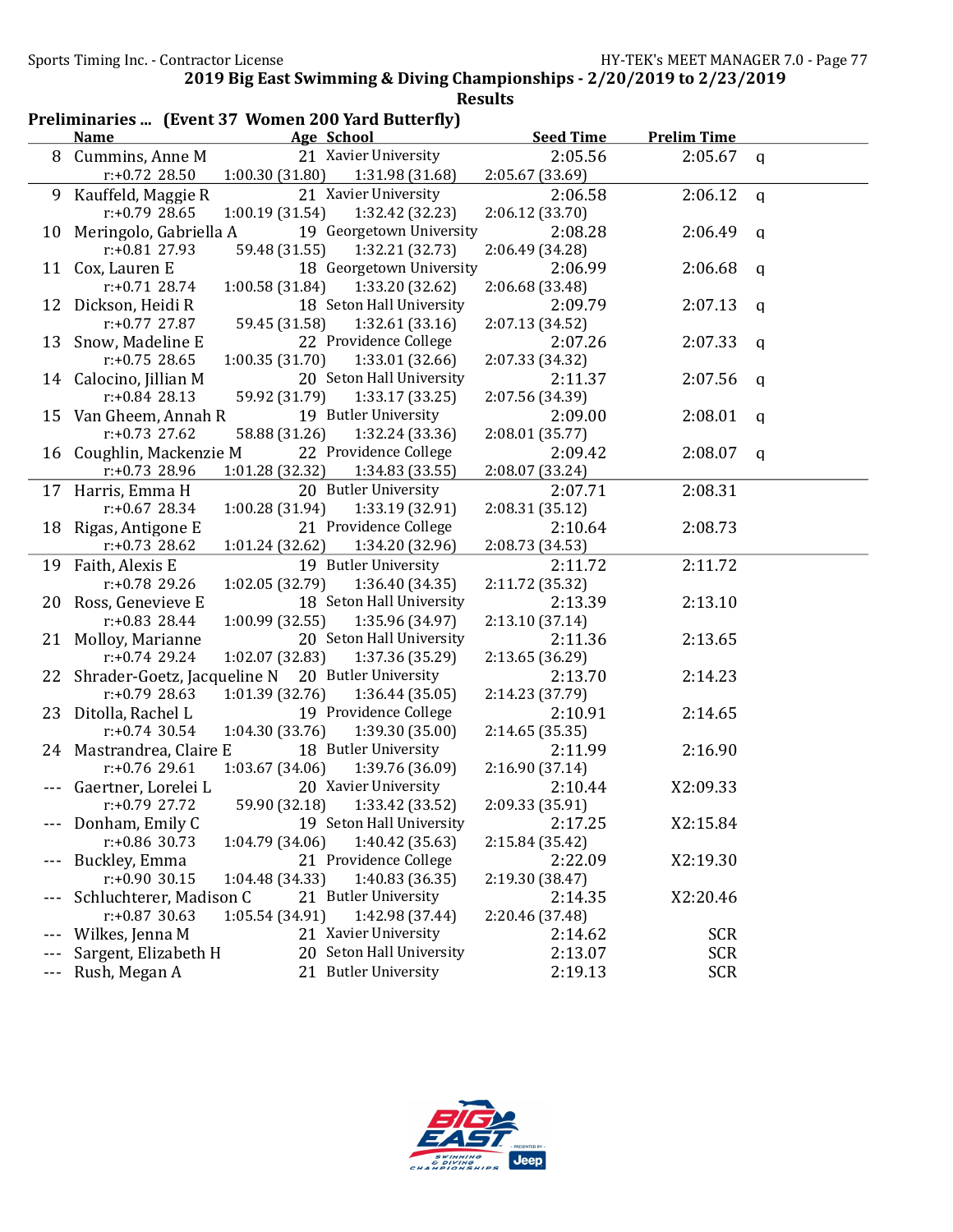Sports Timing Inc. - Contractor License General Accords 2008 HY-TEK's MEET MANAGER 7.0 - Page 78

2019 Big East Swimming & Diving Championships - 2/20/2019 to 2/23/2019

Results

|     | <b>Event 38 Men 200 Yard Butterfly</b>   |                                                 |                    |                    |               |
|-----|------------------------------------------|-------------------------------------------------|--------------------|--------------------|---------------|
|     |                                          | Meet Record: 1:43.51 # 2/21/2009 Pedro Oliveira |                    | Louisville         |               |
|     | 1:41.02 "A"                              |                                                 |                    |                    |               |
|     | 1:46.69 "B"                              |                                                 |                    |                    |               |
|     | <b>Name</b>                              | Age School                                      | <b>Prelim Time</b> | <b>Finals Time</b> | <b>Points</b> |
|     | <b>Championship Final</b>                |                                                 |                    |                    |               |
|     | 1 Clark, Charles L                       | 21 Xavier University                            | 1:49.27            | 1:49.20            | 20            |
|     | $r: +0.73$ 24.68                         | 52.38 (27.70)<br>1:20.99(28.61)                 | 1:49.20 (28.21)    |                    |               |
|     | 2 Cosgrove, Liam R                       | 20 Seton Hall University                        | 1:49.58            | 1:49.34            | 17            |
|     | $r: +0.77$ 24.04                         | 52.17 (28.13)<br>1:20.77 (28.60)                | 1:49.34 (28.57)    |                    |               |
|     | 3 Puglessi, Ben P                        | 18 Seton Hall University                        | 1:49.52            | 1:50.26            | 16            |
|     | $r: +0.65$ 24.60                         | 52.08 (27.48)<br>1:20.68(28.60)                 | 1:50.26 (29.58)    |                    |               |
|     | 4 Abboud, Brandon A                      | 21 Xavier University                            | 1:49.95            | 1:50.63            | 15            |
|     | $r: +0.79$ 25.25                         | 52.40 (27.15)<br>1:20.94 (28.54)                | 1:50.63 (29.69)    |                    |               |
|     | 5 Sabal, Luke T                          | 22 Villanova University                         | 1:50.70            | 1:50.83            | 14            |
|     | $r: +0.66$ 24.79                         | 52.96 (28.17)<br>1:21.40 (28.44)                | 1:50.83 (29.43)    |                    |               |
|     | 6 Grubert, Lior                          | 25 Seton Hall University                        | 1:51.10            | 1:51.12            | 13            |
|     | $r: +0.72$ 24.33                         | 52.23 (27.90)<br>1:21.47 (29.24)                | 1:51.12 (29.65)    |                    |               |
| 7   | Sherman, Brett M                         | 19 Georgetown University                        | 1:50.80            | 1:51.20            | 12            |
|     | $r: +0.67$ 24.58                         | 53.44 (28.86)<br>1:21.94 (28.50)                | 1:51.20 (29.26)    |                    |               |
|     | 8 Johnson, Terry K                       | 21 Georgetown University                        | 1:51.27            | 1:52.52            | 11            |
|     | $r: +0.70$ 24.67                         | 52.55 (27.88)<br>1:21.50 (28.95)                | 1:52.52 (31.02)    |                    |               |
|     | <b>Consolation Final</b>                 | 19 Providence College                           | 1:51.84            | 1:50.12            | 9             |
|     | 9 Viotto, Justin A<br>$r: +0.71$ 25.26   | 53.73 (28.47)<br>1:22.06 (28.33)                |                    |                    |               |
|     |                                          | 19 Providence College                           | 1:50.12 (28.06)    |                    | 7             |
|     | 10 Ferrell, Andrew B<br>$r: +0.73$ 24.51 |                                                 | 1:51.31            | 1:50.74            |               |
|     |                                          | 52.59 (28.08)<br>1:21.67 (29.08)                | 1:50.74 (29.07)    |                    |               |
|     | 11 Nash, Kyle C                          | 21 Seton Hall University                        | 1:51.29            | 1:51.61            | 6             |
|     | $r: +0.71$ 24.39                         | 52.49 (28.10)<br>1:22.04 (29.55)                | 1:51.61 (29.57)    |                    |               |
|     | 12 Davidson, John K                      | 20 Villanova University                         | 1:51.54            | 1:51.77            | 5             |
|     | $r: +0.83$ 25.13                         | 53.29 (28.16)<br>1:22.29 (29.00)                | 1:51.77 (29.48)    |                    |               |
|     | 13 Marsh, Jesse A                        | 18 Villanova University                         | 1:52.16            | 1:52.61            | 4             |
|     | $r: +0.74$ 24.99                         | 53.60 (28.61)<br>1:22.92 (29.32)                | 1:52.61 (29.69)    |                    |               |
|     | 14 Summers, Justin M                     | 21 Georgetown University                        | 1:51.39            | 1:52.85            | 3             |
|     | $r: +0.73$ 24.70                         | 53.20 (28.50)<br>1:22.47 (29.27)                | 1:52.85 (30.38)    |                    |               |
|     | 15 Hackett, Patrick H                    | 20 Xavier University                            | 1:53.06            | 1:53.24            | 2             |
|     | $r: +0.71$ 25.07                         | 53.80 (28.73)<br>1:23.60(29.80)                 | 1:53.24 (29.64)    |                    |               |
|     | 16 Michalovic, Ivan A                    | 21 Seton Hall University                        | 1:52.18            | 1:53.31            | $\mathbf{1}$  |
|     | $r: +0.74$ 25.17                         | 53.66 (28.49)<br>1:23.02 (29.36)                | 1:53.31 (30.29)    |                    |               |
|     | <b>Preliminaries</b>                     |                                                 |                    |                    |               |
|     | 17 Fetterman, Jordan R                   | 19 Villanova University                         | 1:54.58            |                    |               |
| 18  | Garvey, Francis                          | 22 Villanova University                         | 1:57.22            |                    |               |
| 19  | Michaels, Matthew J                      | Providence College<br>19                        | 1:58.00            |                    |               |
| 20  | Lenchik, Joshua E                        | Providence College<br>19                        | 1:59.44            |                    |               |
| 21  | Hawkins, Michael J                       | Providence College<br>18                        | 2:00.98            |                    |               |
| --- | Jackson, Bradley P                       | 20 Xavier University                            | 1:53.51            | X                  |               |

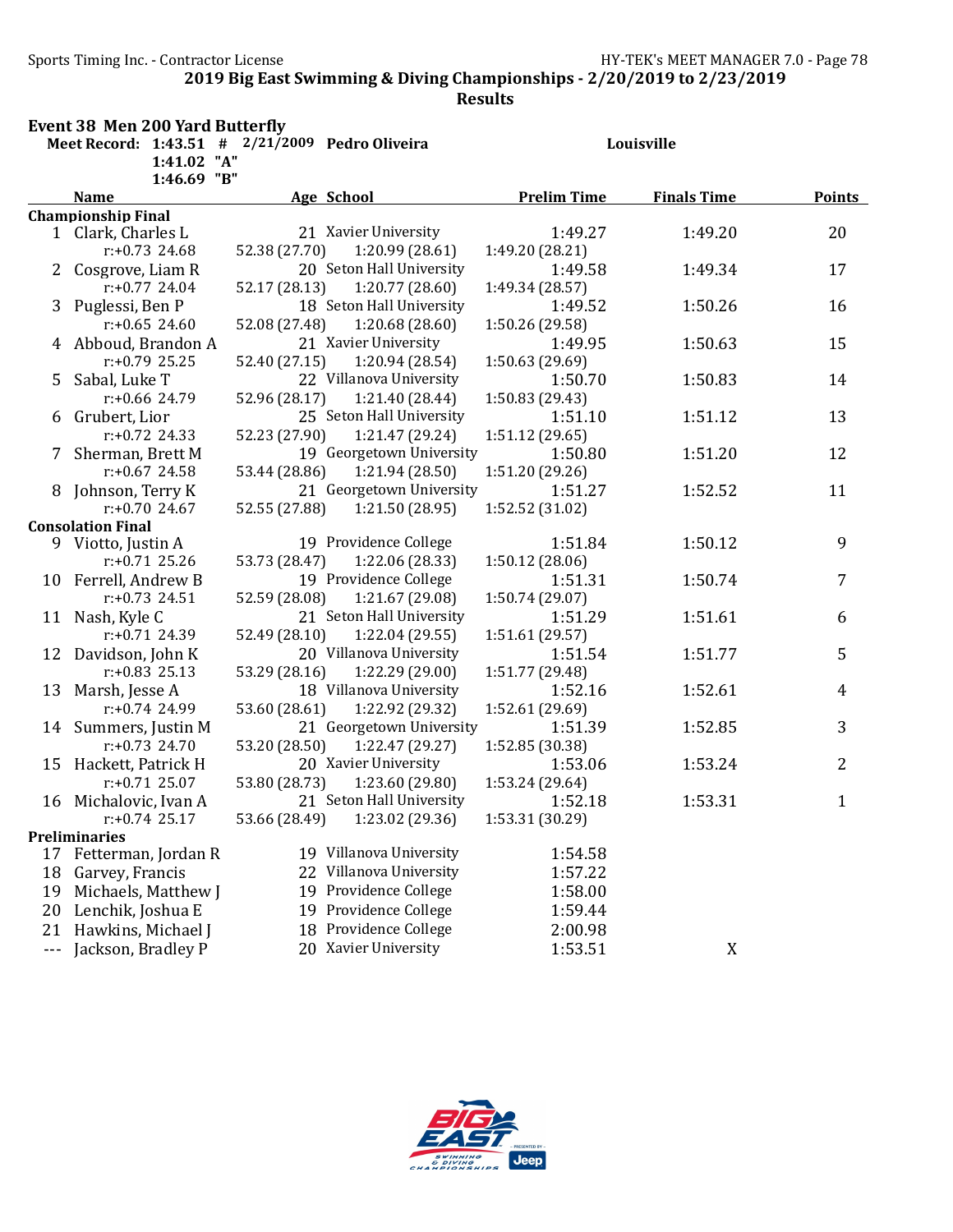Sports Timing Inc. - Contractor License Germany Sports Timing Inc. - Contractor License

2019 Big East Swimming & Diving Championships - 2/20/2019 to 2/23/2019

Results

|    | <b>Event 38 Men 200 Yard Butterfly</b>                         |               |                          |                  |                    |              |  |
|----|----------------------------------------------------------------|---------------|--------------------------|------------------|--------------------|--------------|--|
|    | Meet Record: 1:43.51 # 2/21/2009 Pedro Oliveira<br>1:41.02 "A" |               |                          |                  | Louisville         |              |  |
|    | 1:46.69 "B"                                                    |               |                          |                  |                    |              |  |
|    | <b>Name</b>                                                    |               | <b>Age School</b>        | <b>Seed Time</b> | <b>Prelim Time</b> |              |  |
|    | <b>Preliminaries</b>                                           |               |                          |                  |                    |              |  |
|    | 1 Clark, Charles L                                             |               | 21 Xavier University     | 1:53.87          | 1:49.27 $q$        |              |  |
|    | $r: +0.75$ 24.86                                               | 52.75 (27.89) | 1:21.02 (28.27)          | 1:49.27 (28.25)  |                    |              |  |
|    | 2 Puglessi, Ben P                                              |               | 18 Seton Hall University | 1:51.65          | 1:49.52            | q            |  |
|    | r:+0.66 24.41                                                  | 51.98 (27.57) | 1:20.31(28.33)           | 1:49.52 (29.21)  |                    |              |  |
| 3  | Cosgrove, Liam R                                               |               | 20 Seton Hall University | 1:51.50          | 1:49.58            | $\mathbf q$  |  |
|    | $r: +0.77$ 23.72                                               | 50.69 (26.97) | 1:19.00 (28.31)          | 1:49.58 (30.58)  |                    |              |  |
|    | 4 Abboud, Brandon A                                            |               | 21 Xavier University     | 1:54.19          | 1:49.95            | $\mathbf q$  |  |
|    | r:+0.82 24.47                                                  | 52.27 (27.80) | 1:20.72 (28.45)          | 1:49.95 (29.23)  |                    |              |  |
| 5. | Sabal, Luke T                                                  |               | 22 Villanova University  | 1:51.29          | 1:50.70            | $\mathbf{q}$ |  |
|    | $r: +0.64$ 24.84                                               | 53.09 (28.25) | 1:21.56 (28.47)          | 1:50.70 (29.14)  |                    |              |  |
|    | 6 Sherman, Brett M                                             |               | 19 Georgetown University | 1:52.90          | 1:50.80            | $\mathbf q$  |  |
|    | $r: +0.65$ 24.50                                               | 52.72 (28.22) | 1:21.56 (28.84)          | 1:50.80 (29.24)  |                    |              |  |
|    | 7 Grubert, Lior                                                |               | 25 Seton Hall University | 1:52.68          | 1:51.10            | $\mathbf q$  |  |
|    | $r: +0.72$ 24.64                                               | 52.54 (27.90) | 1:21.47 (28.93)          | 1:51.10(29.63)   |                    |              |  |
| 8. | Johnson, Terry K                                               |               | 21 Georgetown University | 1:54.94          | 1:51.27            | $\mathsf{q}$ |  |
|    | $r: +0.85$ 24.86                                               | 53.04 (28.18) | 1:21.71 (28.67)          | 1:51.27 (29.56)  |                    |              |  |
| 9  | Nash, Kyle C                                                   |               | 21 Seton Hall University | 1:50.89          | 1:51.29            | q            |  |
|    | $r: +0.71$ 24.90                                               | 53.18 (28.28) | 1:22.10 (28.92)          | 1:51.29 (29.19)  |                    |              |  |
|    | 10 Ferrell, Andrew B                                           |               | 19 Providence College    | 1:54.35          | 1:51.31            | $\mathsf{q}$ |  |
|    | $r: +0.78$ 24.33                                               | 52.77 (28.44) | 1:21.81 (29.04)          | 1:51.31 (29.50)  |                    |              |  |
|    | 11 Summers, Justin M                                           |               | 21 Georgetown University | 1:53.01          | 1:51.39            | $\mathbf q$  |  |
|    | $r: +0.77$ 24.82                                               | 53.19 (28.37) | 1:21.96 (28.77)          | 1:51.39 (29.43)  |                    |              |  |
|    | 12 Davidson, John K                                            |               | 20 Villanova University  | 1:51.99          | 1:51.54            | $\mathbf q$  |  |
|    | $r: +0.84$ 25.05                                               | 53.24 (28.19) | 1:21.70 (28.46)          | 1:51.54 (29.84)  |                    |              |  |
|    | 13 Viotto, Justin A                                            |               | 19 Providence College    | 1:50.20          | 1:51.84            | $\mathsf{q}$ |  |
|    | $r: +0.70$ 25.03                                               | 53.44 (28.41) | 1:22.88 (29.44)          | 1:51.84 (28.96)  |                    |              |  |
|    | 14 Marsh, Jesse A                                              |               | 18 Villanova University  | 1:52.27          | 1:52.16            | $\mathbf q$  |  |
|    | $r: +0.71$ 25.50                                               | 53.66 (28.16) | 1:22.66 (29.00)          | 1:52.16(29.50)   |                    |              |  |
|    | 15 Michalovic, Ivan A                                          |               | 21 Seton Hall University | 1:53.34          | 1:52.18            | $\mathbf q$  |  |
|    | $r: +0.71$ 24.93                                               | 52.58 (27.65) | 1:21.52 (28.94)          | 1:52.18 (30.66)  |                    |              |  |
|    | 16 Hackett, Patrick H                                          |               | 20 Xavier University     | 1:55.94          | 1:53.06            | q            |  |
|    | $r: +0.70$ 24.57                                               | 52.57 (28.00) | 1:22.29 (29.72)          | 1:53.06 (30.77)  |                    |              |  |
| 17 | Fetterman, Jordan R                                            |               | 19 Villanova University  | 1:52.88          | 1:54.58            |              |  |
|    | $r: +0.71$ 25.30                                               | 54.11 (28.81) | 1:23.92 (29.81)          | 1:54.58 (30.66)  |                    |              |  |
| 18 | Garvey, Francis                                                |               | 22 Villanova University  | 1:58.38          | 1:57.22            |              |  |
|    | $r: +0.66$ 26.02                                               | 55.35 (29.33) | 1:25.72 (30.37)          | 1:57.22 (31.50)  |                    |              |  |
| 19 | Michaels, Matthew J                                            |               | 19 Providence College    | 1:58.74          | 1:58.00            |              |  |
|    | $r: +0.70$ 25.32                                               | 55.28 (29.96) | 1:26.66 (31.38)          | 1:58.00 (31.34)  |                    |              |  |
| 20 | Lenchik, Joshua E                                              |               | 19 Providence College    | 2:00.22          | 1:59.44            |              |  |
|    | $r: +0.7026.37$                                                | 56.31 (29.94) | 1:27.31 (31.00)          | 1:59.44 (32.13)  |                    |              |  |
|    | 21 Hawkins, Michael J                                          |               | 18 Providence College    | 2:06.59          | 2:00.98            |              |  |
|    | $r: +0.69$ 26.38                                               | 57.03 (30.65) | 1:28.81 (31.78)          | 2:00.98 (32.17)  |                    |              |  |

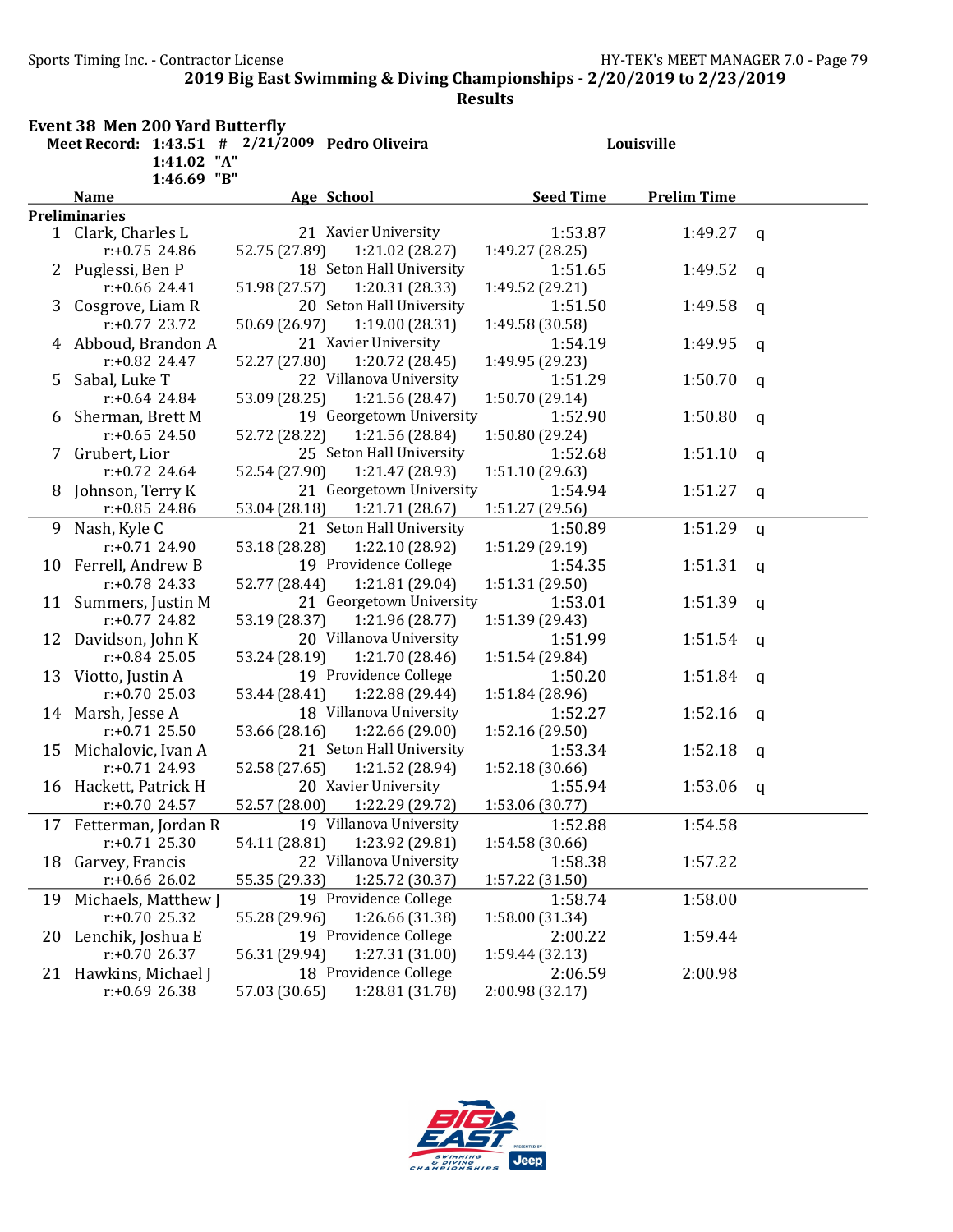Sports Timing Inc. - Contractor License Government Contractor License HY-TEK's MEET MANAGER 7.0 - Page 80

2019 Big East Swimming & Diving Championships - 2/20/2019 to 2/23/2019

Results

|  |  | Preliminaries  (Event 38 Men 200 Yard Butterfly) |
|--|--|--------------------------------------------------|
|--|--|--------------------------------------------------|

| Name                     | Age School                       | <b>Seed Time</b> | <b>Prelim Time</b> |  |
|--------------------------|----------------------------------|------------------|--------------------|--|
| --- Jackson, Bradley P   | 20 Xavier University             | 1:54.51          | X1:53.51           |  |
| $r: +0.71$ 24.29         | 1:22.41 (29.98)<br>52.43 (28.14) | 1:53.51 (31.10)  |                    |  |
| --- Gibson, Joseph R     | 21 Seton Hall University         | 1:52.17          | <b>SCR</b>         |  |
| $--$ Lynch, John T       | 20 Georgetown University         | 1:52.05          | <b>SCR</b>         |  |
| --- Wheeler, Michael A   | 19 Georgetown University         | 1:54.89          | <b>SCR</b>         |  |
| --- Kopecki, Christian J | 19 Seton Hall University         | 1:58.02          | <b>SCR</b>         |  |
| --- Watko, Cothalee G    | 18 Xavier University             | 1:57.19          | <b>SCR</b>         |  |

# Event 39 Women 400 Yard Freestyle Relay

Meet Record: 3:16.89 # 2/2013 Louisville

3:14.97 "A"

#### K Worrell, K Brandenburg, G Apanaviciute, B McDowe

|   | $3:16.82$ "B"              |                |                             |                                                                                         |                               |               |
|---|----------------------------|----------------|-----------------------------|-----------------------------------------------------------------------------------------|-------------------------------|---------------|
|   | <b>Team</b>                |                | Relay                       | <b>Seed Time</b>                                                                        | <b>Finals Time</b>            | <b>Points</b> |
|   | 1 Villanova University     |                | A                           | 3:22.02                                                                                 | 3:20.05                       | 40            |
|   | 1) Fabbri, Alexandra M 22  |                |                             | 2) r:0.32 Goodwin, Darby 22 3) r:0.38 Routledge, Millicent 4) r:0.30 Wilson, Taylor 22  |                               |               |
|   | $r: +0.72$ 24.29           |                | 1:14.16()                   | 1:40.79()                                                                               |                               |               |
|   | 2:04.25(23.46)             | 2:30.52(49.73) | 2:54.15(23.63)              | 3:20.05 (49.53)                                                                         |                               |               |
| 2 | Xavier University          |                | A                           | 3:24.15                                                                                 | 3:23.49                       | 34            |
|   | 1) Conners, Emily A 21     |                | 2) r:0.32 Vozar, Tianna 22  | 3) r:0.54 Saugstad, Emily 21 4) r:0.64 Gaertner, Caroline 2.                            |                               |               |
|   | $r: +0.69$ 23.93           | 50.29 (50.29)  | 1:14.26(23.97)              | 1:41.32 (51.03)                                                                         |                               |               |
|   | 2:05.31 (23.99)            | 2:31.73(50.41) | 2:56.15(24.42)              | 3:23.49 (51.76)                                                                         |                               |               |
|   | 3 Georgetown University    |                | A                           | 3:29.69                                                                                 | 3:27.18                       | 32            |
|   | 1) Morgan, Dorothy L 22    |                | 2) r:0.21 Sun, Grace 20     | 3) r:0.25 Rutledge, Lauren 20 4) r:0.46 Donohoe, Belinda 20                             |                               |               |
|   | $r: +0.73$ 24.65           |                | 1:16.67()                   | 1:44.52()                                                                               |                               |               |
|   | 2:09.16(24.64)             | 2:36.29(51.77) | 3:00.44(24.15)              | 3:27.18 (50.89)                                                                         |                               |               |
| 4 | <b>Butler University</b>   |                | A                           | 3:30.95                                                                                 | 3:27.57                       | 30            |
|   | 1) Heitmeyer, Isabel S 19  |                |                             | 2) r:0.35 Van Gheem, Annah 13) r:0.28 Davies, Harriet 20                                | 4) r:0.18 Horton, Victoria 21 |               |
|   | r:+0.73 25.09              | 52.52 (52.52)  | 1:17.27 (24.75)             | 1:45.24 (52.72)                                                                         |                               |               |
|   | 2:10.06 (24.82)            | 2:36.86(51.62) | 3:01.06(24.20)              | 3:27.57 (50.71)                                                                         |                               |               |
| 5 | Providence College         |                | A                           | 3:33.62                                                                                 | 3:30.75                       | 28            |
|   | 1) Bankes, Jennifer P 18   |                |                             | 2) r:0.22 Thornton, Katherine 3) r:0.22 Keenan, Margery 19 4) r:0.40 Zawacki, Lauren 19 |                               |               |
|   | $r: +2.37$ 25.17           | 52.74 (52.74)  |                             | 1:44.75 (52.01)                                                                         |                               |               |
|   | 2:09.86(25.11)             | 2:38.89(54.14) | 2:49.33 (10.44)             | 3:30.75 (51.86)                                                                         |                               |               |
|   | Seton Hall University      |                | A                           | 3:29.15                                                                                 | DQ                            |               |
|   | Early take-off swimmer #2  |                |                             |                                                                                         |                               |               |
|   | 1) Stankiewicz, Julie A 19 |                | 2) r:-0.08 Capone, Clara 21 | 3) r:0.29 Decker, Jordan 21                                                             | 4) r:0.34 McCardle, Courtney: |               |
|   | $r: +0.85$ 24.96           | 52.51 (52.51)  | 1:17.39(24.88)              | 1:45.39 (52.88)                                                                         |                               |               |
|   | 2:09.77 (24.38)            | 2:37.25(51.86) | 3:01.08(23.83)              | DQ (50.65)                                                                              |                               |               |